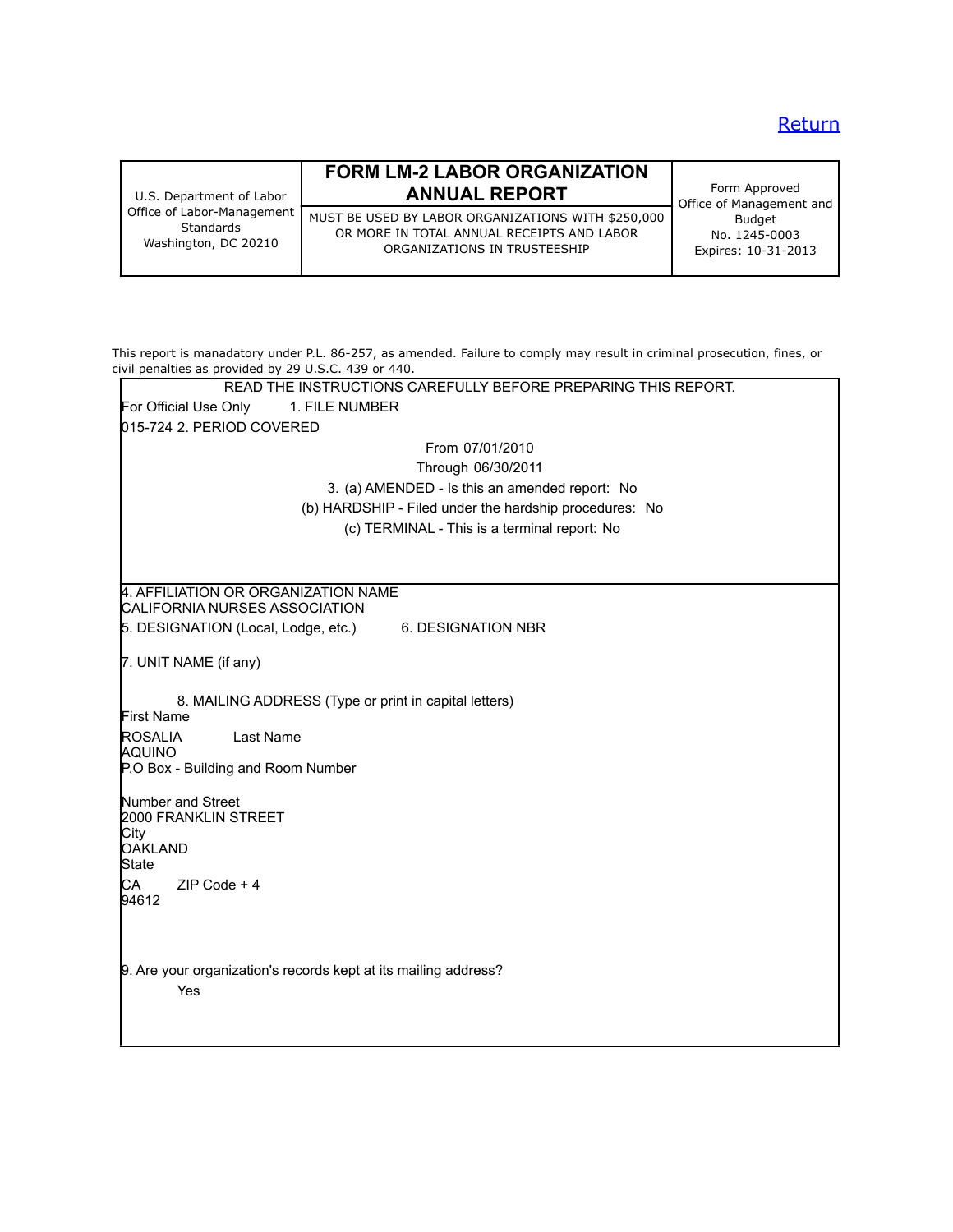Each of the undersigned, duly authorized officers of the above labor organization, declares, under penalty of perjury and other applicable penalties of law, that all of the information submitted in this report (including information contained in any accompanying documents) has been examined by the signatory and is, to the best of the undersigned individual's knowledge and belief, true, correct and complete (See Section V on penalties in the instructions.)

26. SIGNED: Deborah Burger PRESIDENT 27. SIGNED: Martha L Kuhl TREASURER

Date: Sep 29, 2011 Contact Info: 510-271-2234 Date: Sep 29, 2011 Contact Info: 510-273-2200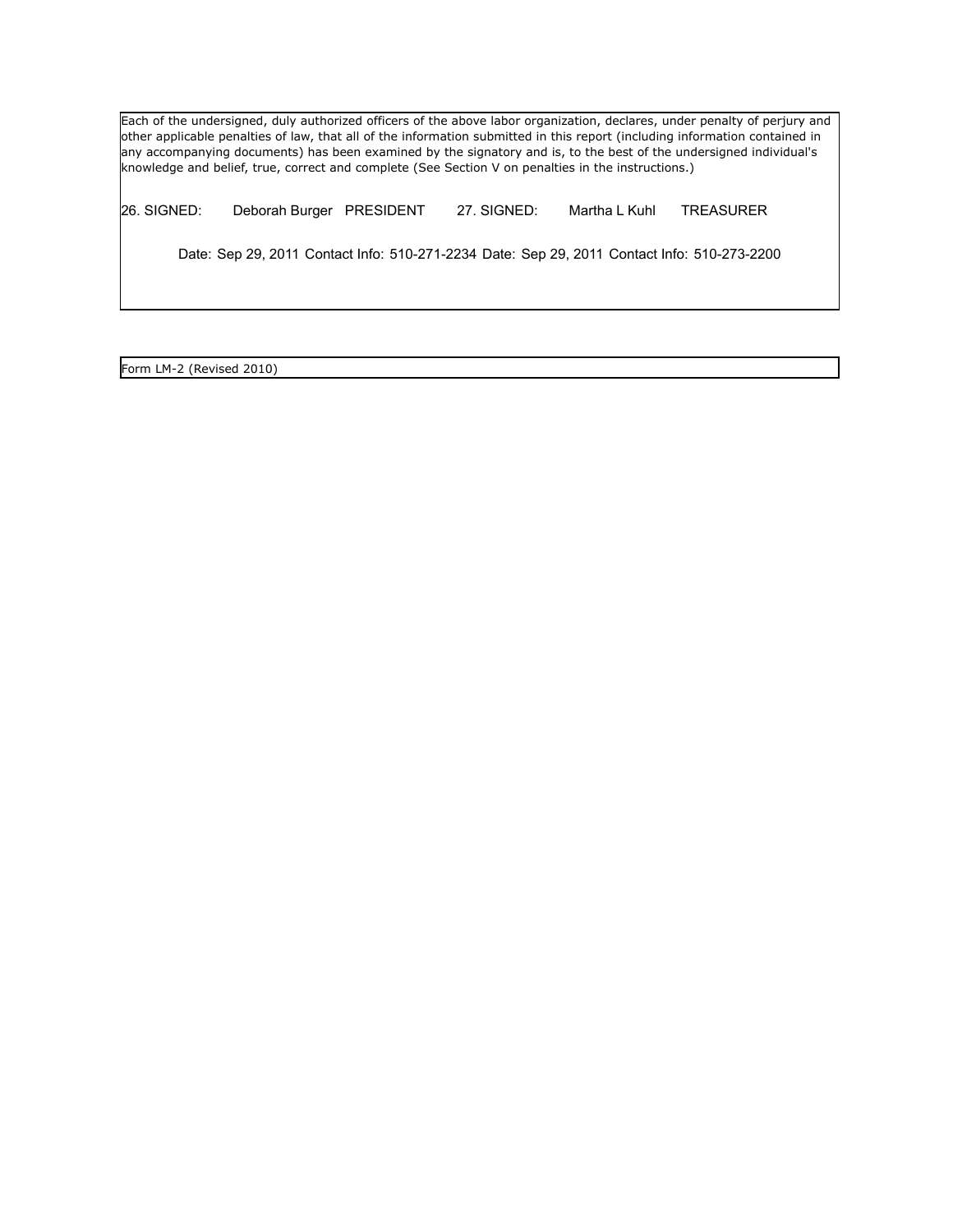| <b>ITEMS 10 THROUGH 21</b>                                                                                                                                                                                                                                                                                                                                                                                                                                                                                                                                                                                                                                                                                                                                                                                                                                                                                                                                                                                                                                                                                                                                                                                                                                                                                                                                                                                                                                                                                                                                                                                                                                                                                                                                                                                                                                                                                                                     |       | <b>FILE NUMBER: 015-724</b>                                                                                                                                                                                                                                                                                                                  |
|------------------------------------------------------------------------------------------------------------------------------------------------------------------------------------------------------------------------------------------------------------------------------------------------------------------------------------------------------------------------------------------------------------------------------------------------------------------------------------------------------------------------------------------------------------------------------------------------------------------------------------------------------------------------------------------------------------------------------------------------------------------------------------------------------------------------------------------------------------------------------------------------------------------------------------------------------------------------------------------------------------------------------------------------------------------------------------------------------------------------------------------------------------------------------------------------------------------------------------------------------------------------------------------------------------------------------------------------------------------------------------------------------------------------------------------------------------------------------------------------------------------------------------------------------------------------------------------------------------------------------------------------------------------------------------------------------------------------------------------------------------------------------------------------------------------------------------------------------------------------------------------------------------------------------------------------|-------|----------------------------------------------------------------------------------------------------------------------------------------------------------------------------------------------------------------------------------------------------------------------------------------------------------------------------------------------|
| 10. During the reporting period did the labor organization<br>create or participate in the administration of a trust or a<br>fund or organization, as defined in the instructions, which 21. What ar the labor organization's rates of dues and<br>provides benefits for members or beneficiaries? Yes<br>11(a). During the reporting period did the labor<br>organization have a political action committee (PAC)<br>fund? Yes<br>11(b). During the reporting period did the labor<br>organization have a subsidiary organization as defined in<br>Section X of these Instructions? No<br>12. During the reporting period did the labor organization<br>have an audit or review of its books and records by an<br>outside accountant or by a parent body auditor/<br>representative? Yes<br>13. During the reporting period did the labor organization<br>discover any loss or shortage of funds or other assets?<br>(Answer "Yes" even if there has been repayment or<br>recovery.) No<br>14. What is the maximum amount recoverable under the<br>labor organization's fidelity bond for a loss caused by any<br>officer, employee or agent of the labor organization who<br>handled union funds? \$500,000<br>15. During the reporting period did the labor organization<br>acquire or dispose of any assets in a manner other than<br>purchase or sale? No<br>16. Were any of the labor organization's assets pledged<br>as security or encumbered in any way at the end of the<br>reporting period? Yes<br>17. Did the labor organization have any contingent<br>liabilities at the end of the reporting period? No<br>18. During the reporting period did the labor organization<br>have any changes in its constitution or bylaws, other than<br>rates of dues and fees, or in practices/procedures listed<br>in the instructions? No<br>19. What is the date of the labor organization's next<br>regular election of officers? 09/2014 | fees? | 20. How many members did the labor organization have<br>at the end of the reporting period? 85,874<br><b>Rates of Dues and Fees</b><br>Dues/Fees Amount Unit Minimum Maximum<br>(a) Regular Dues/Fees 112.07 per month 56.03 112.07<br>(b) Working Dues/Fees per<br>(c) Initiation Fees per<br>(d) Transfer Fees per<br>(e) Work Permits per |
| Form LM-2 (Revised 2010)                                                                                                                                                                                                                                                                                                                                                                                                                                                                                                                                                                                                                                                                                                                                                                                                                                                                                                                                                                                                                                                                                                                                                                                                                                                                                                                                                                                                                                                                                                                                                                                                                                                                                                                                                                                                                                                                                                                       |       |                                                                                                                                                                                                                                                                                                                                              |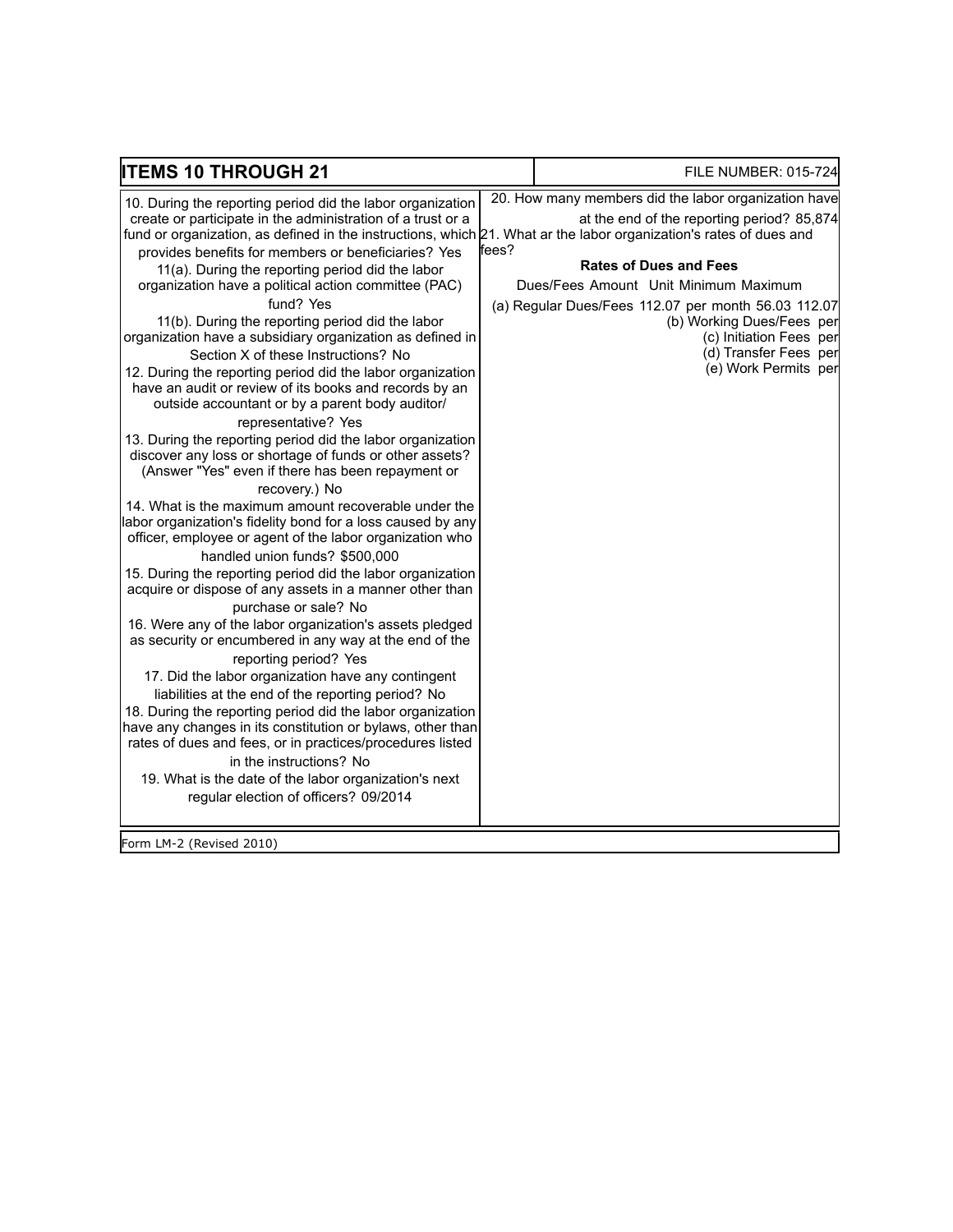# **STATEMENT A - ASSETS AND LIABILITIES** FILE NUMBER: 015-724

|               | ASSETS Schedule                                   |
|---------------|---------------------------------------------------|
|               | Number Start of Reporting Period                  |
|               | (A) End of Reporting Period<br>(B)                |
|               | 22. Cash \$46,254,961 \$52,130,152                |
| <b>ASSETS</b> | 23. Accounts Receivable 1 \$6,503,395 \$6,503,395 |
|               | 24. Loans Receivable 2 \$2,000,000 \$2,000,000    |
|               | 25. U.S. Treasury Securities \$0 \$0              |
|               | 26. Investments 5 \$1,187,728 \$1,344,803         |
|               | 27. Fixed Assets 6 \$6,759,826 \$7,735,927        |
|               | 28. Other Assets 7 \$538,199 \$552,592            |
|               | 29. TOTAL ASSETS \$63,244,109 \$70,266,869        |
|               |                                                   |

|                    | LIABILITIES Schedule<br>Number Start of Reporting Period<br>(A) End of Reporting Period<br>(B) |
|--------------------|------------------------------------------------------------------------------------------------|
| <b>LIABILITIES</b> | 30. Accounts Payable 8 \$804,975 \$1,355,742                                                   |
|                    | 31. Loans Payable 9 \$0 \$0                                                                    |
|                    | 32. Mortgages Payable \$2,182,300 \$1,968,004                                                  |
|                    | 33. Other Liabilities 10 \$5,736,129 \$5,707,438                                               |
|                    | 34. TOTAL LIABILITIES \$8,723,404 \$9,031,184                                                  |
|                    |                                                                                                |
|                    | 35. NET ASSETS \$54,520,705 \$61,235,685                                                       |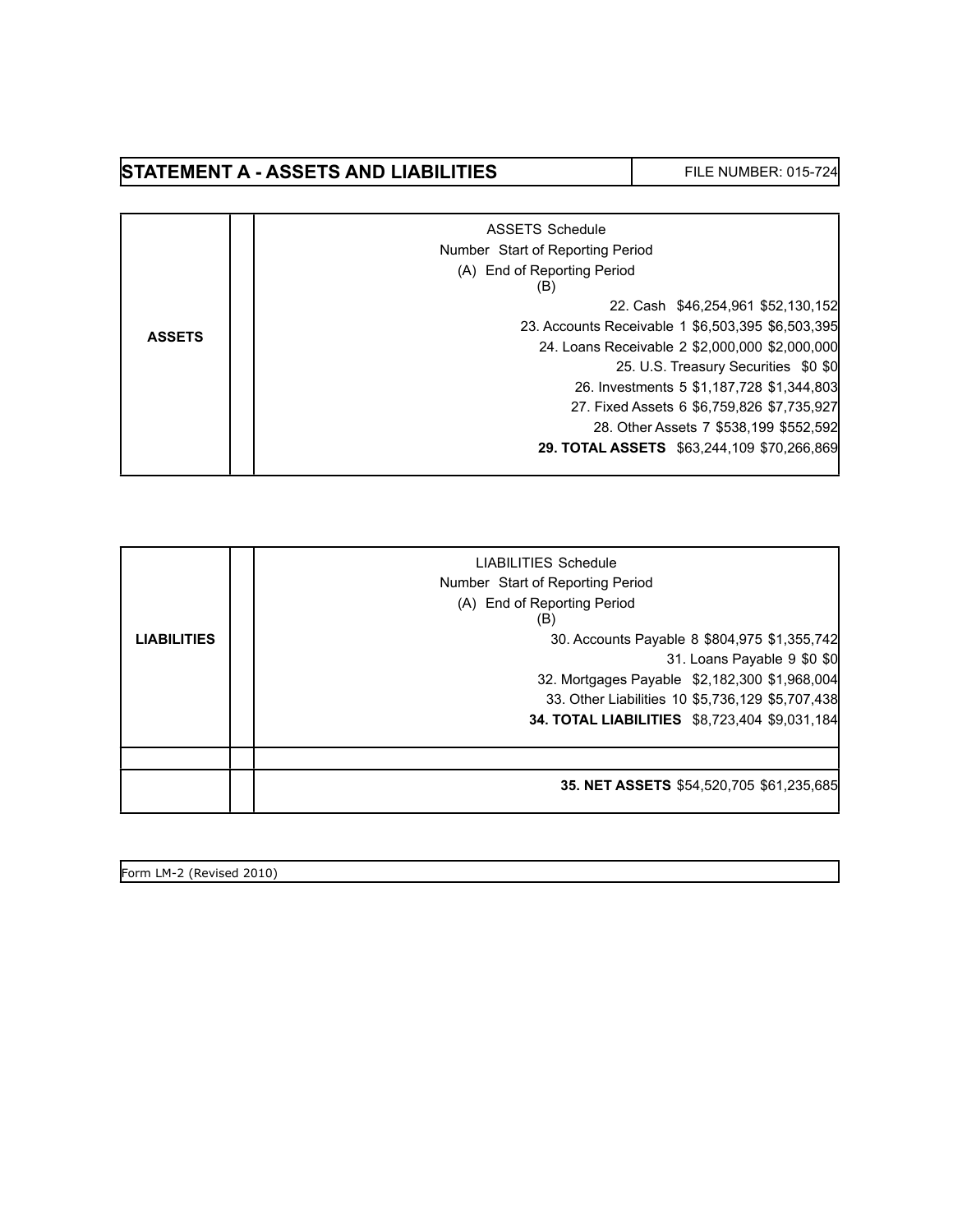### **STATEMENT B - RECEIPTS AND DISBURSEMENTS** FILE NUMBER: 015-724

| <b>CASH RECEIPTS SCH AMOUNT</b>                                      | <b>CASH DISBURSEMENTS SCH AMOUNT</b>                                |
|----------------------------------------------------------------------|---------------------------------------------------------------------|
| 36. Dues and Agency Fees \$68,555,010                                | 50. Representational Activities 15 \$30,169,040                     |
| 37. Per Capita Tax \$0                                               | 51. Political Activities and Lobbying 16 \$2,198,951                |
| 38. Fees, Fines, Assessments, Work Permits<br>\$0                    | 52. Contributions, Gifts, and Grants 17 \$3,449,627                 |
| 39. Sale of Supplies<br>\$0                                          | 53. General Overhead 18 \$10,627,432                                |
| 40. Interest \$105,090                                               | 54. Union Administration 19 \$1,923,371                             |
| 41. Dividends<br>-\$0                                                | 55. Benefits 20 \$8,861,555                                         |
| 42. Rents \$0                                                        | 56. Per Capita Tax \$14,017,186                                     |
| 43. Sale of Investments and Fixed Assets 3 \$0                       | 57. Strike Benefits \$0                                             |
| 44. Loans Obtained 9 \$0                                             | 58. Fees, Fines, Assessments, etc. \$0                              |
| 45. Repayments of Loans Made 2 \$0                                   | 59. Supplies for Resale \$0                                         |
| 46. On Behalf of Affiliates for Transmittal to Them<br>\$3,014,778   | 60. Purchase of Investments and Fixed Assets 4<br>\$2,132,775       |
| 47. From Members for Disbursement on Their Behalf                    | 61. Loans Made 2 \$0                                                |
| \$970,382                                                            | 62. Repayment of Loans Obtained 9 \$0                               |
| 48. Other Receipts 14 \$7,690,609<br>49. TOTAL RECEIPTS \$80,335,869 | 63. To Affiliates of Funds Collected on Their Behalf<br>\$1,058,362 |
|                                                                      | 64. On Behalf of Individual Members \$22,378                        |
|                                                                      | 65. Direct Taxes \$0                                                |
|                                                                      | 66. Subtotal \$74,460,677<br>67. Withholding Taxes and Payroll      |
|                                                                      | Deductions<br>67a. Total Withheld                                   |
|                                                                      | \$8,541,906                                                         |
|                                                                      | 67b. Less Total Disbursed                                           |
|                                                                      | \$8,541,906                                                         |
|                                                                      | 67c. Total Withheld But Not Disbursed                               |
|                                                                      | 68. TOTAL DISBURSEMENTS \$74,460,677                                |
|                                                                      |                                                                     |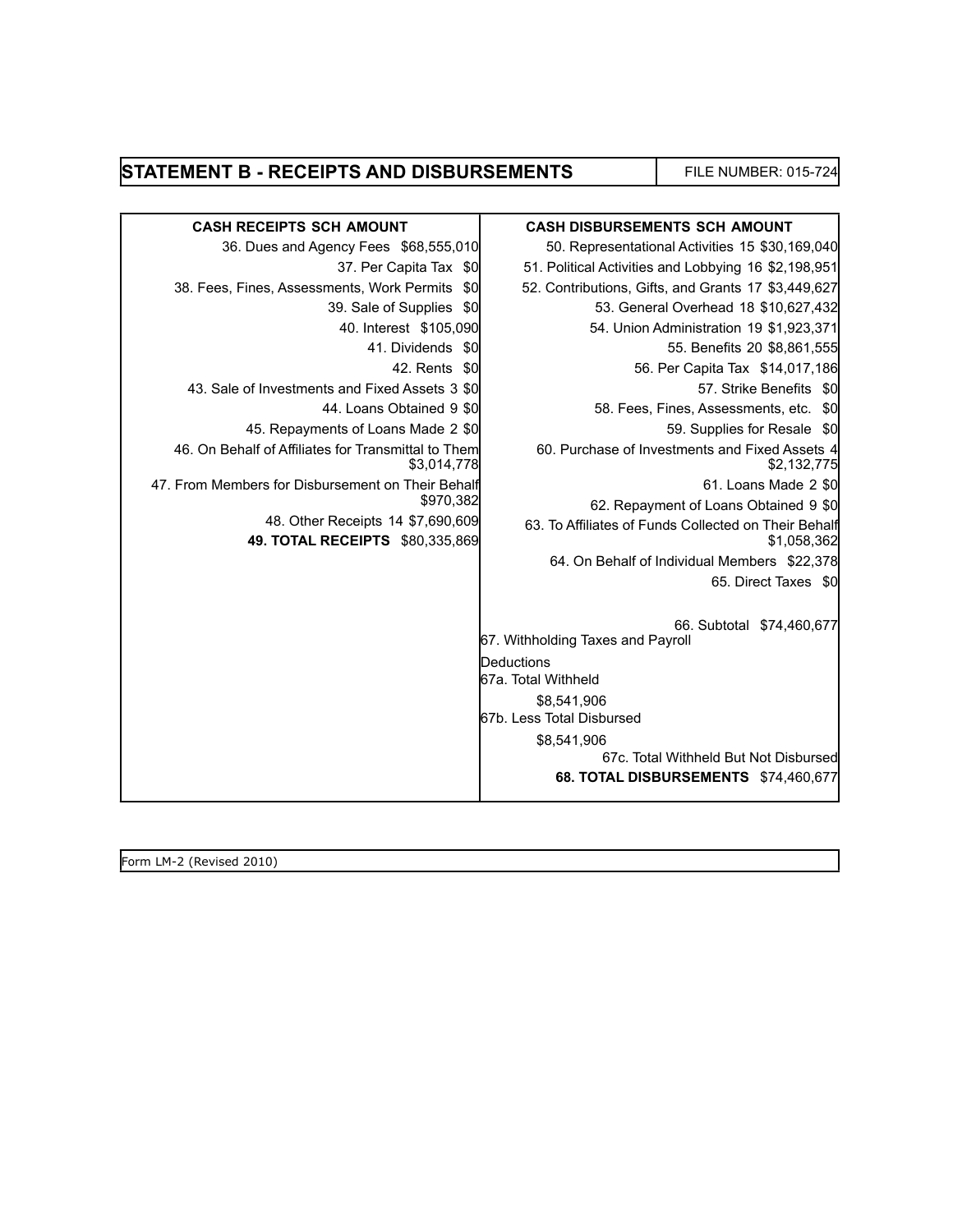# **SCHEDULE 1 - ACCOUNTS RECEIVABLE AGING SCHEDULE** FILE NUMBER: 015-724

|                                                                                                                 | Total                                        | 90-180 | $180+$ | Liquidated |
|-----------------------------------------------------------------------------------------------------------------|----------------------------------------------|--------|--------|------------|
| Entity or Individual Name                                                                                       | Account                                      | Davs   | Davs   | Account    |
| (A)                                                                                                             | Receivable   Past Due   Past Due  Receivable |        |        |            |
|                                                                                                                 | (B)                                          | (C)    | (D)    | (E)        |
| Totals from all other accounts receivable                                                                       | \$6,503,395                                  |        |        |            |
| <b>TOTALS</b> (Column (B) Total will be automatically entered in Item 23,<br>$\vert$ Column $\vert$ $\vert$ B)) | \$6,503,395                                  | \$0    | \$0    | \$0        |

| Form LM-2<br>(Revised 2010) |  |  |
|-----------------------------|--|--|
|                             |  |  |
|                             |  |  |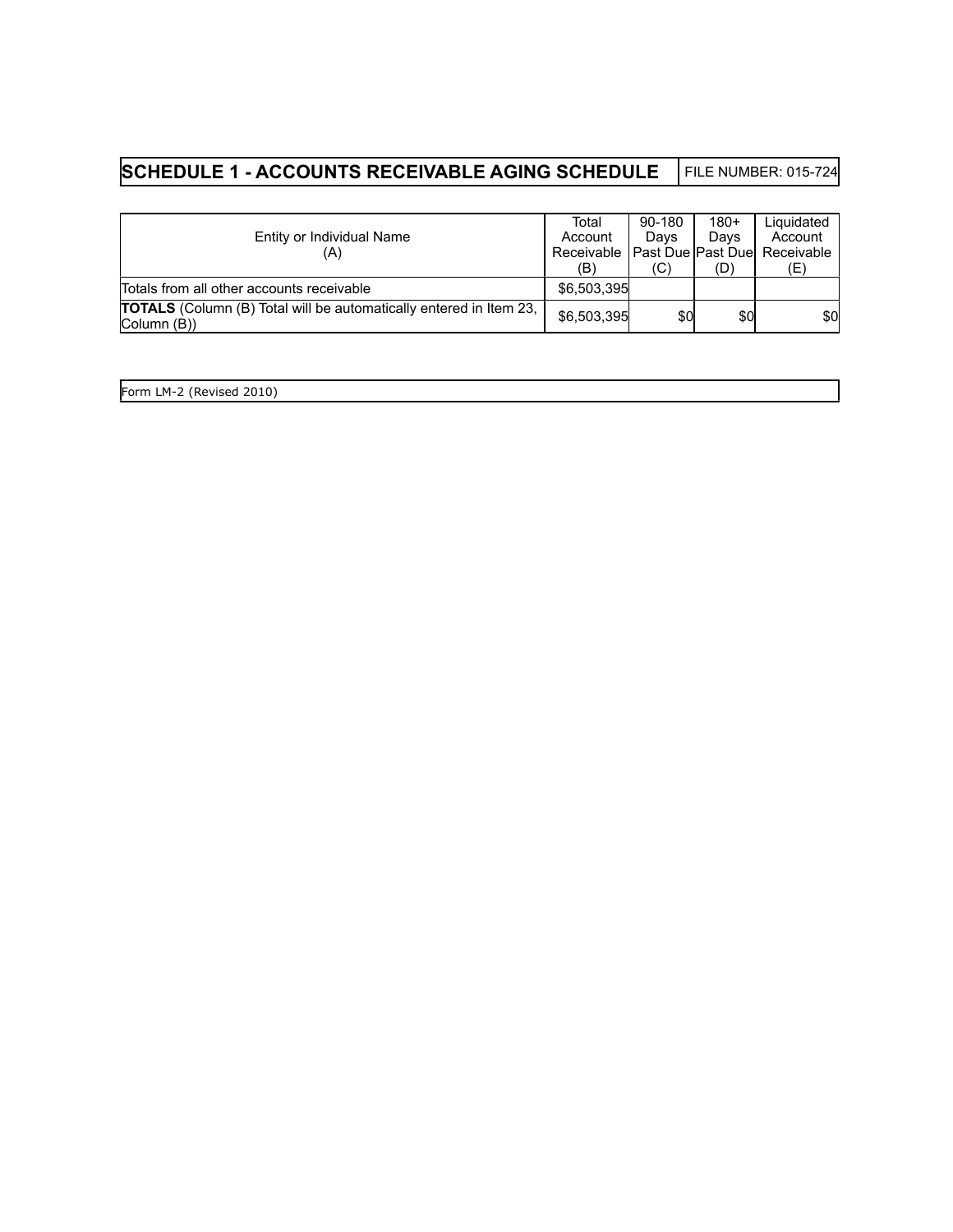# **SCHEDULE 2 - LOANS RECEIVABLE** FILE NUMBER: 015-724

| List below loans to officers, employees, or<br>members which at any time during the<br>reporting period exceeded \$250 and list<br>all loans to business enterprises regarless<br>of amount.<br>(A) | Loans<br>Outstanding at<br>Start of Period<br>(B) | Loans<br>Made<br>During<br>Period<br>(C) | Cash<br>(D)(1) | Other Than<br>Cash<br>(D)(2)   | Loans<br>Outstanding at<br>End of Period<br>(E) |
|-----------------------------------------------------------------------------------------------------------------------------------------------------------------------------------------------------|---------------------------------------------------|------------------------------------------|----------------|--------------------------------|-------------------------------------------------|
| Total of loans not listed above                                                                                                                                                                     |                                                   |                                          |                |                                |                                                 |
| <b>Total of all lines</b>                                                                                                                                                                           | \$2,000,000                                       | \$0                                      | \$0            | \$0                            | \$2,000,000                                     |
| Totals will be automatically entered in                                                                                                                                                             | Item 24<br>Column (A)                             | Item 61                                  | Item 45        | Item 69<br>with<br>Explanation | Item 24<br>Column (B)                           |
| Name: NUHW<br>Purpose: see item 69<br>Security: dues receivable<br>Terms: 5% PA, Payment within 5 yrs                                                                                               | \$2,000,000                                       | \$0                                      | \$0            | \$0                            | \$2,000,000                                     |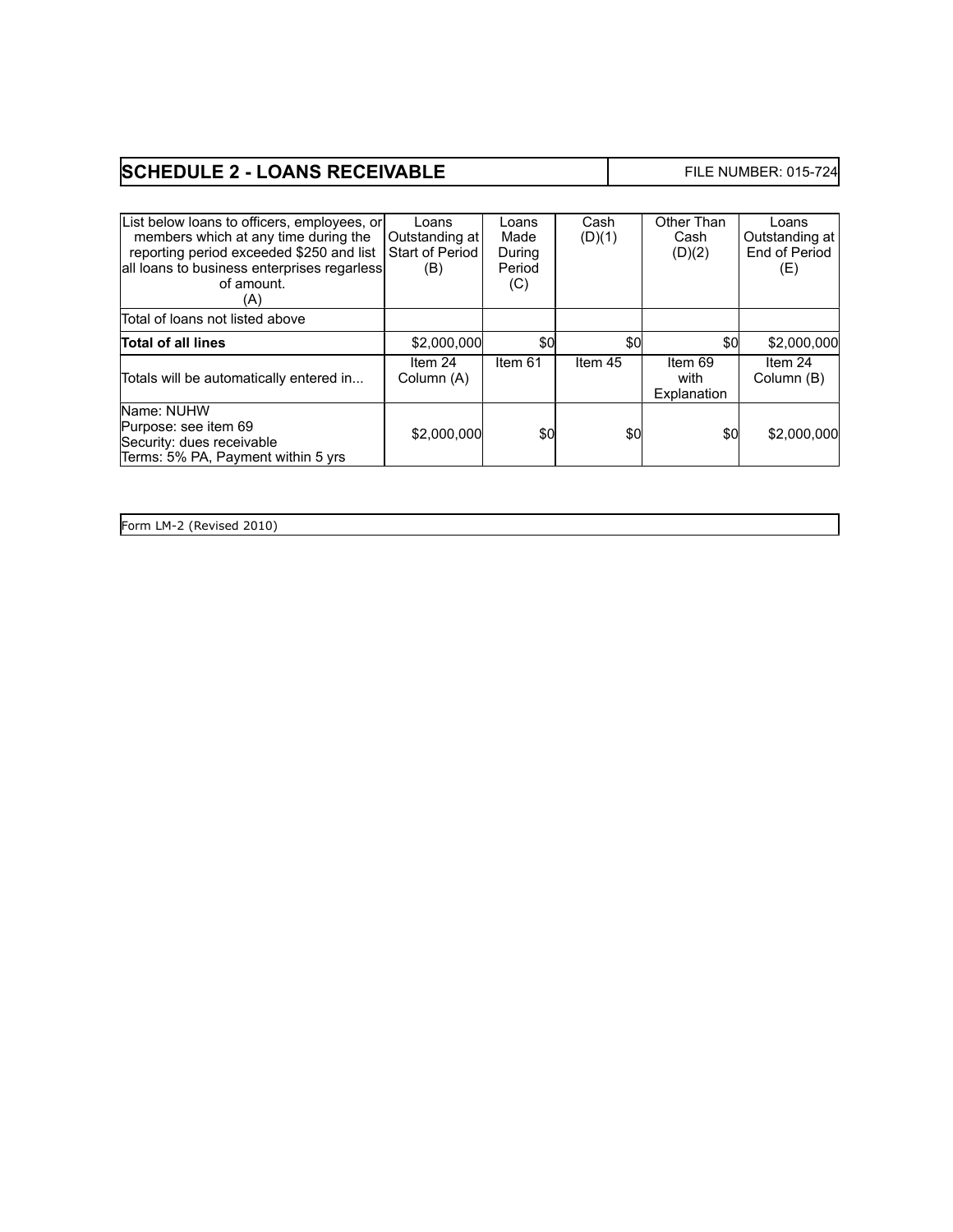### **SCHEDULE 3 - SALE OF INVESTMENTS AND FIXED ASSETS** FILE NUMBER: 015-724

Description (if land or buildings give location)

(A) Cost

(B) Book Value

(C) Gross Sales Price

(D) Amount Received

(E)

**Total of all lines** \$0 \$0 \$0 \$0

14. Less Reinvestments \$0

(Net Sales total will automatically entered in Item 43) **15. Net Sales** \$0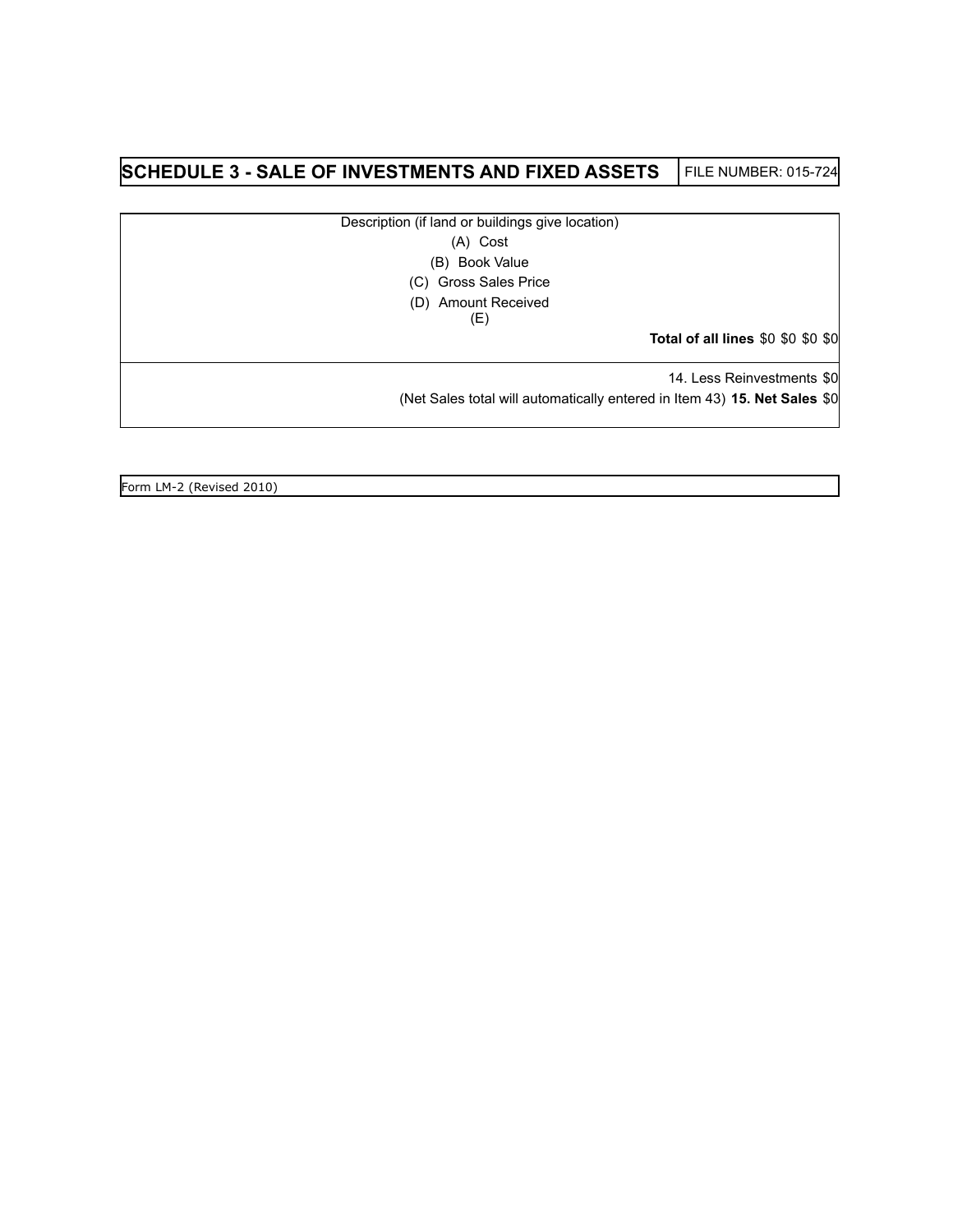#### **SCHEDULE 4 - PURCHASE OF INVESTMENTS AND FIXED ASSETS**

Description (if land or buildings, give location) (A) Cost (B) Book Value (C) Cash Paid (D) Total of all lines \$3,112,281 \$3,112,281 \$3,112,281 Computer hardware \$15,979 \$15,979 \$15,979 Computer Software \$74,908 \$74,908 \$74,908 Leasehold Improvement \$402,884 \$402,884 \$402,884 Furniture and Equipment \$465,637 \$465,637 \$465,637 Building Improvements \$1,084,138 \$1,084,138 \$1,084,138 Marketable Securities \$1,068,735 \$1,068,735 \$1,068,735 14. Less Reinvestments \$979,506 (Net Purchases total will automatically entered in Item 60) **15. Net Purchases** \$2,132,775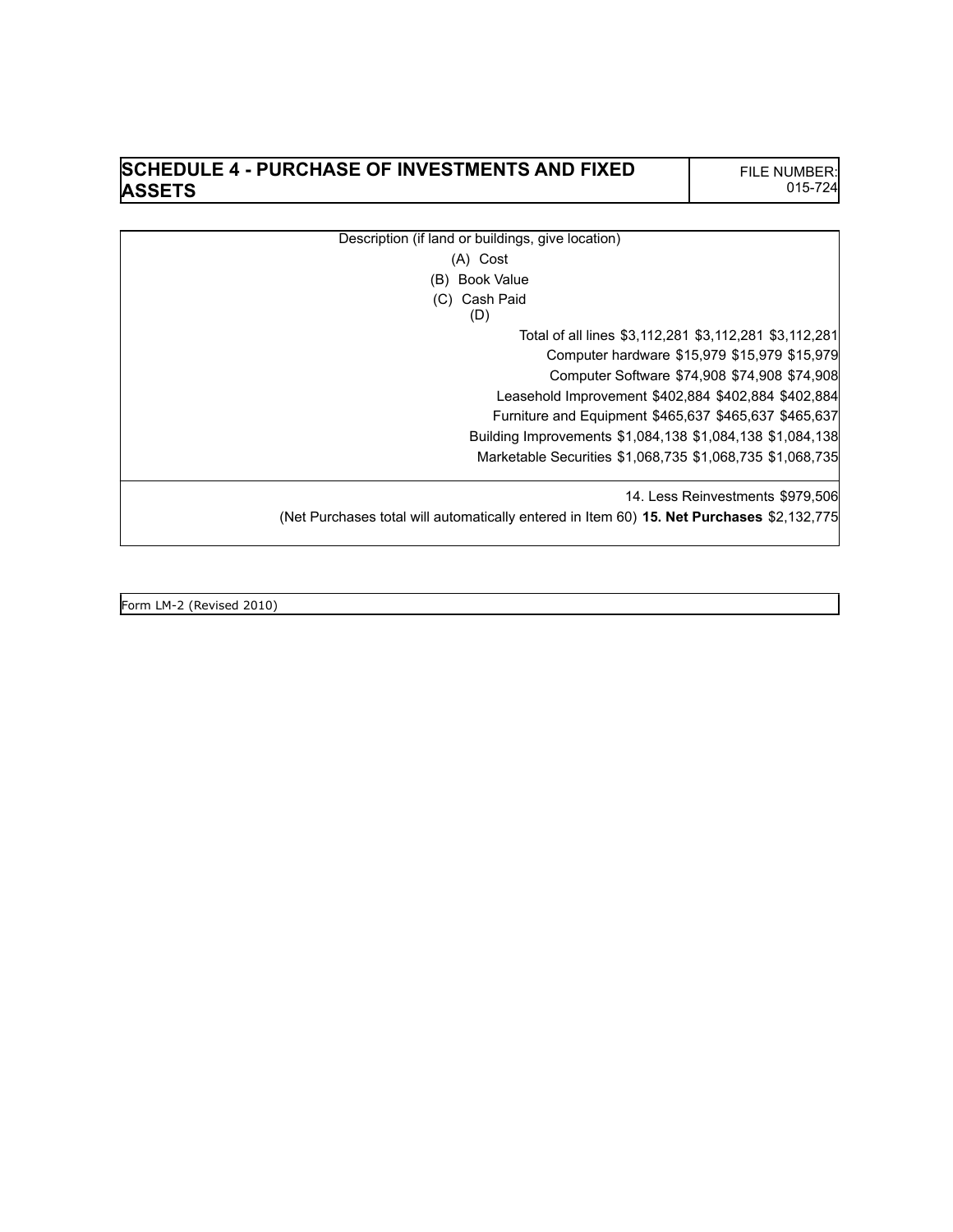#### SCHEDULE 5 - INVESTMENTS **FILE NUMBER: 015-724**

**Description** (A) Amount (B)

#### **Marketable Securities**

1. Total Cost \$1,344,803 2. Total Book Value \$1,344,803 3. List each marketable security which has a book value over \$5000 and exceeds 5% of Line 2.

**Other Investments**

4. Total Cost \$0 5. Total Book Value \$0 6. List each other investment which has a book value over \$5,000 and exceeds 5% of Line 5. Also, list each

subsidiary for which separate reports are attached.

**7. Total of Lines 2 and 5** (Total will be automatically entered in Item 26, Column(B)) **\$1,344,803**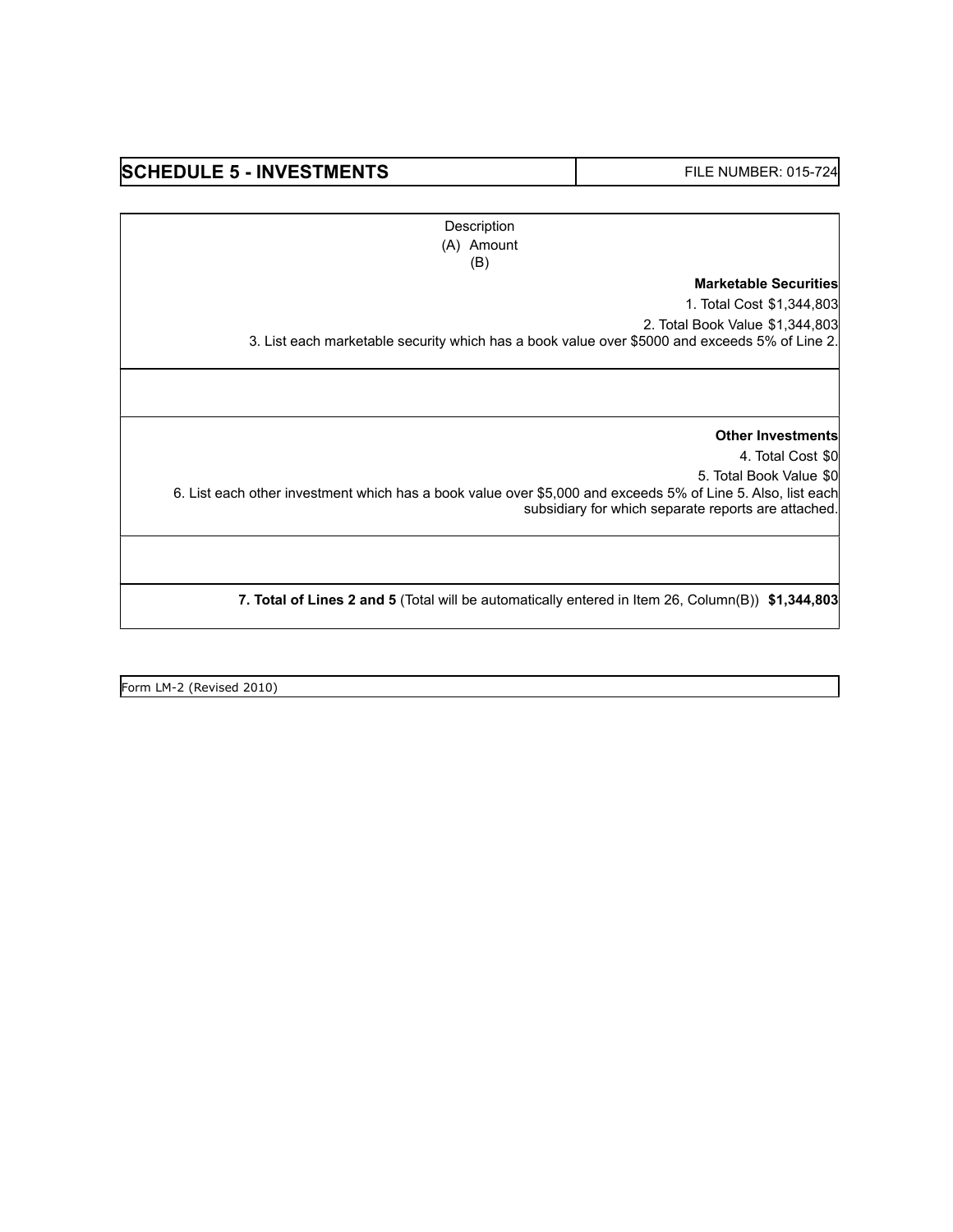#### SCHEDULE 6 - FIXED ASSETS **FILE NUMBER: 015-724**

**Description** 

(A) Cost or Other Basis

(B) Total Depreciation or

Amount Expensed

(C) Book Value

(D) Value

(E)

1. 2000 Franklin Street, Oakland, CA 94612 \$593,935 \$593,935 \$593,935

1. Parking lot 20th Street/Webster Oakland CA 94612 \$438,588 \$438,588 \$438,588

3. 2000 Franklin Street, Oakland, CA 94612 \$8,104,108 \$2,679,330 \$5,424,778 \$5,424,778

5. Automobiles and Other Vehicles \$27,408 \$19,185 \$8,223 \$8,223

6. Office Furniture and Equipment \$3,337,694 \$2,067,291 \$1,270,403 \$1,270,403

7. Other Fixed Assets \$0 \$0 \$0 \$0

**8. Totals of Lines 1 through 7** (Column(D) Total will be automatically entered in Item 27, Column(B)) \$12,501,733 \$4,765,806 \$7,735,927 \$7,735,927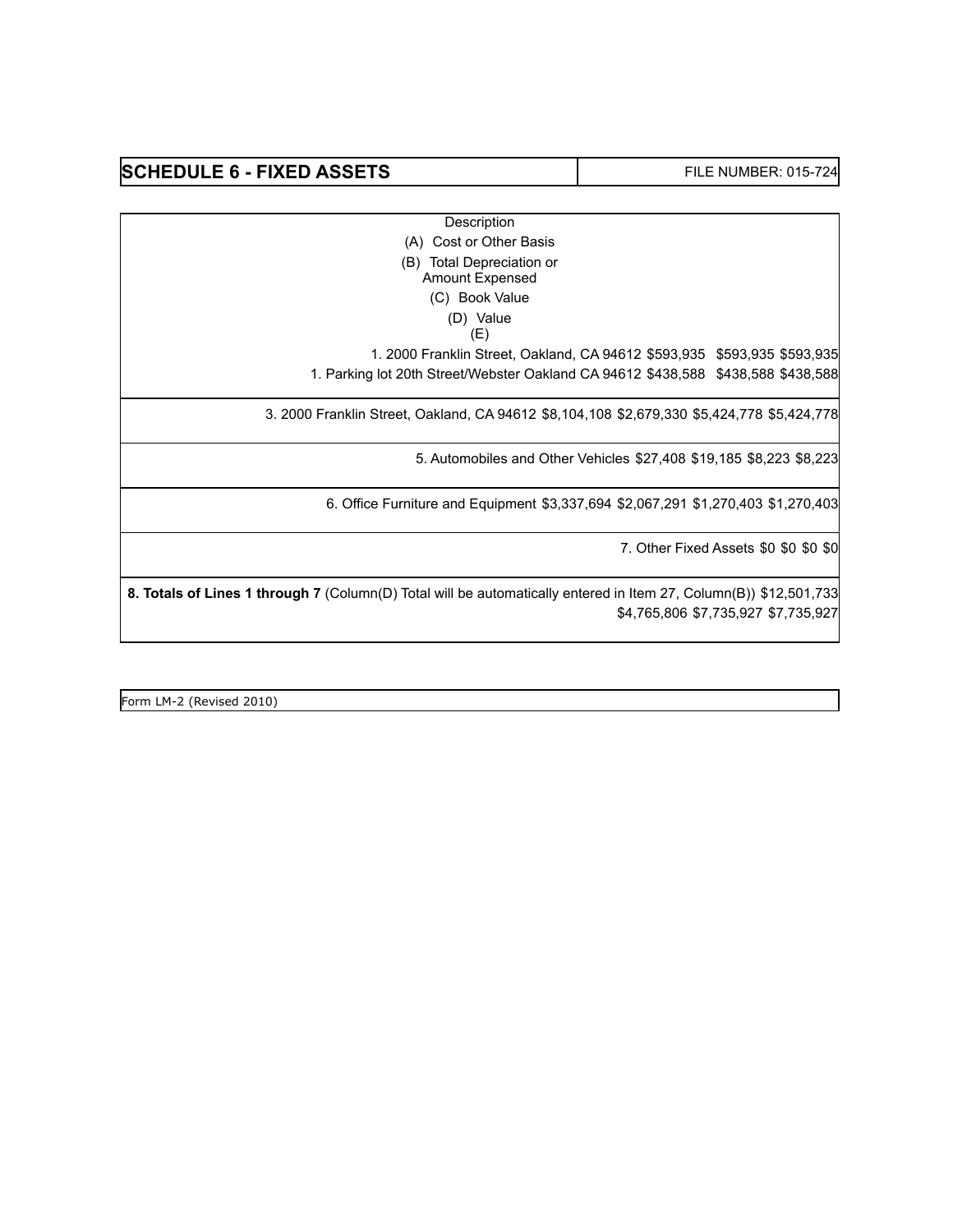| <b>SCHEDULE 7 - OTHER ASSETS</b> | <b>FILE NUMBER: 015-724</b> |
|----------------------------------|-----------------------------|
|----------------------------------|-----------------------------|

| Description<br>(A)                                                                    | <b>Book Value</b><br>(B) |
|---------------------------------------------------------------------------------------|--------------------------|
| <b>Total Other Assets</b> (Total will be automatically entered in Item 28, Column(B)) | \$552,592                |
| Unamortized Ioan fees                                                                 | \$10,706                 |
| Lease deposits                                                                        | \$218,314                |
| Prepaid expenses                                                                      | \$144,729                |
| <b>PASNAP</b> funding                                                                 | \$178,843                |

|  | Form LM-2 (Revised 2010) |  |
|--|--------------------------|--|
|  |                          |  |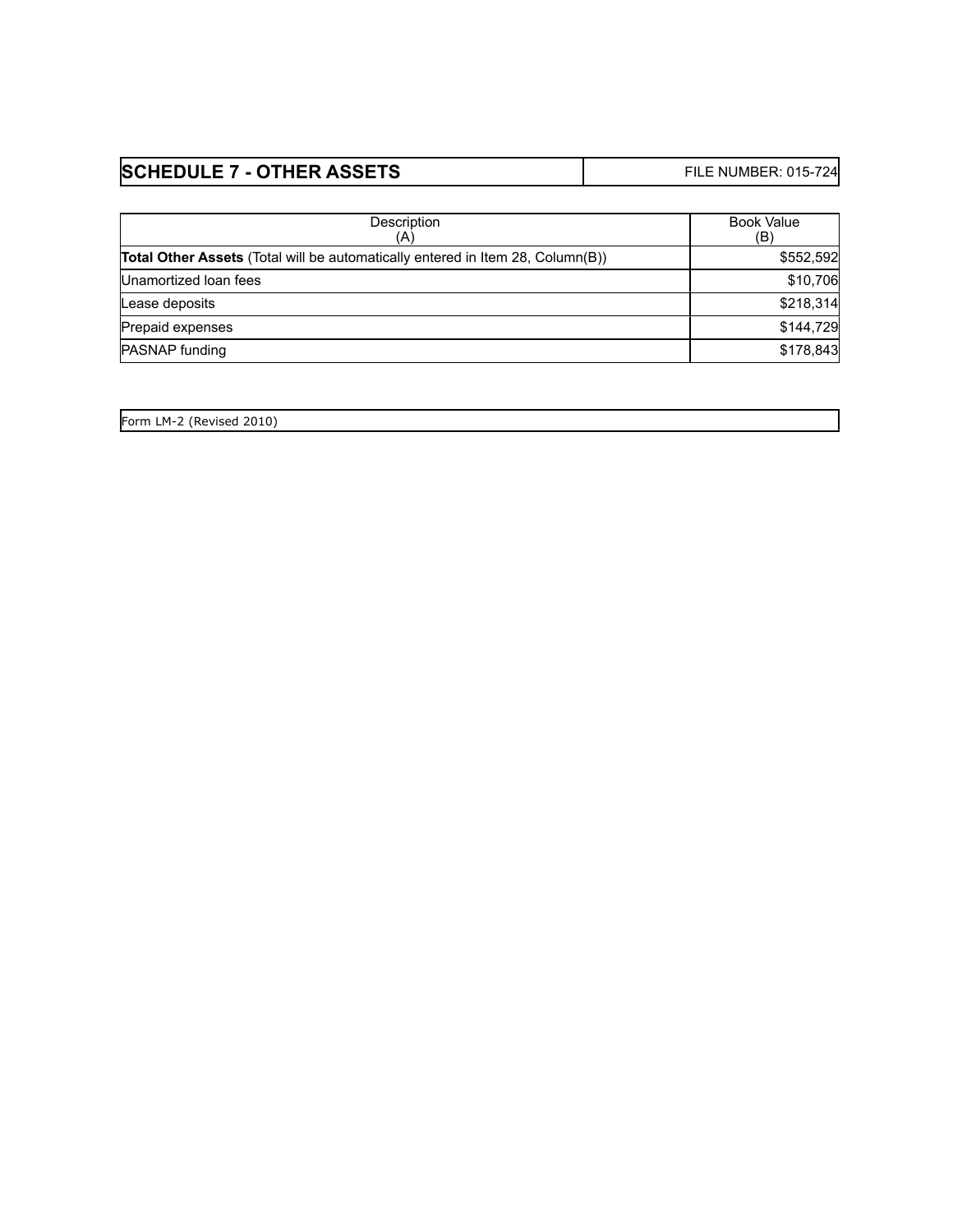# **SCHEDULE 8 - ACCOUNTS PAYABLE AGING SCHEDULE** FILE NUMBER: 015-724

| Entity or Individual Name<br>(A)                                                                                             | Total Account<br>Payable<br>(B) | 90-180 Days<br>Past Due<br>(C) | 180+ Days Past<br>Due<br>(D) | Liquidated<br>Account<br>(E) |
|------------------------------------------------------------------------------------------------------------------------------|---------------------------------|--------------------------------|------------------------------|------------------------------|
| Total from all other accounts payable                                                                                        | \$1,355,742                     | \$0                            | \$0                          | \$0                          |
| Total Accounts Payable (Column(B) Total<br>will be automatically entered in Item 30,<br>$\vert$ Column $\vert$ D $\rangle$ ) | \$1,355,742                     | \$0                            | \$0                          | \$0                          |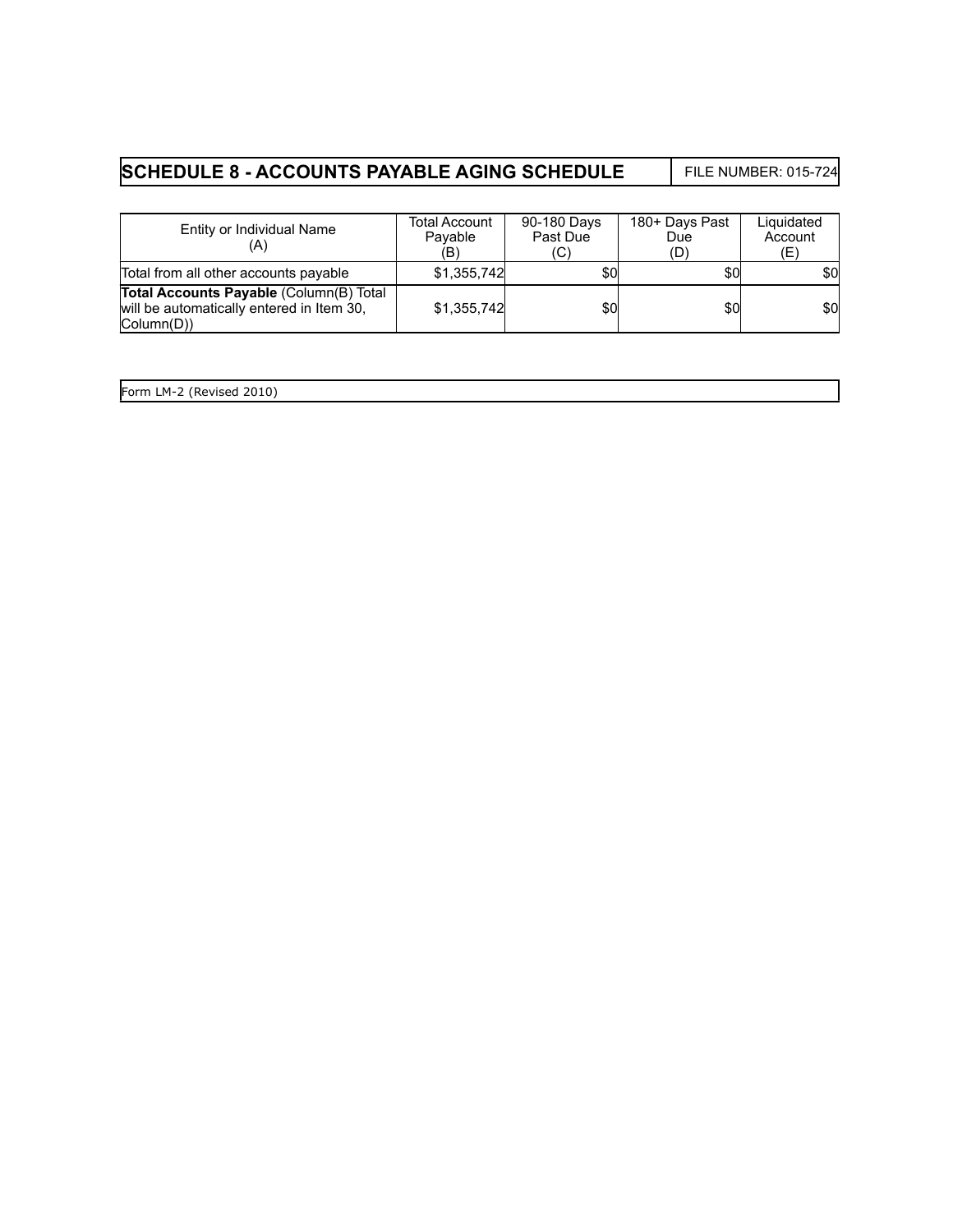# **SCHEDULE 9 - LOANS PAYABLE** FILE NUMBER: 015-724

| Source of Loans<br>Payable at Any<br>Time During the<br><b>Reporting Period</b><br>'A) | Loans Owed at<br><b>Start of Period</b><br>(B) | Loans Obtained<br>During Period<br>(C) | Repayment<br>During Period<br>Cash<br>(D)(1) | Repayment<br>During Period<br>Other Than Cash<br>(D)(1) | Loans Owed at<br>End of Period<br>(E) |
|----------------------------------------------------------------------------------------|------------------------------------------------|----------------------------------------|----------------------------------------------|---------------------------------------------------------|---------------------------------------|
| <b>Total Loans</b><br>Payable                                                          | \$0                                            | \$0                                    | \$0                                          | \$0                                                     | \$0                                   |
| Totals will be<br>automatically<br>lentered in                                         | Item 31<br>Column (C)                          | Item 44                                | Item 62                                      | Item 69<br>with Explanation                             | Item 31<br>Column (D)                 |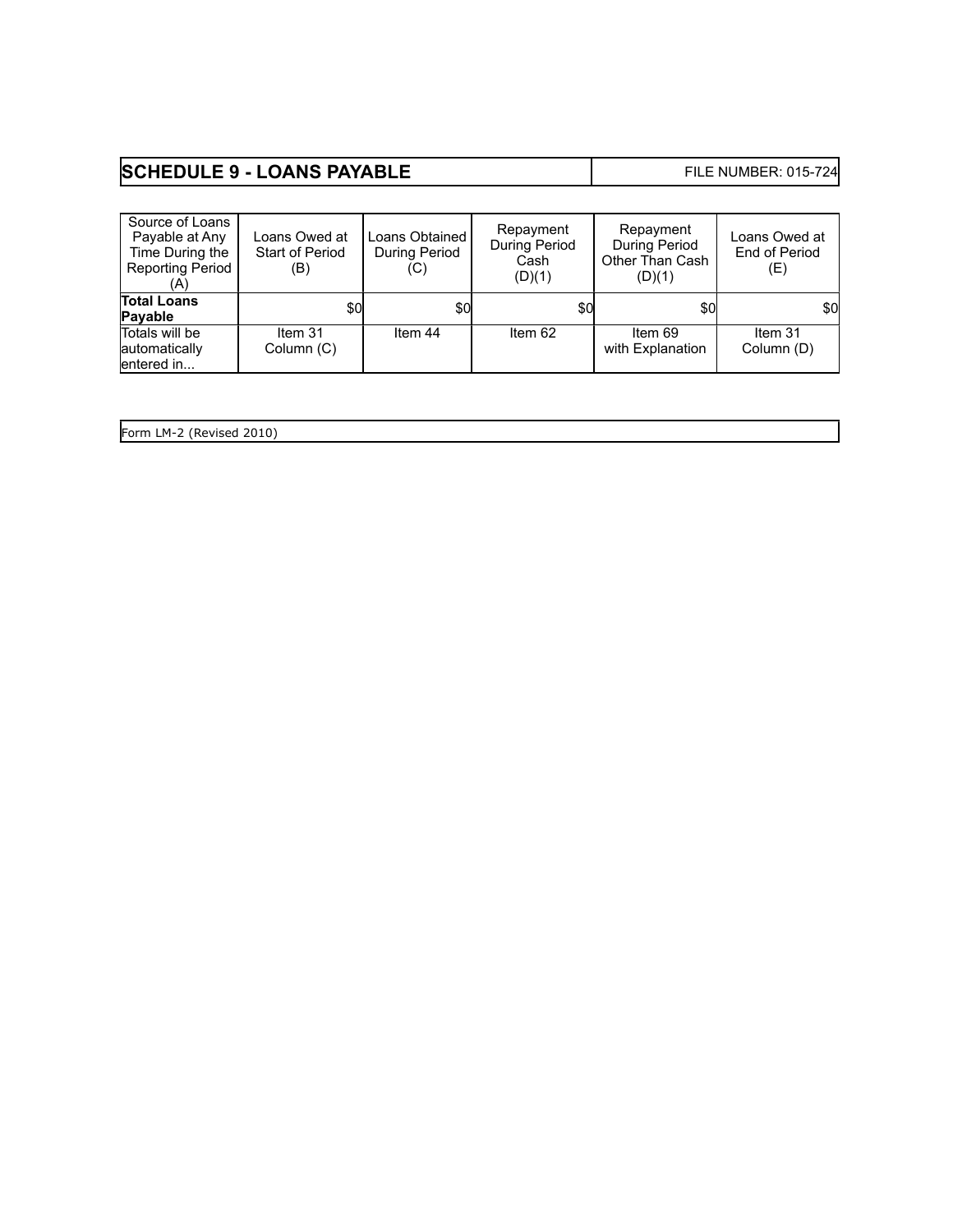# **SCHEDULE 10 - OTHER LIABILITIES** FILE NUMBER: 015-724

| Description                                                                                | Amount at End of<br>Period<br>(B) |
|--------------------------------------------------------------------------------------------|-----------------------------------|
| <b>Total Other Liabilities</b> (Total will be automatically entered in Item 33, Column(D)) | \$5,707,438                       |
| Accrued Compensation                                                                       | \$5,707,438                       |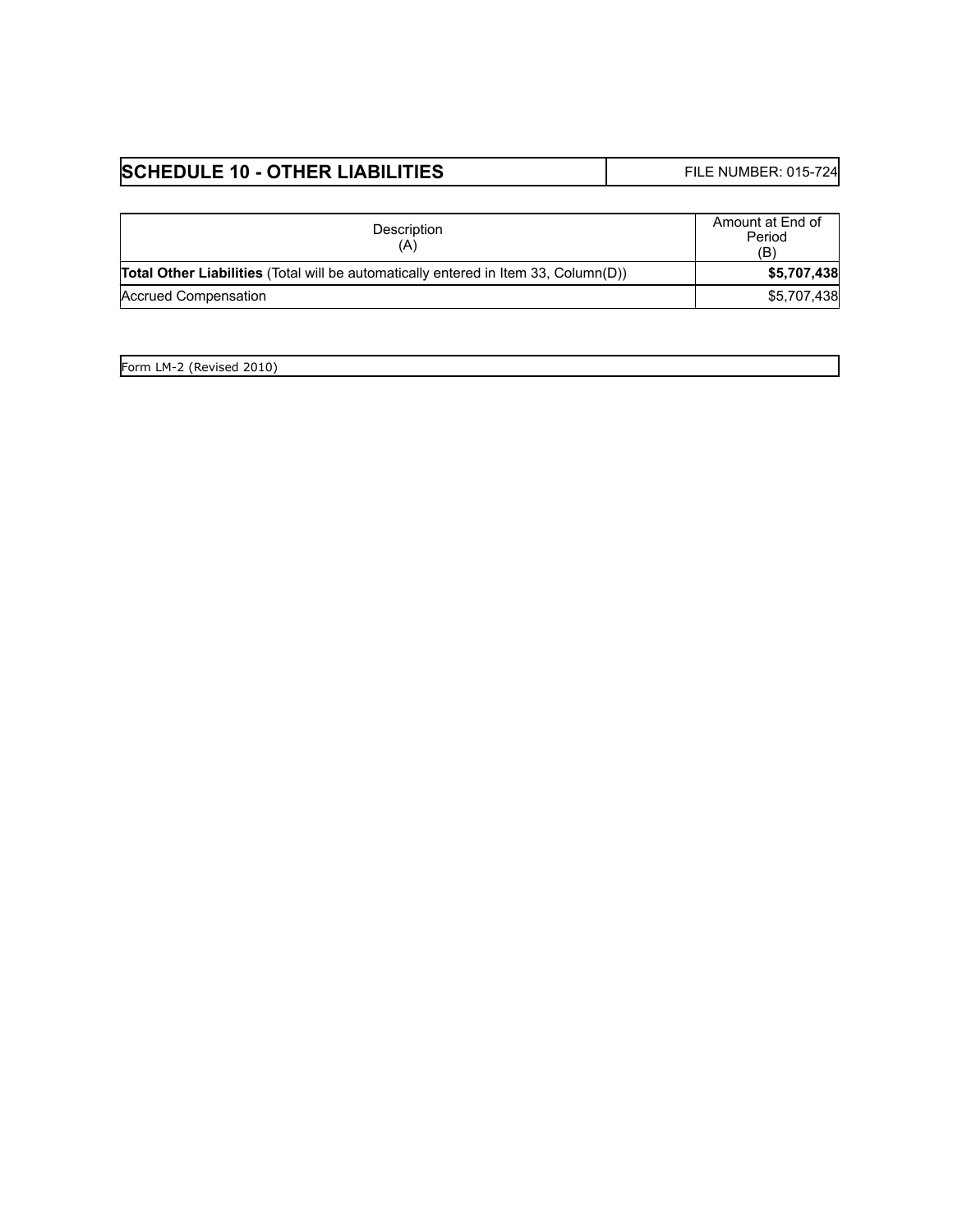| <b>SCHEDULE 11 - ALL OFFICERS AND DISBURSEMENTS TO</b> | FILE NUMBER: |
|--------------------------------------------------------|--------------|
| <b>OFFICERS</b>                                        | 015-724      |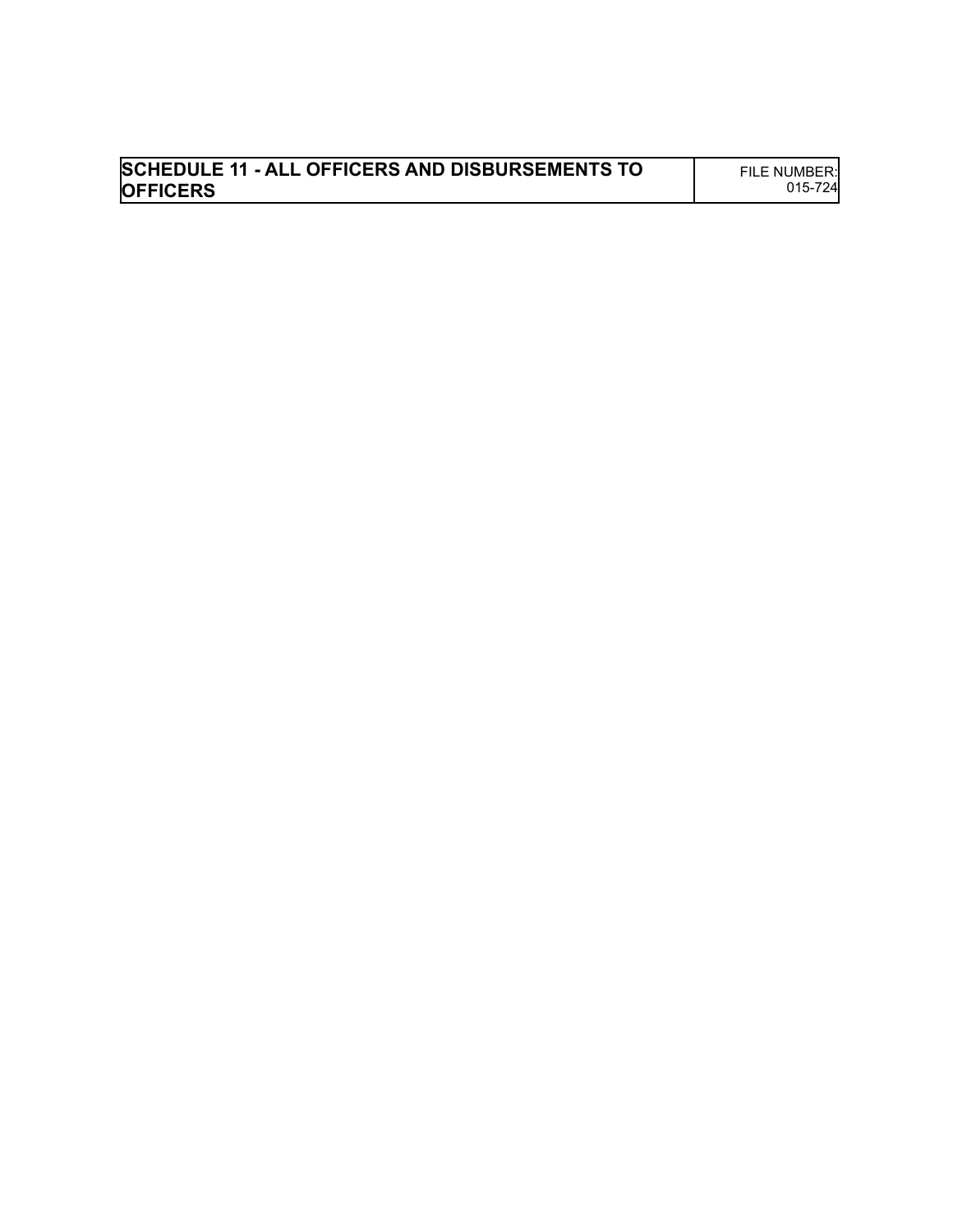**Status** (D) Gross Salary **Disbursements** (before any deductions) (E) **Allowances** Disbursed (F) Disbursements for Official Business (G) **Other** Disbursements not reported in (D) thru (F) (H) TOTAL

> C MALINDA MARKOWITZ Co president C \$92,783 \$0 \$6,069 \$0 \$98,852

I Schedule 15 Representational Activities 95 % Schedule 16 Political Activities and Lobbying 0 % Schedule 17 Contributions 0 % Schedule 18 General Overhead 0 % Schedule 19 Administration 5 %

#### A B

A B

C ZENAIDA CORTEZ Co president C \$72,542 \$0 \$2,718 \$0 \$75,260

I Schedule 15 Representational Activities 30 % Schedule 16 Political Activities and Lobbying 30 % Schedule 17 Contributions 0 % Schedule 18 General Overhead 0 % Schedule 19 Administration 40 %

#### A B

A B

C DEANN MCEWEN Co president N \$56,583 \$0 \$880 \$0 \$57,463

I Schedule 15 Representational Activities 95 % Schedule 16 Political Activities and Lobbying 0 % Schedule 17 Contributions 0 % Schedule 18 General Overhead 0 % Schedule 19 Administration 5 %

C DEBORAH BURGER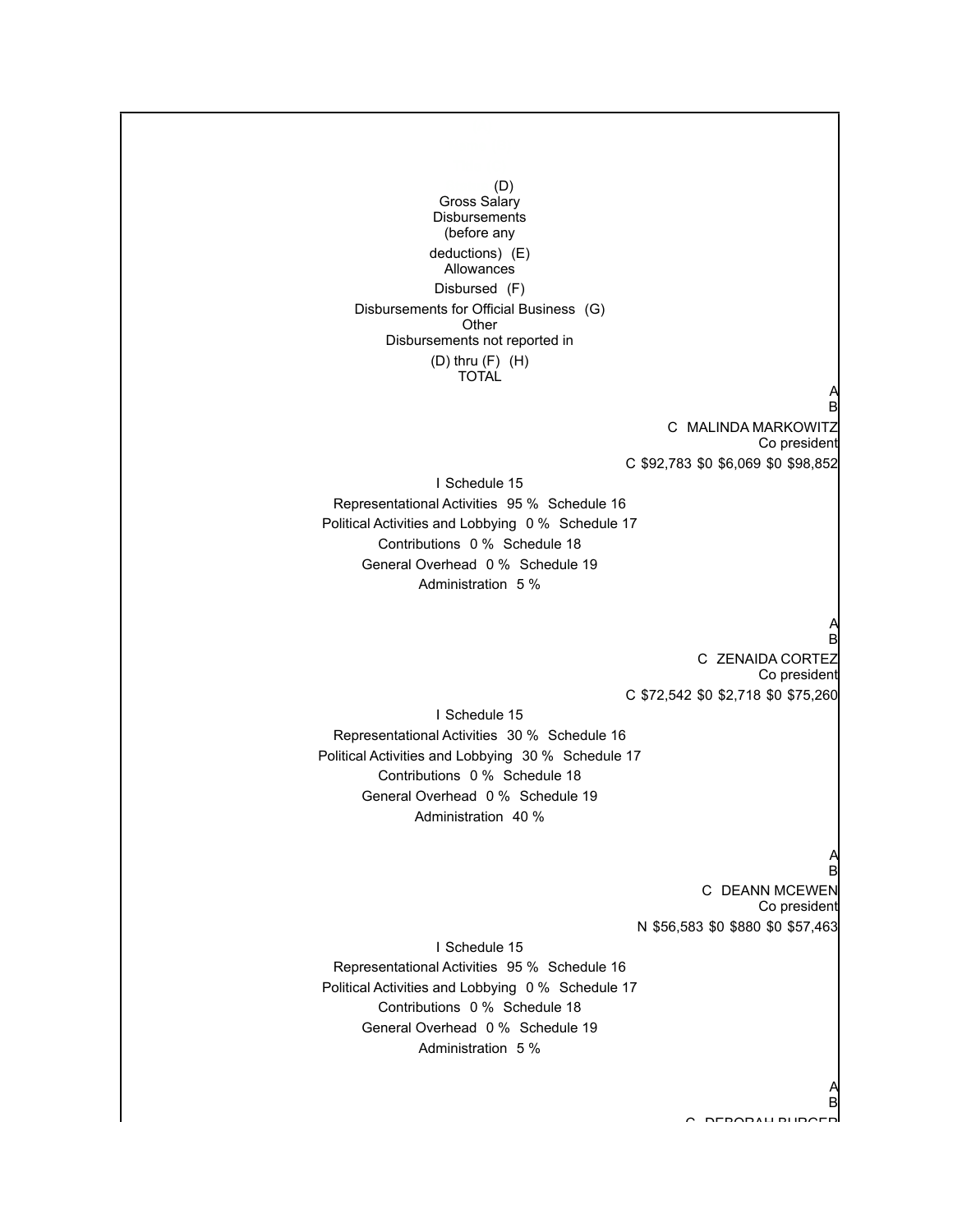**Total Officer Disbursements** \$331,102 \$0 \$36,758 \$0 \$367,860 **Less Deductions Net Disbursements** \$367,860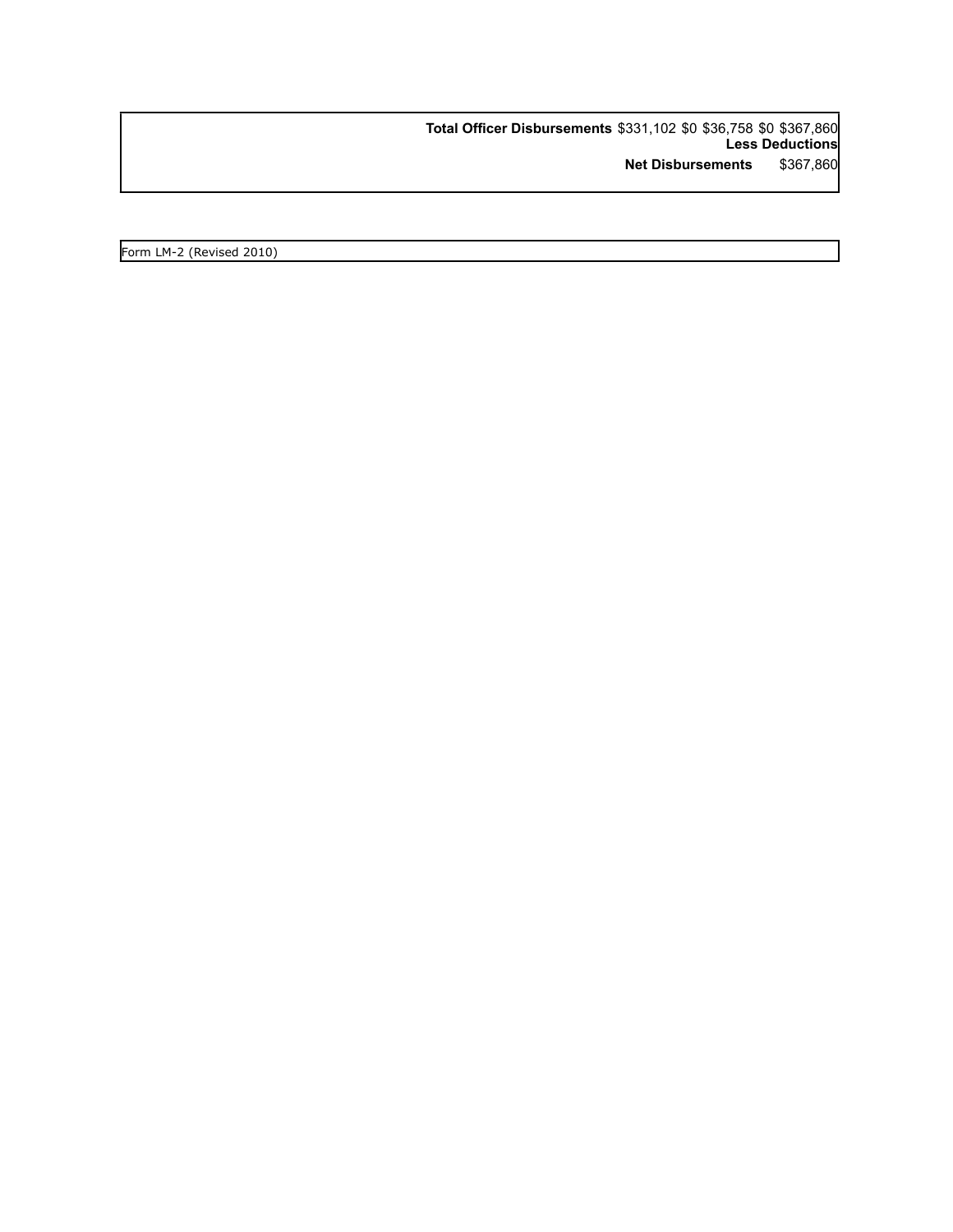| <b>SCHEDULE 12 - DISBURSEMENTS TO EMPLOYEES</b> | FILE NUMBER: 015-724 |
|-------------------------------------------------|----------------------|
|-------------------------------------------------|----------------------|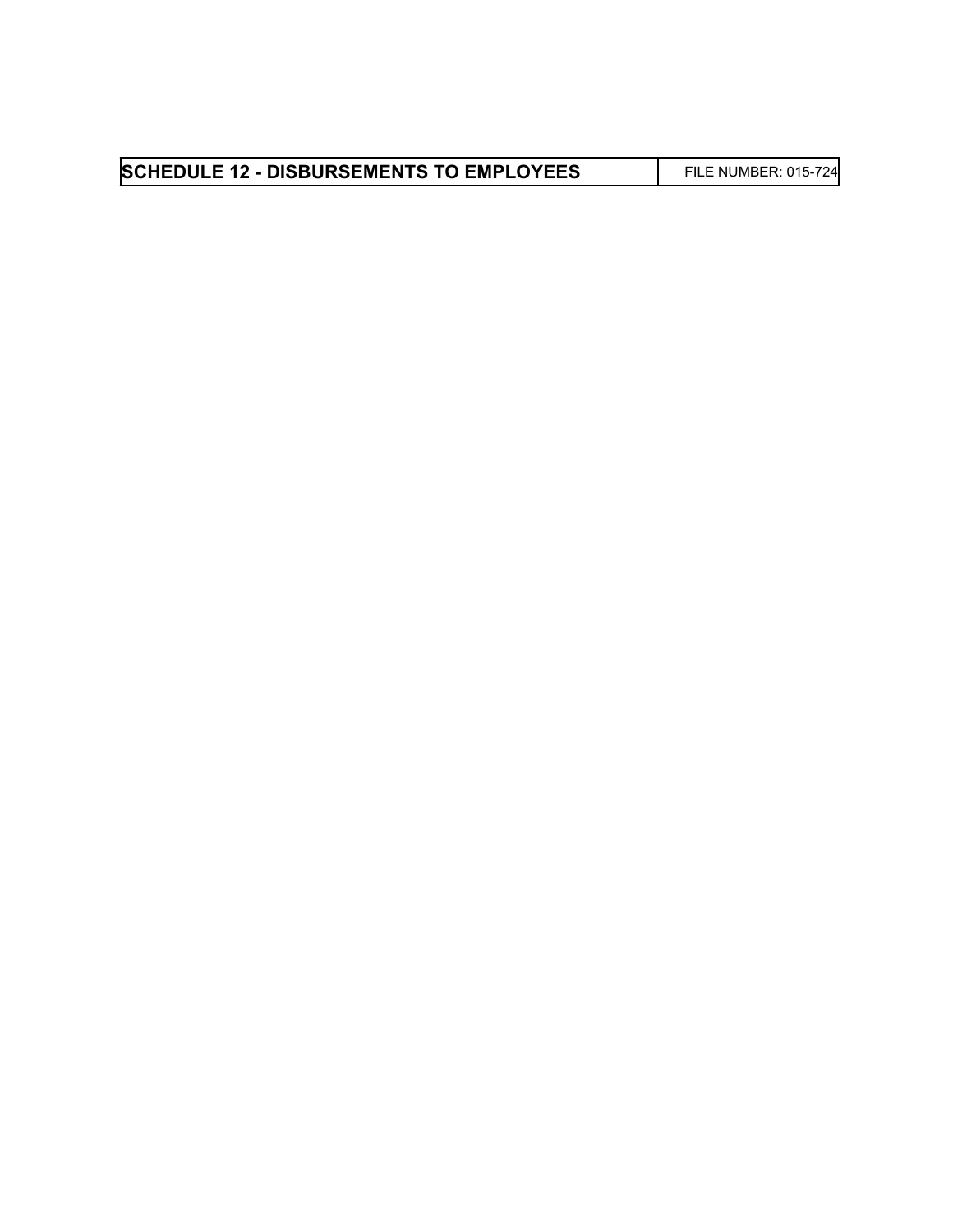**Other Payer** (D) Gross Salary **Disbursements** (before any deductions) (E) Allowances Disbursed (F) Disbursements for Official Business (G) Other Disbursements not reported in (D) thru (F) (H) TOTAL A B C MARILYN ALBERT Organizer-NNOC none \$89,903 \$1,345 \$4,677 \$0 \$95,925 I Schedule 15 Representational Activities 90 % Schedule 16 Political Activities and Lobbying 0 % Schedule 17 Contributions 0 % Schedule 18 General Overhead 5 % Schedule 19 Administration 5 % A B C MAYS AL-HASAN Database coordinator none \$39,148 \$0 \$43 \$0 \$39,191 I Schedule 15 Representational Activities 0 % Schedule 16 Political Activities and Lobbying 0 % Schedule 17 Contributions 0 % Schedule 18 General Overhead 100 % Schedule 19 Administration 0 % A B C PAMELA ALLEN Director, Legal none \$155,967 \$1,802 \$1,827 \$0 \$159,596 I Schedule 15 Representational Activities 50 % Schedule 16 Political Activities and Lobbying 0 % Schedule 17 Contributions 0 % Schedule 18 General Overhead 20 % Schedule 19 Administration 30 % A B C KEITH ANDERKO

Organizer-NNOC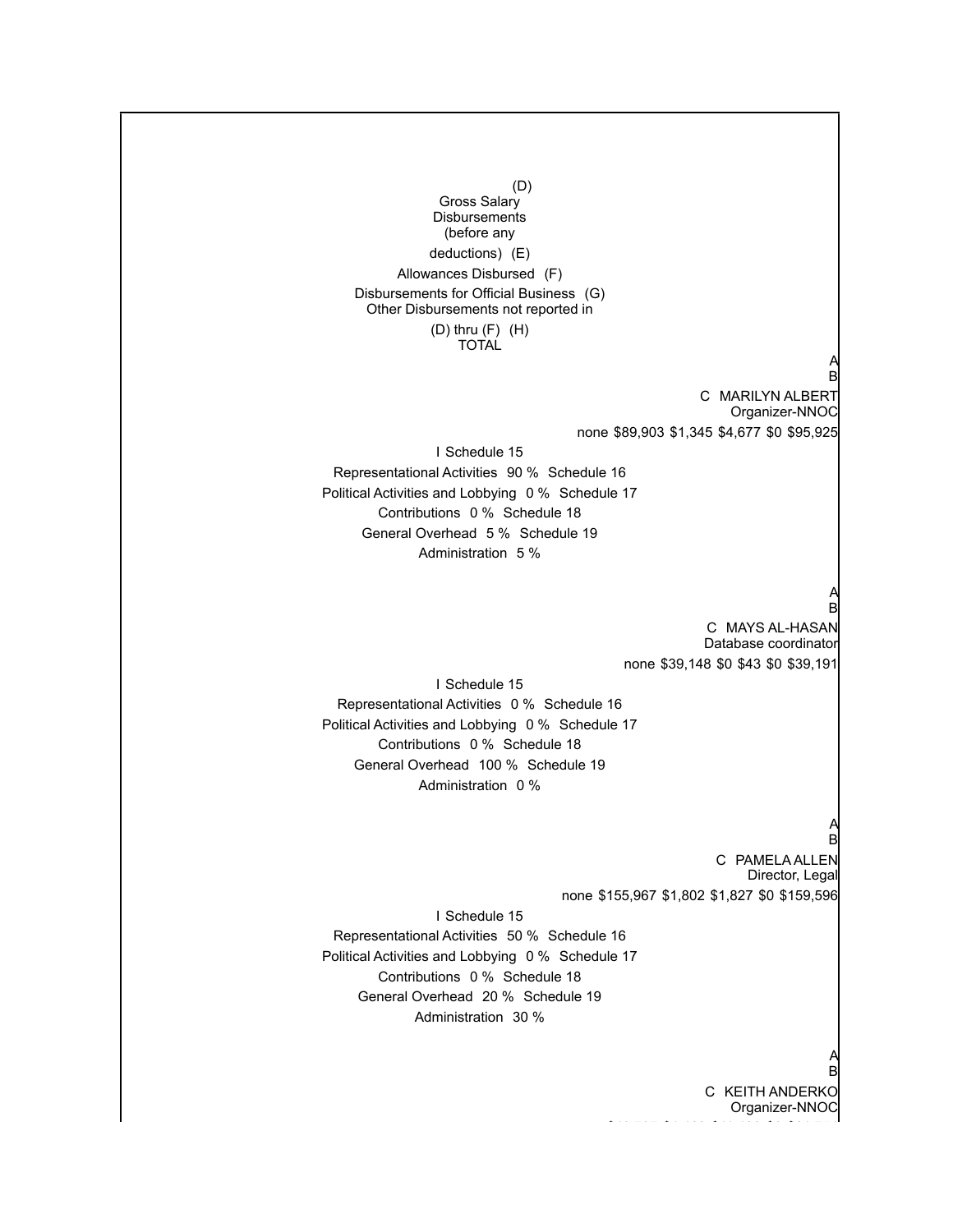TOTALS RECEIVED BY EMPLOYEES MAKING LESS THAN \$10000 \$1,136,137 \$258 \$64,124 \$0 \$1,200,519

I Schedule 15 Representational Activities 99 % Schedule 16 Political Activities and Lobbying 0 % Schedule 17 Contributions 0 % Schedule 18 General Overhead 1 % Schedule 19 Administration 0 %

**Total Employee Disbursements** \$23,989,397 \$228,369 \$1,497,923 \$0 \$25,715,689 **Less Deductions Net Disbursements** \$25,715,689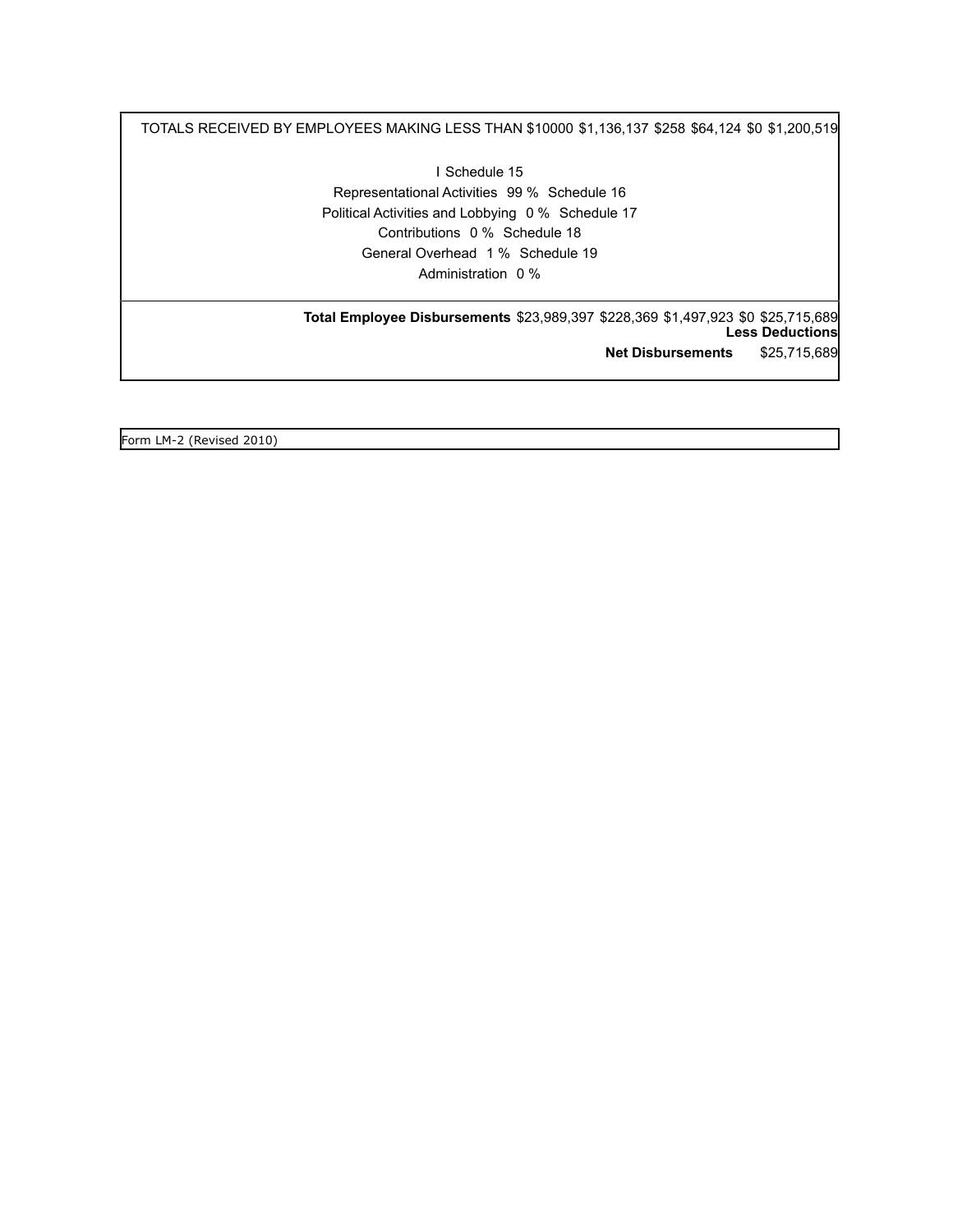# **SCHEDULE 13 - MEMBERSHIP STATUS** FILE NUMBER: 015-724

| Category of Membership<br>(A)                                            | Number<br>(B) | <b>Voting Eligibility</b><br>(C) |
|--------------------------------------------------------------------------|---------------|----------------------------------|
| <b>Members</b>                                                           | 85,874        |                                  |
| Agency Fee Payers*                                                       |               |                                  |
| <b>Total Members/Fee Payers</b>                                          | 85,874        |                                  |
| *Agency Fee Payers are not considered members of the labor organization. |               |                                  |
| Regular                                                                  | 79.517        | Yes                              |
| Associate                                                                | 96            | Yes                              |
| Charity                                                                  | 166           | No                               |
| <b>NNOC</b>                                                              | 6,095         | No                               |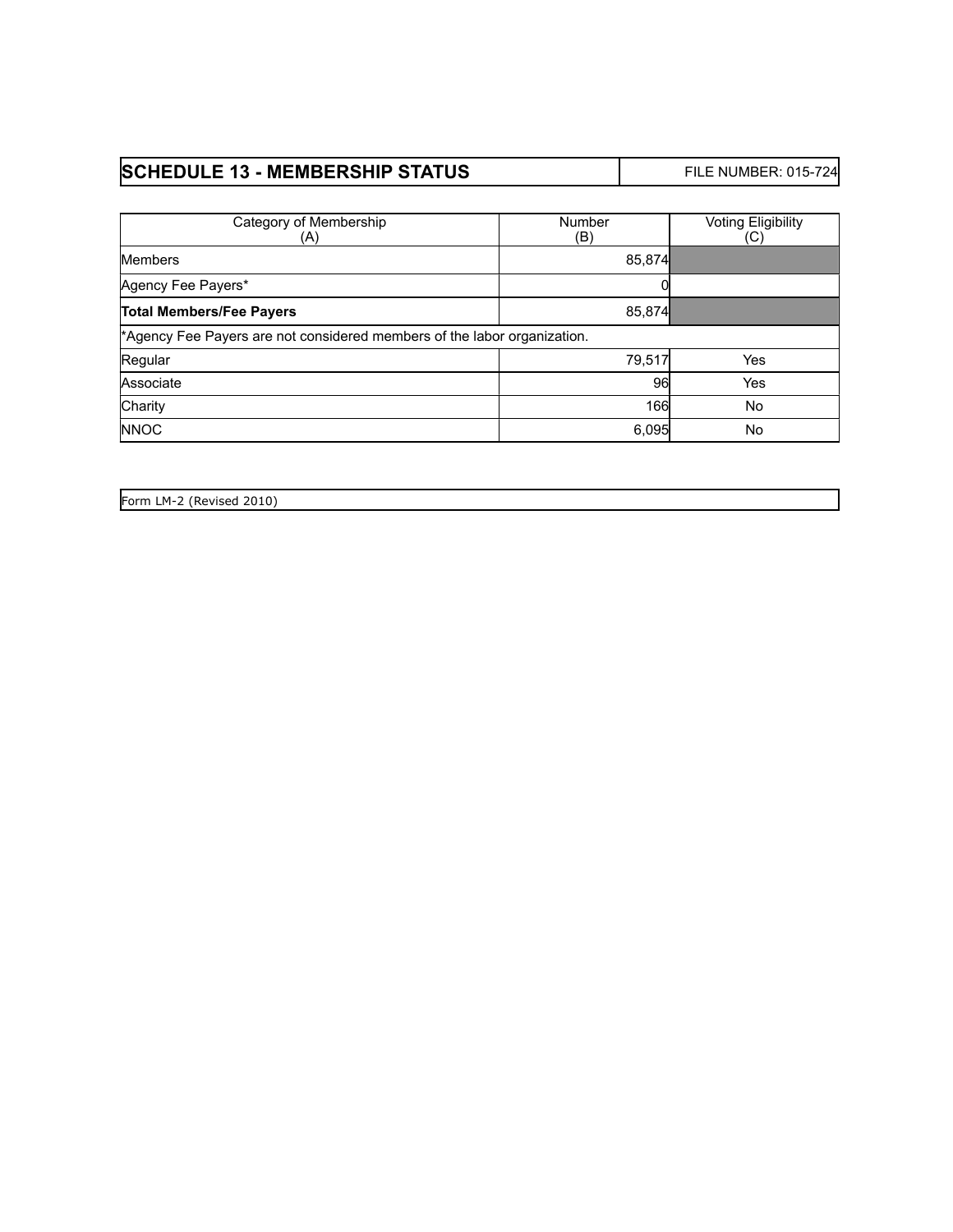# **DETAILED SUMMARY PAGE - SCHEDULES 14 THROUGH 19** FILE NUMBER: 015-724

| <b>SCHEDULE 14 OTHER RECEIPTS</b><br>1. Named Payer Itemized Receipts \$7,581,720<br>2. Named Payer Non-itemized Receipts \$14,051<br>3. All Other Receipts \$94,838<br>4. Total Receipts \$7,690,609 | <b>SCHEDULE 17 CONTRIBUTIONS, GIFTS &amp; GRANTS</b><br>1. Named Payee Itemized Disbursements \$3,411,303<br>2. Named Payee Non-itemized Disbursements \$1,500<br>3. To Officers \$0<br>4. To Employees \$0<br>5. All Other Disbursements \$36,824<br>6. Total Disbursements \$3,449,627 |
|-------------------------------------------------------------------------------------------------------------------------------------------------------------------------------------------------------|------------------------------------------------------------------------------------------------------------------------------------------------------------------------------------------------------------------------------------------------------------------------------------------|
| <b>SCHEDULE 15 REPRESENTATIONAL ACTIVITIES</b>                                                                                                                                                        | <b>SCHEDULE 18 GENERAL OVERHEAD</b>                                                                                                                                                                                                                                                      |
| 1. Named Payee Itemized Disbursements \$2,915,823<br>2. Named Payee Non-itemized Disbursements<br>\$6,588,606                                                                                         | 1. Named Payee Itemized Disbursements \$4,889,651<br>2. Named Payee Non-itemized Disbursements<br>\$1,541,560                                                                                                                                                                            |
| 3. To Officers \$296,453                                                                                                                                                                              | 3. To Officers \$0                                                                                                                                                                                                                                                                       |
| 4. To Employees \$19,499,137                                                                                                                                                                          | 4. To Employees \$3,846,125                                                                                                                                                                                                                                                              |
| 5. All Other Disbursements \$869,021                                                                                                                                                                  | 5. All Other Disbursements \$350,096                                                                                                                                                                                                                                                     |
| 6. Total Disbursements \$30,169,040                                                                                                                                                                   | 6. Total Disbursements \$10,627,432                                                                                                                                                                                                                                                      |
|                                                                                                                                                                                                       |                                                                                                                                                                                                                                                                                          |
| <b>SCHEDULE 16 POLITICAL ACTIVITIES AND</b><br><b>LOBBYING</b><br>1. Named Payee Itemized Disbursements \$1,093,079                                                                                   | <b>SCHEDULE 19 UNION ADMINISTRATION</b><br>1. Named Payee Itemized Disbursements \$366,162                                                                                                                                                                                               |
| 2. Named Payee Non-itemized Disbursements<br>\$128,405                                                                                                                                                | 2. Named Payee Non-itemized Disbursements<br>\$39,130                                                                                                                                                                                                                                    |
| 3. To Officers \$24,468                                                                                                                                                                               | 3. To Officers \$46,941                                                                                                                                                                                                                                                                  |
| 4. To Employees \$913,944                                                                                                                                                                             | 4. To Employees \$1,456,515                                                                                                                                                                                                                                                              |
| 5. All Other Disbursements \$39,055                                                                                                                                                                   | 5. All Other Disbursements \$14,623<br>6. Total Disbursements \$1,923,371                                                                                                                                                                                                                |
| 6. Total Disbursement \$2,198,951                                                                                                                                                                     |                                                                                                                                                                                                                                                                                          |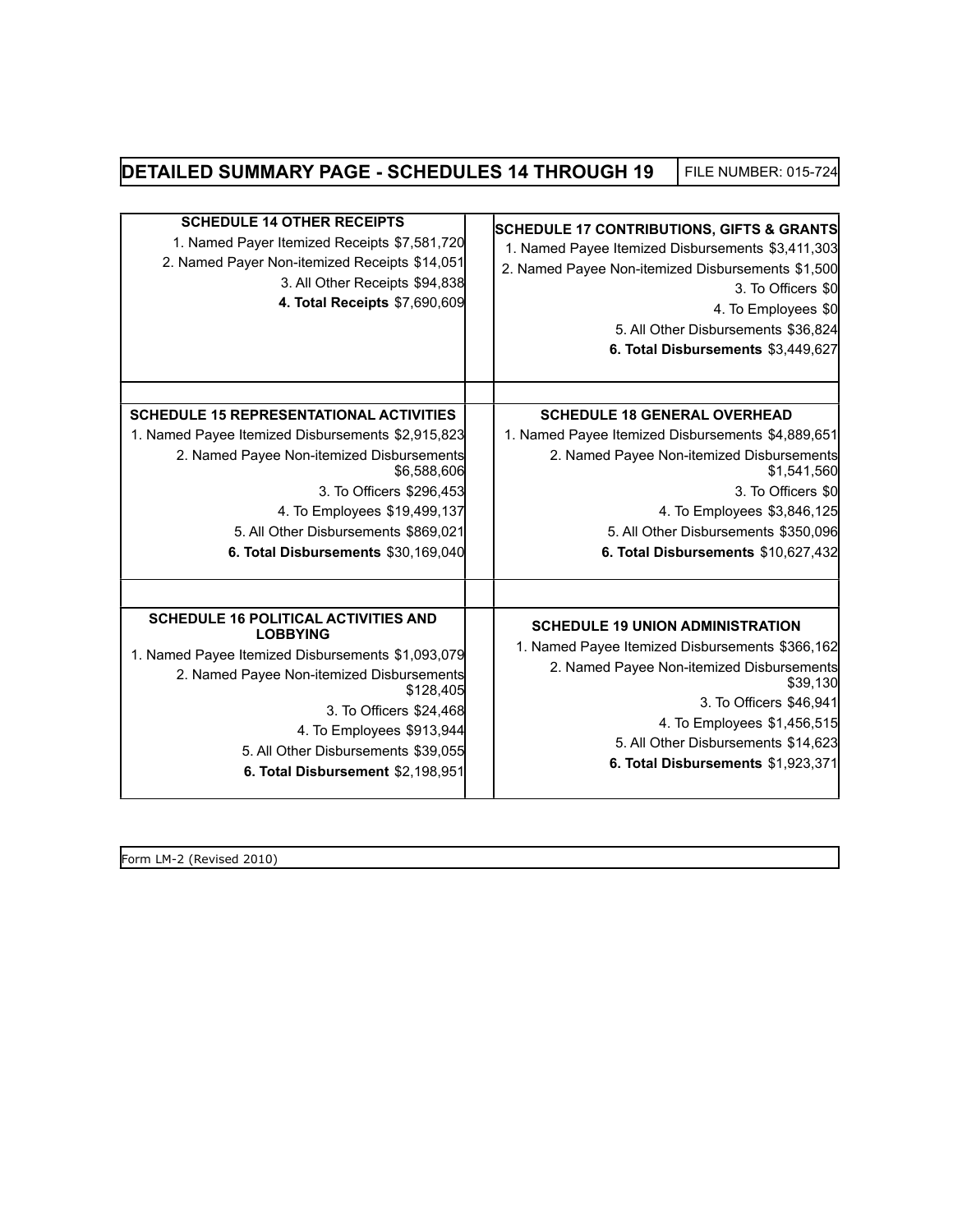# **SCHEDULE 14 - OTHER RECEIPTS** FILE NUMBER: 015-724

Г

|                      | Name and Address       |                                                        |
|----------------------|------------------------|--------------------------------------------------------|
|                      | (A)                    |                                                        |
| 2030 Associates      |                        |                                                        |
| Suite 500            |                        |                                                        |
| 2030 Franklin Street |                        |                                                        |
| Oakland              |                        |                                                        |
| CA<br>94612          |                        |                                                        |
|                      | Type or Classification |                                                        |
|                      | (B)                    |                                                        |
| Landlord             |                        |                                                        |
|                      | Purpose                |                                                        |
|                      |                        |                                                        |
|                      | (C) Date               |                                                        |
|                      | (D) Amount             |                                                        |
|                      | (E)                    |                                                        |
|                      |                        | Total Itemized Transactions \$273,370                  |
|                      |                        | Total Non-Itemized Transactions \$0                    |
|                      |                        | Total of All Transactions \$273,370                    |
|                      |                        | Reimbursement of office build-out 06/28/2011 \$273,370 |
|                      |                        |                                                        |
|                      |                        |                                                        |
|                      |                        |                                                        |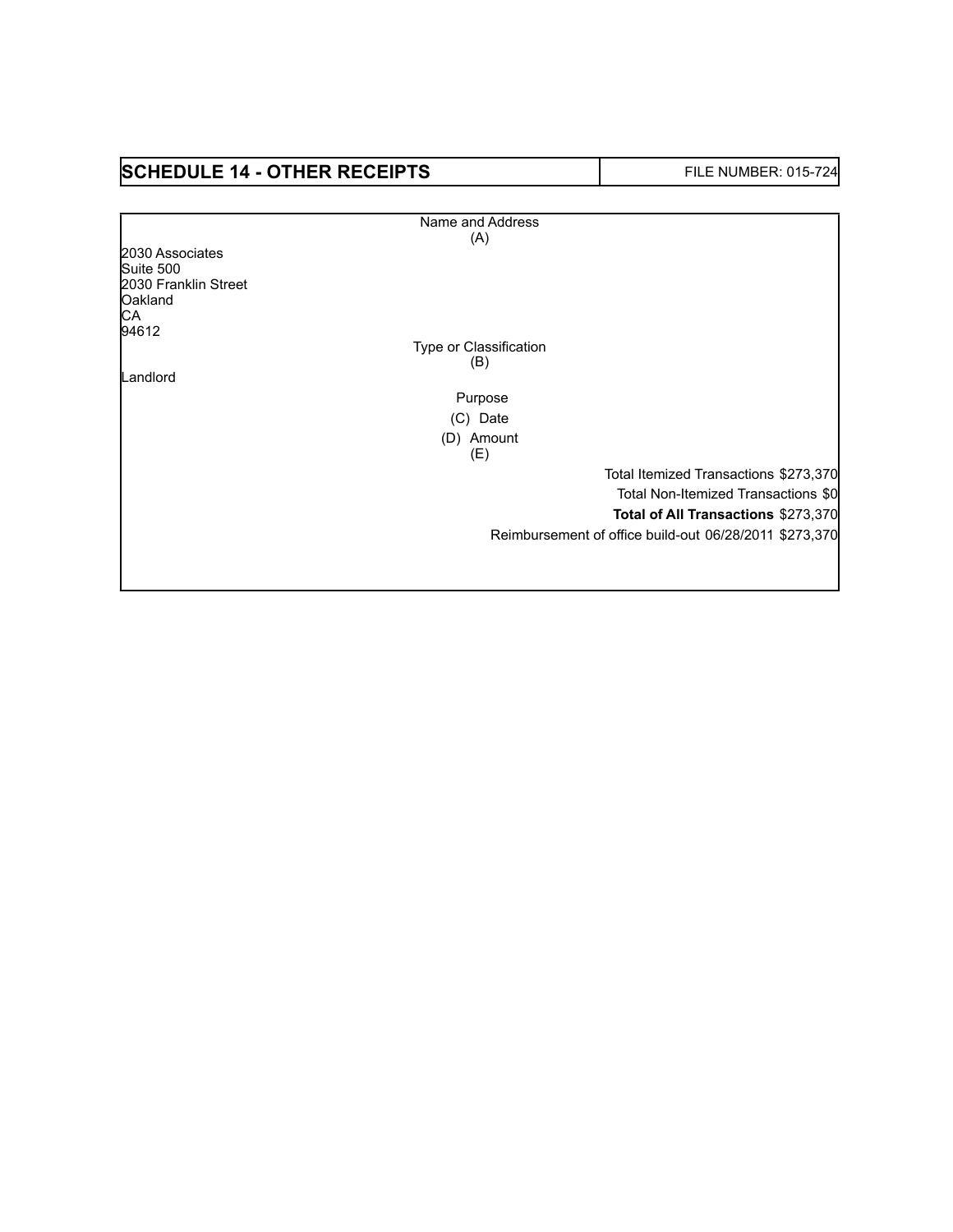| Caregiver and Healthcare Employees Union [CHEU]<br>Oakland<br>Type or Classification<br>(B)<br>Affiliate<br>Purpose<br>(C) Date<br>(D) Amount<br>(E)<br>Total Itemized Transactions \$846,562<br>Total Non-Itemized Transactions \$0<br>Total of All Transactions \$846,562<br>Reimbursement outreach and labor representation 07/29/2010 \$60,860<br>Reimbursement outreach and labor representation 08/20/2010 \$52,022<br>Reimbursement outreach and labor representation 09/30/2010 \$109,544<br>Reimbursement outreach and labor representation 10/28/2010 \$65,494<br>Reimbursement outreach and labor representation 11/30/2010 \$66,706<br>Reimbursement outreach and labor representation 12/23/2010 \$54,881<br>Reimbursement outreach and labor representation 01/28/2011 \$83,685<br>Reimbursement outreach and labor representation 02/28/2011 \$59,658<br>Reimbursement outreach and labor representation 03/31/2011 \$99,107<br>Reimbursement outreach and labor representation 04/28/2011 \$64,060<br>Reimbursement outreach and labor representation 05/26/2011 \$43,842<br>Reimbursement outreach and labor representation 06/30/2011 \$86,703 | Name and Address     |
|------------------------------------------------------------------------------------------------------------------------------------------------------------------------------------------------------------------------------------------------------------------------------------------------------------------------------------------------------------------------------------------------------------------------------------------------------------------------------------------------------------------------------------------------------------------------------------------------------------------------------------------------------------------------------------------------------------------------------------------------------------------------------------------------------------------------------------------------------------------------------------------------------------------------------------------------------------------------------------------------------------------------------------------------------------------------------------------------------------------------------------------------------------------|----------------------|
|                                                                                                                                                                                                                                                                                                                                                                                                                                                                                                                                                                                                                                                                                                                                                                                                                                                                                                                                                                                                                                                                                                                                                                  | (A)                  |
|                                                                                                                                                                                                                                                                                                                                                                                                                                                                                                                                                                                                                                                                                                                                                                                                                                                                                                                                                                                                                                                                                                                                                                  |                      |
|                                                                                                                                                                                                                                                                                                                                                                                                                                                                                                                                                                                                                                                                                                                                                                                                                                                                                                                                                                                                                                                                                                                                                                  | 2000 Franklin Street |
|                                                                                                                                                                                                                                                                                                                                                                                                                                                                                                                                                                                                                                                                                                                                                                                                                                                                                                                                                                                                                                                                                                                                                                  | СA                   |
|                                                                                                                                                                                                                                                                                                                                                                                                                                                                                                                                                                                                                                                                                                                                                                                                                                                                                                                                                                                                                                                                                                                                                                  | 94612                |
|                                                                                                                                                                                                                                                                                                                                                                                                                                                                                                                                                                                                                                                                                                                                                                                                                                                                                                                                                                                                                                                                                                                                                                  |                      |
|                                                                                                                                                                                                                                                                                                                                                                                                                                                                                                                                                                                                                                                                                                                                                                                                                                                                                                                                                                                                                                                                                                                                                                  |                      |
|                                                                                                                                                                                                                                                                                                                                                                                                                                                                                                                                                                                                                                                                                                                                                                                                                                                                                                                                                                                                                                                                                                                                                                  |                      |
|                                                                                                                                                                                                                                                                                                                                                                                                                                                                                                                                                                                                                                                                                                                                                                                                                                                                                                                                                                                                                                                                                                                                                                  |                      |
|                                                                                                                                                                                                                                                                                                                                                                                                                                                                                                                                                                                                                                                                                                                                                                                                                                                                                                                                                                                                                                                                                                                                                                  |                      |
|                                                                                                                                                                                                                                                                                                                                                                                                                                                                                                                                                                                                                                                                                                                                                                                                                                                                                                                                                                                                                                                                                                                                                                  |                      |
|                                                                                                                                                                                                                                                                                                                                                                                                                                                                                                                                                                                                                                                                                                                                                                                                                                                                                                                                                                                                                                                                                                                                                                  |                      |
|                                                                                                                                                                                                                                                                                                                                                                                                                                                                                                                                                                                                                                                                                                                                                                                                                                                                                                                                                                                                                                                                                                                                                                  |                      |
|                                                                                                                                                                                                                                                                                                                                                                                                                                                                                                                                                                                                                                                                                                                                                                                                                                                                                                                                                                                                                                                                                                                                                                  |                      |
|                                                                                                                                                                                                                                                                                                                                                                                                                                                                                                                                                                                                                                                                                                                                                                                                                                                                                                                                                                                                                                                                                                                                                                  |                      |
|                                                                                                                                                                                                                                                                                                                                                                                                                                                                                                                                                                                                                                                                                                                                                                                                                                                                                                                                                                                                                                                                                                                                                                  |                      |
|                                                                                                                                                                                                                                                                                                                                                                                                                                                                                                                                                                                                                                                                                                                                                                                                                                                                                                                                                                                                                                                                                                                                                                  |                      |
|                                                                                                                                                                                                                                                                                                                                                                                                                                                                                                                                                                                                                                                                                                                                                                                                                                                                                                                                                                                                                                                                                                                                                                  |                      |
|                                                                                                                                                                                                                                                                                                                                                                                                                                                                                                                                                                                                                                                                                                                                                                                                                                                                                                                                                                                                                                                                                                                                                                  |                      |
|                                                                                                                                                                                                                                                                                                                                                                                                                                                                                                                                                                                                                                                                                                                                                                                                                                                                                                                                                                                                                                                                                                                                                                  |                      |
|                                                                                                                                                                                                                                                                                                                                                                                                                                                                                                                                                                                                                                                                                                                                                                                                                                                                                                                                                                                                                                                                                                                                                                  |                      |
|                                                                                                                                                                                                                                                                                                                                                                                                                                                                                                                                                                                                                                                                                                                                                                                                                                                                                                                                                                                                                                                                                                                                                                  |                      |
|                                                                                                                                                                                                                                                                                                                                                                                                                                                                                                                                                                                                                                                                                                                                                                                                                                                                                                                                                                                                                                                                                                                                                                  |                      |
|                                                                                                                                                                                                                                                                                                                                                                                                                                                                                                                                                                                                                                                                                                                                                                                                                                                                                                                                                                                                                                                                                                                                                                  |                      |
|                                                                                                                                                                                                                                                                                                                                                                                                                                                                                                                                                                                                                                                                                                                                                                                                                                                                                                                                                                                                                                                                                                                                                                  |                      |
|                                                                                                                                                                                                                                                                                                                                                                                                                                                                                                                                                                                                                                                                                                                                                                                                                                                                                                                                                                                                                                                                                                                                                                  |                      |
|                                                                                                                                                                                                                                                                                                                                                                                                                                                                                                                                                                                                                                                                                                                                                                                                                                                                                                                                                                                                                                                                                                                                                                  |                      |
|                                                                                                                                                                                                                                                                                                                                                                                                                                                                                                                                                                                                                                                                                                                                                                                                                                                                                                                                                                                                                                                                                                                                                                  |                      |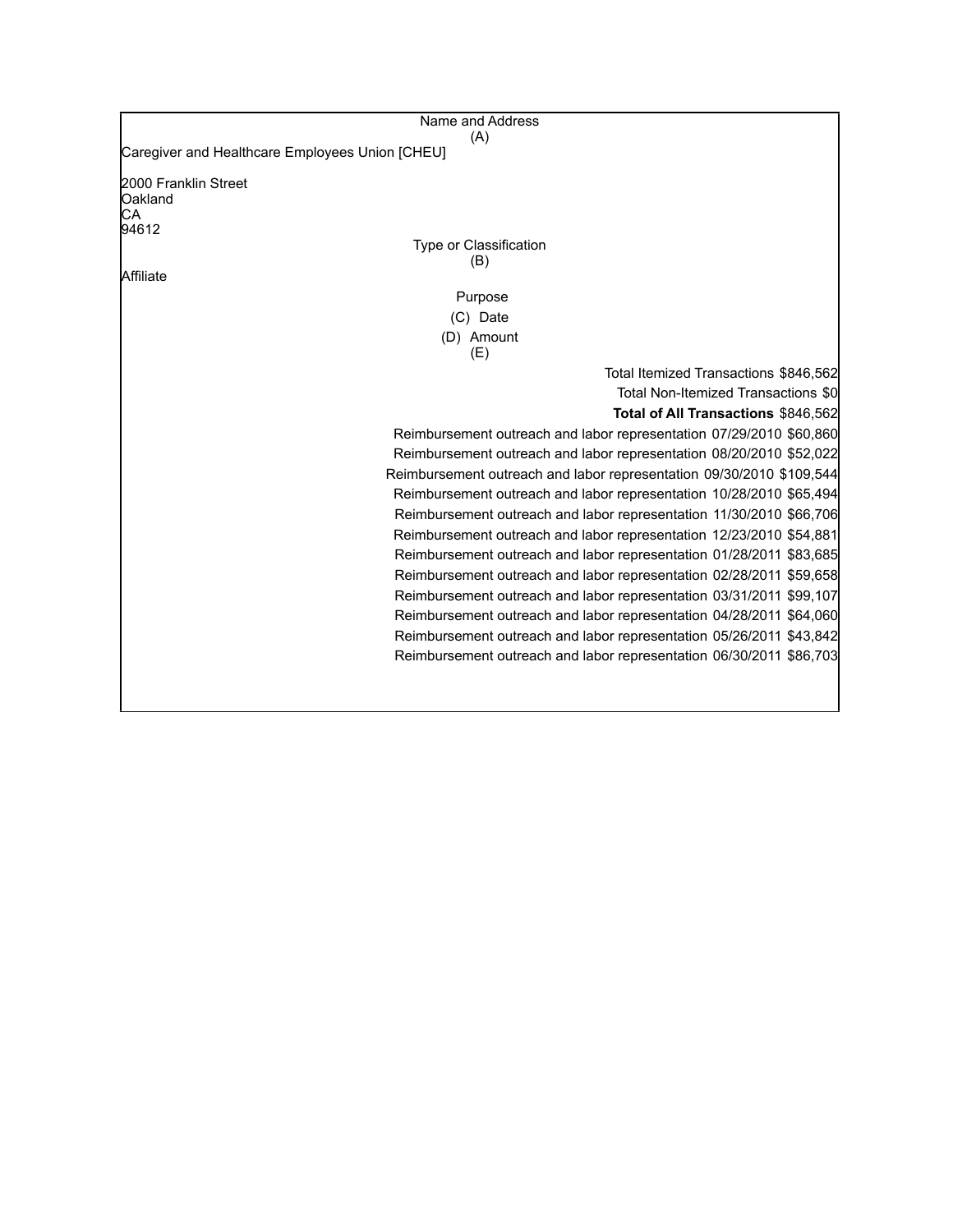|                                                           | Name and Address                                                                                                     |
|-----------------------------------------------------------|----------------------------------------------------------------------------------------------------------------------|
| National Nurses United                                    | (A)                                                                                                                  |
|                                                           |                                                                                                                      |
| 8630 Fenton Street<br><b>Silver Spring</b><br>МD<br>20910 | Type or Classification                                                                                               |
| Affiliate                                                 | (B)                                                                                                                  |
|                                                           | Purpose                                                                                                              |
|                                                           | (C) Date                                                                                                             |
|                                                           | (D) Amount                                                                                                           |
|                                                           | (E)                                                                                                                  |
|                                                           | Total Itemized Transactions \$6,461,788                                                                              |
|                                                           | Total Non-Itemized Transactions \$14,051                                                                             |
|                                                           | Total of All Transactions \$6,475,839                                                                                |
|                                                           | 12% SHARE CNA OVERHEAD 07/28/2010 \$89,517                                                                           |
|                                                           | Reimbursement Amex charges 07/31/2010 \$24,375                                                                       |
|                                                           | 12% SHARE CNA OVERHEAD 08/28/2010 \$102,698                                                                          |
|                                                           | Reimbursement Amex charges 08/31/2010 \$48,348                                                                       |
|                                                           | 12% SHARE CNA OVERHEAD 09/28/2010 \$93,019                                                                           |
|                                                           | 25% National organizing personnel cost, quarterly 09/30/2010 \$263,364                                               |
|                                                           | 25% national outreach program cost, quarterly 09/30/2010 \$86,846                                                    |
|                                                           | Reimbursement Amex charges 09/30/2010 \$16,315                                                                       |
|                                                           | Reimbursement paid by CNA Amex card 09/30/2010 \$11,587                                                              |
|                                                           | 12% SHARE CNA OVERHEAD 10/28/2010 \$126,266                                                                          |
|                                                           | Reimbursement Amex charges 10/31/2010 \$65,283                                                                       |
|                                                           | Reimbursement paid by CNA Amex card 10/31/2010 \$14,957                                                              |
|                                                           | 12% SHARE CNA OVERHEAD 11/28/2010 \$70,203                                                                           |
|                                                           | Reimbursement Amex charges 11/30/2010 \$8,710                                                                        |
|                                                           | Reimbursement Amex charges 11/30/2010 \$10,195                                                                       |
|                                                           | Reimbursement paid by CNA Amex card 11/30/2010 \$11,519                                                              |
|                                                           | 12% SHARE CNA OVERHEAD 12/28/2010 \$96,903                                                                           |
|                                                           | 25% National organizing personnel cost, quarterly 12/31/2010 \$284,248                                               |
|                                                           | 25% national outreach program cost, quarterly 12/31/2010 \$232,132                                                   |
|                                                           | Joint employee cost 12/31/2010 \$1,137,500                                                                           |
|                                                           | Reimbursement Amex charges 12/31/2010 \$20,954                                                                       |
|                                                           | Reimbursement paid by CNA Amex card 12/31/2010 \$6,597                                                               |
|                                                           | 12% SHARE CNA OVERHEAD 01/28/2011 \$121,379                                                                          |
|                                                           | Reimbursement Amex charges 01/31/2011 \$19,355                                                                       |
|                                                           | Reimbursement paid by CNA Amex card 01/31/2011 \$42,355                                                              |
|                                                           | 12% SHARE CNA OVERHEAD 02/28/2011 \$74,669                                                                           |
|                                                           | Reimbursement Amex charges 02/28/2011 \$30,127                                                                       |
|                                                           | 12% SHARE CNA OVERHEAD 03/28/2011 \$85,743<br>25% National organizing personnel cost, quarterly 03/31/2011 \$281,315 |
|                                                           | 25% national outreach program cost, quarterly 03/31/2011 \$205,033                                                   |
|                                                           | Joint employee cost 03/31/2011 \$544,981                                                                             |
|                                                           | Joint employee cost 03/31/2011 \$86,035                                                                              |
|                                                           | Reimbursement Amex charges 03/31/2011 \$228,729                                                                      |
|                                                           | 12% SHARE CNA OVERHEAD 04/28/2011 \$81,634                                                                           |
|                                                           | Doimburgamant Amay abargas 04/20/2011 ¢170 262                                                                       |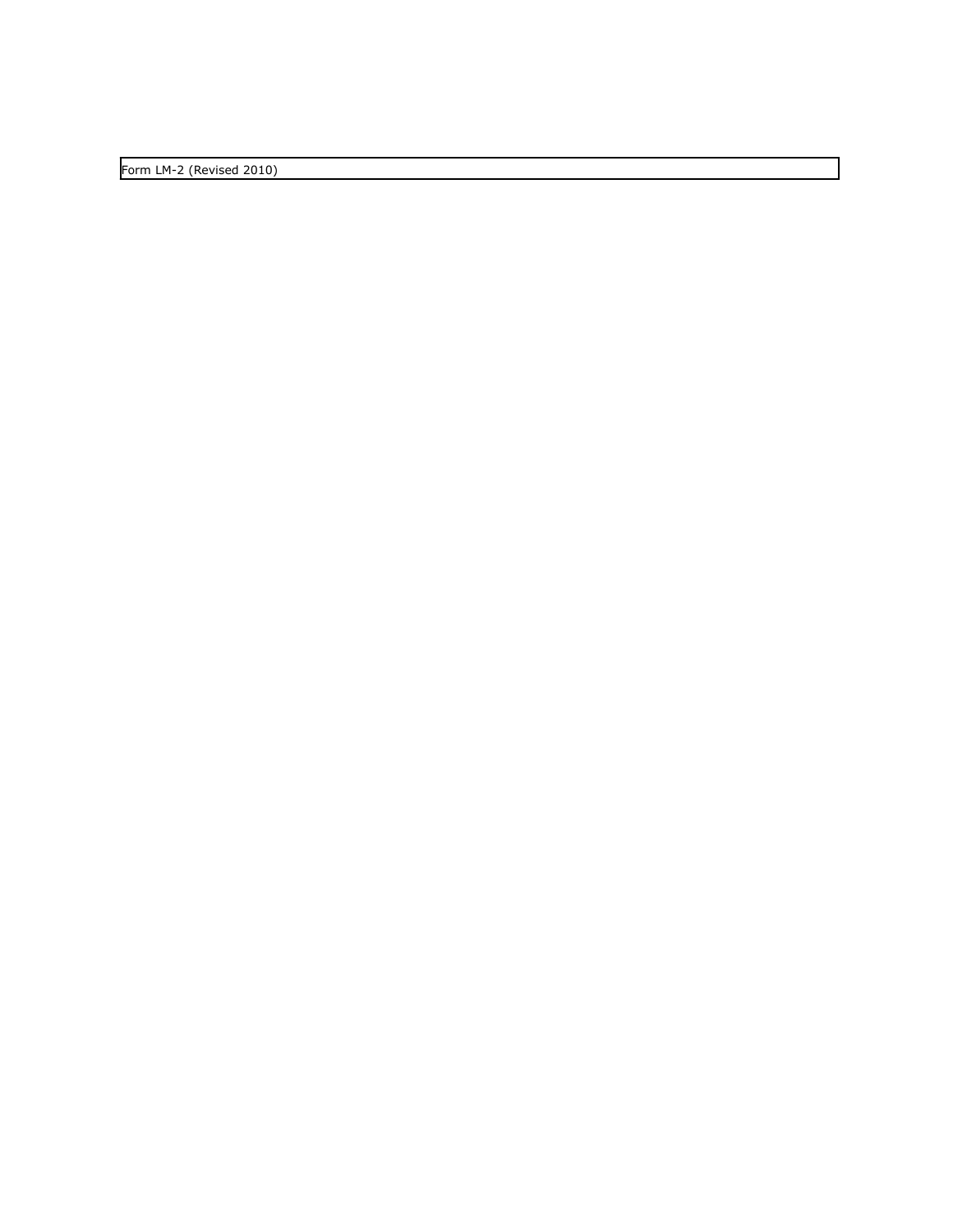| <b>SCHEDULE 15 - REPRESENTATIONAL ACTIVITIES</b> |                               | <b>FILE NUMBER: 015-724</b>               |
|--------------------------------------------------|-------------------------------|-------------------------------------------|
|                                                  | Name and Address              |                                           |
|                                                  | (A)                           |                                           |
| <b>AGUAS FRESCAS DEL VALLE</b>                   |                               |                                           |
| Ava Moreno<br>Brownsville                        |                               |                                           |
| <b>TX</b>                                        |                               |                                           |
| 78582                                            |                               |                                           |
|                                                  | Type or Classification<br>(B) |                                           |
| Catering/restaurant                              |                               |                                           |
|                                                  | Purpose                       |                                           |
|                                                  | (C) Date                      |                                           |
|                                                  | (D) Amount<br>(E)             |                                           |
|                                                  |                               | Total Itemized Transactions \$0           |
|                                                  |                               | Total Non-Itemized Transactions \$24,706  |
|                                                  |                               | Total of All Transactions \$24,706        |
|                                                  |                               |                                           |
|                                                  | Name and Address              |                                           |
|                                                  | (A)                           |                                           |
| AIRLINES RPRTING CORPTAF                         |                               |                                           |
| 3000 Wilson Boulevard<br>Arlington               |                               |                                           |
| <b>TX</b>                                        | Type or Classification        |                                           |
|                                                  | (B)                           |                                           |
| Airline carrier/rail                             |                               |                                           |
|                                                  | Purpose                       |                                           |
|                                                  | (C) Date<br>(D) Amount        |                                           |
|                                                  | (E)                           |                                           |
|                                                  |                               | Total Itemized Transactions \$0           |
|                                                  |                               | Total Non-Itemized Transactions \$139,233 |
|                                                  |                               | Total of All Transactions \$139,233       |
|                                                  |                               |                                           |
|                                                  |                               |                                           |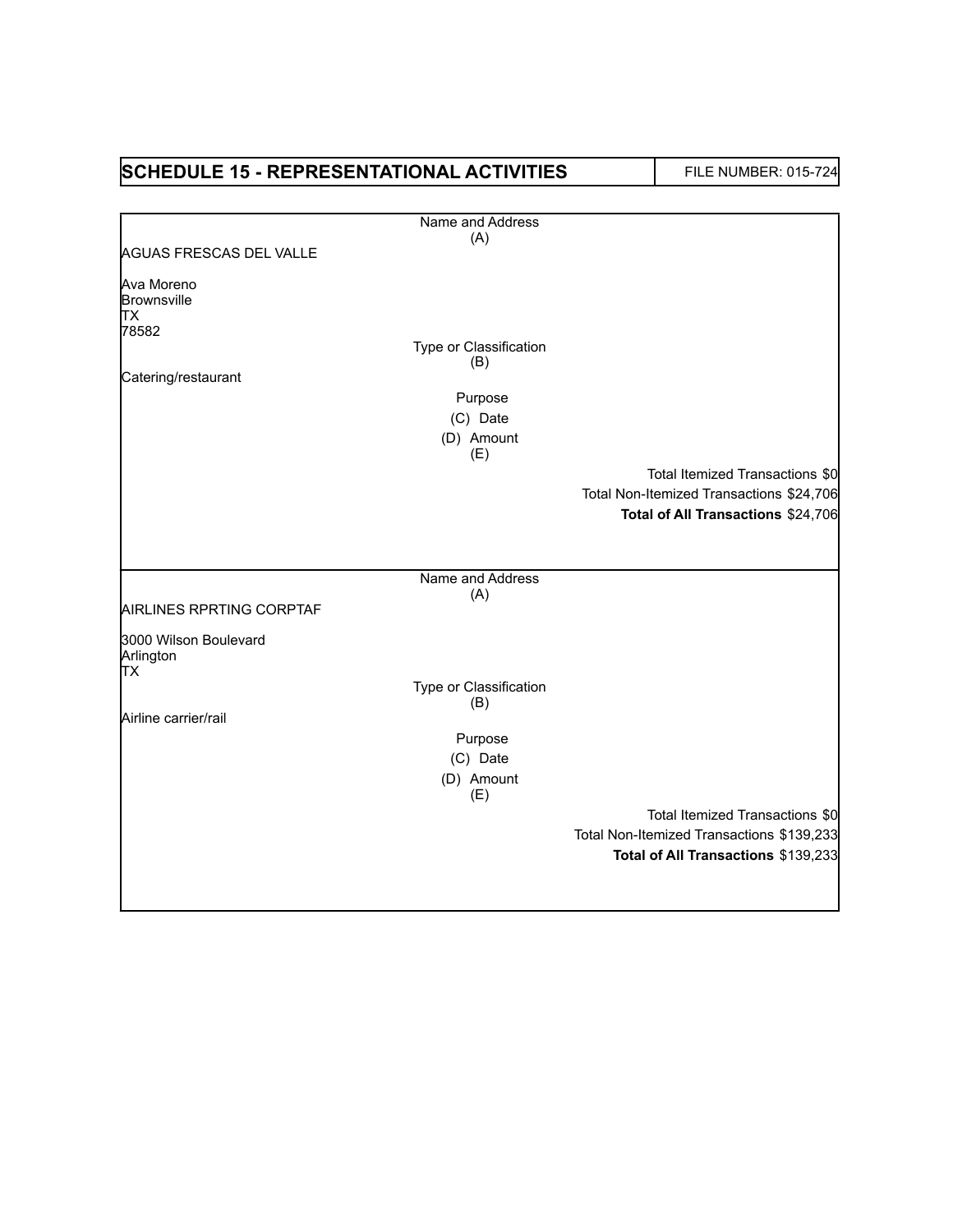|                                          | Name and Address              |                                                                     |
|------------------------------------------|-------------------------------|---------------------------------------------------------------------|
| <b>AIRTRAN AIRWAYS</b>                   | (A)                           |                                                                     |
|                                          |                               |                                                                     |
| 9955 AirTran Blvd                        |                               |                                                                     |
| Orlando                                  |                               |                                                                     |
| FL                                       |                               |                                                                     |
| 32827                                    |                               |                                                                     |
|                                          | Type or Classification<br>(B) |                                                                     |
| Airline carrier/rail                     |                               |                                                                     |
|                                          | Purpose                       |                                                                     |
|                                          | (C) Date                      |                                                                     |
|                                          |                               |                                                                     |
|                                          | (D) Amount<br>(E)             |                                                                     |
|                                          |                               |                                                                     |
|                                          |                               | Total Itemized Transactions \$0                                     |
|                                          |                               | Total Non-Itemized Transactions \$5,802                             |
|                                          |                               | Total of All Transactions \$5,802                                   |
|                                          |                               |                                                                     |
|                                          |                               |                                                                     |
|                                          | Name and Address              |                                                                     |
|                                          | (A)                           |                                                                     |
| Alan D. Longman, Esq                     |                               |                                                                     |
|                                          |                               |                                                                     |
| 13141 Riverside Dr. #201<br>Sherman Oaks |                               |                                                                     |
| CA                                       |                               |                                                                     |
| 91423                                    |                               |                                                                     |
|                                          | Type or Classification        |                                                                     |
|                                          | (B)                           |                                                                     |
| Legal services                           |                               |                                                                     |
|                                          | Purpose                       |                                                                     |
|                                          | (C) Date                      |                                                                     |
|                                          | (D) Amount                    |                                                                     |
|                                          | (E)                           |                                                                     |
|                                          |                               | Total Itemized Transactions \$11,700                                |
|                                          |                               | Total Non-Itemized Transactions \$26,466                            |
|                                          |                               | Total of All Transactions \$38,166                                  |
|                                          |                               | Professional Legal Research Services 11/11/2010 \$6,180             |
|                                          |                               | Legal Research, draft, review & revise exception 12/16/2010 \$5,520 |
|                                          |                               |                                                                     |
|                                          |                               |                                                                     |
|                                          |                               |                                                                     |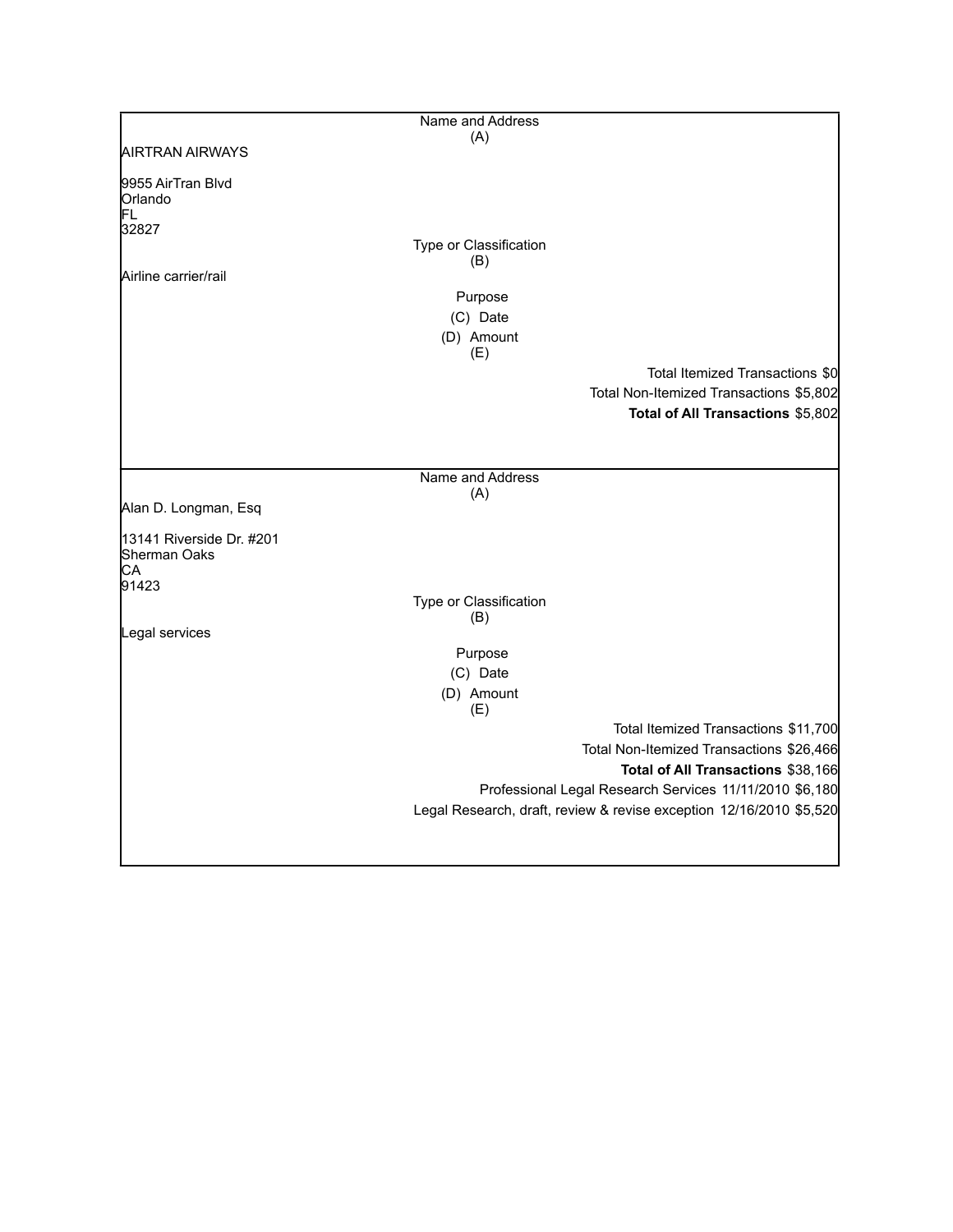|                               | Name and Address       |                                                                |
|-------------------------------|------------------------|----------------------------------------------------------------|
|                               | (A)                    |                                                                |
| Alexander Cohn, Esq.          |                        |                                                                |
|                               |                        |                                                                |
| P.O. Box 4006                 |                        |                                                                |
| Napa                          |                        |                                                                |
| CA                            |                        |                                                                |
| 94558                         |                        |                                                                |
|                               | Type or Classification |                                                                |
| Arbitrator                    | (B)                    |                                                                |
|                               |                        |                                                                |
|                               | Purpose                |                                                                |
|                               | (C) Date               |                                                                |
|                               | (D) Amount             |                                                                |
|                               | (E)                    |                                                                |
|                               |                        | Total Itemized Transactions \$0                                |
|                               |                        | Total Non-Itemized Transactions \$6,985                        |
|                               |                        | Total of All Transactions \$6,985                              |
|                               |                        |                                                                |
|                               |                        |                                                                |
|                               |                        |                                                                |
|                               | Name and Address       |                                                                |
|                               | (A)                    |                                                                |
| Alliance Graphics             |                        |                                                                |
| 1101 8th Street Suite 100     |                        |                                                                |
| Berkeley                      |                        |                                                                |
| CА                            |                        |                                                                |
| 94710                         |                        |                                                                |
|                               | Type or Classification |                                                                |
|                               | (B)                    |                                                                |
| Printing and publishing house |                        |                                                                |
|                               | Purpose                |                                                                |
|                               | (C) Date               |                                                                |
|                               | (D) Amount             |                                                                |
|                               | (E)                    |                                                                |
|                               |                        | Total Itemized Transactions \$62,566                           |
|                               |                        | Total Non-Itemized Transactions \$55,158                       |
|                               |                        | Total of All Transactions \$117,724                            |
|                               |                        | Red Scrubs-Pushed around CalNurses 08/12/2010 \$23,450         |
|                               |                        |                                                                |
|                               |                        | 90th Anniverary-Women's Right to Vote 10/07/2010 \$5,507       |
|                               |                        | NNU Lanyards 10/07/2010 \$13,147                               |
|                               |                        | A Voice for Nurses A Vision for Healthcare 02/10/2011 \$20,462 |
|                               |                        |                                                                |
|                               |                        |                                                                |
|                               |                        |                                                                |

 $\mathbf l$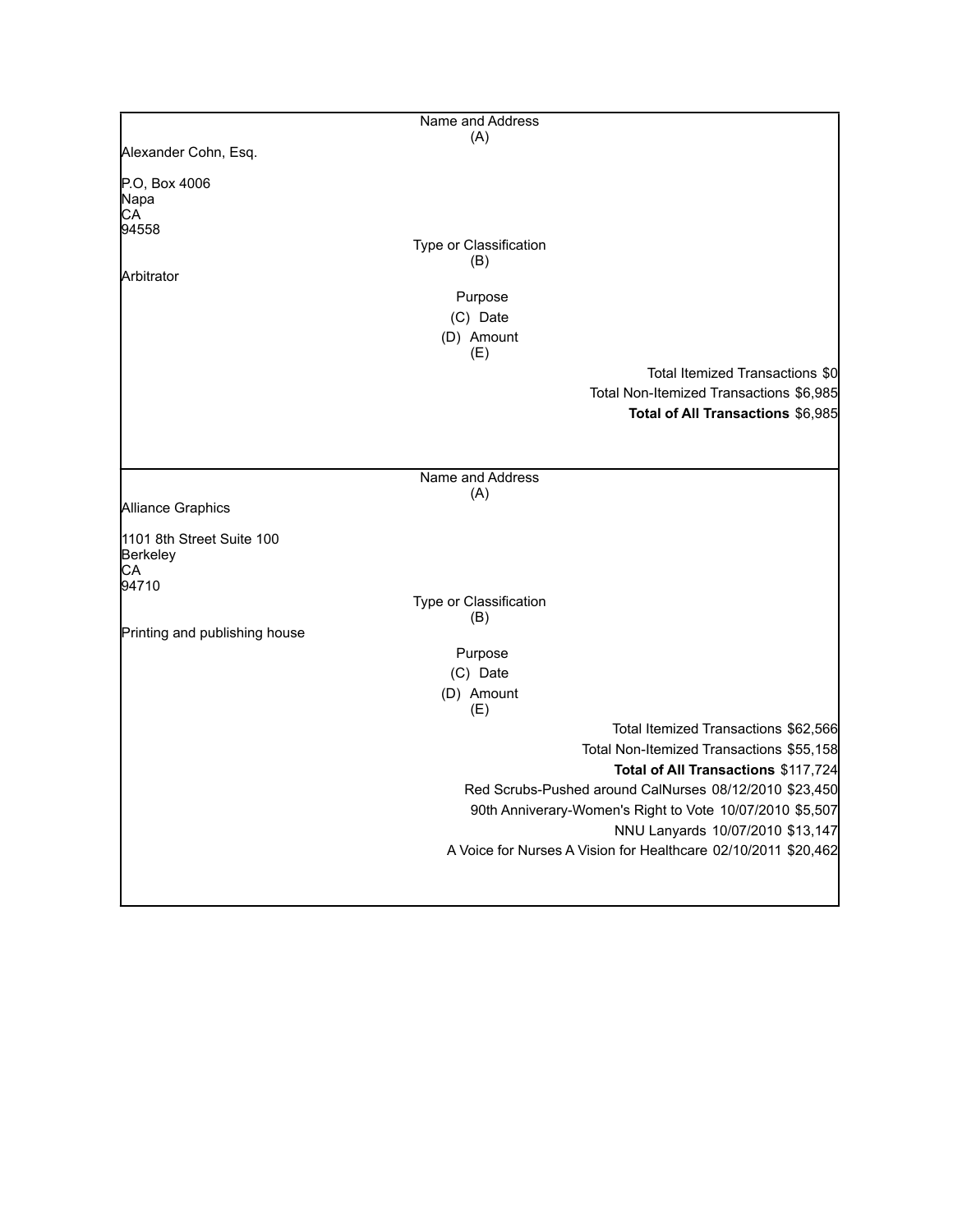|                                           | Name and Address        |                                           |
|-------------------------------------------|-------------------------|-------------------------------------------|
| <b>ALASKA AIRLINES</b>                    | (A)                     |                                           |
|                                           |                         |                                           |
| 19300 International Blvd<br>Seattle<br>WA |                         |                                           |
| 98188                                     |                         |                                           |
|                                           | Type or Classification  |                                           |
| Airline carrier/rail                      | (B)                     |                                           |
|                                           | Purpose                 |                                           |
|                                           | (C) Date                |                                           |
|                                           | (D) Amount              |                                           |
|                                           | (E)                     | Total Itemized Transactions \$0           |
|                                           |                         | Total Non-Itemized Transactions \$7,584   |
|                                           |                         | Total of All Transactions \$7,584         |
|                                           |                         |                                           |
|                                           |                         |                                           |
|                                           | Name and Address<br>(A) |                                           |
| <b>AMERICAN AIRLINES INC</b>              |                         |                                           |
| 2500 Victory Ave.                         |                         |                                           |
| Dallas                                    |                         |                                           |
| TХ<br>75201                               |                         |                                           |
|                                           | Type or Classification  |                                           |
| Airline carrier/rail                      | (B)                     |                                           |
|                                           | Purpose                 |                                           |
|                                           | (C) Date                |                                           |
|                                           | (D) Amount              |                                           |
|                                           | (E)                     | Total Itemized Transactions \$0           |
|                                           |                         | Total Non-Itemized Transactions \$216,886 |
|                                           |                         | Total of All Transactions \$216,886       |
|                                           |                         |                                           |
|                                           |                         |                                           |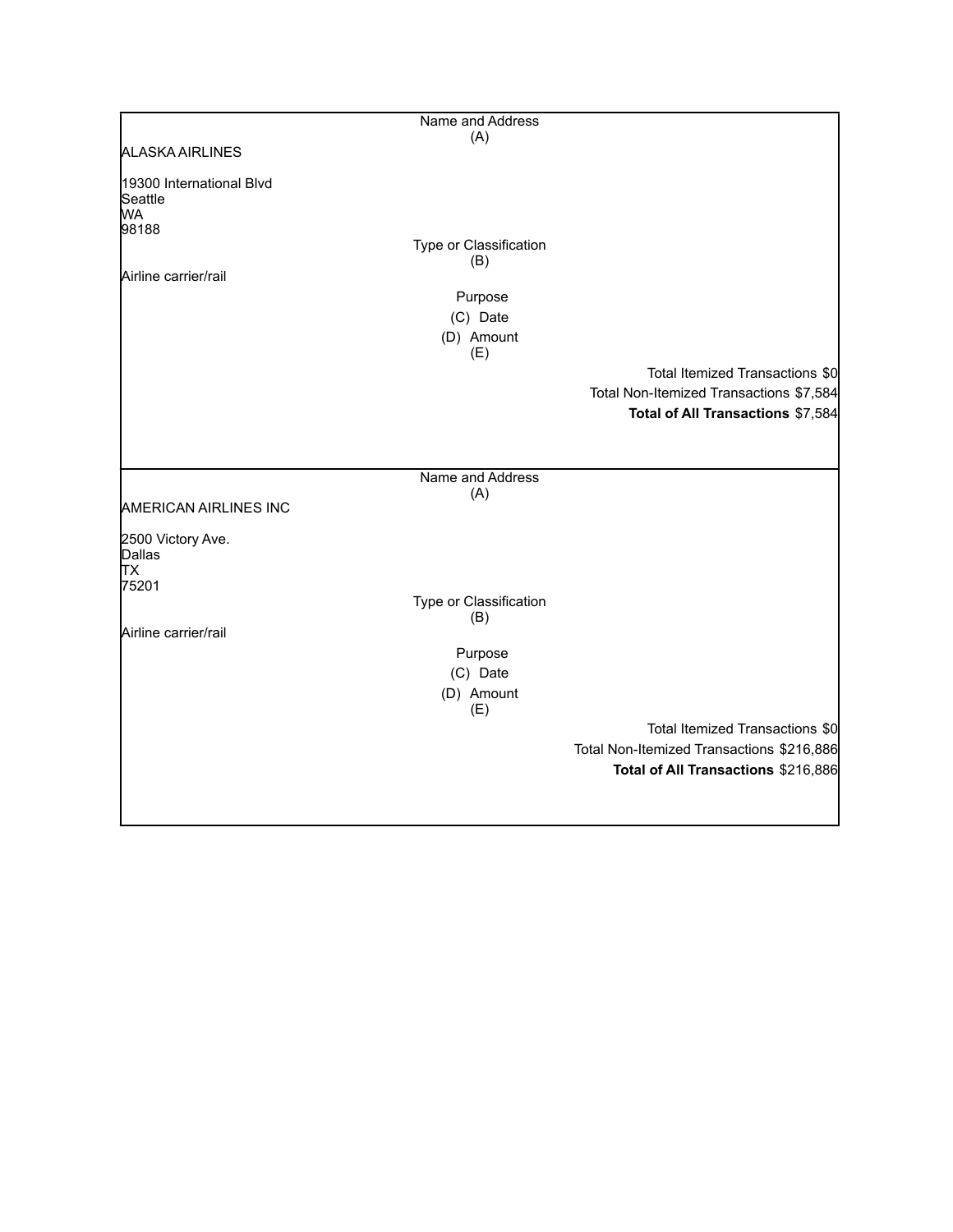|                                   | Name and Address        |                                                                |
|-----------------------------------|-------------------------|----------------------------------------------------------------|
| AMERICAN COACH LINES ORL          | (A)                     |                                                                |
|                                   |                         |                                                                |
| 4950 L B MCLEOD RD                |                         |                                                                |
| Orlando<br>CA                     |                         |                                                                |
|                                   | Type or Classification  |                                                                |
|                                   | (B)                     |                                                                |
| Travel Management                 | Purpose                 |                                                                |
|                                   | (C) Date                |                                                                |
|                                   | (D) Amount              |                                                                |
|                                   | (E)                     |                                                                |
|                                   |                         | Total Itemized Transactions \$8,599                            |
|                                   |                         | Total Non-Itemized Transactions \$0                            |
|                                   |                         | Total of All Transactions \$8,599                              |
|                                   |                         | HCA San Antonio campaign 03/29/2011 \$8,599                    |
|                                   |                         |                                                                |
|                                   |                         |                                                                |
|                                   | Name and Address<br>(A) |                                                                |
| AMERICAN HOSPL ASSOC.             |                         |                                                                |
|                                   |                         |                                                                |
| 155 NORTH WACKER DRIVE<br>Chicago |                         |                                                                |
| IIL                               |                         |                                                                |
|                                   | Type or Classification  |                                                                |
| Facilities rental and venue       | (B)                     |                                                                |
|                                   | Purpose                 |                                                                |
|                                   | (C) Date                |                                                                |
|                                   | (D) Amount              |                                                                |
|                                   | (E)                     |                                                                |
|                                   |                         | Total Itemized Transactions \$8,584                            |
|                                   |                         | Total Non-Itemized Transactions \$0                            |
|                                   |                         | Total of All Transactions \$8,584                              |
|                                   |                         | SUBSCRIPTION SERVICES Collective Bargaining 01/05/2011 \$8,584 |
|                                   |                         |                                                                |
|                                   |                         |                                                                |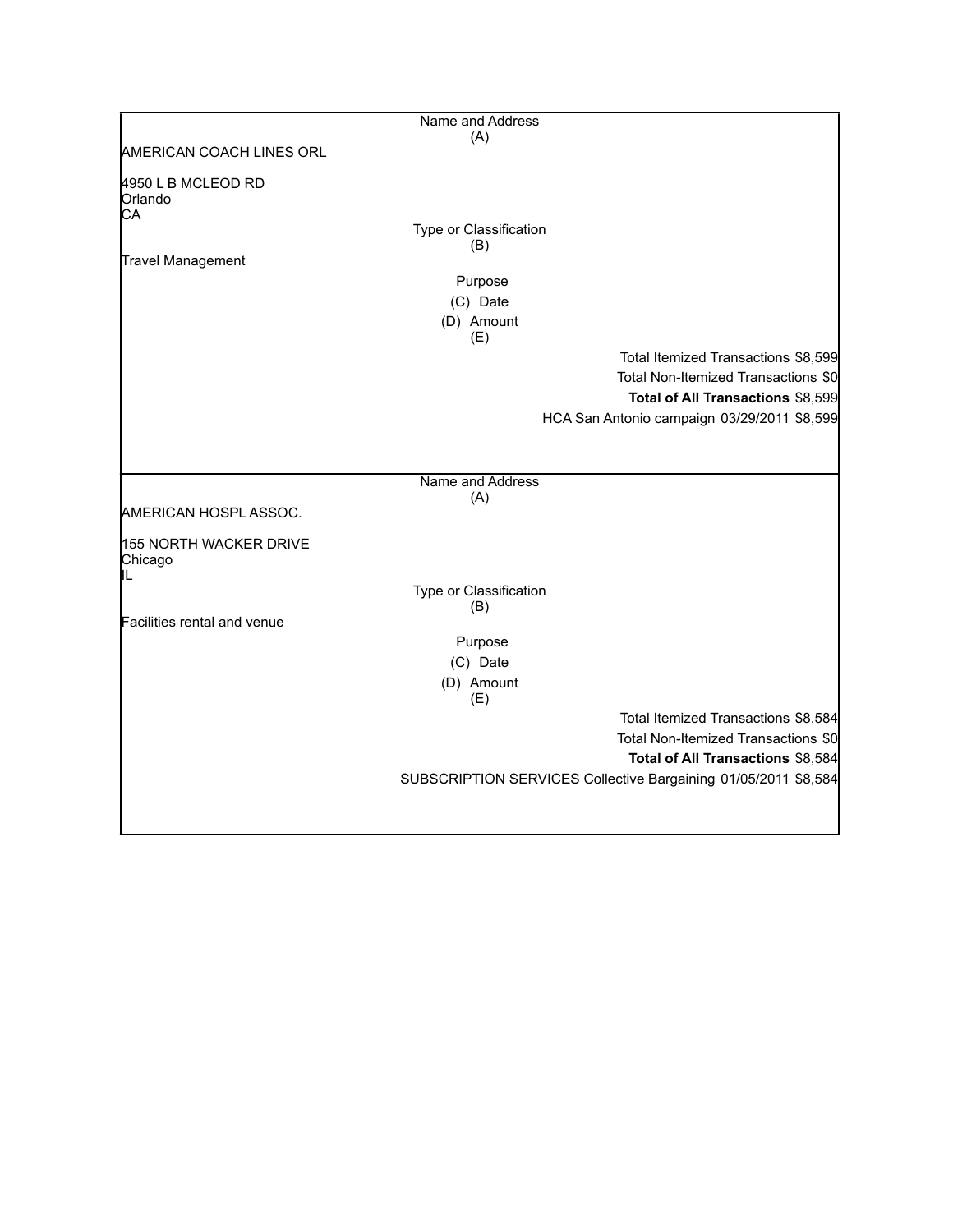|                                                                                               | Name and Address                         |                                          |
|-----------------------------------------------------------------------------------------------|------------------------------------------|------------------------------------------|
|                                                                                               | (A)                                      |                                          |
| <b>AMTRAK</b>                                                                                 |                                          |                                          |
| 60 MASSACHUSETTS AVE NE<br><b>WASHINGTON DC</b><br><b>DC</b><br>20002<br>Airline carrier/rail | Type or Classification<br>(B)<br>Purpose |                                          |
|                                                                                               | (C) Date                                 |                                          |
|                                                                                               | (D) Amount<br>(E)                        |                                          |
|                                                                                               |                                          | Total Itemized Transactions \$0          |
|                                                                                               |                                          | Total Non-Itemized Transactions \$13,294 |
|                                                                                               |                                          | Total of All Transactions \$13,294       |
|                                                                                               | Name and Address                         |                                          |
|                                                                                               | (A)                                      |                                          |
| <b>AMTRAV</b>                                                                                 |                                          |                                          |
| 16633 Ventura Blvd.<br>Encino<br>CA<br>91436-1845                                             |                                          |                                          |
|                                                                                               | Type or Classification                   |                                          |
|                                                                                               | (B)                                      |                                          |
| Fee per service-contractual                                                                   |                                          |                                          |
|                                                                                               | Purpose                                  |                                          |
|                                                                                               | (C) Date                                 |                                          |
|                                                                                               | (D) Amount<br>(E)                        |                                          |
|                                                                                               |                                          | Total Itemized Transactions \$0          |
|                                                                                               |                                          | Total Non-Itemized Transactions \$10,490 |
|                                                                                               |                                          | Total of All Transactions \$10,490       |
|                                                                                               |                                          |                                          |
|                                                                                               |                                          |                                          |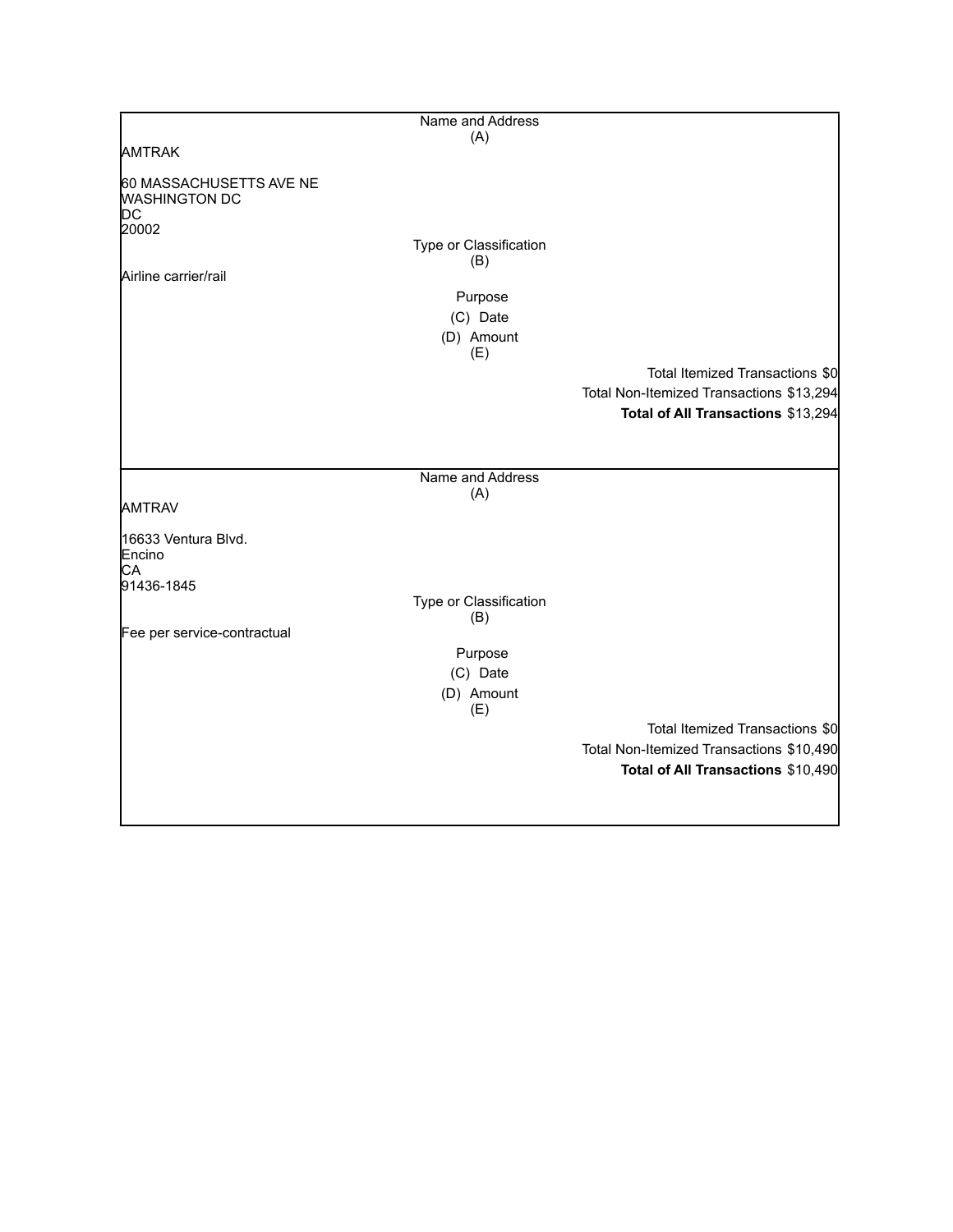|                                                  | Name and Address              |                                         |
|--------------------------------------------------|-------------------------------|-----------------------------------------|
|                                                  | (A)                           |                                         |
| Ann's Catering                                   |                               |                                         |
| 2922 Domingo Avenue<br>Berkeley<br>CA            |                               |                                         |
| 94705                                            | Type or Classification<br>(B) |                                         |
| Catering/restaurant                              |                               |                                         |
|                                                  | Purpose                       |                                         |
|                                                  | (C) Date                      |                                         |
|                                                  | (D) Amount                    |                                         |
|                                                  | (E)                           | Total Itemized Transactions \$0         |
|                                                  |                               | Total Non-Itemized Transactions \$6,091 |
|                                                  |                               | Total of All Transactions \$6,091       |
|                                                  |                               |                                         |
|                                                  |                               |                                         |
|                                                  | Name and Address              |                                         |
| <b>ANGELENO HOTEL</b>                            | (A)                           |                                         |
| 170 N. Church Lane<br>Los Angeles<br>CA<br>90049 |                               |                                         |
|                                                  | Type or Classification        |                                         |
|                                                  | (B)                           |                                         |
| Hotel/accomodation/venue/facility                |                               |                                         |
|                                                  | Purpose                       |                                         |
|                                                  | (C) Date                      |                                         |
|                                                  | (D) Amount<br>(E)             |                                         |
|                                                  |                               | Total Itemized Transactions \$0         |
|                                                  |                               | Total Non-Itemized Transactions \$5,013 |
|                                                  |                               | Total of All Transactions \$5,013       |
|                                                  |                               |                                         |
|                                                  |                               |                                         |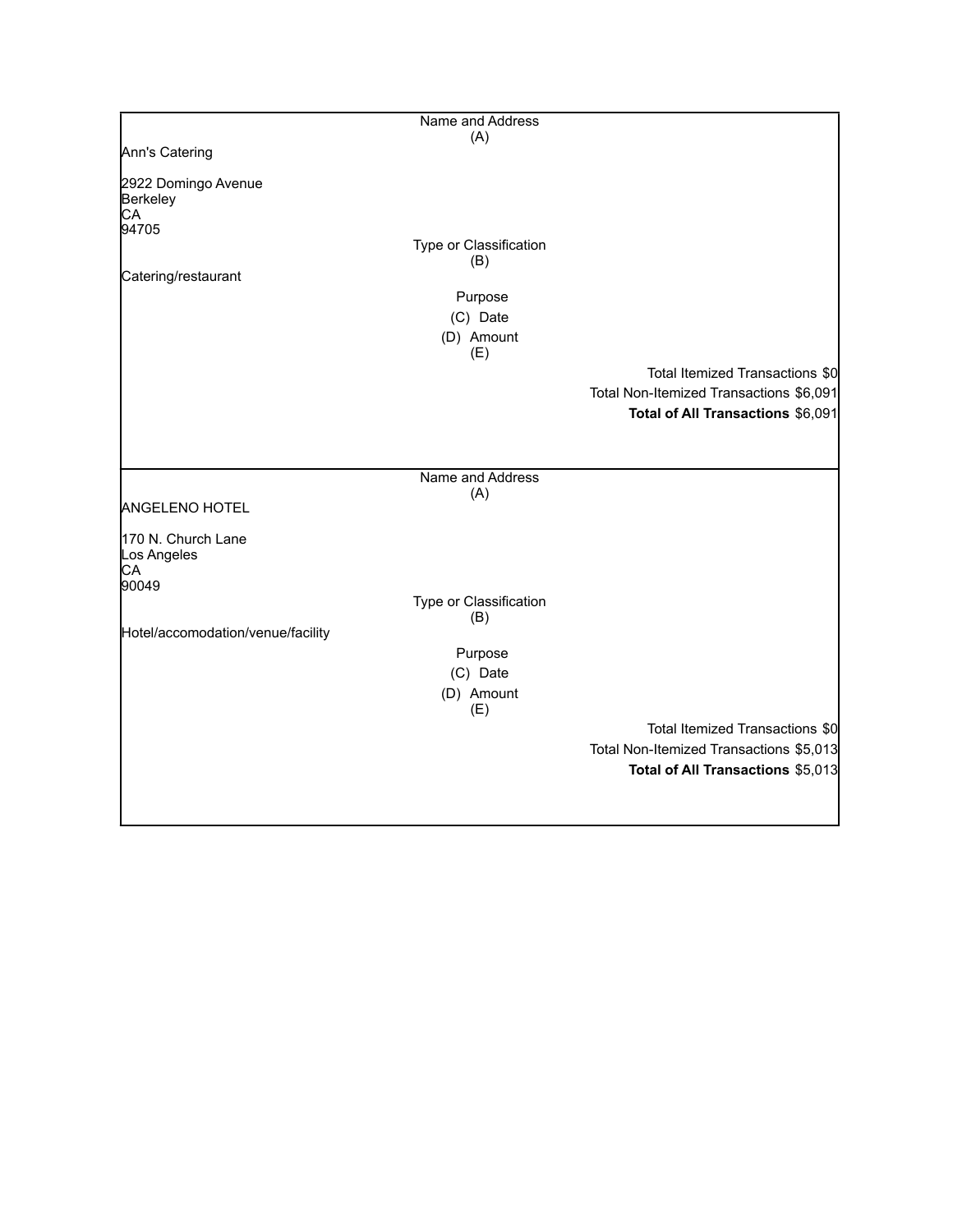|                                          | Name and Address       |                                                |
|------------------------------------------|------------------------|------------------------------------------------|
|                                          | (A)                    |                                                |
| AQUAKNOX                                 |                        |                                                |
| 3355 LAS VEGAS BLVD S<br>Las Vegas<br>NV |                        |                                                |
|                                          | Type or Classification |                                                |
|                                          | (B)                    |                                                |
| Catering/restaurant                      |                        |                                                |
|                                          | Purpose                |                                                |
|                                          | (C) Date               |                                                |
|                                          | (D) Amount<br>(E)      |                                                |
|                                          |                        | Total Itemized Transactions \$6,206            |
|                                          |                        | Total Non-Itemized Transactions \$3,500        |
|                                          |                        | Total of All Transactions \$9,706              |
|                                          |                        | Executive Committee Meeting 03/12/2011 \$6,206 |
|                                          |                        |                                                |
|                                          | Name and Address       |                                                |
| Aroma Cafe & Bakery                      | (A)                    |                                                |
| 1900 Franklin Street<br>Oakland          |                        |                                                |
| СA<br>94612                              |                        |                                                |
|                                          | Type or Classification |                                                |
|                                          | (B)                    |                                                |
| Catering/restaurant                      |                        |                                                |
|                                          | Purpose                |                                                |
|                                          | (C) Date               |                                                |
|                                          | (D) Amount<br>(E)      |                                                |
|                                          |                        | Total Itemized Transactions \$0                |
|                                          |                        | Total Non-Itemized Transactions \$15,328       |
|                                          |                        | Total of All Transactions \$15,328             |
|                                          |                        |                                                |
|                                          |                        |                                                |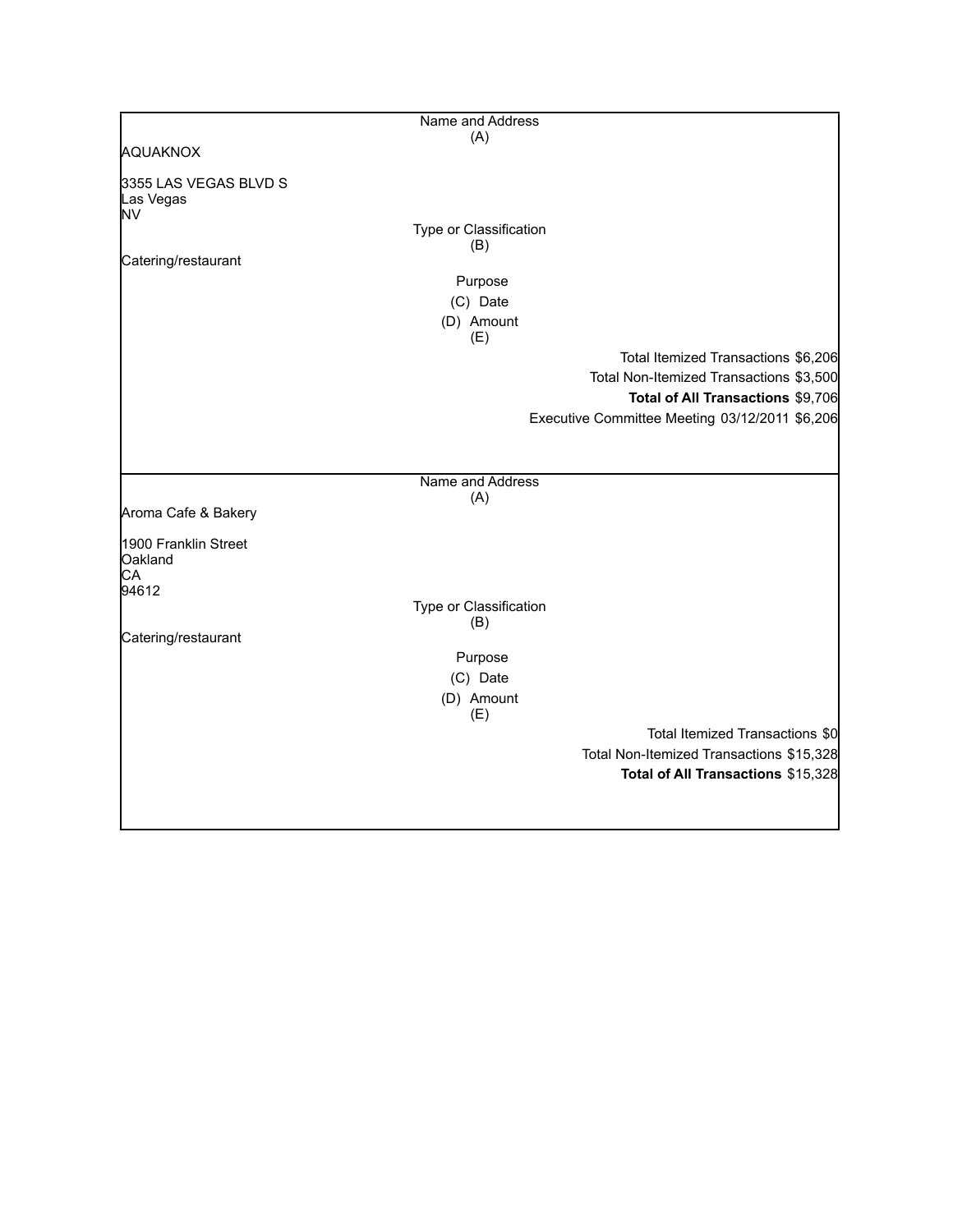|                                                      | Name and Address       |                                                        |
|------------------------------------------------------|------------------------|--------------------------------------------------------|
|                                                      | (A)                    |                                                        |
| Askin, Charles A.                                    |                        |                                                        |
| 31 Loma Vista<br><b>Walnut Creek</b><br>IСA<br>94597 |                        |                                                        |
|                                                      | Type or Classification |                                                        |
|                                                      | (B)                    |                                                        |
| Arbitrator                                           |                        |                                                        |
|                                                      | Purpose                |                                                        |
|                                                      | (C) Date               |                                                        |
|                                                      | (D) Amount             |                                                        |
|                                                      | (E)                    |                                                        |
|                                                      |                        | Total Itemized Transactions \$6,662                    |
|                                                      |                        | Total Non-Itemized Transactions \$750                  |
|                                                      |                        | Total of All Transactions \$7,412                      |
|                                                      |                        | Arbitration - termination of member 06/02/2011 \$6,662 |
|                                                      |                        |                                                        |
|                                                      |                        |                                                        |
|                                                      |                        |                                                        |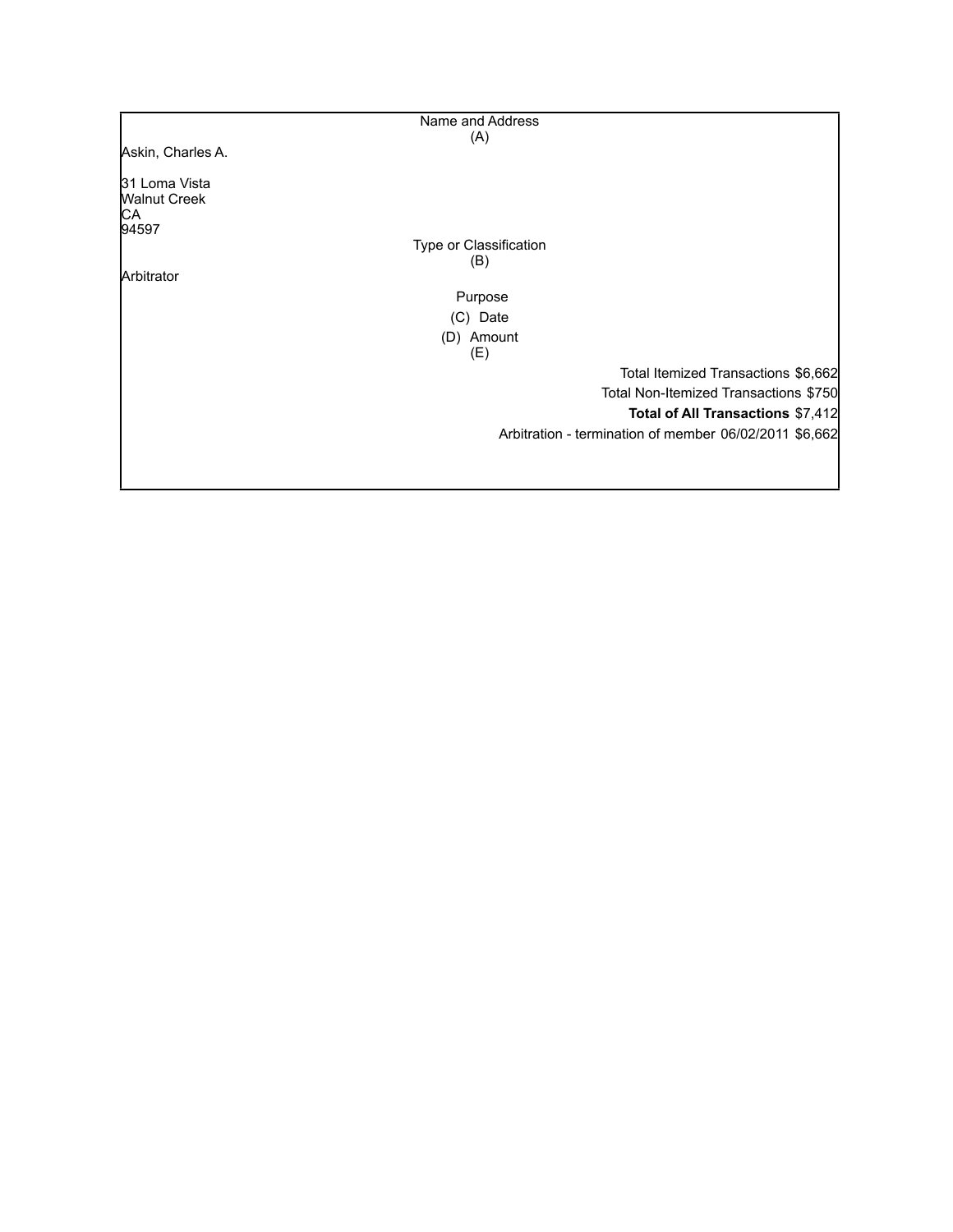| Name and Address                                                      |
|-----------------------------------------------------------------------|
| (A)                                                                   |
| Autumn Press                                                          |
| 945 Camelia Street                                                    |
| Berkeley                                                              |
| CА<br>94710                                                           |
| Type or Classification                                                |
| (B)                                                                   |
| Printing and publishing house                                         |
| Purpose                                                               |
| (C) Date                                                              |
| (D) Amount<br>(E)                                                     |
| Total Itemized Transactions \$169,344                                 |
| Total Non-Itemized Transactions \$131,188                             |
| Total of All Transactions \$300,532                                   |
| 90th Anniverary-Women's Right to Vote (RN Org) 09/03/2010 \$24,416    |
| 90th Anniverary-Women's Right to Vote (RN Org) 09/03/2010 \$12,025    |
| 90th Anniverary-Women's Right to Vote (RN Org) 09/22/2010 \$12,989    |
| Healthcare Not Warfare 10/28/2010 \$5,345                             |
| PAV Mailer 11/12/2010 \$11,269                                        |
| Texas Assignment Despite Objection(forms/meeting) 12/08/2010 \$14,586 |
| Vote Nurses Values-RN Organizing Mailing 12/29/2010 \$7,453           |
| California ADO's mailing 01/20/2011 \$6,981                           |
| HCA Florida campaign 02/10/2011 \$19,320                              |
| California ADO's mailing 03/04/2011 \$5,252                           |
| Your Guide to Joining the RN Movement 03/04/2011 \$6,183              |
| Texas RN's One the Move - RN organizing 03/24/2011 \$13,284           |
| Florida ADO -forms 04/07/2011 \$5,702                                 |
| California ADO forms 04/14/2011 \$5,177                               |
| Technology Despite Ojection Forms 05/12/2011 \$5,602                  |
| Save San Leandro Hospital 05/18/2011 \$8,583                          |
| California ADO Inpatient 4 part 06/29/2011 \$5,177                    |
|                                                                       |
|                                                                       |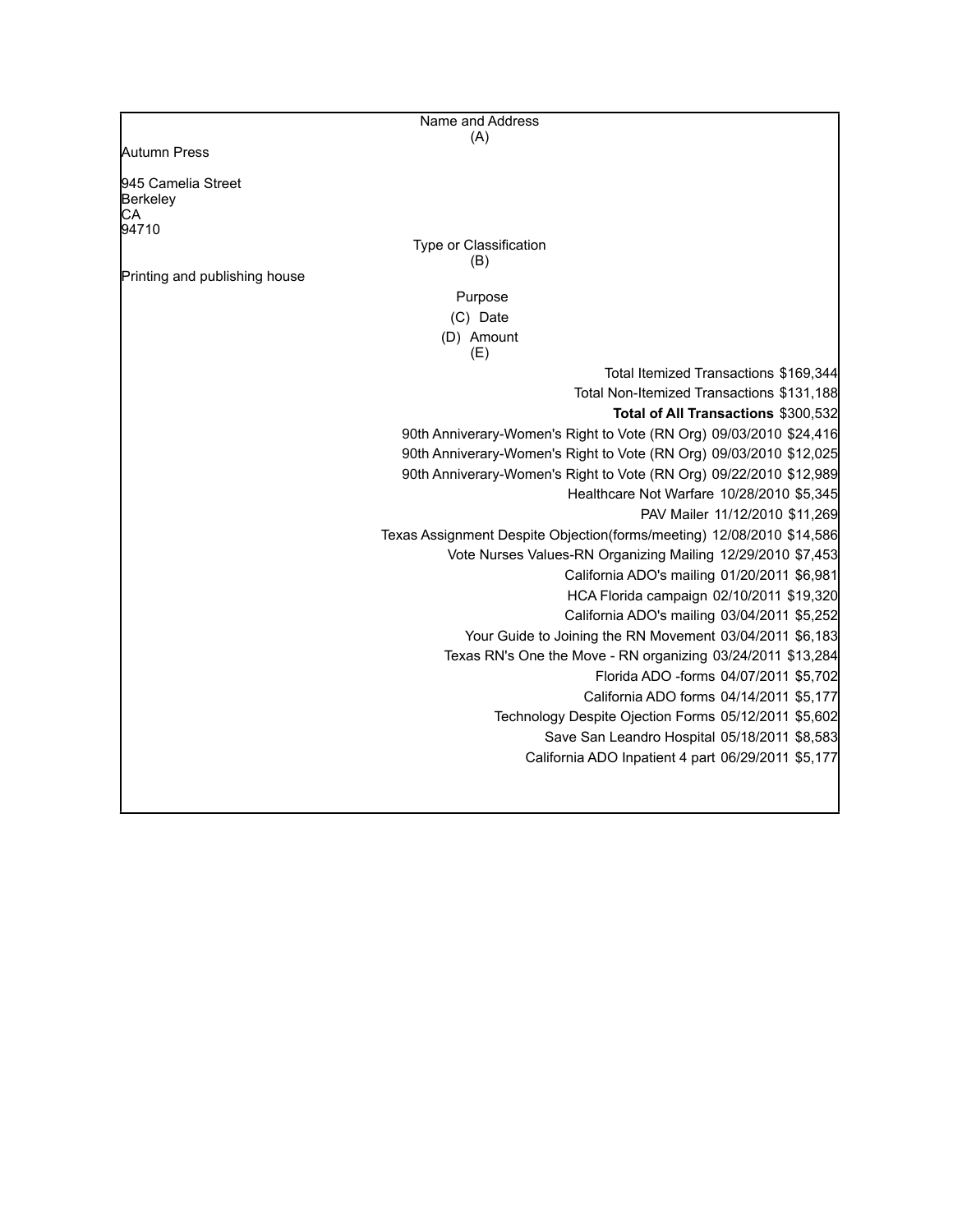|                                               | Name and Address              |                                                                   |
|-----------------------------------------------|-------------------------------|-------------------------------------------------------------------|
|                                               | (A)                           |                                                                   |
| <b>AVALON CATERERS</b>                        |                               |                                                                   |
| 2191 D Briarcliff Rd.<br>Atlanta<br><b>GA</b> |                               |                                                                   |
| 30329                                         |                               |                                                                   |
|                                               | Type or Classification        |                                                                   |
| Catering/restaurant                           | (B)                           |                                                                   |
|                                               | Purpose                       |                                                                   |
|                                               | (C) Date                      |                                                                   |
|                                               |                               |                                                                   |
|                                               | (D) Amount<br>(E)             |                                                                   |
|                                               |                               | Total Itemized Transactions \$5,482                               |
|                                               |                               | Total Non-Itemized Transactions \$3,668                           |
|                                               |                               | Total of All Transactions \$9,150                                 |
|                                               |                               | One Nation March - Washington DC RN Organizing 10/04/2010 \$5,482 |
|                                               |                               |                                                                   |
|                                               |                               |                                                                   |
|                                               | Name and Address              |                                                                   |
|                                               | (A)                           |                                                                   |
| <b>AVIANCA INC</b>                            |                               |                                                                   |
| 2025 18TH ST BLDG 2203                        |                               |                                                                   |
| Miami                                         |                               |                                                                   |
| lFL.                                          |                               |                                                                   |
| 33159                                         |                               |                                                                   |
|                                               | Type or Classification<br>(B) |                                                                   |
| Airline carrier/rail                          |                               |                                                                   |
|                                               | Purpose                       |                                                                   |
|                                               | (C) Date                      |                                                                   |
|                                               | (D) Amount                    |                                                                   |
|                                               | (E)                           |                                                                   |
|                                               |                               | Total Itemized Transactions \$0                                   |
|                                               |                               | Total Non-Itemized Transactions \$7,029                           |
|                                               |                               | Total of All Transactions \$7,029                                 |
|                                               |                               |                                                                   |
|                                               |                               |                                                                   |
|                                               |                               |                                                                   |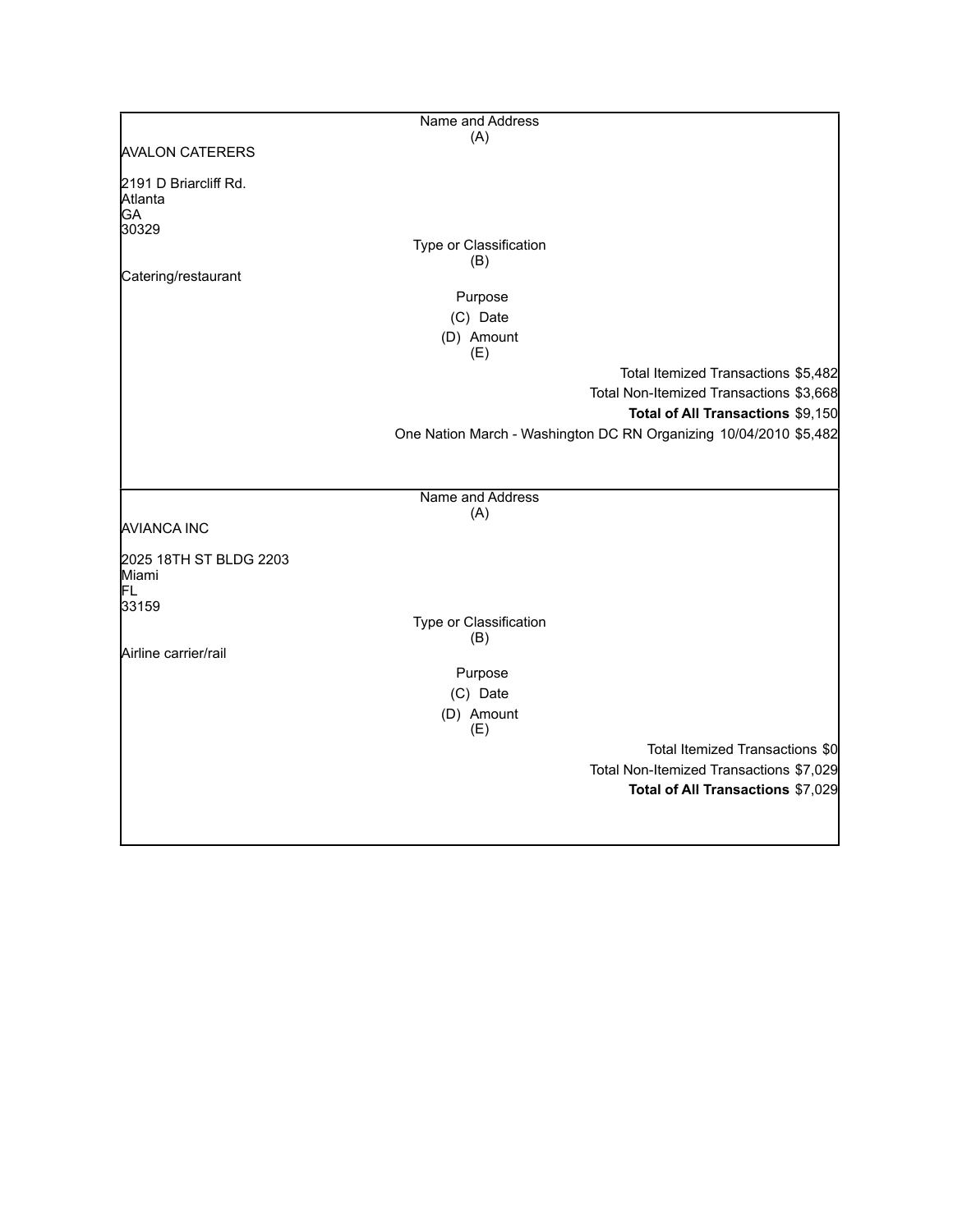|                                      | Name and Address              |                                                                      |
|--------------------------------------|-------------------------------|----------------------------------------------------------------------|
|                                      | (A)                           |                                                                      |
| <b>AYRES HOTEL ORANGE</b>            |                               |                                                                      |
| 2550 E. Katella Ave<br>Anaheim<br>CA |                               |                                                                      |
| 92806                                |                               |                                                                      |
|                                      | Type or Classification<br>(B) |                                                                      |
| Hotel/accomodation/venue/facility    |                               |                                                                      |
|                                      | Purpose                       |                                                                      |
|                                      | (C) Date                      |                                                                      |
|                                      | (D) Amount<br>(E)             |                                                                      |
|                                      |                               | Total Itemized Transactions \$8,259                                  |
|                                      |                               | Total Non-Itemized Transactions \$1,823                              |
|                                      |                               | Total of All Transactions \$10,082                                   |
|                                      |                               | UC-University of California Collective Bargaining 10/05/2010 \$8,259 |
|                                      |                               |                                                                      |
|                                      |                               |                                                                      |
|                                      | Name and Address              |                                                                      |
|                                      | (A)                           |                                                                      |
| <b>Bangor Daily News</b>             |                               |                                                                      |
| Bangor Publishing Co.                |                               |                                                                      |
| Bangor                               |                               |                                                                      |
| MЕ<br>04402-1329                     |                               |                                                                      |
|                                      | Type or Classification        |                                                                      |
|                                      | (B)                           |                                                                      |
| Advertisement and marketing          |                               |                                                                      |
|                                      | Purpose                       |                                                                      |
|                                      | (C) Date                      |                                                                      |
|                                      | (D) Amount<br>(E)             |                                                                      |
|                                      |                               | Total Itemized Transactions \$0                                      |
|                                      |                               | Total Non-Itemized Transactions \$8,333                              |
|                                      |                               | Total of All Transactions \$8,333                                    |
|                                      |                               |                                                                      |
|                                      |                               |                                                                      |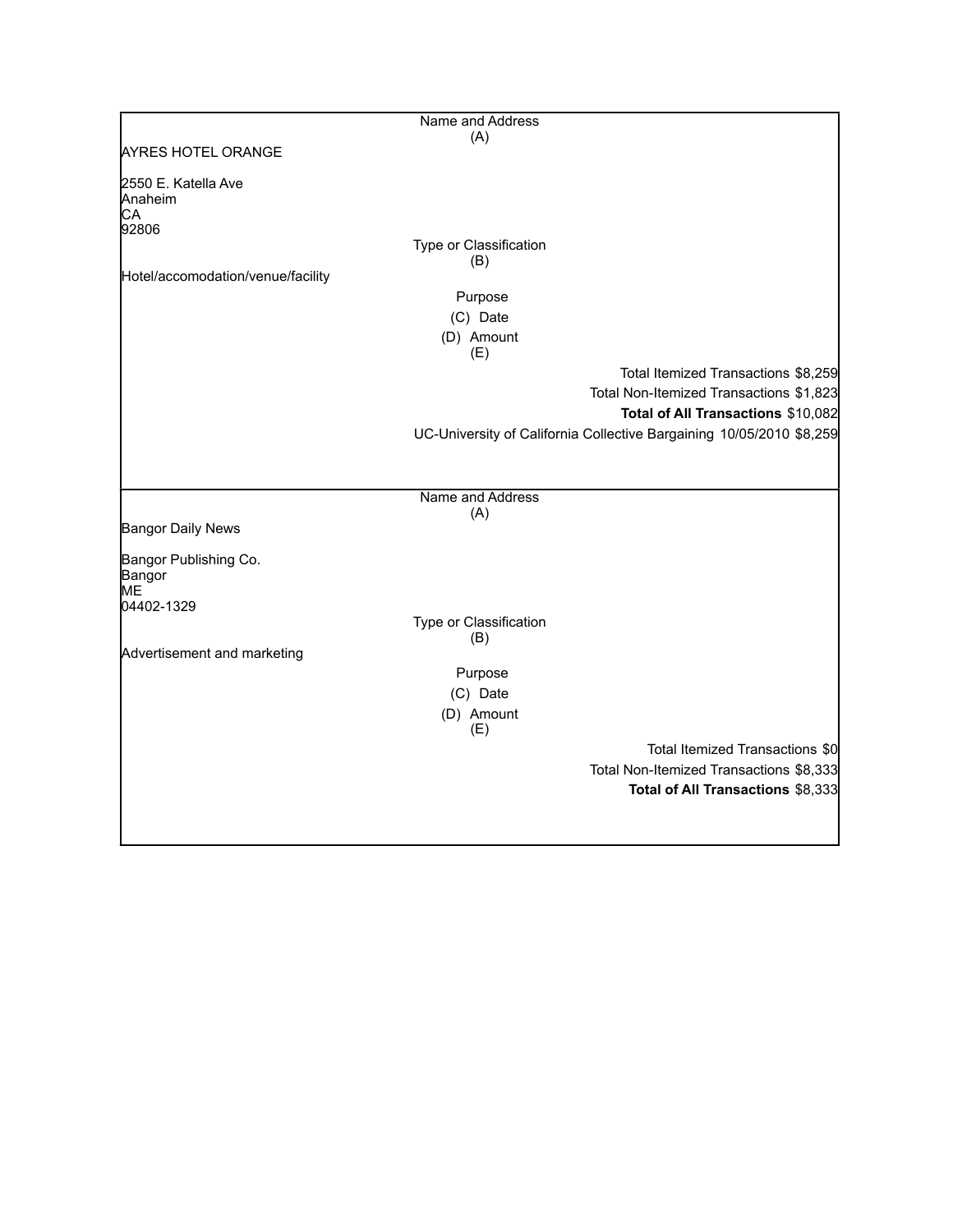|                         | Name and Address       |                                                     |
|-------------------------|------------------------|-----------------------------------------------------|
|                         | (A)                    |                                                     |
| Barry Ben-Zion, Ph.D.   |                        |                                                     |
| 3588 Kelsey Knolls      |                        |                                                     |
| Santa Rosa              |                        |                                                     |
| CA                      |                        |                                                     |
|                         | Type or Classification |                                                     |
|                         | (B)                    |                                                     |
| Legal services          |                        |                                                     |
|                         | Purpose                |                                                     |
|                         | (C) Date               |                                                     |
|                         | (D) Amount             |                                                     |
|                         | (E)                    |                                                     |
|                         |                        | Total Itemized Transactions \$15,000                |
|                         |                        | Total Non-Itemized Transactions \$0                 |
|                         |                        | Total of All Transactions \$15,000                  |
|                         |                        |                                                     |
|                         |                        | PERB Case SF-CO-124-H, UC v.CNA 05/13/2011 \$15,000 |
|                         |                        |                                                     |
|                         |                        |                                                     |
|                         | Name and Address       |                                                     |
|                         | (A)                    |                                                     |
| <b>Barry Winograd</b>   |                        |                                                     |
| 1999 Harrison St. #1400 |                        |                                                     |
| Oakland                 |                        |                                                     |
| CA                      |                        |                                                     |
| 94612                   |                        |                                                     |
|                         | Type or Classification |                                                     |
|                         | (B)                    |                                                     |
| Legal services          |                        |                                                     |
|                         | Purpose                |                                                     |
|                         | (C) Date               |                                                     |
|                         | (D) Amount             |                                                     |
|                         | (E)                    |                                                     |
|                         |                        | Total Itemized Transactions \$0                     |
|                         |                        | Total Non-Itemized Transactions \$6,533             |
|                         |                        | Total of All Transactions \$6,533                   |
|                         |                        |                                                     |
|                         |                        |                                                     |
|                         |                        |                                                     |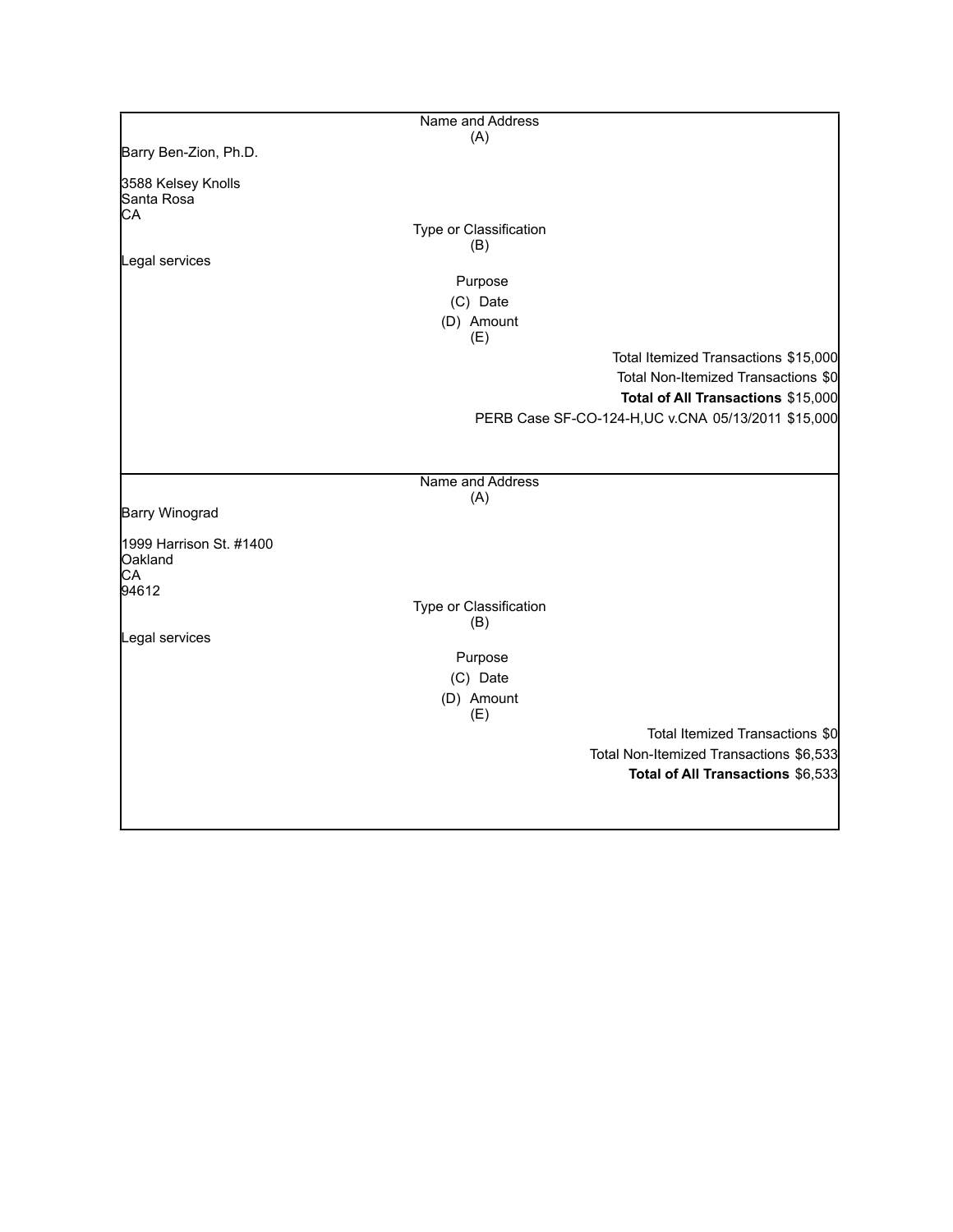|                                                 | Name and Address              |                                                       |
|-------------------------------------------------|-------------------------------|-------------------------------------------------------|
|                                                 | (A)                           |                                                       |
| Bauers Worldwide Transportation                 |                               |                                                       |
| Pier 27, The Embarcadero<br>San Francisco<br>CA |                               |                                                       |
| 94111                                           |                               |                                                       |
|                                                 | Type or Classification<br>(B) |                                                       |
| Bus/transportation services                     |                               |                                                       |
|                                                 | Purpose                       |                                                       |
|                                                 | (C) Date                      |                                                       |
|                                                 | (D) Amount<br>(E)             |                                                       |
|                                                 |                               | Total Itemized Transactions \$44,293                  |
|                                                 |                               | Total Non-Itemized Transactions \$28,920              |
|                                                 |                               | Total of All Transactions \$73,213                    |
|                                                 |                               | SFO RN organizing meeting 08/10/2010 \$8,256          |
|                                                 |                               | HCA Texas organizing 11/01/2010 \$9,484               |
|                                                 |                               | NNU National March (RN organizing) 11/19/2010 \$6,104 |
|                                                 |                               | NNU UCMC Bargaining 05/09/2011 \$7,388                |
|                                                 |                               | NNU RN Solidarity 05/10/2011 \$7,000                  |
|                                                 |                               | NNU RN Solidarity 05/10/2011 \$6,061                  |
|                                                 |                               |                                                       |
|                                                 | Name and Address              |                                                       |
|                                                 | (A)                           |                                                       |
| <b>BALBOA TRAVEL</b>                            |                               |                                                       |
| 5414 Oberlin Drive Suite300                     |                               |                                                       |
| San Diego<br>СA                                 |                               |                                                       |
| 92121                                           | Type or Classification        |                                                       |
|                                                 | (B)                           |                                                       |
| Travel Management                               |                               |                                                       |
|                                                 | Purpose                       |                                                       |
|                                                 | (C) Date                      |                                                       |
|                                                 | (D) Amount<br>(E)             |                                                       |
|                                                 |                               | Total Itemized Transactions \$0                       |
|                                                 |                               | Total Non-Itemized Transactions \$16,730              |
|                                                 |                               | Total of All Transactions \$16,730                    |
|                                                 |                               |                                                       |
|                                                 |                               |                                                       |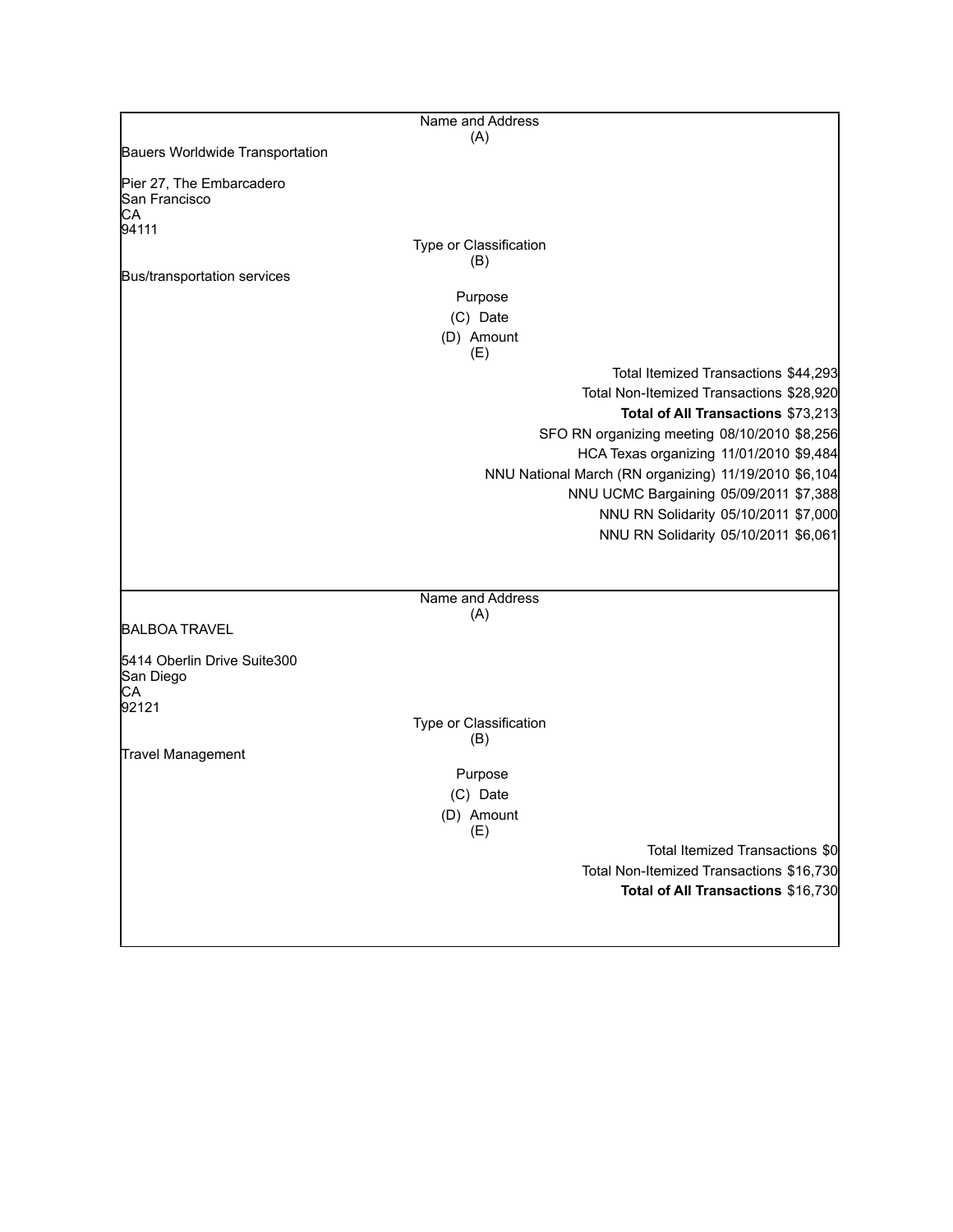|                                                     | Name and Address              |                                                          |
|-----------------------------------------------------|-------------------------------|----------------------------------------------------------|
|                                                     | (A)                           |                                                          |
| Berkeley Agency Artist                              |                               |                                                          |
| <b>Jim Cassell</b><br>Berkeley<br>СA                |                               |                                                          |
| 94710                                               |                               |                                                          |
|                                                     | Type or Classification<br>(B) |                                                          |
| Fee for service                                     |                               |                                                          |
|                                                     | Purpose                       |                                                          |
|                                                     | (C) Date                      |                                                          |
|                                                     | (D) Amount<br>(E)             |                                                          |
|                                                     |                               | Total Itemized Transactions \$5,500                      |
|                                                     |                               | Total Non-Itemized Transactions \$0                      |
|                                                     |                               | Total of All Transactions \$5,500                        |
|                                                     |                               | 90th Anniverary-Women's Right to Vote 08/20/2010 \$5,500 |
|                                                     |                               |                                                          |
|                                                     |                               |                                                          |
|                                                     | Name and Address<br>(A)       |                                                          |
| <b>BEST WESTERN</b>                                 |                               |                                                          |
| 1920 SANTA MONICA BLVD<br><b>SANTA MONICA</b><br>СA |                               |                                                          |
| 90404-1909                                          | Type or Classification        |                                                          |
|                                                     | (B)                           |                                                          |
| Hotel/accomodation/venue/facility                   |                               |                                                          |
|                                                     | Purpose                       |                                                          |
|                                                     | (C) Date                      |                                                          |
|                                                     | (D) Amount<br>(E)             |                                                          |
|                                                     |                               | Total Itemized Transactions \$0                          |
|                                                     |                               | Total Non-Itemized Transactions \$48,002                 |
|                                                     |                               | Total of All Transactions \$48,002                       |
|                                                     |                               |                                                          |
|                                                     |                               |                                                          |
|                                                     |                               |                                                          |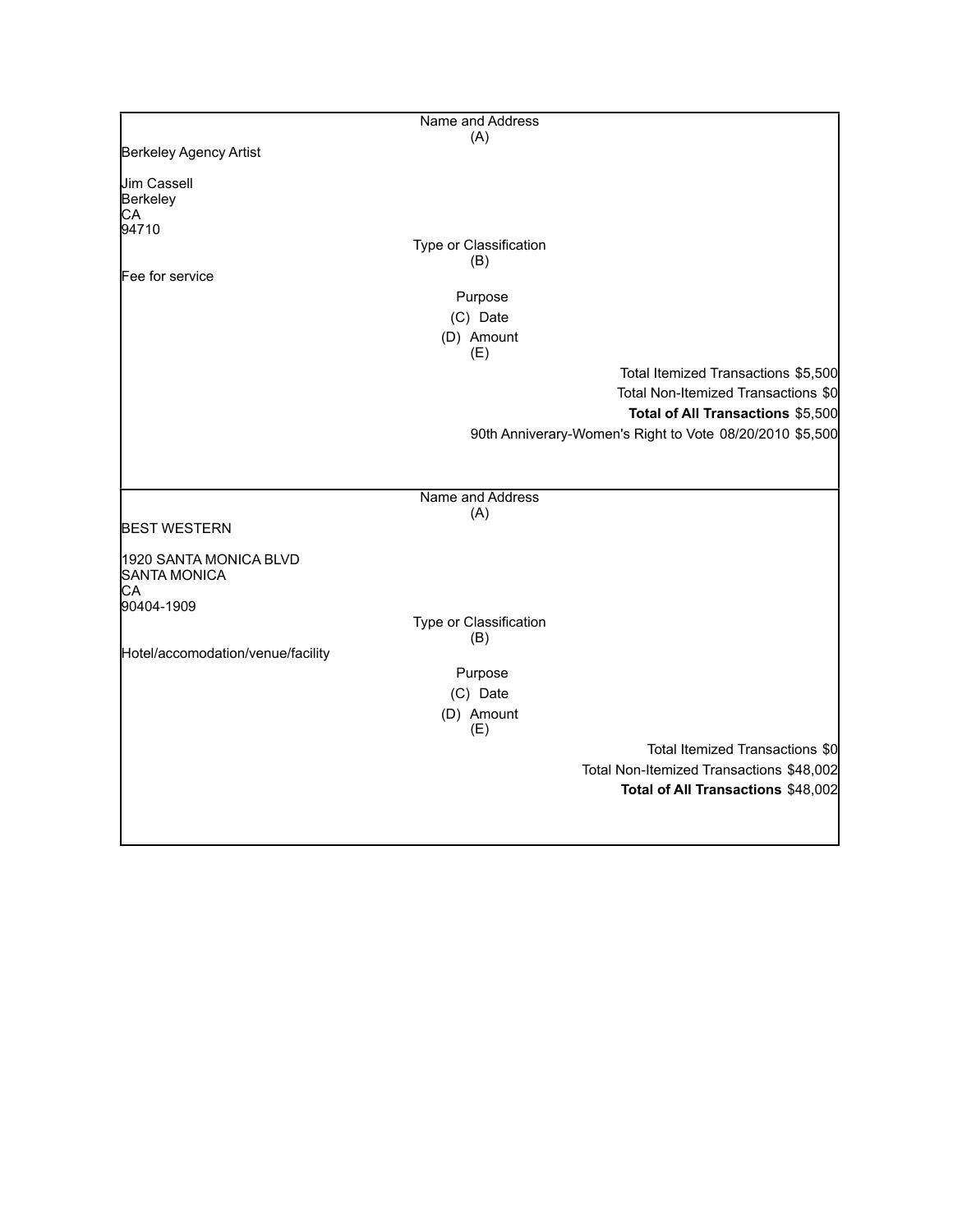|                             | Name and Address              |                                                              |
|-----------------------------|-------------------------------|--------------------------------------------------------------|
|                             | (A)                           |                                                              |
| <b>BNA Books</b>            |                               |                                                              |
| PO Box 7814<br>Edison       |                               |                                                              |
| ΙNJ                         |                               |                                                              |
| 08818-7814                  | Type or Classification        |                                                              |
|                             | (B)                           |                                                              |
| Research and think-tank     |                               |                                                              |
|                             | Purpose                       |                                                              |
|                             | (C) Date                      |                                                              |
|                             |                               |                                                              |
|                             | (D) Amount<br>(E)             |                                                              |
|                             |                               | Total Itemized Transactions \$6,134                          |
|                             |                               | Total Non-Itemized Transactions \$7,955                      |
|                             |                               | Total of All Transactions \$14,089                           |
|                             |                               | Subscription for Labor Relations Reporter 03/31/2011 \$6,134 |
|                             |                               |                                                              |
|                             | Name and Address              |                                                              |
|                             | (A)                           |                                                              |
| <b>BOSTON COACH CORP</b>    |                               |                                                              |
| 70 FARGO ST                 |                               |                                                              |
| <b>BOSTON</b>               |                               |                                                              |
| MA                          |                               |                                                              |
| 02210-2126                  |                               |                                                              |
|                             | Type or Classification<br>(B) |                                                              |
| Bus/transportation services |                               |                                                              |
|                             | Purpose                       |                                                              |
|                             |                               |                                                              |
|                             | (C) Date                      |                                                              |
|                             | (D) Amount<br>(E)             |                                                              |
|                             |                               | Total Itemized Transactions \$0                              |
|                             |                               | Total Non-Itemized Transactions \$12,181                     |
|                             |                               | Total of All Transactions \$12,181                           |
|                             |                               |                                                              |
|                             |                               |                                                              |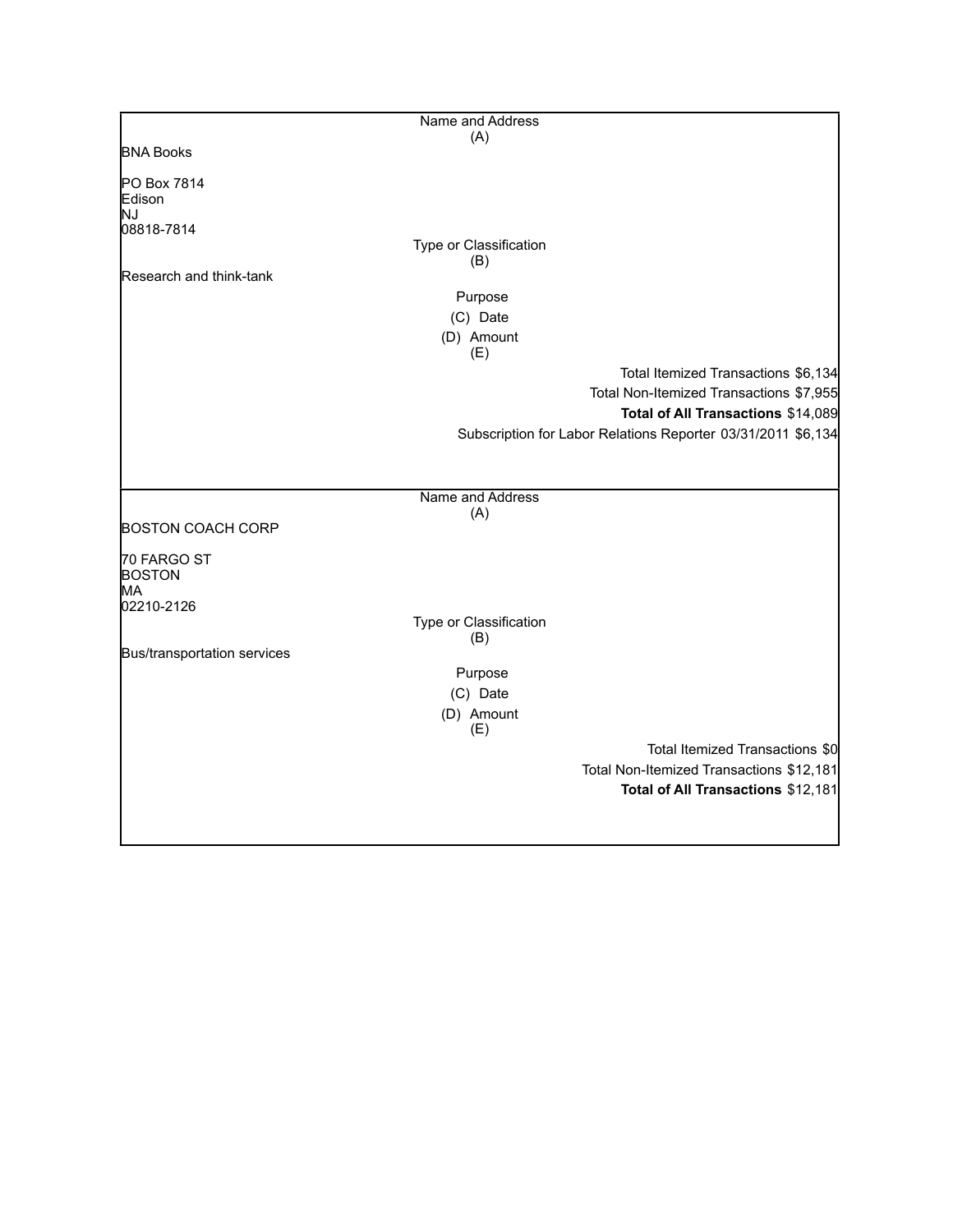|                                           | Name and Address              |                                          |
|-------------------------------------------|-------------------------------|------------------------------------------|
|                                           | (A)                           |                                          |
| <b>BOSTON MARKET</b>                      |                               |                                          |
| 14103 Denver West Parkway<br>Golden<br>CO |                               |                                          |
| 80401                                     | Type or Classification        |                                          |
| Catering/restaurant                       | (B)                           |                                          |
|                                           | Purpose                       |                                          |
|                                           | (C) Date                      |                                          |
|                                           | (D) Amount                    |                                          |
|                                           | (E)                           |                                          |
|                                           |                               | Total Itemized Transactions \$0          |
|                                           |                               | Total Non-Itemized Transactions \$69,325 |
|                                           |                               | Total of All Transactions \$69,325       |
|                                           |                               |                                          |
|                                           |                               |                                          |
|                                           | Name and Address              |                                          |
|                                           | (A)                           |                                          |
| Buechler & Associates                     |                               |                                          |
| P.O. Box 2348<br>Berkeley<br>CA           |                               |                                          |
| 94702                                     |                               |                                          |
|                                           | Type or Classification<br>(B) |                                          |
| Legal services                            |                               |                                          |
|                                           | Purpose                       |                                          |
|                                           | (C) Date                      |                                          |
|                                           | (D) Amount<br>(E)             |                                          |
|                                           |                               | Total Itemized Transactions \$7,067      |
|                                           |                               | Total Non-Itemized Transactions \$5,437  |
|                                           |                               | Total of All Transactions \$12,504       |
|                                           |                               | HCA Austin, TX 10/21/2010 \$7,067        |
|                                           |                               |                                          |
|                                           |                               |                                          |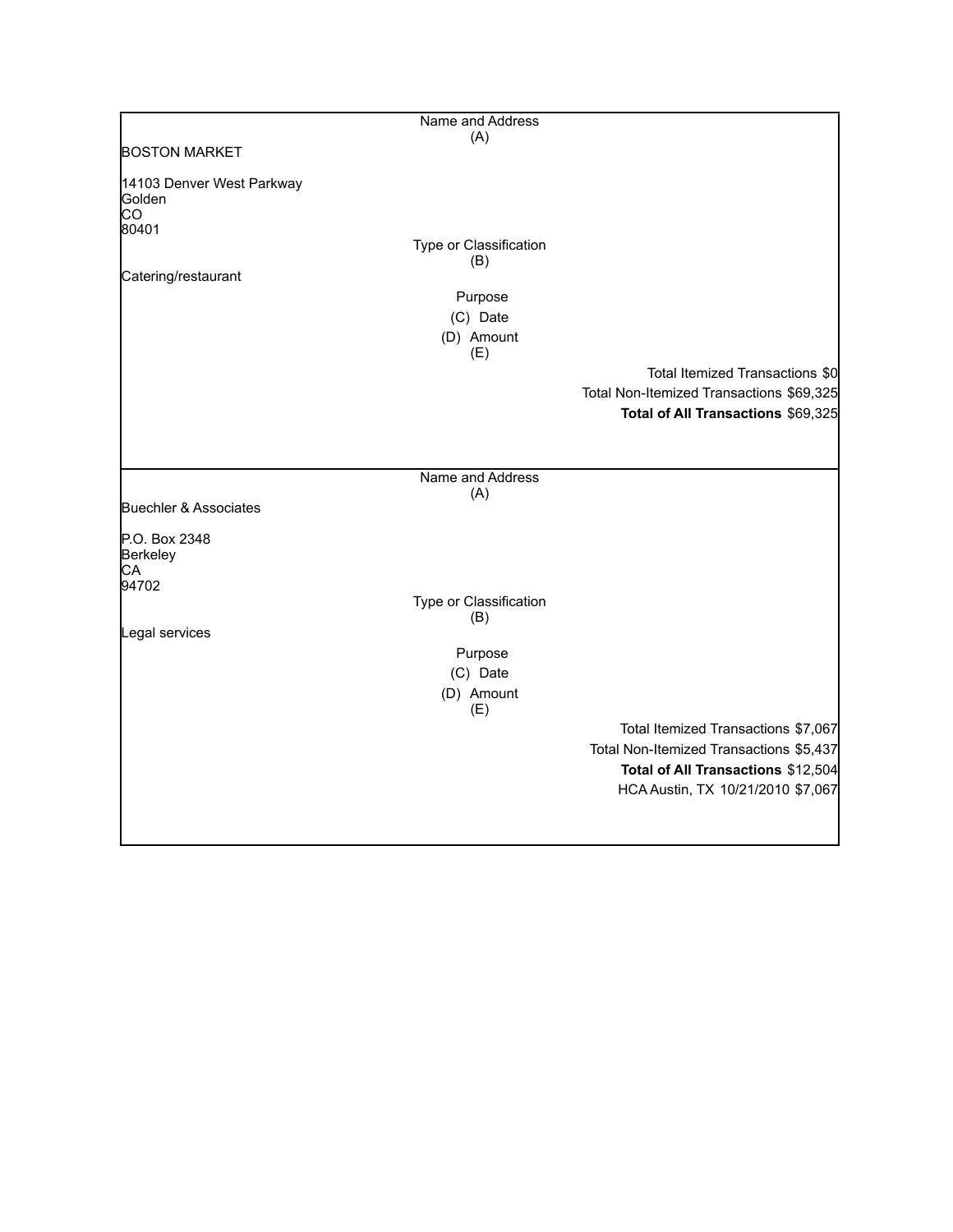|                               | Name and Address                                                  |
|-------------------------------|-------------------------------------------------------------------|
|                               | (A)                                                               |
| <b>Businessweeks</b>          |                                                                   |
| P.O. Box 6292                 |                                                                   |
| Carol Stream                  |                                                                   |
| IL                            |                                                                   |
| 60197-6292                    |                                                                   |
|                               | Type or Classification                                            |
| Subscription/Magazine         | (B)                                                               |
|                               |                                                                   |
|                               | Purpose                                                           |
|                               | (C) Date                                                          |
|                               | (D) Amount                                                        |
|                               | (E)                                                               |
|                               | Total Itemized Transactions \$12,904                              |
|                               | Total Non-Itemized Transactions \$30,883                          |
|                               | Total of All Transactions \$43,787                                |
|                               | Online Legal Research monthly service 10/28/2010 \$5,398          |
|                               | Online subscription 01/27/2011 \$7,506                            |
|                               |                                                                   |
|                               |                                                                   |
|                               | Name and Address                                                  |
|                               | (A)                                                               |
| <b>BUREAU OF NATL AFFAIRS</b> |                                                                   |
| P.O. Box 17009                |                                                                   |
| Baltimore                     |                                                                   |
| MD                            |                                                                   |
| 21297-1009                    |                                                                   |
|                               | Type or Classification<br>(B)                                     |
| Legal services                |                                                                   |
|                               | Purpose                                                           |
|                               |                                                                   |
|                               | (C) Date                                                          |
|                               | (D) Amount<br>(E)                                                 |
|                               | Total Itemized Transactions \$12,130                              |
|                               | Total Non-Itemized Transactions \$5,483                           |
|                               | Total of All Transactions \$17,613                                |
|                               | SUBSCRIPTION SERVICES - Collective bargaining 02/14/2011 \$12,130 |
|                               |                                                                   |
|                               |                                                                   |
|                               |                                                                   |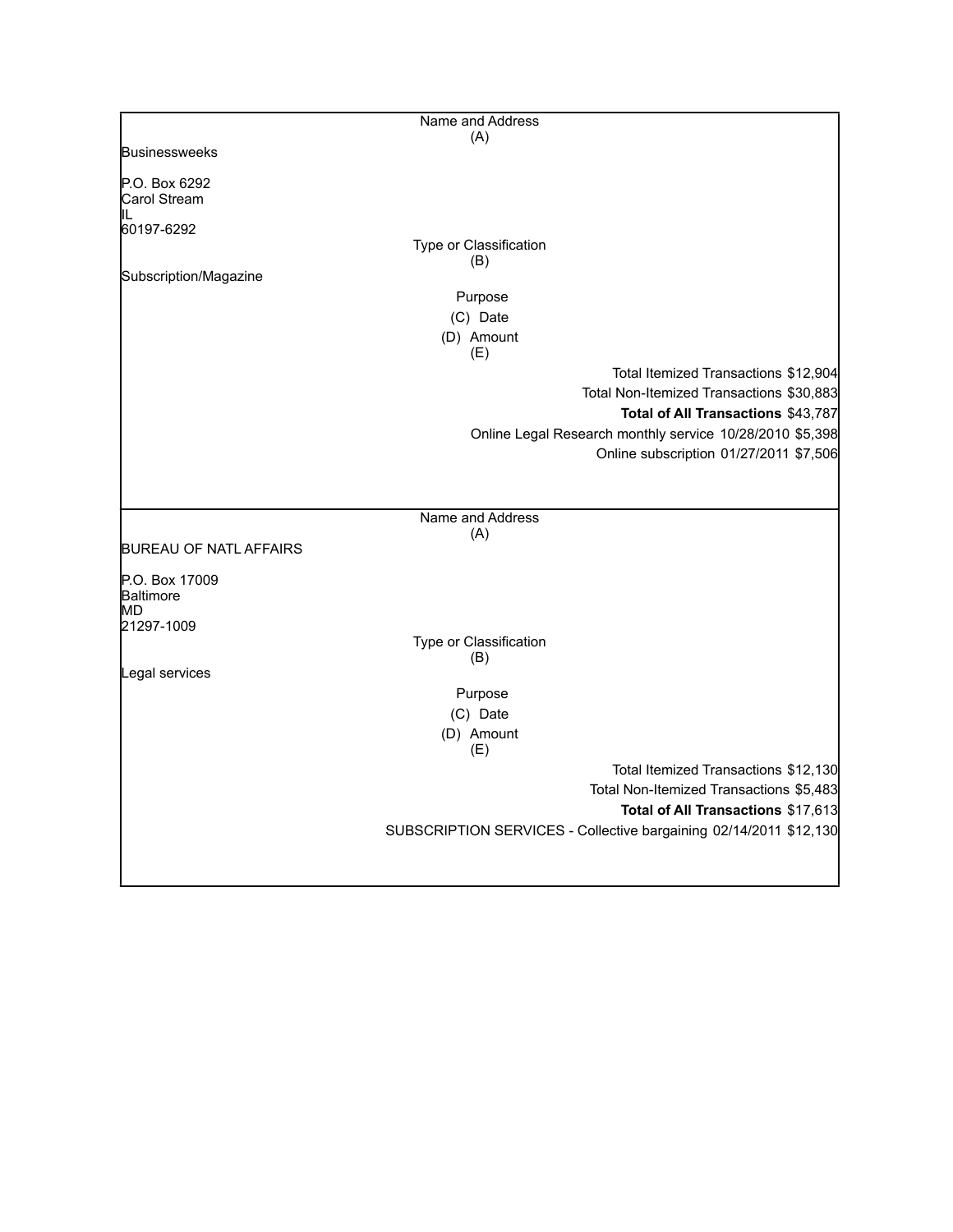|                                          | Name and Address              |                                             |
|------------------------------------------|-------------------------------|---------------------------------------------|
|                                          | (A)                           |                                             |
| California Center for the Art            |                               |                                             |
| 340 N. Escondido Blvd<br>Escondido<br>CA |                               |                                             |
| 92025                                    |                               |                                             |
|                                          | Type or Classification<br>(B) |                                             |
| Facilities rental and venue              |                               |                                             |
|                                          | Purpose                       |                                             |
|                                          | (C) Date                      |                                             |
|                                          | (D) Amount<br>(E)             |                                             |
|                                          |                               | Total Itemized Transactions \$0             |
|                                          |                               | Total Non-Itemized Transactions \$2,000     |
|                                          |                               | Total of All Transactions \$2,000           |
|                                          |                               |                                             |
|                                          |                               |                                             |
|                                          | Name and Address              |                                             |
| California Tax Reform Association        | (A)                           |                                             |
|                                          |                               |                                             |
| 717 K Street, Suite 510<br>Sacramento    |                               |                                             |
| СA<br>95814                              |                               |                                             |
|                                          | Type or Classification<br>(B) |                                             |
| Government agency                        |                               |                                             |
|                                          | Purpose                       |                                             |
|                                          | (C) Date                      |                                             |
|                                          | (D) Amount<br>(E)             |                                             |
|                                          |                               | Total Itemized Transactions \$15,000        |
|                                          |                               | Total Non-Itemized Transactions \$0         |
|                                          |                               | Total of All Transactions \$15,000          |
|                                          |                               | Major Sponsor Dues 2011 02/24/2011 \$15,000 |
|                                          |                               |                                             |
|                                          |                               |                                             |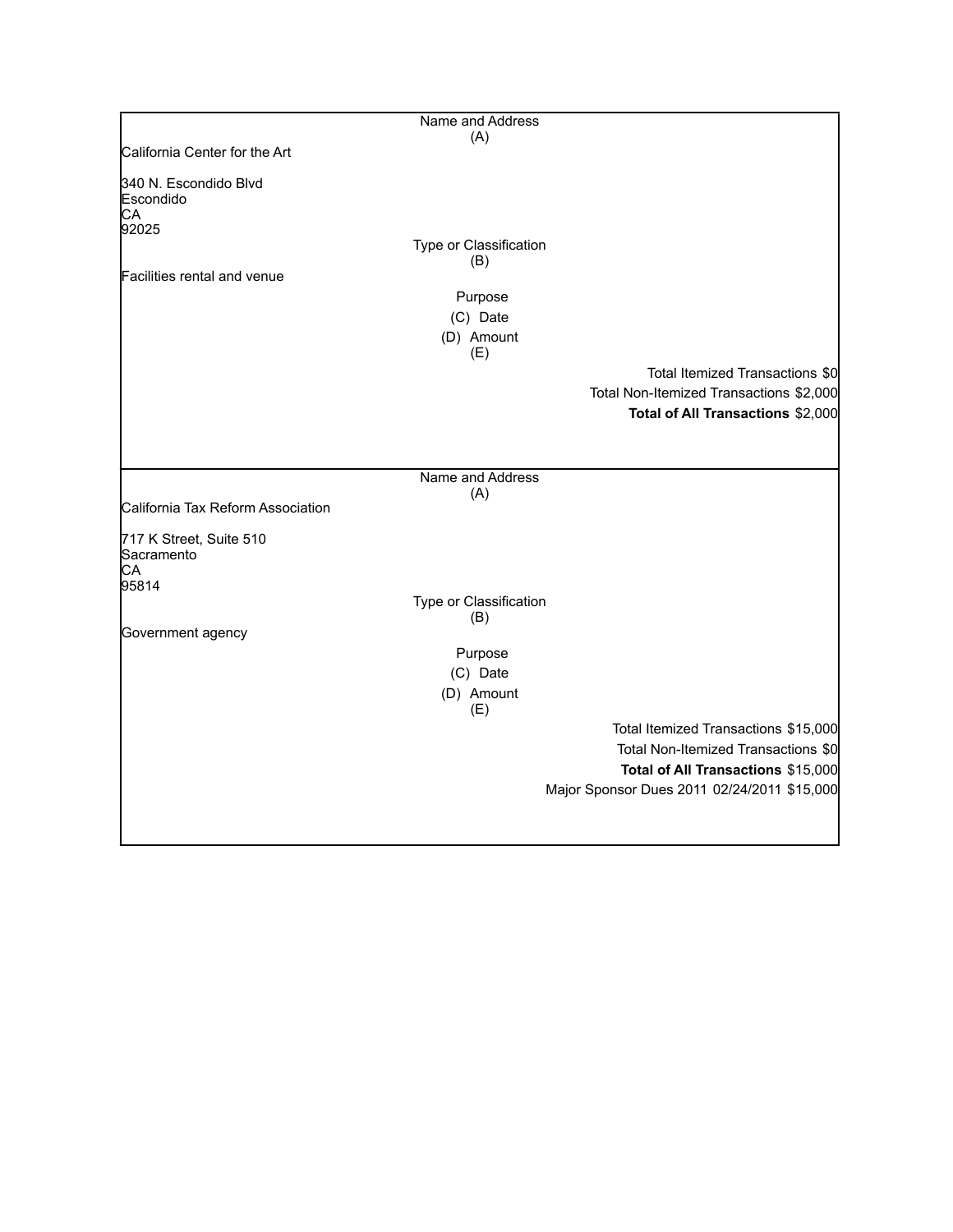|                            | Name and Address       |                                                       |
|----------------------------|------------------------|-------------------------------------------------------|
|                            | (A)                    |                                                       |
| CAESAR'S PALACE            |                        |                                                       |
| LAS VEGAS                  |                        |                                                       |
| NV                         |                        |                                                       |
|                            | Type or Classification |                                                       |
|                            | (B)                    |                                                       |
| Catering/restaurant        |                        |                                                       |
|                            | Purpose                |                                                       |
|                            | (C) Date               |                                                       |
|                            | (D) Amount             |                                                       |
|                            | (E)                    |                                                       |
|                            |                        | Total Itemized Transactions \$47,856                  |
|                            |                        | Total Non-Itemized Transactions \$1,381               |
|                            |                        | Total of All Transactions \$49,237                    |
|                            |                        | HCA Nevada campaign RN Organizing 03/08/2011 \$24,688 |
|                            |                        | HCA Nevada campaign RN Organizing 03/08/2011 \$23,168 |
|                            |                        |                                                       |
|                            |                        |                                                       |
|                            | Name and Address       |                                                       |
|                            | (A)                    |                                                       |
| <b>CALIF PIZZA KITCHEN</b> |                        |                                                       |
|                            |                        |                                                       |
|                            |                        |                                                       |
| Los Angeles<br>СA          |                        |                                                       |
|                            | Type or Classification |                                                       |
|                            | (B)                    |                                                       |
| Catering/restaurant        |                        |                                                       |
|                            | Purpose                |                                                       |
|                            | (C) Date               |                                                       |
|                            | (D) Amount             |                                                       |
|                            | (E)                    |                                                       |
|                            |                        | Total Itemized Transactions \$0                       |
|                            |                        | Total Non-Itemized Transactions \$6,443               |
|                            |                        | Total of All Transactions \$6,443                     |
|                            |                        |                                                       |
|                            |                        |                                                       |
|                            |                        |                                                       |

L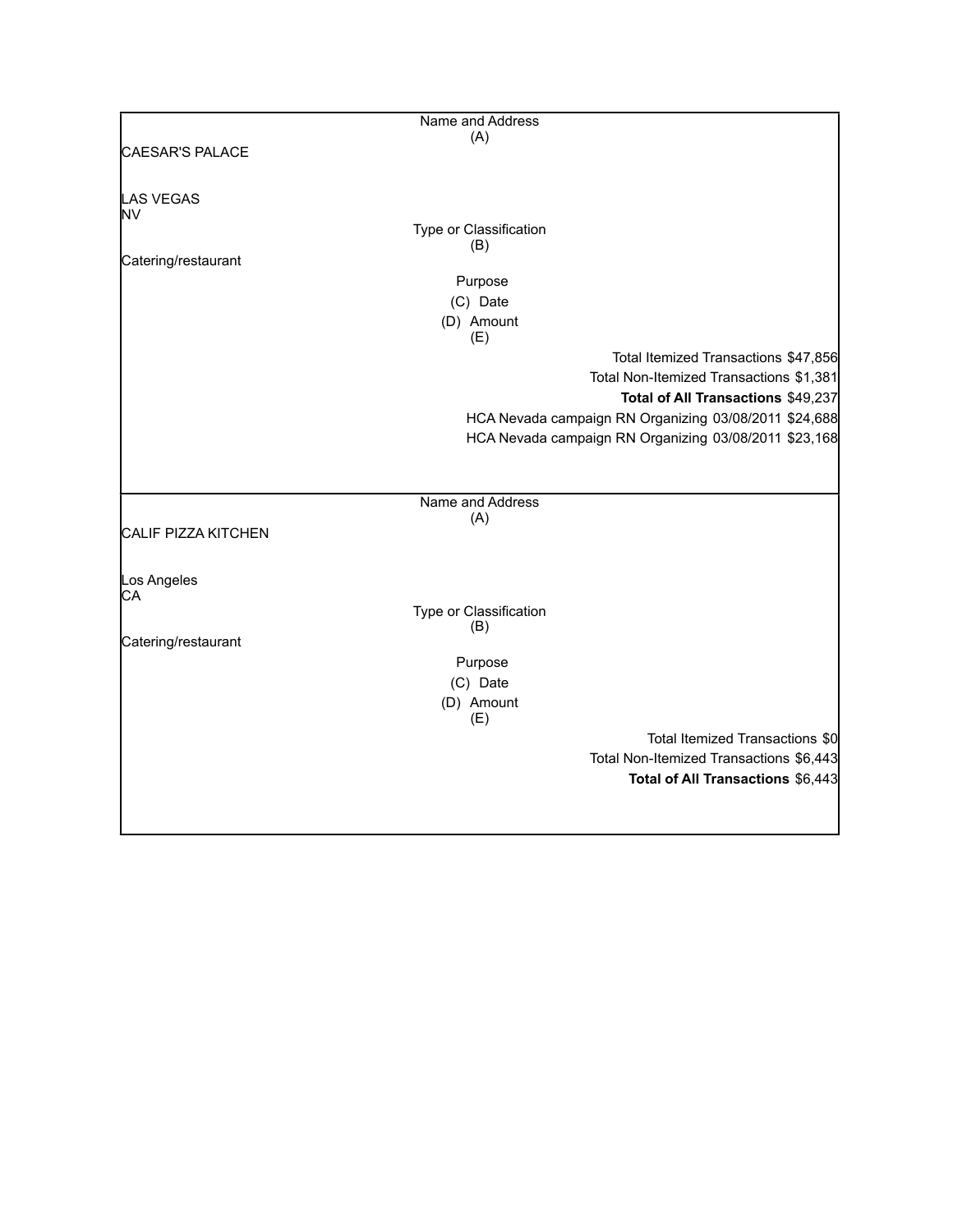|                                           | Name and Address                                       |
|-------------------------------------------|--------------------------------------------------------|
|                                           | (A)                                                    |
| <b>CAMBRIA SUITES</b>                     |                                                        |
| 150 S SANTA FE AVE<br><b>PUEBLO</b><br>CО |                                                        |
| 81003-4219                                |                                                        |
|                                           | Type or Classification<br>(B)                          |
| Hotel/accomodation/venue/facility         |                                                        |
|                                           | Purpose                                                |
|                                           | (C) Date                                               |
|                                           | (D) Amount<br>(E)                                      |
|                                           | Total Itemized Transactions \$27,930                   |
|                                           | Total Non-Itemized Transactions \$85,811               |
|                                           | Total of All Transactions \$113,741                    |
|                                           | HCA Denver campaign - RN Organizing 09/09/2010 \$5,085 |
|                                           | HCA Denver campaign - RN Organizing 09/16/2010 \$8,461 |
|                                           | HCA Denver campaign - RN Organizing 09/16/2010 \$7,507 |
|                                           | HCA Denver campaign - RN Organizing 09/16/2010 \$6,877 |
|                                           |                                                        |
|                                           |                                                        |
|                                           | Name and Address                                       |
|                                           | (A)                                                    |
| CAPITAL CORPORATE LOCATOR                 |                                                        |
|                                           |                                                        |
| Sacramento<br>CА                          |                                                        |
|                                           | Type or Classification                                 |
| Hotel/accomodation/venue/facility         | (B)                                                    |
|                                           | Purpose                                                |
|                                           | (C) Date                                               |
|                                           | (D) Amount                                             |
|                                           | (E)                                                    |
|                                           | Total Itemized Transactions \$0                        |
|                                           | Total Non-Itemized Transactions \$12,178               |
|                                           | Total of All Transactions \$12,178                     |
|                                           |                                                        |
|                                           |                                                        |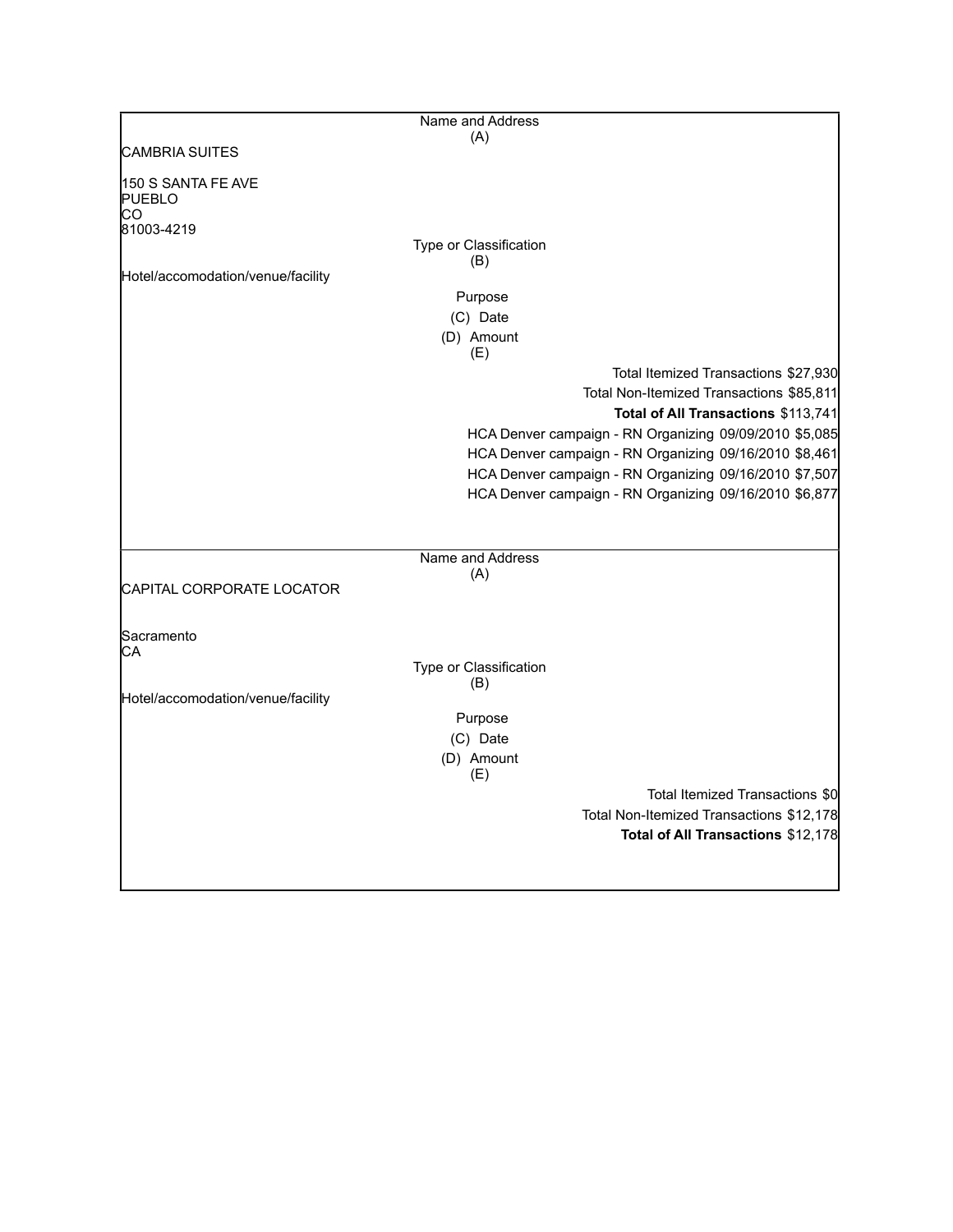|                               | Name and Address              |                                          |
|-------------------------------|-------------------------------|------------------------------------------|
|                               | (A)                           |                                          |
| <b>CARIBBEAN AIRLINES LTD</b> |                               |                                          |
|                               |                               |                                          |
|                               |                               |                                          |
| Ft. Lauderdale                |                               |                                          |
| FL                            |                               |                                          |
|                               | Type or Classification<br>(B) |                                          |
| Airline carrier/rail          |                               |                                          |
|                               |                               |                                          |
|                               | Purpose                       |                                          |
|                               | (C) Date                      |                                          |
|                               | (D) Amount                    |                                          |
|                               | (E)                           |                                          |
|                               |                               | Total Itemized Transactions \$0          |
|                               |                               | Total Non-Itemized Transactions \$5,580  |
|                               |                               | Total of All Transactions \$5,580        |
|                               |                               |                                          |
|                               |                               |                                          |
|                               |                               |                                          |
|                               | Name and Address              |                                          |
|                               | (A)                           |                                          |
| <b>CARINOS ITALIAN GRILL</b>  |                               |                                          |
|                               |                               |                                          |
| Antioch                       |                               |                                          |
| СA                            |                               |                                          |
|                               | Type or Classification        |                                          |
|                               | (B)                           |                                          |
| Catering/restaurant           |                               |                                          |
|                               | Purpose                       |                                          |
|                               |                               |                                          |
|                               | (C) Date                      |                                          |
|                               | (D) Amount                    |                                          |
|                               | (E)                           |                                          |
|                               |                               | Total Itemized Transactions \$0          |
|                               |                               | Total Non-Itemized Transactions \$15,626 |
|                               |                               | Total of All Transactions \$15,626       |
|                               |                               |                                          |
|                               |                               |                                          |
|                               |                               |                                          |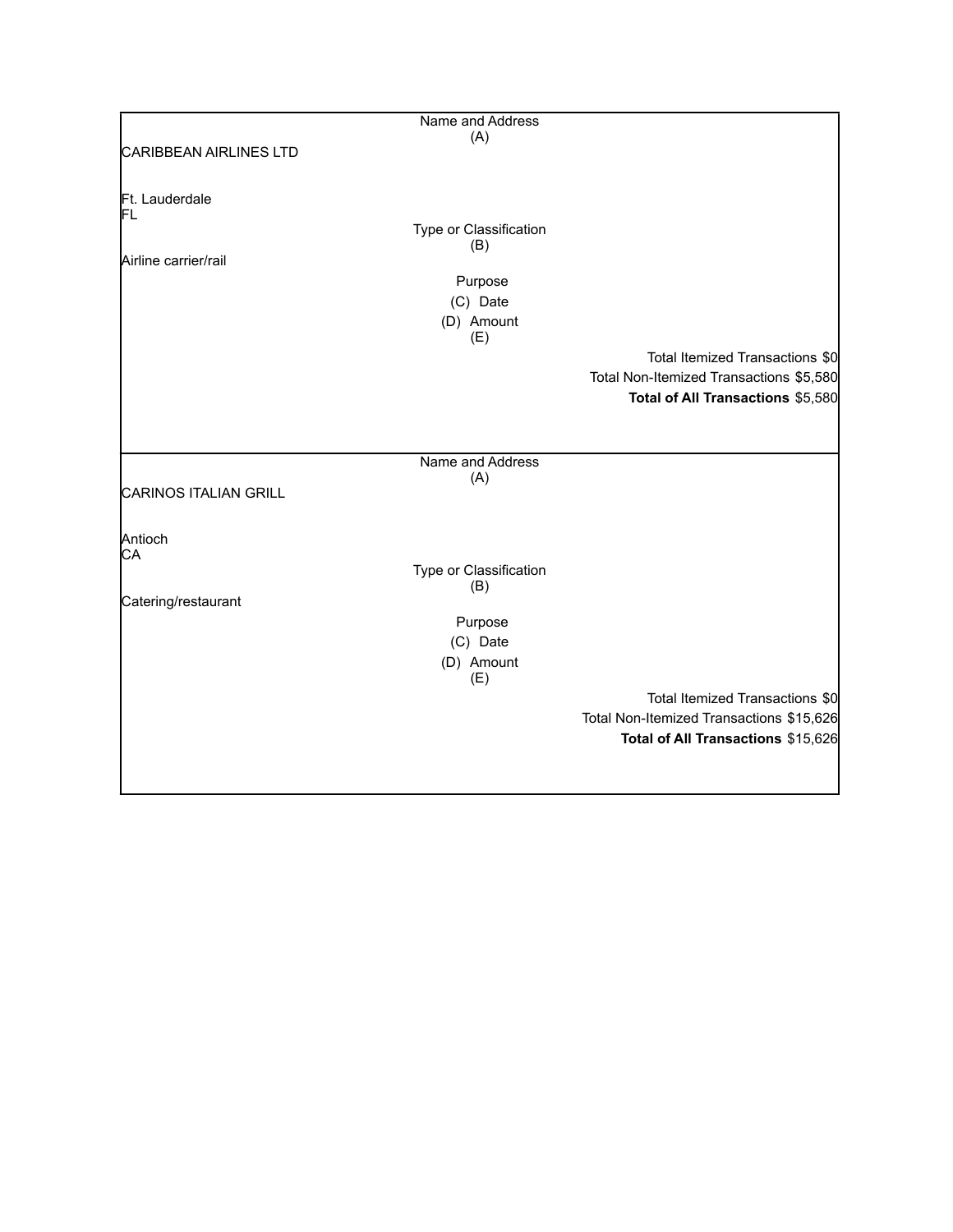|                                    | Name and Address       |                                                           |
|------------------------------------|------------------------|-----------------------------------------------------------|
|                                    | (A)                    |                                                           |
| <b>CARRABBAS ITLN GRLL</b>         |                        |                                                           |
|                                    |                        |                                                           |
| Houston                            |                        |                                                           |
| TХ                                 |                        |                                                           |
|                                    | Type or Classification |                                                           |
|                                    | (B)                    |                                                           |
| Catering/restaurant                |                        |                                                           |
|                                    | Purpose                |                                                           |
|                                    | (C) Date               |                                                           |
|                                    | (D) Amount             |                                                           |
|                                    | (E)                    |                                                           |
|                                    |                        | Total Itemized Transactions \$0                           |
|                                    |                        | Total Non-Itemized Transactions \$16,736                  |
|                                    |                        |                                                           |
|                                    |                        | Total of All Transactions \$16,736                        |
|                                    |                        |                                                           |
|                                    |                        |                                                           |
|                                    | Name and Address       |                                                           |
|                                    | (A)                    |                                                           |
| Centerplate dba Classique Catering |                        |                                                           |
| 1100 14th Street                   |                        |                                                           |
| Sacramento                         |                        |                                                           |
| CA                                 |                        |                                                           |
| 95814                              |                        |                                                           |
|                                    | Type or Classification |                                                           |
|                                    | (B)                    |                                                           |
| Catering/restaurant                |                        |                                                           |
|                                    | Purpose                |                                                           |
|                                    | (C) Date               |                                                           |
|                                    | (D) Amount             |                                                           |
|                                    | (E)                    |                                                           |
|                                    |                        | Total Itemized Transactions \$75,600                      |
|                                    |                        | Total Non-Itemized Transactions \$0                       |
|                                    |                        | Total of All Transactions \$75,600                        |
|                                    |                        | 90th Anniverary-Women's Right to Vote 08/25/2010 \$75,600 |
|                                    |                        |                                                           |
|                                    |                        |                                                           |
|                                    |                        |                                                           |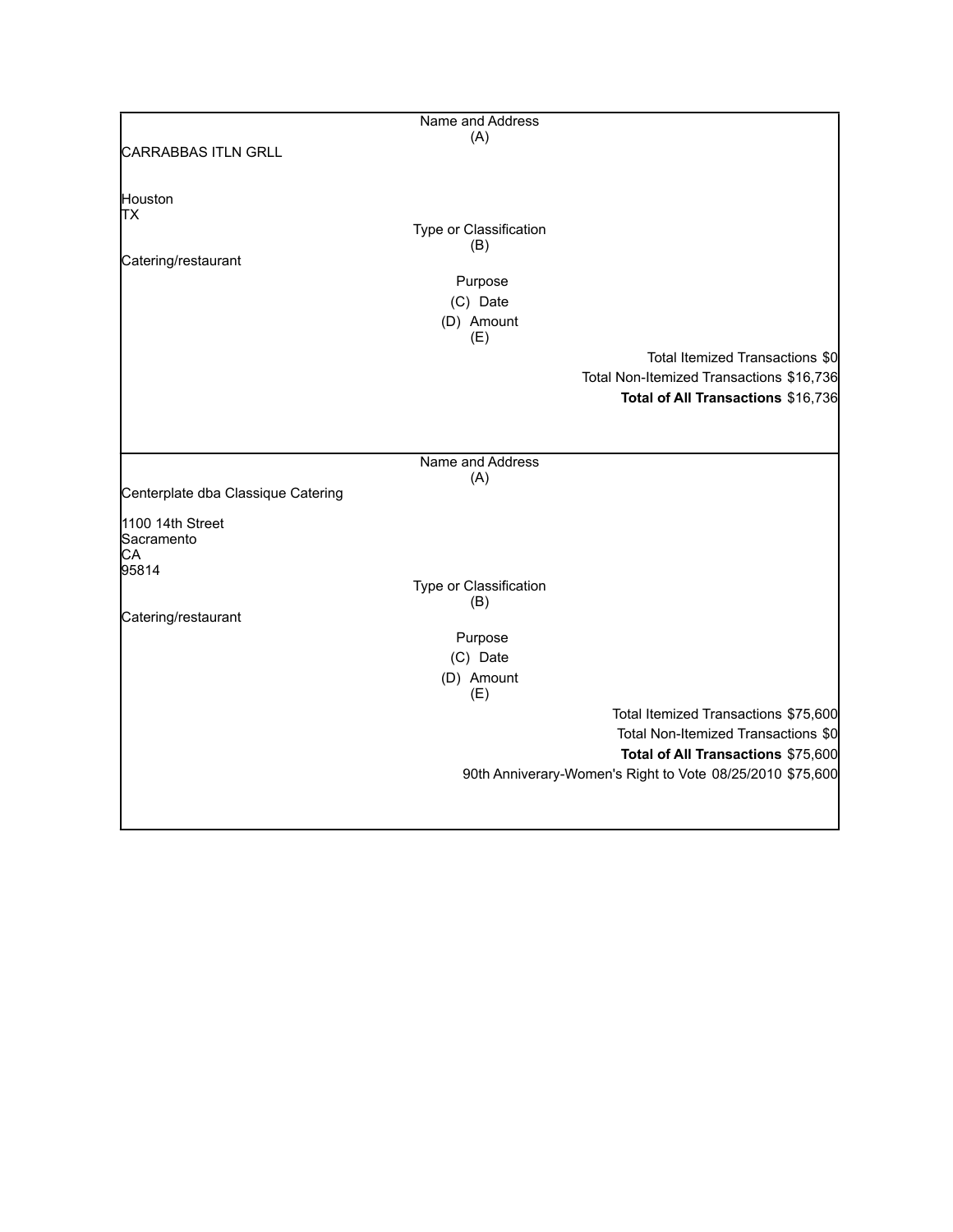|                                                      | Name and Address              |                                          |
|------------------------------------------------------|-------------------------------|------------------------------------------|
| Certified Employment Group                           | (A)                           |                                          |
|                                                      |                               |                                          |
| 2000 Powell Street<br>Emeryville<br>CA<br>94608-1804 | Type or Classification        |                                          |
|                                                      | (B)                           |                                          |
| Fee per service-contractual                          |                               |                                          |
|                                                      | Purpose                       |                                          |
|                                                      | (C) Date                      |                                          |
|                                                      | (D) Amount<br>(E)             |                                          |
|                                                      |                               | Total Itemized Transactions \$0          |
|                                                      |                               | Total Non-Itemized Transactions \$7,008  |
|                                                      |                               | Total of All Transactions \$7,008        |
|                                                      |                               |                                          |
|                                                      | Name and Address              |                                          |
| Chase Bank                                           | (A)                           |                                          |
| <b>CNA</b><br>Oakland<br>СA                          |                               |                                          |
| 94612                                                | Type or Classification<br>(B) |                                          |
| Employee                                             |                               |                                          |
|                                                      | Purpose                       |                                          |
|                                                      | (C) Date                      |                                          |
|                                                      | (D) Amount<br>(E)             |                                          |
|                                                      |                               | Total Itemized Transactions \$0          |
|                                                      |                               | Total Non-Itemized Transactions \$12,297 |
|                                                      |                               | Total of All Transactions \$12,297       |
|                                                      |                               |                                          |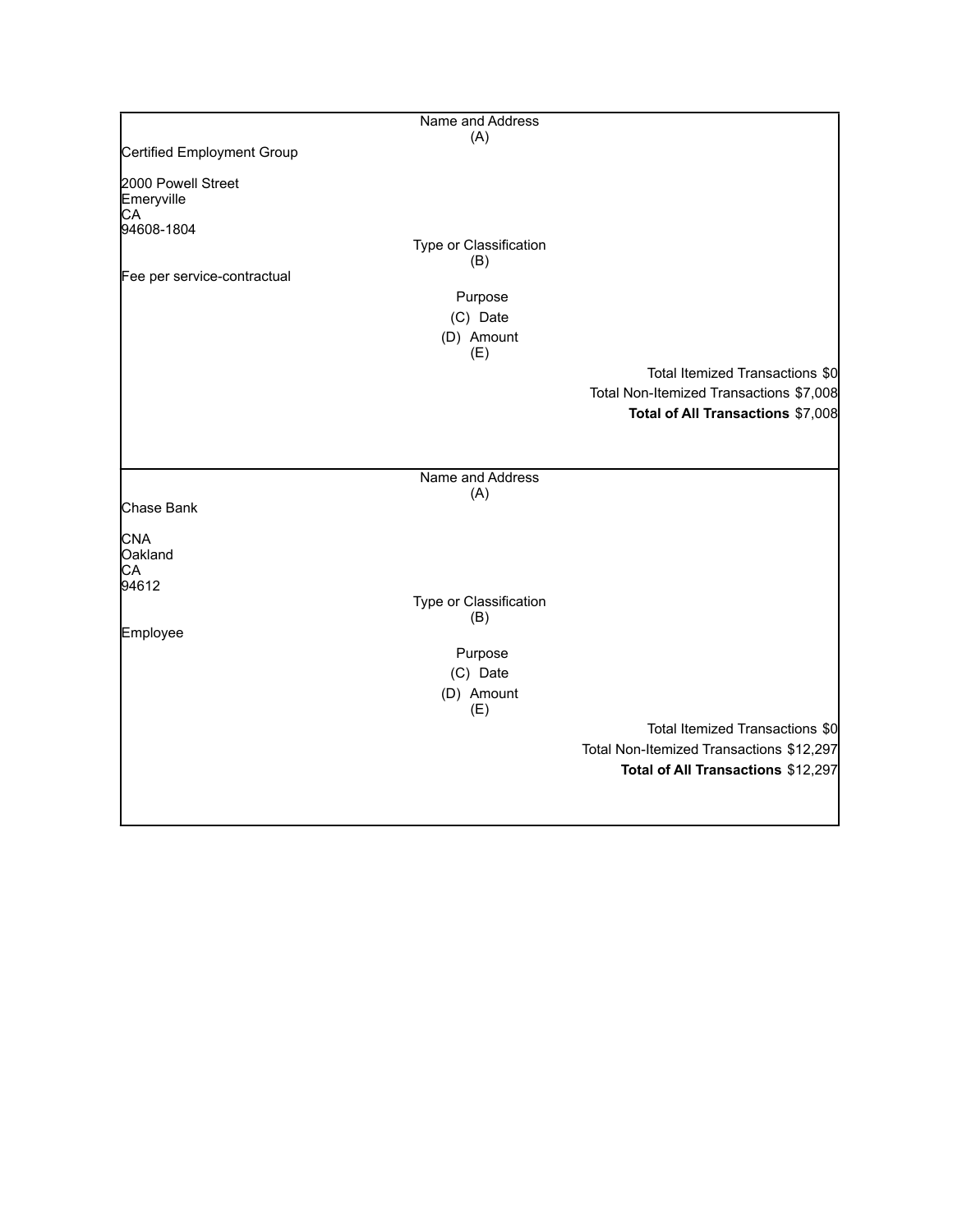|                                       | Name and Address       |                                         |
|---------------------------------------|------------------------|-----------------------------------------|
| Children's Hospital & Research Center | (A)                    |                                         |
|                                       |                        |                                         |
| 747 52nd Street                       |                        |                                         |
| Oakland<br>CA                         |                        |                                         |
| 94609                                 |                        |                                         |
|                                       | Type or Classification |                                         |
| Membership Facility                   | (B)                    |                                         |
|                                       | Purpose                |                                         |
|                                       | (C) Date               |                                         |
|                                       | (D) Amount             |                                         |
|                                       | (E)                    |                                         |
|                                       |                        | Total Itemized Transactions \$15,496    |
|                                       |                        | Total Non-Itemized Transactions \$0     |
|                                       |                        | Total of All Transactions \$15,496      |
|                                       |                        | Lost time wages-CHO 09/02/2010 \$15,496 |
|                                       |                        |                                         |
|                                       |                        |                                         |
|                                       | Name and Address       |                                         |
|                                       | (A)                    |                                         |
| <b>CHILIS</b>                         |                        |                                         |
| 1471 TAMIAMI TRL                      |                        |                                         |
| PT CHARLOTTE                          |                        |                                         |
| FL.                                   |                        |                                         |
| 33948                                 | Type or Classification |                                         |
|                                       | (B)                    |                                         |
| Catering/restaurant                   |                        |                                         |
|                                       | Purpose                |                                         |
|                                       | (C) Date               |                                         |
|                                       | (D) Amount             |                                         |
|                                       | (E)                    |                                         |
|                                       |                        | Total Itemized Transactions \$0         |
|                                       |                        | Total Non-Itemized Transactions \$6,737 |
|                                       |                        | Total of All Transactions \$6,737       |
|                                       |                        |                                         |
|                                       |                        |                                         |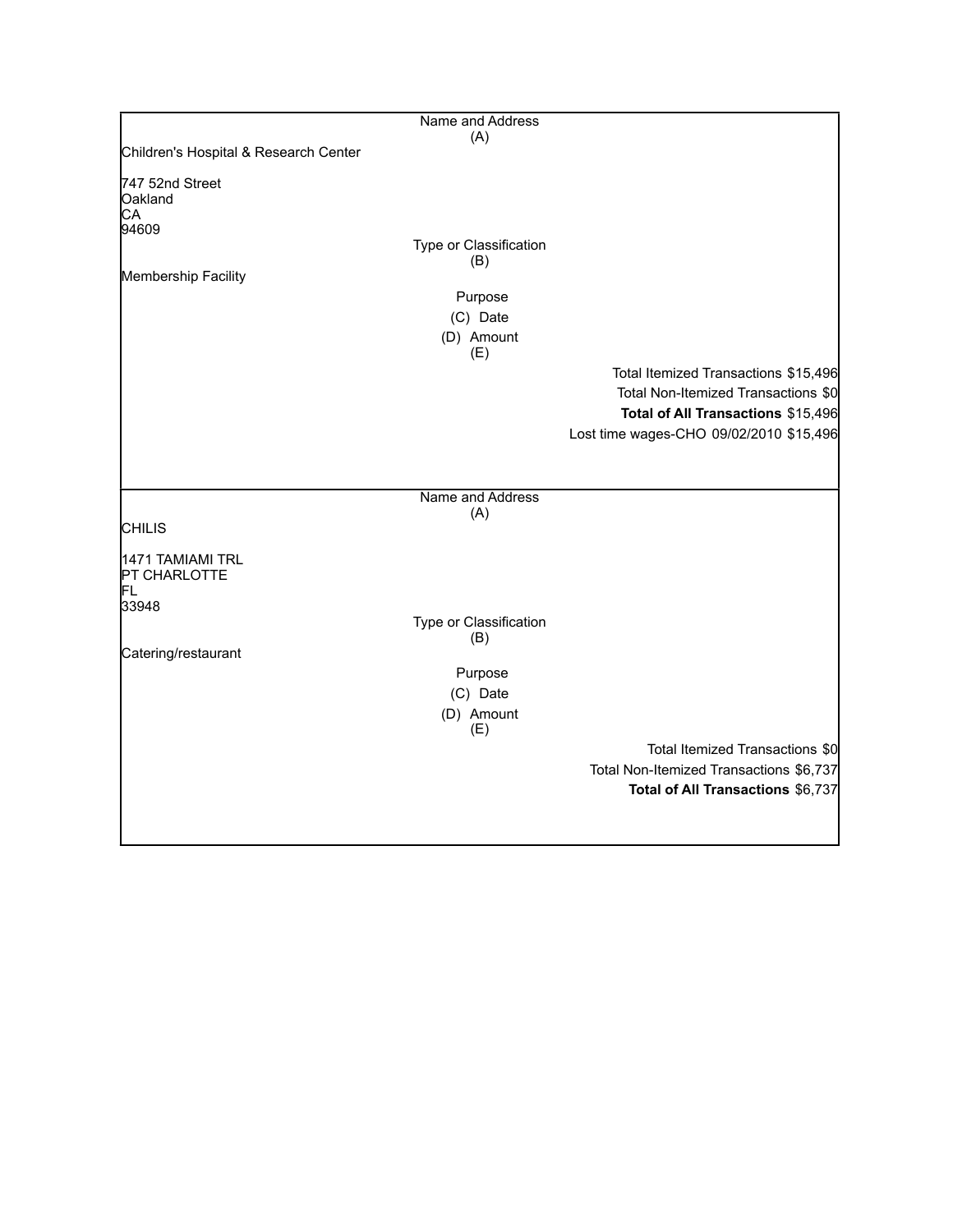|                                                    | Name and Address                                          |
|----------------------------------------------------|-----------------------------------------------------------|
|                                                    | (A)                                                       |
| City of Sacramento                                 |                                                           |
| 915   Street, Rm 1214<br>Sacramento<br>CА<br>95814 |                                                           |
|                                                    | Type or Classification                                    |
|                                                    | (B)                                                       |
| Government agency                                  |                                                           |
|                                                    | Purpose                                                   |
|                                                    | (C) Date                                                  |
|                                                    | (D) Amount<br>(E)                                         |
|                                                    | Total Itemized Transactions \$12,320                      |
|                                                    | Total Non-Itemized Transactions \$2,208                   |
|                                                    | Total of All Transactions \$14,528                        |
|                                                    | 90th Anniverary-Women's Right to Vote 08/25/2010 \$12,320 |
|                                                    |                                                           |
|                                                    |                                                           |
|                                                    | Name and Address                                          |
|                                                    | (A)                                                       |
| <b>CLAREMONT RESORT</b>                            |                                                           |
| 41 Tunnel Road<br>Berkeley<br>СA                   |                                                           |
| 94705                                              |                                                           |
|                                                    | Type or Classification<br>(B)                             |
| Hotel/accomodation/venue/facility                  |                                                           |
|                                                    | Purpose                                                   |
|                                                    | (C) Date                                                  |
|                                                    | (D) Amount<br>(E)                                         |
|                                                    | Total Itemized Transactions \$32,999                      |
|                                                    | Total Non-Itemized Transactions \$3,393                   |
|                                                    | Total of All Transactions \$36,392                        |
|                                                    | 90th Anniverary-Women's Right to Vote 10/22/2010 \$22,003 |
|                                                    | 90th Anniverary-Women's Right to Vote 01/07/2011 \$10,996 |
|                                                    |                                                           |
|                                                    |                                                           |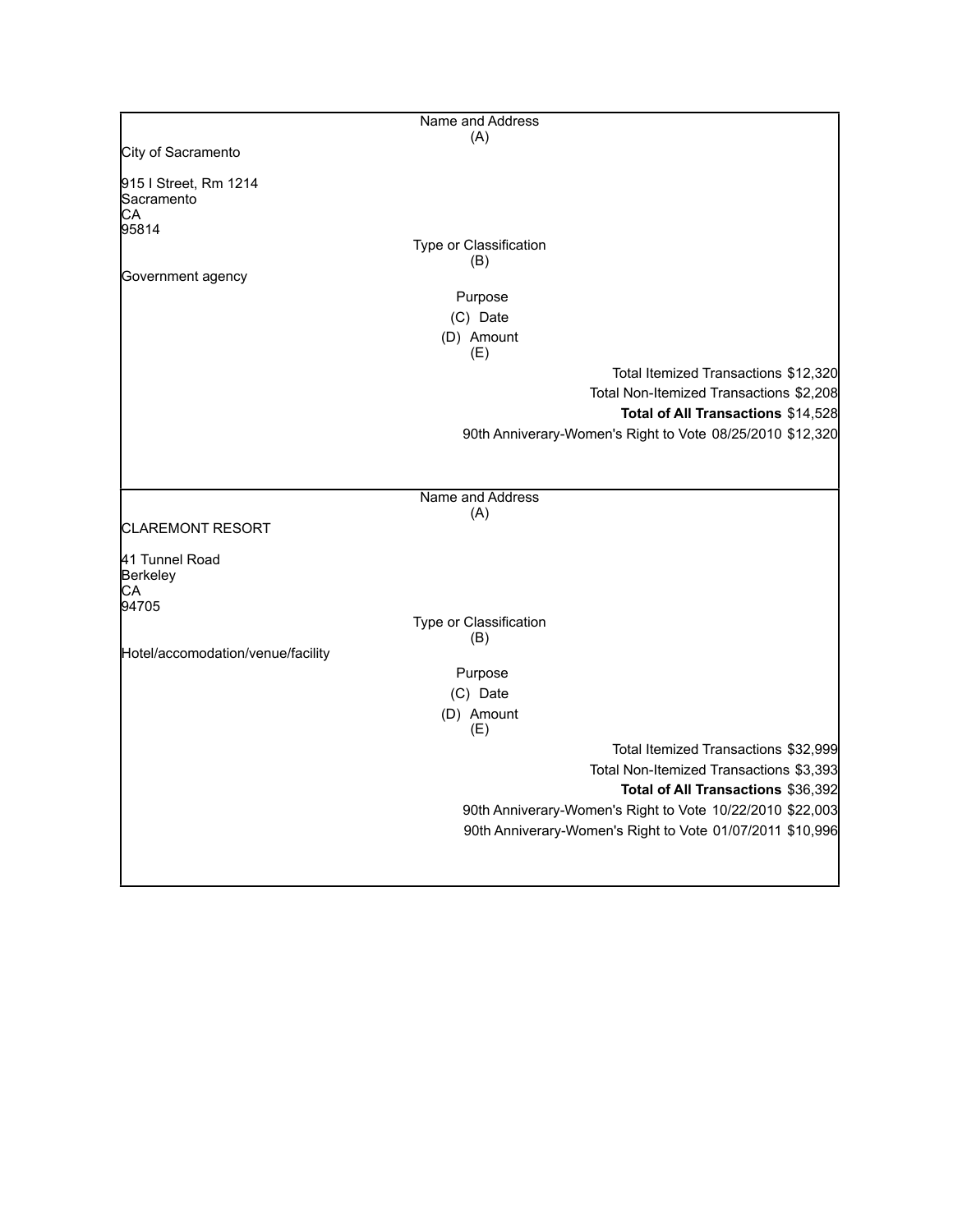|                            | Name and Address       |                                               |
|----------------------------|------------------------|-----------------------------------------------|
|                            | (A)                    |                                               |
| Cocina Poblana             |                        |                                               |
| 1320 65th Street           |                        |                                               |
| Emeryville                 |                        |                                               |
| CA                         |                        |                                               |
| 94608                      |                        |                                               |
|                            | Type or Classification |                                               |
|                            | (B)                    |                                               |
| Catering/restaurant        |                        |                                               |
|                            | Purpose                |                                               |
|                            | (C) Date               |                                               |
|                            |                        |                                               |
|                            | (D) Amount             |                                               |
|                            | (E)                    |                                               |
|                            |                        | Total Itemized Transactions \$0               |
|                            |                        | Total Non-Itemized Transactions \$7,920       |
|                            |                        | Total of All Transactions \$7,920             |
|                            |                        |                                               |
|                            |                        |                                               |
|                            |                        |                                               |
|                            | Name and Address       |                                               |
|                            | (A)                    |                                               |
| Consumer Watchdog          |                        |                                               |
|                            |                        |                                               |
| 1750 Ocean Park Blvd. #200 |                        |                                               |
| Santa Monica<br>CA         |                        |                                               |
| 90405-4938                 |                        |                                               |
|                            | Type or Classification |                                               |
|                            | (B)                    |                                               |
| Advocacy group             |                        |                                               |
|                            | Purpose                |                                               |
|                            |                        |                                               |
|                            | (C) Date               |                                               |
|                            | (D) Amount             |                                               |
|                            | (E)                    |                                               |
|                            |                        | Total Itemized Transactions \$80,000          |
|                            |                        | Total Non-Itemized Transactions \$0           |
|                            |                        | Total of All Transactions \$80,000            |
|                            |                        |                                               |
|                            |                        | Heatlhcare Reform Project 04/15/2011 \$80,000 |
|                            |                        |                                               |
|                            |                        |                                               |
|                            |                        |                                               |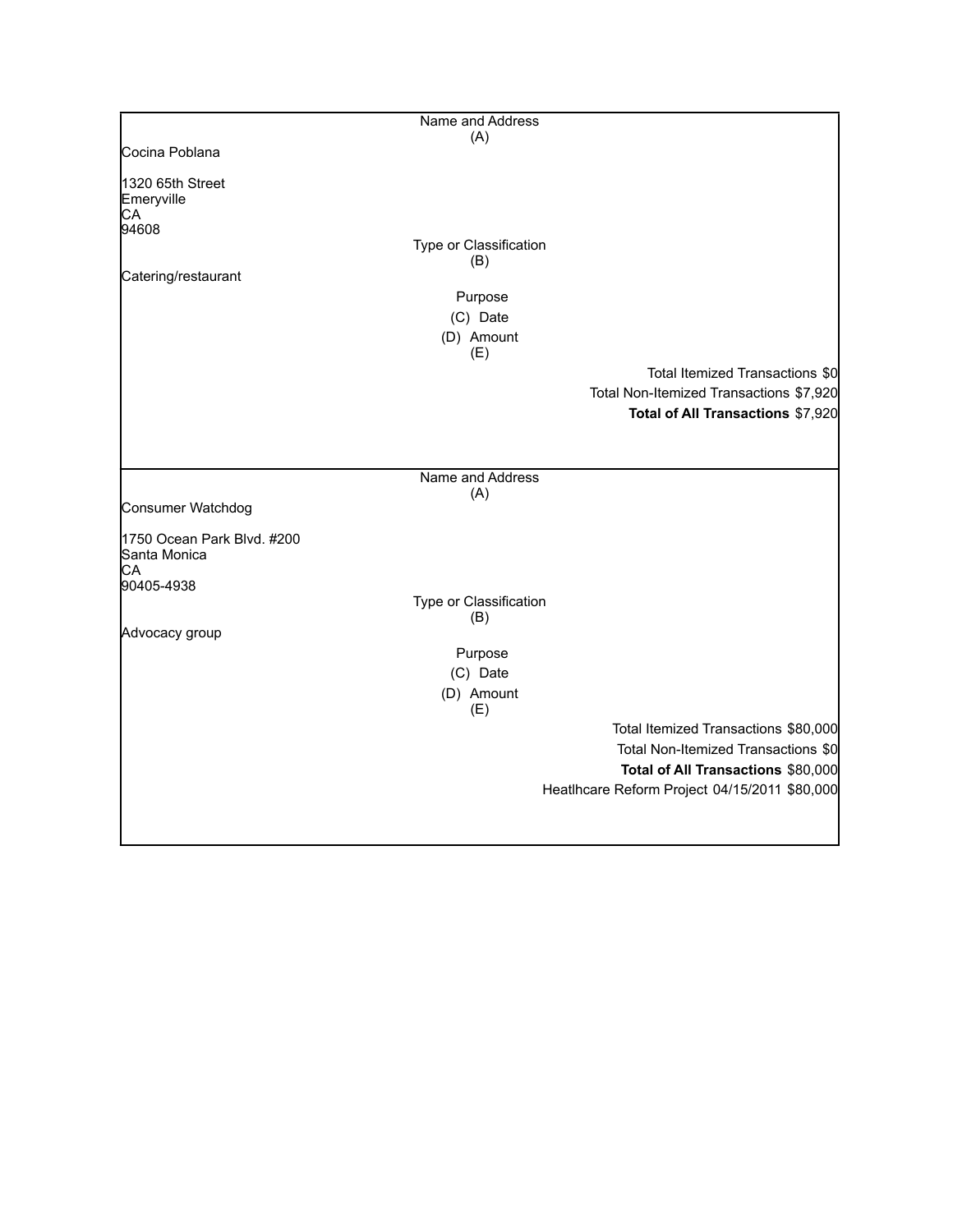|                                                  | Name and Address              |                                                                              |
|--------------------------------------------------|-------------------------------|------------------------------------------------------------------------------|
|                                                  | (A)                           |                                                                              |
| COMFORT INN                                      |                               |                                                                              |
| 8305 TOURIST CENTER DR<br><b>BRADENTON</b><br>FL |                               |                                                                              |
| 34201-2030                                       | Type or Classification<br>(B) |                                                                              |
| Hotel/accomodation/venue/facility                |                               |                                                                              |
|                                                  | Purpose                       |                                                                              |
|                                                  | (C) Date                      |                                                                              |
|                                                  | (D) Amount                    |                                                                              |
|                                                  | (E)                           |                                                                              |
|                                                  |                               | Total Itemized Transactions \$0                                              |
|                                                  |                               | Total Non-Itemized Transactions \$9,514<br>Total of All Transactions \$9,514 |
|                                                  |                               |                                                                              |
|                                                  |                               |                                                                              |
|                                                  | Name and Address              |                                                                              |
|                                                  | (A)                           |                                                                              |
| CONTINENTAL AIRLINES                             |                               |                                                                              |
| 1600 Smith Street                                |                               |                                                                              |
| Houston                                          |                               |                                                                              |
| lТX                                              |                               |                                                                              |
| 77002                                            | Type or Classification        |                                                                              |
|                                                  | (B)                           |                                                                              |
| Airline carrier/rail                             |                               |                                                                              |
|                                                  | Purpose                       |                                                                              |
|                                                  | (C) Date                      |                                                                              |
|                                                  | (D) Amount                    |                                                                              |
|                                                  | (E)                           | Total Itemized Transactions \$0                                              |
|                                                  |                               | Total Non-Itemized Transactions \$227,725                                    |
|                                                  |                               | Total of All Transactions \$227,725                                          |
|                                                  |                               |                                                                              |
|                                                  |                               |                                                                              |
|                                                  |                               |                                                                              |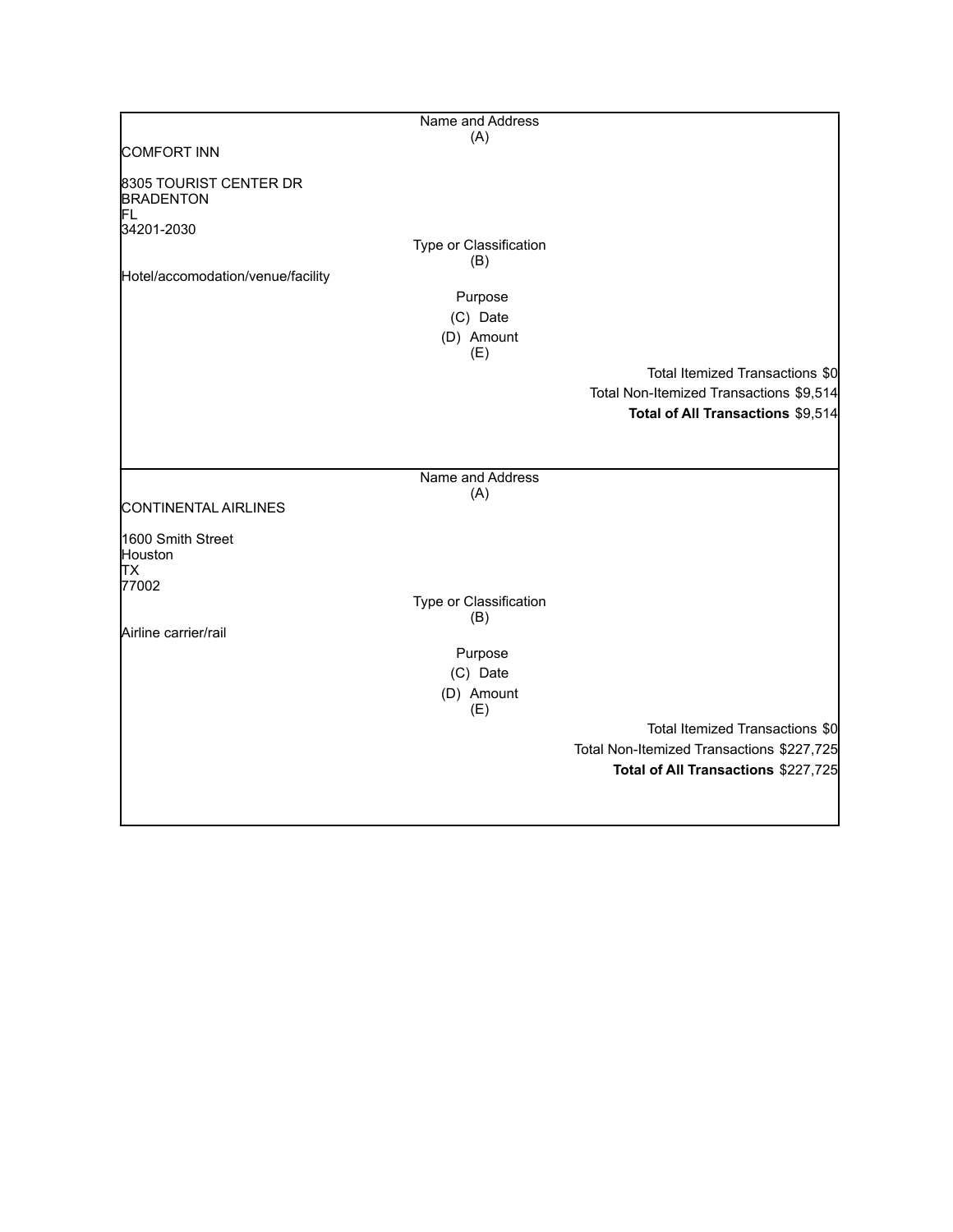|                                                | Name and Address              |                                                        |
|------------------------------------------------|-------------------------------|--------------------------------------------------------|
|                                                | (A)                           |                                                        |
| <b>CORNER BAKERY CAFE</b>                      |                               |                                                        |
| 1019 WESTWOOD BLVD<br><b>LOS ANGELES</b><br>СA |                               |                                                        |
| 90064-2219                                     |                               |                                                        |
|                                                | Type or Classification        |                                                        |
|                                                | (B)                           |                                                        |
| Catering/restaurant                            | Purpose                       |                                                        |
|                                                | (C) Date                      |                                                        |
|                                                | (D) Amount                    |                                                        |
|                                                | (E)                           |                                                        |
|                                                |                               | Total Itemized Transactions \$0                        |
|                                                |                               | Total Non-Itemized Transactions \$8,269                |
|                                                |                               | Total of All Transactions \$8,269                      |
|                                                |                               |                                                        |
|                                                |                               |                                                        |
|                                                | Name and Address              |                                                        |
|                                                | (A)                           |                                                        |
| <b>CROWN PLAZA</b>                             |                               |                                                        |
| 733 W MADISON ST<br><b>CHICAGO</b><br>IL       |                               |                                                        |
| 60661-2401                                     |                               |                                                        |
|                                                | Type or Classification<br>(B) |                                                        |
| Hotel/accomodation/venue/facility              |                               |                                                        |
|                                                | Purpose                       |                                                        |
|                                                | (C) Date                      |                                                        |
|                                                | (D) Amount<br>(E)             |                                                        |
|                                                |                               | Total Itemized Transactions \$83,700                   |
|                                                |                               | Total Non-Itemized Transactions \$106,354              |
|                                                |                               | Total of All Transactions \$190,054                    |
|                                                |                               | Main Street Contract/RN Organizing 04/08/2011 \$18,147 |
|                                                |                               | Main Street Contract/RN Organizing 04/08/2011 \$38,463 |
|                                                |                               | Continuing Education classes 04/14/2011 \$16,861       |
|                                                |                               | Continuing Education classes 05/03/2011 \$10,229       |
|                                                |                               |                                                        |
|                                                |                               |                                                        |

 $\mathbf l$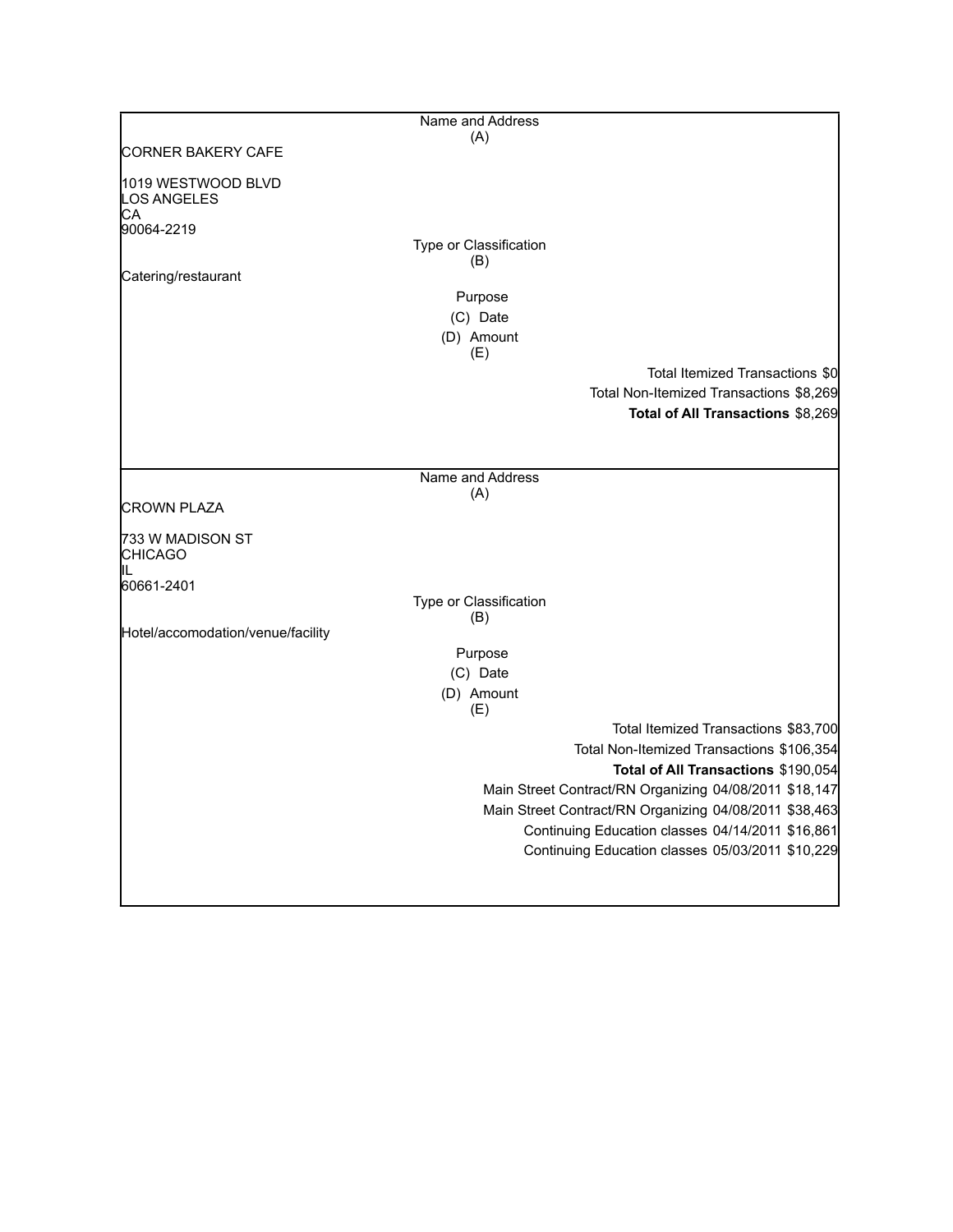|                             | Name and Address       |                                          |
|-----------------------------|------------------------|------------------------------------------|
|                             | (A)                    |                                          |
| <b>CRUISE AMERICA INC</b>   |                        |                                          |
|                             |                        |                                          |
|                             |                        |                                          |
| San Mateo                   |                        |                                          |
| СA                          |                        |                                          |
|                             | Type or Classification |                                          |
|                             | (B)                    |                                          |
| Events and Productions      |                        |                                          |
|                             | Purpose                |                                          |
|                             | (C) Date               |                                          |
|                             |                        |                                          |
|                             | (D) Amount             |                                          |
|                             | (E)                    |                                          |
|                             |                        | Total Itemized Transactions \$0          |
|                             |                        | Total Non-Itemized Transactions \$6,099  |
|                             |                        | Total of All Transactions \$6,099        |
|                             |                        |                                          |
|                             |                        |                                          |
|                             |                        |                                          |
|                             | Name and Address       |                                          |
|                             | (A)                    |                                          |
| CUSA FL, LLC                |                        |                                          |
|                             |                        |                                          |
| Franciscan Lines            |                        |                                          |
| San Francisco               |                        |                                          |
| CA                          |                        |                                          |
| 94124                       |                        |                                          |
|                             | Type or Classification |                                          |
|                             | (B)                    |                                          |
| Bus/transportation services |                        |                                          |
|                             | Purpose                |                                          |
|                             | (C) Date               |                                          |
|                             | (D) Amount             |                                          |
|                             | (E)                    |                                          |
|                             |                        |                                          |
|                             |                        | Total Itemized Transactions \$0          |
|                             |                        | Total Non-Itemized Transactions \$12,425 |
|                             |                        | Total of All Transactions \$12,425       |
|                             |                        |                                          |
|                             |                        |                                          |
|                             |                        |                                          |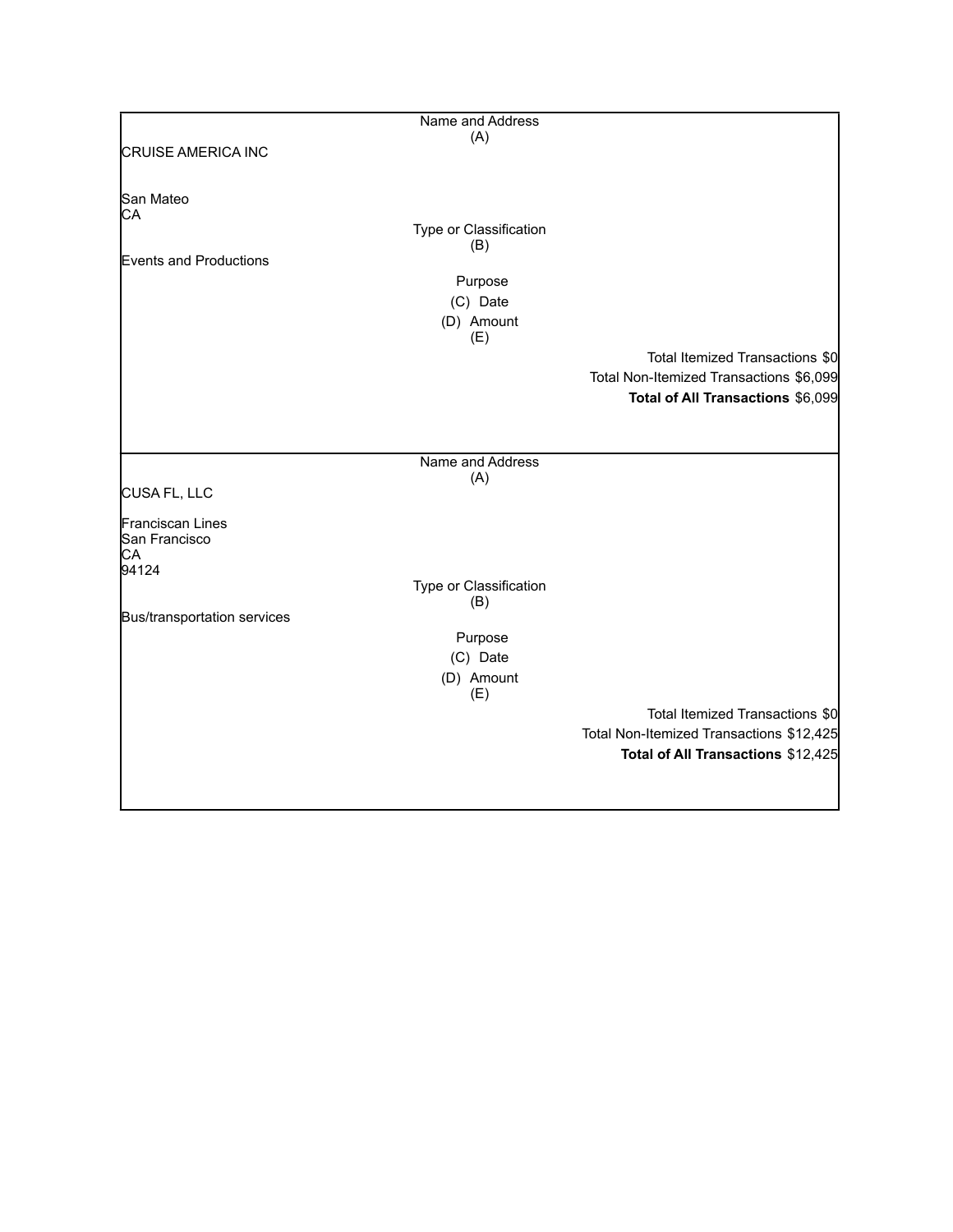|                   | Name and Address       |                                                           |
|-------------------|------------------------|-----------------------------------------------------------|
|                   | (A)                    |                                                           |
| Cynthia Swift     |                        |                                                           |
|                   |                        |                                                           |
| St. Clair Shore   |                        |                                                           |
| IМI               |                        |                                                           |
|                   | Type or Classification |                                                           |
|                   | (B)                    |                                                           |
| Member            |                        |                                                           |
|                   |                        |                                                           |
|                   | Purpose                |                                                           |
|                   | (C) Date               |                                                           |
|                   | (D) Amount             |                                                           |
|                   | (E)                    |                                                           |
|                   |                        |                                                           |
|                   |                        | Total Itemized Transactions \$6,705                       |
|                   |                        | Total Non-Itemized Transactions \$0                       |
|                   |                        | Total of All Transactions \$6,705                         |
|                   |                        | Collective Bargaining 10/29/2010 \$6,705                  |
|                   |                        |                                                           |
|                   |                        |                                                           |
|                   |                        |                                                           |
|                   | Name and Address       |                                                           |
|                   | (A)                    |                                                           |
| David C. Nevins   |                        |                                                           |
|                   |                        |                                                           |
| 212 Frederick St. |                        |                                                           |
| San Francisco     |                        |                                                           |
| СA                |                        |                                                           |
| 94117             |                        |                                                           |
|                   | Type or Classification |                                                           |
|                   | (B)                    |                                                           |
| Legal services    |                        |                                                           |
|                   | Purpose                |                                                           |
|                   | (C) Date               |                                                           |
|                   |                        |                                                           |
|                   | (D) Amount             |                                                           |
|                   | (E)                    |                                                           |
|                   |                        | Total Itemized Transactions \$7,577                       |
|                   |                        | Total Non-Itemized Transactions \$500                     |
|                   |                        | Total of All Transactions \$8,077                         |
|                   |                        |                                                           |
|                   |                        | Grievance, arbitration and negotiation 02/03/2011 \$7,577 |
|                   |                        |                                                           |
|                   |                        |                                                           |
|                   |                        |                                                           |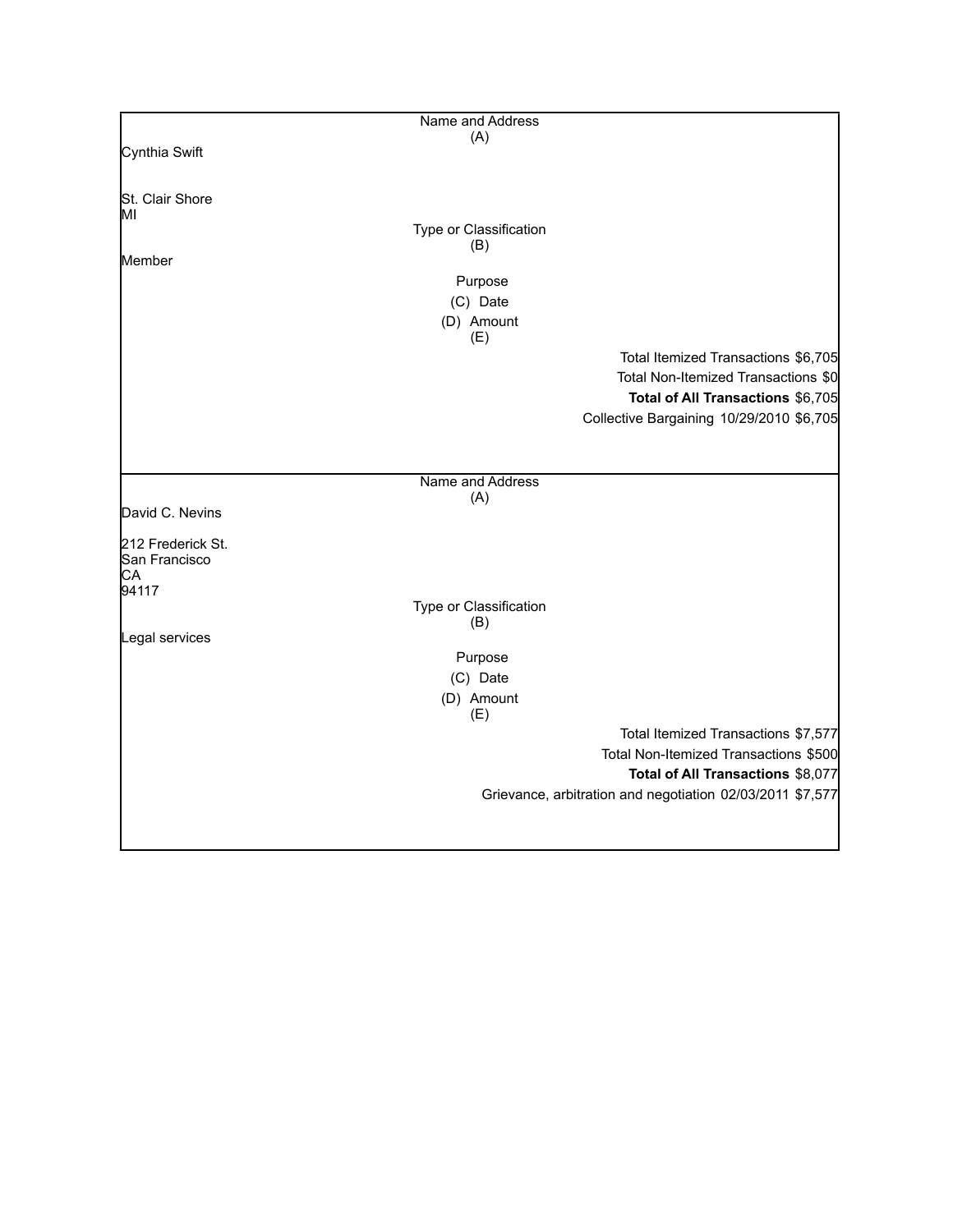|                                            | Name and Address              |                                           |
|--------------------------------------------|-------------------------------|-------------------------------------------|
|                                            | (A)                           |                                           |
| <b>DELTA AIR LINES</b>                     |                               |                                           |
| PO Box 20706<br>Atlanta<br>GA<br>30320     |                               |                                           |
|                                            | Type or Classification<br>(B) |                                           |
| Airline carrier/rail                       |                               |                                           |
|                                            | Purpose                       |                                           |
|                                            | (C) Date                      |                                           |
|                                            | (D) Amount                    |                                           |
|                                            | (E)                           | Total Itemized Transactions \$0           |
|                                            |                               | Total Non-Itemized Transactions \$192,192 |
|                                            |                               | Total of All Transactions \$192,192       |
|                                            |                               |                                           |
|                                            | Name and Address              |                                           |
|                                            | (A)                           |                                           |
| <b>DELTA BUSINESS SOLUT</b>                |                               |                                           |
| 2861 CORPORATE WAY<br><b>MIRAMAR</b><br>FL |                               |                                           |
| 33025-3973                                 |                               |                                           |
|                                            | Type or Classification        |                                           |
| Airline carrier/rail                       | (B)                           |                                           |
|                                            | Purpose                       |                                           |
|                                            | (C) Date                      |                                           |
|                                            | (D) Amount                    |                                           |
|                                            | (E)                           |                                           |
|                                            |                               | Total Itemized Transactions \$0           |
|                                            |                               | Total Non-Itemized Transactions \$5,771   |
|                                            |                               | Total of All Transactions \$5,771         |
|                                            |                               |                                           |
|                                            |                               |                                           |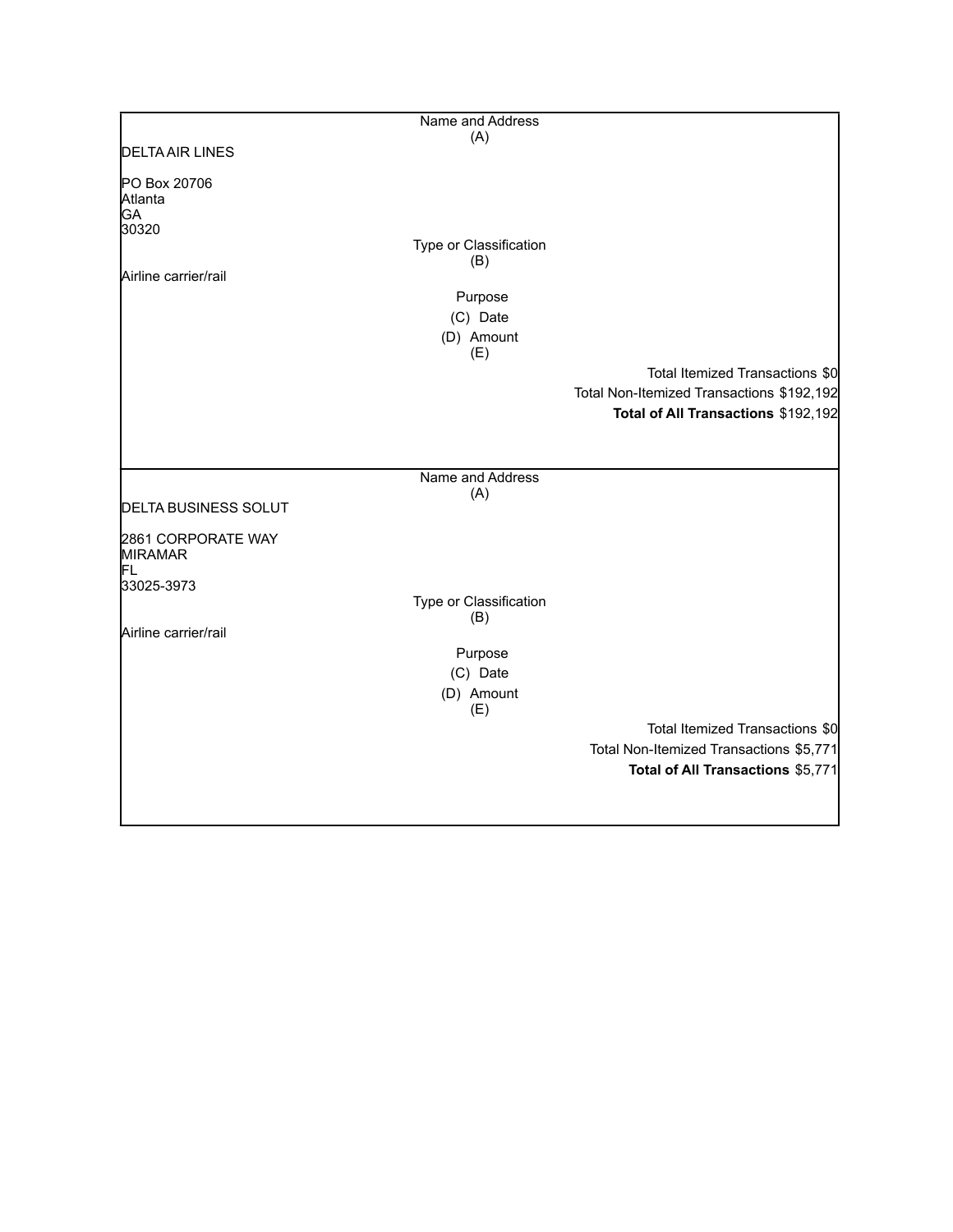|                                       | Name and Address              |                                                                     |
|---------------------------------------|-------------------------------|---------------------------------------------------------------------|
|                                       | (A)                           |                                                                     |
| DOUBLE TREE                           |                               |                                                                     |
| 600 S EL PASO ST<br><b>EL PASO</b>    |                               |                                                                     |
| TХ                                    |                               |                                                                     |
| 79901-2730                            |                               |                                                                     |
|                                       | Type or Classification        |                                                                     |
| Hotel/accomodation/venue/facility     | (B)                           |                                                                     |
|                                       | Purpose                       |                                                                     |
|                                       | (C) Date                      |                                                                     |
|                                       | (D) Amount                    |                                                                     |
|                                       | (E)                           |                                                                     |
|                                       |                               | Total Itemized Transactions \$63,844                                |
|                                       |                               | Total Non-Itemized Transactions \$17,115                            |
|                                       |                               | Total of All Transactions \$80,959                                  |
|                                       |                               | NNOC - Florida RN Leadership/Bargaining Council 01/12/2011 \$16,449 |
|                                       |                               | Florida HCA RN Organizing Expenses 06/02/2011 \$47,395              |
|                                       |                               |                                                                     |
|                                       |                               |                                                                     |
|                                       | Name and Address              |                                                                     |
|                                       | (A)                           |                                                                     |
| Dun and Bradstreet                    |                               |                                                                     |
| 22761 Pacific Coast Highway<br>Malibu |                               |                                                                     |
| CA                                    |                               |                                                                     |
| 90265                                 |                               |                                                                     |
|                                       | Type or Classification<br>(B) |                                                                     |
| Writer                                |                               |                                                                     |
|                                       | Purpose                       |                                                                     |
|                                       | (C) Date                      |                                                                     |
|                                       | (D) Amount                    |                                                                     |
|                                       | (E)                           |                                                                     |
|                                       |                               | Total Itemized Transactions \$0                                     |
|                                       |                               | Total Non-Itemized Transactions \$7,595                             |
|                                       |                               | Total of All Transactions \$7,595                                   |
|                                       |                               |                                                                     |
|                                       |                               |                                                                     |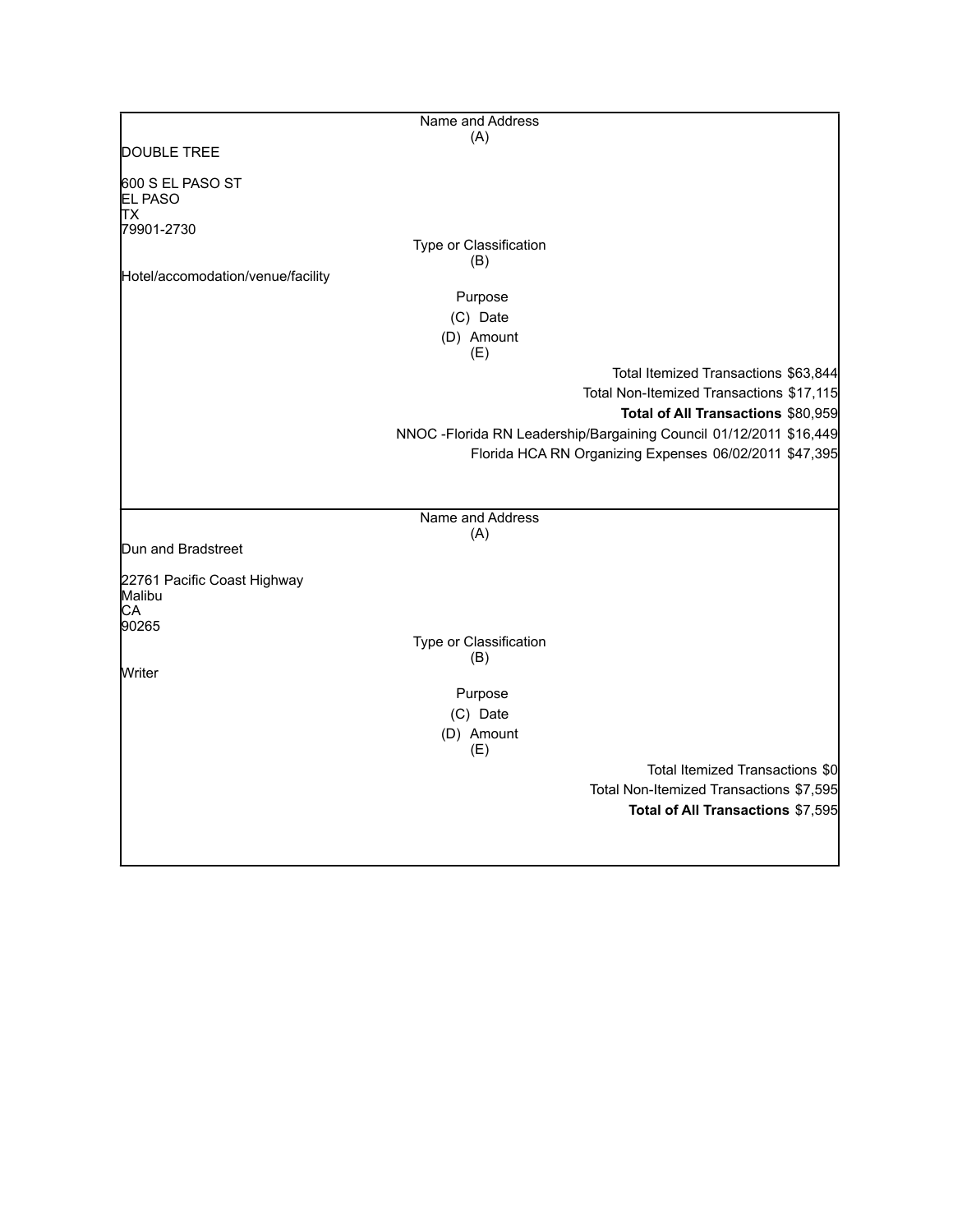|                                 | Name and Address              |                                                           |
|---------------------------------|-------------------------------|-----------------------------------------------------------|
|                                 | (A)                           |                                                           |
| eLead Resources, Inc.           |                               |                                                           |
| 1431 Orleans Drive<br>Mundelein |                               |                                                           |
| IIL                             | Type or Classification        |                                                           |
|                                 | (B)                           |                                                           |
| <b>Members</b>                  |                               |                                                           |
|                                 | Purpose                       |                                                           |
|                                 | (C) Date                      |                                                           |
|                                 | (D) Amount<br>(E)             |                                                           |
|                                 |                               | Total Itemized Transactions \$32,294                      |
|                                 |                               | Total Non-Itemized Transactions \$3,463                   |
|                                 |                               | Total of All Transactions \$35,757                        |
|                                 |                               | 90th Anniverary-Women's Right to Vote 09/14/2010 \$25,098 |
|                                 |                               | Custom Red Scrubs/Rn Organizing 11/17/2010 \$7,196        |
|                                 |                               |                                                           |
|                                 |                               |                                                           |
|                                 | Name and Address              |                                                           |
|                                 | (A)                           |                                                           |
| Einstein Bros. Catering         |                               |                                                           |
| P.O. Box 1450                   |                               |                                                           |
| Minneapolis                     |                               |                                                           |
| MN                              |                               |                                                           |
| 55485-6042                      |                               |                                                           |
|                                 | Type or Classification<br>(B) |                                                           |
| Catering/restaurant             |                               |                                                           |
|                                 | Purpose                       |                                                           |
|                                 | (C) Date                      |                                                           |
|                                 | (D) Amount                    |                                                           |
|                                 | (E)                           |                                                           |
|                                 |                               | Total Itemized Transactions \$0                           |
|                                 |                               | Total Non-Itemized Transactions \$8,601                   |
|                                 |                               | Total of All Transactions \$8,601                         |
|                                 |                               |                                                           |
|                                 |                               |                                                           |
|                                 |                               |                                                           |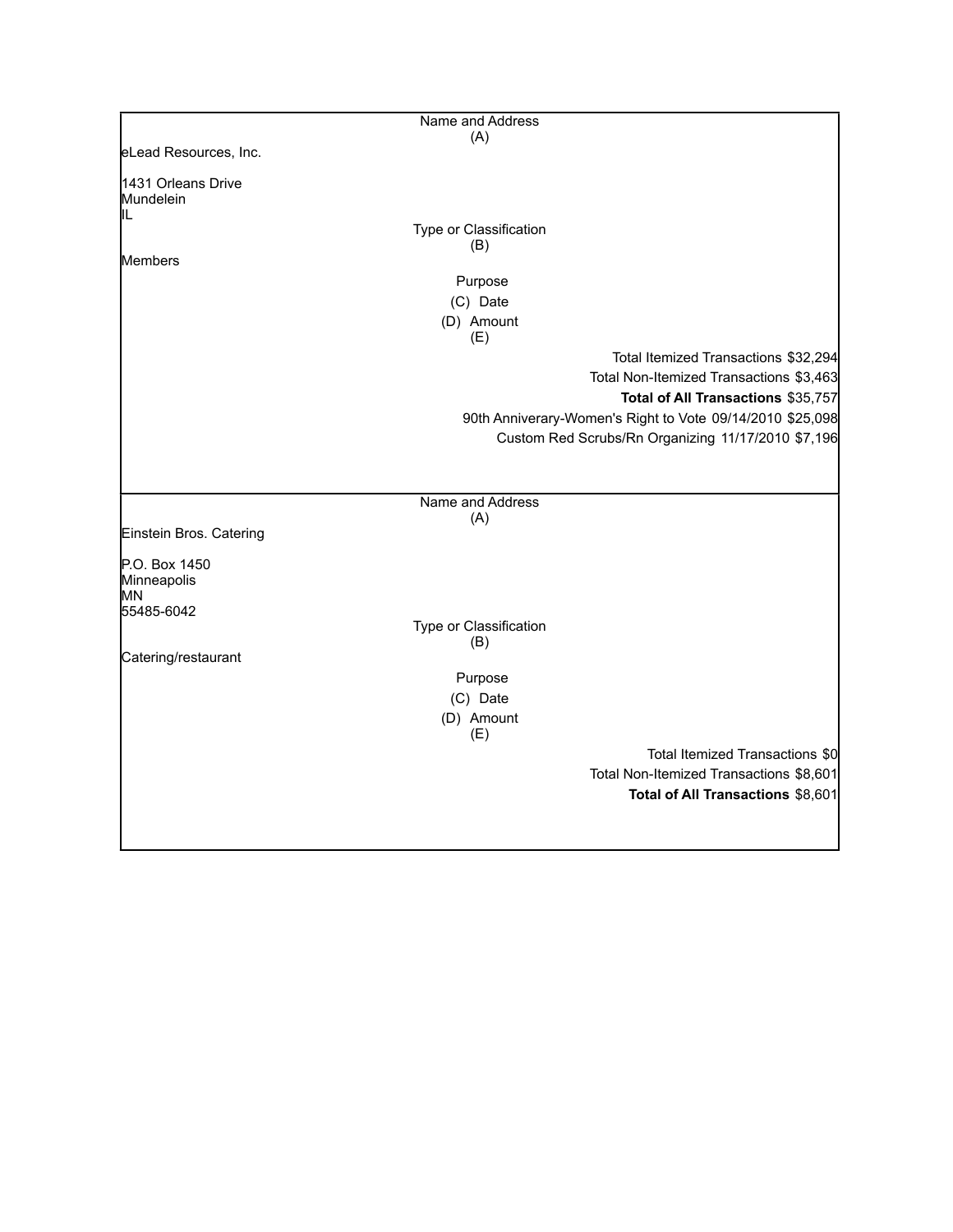|                                         | Name and Address              |                                                  |
|-----------------------------------------|-------------------------------|--------------------------------------------------|
|                                         | (A)                           |                                                  |
| EL POLLO LOCO                           |                               |                                                  |
| 7380 W. CHEYENNE AVE<br>LAS VEGAS<br>NV |                               |                                                  |
| 89129                                   |                               |                                                  |
|                                         | Type or Classification<br>(B) |                                                  |
| Catering/restaurant                     |                               |                                                  |
|                                         | Purpose                       |                                                  |
|                                         | (C) Date                      |                                                  |
|                                         | (D) Amount                    |                                                  |
|                                         | (E)                           |                                                  |
|                                         |                               | Total Itemized Transactions \$0                  |
|                                         |                               | Total Non-Itemized Transactions \$9,640          |
|                                         |                               | Total of All Transactions \$9,640                |
|                                         |                               |                                                  |
|                                         |                               |                                                  |
|                                         | Name and Address              |                                                  |
|                                         | (A)                           |                                                  |
| <b>EMBASSY SUITES</b>                   |                               |                                                  |
| 101 MCINNIS PKWY<br><b>SAN RAFAEL</b>   |                               |                                                  |
| СA                                      |                               |                                                  |
| 94903-2773                              | Type or Classification        |                                                  |
|                                         | (B)                           |                                                  |
| Hotel/accomodation/venue/facility       |                               |                                                  |
|                                         | Purpose                       |                                                  |
|                                         | (C) Date                      |                                                  |
|                                         | (D) Amount                    |                                                  |
|                                         | (E)                           |                                                  |
|                                         |                               | Total Itemized Transactions \$36,594             |
|                                         |                               | Total Non-Itemized Transactions \$0              |
|                                         |                               | Total of All Transactions \$36,594               |
|                                         |                               | Continuing Education classes 11/30/2010 \$36,594 |
|                                         |                               |                                                  |
|                                         |                               |                                                  |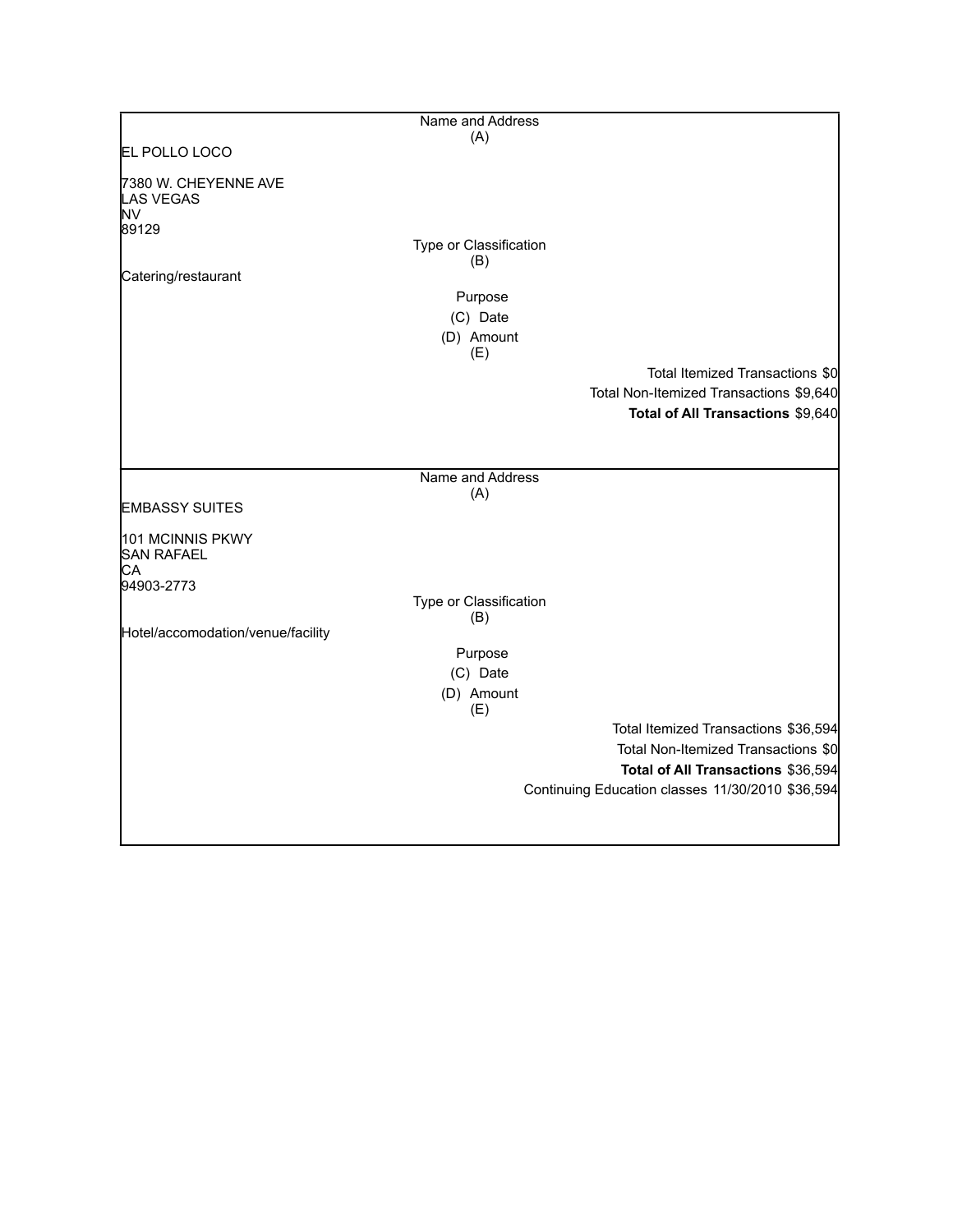|                                             | Name and Address        |                                          |
|---------------------------------------------|-------------------------|------------------------------------------|
|                                             | (A)                     |                                          |
| <b>EMBASSY SUITES</b>                       |                         |                                          |
| 1665 WP BALL BLVD<br><b>SANFORD</b><br>FL   |                         |                                          |
| 32746-1686                                  |                         |                                          |
|                                             | Type or Classification  |                                          |
| Hotel/accomodation/venue/facility           | (B)                     |                                          |
|                                             | Purpose                 |                                          |
|                                             | (C) Date                |                                          |
|                                             | (D) Amount              |                                          |
|                                             | (E)                     |                                          |
|                                             |                         | Total Itemized Transactions \$0          |
|                                             |                         | Total Non-Itemized Transactions \$34,548 |
|                                             |                         | Total of All Transactions \$34,548       |
|                                             |                         |                                          |
|                                             |                         |                                          |
|                                             | Name and Address<br>(A) |                                          |
| EMPIRE LIMOUSINE INC.                       |                         |                                          |
| 5320 W LAWRENCE AVE<br><b>CHICAGO</b><br>IL |                         |                                          |
| 60630                                       |                         |                                          |
|                                             | Type or Classification  |                                          |
| Hotel/accomodation/venue/facility           | (B)                     |                                          |
|                                             | Purpose                 |                                          |
|                                             | (C) Date                |                                          |
|                                             | (D) Amount              |                                          |
|                                             | (E)                     |                                          |
|                                             |                         | Total Itemized Transactions \$0          |
|                                             |                         | Total Non-Itemized Transactions \$6,718  |
|                                             |                         | Total of All Transactions \$6,718        |
|                                             |                         |                                          |
|                                             |                         |                                          |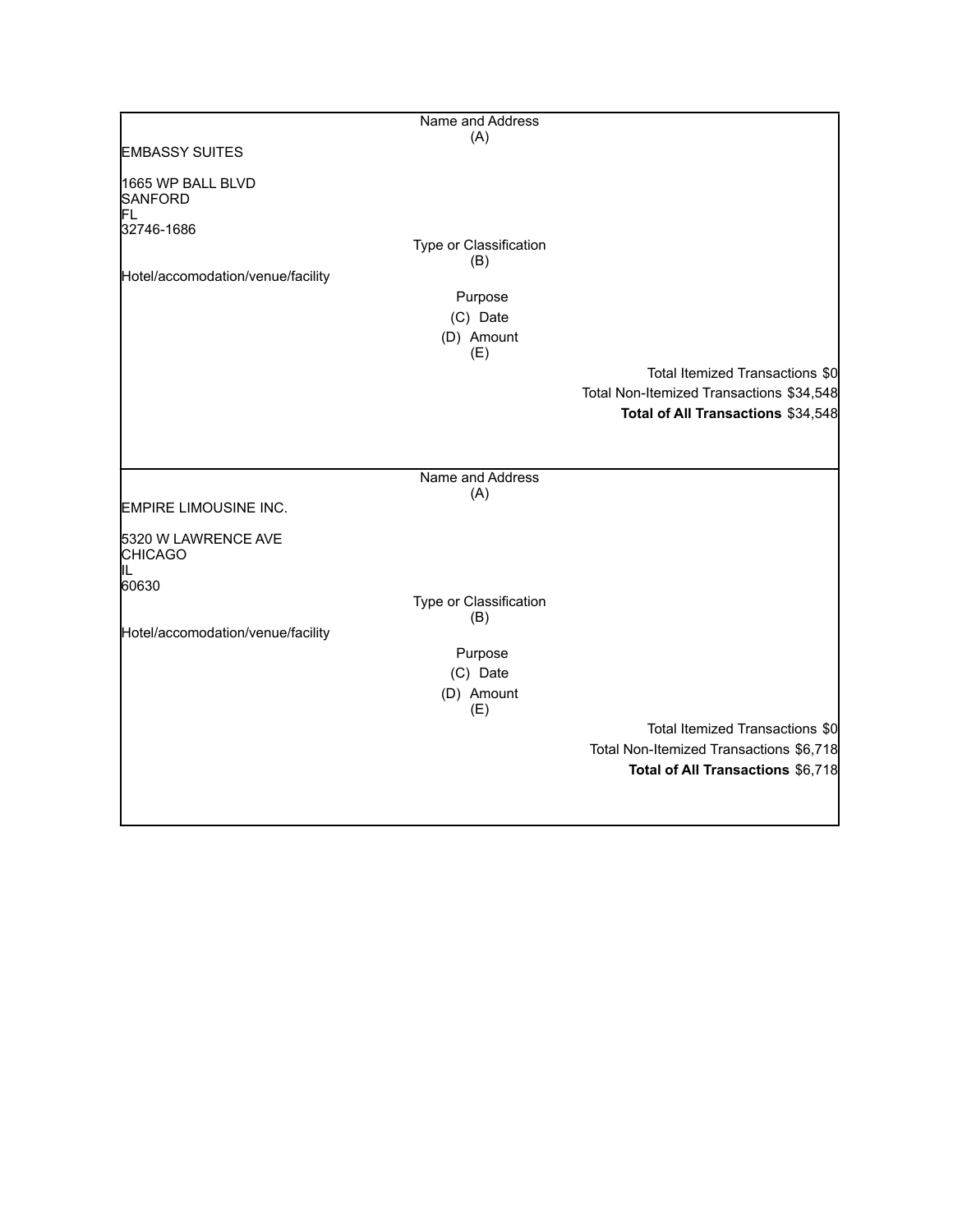|                                                                 | Name and Address                                                          |                                                                                                                     |
|-----------------------------------------------------------------|---------------------------------------------------------------------------|---------------------------------------------------------------------------------------------------------------------|
| <b>ENTERPRISE RAC</b>                                           | (A)                                                                       |                                                                                                                     |
|                                                                 |                                                                           |                                                                                                                     |
| 600 Corporate Park Dr<br>St. Louis<br>MO<br>63105<br>Car-rental | Type or Classification<br>(B)<br>Purpose<br>(C) Date<br>(D) Amount<br>(E) | Total Itemized Transactions \$0<br>Total Non-Itemized Transactions \$532,081<br>Total of All Transactions \$532,081 |
|                                                                 |                                                                           |                                                                                                                     |
|                                                                 |                                                                           |                                                                                                                     |
|                                                                 | Name and Address                                                          |                                                                                                                     |
| <b>FACEBOOK ADVERTISING</b>                                     | (A)                                                                       |                                                                                                                     |
|                                                                 |                                                                           |                                                                                                                     |
| 1601 CALIFORNIA AVE<br>PALO ALTO<br>CA<br>94304                 |                                                                           |                                                                                                                     |
|                                                                 | Type or Classification                                                    |                                                                                                                     |
| Information technology                                          | (B)                                                                       |                                                                                                                     |
|                                                                 | Purpose                                                                   |                                                                                                                     |
|                                                                 | (C) Date                                                                  |                                                                                                                     |
|                                                                 | (D) Amount<br>(E)                                                         |                                                                                                                     |
|                                                                 |                                                                           | Total Itemized Transactions \$0                                                                                     |
|                                                                 |                                                                           | Total Non-Itemized Transactions \$5,361                                                                             |
|                                                                 |                                                                           | Total of All Transactions \$5,361                                                                                   |
|                                                                 |                                                                           |                                                                                                                     |
|                                                                 |                                                                           |                                                                                                                     |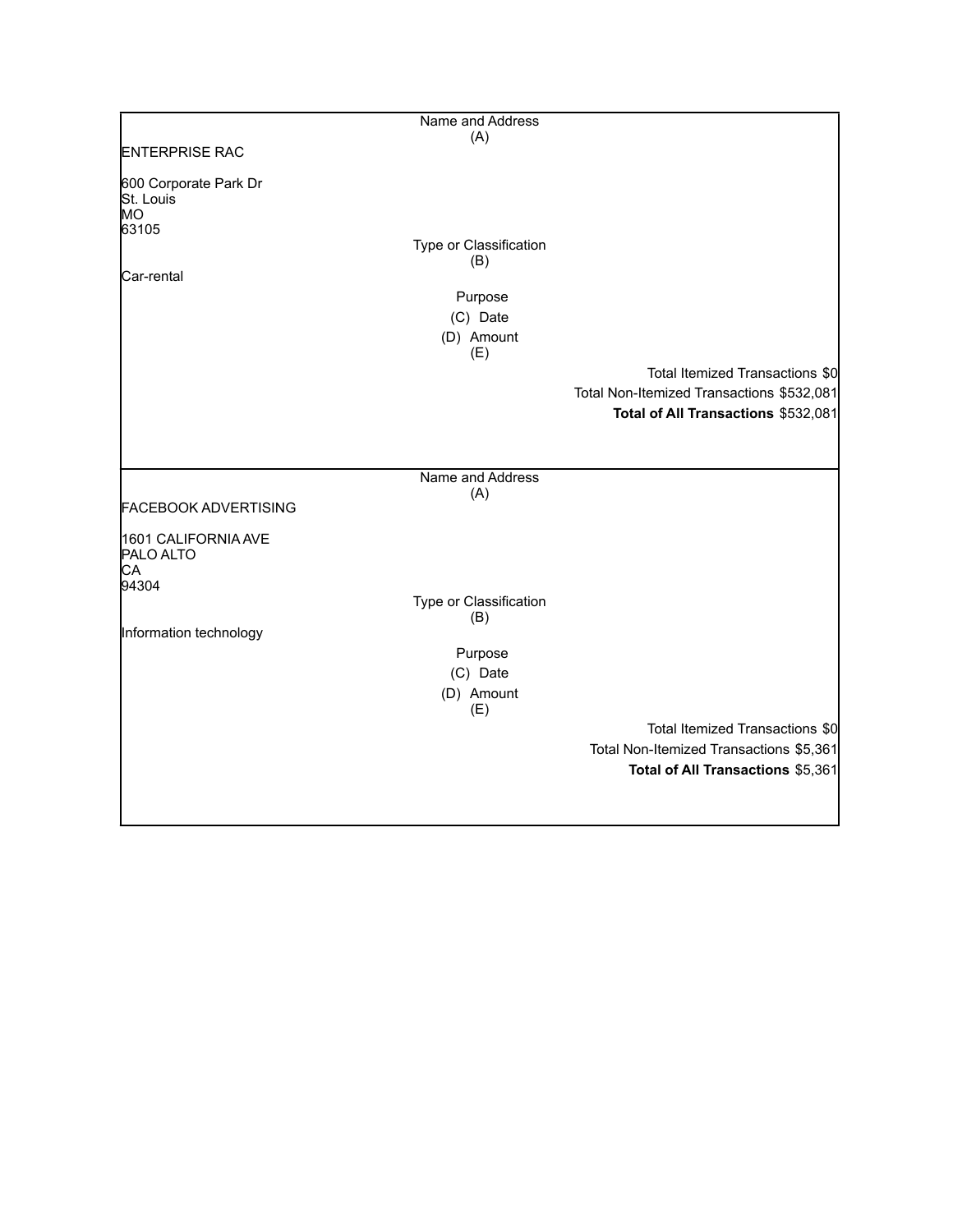| Name and Address       |                                                                                                      |
|------------------------|------------------------------------------------------------------------------------------------------|
|                        |                                                                                                      |
|                        |                                                                                                      |
|                        |                                                                                                      |
|                        |                                                                                                      |
| Type or Classification |                                                                                                      |
|                        |                                                                                                      |
| Purpose                |                                                                                                      |
| (C) Date               |                                                                                                      |
|                        |                                                                                                      |
|                        | Total Itemized Transactions \$0                                                                      |
|                        | Total Non-Itemized Transactions \$13,897                                                             |
|                        | Total of All Transactions \$13,897                                                                   |
|                        |                                                                                                      |
|                        |                                                                                                      |
| (A)                    |                                                                                                      |
|                        |                                                                                                      |
|                        |                                                                                                      |
|                        |                                                                                                      |
|                        |                                                                                                      |
| (B)                    |                                                                                                      |
|                        |                                                                                                      |
|                        |                                                                                                      |
| (D) Amount<br>(E)      |                                                                                                      |
|                        | Total Itemized Transactions \$92,975                                                                 |
|                        | Total Non-Itemized Transactions \$6,797                                                              |
|                        | Total of All Transactions \$99,772                                                                   |
|                        | HCA Campaign 11/11/2010 \$34,074<br>HCA Campaign 01/27/2011 \$21,241                                 |
|                        | HCA Campaign 03/01/2011 \$9,216                                                                      |
|                        | HCA Campaign 04/18/2011 \$8,846                                                                      |
|                        | HCA Campaign 05/13/2011 \$11,921                                                                     |
|                        | HCA Campaign 06/28/2011 \$7,677                                                                      |
|                        |                                                                                                      |
|                        | (A)<br>(B)<br>(D) Amount<br>(E)<br>Name and Address<br>Type or Classification<br>Purpose<br>(C) Date |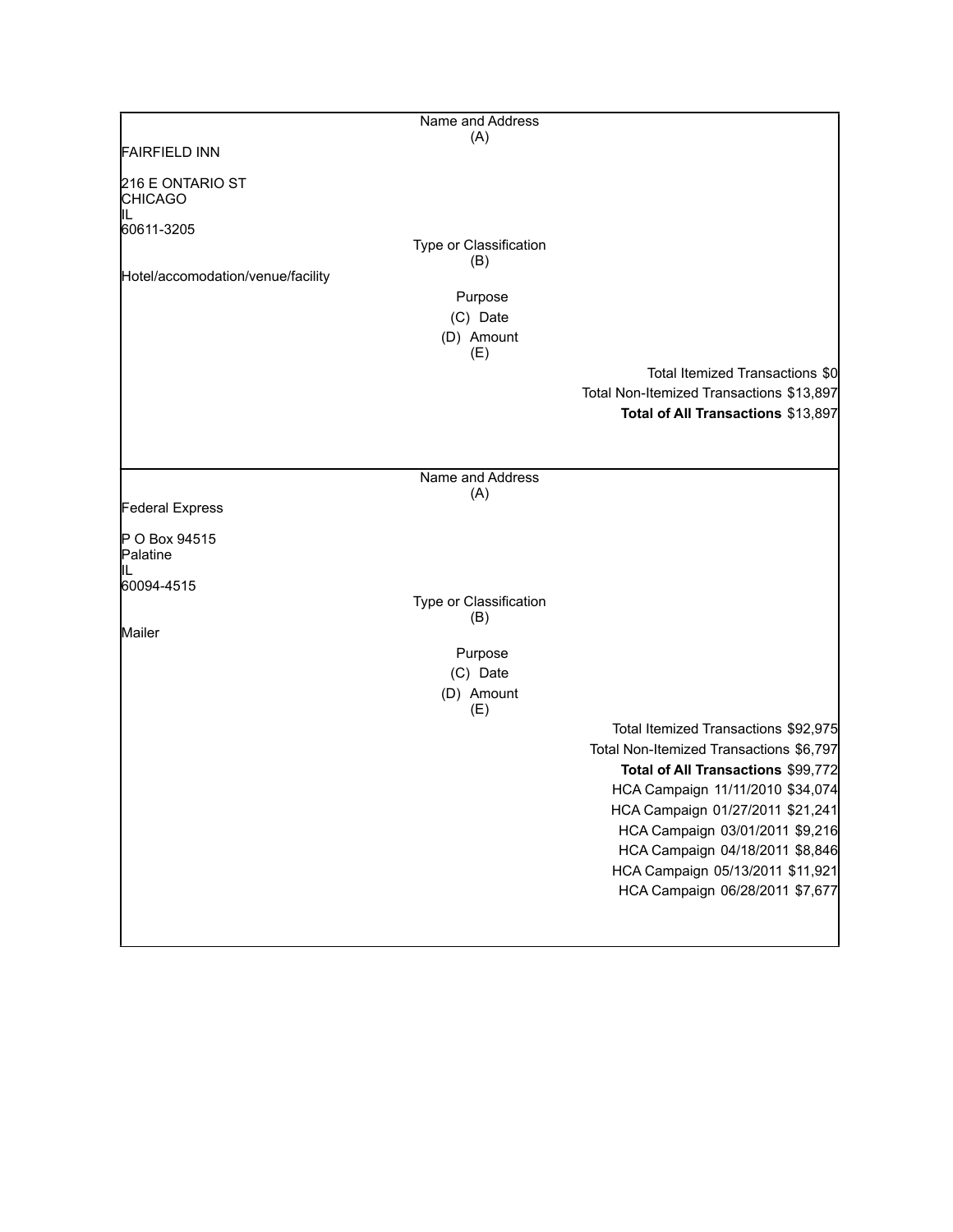|                                 | Name and Address       |                                             |
|---------------------------------|------------------------|---------------------------------------------|
|                                 | (A)                    |                                             |
| <b>FLORIDA COASTAL AIRLINES</b> |                        |                                             |
|                                 |                        |                                             |
|                                 |                        |                                             |
| Ft. Lauderdale<br>ΙFL           |                        |                                             |
|                                 | Type or Classification |                                             |
|                                 | (B)                    |                                             |
| Airline carrier/rail            |                        |                                             |
|                                 | Purpose                |                                             |
|                                 | (C) Date               |                                             |
|                                 | (D) Amount             |                                             |
|                                 | (E)                    |                                             |
|                                 |                        | Total Itemized Transactions \$5,408         |
|                                 |                        | Total Non-Itemized Transactions \$14,587    |
|                                 |                        |                                             |
|                                 |                        | Total of All Transactions \$19,995          |
|                                 |                        | RNRN Haiti RN Organizing 07/08/2010 \$5,408 |
|                                 |                        |                                             |
|                                 |                        |                                             |
|                                 | Name and Address       |                                             |
|                                 | (A)                    |                                             |
| <b>FRONTIER AIRLINES</b>        |                        |                                             |
| 400 West Wisconsin Ave.         |                        |                                             |
| Milwaukee                       |                        |                                             |
| lwı                             |                        |                                             |
| 53203                           |                        |                                             |
|                                 | Type or Classification |                                             |
| Airline carrier/rail            | (B)                    |                                             |
|                                 |                        |                                             |
|                                 | Purpose                |                                             |
|                                 | (C) Date               |                                             |
|                                 | (D) Amount             |                                             |
|                                 | (E)                    |                                             |
|                                 |                        | Total Itemized Transactions \$0             |
|                                 |                        | Total Non-Itemized Transactions \$8,402     |
|                                 |                        | Total of All Transactions \$8,402           |
|                                 |                        |                                             |
|                                 |                        |                                             |
|                                 |                        |                                             |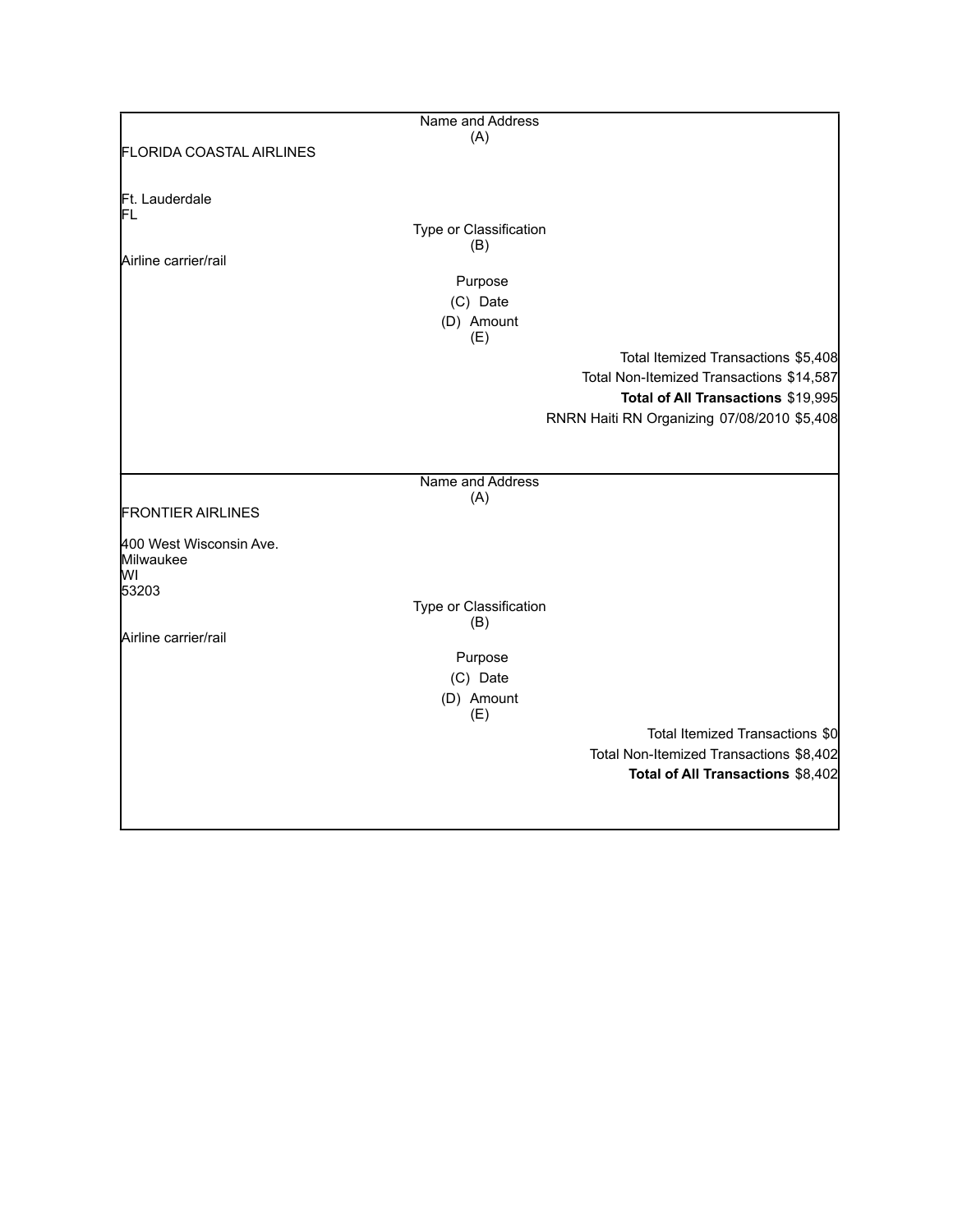|                                   | Name and Address              |                                                 |
|-----------------------------------|-------------------------------|-------------------------------------------------|
|                                   | (A)                           |                                                 |
| <b>GRANITE BAY GOLF CLUB</b>      |                               |                                                 |
|                                   |                               |                                                 |
| Granite Bay                       |                               |                                                 |
| СA                                |                               |                                                 |
|                                   | Type or Classification<br>(B) |                                                 |
| Hotel/accomodation/venue/facility |                               |                                                 |
|                                   | Purpose                       |                                                 |
|                                   | (C) Date                      |                                                 |
|                                   | (D) Amount                    |                                                 |
|                                   | (E)                           |                                                 |
|                                   |                               | Total Itemized Transactions \$6,317             |
|                                   |                               | Total Non-Itemized Transactions \$300           |
|                                   |                               | Total of All Transactions \$6,617               |
|                                   |                               | Continuing Education classes 04/19/2011 \$6,317 |
|                                   |                               |                                                 |
|                                   |                               |                                                 |
|                                   | Name and Address              |                                                 |
|                                   | (A)                           |                                                 |
| <b>GREEKTOWN GRILLE</b>           |                               |                                                 |
|                                   |                               |                                                 |
| Clear water                       |                               |                                                 |
| FL                                |                               |                                                 |
|                                   | Type or Classification        |                                                 |
|                                   | (B)                           |                                                 |
| Catering/restaurant               |                               |                                                 |
|                                   | Purpose                       |                                                 |
|                                   | (C) Date                      |                                                 |
|                                   | (D) Amount<br>(E)             |                                                 |
|                                   |                               | Total Itemized Transactions \$0                 |
|                                   |                               |                                                 |
|                                   |                               | Total Non-Itemized Transactions \$14,811        |
|                                   |                               | Total of All Transactions \$14,811              |
|                                   |                               |                                                 |
|                                   |                               |                                                 |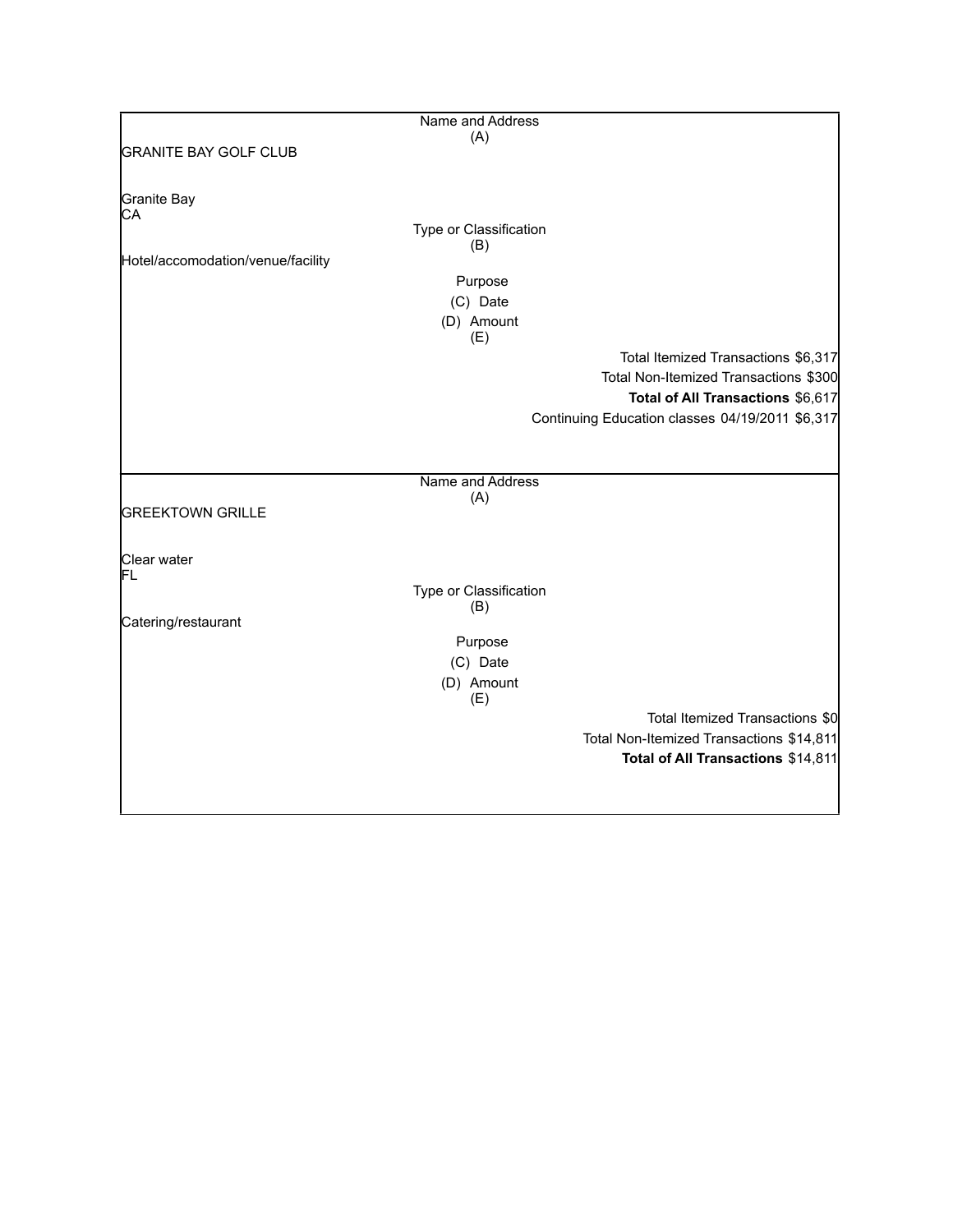|                                         | Name and Address              |                                           |
|-----------------------------------------|-------------------------------|-------------------------------------------|
|                                         | (A)                           |                                           |
| <b>HAMPTON INN</b>                      |                               |                                           |
| 768 Main Street                         |                               |                                           |
| Presque Isle                            |                               |                                           |
| ME                                      |                               |                                           |
|                                         | Type or Classification        |                                           |
| Hotel/accomodation/venue/facility       | (B)                           |                                           |
|                                         | Purpose                       |                                           |
|                                         | (C) Date                      |                                           |
|                                         |                               |                                           |
|                                         | (D) Amount<br>(E)             |                                           |
|                                         |                               | Total Itemized Transactions \$5,232       |
|                                         |                               | Total Non-Itemized Transactions \$142,794 |
|                                         |                               |                                           |
|                                         |                               | Total of All Transactions \$148,026       |
|                                         |                               | RN Organizing 10/07/2010 \$5,232          |
|                                         |                               |                                           |
|                                         |                               |                                           |
|                                         | Name and Address              |                                           |
| Healthcare Infor and Mgt System Society | (A)                           |                                           |
|                                         |                               |                                           |
|                                         |                               |                                           |
| Chicago                                 |                               |                                           |
|                                         |                               |                                           |
|                                         | Type or Classification<br>(B) |                                           |
| Research and think-tank                 |                               |                                           |
|                                         | Purpose                       |                                           |
|                                         | (C) Date                      |                                           |
|                                         | (D) Amount                    |                                           |
|                                         | (E)                           |                                           |
|                                         |                               | Total Itemized Transactions \$0           |
|                                         |                               | Total Non-Itemized Transactions \$6,510   |
|                                         |                               | Total of All Transactions \$6,510         |
|                                         |                               |                                           |
|                                         |                               |                                           |
|                                         |                               |                                           |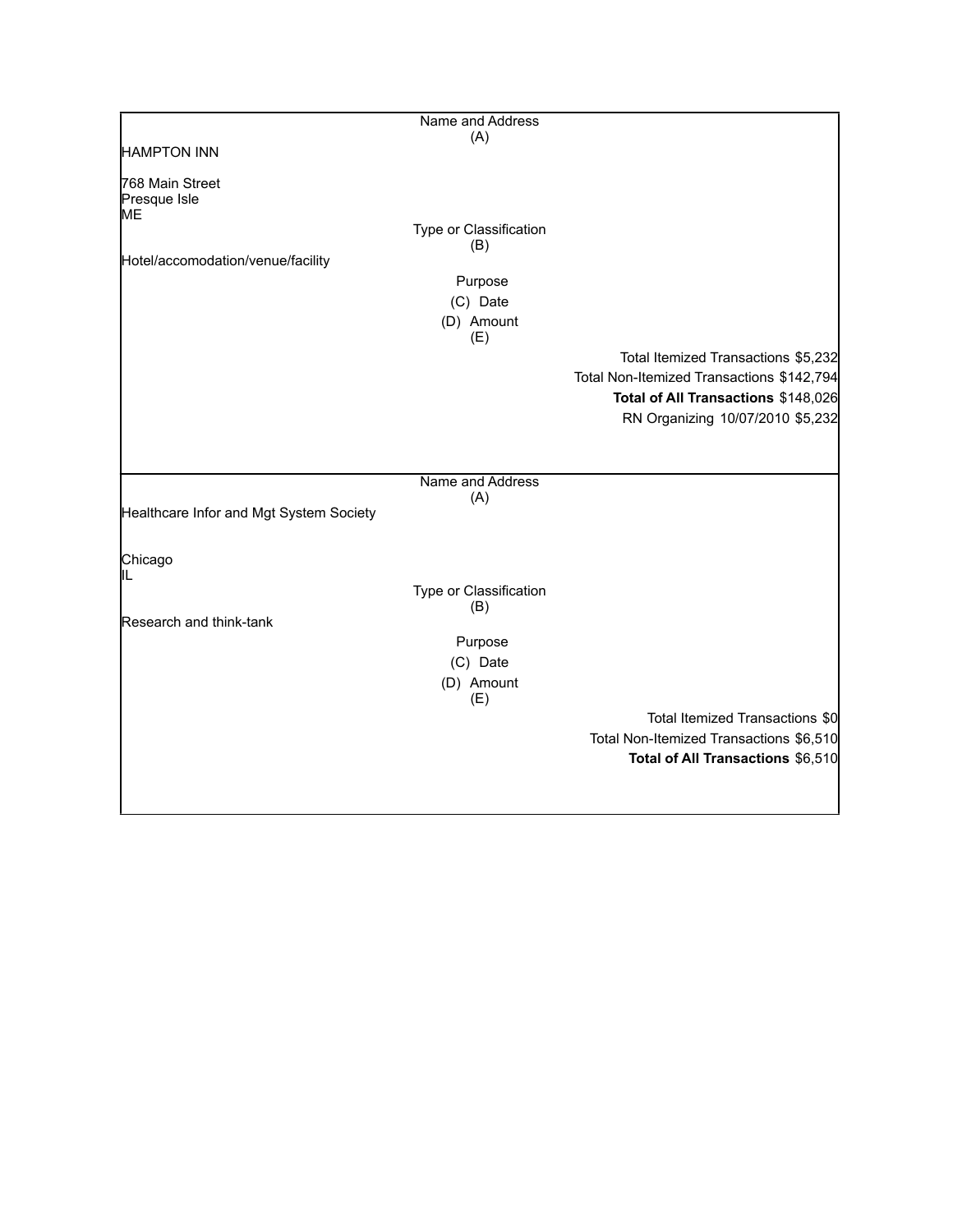|                                   | Name and Address              |                                                           |
|-----------------------------------|-------------------------------|-----------------------------------------------------------|
| <b>HERTZ</b>                      | (A)                           |                                                           |
|                                   |                               |                                                           |
| P.O. Box 121124<br>Dallas         |                               |                                                           |
| ΠX                                |                               |                                                           |
| 75312-1124                        |                               |                                                           |
|                                   | Type or Classification        |                                                           |
| Travel Management                 | (B)                           |                                                           |
|                                   | Purpose                       |                                                           |
|                                   | (C) Date                      |                                                           |
|                                   | (D) Amount                    |                                                           |
|                                   | (E)                           |                                                           |
|                                   |                               | Total Itemized Transactions \$0                           |
|                                   |                               | Total Non-Itemized Transactions \$22,128                  |
|                                   |                               | Total of All Transactions \$22,128                        |
|                                   |                               |                                                           |
|                                   |                               |                                                           |
|                                   | Name and Address              |                                                           |
|                                   | (A)                           |                                                           |
| <b>HILTON</b>                     |                               |                                                           |
| 1919 CONNECTICUT AVE NW           |                               |                                                           |
| <b>WASHINGTON</b>                 |                               |                                                           |
| DС                                |                               |                                                           |
| 20009-5701                        |                               |                                                           |
|                                   | Type or Classification<br>(B) |                                                           |
| Hotel/accomodation/venue/facility |                               |                                                           |
|                                   | Purpose                       |                                                           |
|                                   | (C) Date                      |                                                           |
|                                   | (D) Amount                    |                                                           |
|                                   | (E)                           |                                                           |
|                                   |                               | Total Itemized Transactions \$132,289                     |
|                                   |                               | Total Non-Itemized Transactions \$142,016                 |
|                                   |                               | Total of All Transactions \$274,305                       |
|                                   |                               | Grievance, arbitration and negotiation 08/14/2010 \$6,000 |
|                                   |                               | HCA Texas campaign 08/19/2010 \$34,114                    |
|                                   |                               | TX Staff Meeting RN Organizing 08/21/2010 \$6,911         |
|                                   |                               | Continuing Education classes 09/08/2010 \$5,953           |
|                                   |                               | Continuing Education classes 09/09/2010 \$8,695           |
|                                   |                               | Continuing Education classes 09/16/2010 \$6,473           |
|                                   |                               | HCA Campaign 01/27/2011 \$6,847                           |
|                                   |                               | WHC Bargaining Meeting 01/29/2011 \$6,862                 |
|                                   |                               | UCMC (NNU) Collective Bargaining 02/08/2011 \$28,566      |
|                                   |                               | TX Staff Arbitration Training 02/25/2011 \$7,859          |
|                                   |                               | EMMC Bargaining 04/15/2011 \$6,398                        |
|                                   |                               | NY Nurses Meeting NNU RN Organizing 06/20/2011 \$7,611    |
|                                   |                               |                                                           |
|                                   |                               |                                                           |
|                                   |                               |                                                           |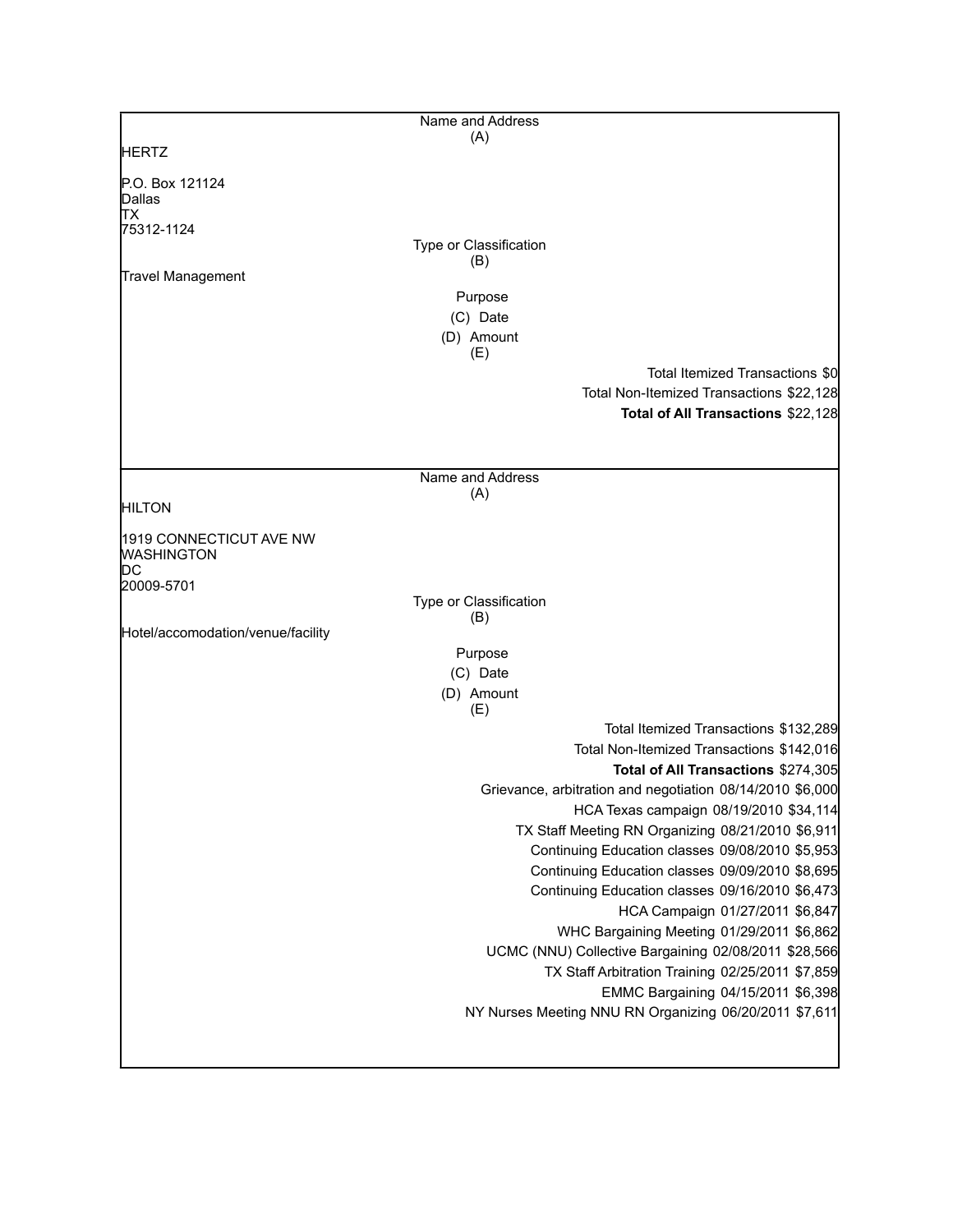|                                   | Name and Address        |                                                       |
|-----------------------------------|-------------------------|-------------------------------------------------------|
|                                   | (A)                     |                                                       |
| <b>HOBBY AIRPORT HILTON</b>       |                         |                                                       |
|                                   |                         |                                                       |
| Houston                           |                         |                                                       |
| ТX                                | Type or Classification  |                                                       |
|                                   | (B)                     |                                                       |
| Hotel/accomodation/venue/facility |                         |                                                       |
|                                   | Purpose                 |                                                       |
|                                   | (C) Date                |                                                       |
|                                   | (D) Amount              |                                                       |
|                                   | (E)                     |                                                       |
|                                   |                         | Total Itemized Transactions \$0                       |
|                                   |                         | Total Non-Itemized Transactions \$5,107               |
|                                   |                         | Total of All Transactions \$5,107                     |
|                                   |                         |                                                       |
|                                   |                         |                                                       |
|                                   | Name and Address<br>(A) |                                                       |
| <b>HOLIDAY INN</b>                |                         |                                                       |
| 6624 S CICERO AVE                 |                         |                                                       |
| <b>BEDFORD PARK</b>               |                         |                                                       |
| IL                                |                         |                                                       |
| 60638-5838                        | Type or Classification  |                                                       |
|                                   | (B)                     |                                                       |
| Hotel/accomodation/venue/facility |                         |                                                       |
|                                   | Purpose                 |                                                       |
|                                   | (C) Date                |                                                       |
|                                   | (D) Amount              |                                                       |
|                                   | (E)                     |                                                       |
|                                   |                         | Total Itemized Transactions \$21,897                  |
|                                   |                         | Total Non-Itemized Transactions \$136,638             |
|                                   |                         | Total of All Transactions \$158,535                   |
|                                   |                         | HCA Florida campaign RN Organizing 11/01/2010 \$7,620 |
|                                   |                         | HCA Florida campaign RN Organizing 11/16/2010 \$7,883 |
|                                   |                         | HCA Florida campaign RN Organizing 12/16/2010 \$6,394 |
|                                   |                         |                                                       |
|                                   |                         |                                                       |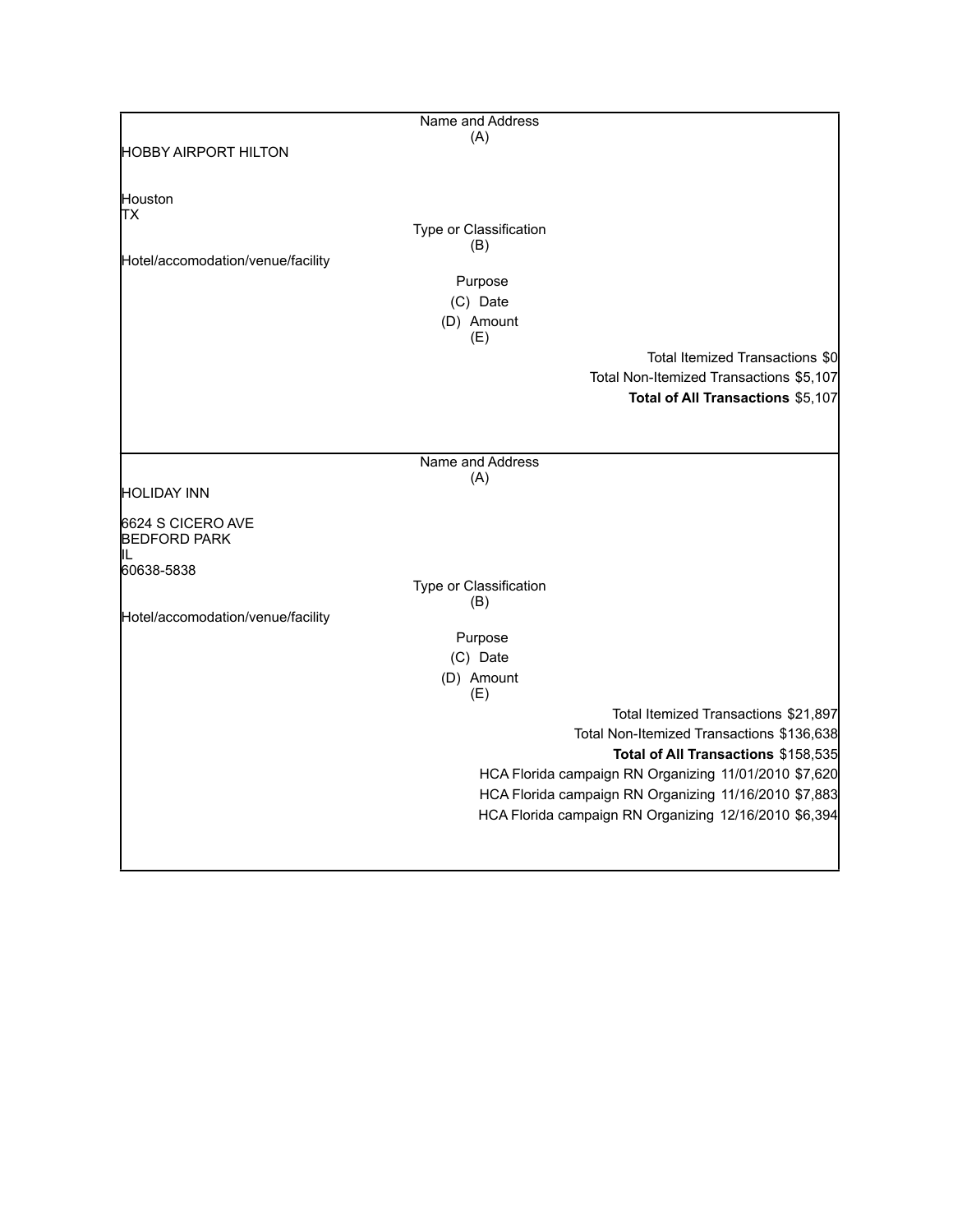|                                      | Name and Address                                                                                                      |
|--------------------------------------|-----------------------------------------------------------------------------------------------------------------------|
|                                      | (A)                                                                                                                   |
| HOMEWOOD                             |                                                                                                                       |
| 4 RIVER SIDE DR<br>ANDOVER<br>MA     |                                                                                                                       |
|                                      | Type or Classification                                                                                                |
| Hotel/accomodation/venue/facility    | (B)                                                                                                                   |
|                                      | Purpose                                                                                                               |
|                                      | (C) Date                                                                                                              |
|                                      | (D) Amount<br>(E)                                                                                                     |
|                                      | Total Itemized Transactions \$84,302                                                                                  |
|                                      | Total Non-Itemized Transactions \$214,008                                                                             |
|                                      | Total of All Transactions \$298,310                                                                                   |
|                                      | Florida HCA RN Organizing Expenses 11/16/2010 \$12,717                                                                |
|                                      | Florida HCA RN Organizing Expenses 11/19/2010 \$11,215                                                                |
|                                      | Florida HCA RN Organizing Expenses 11/29/2010 \$12,220                                                                |
|                                      | Florida HCA RN Organizing Expenses 12/02/2010 \$5,808                                                                 |
|                                      | Florida HCA RN Organizing Expenses 12/09/2010 \$12,619                                                                |
|                                      | Florida HCA RN Organizing Expenses 12/14/2010 \$5,627                                                                 |
|                                      | Florida HCA RN Organizing Expenses 12/15/2010 \$5,724                                                                 |
|                                      | Florida HCA RN Organizing Expenses 12/17/2010 \$5,918                                                                 |
|                                      | NNU WA Memorial Hospital Ctr Collective Barg 05/03/2011 \$5,567                                                       |
|                                      | NNU WA Memorial Hospital Ctr Collective Barg 06/22/2011 \$6,887                                                       |
|                                      |                                                                                                                       |
|                                      |                                                                                                                       |
|                                      | Name and Address<br>(A)                                                                                               |
| HYATT                                |                                                                                                                       |
| 285 N PALM CANYON DR<br>PALM SPRINGS |                                                                                                                       |
| СA                                   |                                                                                                                       |
| 92262-5525                           | Type or Classification                                                                                                |
|                                      | (B)                                                                                                                   |
| Hotel/accomodation/venue/facility    |                                                                                                                       |
|                                      | Purpose                                                                                                               |
|                                      | (C) Date                                                                                                              |
|                                      | (D) Amount                                                                                                            |
|                                      | (E)                                                                                                                   |
|                                      | Total Itemized Transactions \$48,883                                                                                  |
|                                      | Total Non-Itemized Transactions \$164,008<br>Total of All Transactions \$212,891                                      |
|                                      |                                                                                                                       |
|                                      | Henry Mayo Membership Meeting Collective Barg 01/21/2011 \$19,548<br>Continuing Education classes 03/09/2011 \$14,579 |
|                                      | Continuing Education classes 05/05/2011 \$14,756                                                                      |
|                                      |                                                                                                                       |
|                                      |                                                                                                                       |
|                                      |                                                                                                                       |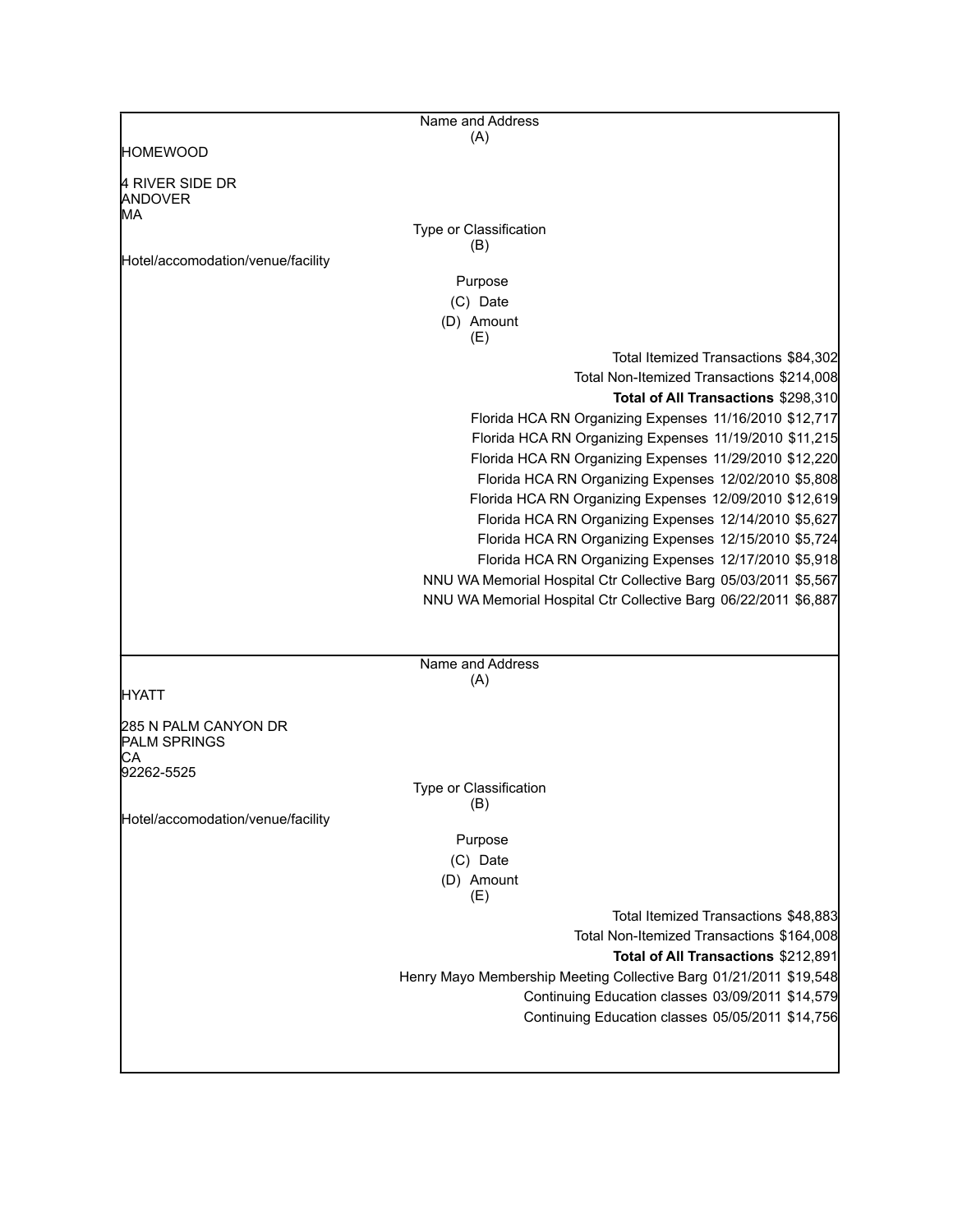|                                   | Name and Address       |                                                |
|-----------------------------------|------------------------|------------------------------------------------|
|                                   | (A)                    |                                                |
| INGREDIENT RESTAURANT KC          |                        |                                                |
| Kansas City                       |                        |                                                |
| MO                                |                        |                                                |
|                                   | Type or Classification |                                                |
|                                   | (B)                    |                                                |
| Catering/restaurant               |                        |                                                |
|                                   | Purpose                |                                                |
|                                   | (C) Date               |                                                |
|                                   | (D) Amount             |                                                |
|                                   | (E)                    |                                                |
|                                   |                        | Total Itemized Transactions \$0                |
|                                   |                        | Total Non-Itemized Transactions \$7,345        |
|                                   |                        | Total of All Transactions \$7,345              |
|                                   |                        |                                                |
|                                   |                        |                                                |
|                                   | Name and Address       |                                                |
|                                   | (A)                    |                                                |
| INTERCONTINENTAL                  |                        |                                                |
|                                   |                        |                                                |
| 701 CONGRESS AVE<br>Austin        |                        |                                                |
| ТX                                |                        |                                                |
|                                   | Type or Classification |                                                |
|                                   | (B)                    |                                                |
| Hotel/accomodation/venue/facility |                        |                                                |
|                                   | Purpose                |                                                |
|                                   | (C) Date               |                                                |
|                                   | (D) Amount             |                                                |
|                                   | (E)                    |                                                |
|                                   |                        | Total Itemized Transactions \$57,993           |
|                                   |                        | Total Non-Itemized Transactions \$172          |
|                                   |                        | Total of All Transactions \$58,165             |
|                                   |                        | NNU RN Leadership Training 03/18/2011 \$15,000 |
|                                   |                        | NNU RN Leadership Training 05/18/2011 \$42,993 |
|                                   |                        |                                                |
|                                   |                        |                                                |
|                                   |                        |                                                |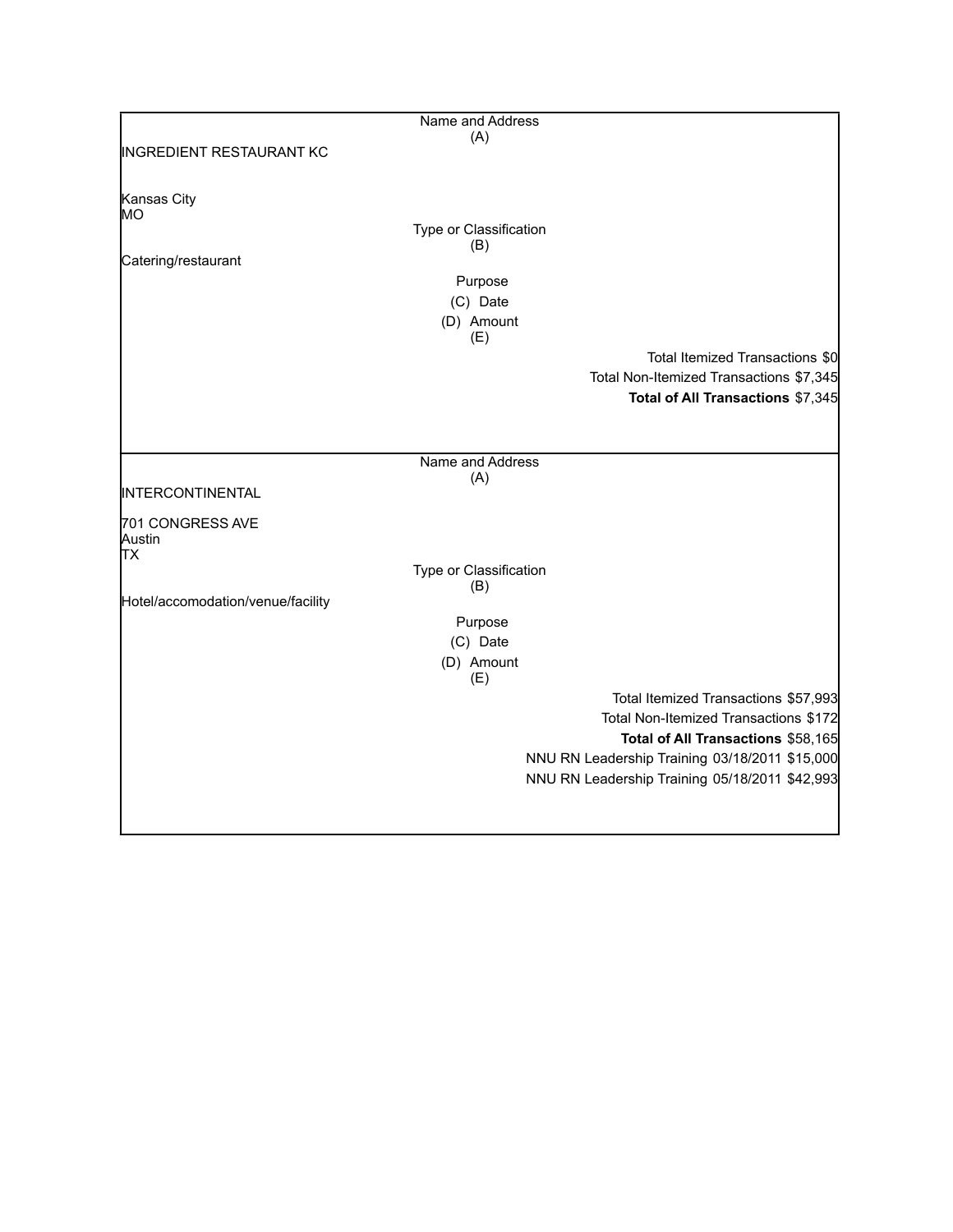|                                      | Name and Address        |                                                                |
|--------------------------------------|-------------------------|----------------------------------------------------------------|
|                                      | (A)                     |                                                                |
| <b>IRVING LEVIN ASSOC INC</b>        |                         |                                                                |
| 7 MATHIAS CT<br><b>NORWALK</b><br>СT |                         |                                                                |
|                                      | Type or Classification  |                                                                |
|                                      | (B)                     |                                                                |
| Publisher                            |                         |                                                                |
|                                      | Purpose                 |                                                                |
|                                      | (C) Date                |                                                                |
|                                      | (D) Amount              |                                                                |
|                                      | (E)                     |                                                                |
|                                      |                         | Total Itemized Transactions \$29,150                           |
|                                      |                         | Total Non-Itemized Transactions \$0                            |
|                                      |                         | Total of All Transactions \$29,150                             |
|                                      |                         | SUBSCRIPTION SERVICES Collective Bargaining 07/03/2010 \$5,830 |
|                                      |                         | SUBSCRIPTION SERVICES Collective Bargaining 08/28/2010 \$5,830 |
|                                      |                         | SUBSCRIPTION SERVICES Collective Bargaining 12/04/2010 \$5,830 |
|                                      |                         | SUBSCRIPTION SERVICES Collective Bargaining 03/10/2011 \$5,830 |
|                                      |                         | SUBSCRIPTION SERVICES Collective Bargaining 06/03/2011 \$5,830 |
|                                      |                         |                                                                |
|                                      |                         |                                                                |
|                                      |                         |                                                                |
|                                      | Name and Address<br>(A) |                                                                |
| JASON'S DELI                         |                         |                                                                |
|                                      |                         |                                                                |
|                                      |                         |                                                                |
| Beaumont<br>TХ                       |                         |                                                                |
|                                      | Type or Classification  |                                                                |
|                                      | (B)                     |                                                                |
| Catering/restaurant                  |                         |                                                                |
|                                      | Purpose                 |                                                                |
|                                      | (C) Date                |                                                                |
|                                      | (D) Amount              |                                                                |
|                                      | (E)                     |                                                                |
|                                      |                         | Total Itemized Transactions \$0                                |
|                                      |                         | Total Non-Itemized Transactions \$16,822                       |
|                                      |                         | Total of All Transactions \$16,822                             |
|                                      |                         |                                                                |
|                                      |                         |                                                                |
|                                      |                         |                                                                |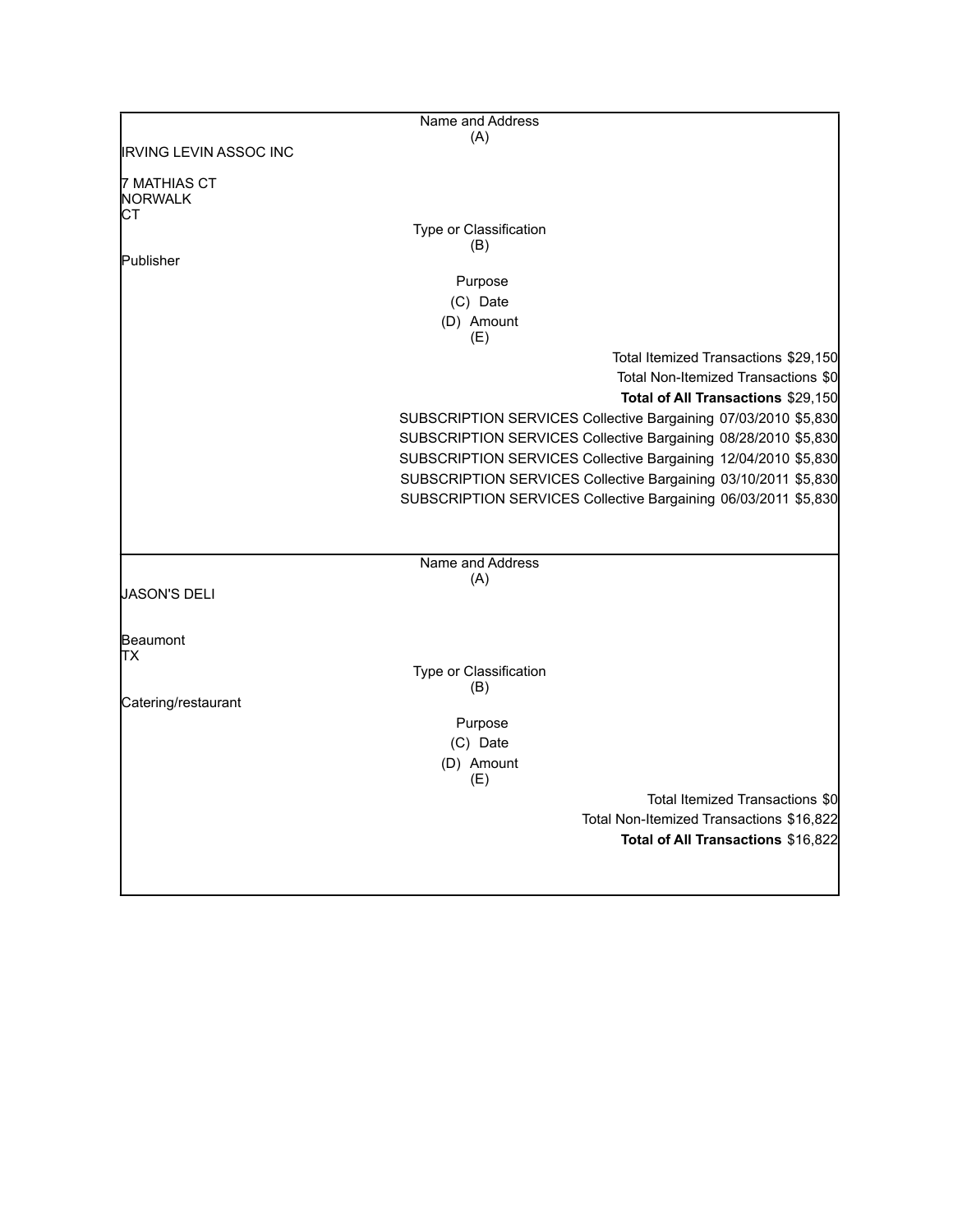|                              | Name and Address              |                                                                 |
|------------------------------|-------------------------------|-----------------------------------------------------------------|
|                              | (A)                           |                                                                 |
| <b>JETBLUE AIRWAYS</b>       |                               |                                                                 |
| PO Box 17435                 |                               |                                                                 |
| Salt Lake City               |                               |                                                                 |
| UT<br>84117                  |                               |                                                                 |
|                              | Type or Classification        |                                                                 |
|                              | (B)                           |                                                                 |
| Airline carrier/rail         |                               |                                                                 |
|                              | Purpose                       |                                                                 |
|                              | (C) Date                      |                                                                 |
|                              | (D) Amount<br>(E)             |                                                                 |
|                              |                               | Total Itemized Transactions \$0                                 |
|                              |                               | Total Non-Itemized Transactions \$64,765                        |
|                              |                               | Total of All Transactions \$64,765                              |
|                              |                               |                                                                 |
|                              |                               |                                                                 |
|                              | Name and Address              |                                                                 |
|                              | (A)                           |                                                                 |
| John Murray Productions, Inc |                               |                                                                 |
| 1196 32nd Street             |                               |                                                                 |
| Oakland                      |                               |                                                                 |
| CA                           |                               |                                                                 |
| 94608                        |                               |                                                                 |
|                              | Type or Classification<br>(B) |                                                                 |
| Events and Productions       |                               |                                                                 |
|                              | Purpose                       |                                                                 |
|                              | (C) Date                      |                                                                 |
|                              | (D) Amount                    |                                                                 |
|                              | (E)                           |                                                                 |
|                              |                               | Total Itemized Transactions \$35,151                            |
|                              |                               | Total Non-Itemized Transactions \$0                             |
|                              |                               | Total of All Transactions \$35,151                              |
|                              |                               | 90th Anniverary-Women's Right to Vote 12/22/2010 \$30,054       |
|                              |                               | Photo Shoot for Communications Photo Library 01/20/2011 \$5,097 |
|                              |                               |                                                                 |
|                              |                               |                                                                 |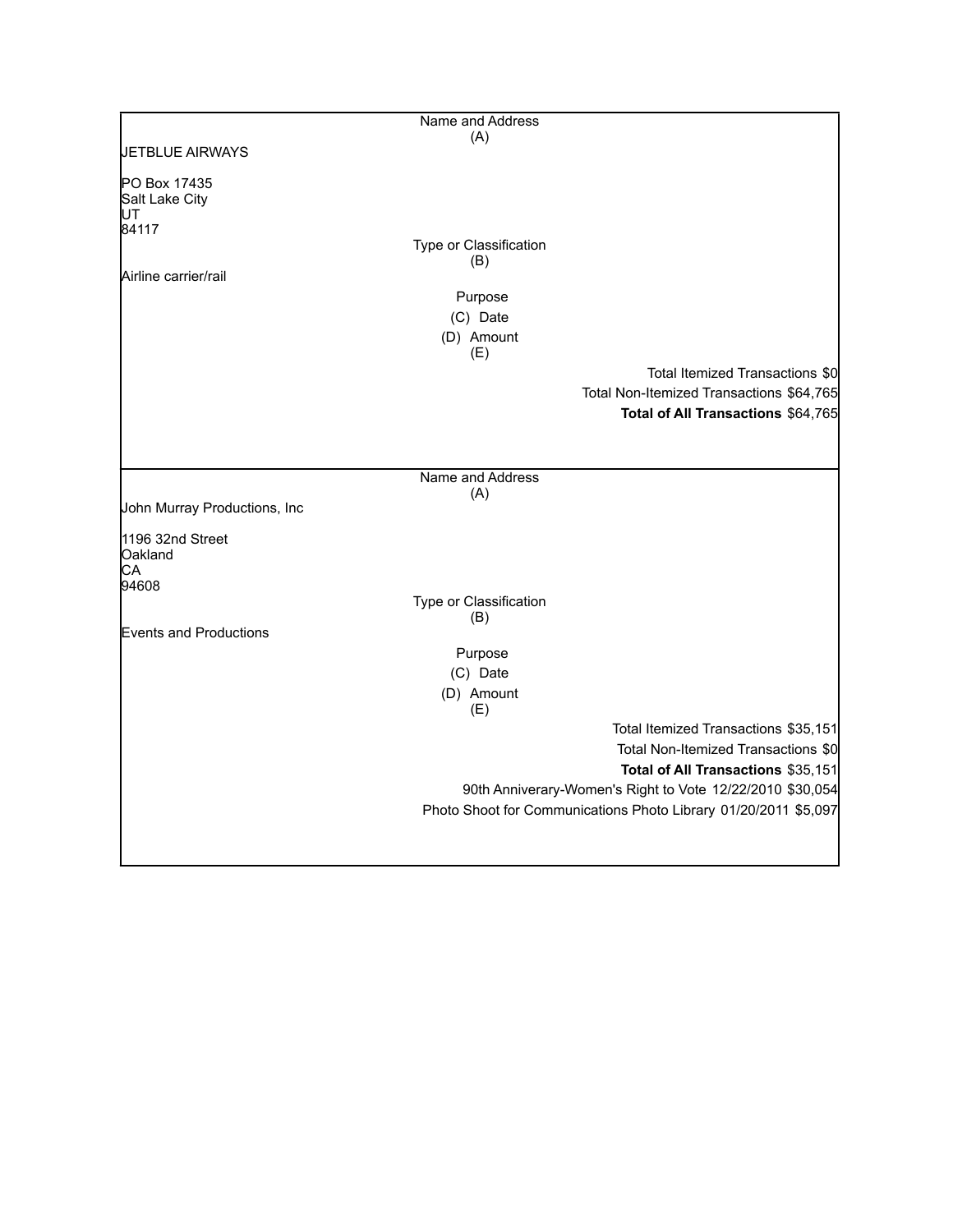|                              | Name and Address                                                   |  |
|------------------------------|--------------------------------------------------------------------|--|
|                              | (A)                                                                |  |
| Kagel, John                  |                                                                    |  |
| P.O. Box 50787               |                                                                    |  |
| Palo Alto                    |                                                                    |  |
| СA                           |                                                                    |  |
| 94303                        |                                                                    |  |
|                              | Type or Classification                                             |  |
| Arbitrator                   | (B)                                                                |  |
|                              | Purpose                                                            |  |
|                              | (C) Date                                                           |  |
|                              |                                                                    |  |
|                              | (D) Amount<br>(E)                                                  |  |
|                              | Total Itemized Transactions \$9,430                                |  |
|                              | Total Non-Itemized Transactions \$15,909                           |  |
|                              | Total of All Transactions \$25,339                                 |  |
|                              | Arbitration Hearing for CNA and Fremon Rideout 12/16/2010 \$9,430  |  |
|                              |                                                                    |  |
|                              |                                                                    |  |
|                              | Name and Address                                                   |  |
|                              | (A)                                                                |  |
| Law Office of Gerald R McKay |                                                                    |  |
|                              |                                                                    |  |
| P.O. Box 406                 |                                                                    |  |
| Burlingame<br>СA             |                                                                    |  |
| 94011-0406                   |                                                                    |  |
|                              | Type or Classification                                             |  |
|                              | (B)                                                                |  |
| Arbitrator                   |                                                                    |  |
|                              | Purpose                                                            |  |
|                              | (C) Date                                                           |  |
|                              | (D) Amount                                                         |  |
|                              | (E)                                                                |  |
|                              | Total Itemized Transactions \$7,917                                |  |
|                              | Total Non-Itemized Transactions \$16,161                           |  |
|                              | Total of All Transactions \$24,078                                 |  |
|                              | Research Medical Center-Kansas City MO- Hearing 09/23/2010 \$7,917 |  |
|                              |                                                                    |  |
|                              |                                                                    |  |
|                              |                                                                    |  |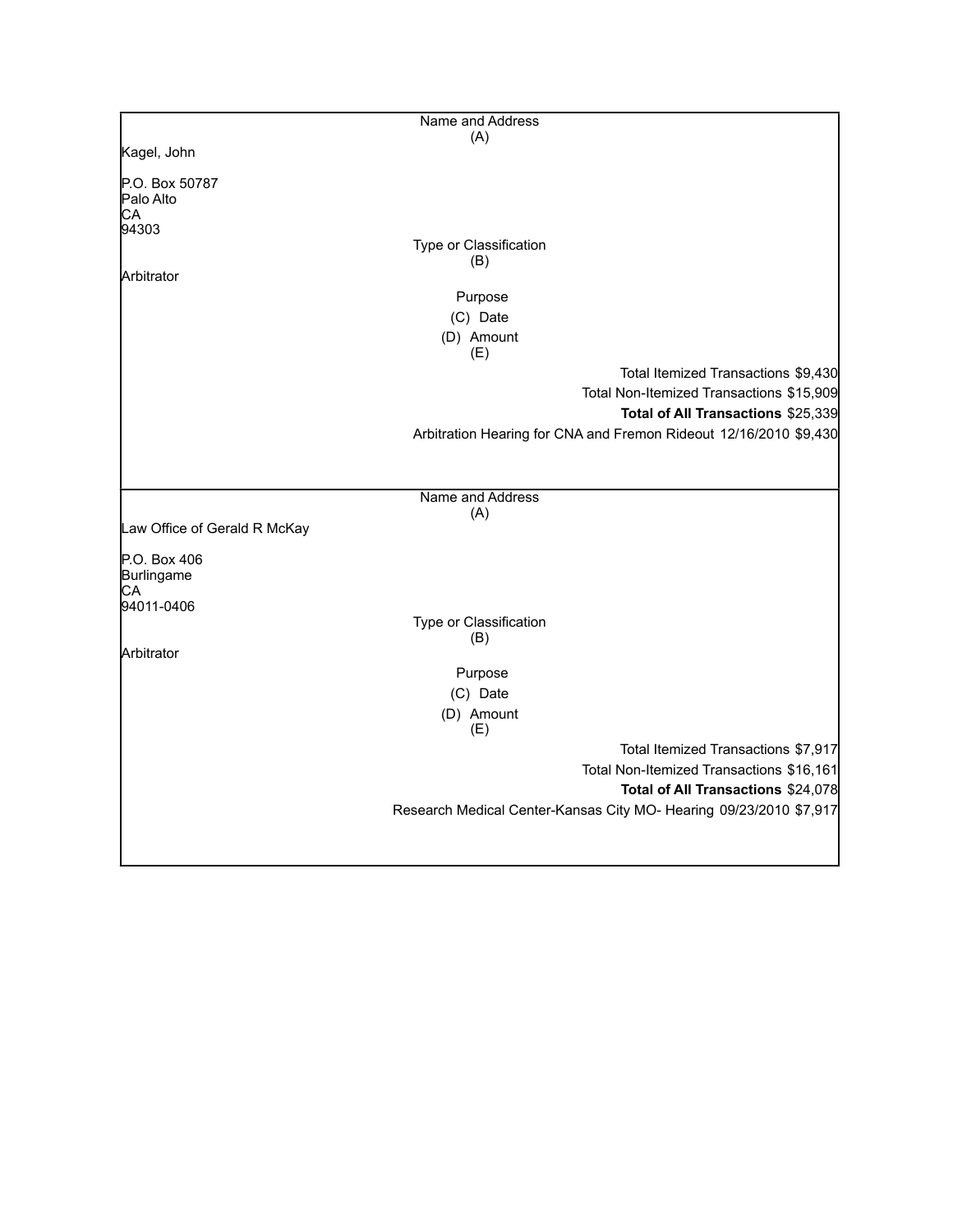|                                          | Name and Address              |                                           |
|------------------------------------------|-------------------------------|-------------------------------------------|
|                                          | (A)                           |                                           |
| Law Office of John Kagel                 |                               |                                           |
| P O Box 50787<br>Palo Alto<br>CA         |                               |                                           |
| 94303                                    |                               |                                           |
|                                          | Type or Classification<br>(B) |                                           |
| Legal services                           |                               |                                           |
|                                          | Purpose<br>(C) Date           |                                           |
|                                          | (D) Amount                    |                                           |
|                                          | (E)                           |                                           |
|                                          |                               | Total Itemized Transactions \$0           |
|                                          |                               | Total Non-Itemized Transactions \$11,840  |
|                                          |                               | Total of All Transactions \$11,840        |
|                                          |                               |                                           |
|                                          |                               |                                           |
|                                          | Name and Address              |                                           |
|                                          | (A)                           |                                           |
| Law Office of Peter L. Thompson, PA, LLC |                               |                                           |
| 92 Exchange Street<br>Portland<br>IMN.   |                               |                                           |
|                                          | Type or Classification<br>(B) |                                           |
| Legal services                           |                               |                                           |
|                                          | Purpose                       |                                           |
|                                          | (C) Date                      |                                           |
|                                          | (D) Amount<br>(E)             |                                           |
|                                          |                               | Total Itemized Transactions \$13,581      |
|                                          |                               | Total Non-Itemized Transactions \$4,336   |
|                                          |                               | Total of All Transactions \$17,917        |
|                                          |                               | Collective Bargaining 03/10/2011 \$13,581 |
|                                          |                               |                                           |
|                                          |                               |                                           |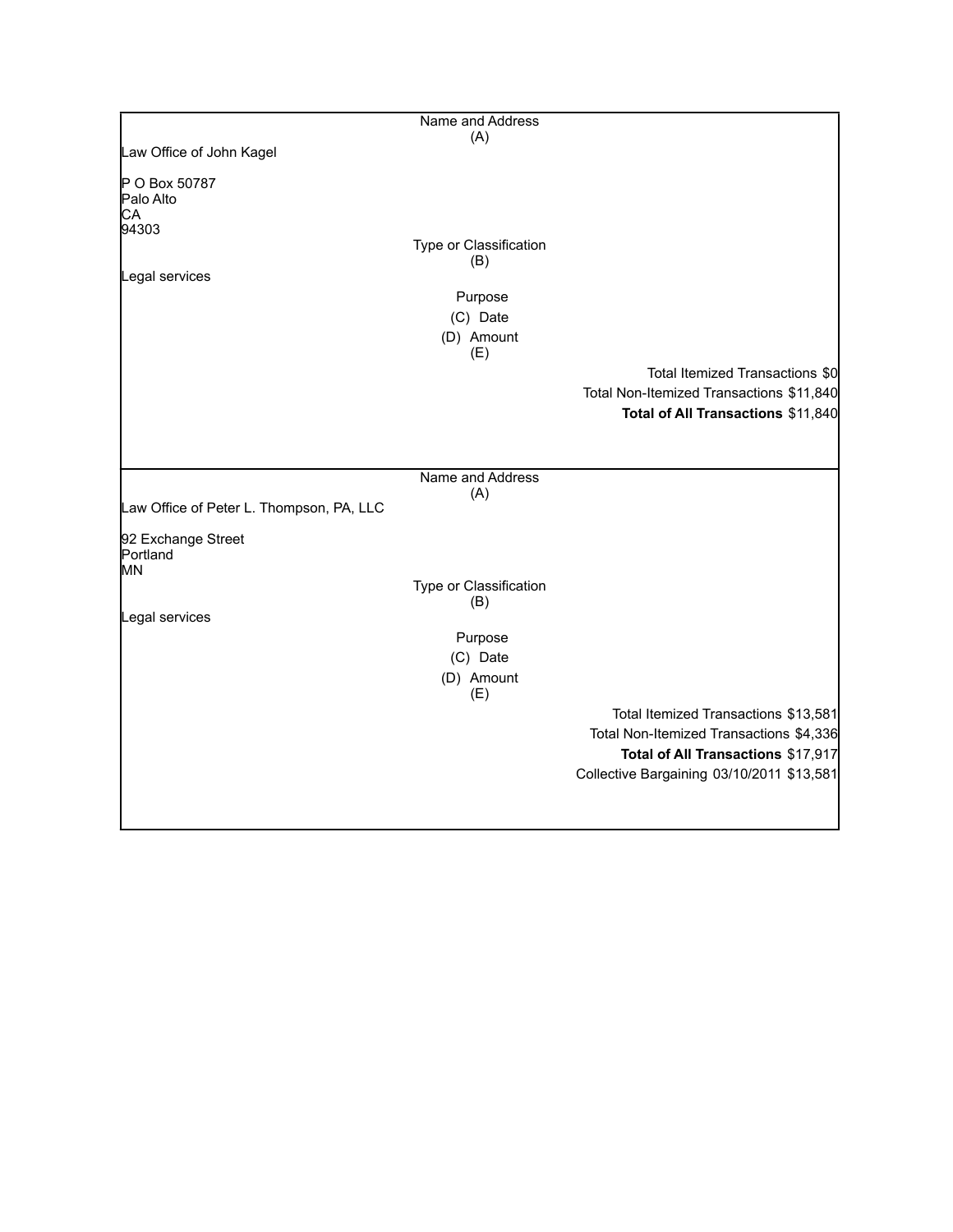|                                            | Name and Address                                             |
|--------------------------------------------|--------------------------------------------------------------|
|                                            | (A)                                                          |
| Law Offices of Gloria D. Smith             |                                                              |
| 48 Rosemont Place<br>San Francisco<br>CА   |                                                              |
| 94103                                      | Type or Classification                                       |
|                                            | (B)                                                          |
| Legal services                             |                                                              |
|                                            | Purpose                                                      |
|                                            | (C) Date                                                     |
|                                            | (D) Amount<br>(E)                                            |
|                                            | Total Itemized Transactions \$44,815                         |
|                                            | Total Non-Itemized Transactions \$22,890                     |
|                                            | Total of All Transactions \$67,705                           |
|                                            | Sutter Santa Rosa-Arbitration 10/21/2010 \$26,120            |
|                                            | Sutter Santa Rosa-Arbitration 10/28/2010 \$5,550             |
|                                            | California Pacific Medical Center Matter 11/11/2010 \$13,145 |
|                                            | Name and Address                                             |
|                                            | (A)                                                          |
| Le Cheval Restaurant                       |                                                              |
| 1019 Clay Street<br>Oakland<br>СA<br>94607 |                                                              |
|                                            | Type or Classification                                       |
|                                            | (B)                                                          |
| Catering/restaurant                        |                                                              |
|                                            | Purpose                                                      |
|                                            | (C) Date                                                     |
|                                            | (D) Amount<br>(E)                                            |
|                                            | Total Itemized Transactions \$0                              |
|                                            | Total Non-Itemized Transactions \$14,602                     |
|                                            | Total of All Transactions \$14,602                           |
|                                            |                                                              |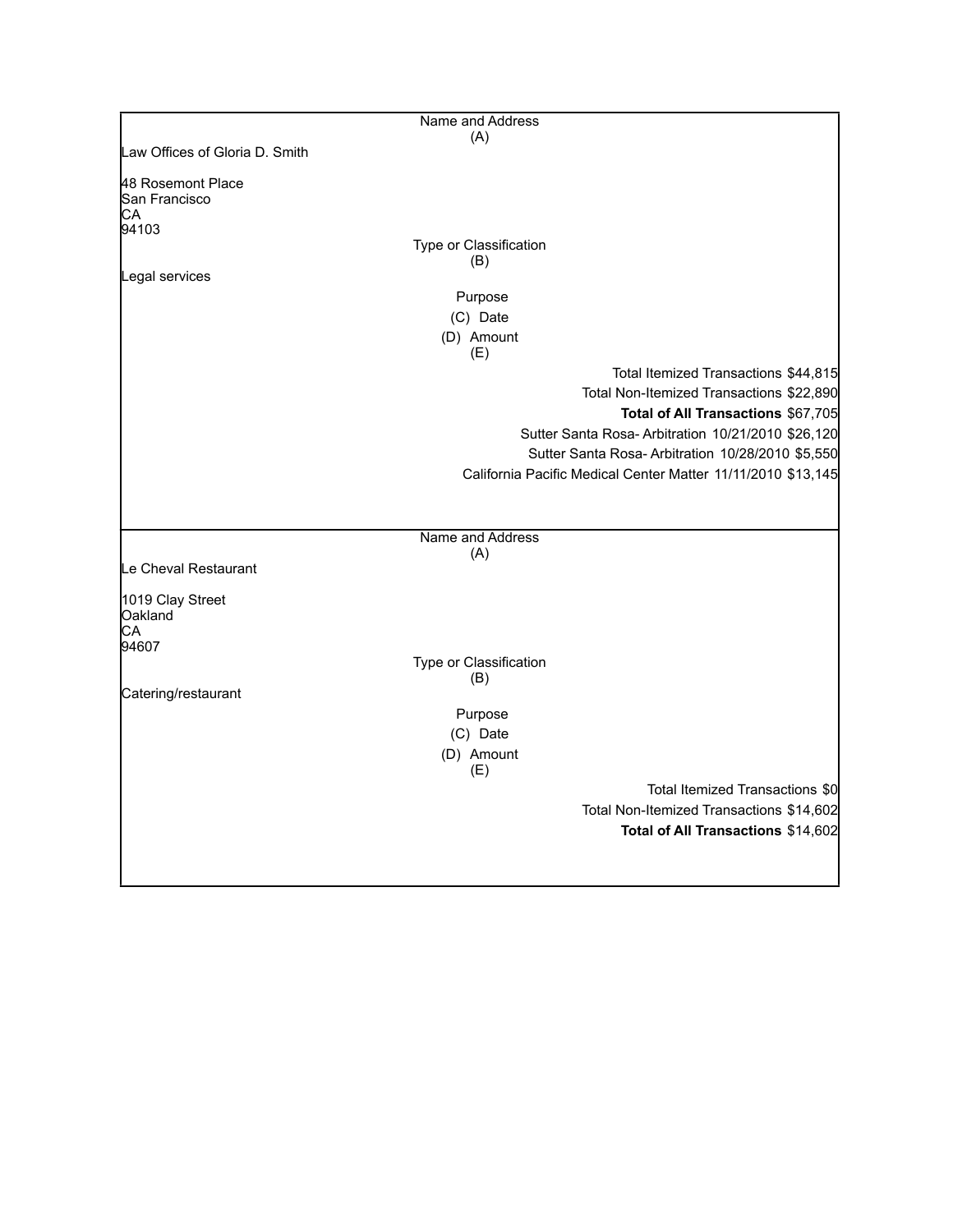|                                      | Name and Address                                               |
|--------------------------------------|----------------------------------------------------------------|
|                                      | (A)                                                            |
| LexisNexis                           |                                                                |
| P.O. Box 894166<br>Los Angeles<br>CА |                                                                |
| 90189-4166                           |                                                                |
|                                      | Type or Classification<br>(B)                                  |
| Research and think-tank              |                                                                |
|                                      | Purpose                                                        |
|                                      | (C) Date                                                       |
|                                      | (D) Amount<br>(E)                                              |
|                                      | Total Itemized Transactions \$57,958                           |
|                                      | Total Non-Itemized Transactions \$49,196                       |
|                                      | Total of All Transactions \$107,154                            |
|                                      | Online legal research/subscription service 07/27/2010 \$13,268 |
|                                      | Online legal research/subscription service 09/02/2010 \$5,137  |
|                                      | Online legal research/subscription service 10/20/2010 \$8,334  |
|                                      | Online legal research/subscription service 11/11/2010 \$8,613  |
|                                      | Online legal research/subscription service 01/06/2011 \$8,334  |
|                                      | Online legal research/subscription service 02/17/2011 \$5,938  |
|                                      | Online legal research/subscription service 04/07/2011 \$8,334  |
|                                      |                                                                |
|                                      | Name and Address                                               |
| <b>LEVIN ASSOCIATES</b>              | (A)                                                            |
| 268 1/2 MAIN AVE<br><b>NORWALK</b>   |                                                                |
| СT                                   |                                                                |
|                                      | Type or Classification<br>(B)                                  |
| Publisher                            |                                                                |
|                                      | Purpose                                                        |
|                                      | (C) Date                                                       |
|                                      | (D) Amount<br>(E)                                              |
|                                      | Total Itemized Transactions \$0                                |
|                                      | Total Non-Itemized Transactions \$0                            |
|                                      | <b>Total of All Transactions \$0</b>                           |
|                                      |                                                                |
|                                      |                                                                |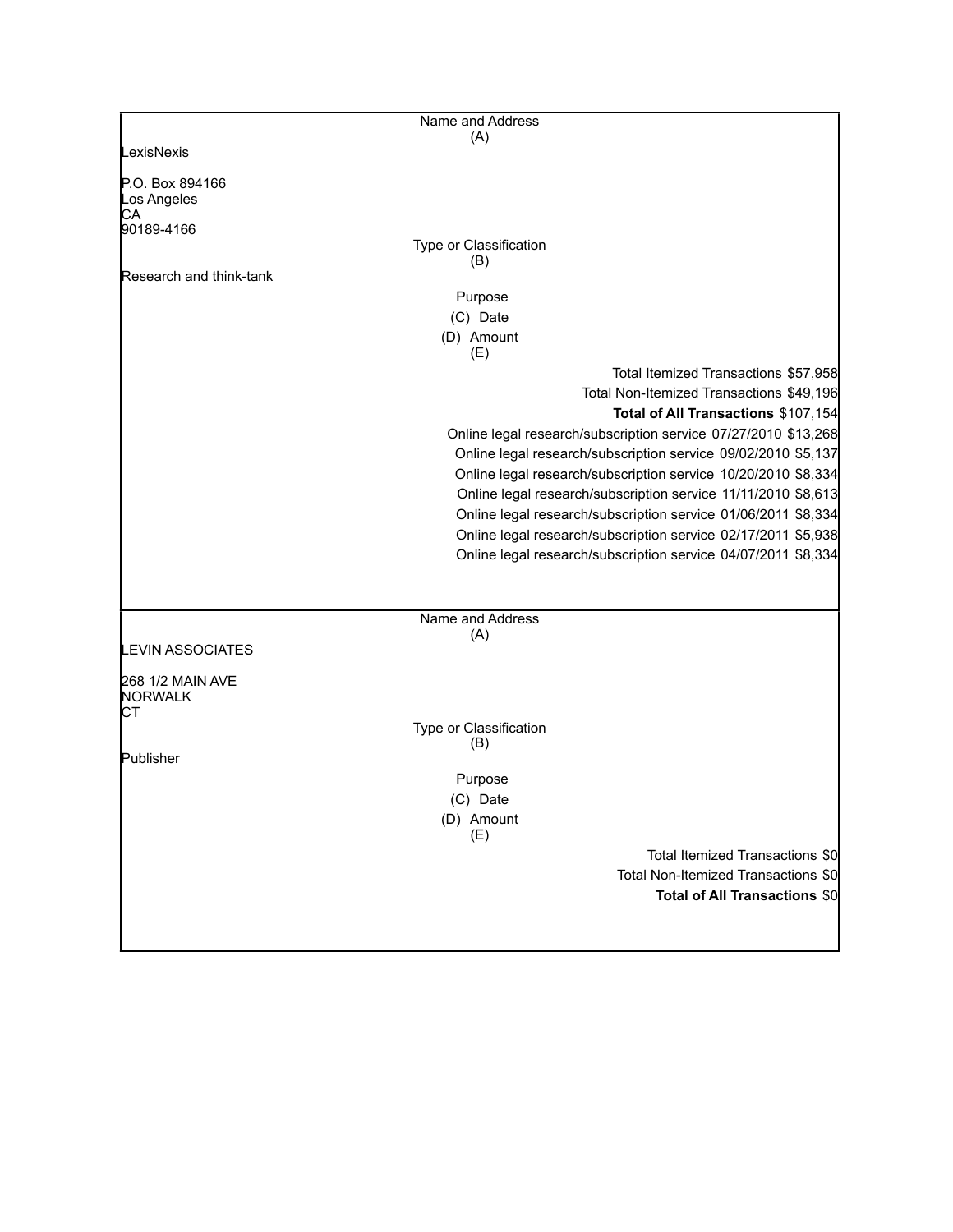|                                                      | Name and Address              |                                         |
|------------------------------------------------------|-------------------------------|-----------------------------------------|
|                                                      | (A)                           |                                         |
| Lucia's Pizza & Pasta                                |                               |                                         |
| 1732 1/2 Westwood Blvd<br>Los Angeles<br>CA<br>90024 |                               |                                         |
|                                                      | Type or Classification<br>(B) |                                         |
| Catering/restaurant                                  |                               |                                         |
|                                                      | Purpose                       |                                         |
|                                                      | (C) Date                      |                                         |
|                                                      | (D) Amount                    |                                         |
|                                                      | (E)                           | Total Itemized Transactions \$0         |
|                                                      |                               | Total Non-Itemized Transactions \$5,126 |
|                                                      |                               | Total of All Transactions \$5,126       |
|                                                      |                               |                                         |
|                                                      | Name and Address              |                                         |
| Luella E. Nelson                                     | (A)                           |                                         |
| 4306 NE Mason Street<br>Portland<br>lOR              |                               |                                         |
| 97218-1737                                           |                               |                                         |
|                                                      | Type or Classification        |                                         |
| Arbitrator                                           | (B)                           |                                         |
|                                                      | Purpose                       |                                         |
|                                                      | (C) Date                      |                                         |
|                                                      | (D) Amount<br>(E)             |                                         |
|                                                      |                               | Total Itemized Transactions \$0         |
|                                                      |                               | Total Non-Itemized Transactions \$6,717 |
|                                                      |                               | Total of All Transactions \$6,717       |
|                                                      |                               |                                         |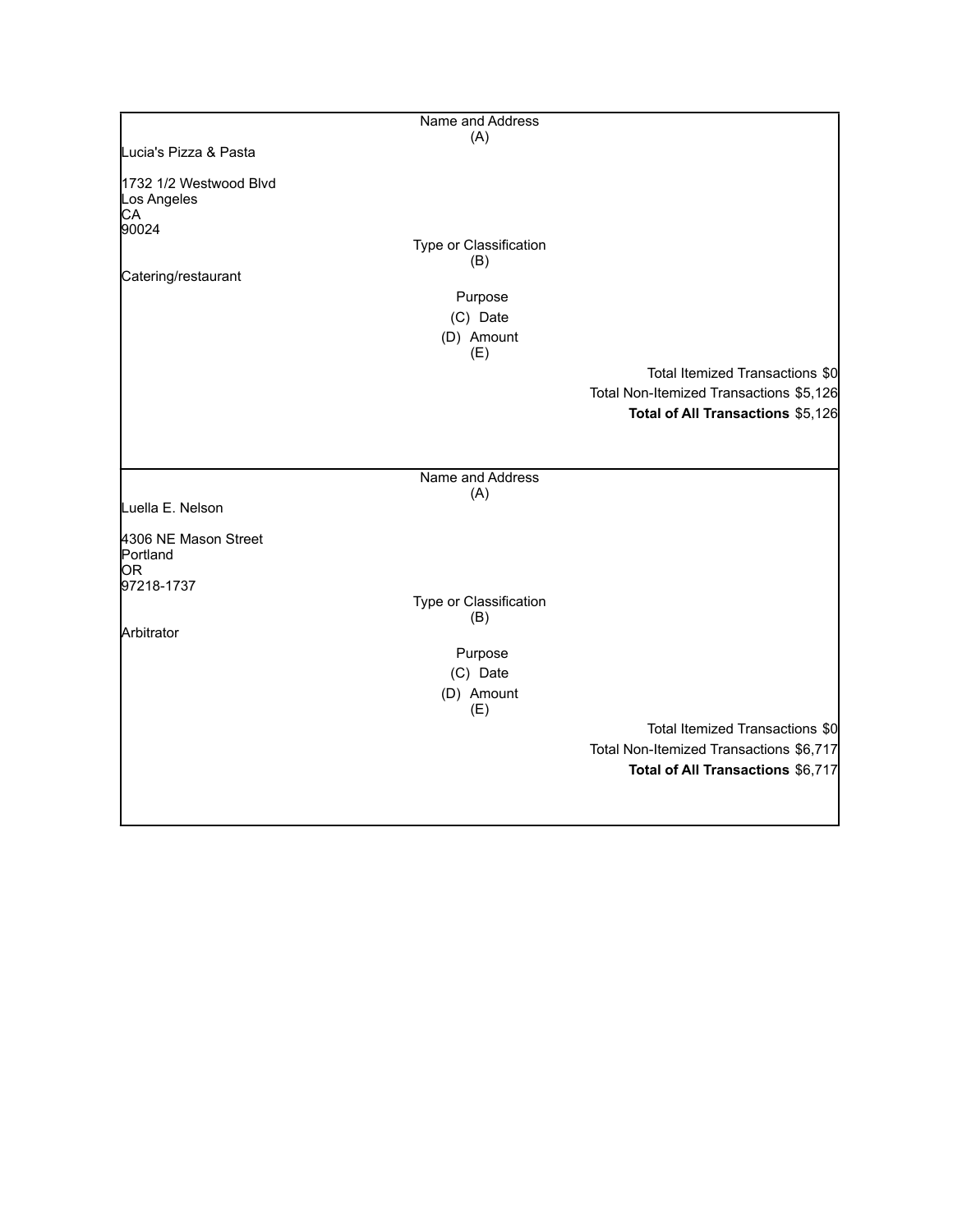|                                  | Name and Address       |                                                    |
|----------------------------------|------------------------|----------------------------------------------------|
|                                  | (A)                    |                                                    |
| Lunch Box Express                |                        |                                                    |
| P.O. Box 1309<br>Folsom          |                        |                                                    |
| CA                               |                        |                                                    |
| 95763                            |                        |                                                    |
|                                  | Type or Classification |                                                    |
| Catering/restaurant              | (B)                    |                                                    |
|                                  | Purpose                |                                                    |
|                                  | (C) Date               |                                                    |
|                                  |                        |                                                    |
|                                  | (D) Amount<br>(E)      |                                                    |
|                                  |                        | Total Itemized Transactions \$25,182               |
|                                  |                        | Total Non-Itemized Transactions \$25,153           |
|                                  |                        | Total of All Transactions \$50,335                 |
|                                  |                        |                                                    |
|                                  |                        | Government/legislative meeting 08/26/2010 \$25,182 |
|                                  |                        |                                                    |
|                                  | Name and Address       |                                                    |
|                                  | (A)                    |                                                    |
| M.P. Radocy, Inc.                |                        |                                                    |
| 737 Channing Avenue<br>Palo Alto |                        |                                                    |
| CA                               |                        |                                                    |
| 94301                            |                        |                                                    |
|                                  | Type or Classification |                                                    |
| Temporary Services               | (B)                    |                                                    |
|                                  | Purpose                |                                                    |
|                                  |                        |                                                    |
|                                  | (C) Date               |                                                    |
|                                  | (D) Amount<br>(E)      |                                                    |
|                                  |                        | Total Itemized Transactions \$0                    |
|                                  |                        | Total Non-Itemized Transactions \$13,842           |
|                                  |                        | Total of All Transactions \$13,842                 |
|                                  |                        |                                                    |
|                                  |                        |                                                    |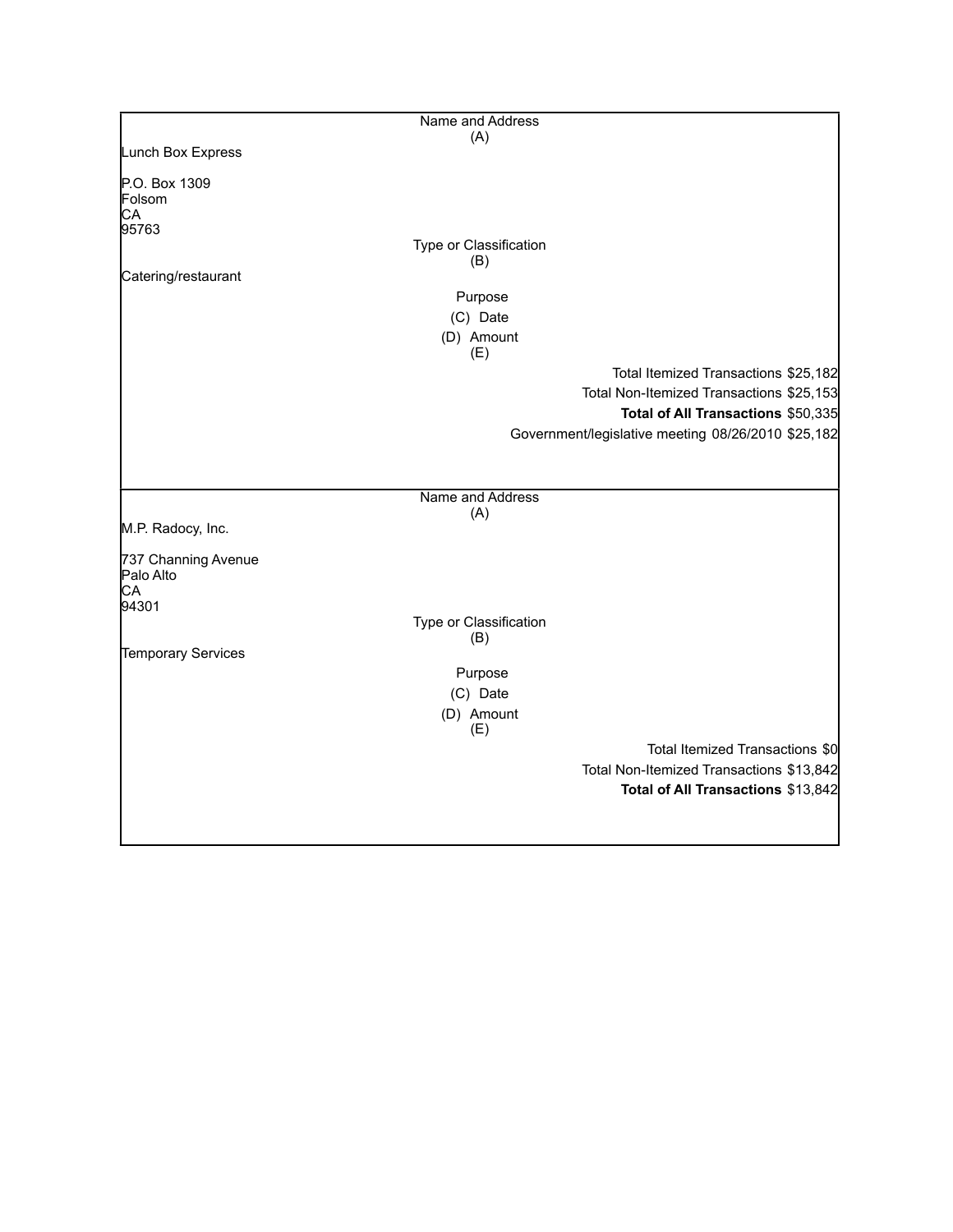|                                                    | Name and Address       |                                                              |
|----------------------------------------------------|------------------------|--------------------------------------------------------------|
|                                                    | (A)                    |                                                              |
| Made in the Shade Tent Rentals, Inc.               |                        |                                                              |
| 3633 Seaport Blvd.<br><b>West Sacramento</b><br>СA |                        |                                                              |
|                                                    | Type or Classification |                                                              |
|                                                    | (B)                    |                                                              |
| Advocacy group                                     |                        |                                                              |
|                                                    | Purpose                |                                                              |
|                                                    | (C) Date<br>(D) Amount |                                                              |
|                                                    | (E)                    |                                                              |
|                                                    |                        | Total Itemized Transactions \$11,413                         |
|                                                    |                        | Total Non-Itemized Transactions \$1,114                      |
|                                                    |                        | Total of All Transactions \$12,527                           |
|                                                    |                        | Tent and Furniture Rental for Sac. Event 08/19/2010 \$11,413 |
|                                                    |                        |                                                              |
|                                                    |                        |                                                              |
|                                                    | Name and Address       |                                                              |
|                                                    | (A)                    |                                                              |
| Mark L. Irvings                                    |                        |                                                              |
| 24 Elba Street                                     |                        |                                                              |
| Brookline<br>MA                                    |                        |                                                              |
| 02446-6759                                         |                        |                                                              |
|                                                    | Type or Classification |                                                              |
| Arbitrator                                         | (B)                    |                                                              |
|                                                    | Purpose                |                                                              |
|                                                    | (C) Date               |                                                              |
|                                                    | (D) Amount             |                                                              |
|                                                    | (E)                    |                                                              |
|                                                    |                        | Total Itemized Transactions \$5,354                          |
|                                                    |                        | Total Non-Itemized Transactions \$0                          |
|                                                    |                        | Total of All Transactions \$5,354                            |
|                                                    |                        | Arbitration- MSNA 11/18/2010 \$5,354                         |
|                                                    |                        |                                                              |
|                                                    |                        |                                                              |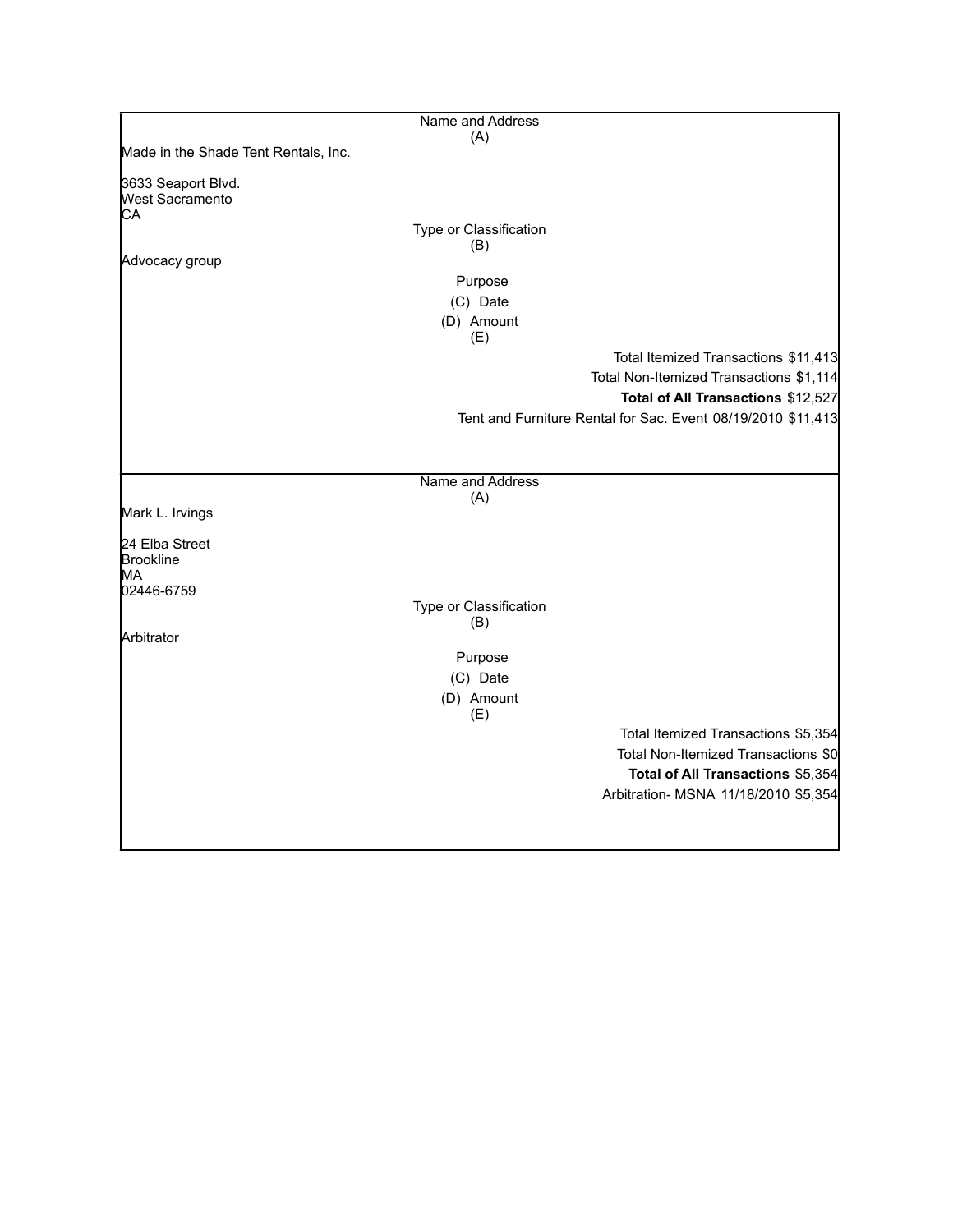|                                      | Name and Address              |                                          |
|--------------------------------------|-------------------------------|------------------------------------------|
|                                      | (A)                           |                                          |
| <b>Market Hall Caterers- MHC</b>     |                               |                                          |
| 5655 College Avenue<br>Oakland<br>CA |                               |                                          |
| 94618                                |                               |                                          |
|                                      | Type or Classification<br>(B) |                                          |
| Catering/restaurant                  |                               |                                          |
|                                      | Purpose                       |                                          |
|                                      | (C) Date                      |                                          |
|                                      | (D) Amount<br>(E)             |                                          |
|                                      |                               | Total Itemized Transactions \$0          |
|                                      |                               | Total Non-Itemized Transactions \$10,784 |
|                                      |                               | Total of All Transactions \$10,784       |
|                                      |                               |                                          |
|                                      |                               |                                          |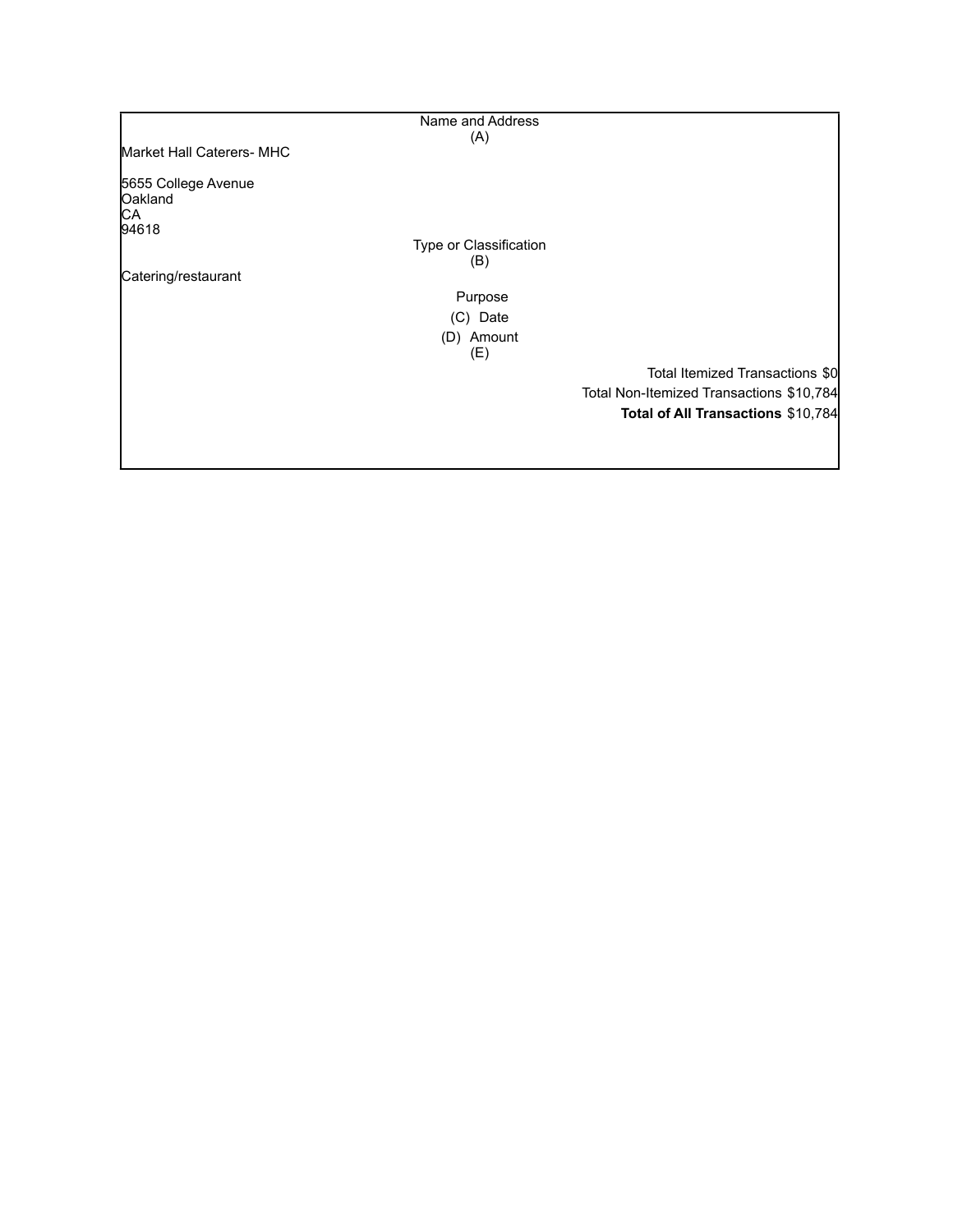|                                   | Name and Address                                            |
|-----------------------------------|-------------------------------------------------------------|
| <b>MARRIOTT</b>                   | (A)                                                         |
|                                   |                                                             |
| Attn: Accounts Receivable         |                                                             |
| Pueblo                            |                                                             |
| CO                                |                                                             |
| 81003                             | Type or Classification                                      |
|                                   | (B)                                                         |
| Hotel/accomodation/venue/facility |                                                             |
|                                   | Purpose                                                     |
|                                   | (C) Date                                                    |
|                                   | (D) Amount<br>(E)                                           |
|                                   | Total Itemized Transactions \$328,595                       |
|                                   | Total Non-Itemized Transactions \$434,832                   |
|                                   | Total of All Transactions \$763,427                         |
|                                   | 90th Anniverary-Women's Right to Vote 09/21/2010 \$5,406    |
|                                   | Education, outreach and awareness 10/21/2010 \$5,907        |
|                                   | Collective Bargaining 12/04/2010 \$6,486                    |
|                                   | Community Outreach/RN Organizing Expense 12/20/2010 \$7,179 |
|                                   | 90th Anniverary-Women's Right to Vote 01/14/2011 \$6,515    |
|                                   | Continuing Education classes 01/14/2011 \$11,903            |
|                                   | Continuing Education classes 01/20/2011 \$12,853            |
|                                   | Continuing Education classes 01/28/2011 \$13,261            |
|                                   | Continuing Education classes 01/29/2011 \$8,836             |
|                                   | Continuing Education classes 02/04/2011 \$15,439            |
|                                   | Continuing Education classes 02/05/2011 \$6,820             |
|                                   | Continuing Education classes 02/09/2011 \$5,054             |
|                                   | Collective Bargaining Expenses 02/11/2011 \$7,723           |
|                                   | Continuing Education classes 02/24/2011 \$6,717             |
|                                   | Continuing Education classes 02/25/2011 \$12,548            |
|                                   | Continuing Education classes 03/15/2011 \$15,474            |
|                                   | Continuing Education classes 03/16/2011 \$31,092            |
|                                   | Continuing Education classes 03/24/2011 \$22,589            |
|                                   | Continuing Education classes 03/25/2011 \$5,114             |
|                                   | Continuing Education classes 03/26/2011 \$12,646            |
|                                   | Continuing Education classes 03/31/2011 \$23,281            |
|                                   | Continuing Education classes 04/07/2011 \$10,603            |
|                                   | Continuing Education classes 04/15/2011 \$6,764             |
|                                   | Continuing Education classes 04/16/2011 \$5,265             |
|                                   | Continuing Education classes 04/23/2011 \$12,989            |
|                                   | Continuing Education classes 04/29/2011 \$20,493            |
|                                   | Continuing Education classes 05/24/2011 \$5,150             |
|                                   | Continuing Education classes 05/31/2011 \$9,916             |
|                                   |                                                             |
|                                   | HCA Campaign 06/21/2011 \$9,008                             |
|                                   | Continuing Education classes 06/24/2011 \$5,564             |
|                                   |                                                             |
|                                   |                                                             |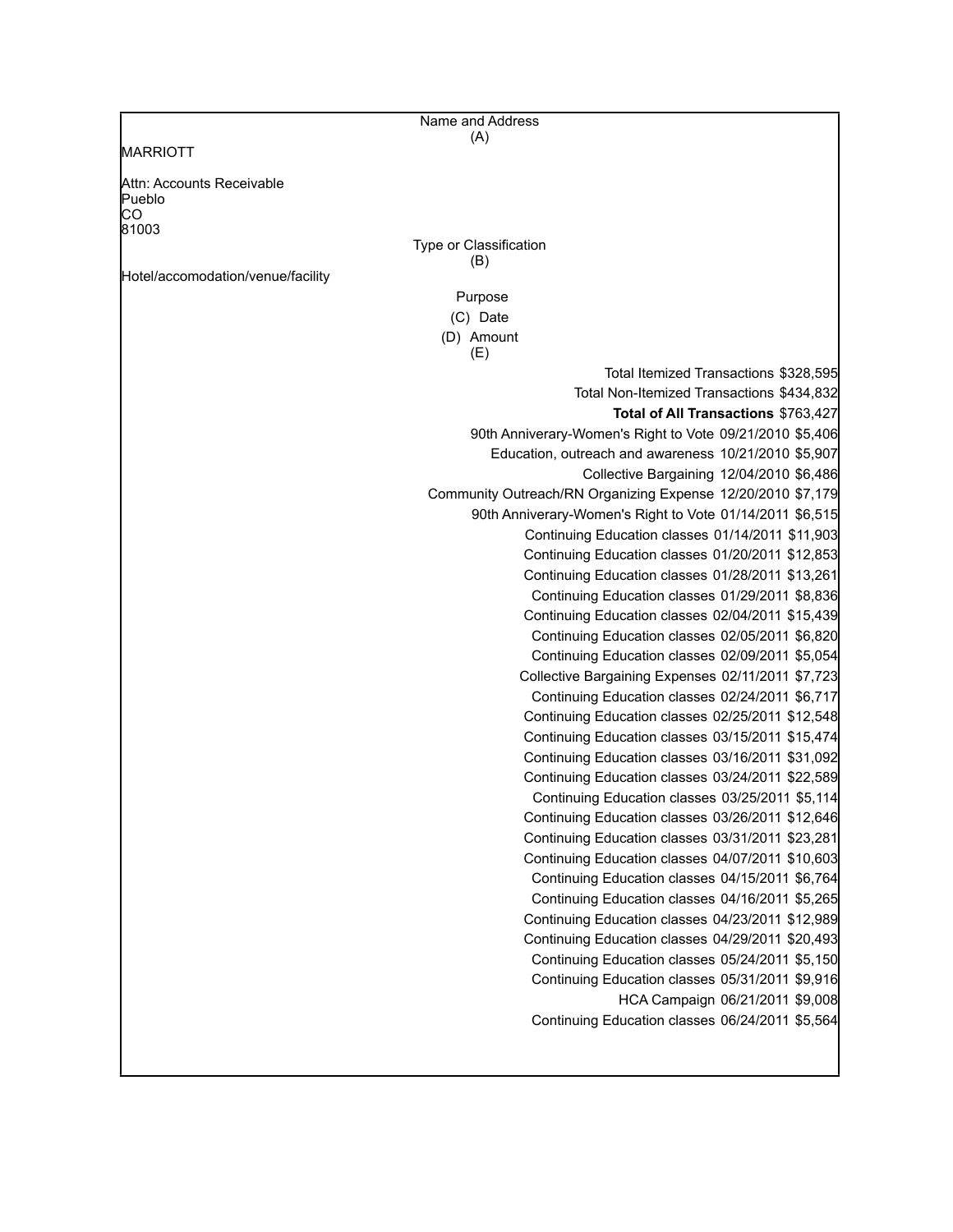|                                               | Name and Address              |                                                                       |
|-----------------------------------------------|-------------------------------|-----------------------------------------------------------------------|
|                                               | (A)                           |                                                                       |
| Metro Media Productions                       |                               |                                                                       |
| 1800 Diesel Drive Unit 20<br>Sacramento<br>CA |                               |                                                                       |
| 95838                                         |                               |                                                                       |
|                                               | Type or Classification<br>(B) |                                                                       |
| Events and Productions                        |                               |                                                                       |
|                                               | Purpose                       |                                                                       |
|                                               | (C) Date                      |                                                                       |
|                                               | (D) Amount<br>(E)             |                                                                       |
|                                               |                               | Total Itemized Transactions \$60,329                                  |
|                                               |                               | Total Non-Itemized Transactions \$8,901                               |
|                                               |                               | Total of All Transactions \$69,230                                    |
|                                               |                               | UC-University of California collective bargaining 08/12/2010 \$20,643 |
|                                               |                               | 90th Anniverary-Women's Right to Vote 09/14/2010 \$39,686             |
|                                               |                               |                                                                       |
|                                               |                               |                                                                       |
|                                               | Name and Address              |                                                                       |
|                                               | (A)                           |                                                                       |
| MHR NAPA Valley Hotel                         |                               |                                                                       |
|                                               |                               |                                                                       |
| Napa                                          |                               |                                                                       |
| CA                                            |                               |                                                                       |
|                                               | Type or Classification<br>(B) |                                                                       |
| Hotel/accomodation/venue/facility             |                               |                                                                       |
|                                               | Purpose                       |                                                                       |
|                                               | (C) Date                      |                                                                       |
|                                               | (D) Amount                    |                                                                       |
|                                               | (E)                           |                                                                       |
|                                               |                               | Total Itemized Transactions \$0                                       |
|                                               |                               | Total Non-Itemized Transactions \$8,755                               |
|                                               |                               | Total of All Transactions \$8,755                                     |
|                                               |                               |                                                                       |
|                                               |                               |                                                                       |
|                                               |                               |                                                                       |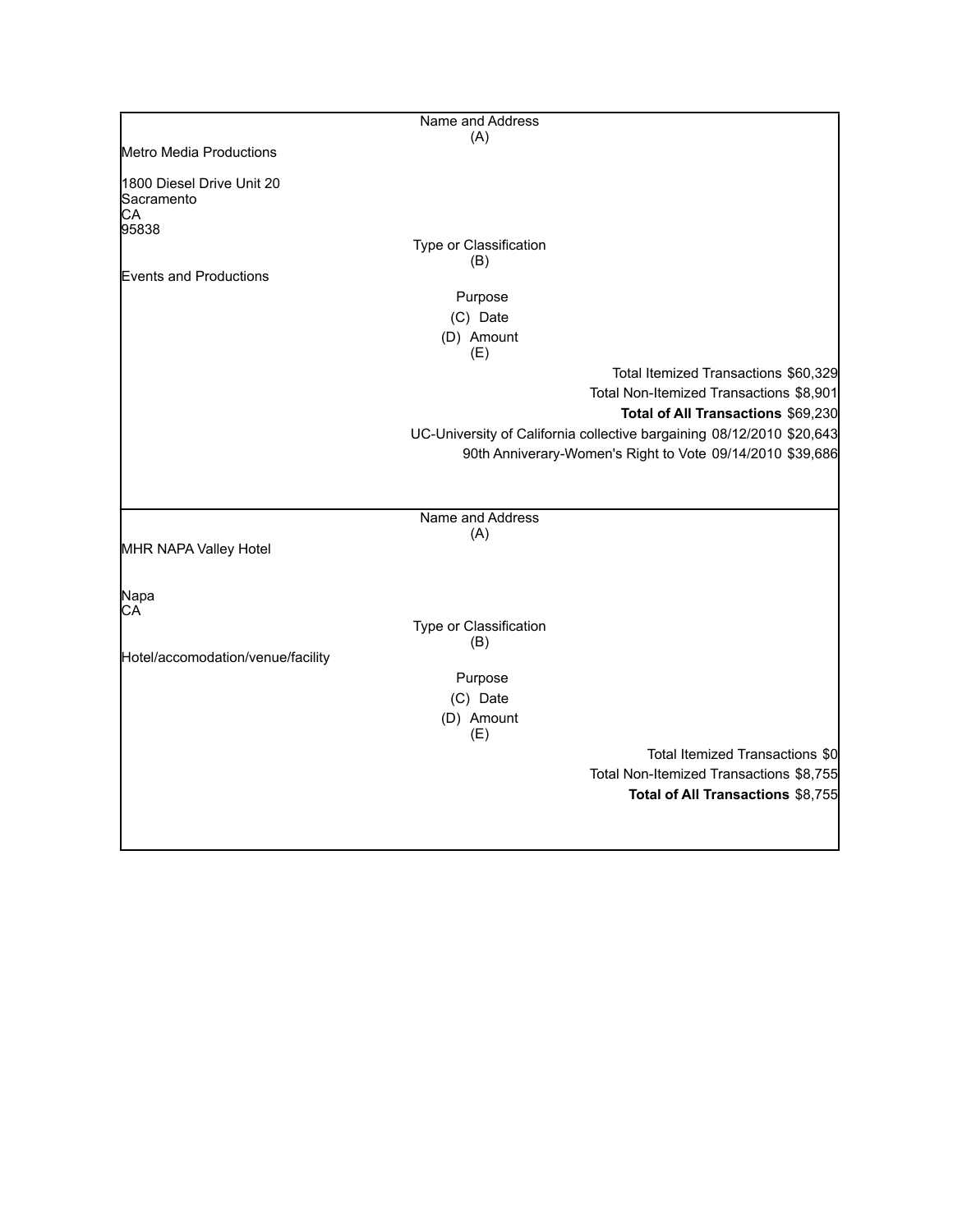|                         | Name and Address       |                                                                 |
|-------------------------|------------------------|-----------------------------------------------------------------|
|                         | (A)                    |                                                                 |
| Michael C. Ryan, Esq.   |                        |                                                                 |
| 34 Wolfe's Neck Rd.     |                        |                                                                 |
| Freeport                |                        |                                                                 |
| ME                      | Type or Classification |                                                                 |
|                         | (B)                    |                                                                 |
| Arbitrator              |                        |                                                                 |
|                         | Purpose                |                                                                 |
|                         | (C) Date               |                                                                 |
|                         | (D) Amount             |                                                                 |
|                         | (E)                    |                                                                 |
|                         |                        | Total Itemized Transactions \$5,576                             |
|                         |                        | Total Non-Itemized Transactions \$5,078                         |
|                         |                        | Total of All Transactions \$10,654                              |
|                         |                        | Abritration- MSNA Down East Comm Hosp. 11/18/2010 \$5,576       |
|                         |                        |                                                                 |
|                         |                        |                                                                 |
|                         | Name and Address       |                                                                 |
| MINNESOTA IMPLAN GRO    | (A)                    |                                                                 |
|                         |                        |                                                                 |
| 1725 TOWER DR W STE 140 |                        |                                                                 |
| Hudson<br>lwı           |                        |                                                                 |
|                         | Type or Classification |                                                                 |
|                         | (B)                    |                                                                 |
| Research and think-tank |                        |                                                                 |
|                         | Purpose                |                                                                 |
|                         | (C) Date               |                                                                 |
|                         | (D) Amount             |                                                                 |
|                         | (E)                    |                                                                 |
|                         |                        | Total Itemized Transactions \$13,850                            |
|                         |                        | Total Non-Itemized Transactions \$0                             |
|                         |                        | Total of All Transactions \$13,850                              |
|                         |                        | SUBSCRIPTION SERVICES Collective Bargaining 11/20/2010 \$13,850 |
|                         |                        |                                                                 |
|                         |                        |                                                                 |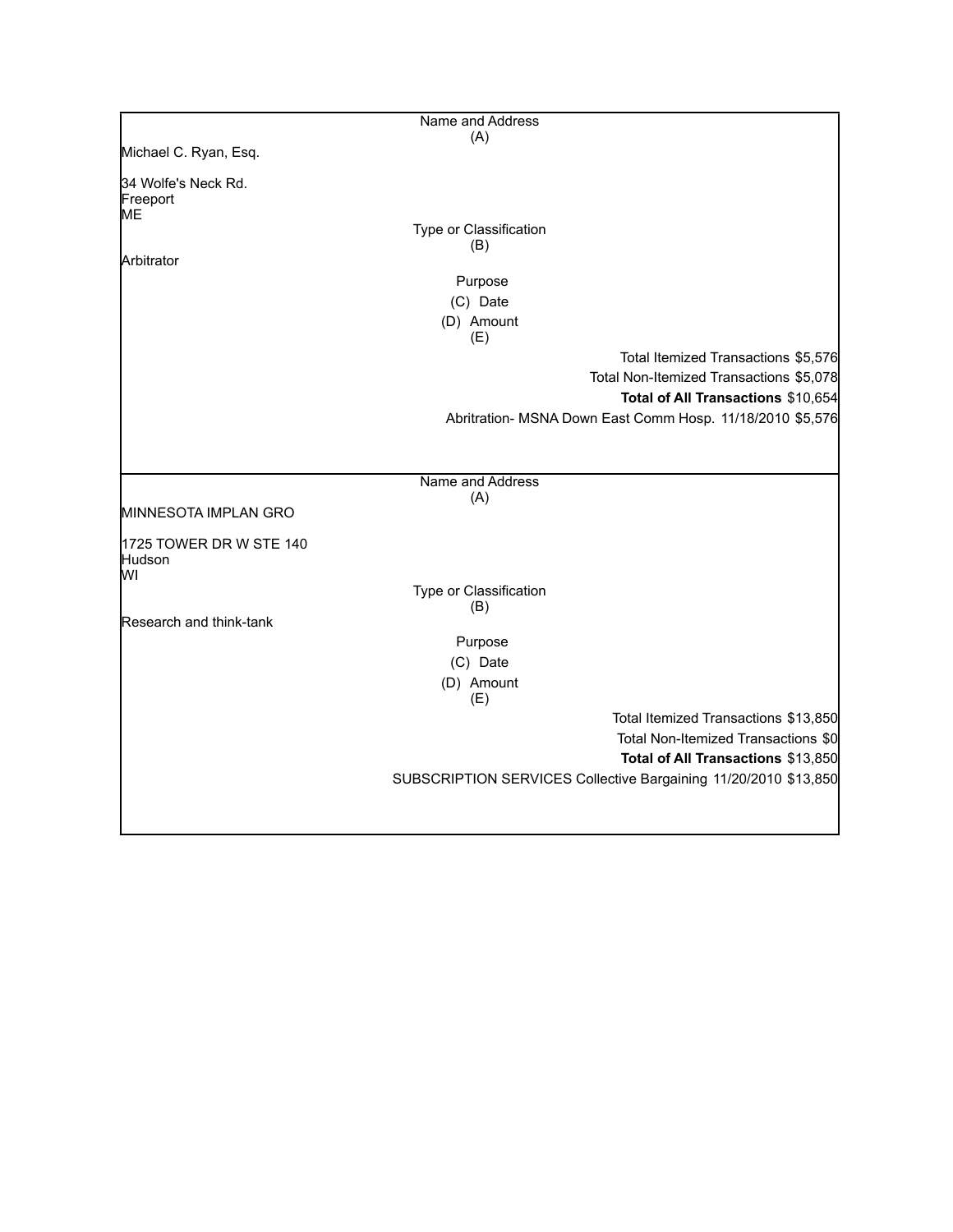|                                         | Name and Address       |                                          |
|-----------------------------------------|------------------------|------------------------------------------|
|                                         | (A)                    |                                          |
| National Car Rental                     |                        |                                          |
| PO Box 402334<br>Atlanta<br>GA<br>30384 |                        |                                          |
|                                         | Type or Classification |                                          |
|                                         | (B)                    |                                          |
| lCar-rental                             |                        |                                          |
|                                         | Purpose                |                                          |
|                                         | (C) Date               |                                          |
|                                         | (D) Amount             |                                          |
|                                         | (E)                    |                                          |
|                                         |                        | Total Itemized Transactions \$31,391     |
|                                         |                        | Total Non-Itemized Transactions \$3,306  |
|                                         |                        | Total of All Transactions \$34,697       |
|                                         |                        | HCA Campaign 12/17/2010 \$11,776         |
|                                         |                        | HCA Campaign 05/18/2011 \$13,146         |
|                                         |                        | HCA Denver campaign 06/23/2011 \$6,469   |
|                                         |                        |                                          |
|                                         |                        |                                          |
|                                         | Name and Address       |                                          |
|                                         | (A)                    |                                          |
| NELLIE'S DELI MARKET & CA               |                        |                                          |
|                                         |                        |                                          |
| <b>SAN DIEGO</b>                        |                        |                                          |
| CA                                      |                        |                                          |
|                                         | Type or Classification |                                          |
| Catering/restaurant                     | (B)                    |                                          |
|                                         | Purpose                |                                          |
|                                         | (C) Date               |                                          |
|                                         | (D) Amount             |                                          |
|                                         | (E)                    |                                          |
|                                         |                        | Total Itemized Transactions \$0          |
|                                         |                        | Total Non-Itemized Transactions \$16,136 |
|                                         |                        | Total of All Transactions \$16,136       |
|                                         |                        |                                          |
|                                         |                        |                                          |
|                                         |                        |                                          |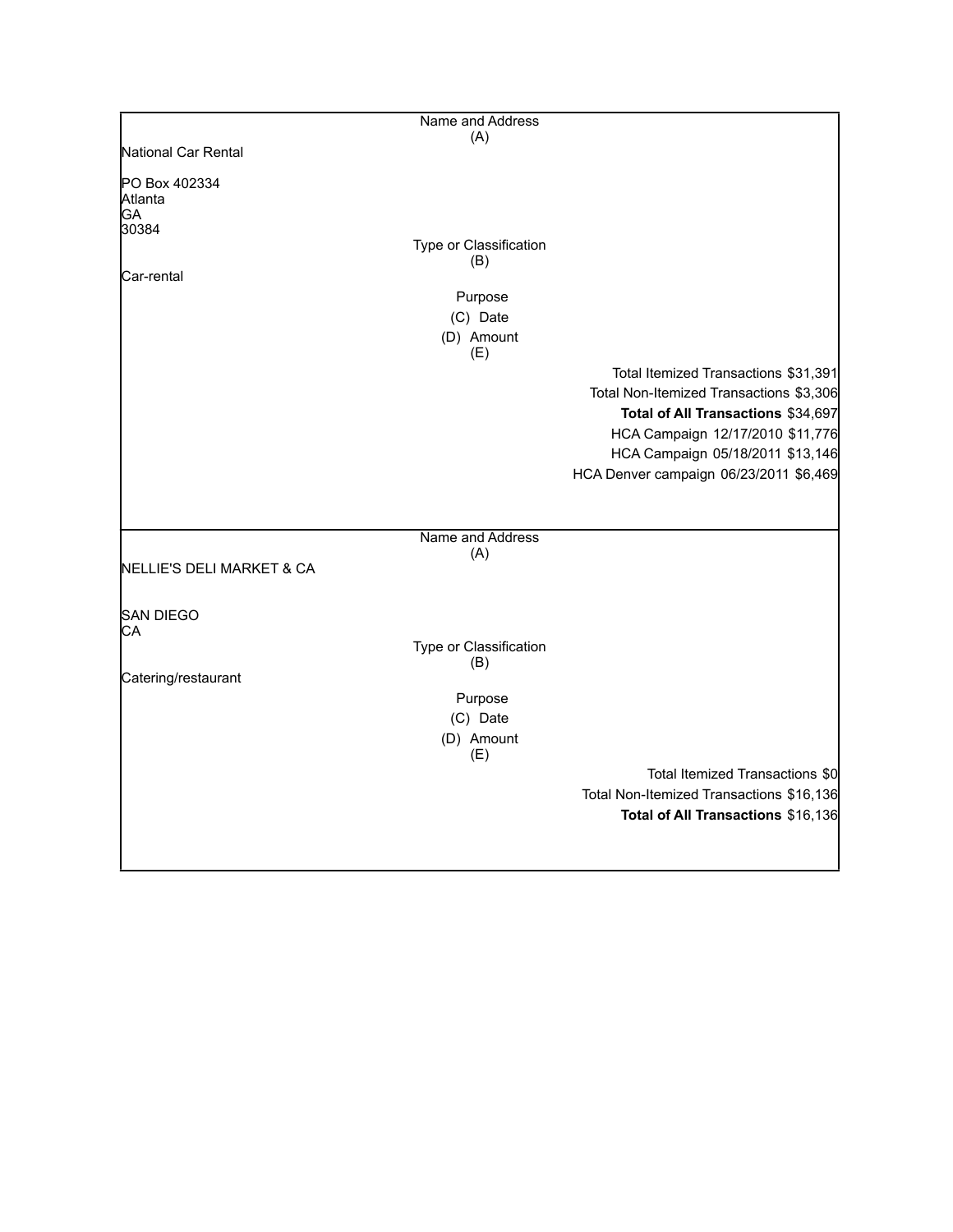|                                   | Name and Address       |                                           |
|-----------------------------------|------------------------|-------------------------------------------|
|                                   | (A)                    |                                           |
| OAKWOOD CORP HOUSING              |                        |                                           |
|                                   |                        |                                           |
|                                   |                        |                                           |
| <b>LAS VEGAS</b>                  |                        |                                           |
| ΝV                                |                        |                                           |
|                                   | Type or Classification |                                           |
|                                   | (B)                    |                                           |
| Hotel/accomodation/venue/facility |                        |                                           |
|                                   | Purpose                |                                           |
|                                   | (C) Date               |                                           |
|                                   | (D) Amount             |                                           |
|                                   | (E)                    |                                           |
|                                   |                        | Total Itemized Transactions \$0           |
|                                   |                        |                                           |
|                                   |                        | Total Non-Itemized Transactions \$125,762 |
|                                   |                        | Total of All Transactions \$125,762       |
|                                   |                        |                                           |
|                                   |                        |                                           |
|                                   | Name and Address       |                                           |
|                                   | (A)                    |                                           |
| OMNI HOTEL                        |                        |                                           |
|                                   |                        |                                           |
| 29225 Chagrin Blvd                |                        |                                           |
| Pepper Pike                       |                        |                                           |
| ЮH                                |                        |                                           |
| 44122                             |                        |                                           |
|                                   | Type or Classification |                                           |
| Facilities rental and venue       | (B)                    |                                           |
|                                   |                        |                                           |
|                                   | Purpose                |                                           |
|                                   | (C) Date               |                                           |
|                                   | (D) Amount             |                                           |
|                                   | (E)                    |                                           |
|                                   |                        | Total Itemized Transactions \$9,516       |
|                                   |                        | Total Non-Itemized Transactions \$13,193  |
|                                   |                        | Total of All Transactions \$22,709        |
|                                   |                        |                                           |
|                                   |                        | HCA Campaign 06/14/2011 \$9,516           |
|                                   |                        |                                           |
|                                   |                        |                                           |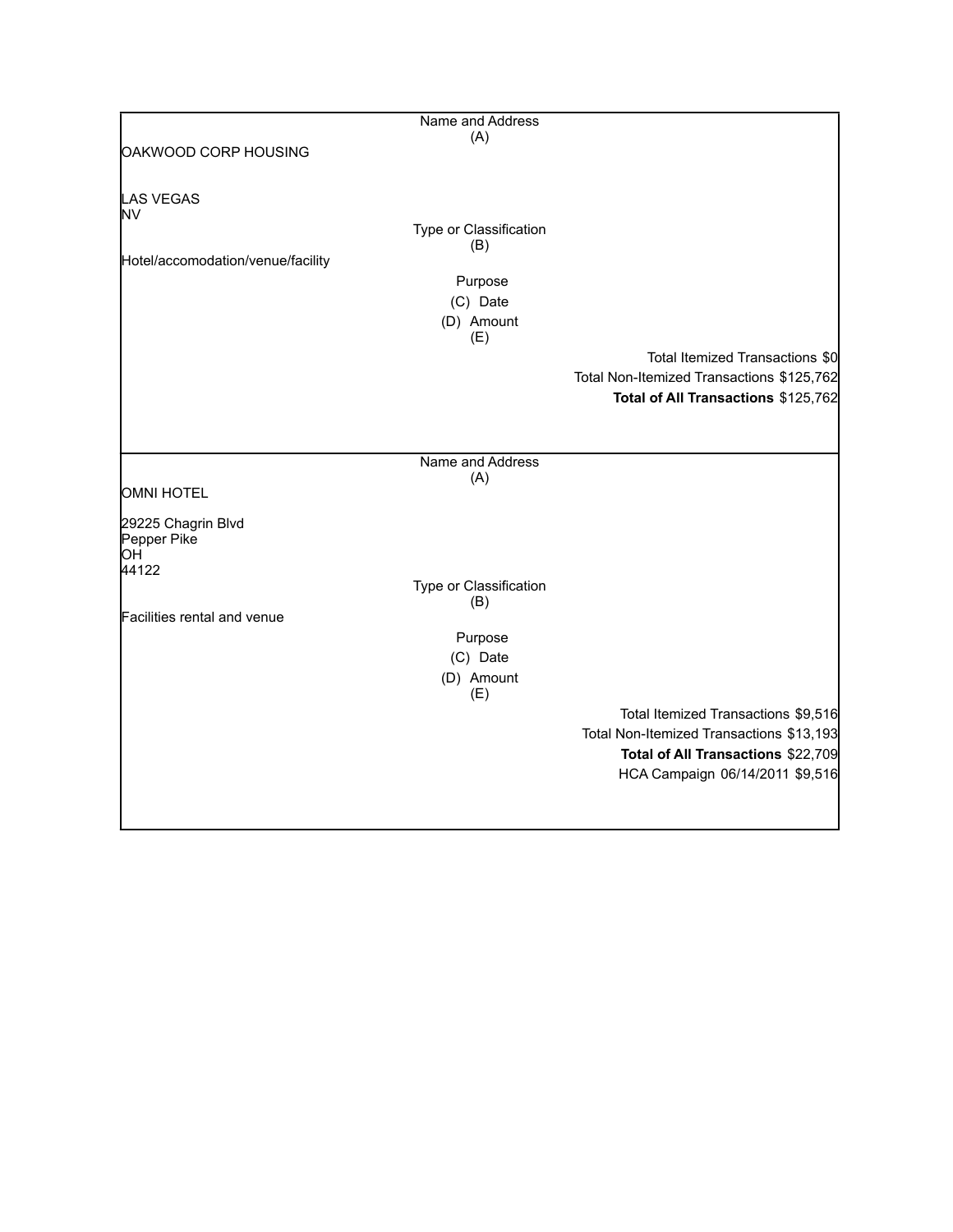|                                                | Name and Address              |                                          |
|------------------------------------------------|-------------------------------|------------------------------------------|
|                                                | (A)                           |                                          |
| <b>PANERA BREAD</b>                            |                               |                                          |
| 1101 CANAL ST STE 5123<br><b>CHICAGO</b><br>IL |                               |                                          |
| 60661-5445                                     |                               |                                          |
|                                                | Type or Classification        |                                          |
| Catering/restaurant                            | (B)                           |                                          |
|                                                | Purpose                       |                                          |
|                                                | (C) Date                      |                                          |
|                                                | (D) Amount<br>(E)             |                                          |
|                                                |                               | Total Itemized Transactions \$0          |
|                                                |                               | Total Non-Itemized Transactions \$98,541 |
|                                                |                               | Total of All Transactions \$98,541       |
|                                                |                               |                                          |
|                                                | Name and Address              |                                          |
| PAPA JOS PIZZA PASTA SUBS                      | (A)                           |                                          |
|                                                |                               |                                          |
| Brooksville<br>FL                              |                               |                                          |
|                                                | Type or Classification<br>(B) |                                          |
| Catering/restaurant                            |                               |                                          |
|                                                | Purpose                       |                                          |
|                                                | (C) Date                      |                                          |
|                                                | (D) Amount<br>(E)             |                                          |
|                                                |                               | Total Itemized Transactions \$0          |
|                                                |                               | Total Non-Itemized Transactions \$21,585 |
|                                                |                               | Total of All Transactions \$21,585       |
|                                                |                               |                                          |
|                                                |                               |                                          |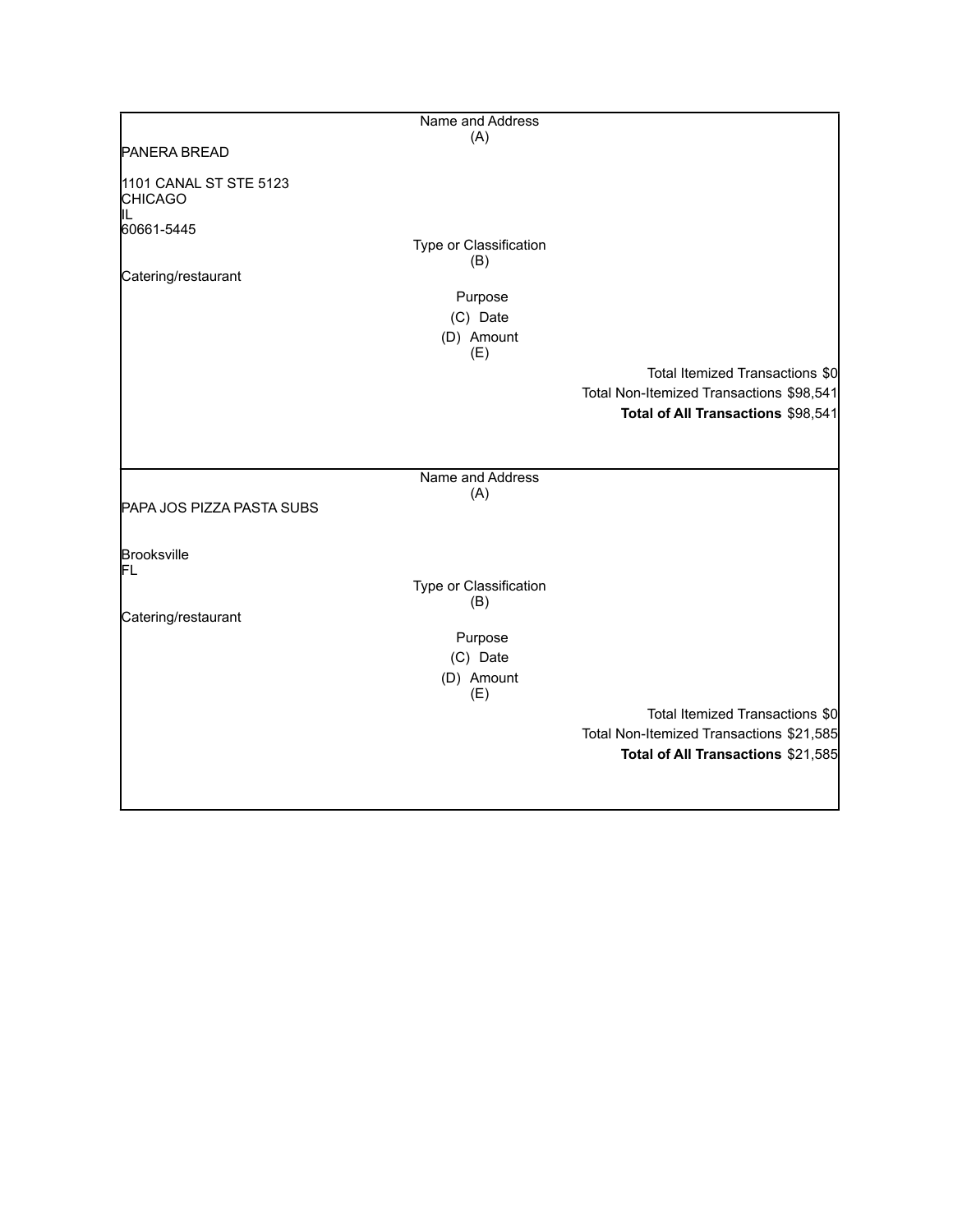|                                                     | Name and Address              |                                          |
|-----------------------------------------------------|-------------------------------|------------------------------------------|
| PC NAMETAG/COLLEGIATE                               | (A)                           |                                          |
|                                                     |                               |                                          |
| 124 HORIZON DR<br><b>VERONA</b><br>MI<br>53593-1234 |                               |                                          |
|                                                     | Type or Classification<br>(B) |                                          |
| Printing and publishing house                       |                               |                                          |
|                                                     | Purpose                       |                                          |
|                                                     | (C) Date                      |                                          |
|                                                     | (D) Amount<br>(E)             |                                          |
|                                                     |                               | Total Itemized Transactions \$0          |
|                                                     |                               | Total Non-Itemized Transactions \$7,417  |
|                                                     |                               | Total of All Transactions \$7,417        |
|                                                     |                               |                                          |
|                                                     | Name and Address<br>(A)       |                                          |
| Pizza Rustica, Inc.                                 |                               |                                          |
| 6114 La Salle Ave #506<br>Oakland<br>CA             |                               |                                          |
| 94611                                               | Type or Classification        |                                          |
|                                                     | (B)                           |                                          |
| Catering/restaurant                                 |                               |                                          |
|                                                     | Purpose                       |                                          |
|                                                     | (C) Date<br>(D) Amount        |                                          |
|                                                     | (E)                           |                                          |
|                                                     |                               | Total Itemized Transactions \$0          |
|                                                     |                               | Total Non-Itemized Transactions \$10,173 |
|                                                     |                               | Total of All Transactions \$10,173       |
|                                                     |                               |                                          |
|                                                     |                               |                                          |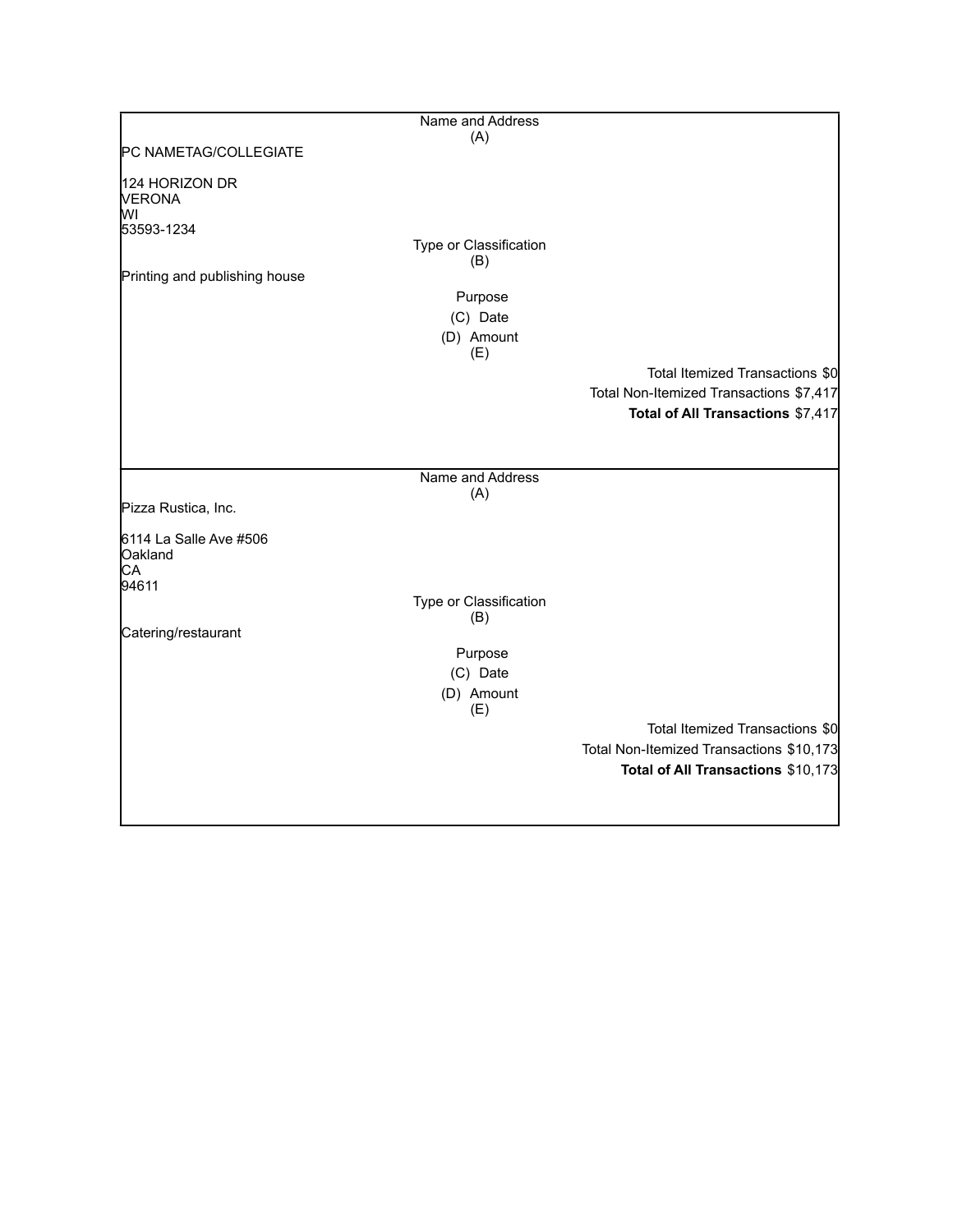|                                                  | Name and Address                                               |
|--------------------------------------------------|----------------------------------------------------------------|
|                                                  | (A)                                                            |
| Pless Environmental, Inc.                        |                                                                |
| 440 Nova Albion Way<br>San Rafael<br>СA<br>94903 |                                                                |
|                                                  | Type or Classification                                         |
|                                                  | (B)                                                            |
| Legal services                                   |                                                                |
|                                                  | Purpose                                                        |
|                                                  | (C) Date                                                       |
|                                                  | (D) Amount                                                     |
|                                                  | (E)<br>Total Itemized Transactions \$26,226                    |
|                                                  | Total Non-Itemized Transactions \$4,416                        |
|                                                  | Total of All Transactions \$30,642                             |
|                                                  | legal services CPMC collective bargaining 03/24/2011 \$26,226  |
|                                                  |                                                                |
|                                                  |                                                                |
|                                                  | Name and Address<br>(A)                                        |
| Postal Systems Inc                               |                                                                |
|                                                  |                                                                |
| 25024 Viking Street<br>Hayward<br>CА             |                                                                |
| 94545-2704                                       |                                                                |
|                                                  | Type or Classification                                         |
| Mailer                                           | (B)                                                            |
|                                                  | Purpose                                                        |
|                                                  | (C) Date                                                       |
|                                                  | (D) Amount                                                     |
|                                                  | (E)                                                            |
|                                                  | Total Itemized Transactions \$183,291                          |
|                                                  | Total Non-Itemized Transactions \$39,653                       |
|                                                  | Total of All Transactions \$222,944                            |
|                                                  | mailer collective bargaing/organizing 07/01/2010 \$40,000      |
|                                                  | MO CE Brochure RN organizing 08/19/2010 \$41,746               |
|                                                  | PASNAP/CE Brochure - RN organizing 10/28/2010 \$10,094         |
|                                                  | PAV Persuasion Brochure - RN organizing 10/28/2010 \$20,888    |
|                                                  | NNOC TX RN Bulletin- RN organizing 12/08/2010 \$6,256          |
|                                                  | TX Newletters December 2010 - RN organizing 12/29/2010 \$5,226 |
|                                                  | NNOC FL Licensure Brochure - RN organizing 01/20/2011 \$35,323 |
|                                                  | NNOC Texas Newsletter - RN organizing 02/03/2011 \$5,584       |
|                                                  | Texas RN's on the Move Brochure 03/10/2011 \$18,174            |
|                                                  |                                                                |
|                                                  |                                                                |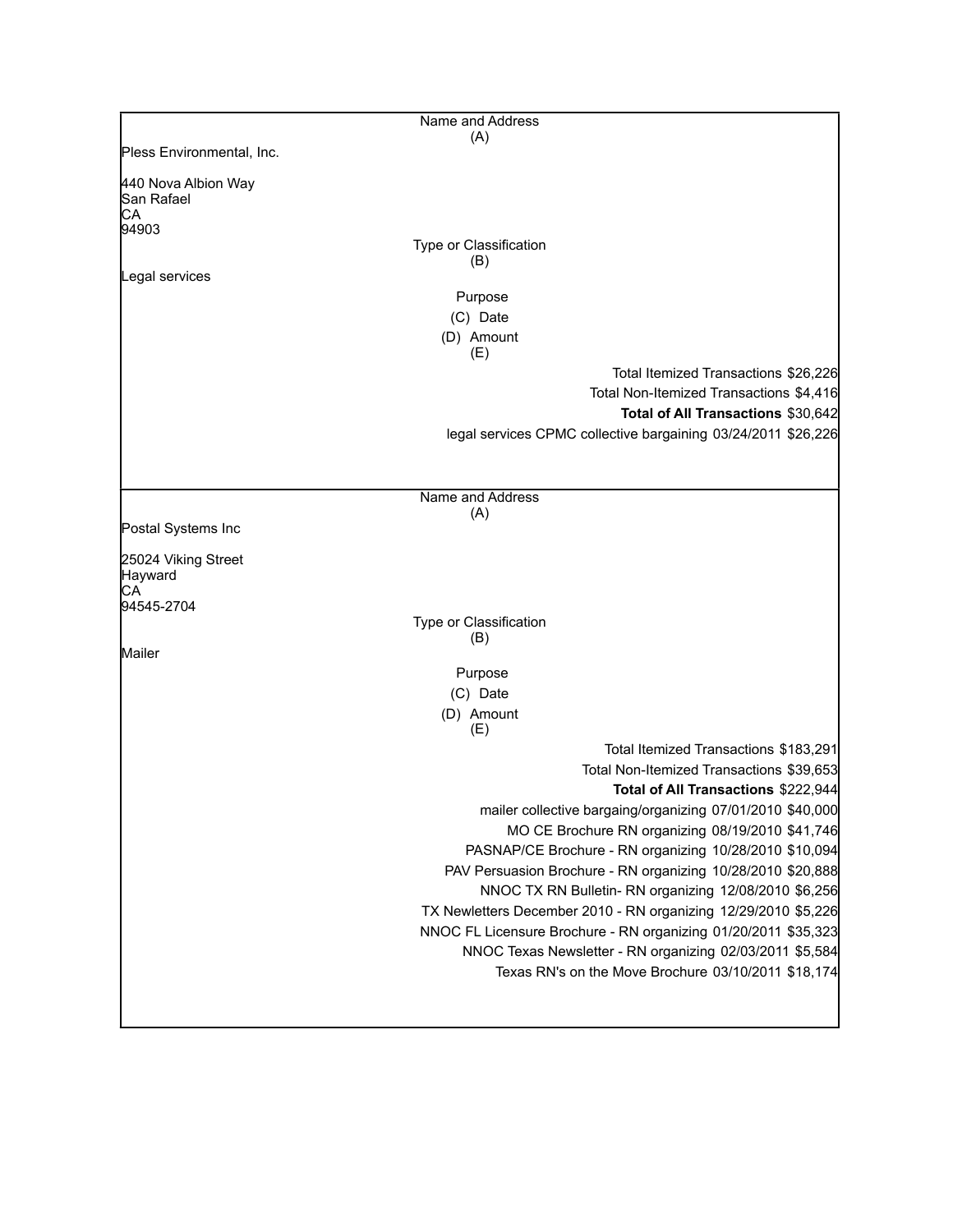|                     | Name and Address              |                                          |
|---------------------|-------------------------------|------------------------------------------|
|                     | (A)                           |                                          |
| PORT CHARLOTTE FSU  |                               |                                          |
|                     |                               |                                          |
| Port Charlotte      |                               |                                          |
| FL                  |                               |                                          |
|                     | Type or Classification<br>(B) |                                          |
| Catering/restaurant |                               |                                          |
|                     | Purpose                       |                                          |
|                     | (C) Date                      |                                          |
|                     | (D) Amount                    |                                          |
|                     | (E)                           |                                          |
|                     |                               | Total Itemized Transactions \$0          |
|                     |                               | Total Non-Itemized Transactions \$10,385 |
|                     |                               | Total of All Transactions \$10,385       |
|                     |                               |                                          |
|                     |                               |                                          |
|                     | Name and Address              |                                          |
|                     | (A)                           |                                          |
| Prihar, Michael     |                               |                                          |
| P.O. Box 3242       |                               |                                          |
| Granada Hills       |                               |                                          |
| CA                  |                               |                                          |
| 91394               | Type or Classification        |                                          |
|                     | (B)                           |                                          |
| Arbitrator          |                               |                                          |
|                     | Purpose                       |                                          |
|                     | (C) Date                      |                                          |
|                     | (D) Amount                    |                                          |
|                     | (E)                           |                                          |
|                     |                               | Total Itemized Transactions \$0          |
|                     |                               | Total Non-Itemized Transactions \$8,206  |
|                     |                               | Total of All Transactions \$8,206        |
|                     |                               |                                          |
|                     |                               |                                          |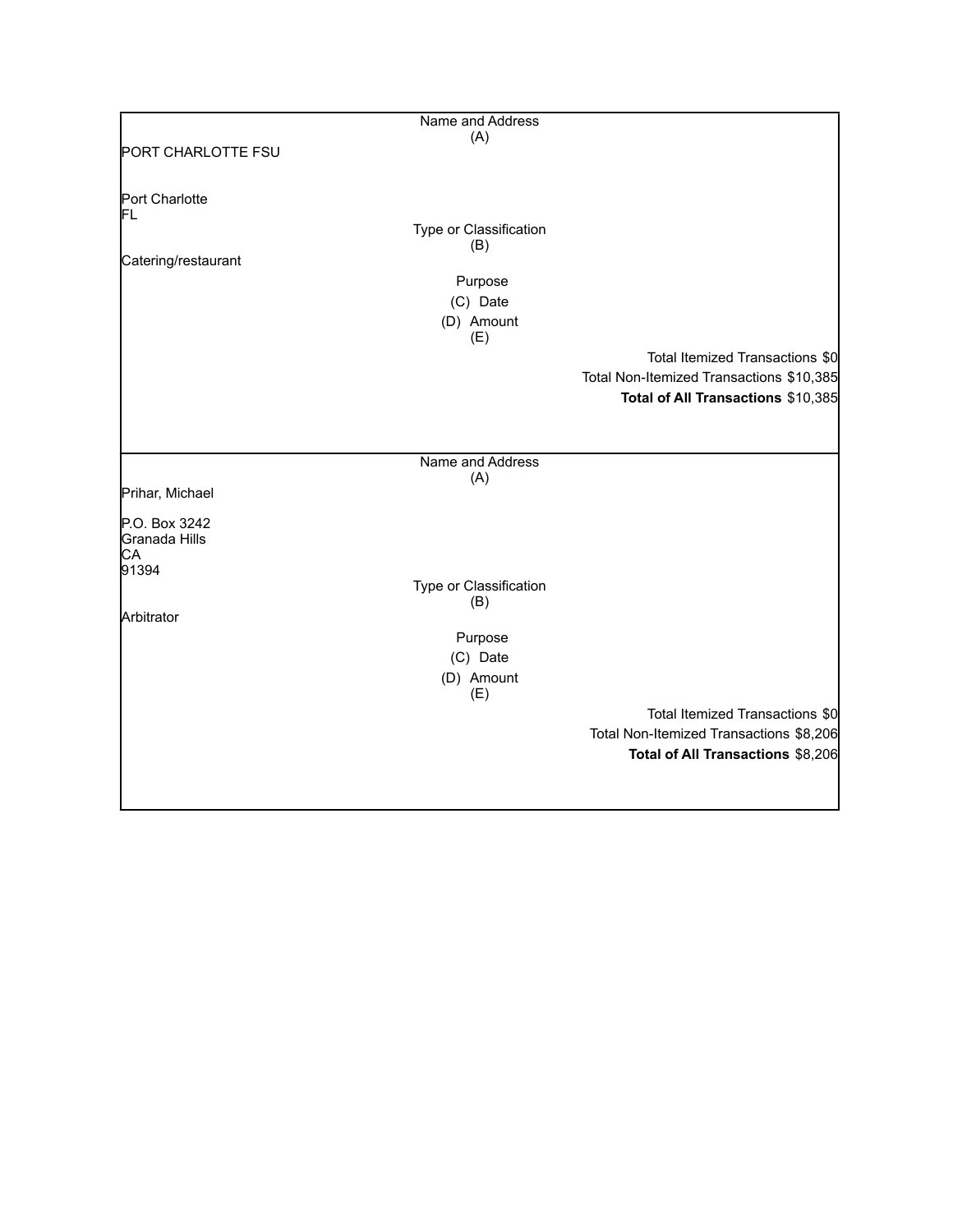|                                   | Name and Address       |                                          |
|-----------------------------------|------------------------|------------------------------------------|
|                                   | (A)                    |                                          |
| <b>PR NEWSWIRE ASSOCIAT</b>       |                        |                                          |
| G.P.O. Box 5897                   |                        |                                          |
| New York                          |                        |                                          |
| NY.                               |                        |                                          |
| 10087-5897                        | Type or Classification |                                          |
|                                   | (B)                    |                                          |
| News Agency                       |                        |                                          |
|                                   | Purpose                |                                          |
|                                   | (C) Date               |                                          |
|                                   | (D) Amount             |                                          |
|                                   | (E)                    |                                          |
|                                   |                        | Total Itemized Transactions \$0          |
|                                   |                        | Total Non-Itemized Transactions \$19,730 |
|                                   |                        | Total of All Transactions \$19,730       |
|                                   |                        |                                          |
|                                   |                        |                                          |
|                                   | Name and Address       |                                          |
|                                   | (A)                    |                                          |
| R B REALTY GRP OAK TEMP H         |                        |                                          |
|                                   |                        |                                          |
| Twin Oaks                         |                        |                                          |
| СA                                |                        |                                          |
|                                   | Type or Classification |                                          |
|                                   | (B)                    |                                          |
| Hotel/accomodation/venue/facility |                        |                                          |
|                                   | Purpose                |                                          |
|                                   | (C) Date               |                                          |
|                                   | (D) Amount             |                                          |
|                                   | (E)                    |                                          |
|                                   |                        | Total Itemized Transactions \$0          |
|                                   |                        | Total Non-Itemized Transactions \$51,396 |
|                                   |                        | Total of All Transactions \$51,396       |
|                                   |                        |                                          |
|                                   |                        |                                          |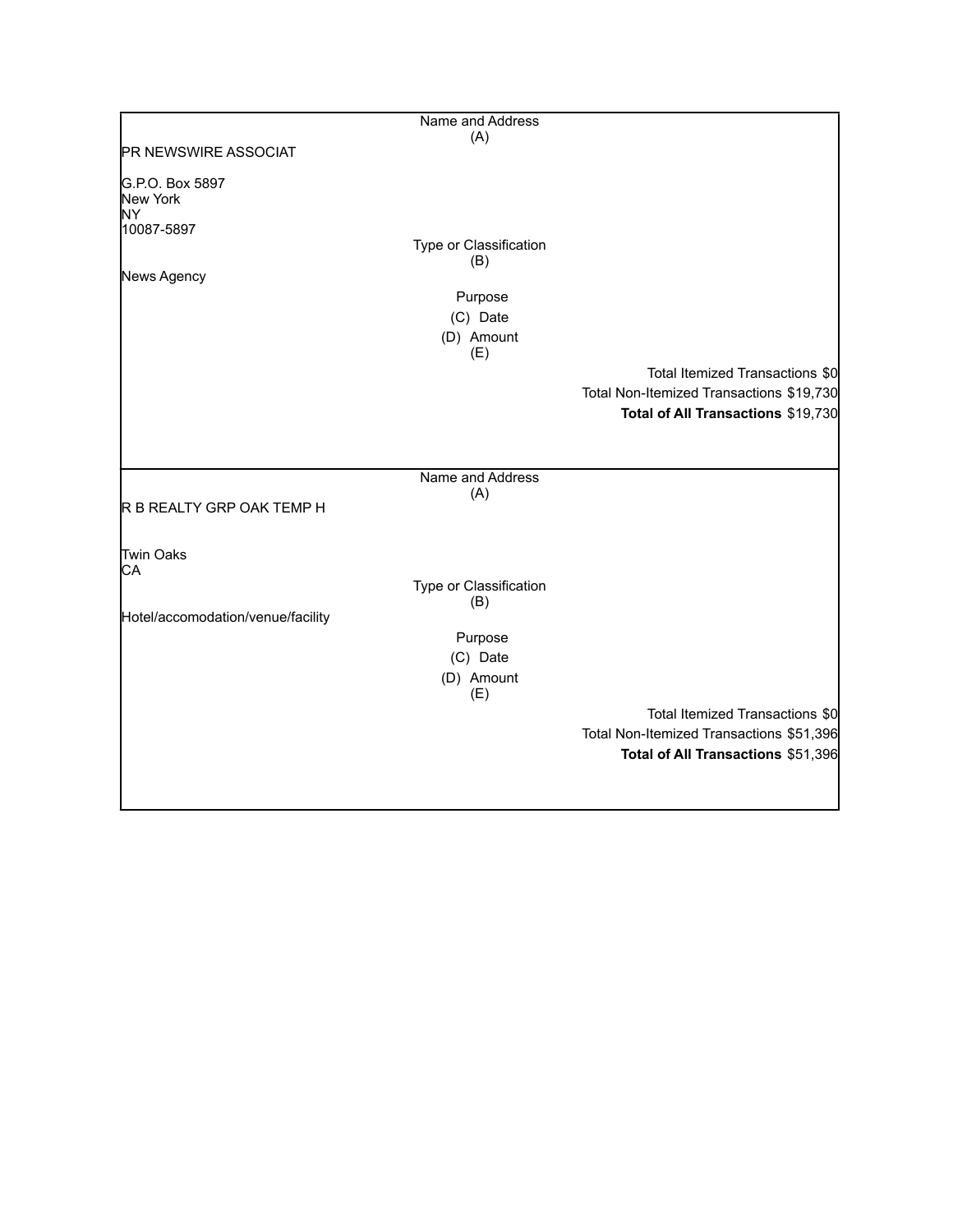|                                   | Name and Address       |                                              |
|-----------------------------------|------------------------|----------------------------------------------|
|                                   | (A)                    |                                              |
| <b>RADDISON</b>                   |                        |                                              |
|                                   |                        |                                              |
|                                   |                        |                                              |
| Omaha                             |                        |                                              |
| <b>NE</b>                         | Type or Classification |                                              |
|                                   | (B)                    |                                              |
| Hotel/accomodation/venue/facility |                        |                                              |
|                                   | Purpose                |                                              |
|                                   | (C) Date               |                                              |
|                                   | (D) Amount             |                                              |
|                                   | (E)                    |                                              |
|                                   |                        | Total Itemized Transactions \$0              |
|                                   |                        |                                              |
|                                   |                        | Total Non-Itemized Transactions \$5,418      |
|                                   |                        | Total of All Transactions \$5,418            |
|                                   |                        |                                              |
|                                   |                        |                                              |
|                                   | Name and Address       |                                              |
|                                   | (A)                    |                                              |
| <b>RENAISSANCE</b>                |                        |                                              |
| 101 N MAIN ST                     |                        |                                              |
| McAllen                           |                        |                                              |
| <b>TX</b>                         |                        |                                              |
|                                   | Type or Classification |                                              |
|                                   | (B)                    |                                              |
| Hotel/accomodation/venue/facility |                        |                                              |
|                                   | Purpose                |                                              |
|                                   | (C) Date               |                                              |
|                                   | (D) Amount             |                                              |
|                                   | (E)                    |                                              |
|                                   |                        | Total Itemized Transactions \$25,532         |
|                                   |                        | Total Non-Itemized Transactions \$26,554     |
|                                   |                        | Total of All Transactions \$52,086           |
|                                   |                        | CE Classes RN Organizing 04/22/2011 \$25,532 |
|                                   |                        |                                              |
|                                   |                        |                                              |
|                                   |                        |                                              |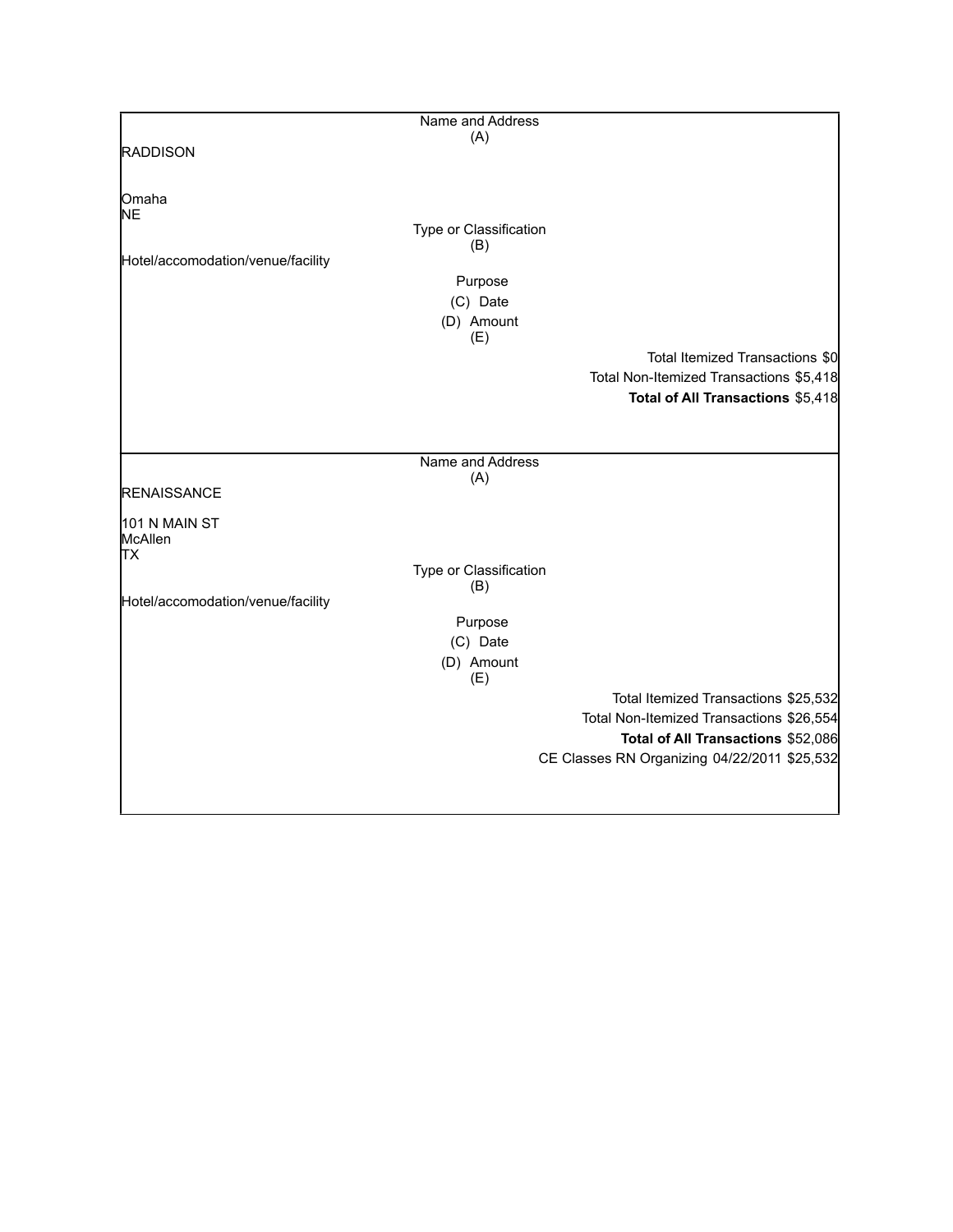|                                                  | Name and Address       |                                                         |
|--------------------------------------------------|------------------------|---------------------------------------------------------|
|                                                  | (A)                    |                                                         |
| <b>RESIDENCE INN</b>                             |                        |                                                         |
| 11002 RANCHO CARMEL DR<br><b>SAN DIEGO</b><br>СA |                        |                                                         |
| 92128-4288                                       | Type or Classification |                                                         |
|                                                  | (B)                    |                                                         |
| Hotel/accomodation/venue/facility                |                        |                                                         |
|                                                  | Purpose                |                                                         |
|                                                  | (C) Date               |                                                         |
|                                                  | (D) Amount             |                                                         |
|                                                  | (E)                    |                                                         |
|                                                  |                        | Total Itemized Transactions \$0                         |
|                                                  |                        | Total Non-Itemized Transactions \$232,436               |
|                                                  |                        | Total of All Transactions \$232,436                     |
|                                                  |                        |                                                         |
|                                                  |                        |                                                         |
|                                                  | Name and Address       |                                                         |
| <b>RESTAURANT LULU INC</b>                       | (A)                    |                                                         |
|                                                  |                        |                                                         |
| 816 FOLSOM ST<br>San Francisco<br>CА             |                        |                                                         |
|                                                  | Type or Classification |                                                         |
|                                                  | (B)                    |                                                         |
| Catering/restaurant                              |                        |                                                         |
|                                                  | Purpose                |                                                         |
|                                                  | (C) Date               |                                                         |
|                                                  | (D) Amount<br>(E)      |                                                         |
|                                                  |                        | Total Itemized Transactions \$6,023                     |
|                                                  |                        | Total Non-Itemized Transactions \$0                     |
|                                                  |                        | Total of All Transactions \$6,023                       |
|                                                  |                        | Executive Committee Meeting Expenses 12/04/2010 \$6,023 |
|                                                  |                        |                                                         |
|                                                  |                        |                                                         |
|                                                  |                        |                                                         |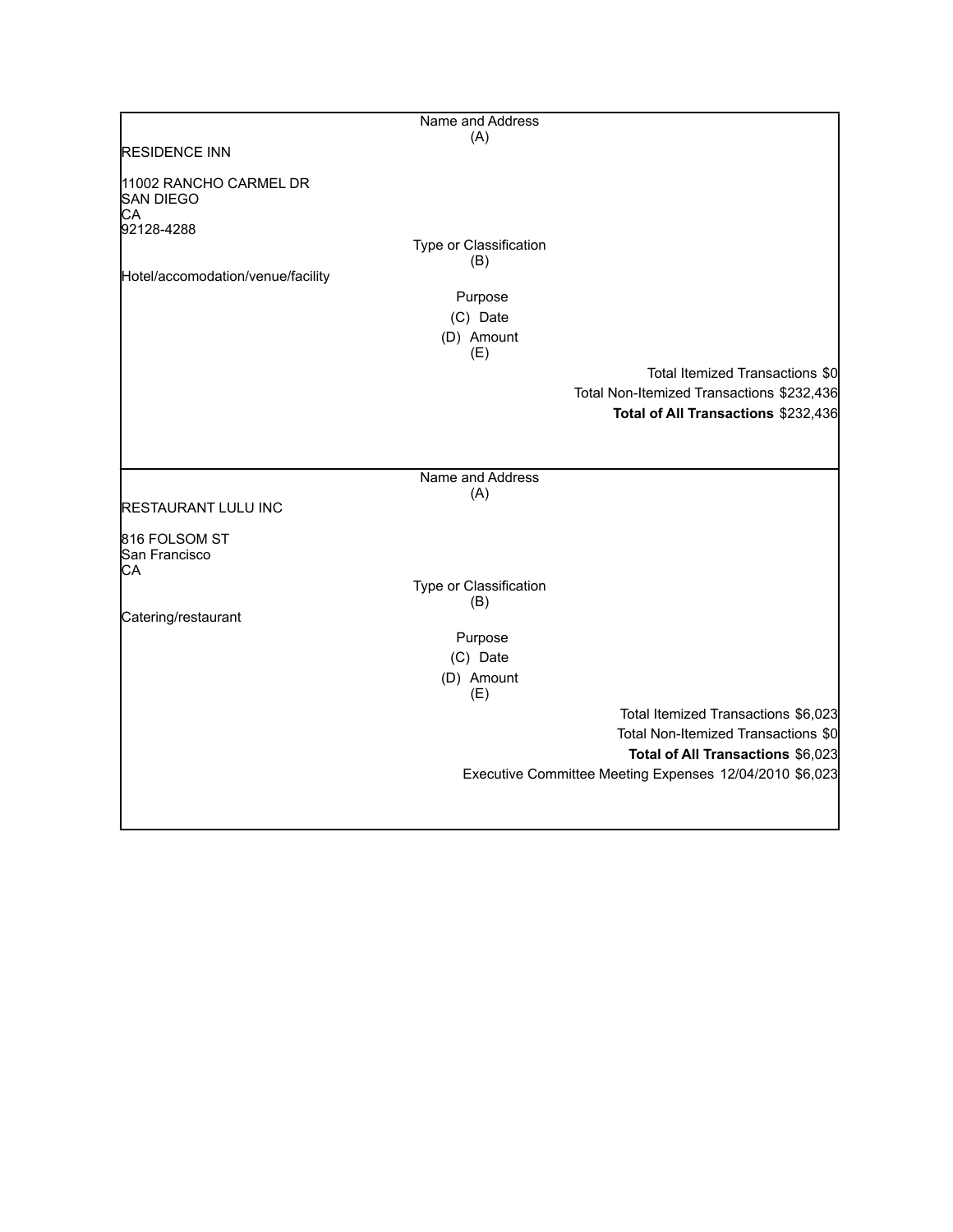|                                   | Name and Address       |                                                  |
|-----------------------------------|------------------------|--------------------------------------------------|
|                                   | (A)                    |                                                  |
| <b>RIBM CLEARWATER DOWNTOWN</b>   |                        |                                                  |
| Clear water                       |                        |                                                  |
| IΕL                               |                        |                                                  |
|                                   | Type or Classification |                                                  |
|                                   | (B)                    |                                                  |
| Hotel/accomodation/venue/facility |                        |                                                  |
|                                   | Purpose                |                                                  |
|                                   | (C) Date               |                                                  |
|                                   | (D) Amount             |                                                  |
|                                   | (E)                    |                                                  |
|                                   |                        | Total Itemized Transactions \$0                  |
|                                   |                        | Total Non-Itemized Transactions \$52,772         |
|                                   |                        | Total of All Transactions \$52,772               |
|                                   |                        |                                                  |
|                                   |                        |                                                  |
|                                   | Name and Address       |                                                  |
|                                   | (A)                    |                                                  |
| <b>RIVIERA</b>                    |                        |                                                  |
|                                   |                        |                                                  |
| LAS VEGAS                         |                        |                                                  |
| lNV                               | Type or Classification |                                                  |
|                                   | (B)                    |                                                  |
| Hotel/accomodation/venue/facility |                        |                                                  |
|                                   | Purpose                |                                                  |
|                                   | (C) Date               |                                                  |
|                                   | (D) Amount             |                                                  |
|                                   | (E)                    |                                                  |
|                                   |                        | Total Itemized Transactions \$11,844             |
|                                   |                        | Total Non-Itemized Transactions \$249            |
|                                   |                        | Total of All Transactions \$12,093               |
|                                   |                        | Annual Staff Retreat Expenses 02/10/2011 \$6,762 |
|                                   |                        |                                                  |
|                                   |                        | Annual Staff Retreat Expenses 02/28/2011 \$5,082 |
|                                   |                        |                                                  |
|                                   |                        |                                                  |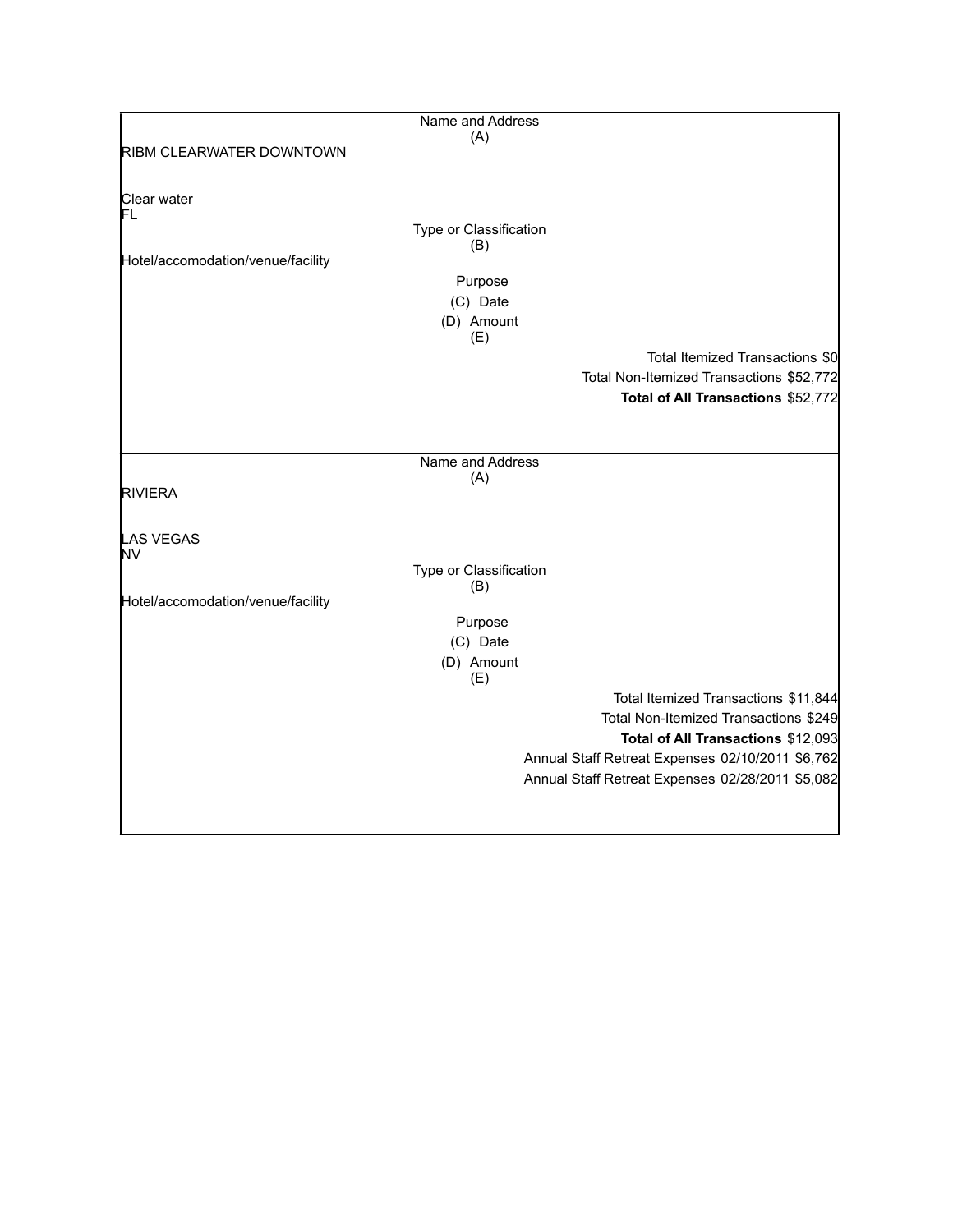|                               | Name and Address                         |                                                                                                                                                                                                                                                                                                                                                                                                                                                                              |
|-------------------------------|------------------------------------------|------------------------------------------------------------------------------------------------------------------------------------------------------------------------------------------------------------------------------------------------------------------------------------------------------------------------------------------------------------------------------------------------------------------------------------------------------------------------------|
|                               | (A)                                      |                                                                                                                                                                                                                                                                                                                                                                                                                                                                              |
| <b>RK Advertising</b>         |                                          |                                                                                                                                                                                                                                                                                                                                                                                                                                                                              |
| Ronald E. Fasse<br>Rocklin    |                                          |                                                                                                                                                                                                                                                                                                                                                                                                                                                                              |
| СA<br>95677                   |                                          |                                                                                                                                                                                                                                                                                                                                                                                                                                                                              |
|                               | Type or Classification<br>(B)            |                                                                                                                                                                                                                                                                                                                                                                                                                                                                              |
| Printing and publishing house |                                          |                                                                                                                                                                                                                                                                                                                                                                                                                                                                              |
|                               | Purpose                                  |                                                                                                                                                                                                                                                                                                                                                                                                                                                                              |
|                               | (C) Date                                 |                                                                                                                                                                                                                                                                                                                                                                                                                                                                              |
|                               | (D) Amount<br>(E)                        |                                                                                                                                                                                                                                                                                                                                                                                                                                                                              |
| ROUBINI GLOBAL ECONOMICS      | Name and Address<br>(A)                  | Total Itemized Transactions \$152,328<br>Total Non-Itemized Transactions \$1,816<br>Total of All Transactions \$154,144<br>Printed Materials - RN Organizing 08/11/2010 \$21,825<br>Education, outreach and awareness -RN Organizing 09/14/2010 \$37,956<br>90th Anniverary-Women's Right to Vote 11/12/2010 \$39,308<br>Red Mini Badge Reels 02/03/2011 \$26,614<br>Lafayette Trans Red Pen w/White Imprint 02/10/2011 \$9,246<br>Dark Grey Badge Reels 02/17/2011 \$17,379 |
| 95 MORTON ST<br>New York      |                                          |                                                                                                                                                                                                                                                                                                                                                                                                                                                                              |
| lΝY                           | Type or Classification<br>(B)            |                                                                                                                                                                                                                                                                                                                                                                                                                                                                              |
| Think-tank                    | Purpose<br>(C) Date<br>(D) Amount<br>(E) |                                                                                                                                                                                                                                                                                                                                                                                                                                                                              |
|                               |                                          | Total Itemized Transactions \$7,500<br>Total Non-Itemized Transactions \$0<br>Total of All Transactions \$7,500<br>Subcription Services 03/10/2011 \$7,500                                                                                                                                                                                                                                                                                                                   |
|                               |                                          |                                                                                                                                                                                                                                                                                                                                                                                                                                                                              |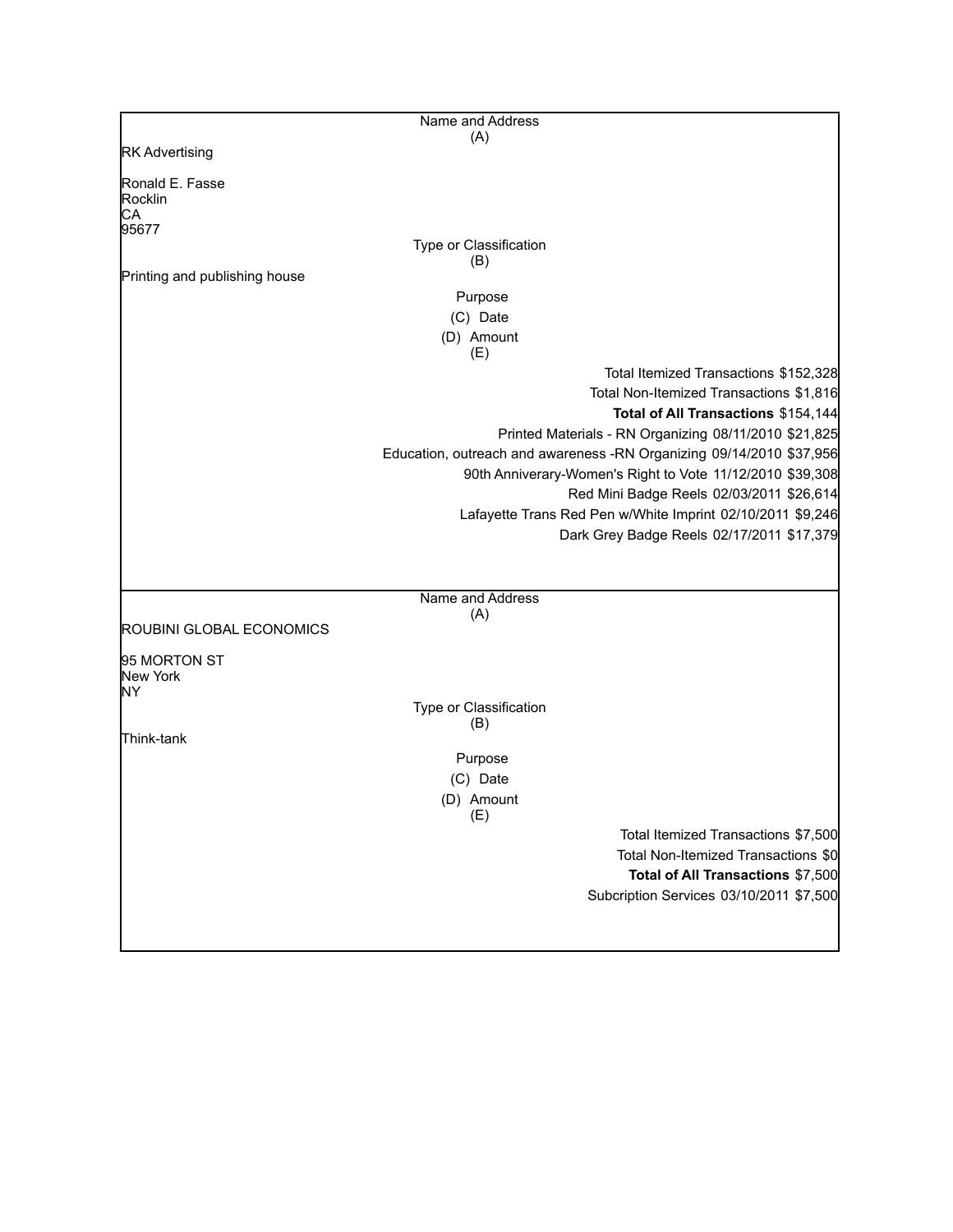|                                          | Name and Address              |                                          |
|------------------------------------------|-------------------------------|------------------------------------------|
|                                          | (A)                           |                                          |
| <b>RUBY TUESDAY</b>                      |                               |                                          |
| 150 West Church Ave<br>Merryville<br>ļΤN |                               |                                          |
| 37801                                    |                               |                                          |
|                                          | Type or Classification<br>(B) |                                          |
| Catering/restaurant                      |                               |                                          |
|                                          | Purpose                       |                                          |
|                                          | (C) Date                      |                                          |
|                                          | (D) Amount<br>(E)             |                                          |
|                                          |                               | Total Itemized Transactions \$0          |
|                                          |                               | Total Non-Itemized Transactions \$10,679 |
|                                          |                               | Total of All Transactions \$10,679       |
|                                          |                               |                                          |
|                                          |                               |                                          |
|                                          | Name and Address              |                                          |
|                                          | (A)                           |                                          |
| SafeGuard Business Systems               |                               |                                          |
| P.O. Box 88043<br>Chicago                |                               |                                          |
| 60680-1043                               |                               |                                          |
|                                          | Type or Classification<br>(B) |                                          |
| Mailer                                   |                               |                                          |
|                                          | Purpose                       |                                          |
|                                          | (C) Date                      |                                          |
|                                          | (D) Amount<br>(E)             |                                          |
|                                          |                               | Total Itemized Transactions \$6,866      |
|                                          |                               | Total Non-Itemized Transactions \$0      |
|                                          |                               | Total of All Transactions \$6,866        |
|                                          |                               | RN Orgnizing Mailer 09/23/2010 \$6,866   |
|                                          |                               |                                          |
|                                          |                               |                                          |
|                                          |                               |                                          |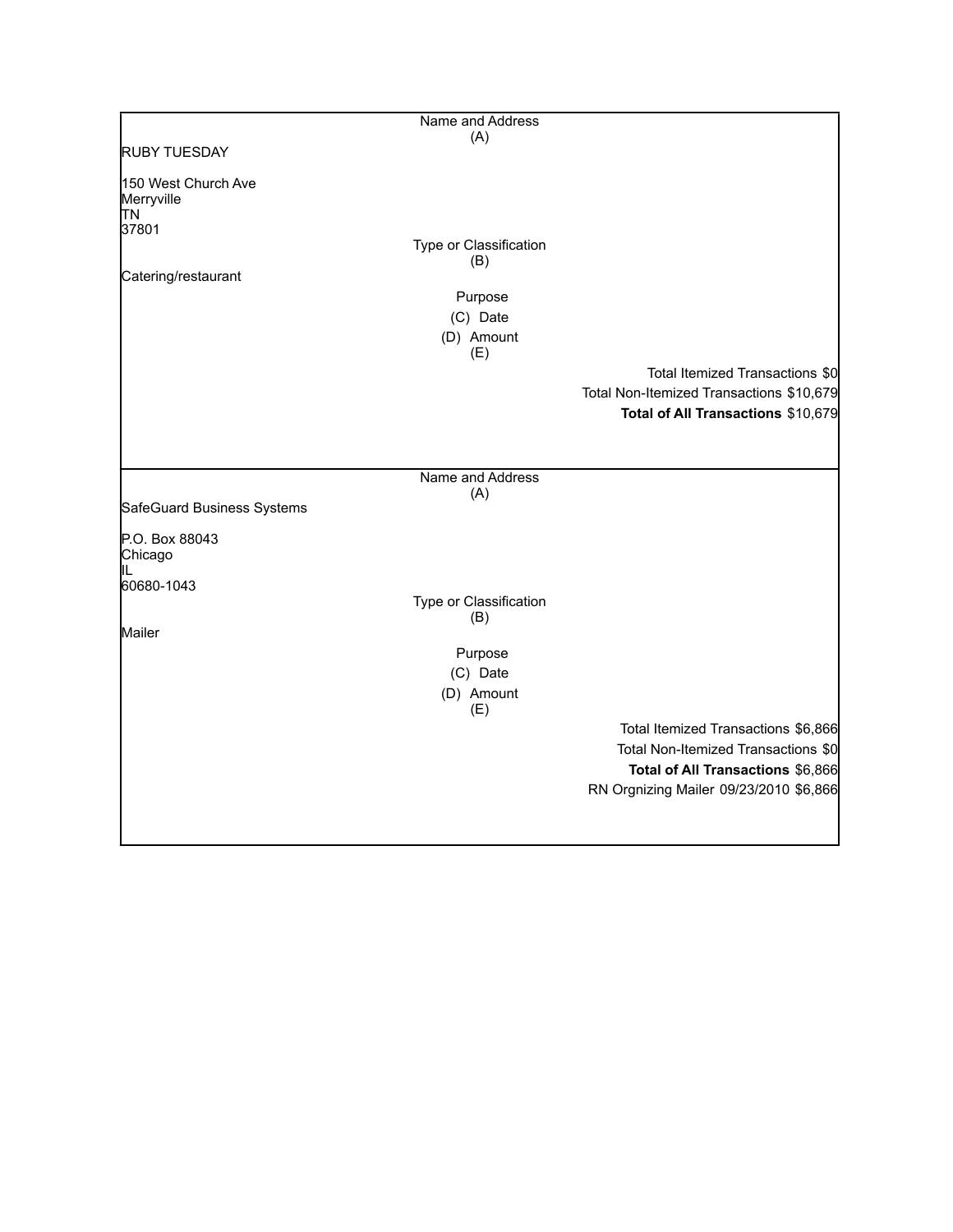|                                      | Name and Address                                                                                              |
|--------------------------------------|---------------------------------------------------------------------------------------------------------------|
| <b>SEASCAPE BEACH RESORT</b>         | (A)                                                                                                           |
| 1 SEASCAPE RESORT DR<br><b>APTOS</b> |                                                                                                               |
| СA                                   |                                                                                                               |
|                                      | Type or Classification<br>(B)                                                                                 |
| Catering/restaurant                  |                                                                                                               |
|                                      | Purpose                                                                                                       |
|                                      | (C) Date                                                                                                      |
|                                      | (D) Amount<br>(E)                                                                                             |
|                                      | Total Itemized Transactions \$221,469                                                                         |
|                                      | Total Non-Itemized Transactions \$0                                                                           |
|                                      | Total of All Transactions \$221,469                                                                           |
|                                      | Hotel Accomodations Meeting Seminars 10/07/2010 \$75,000                                                      |
|                                      | Hotel Accomodations Meeting Seminars 10/07/2010 \$74,000                                                      |
|                                      | Hotel Accomodations Meeting Seminars 10/07/2010 \$12,469                                                      |
|                                      | Hotel Accomodations Meeting Seminars 10/21/2010 \$5,000                                                       |
|                                      | Hotel Accomodations Meeting Seminars 04/18/2011 \$30,000                                                      |
|                                      | Hotel Accomodations Meeting Seminars 04/18/2011 \$25,000                                                      |
|                                      |                                                                                                               |
|                                      | Name and Address                                                                                              |
|                                      | (A)                                                                                                           |
| SHERATON                             |                                                                                                               |
| 33 TAMIAMI TRL<br><b>PUNTA GORDA</b> |                                                                                                               |
| lfl<br>33948                         |                                                                                                               |
|                                      | Type or Classification                                                                                        |
| Hotel/accomodation/venue/facility    | (B)                                                                                                           |
|                                      | Purpose                                                                                                       |
|                                      | (C) Date                                                                                                      |
|                                      | (D) Amount                                                                                                    |
|                                      | (E)                                                                                                           |
|                                      | Total Itemized Transactions \$49,996                                                                          |
|                                      | Total Non-Itemized Transactions \$34,444                                                                      |
|                                      | Total of All Transactions \$84,440                                                                            |
|                                      | 90th Anniverary-Women's Right to Vote 08/19/2010 \$21,785<br>Continuing Education classes 01/25/2011 \$11,535 |
|                                      | Continuing Education classes 03/03/2011 \$8,076                                                               |
|                                      | Continuing Education classes 04/06/2011 \$8,600                                                               |
|                                      |                                                                                                               |
|                                      |                                                                                                               |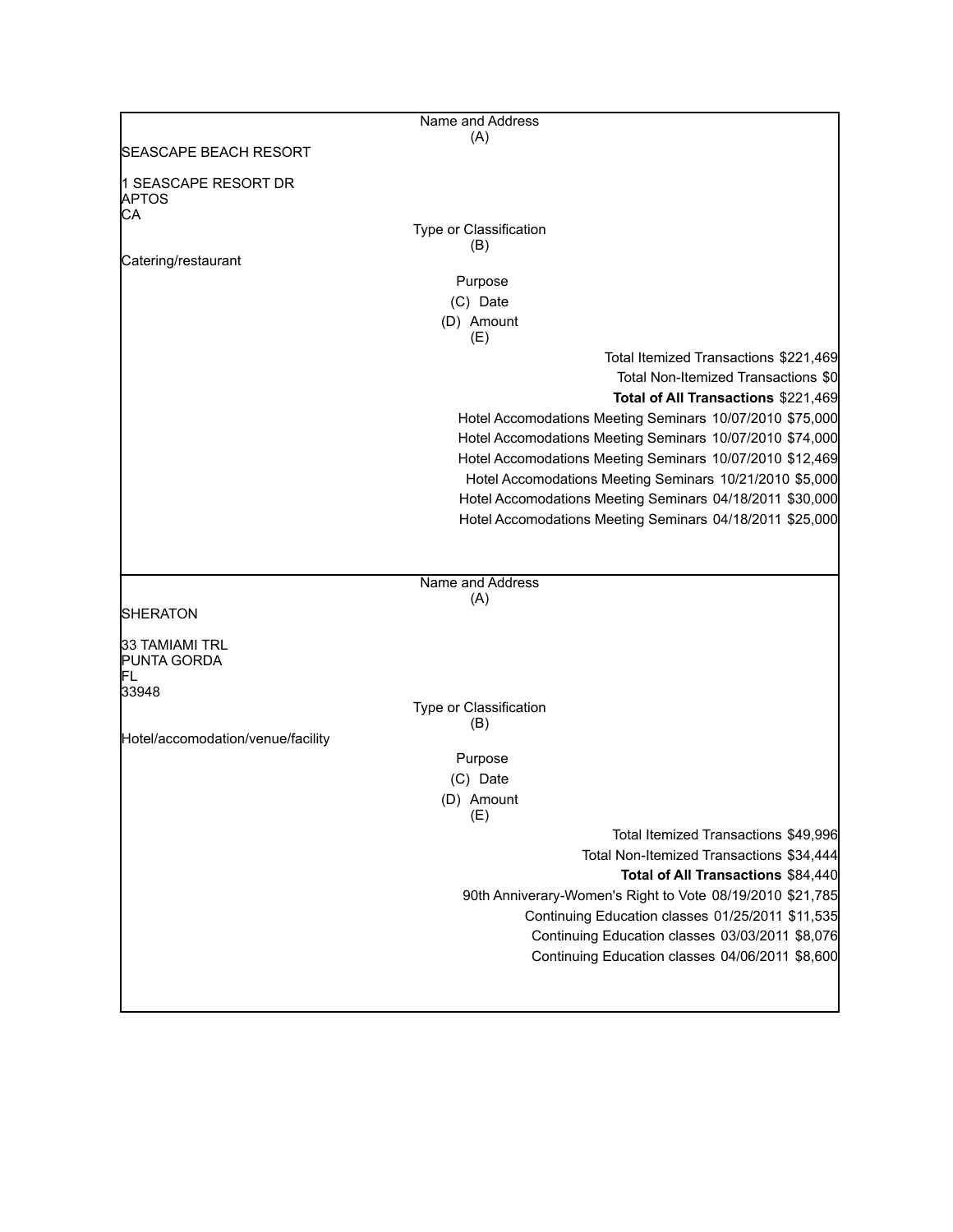|                     | Name and Address       |                                                 |
|---------------------|------------------------|-------------------------------------------------|
|                     | (A)                    |                                                 |
| SIB PANERA CAF?     |                        |                                                 |
|                     |                        |                                                 |
|                     |                        |                                                 |
| Brookfield<br>lw١   |                        |                                                 |
|                     | Type or Classification |                                                 |
|                     | (B)                    |                                                 |
| Catering/restaurant |                        |                                                 |
|                     | Purpose                |                                                 |
|                     | (C) Date               |                                                 |
|                     | (D) Amount             |                                                 |
|                     | (E)                    |                                                 |
|                     |                        | Total Itemized Transactions \$0                 |
|                     |                        | Total Non-Itemized Transactions \$10,380        |
|                     |                        | Total of All Transactions \$10,380              |
|                     |                        |                                                 |
|                     |                        |                                                 |
|                     |                        |                                                 |
|                     | Name and Address       |                                                 |
| SMN PRCE WHOLESALE  | (A)                    |                                                 |
|                     |                        |                                                 |
| 109 PARK RD         |                        |                                                 |
| Windsor             |                        |                                                 |
| lМ                  |                        |                                                 |
|                     | Type or Classification |                                                 |
| Catering/restaurant | (B)                    |                                                 |
|                     |                        |                                                 |
|                     | Purpose                |                                                 |
|                     | (C) Date               |                                                 |
|                     | (D) Amount             |                                                 |
|                     | (E)                    |                                                 |
|                     |                        | Total Itemized Transactions \$8,888             |
|                     |                        | Total Non-Itemized Transactions \$138           |
|                     |                        | Total of All Transactions \$9,026               |
|                     |                        | Continuing Education classes 11/22/2010 \$8,888 |
|                     |                        |                                                 |
|                     |                        |                                                 |
|                     |                        |                                                 |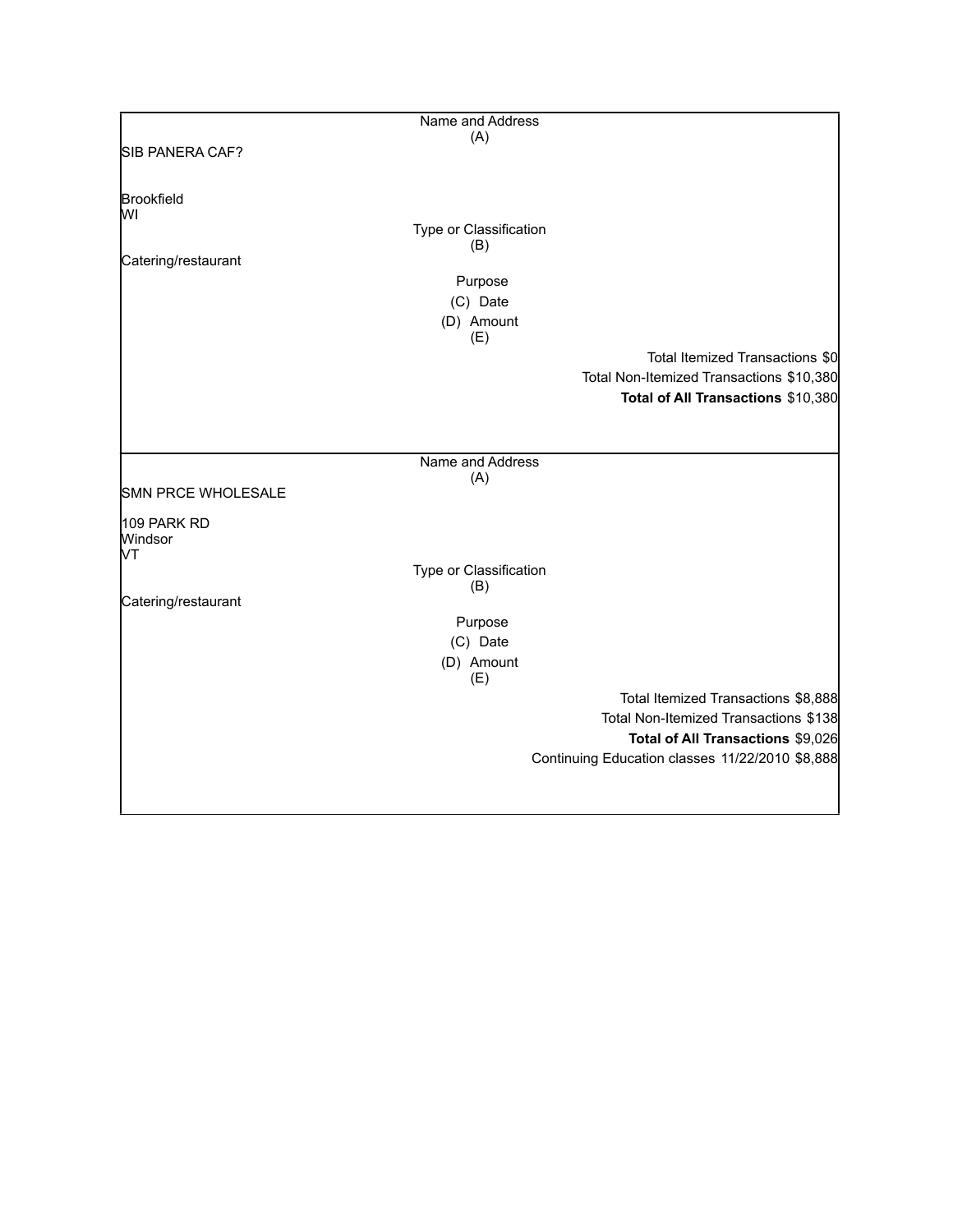|                            | Name and Address              |                                         |
|----------------------------|-------------------------------|-----------------------------------------|
|                            | (A)                           |                                         |
| <b>SMOKIN RIBSHACK BBQ</b> |                               |                                         |
|                            |                               |                                         |
|                            |                               |                                         |
| Largo                      |                               |                                         |
| FL                         |                               |                                         |
|                            | Type or Classification<br>(B) |                                         |
| Catering/restaurant        |                               |                                         |
|                            | Purpose                       |                                         |
|                            |                               |                                         |
|                            | (C) Date                      |                                         |
|                            | (D) Amount                    |                                         |
|                            | (E)                           |                                         |
|                            |                               | Total Itemized Transactions \$0         |
|                            |                               | Total Non-Itemized Transactions \$5,973 |
|                            |                               | Total of All Transactions \$5,973       |
|                            |                               |                                         |
|                            |                               |                                         |
|                            |                               |                                         |
|                            | Name and Address              |                                         |
| SONNYS REAL PIT BAR B Q    | (A)                           |                                         |
|                            |                               |                                         |
|                            |                               |                                         |
| Orlando                    |                               |                                         |
| FL                         |                               |                                         |
|                            | Type or Classification        |                                         |
|                            | (B)                           |                                         |
| Catering/restaurant        |                               |                                         |
|                            | Purpose                       |                                         |
|                            | (C) Date                      |                                         |
|                            | (D) Amount                    |                                         |
|                            | (E)                           |                                         |
|                            |                               | Total Itemized Transactions \$0         |
|                            |                               | Total Non-Itemized Transactions \$9,105 |
|                            |                               |                                         |
|                            |                               | Total of All Transactions \$9,105       |
|                            |                               |                                         |
|                            |                               |                                         |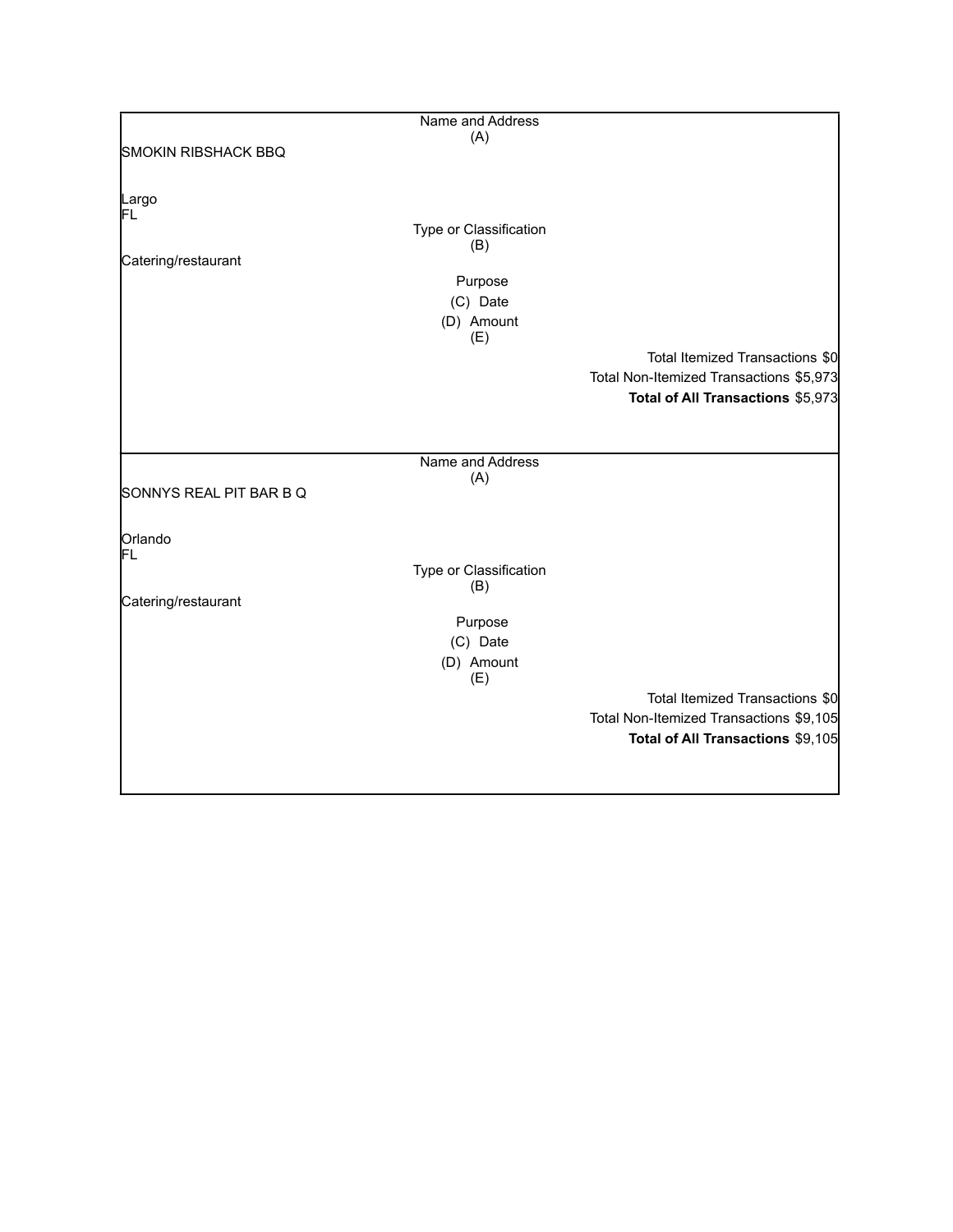|                                                                       | Name and Address                                                          |                                                                                  |
|-----------------------------------------------------------------------|---------------------------------------------------------------------------|----------------------------------------------------------------------------------|
|                                                                       | (A)                                                                       |                                                                                  |
| <b>SOUTHWEST AIRLINES</b>                                             |                                                                           |                                                                                  |
| 2702 Lovefield Drive<br>Dallas<br>TХ<br>75235<br>Airline carrier/rail | Type or Classification<br>(B)<br>Purpose<br>(C) Date<br>(D) Amount<br>(E) | Total Itemized Transactions \$0                                                  |
|                                                                       |                                                                           | Total Non-Itemized Transactions \$989,820<br>Total of All Transactions \$989,820 |
| Speedsters<br>333 20th Street<br>Oakland<br>СA<br>94612               | Name and Address<br>(A)                                                   |                                                                                  |
|                                                                       | Type or Classification<br>(B)                                             |                                                                                  |
| Catering/restaurant                                                   | Purpose<br>(C) Date<br>(D) Amount<br>(E)                                  | Total Itemized Transactions \$0                                                  |
|                                                                       |                                                                           | Total Non-Itemized Transactions \$5,037<br>Total of All Transactions \$5,037     |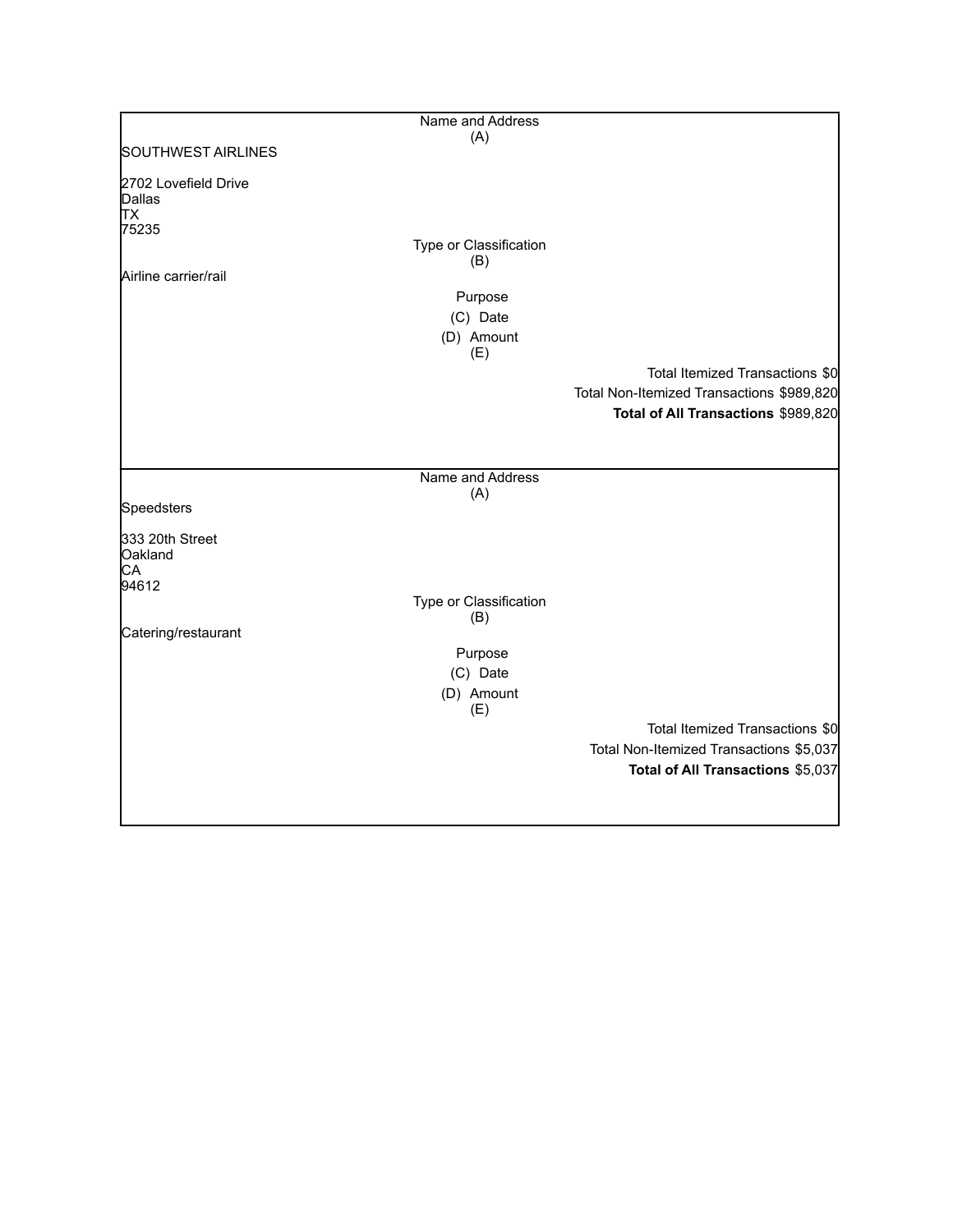|                                   | Name and Address              |                                                                    |
|-----------------------------------|-------------------------------|--------------------------------------------------------------------|
|                                   | (A)                           |                                                                    |
| <b>SPRINGHALL SUITES</b>          |                               |                                                                    |
|                                   |                               |                                                                    |
| Napa                              |                               |                                                                    |
| CA                                | Type or Classification        |                                                                    |
|                                   | (B)                           |                                                                    |
| Hotel/accomodation/venue/facility |                               |                                                                    |
|                                   | Purpose                       |                                                                    |
|                                   | (C) Date                      |                                                                    |
|                                   | (D) Amount                    |                                                                    |
|                                   | (E)                           |                                                                    |
|                                   |                               | Total Itemized Transactions \$0                                    |
|                                   |                               | Total Non-Itemized Transactions \$11,990                           |
|                                   |                               | Total of All Transactions \$11,990                                 |
|                                   |                               |                                                                    |
|                                   |                               |                                                                    |
|                                   | Name and Address              |                                                                    |
|                                   | (A)                           |                                                                    |
| SWAPE, LLC                        |                               |                                                                    |
| 3110 Maine Street                 |                               |                                                                    |
| Santa Monica                      |                               |                                                                    |
| СA                                |                               |                                                                    |
| 90405                             |                               |                                                                    |
|                                   | Type or Classification<br>(B) |                                                                    |
| Legal services                    |                               |                                                                    |
|                                   | Purpose                       |                                                                    |
|                                   | (C) Date                      |                                                                    |
|                                   | (D) Amount                    |                                                                    |
|                                   | (E)                           |                                                                    |
|                                   |                               | Total Itemized Transactions \$9,363                                |
|                                   |                               | Total Non-Itemized Transactions \$175                              |
|                                   |                               | Total of All Transactions \$9,538                                  |
|                                   |                               | Legal Services/Organizing Collective Bargaining 11/11/2010 \$9,363 |
|                                   |                               |                                                                    |
|                                   |                               |                                                                    |
|                                   |                               |                                                                    |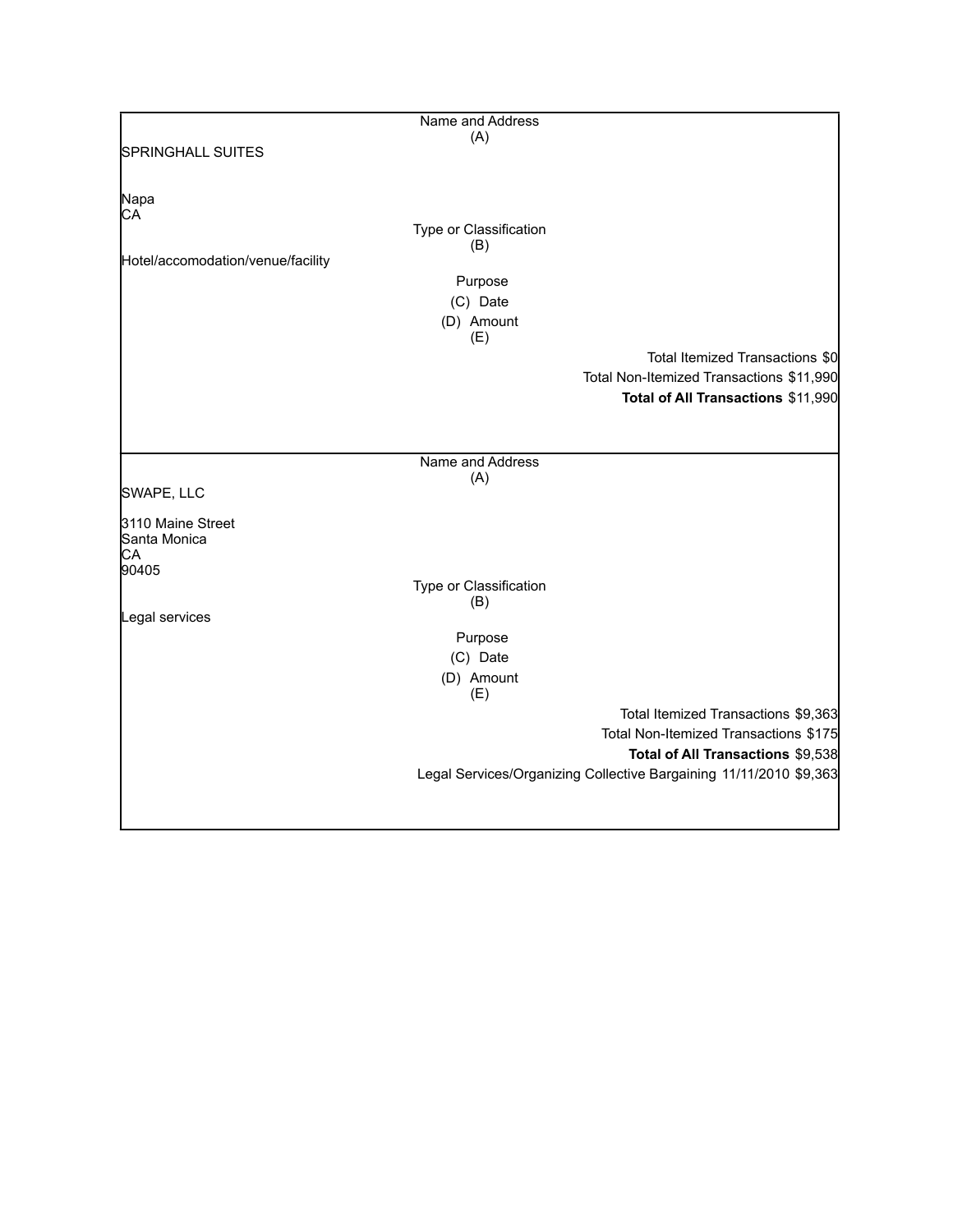|                          | Name and Address                                                |
|--------------------------|-----------------------------------------------------------------|
|                          | (A)                                                             |
| TAYLOR MADE CATERING LLC |                                                                 |
|                          |                                                                 |
| Lenexa<br>ks             |                                                                 |
|                          | Type or Classification                                          |
|                          | (B)                                                             |
| Catering/restaurant      |                                                                 |
|                          | Purpose                                                         |
|                          | (C) Date                                                        |
|                          | (D) Amount                                                      |
|                          | (E)                                                             |
|                          | Total Itemized Transactions \$51,054                            |
|                          | Total Non-Itemized Transactions \$600                           |
|                          | Total of All Transactions \$51,654                              |
|                          | Kansas City Campaign Catering RN Organizing 07/09/2010 \$19,546 |
|                          | Kansas City Campaign Catering RN Organizing 07/17/2010 \$10,756 |
|                          | Kansas City Campaign Catering RN Organizing 07/27/2010 \$9,426  |
|                          | Kansas City Campaign Catering RN Organizing 08/02/2010 \$11,326 |
|                          |                                                                 |
|                          |                                                                 |
|                          | Name and Address                                                |
|                          | (A)                                                             |
| <b>Terrell Watt</b>      |                                                                 |
| 1937 Filbert Street      |                                                                 |
| San Francisco            |                                                                 |
| CА                       |                                                                 |
|                          | Type or Classification                                          |
| Legal services           | (B)                                                             |
|                          |                                                                 |
|                          | Purpose                                                         |
|                          | (C) Date                                                        |
|                          | (D) Amount<br>(E)                                               |
|                          | Total Itemized Transactions \$5,583                             |
|                          |                                                                 |
|                          | Total Non-Itemized Transactions \$2,030                         |
|                          | Total of All Transactions \$7,613                               |
|                          | Consulting Services Collective Bargaining 11/11/2010 \$5,583    |
|                          |                                                                 |
|                          |                                                                 |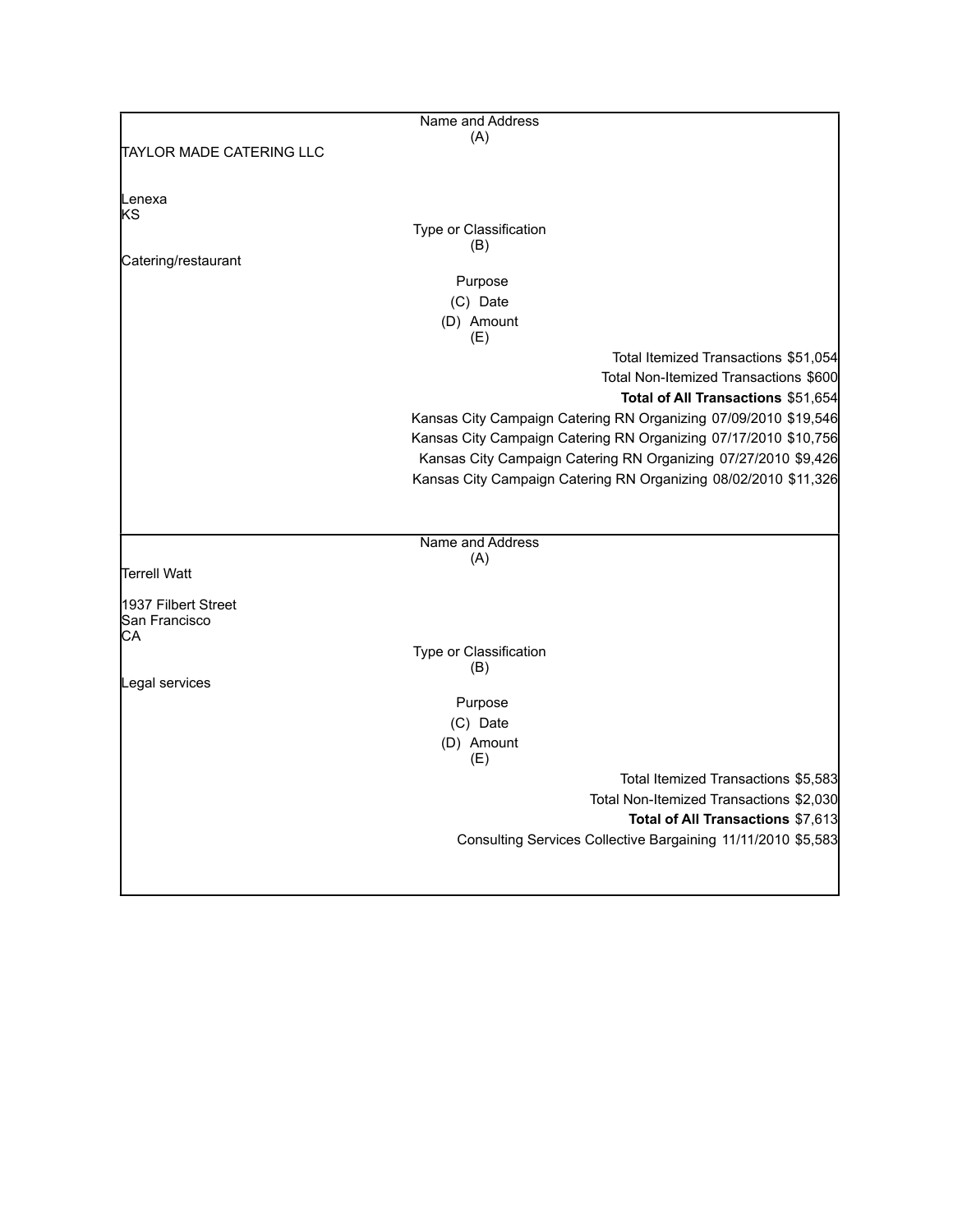|                               | Name and Address        |                                                 |
|-------------------------------|-------------------------|-------------------------------------------------|
| The District Apartments & Spa | (A)                     |                                                 |
|                               |                         |                                                 |
| 3301 N                        |                         |                                                 |
| McAllen<br><b>TX</b>          |                         |                                                 |
| 78501                         |                         |                                                 |
|                               | Type or Classification  |                                                 |
|                               | (B)                     |                                                 |
| Facilities rental and venue   |                         |                                                 |
|                               | Purpose                 |                                                 |
|                               | (C) Date                |                                                 |
|                               | (D) Amount              |                                                 |
|                               | (E)                     |                                                 |
|                               |                         | Total Itemized Transactions \$0                 |
|                               |                         | Total Non-Itemized Transactions \$8,709         |
|                               |                         | Total of All Transactions \$8,709               |
|                               |                         |                                                 |
|                               |                         |                                                 |
|                               | Name and Address<br>(A) |                                                 |
| The Karmel Law Firm           |                         |                                                 |
|                               |                         |                                                 |
| 221 North La Salle Street     |                         |                                                 |
| Chicago<br>IL.                |                         |                                                 |
| 60601                         |                         |                                                 |
|                               | Type or Classification  |                                                 |
| Legal services                | (B)                     |                                                 |
|                               |                         |                                                 |
|                               | Purpose                 |                                                 |
|                               | (C) Date                |                                                 |
|                               | (D) Amount<br>(E)       |                                                 |
|                               |                         | Total Itemized Transactions \$11,994            |
|                               |                         | Total Non-Itemized Transactions \$3,212         |
|                               |                         | Total of All Transactions \$15,206              |
|                               |                         | Chicago CBA's 07/25/2010 \$6,100                |
|                               |                         | Legal Services Chicago CBA's 09/14/2010 \$5,894 |
|                               |                         |                                                 |
|                               |                         |                                                 |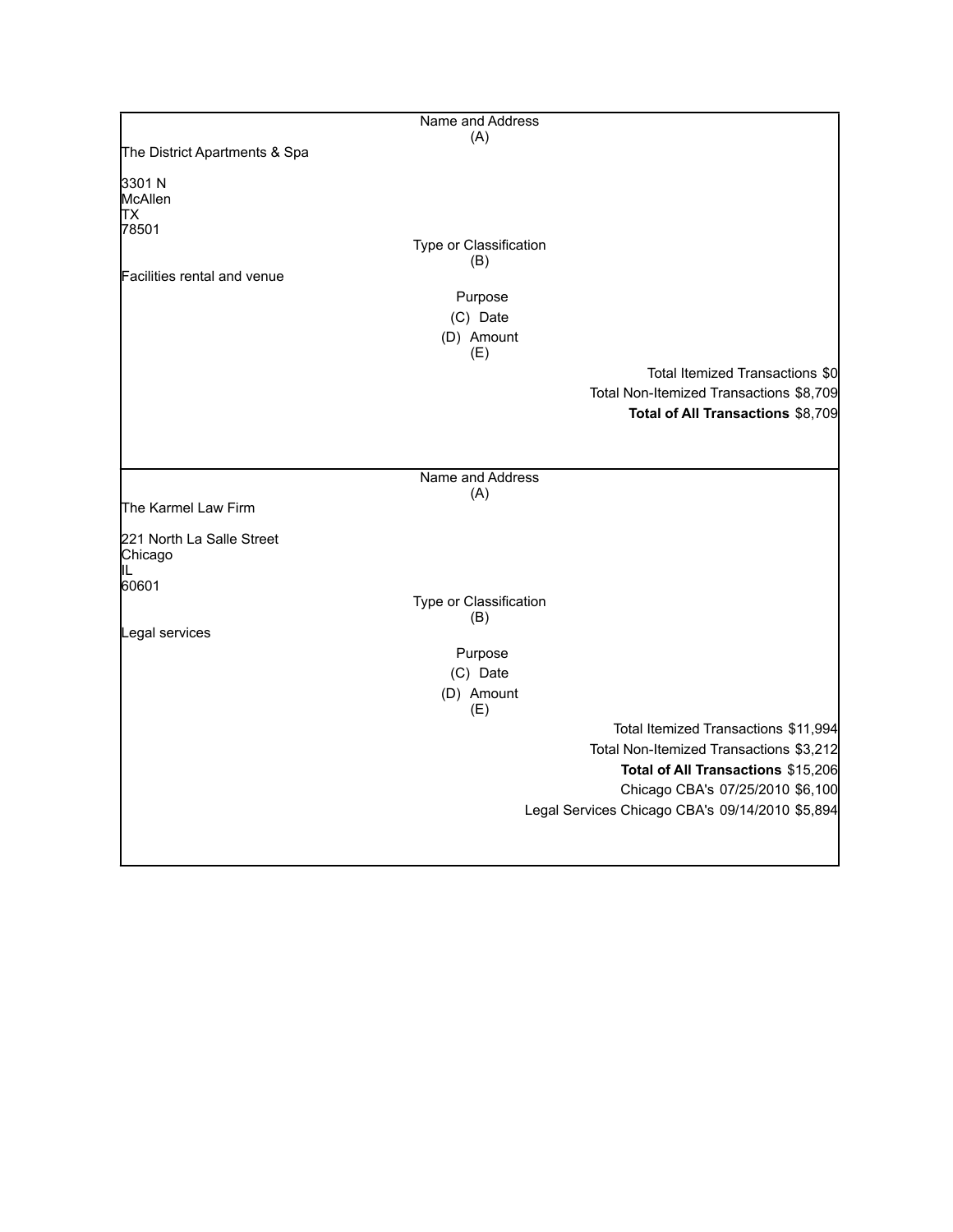|                                  | Name and Address       |                                              |
|----------------------------------|------------------------|----------------------------------------------|
|                                  | (A)                    |                                              |
| THE LAKE CHALET                  |                        |                                              |
| Lakeside Street<br>Oakland<br>СA |                        |                                              |
| 94612                            |                        |                                              |
|                                  | Type or Classification |                                              |
|                                  | (B)                    |                                              |
| Catering/restaurant              |                        |                                              |
|                                  | Purpose                |                                              |
|                                  | (C) Date               |                                              |
|                                  | (D) Amount<br>(E)      |                                              |
|                                  |                        | Total Itemized Transactions \$6,379          |
|                                  |                        | Total Non-Itemized Transactions \$1,250      |
|                                  |                        | Total of All Transactions \$7,629            |
|                                  |                        | NNOC (NNU) Dinner Meeting 09/12/2010 \$6,379 |
|                                  |                        |                                              |
|                                  |                        |                                              |
|                                  | Name and Address       |                                              |
|                                  | (A)                    |                                              |
| <b>THOMSON REUTERS</b>           |                        |                                              |
| Time Square                      |                        |                                              |
| New York                         |                        |                                              |
| ΝY                               |                        |                                              |
| 10036                            | Type or Classification |                                              |
|                                  | (B)                    |                                              |
| News Agency                      |                        |                                              |
|                                  | Purpose                |                                              |
|                                  | (C) Date               |                                              |
|                                  | (D) Amount<br>(E)      |                                              |
|                                  |                        | Total Itemized Transactions \$0              |
|                                  |                        | Total Non-Itemized Transactions \$14,638     |
|                                  |                        | Total of All Transactions \$14,638           |
|                                  |                        |                                              |
|                                  |                        |                                              |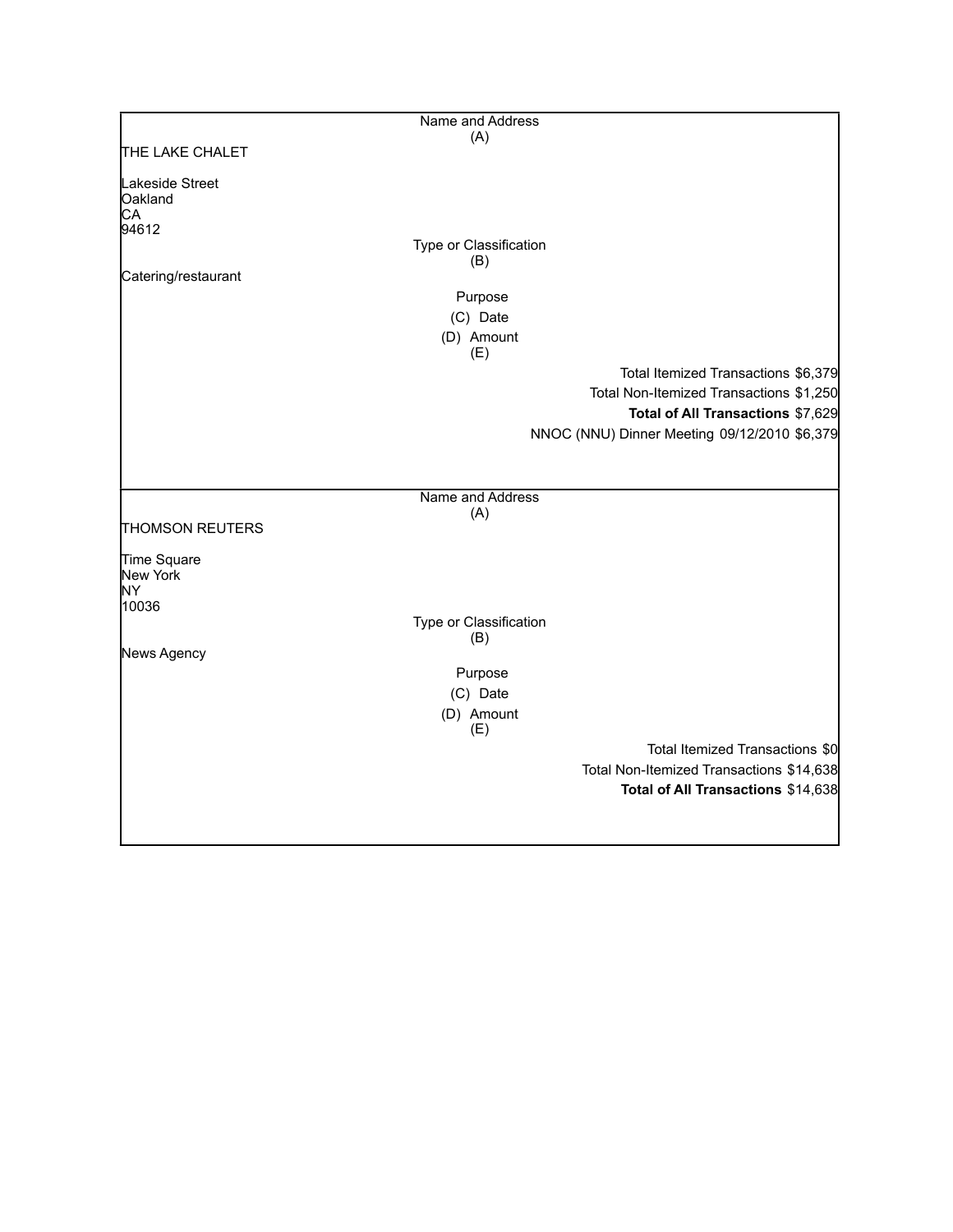|                                               | Name and Address       |                                              |
|-----------------------------------------------|------------------------|----------------------------------------------|
|                                               | (A)                    |                                              |
| Tim Bornstein                                 |                        |                                              |
| 58 Beaver Pond Road<br>Lincoln<br><b>I</b> MA |                        |                                              |
|                                               | Type or Classification |                                              |
|                                               | (B)                    |                                              |
| Arbitrator                                    |                        |                                              |
|                                               | Purpose                |                                              |
|                                               | (C) Date<br>(D) Amount |                                              |
|                                               | (E)                    |                                              |
|                                               |                        | Total Itemized Transactions \$0              |
|                                               |                        | Total Non-Itemized Transactions \$5,790      |
|                                               |                        | Total of All Transactions \$5,790            |
|                                               |                        |                                              |
|                                               |                        |                                              |
|                                               | Name and Address       |                                              |
| <b>TINATAPAS</b>                              | (A)                    |                                              |
| 615 CHANNELSIDE DR<br><b>TAMPA</b><br>FL      |                        |                                              |
|                                               | Type or Classification |                                              |
|                                               | (B)                    |                                              |
| Catering/restaurant                           |                        |                                              |
|                                               | Purpose<br>(C) Date    |                                              |
|                                               | (D) Amount             |                                              |
|                                               | (E)                    |                                              |
|                                               |                        | Total Itemized Transactions \$5,867          |
|                                               |                        | Total Non-Itemized Transactions \$0          |
|                                               |                        | Total of All Transactions \$5,867            |
|                                               |                        | HCA Florida RN Organizing 11/17/2010 \$5,867 |
|                                               |                        |                                              |
|                                               |                        |                                              |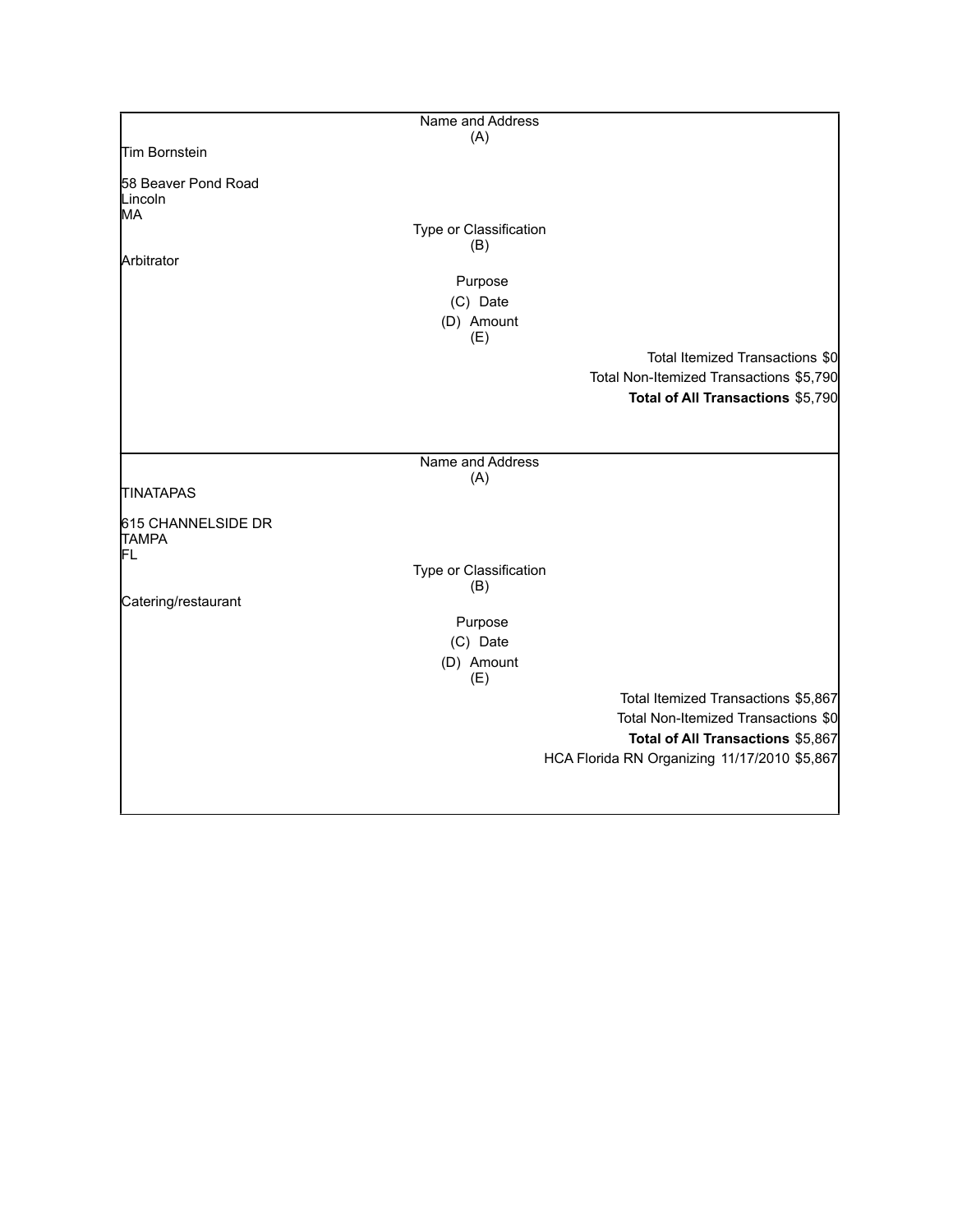|                                             | Name and Address              |                                                              |
|---------------------------------------------|-------------------------------|--------------------------------------------------------------|
|                                             | (A)                           |                                                              |
| Tom Brohard & Associates                    |                               |                                                              |
| 81905 Mountain View Lane<br>La Quinta<br>CA |                               |                                                              |
| 92253-7611                                  |                               |                                                              |
|                                             | Type or Classification<br>(B) |                                                              |
| Fee for service                             |                               |                                                              |
|                                             | Purpose                       |                                                              |
|                                             | (C) Date                      |                                                              |
|                                             | (D) Amount<br>(E)             |                                                              |
|                                             |                               | Total Itemized Transactions \$14,800                         |
|                                             |                               | Total Non-Itemized Transactions \$7,600                      |
|                                             |                               | Total of All Transactions \$22,400                           |
|                                             |                               | Consulting Services Collective Bargaining 10/28/2010 \$5,200 |
|                                             |                               | Consulting Services Collective Bargaining 12/22/2010 \$9,600 |
|                                             |                               |                                                              |
|                                             |                               |                                                              |
|                                             | Name and Address              |                                                              |
|                                             | (A)                           |                                                              |
| <b>TOWNEPLACE SUITES</b>                    |                               |                                                              |
|                                             |                               |                                                              |
| Hawthorne                                   |                               |                                                              |
| CA                                          |                               |                                                              |
|                                             | Type or Classification<br>(B) |                                                              |
| Hotel/accomodation/venue/facility           |                               |                                                              |
|                                             | Purpose                       |                                                              |
|                                             | (C) Date                      |                                                              |
|                                             | (D) Amount                    |                                                              |
|                                             | (E)                           |                                                              |
|                                             |                               | Total Itemized Transactions \$0                              |
|                                             |                               | Total Non-Itemized Transactions \$8,694                      |
|                                             |                               | Total of All Transactions \$8,694                            |
|                                             |                               |                                                              |
|                                             |                               |                                                              |
|                                             |                               |                                                              |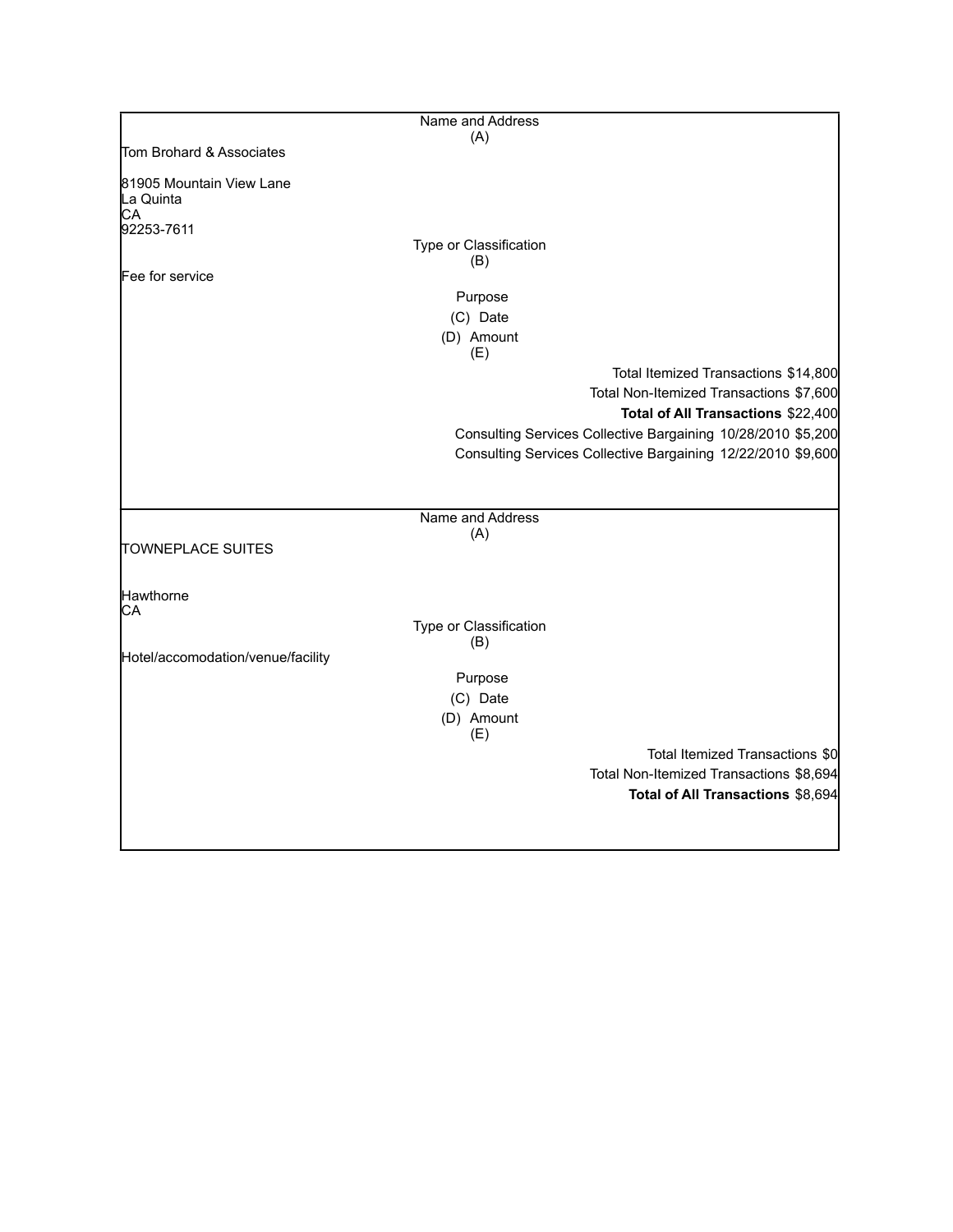|                                      | Name and Address       |                                                              |
|--------------------------------------|------------------------|--------------------------------------------------------------|
|                                      | (A)                    |                                                              |
| Transpedia Consulting Engineers, LLC |                        |                                                              |
| 613 Fourth Street                    |                        |                                                              |
| Santa Rosa                           |                        |                                                              |
| CA<br>95404                          |                        |                                                              |
|                                      | Type or Classification |                                                              |
|                                      | (B)                    |                                                              |
| Legal services                       |                        |                                                              |
|                                      | Purpose                |                                                              |
|                                      | (C) Date               |                                                              |
|                                      | (D) Amount<br>(E)      |                                                              |
|                                      |                        | Total Itemized Transactions \$6,076                          |
|                                      |                        | Total Non-Itemized Transactions \$0                          |
|                                      |                        | Total of All Transactions \$6,076                            |
|                                      |                        | Consulting Services Collective Bargaining 11/11/2010 \$6,076 |
|                                      |                        |                                                              |
|                                      |                        |                                                              |
|                                      | Name and Address       |                                                              |
| UC Regents                           | (A)                    |                                                              |
|                                      |                        |                                                              |
| <b>UC Berkeley Labor Center</b>      |                        |                                                              |
| Berkeley                             |                        |                                                              |
| CA<br>94720-5555                     |                        |                                                              |
|                                      | Type or Classification |                                                              |
|                                      | (B)                    |                                                              |
| Facilities rental and venue          |                        |                                                              |
|                                      | Purpose                |                                                              |
|                                      | (C) Date               |                                                              |
|                                      | (D) Amount<br>(E)      |                                                              |
|                                      |                        | Total Itemized Transactions \$0                              |
|                                      |                        | Total Non-Itemized Transactions \$7,174                      |
|                                      |                        | Total of All Transactions \$7,174                            |
|                                      |                        |                                                              |
|                                      |                        |                                                              |
|                                      |                        |                                                              |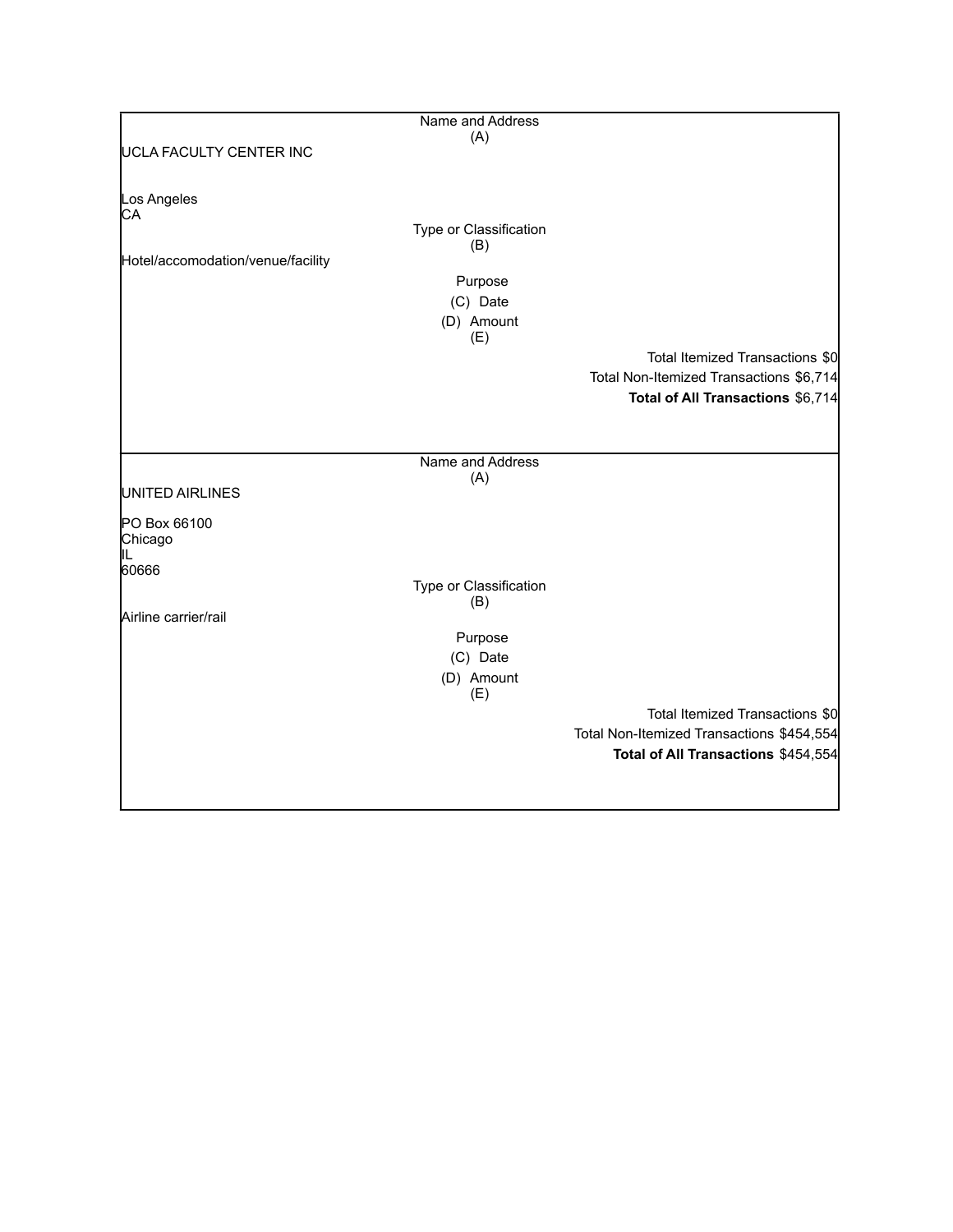|                                     | Name and Address              |                                                                                 |
|-------------------------------------|-------------------------------|---------------------------------------------------------------------------------|
|                                     | (A)                           |                                                                                 |
| <b>UPS</b>                          |                               |                                                                                 |
| PO Box 894820<br>Los Angeles<br>CA  |                               |                                                                                 |
| 90189                               |                               |                                                                                 |
|                                     | Type or Classification<br>(B) |                                                                                 |
| Fee for service                     |                               |                                                                                 |
|                                     | Purpose                       |                                                                                 |
|                                     | (C) Date                      |                                                                                 |
|                                     | (D) Amount                    |                                                                                 |
|                                     | (E)                           |                                                                                 |
|                                     |                               | Total Itemized Transactions \$6,157<br>Total Non-Itemized Transactions \$60,507 |
|                                     |                               | Total of All Transactions \$66,664                                              |
|                                     |                               | Nurse Rep Training 03/26/2011 \$6,157                                           |
|                                     |                               |                                                                                 |
|                                     |                               |                                                                                 |
|                                     | Name and Address              |                                                                                 |
|                                     | (A)                           |                                                                                 |
| US AIRWAYS                          |                               |                                                                                 |
| 4000 E. Sky Harbor Blvd.<br>Phoenix |                               |                                                                                 |
| AZ                                  |                               |                                                                                 |
| 85034                               |                               |                                                                                 |
|                                     | Type or Classification        |                                                                                 |
| Airline carrier/rail                | (B)                           |                                                                                 |
|                                     | Purpose                       |                                                                                 |
|                                     | (C) Date                      |                                                                                 |
|                                     | (D) Amount                    |                                                                                 |
|                                     | (E)                           |                                                                                 |
|                                     |                               | Total Itemized Transactions \$0                                                 |
|                                     |                               | Total Non-Itemized Transactions \$143,455                                       |
|                                     |                               | Total of All Transactions \$143,455                                             |
|                                     |                               |                                                                                 |
|                                     |                               |                                                                                 |
|                                     |                               |                                                                                 |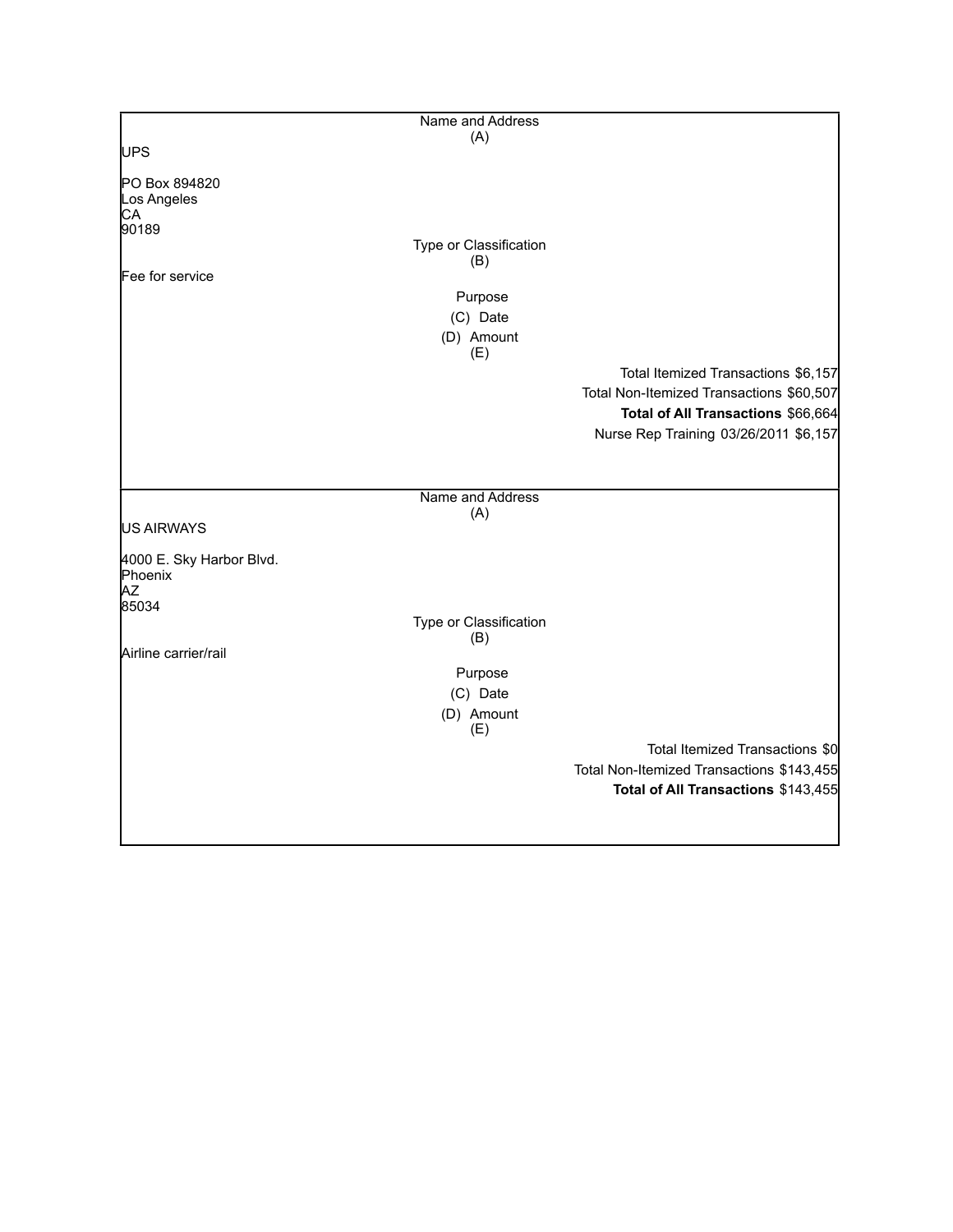|                                             | Name and Address              |                                                 |
|---------------------------------------------|-------------------------------|-------------------------------------------------|
| <b>VILLA ROSA</b>                           | (A)                           |                                                 |
|                                             |                               |                                                 |
| <b>15 CHAPALA ST</b><br>Santa Barbara<br>CА |                               |                                                 |
|                                             | Type or Classification        |                                                 |
|                                             | (B)                           |                                                 |
| Hotel/accomodation/venue/facility           |                               |                                                 |
|                                             | Purpose                       |                                                 |
|                                             | (C) Date                      |                                                 |
|                                             | (D) Amount<br>(E)             |                                                 |
|                                             |                               | Total Itemized Transactions \$20,738            |
|                                             |                               | Total Non-Itemized Transactions \$0             |
|                                             |                               | Total of All Transactions \$20,738              |
|                                             |                               | Executive Committee Meeting 11/12/2010 \$11,041 |
|                                             |                               | Senior Staff Meeting 04/21/2011 \$9,697         |
|                                             |                               |                                                 |
|                                             |                               |                                                 |
|                                             | Name and Address              |                                                 |
|                                             | (A)                           |                                                 |
| <b>VILLAGE VOICE LLC</b>                    |                               |                                                 |
| 36 COOPER SQ                                |                               |                                                 |
| New York                                    |                               |                                                 |
| NY                                          |                               |                                                 |
|                                             | Type or Classification<br>(B) |                                                 |
| News Agency                                 |                               |                                                 |
|                                             | Purpose                       |                                                 |
|                                             | (C) Date                      |                                                 |
|                                             | (D) Amount                    |                                                 |
|                                             | (E)                           |                                                 |
|                                             |                               | Total Itemized Transactions \$5,000             |
|                                             |                               | Total Non-Itemized Transactions \$0             |
|                                             |                               | Total of All Transactions \$5,000               |
|                                             |                               | NY Nurses Meeting NNU 06/16/2011 \$5,000        |
|                                             |                               |                                                 |
|                                             |                               |                                                 |
|                                             |                               |                                                 |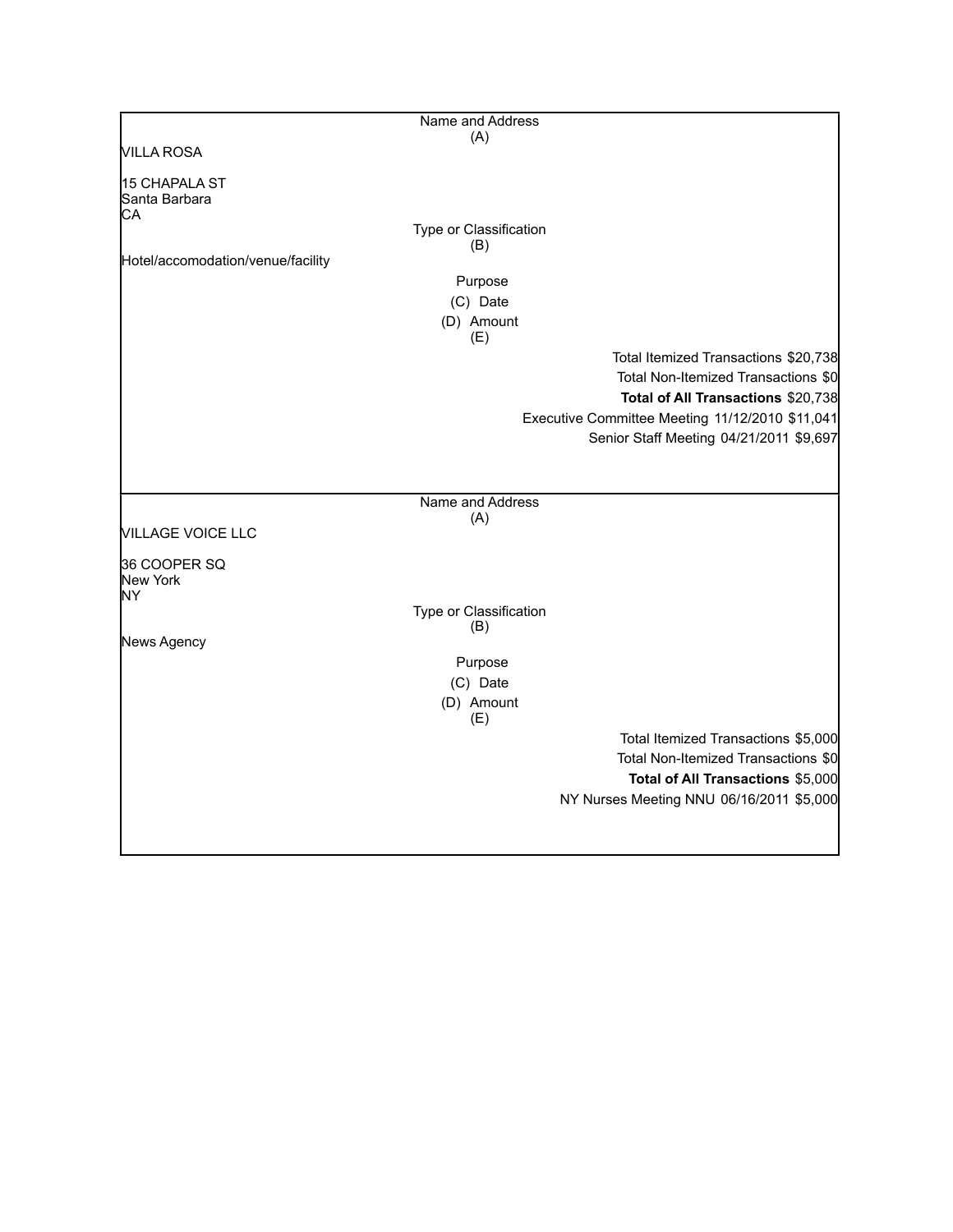|                       | Name and Address              |                                          |
|-----------------------|-------------------------------|------------------------------------------|
|                       | (A)                           |                                          |
| <b>VIRGIN AMERICA</b> |                               |                                          |
| Los Angeles           |                               |                                          |
| CA                    |                               |                                          |
|                       | Type or Classification<br>(B) |                                          |
| Airline carrier/rail  |                               |                                          |
|                       | Purpose                       |                                          |
|                       | (C) Date                      |                                          |
|                       | (D) Amount                    |                                          |
|                       | (E)                           |                                          |
|                       |                               | Total Itemized Transactions \$0          |
|                       |                               | Total Non-Itemized Transactions \$73,296 |
|                       |                               | Total of All Transactions \$73,296       |
|                       |                               |                                          |
|                       |                               |                                          |
|                       | Name and Address              |                                          |
| <b>WALDO PIZZA</b>    | (A)                           |                                          |
|                       |                               |                                          |
| Kansas City           |                               |                                          |
| MO                    |                               |                                          |
|                       | Type or Classification        |                                          |
| Catering/restaurant   | (B)                           |                                          |
|                       | Purpose                       |                                          |
|                       | (C) Date                      |                                          |
|                       | (D) Amount                    |                                          |
|                       | (E)                           |                                          |
|                       |                               | Total Itemized Transactions \$0          |
|                       |                               | Total Non-Itemized Transactions \$5,354  |
|                       |                               | Total of All Transactions \$5,354        |
|                       |                               |                                          |
|                       |                               |                                          |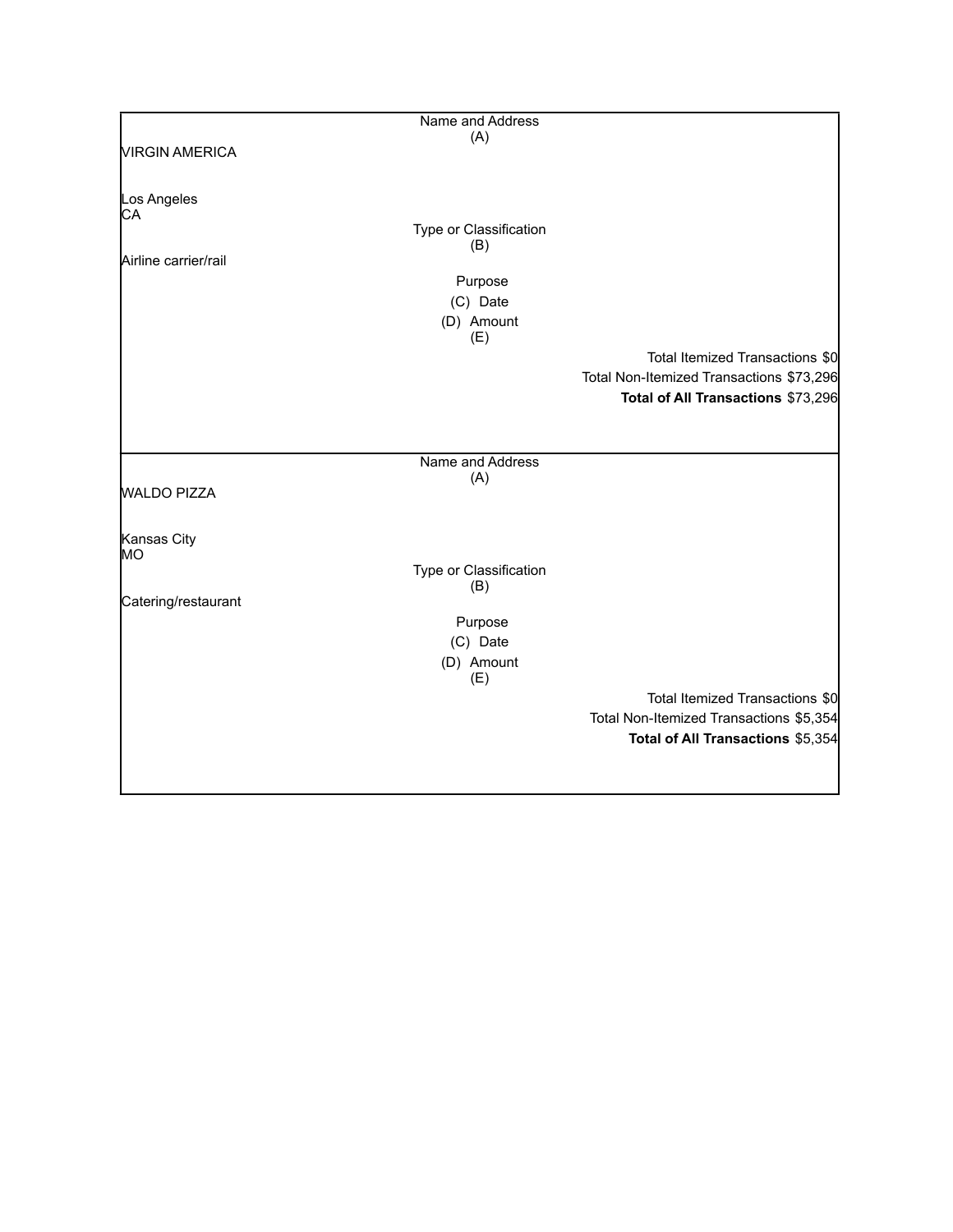|                                   | Name and Address       |                                         |
|-----------------------------------|------------------------|-----------------------------------------|
|                                   | (A)                    |                                         |
| <b>WASHINGTON COURT HOTEL</b>     |                        |                                         |
|                                   |                        |                                         |
| Washington                        |                        |                                         |
| DC                                |                        |                                         |
|                                   | Type or Classification |                                         |
|                                   | (B)                    |                                         |
| Hotel/accomodation/venue/facility |                        |                                         |
|                                   | Purpose                |                                         |
|                                   | (C) Date               |                                         |
|                                   |                        |                                         |
|                                   | (D) Amount<br>(E)      |                                         |
|                                   |                        | Total Itemized Transactions \$0         |
|                                   |                        |                                         |
|                                   |                        | Total Non-Itemized Transactions \$8,443 |
|                                   |                        | Total of All Transactions \$8,443       |
|                                   |                        |                                         |
|                                   |                        |                                         |
|                                   | Name and Address       |                                         |
|                                   | (A)                    |                                         |
| Wordcraft                         |                        |                                         |
|                                   |                        |                                         |
| 3827 Penniman Avenue<br>Oakland   |                        |                                         |
| CA                                |                        |                                         |
| 94619                             |                        |                                         |
|                                   | Type or Classification |                                         |
|                                   | (B)                    |                                         |
| Fee for service                   |                        |                                         |
|                                   | Purpose                |                                         |
|                                   | (C) Date               |                                         |
|                                   | (D) Amount             |                                         |
|                                   | (E)                    |                                         |
|                                   |                        | Total Itemized Transactions \$0         |
|                                   |                        | Total Non-Itemized Transactions \$6,000 |
|                                   |                        |                                         |
|                                   |                        | Total of All Transactions \$6,000       |
|                                   |                        |                                         |
|                                   |                        |                                         |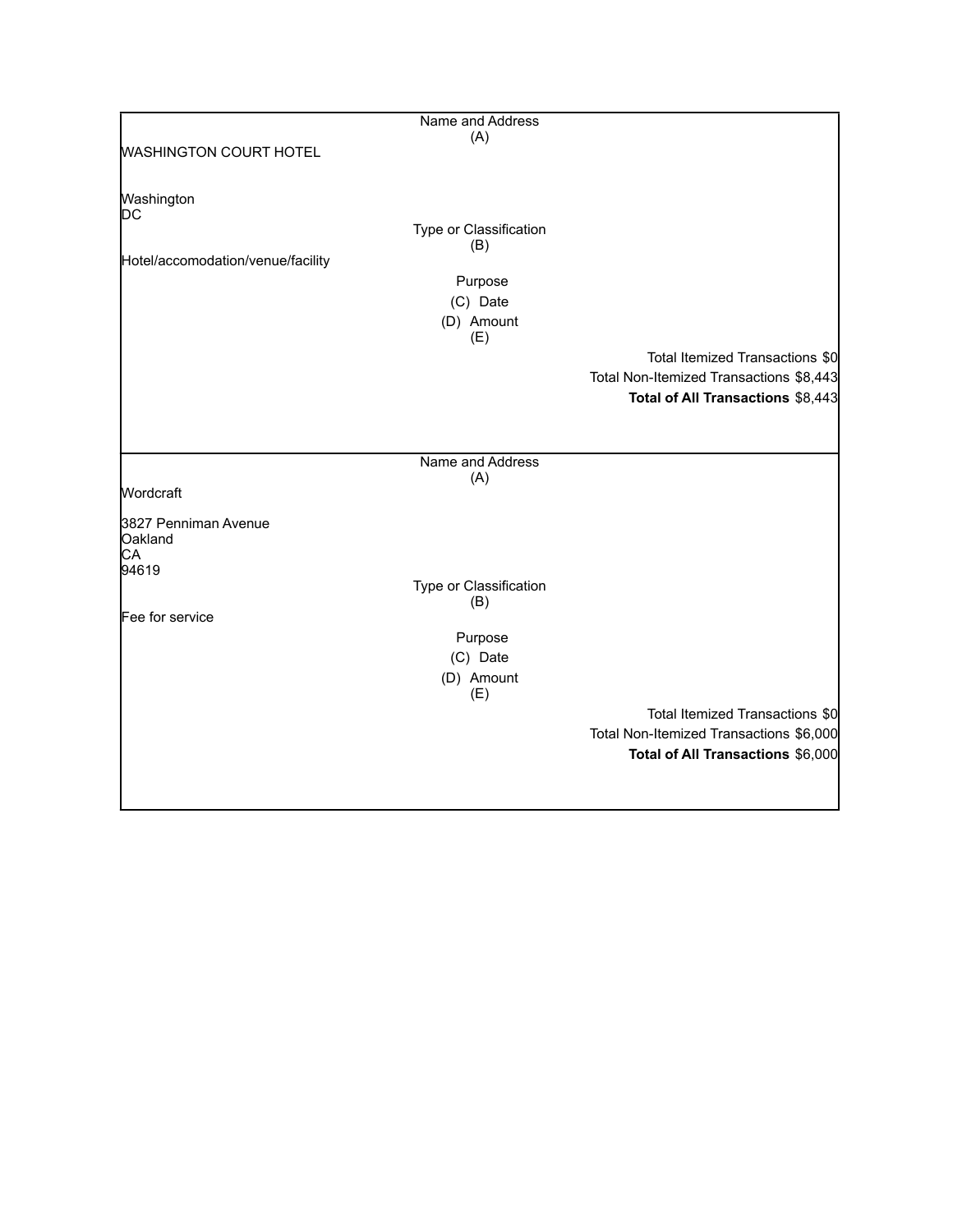| Name and Address                  |                                         |
|-----------------------------------|-----------------------------------------|
| (A)                               |                                         |
| <b>WYNDHAM</b>                    |                                         |
|                                   |                                         |
|                                   |                                         |
| Dallas                            |                                         |
| TХ                                |                                         |
| Type or Classification            |                                         |
| (B)                               |                                         |
| Hotel/accomodation/venue/facility |                                         |
| Purpose                           |                                         |
| (C) Date                          |                                         |
| (D) Amount                        |                                         |
| (E)                               |                                         |
|                                   | Total Itemized Transactions \$0         |
|                                   | Total Non-Itemized Transactions \$7,293 |
|                                   | Total of All Transactions \$7,293       |
|                                   |                                         |
|                                   |                                         |
|                                   |                                         |
|                                   |                                         |

Form LM-2 (Revised 2010)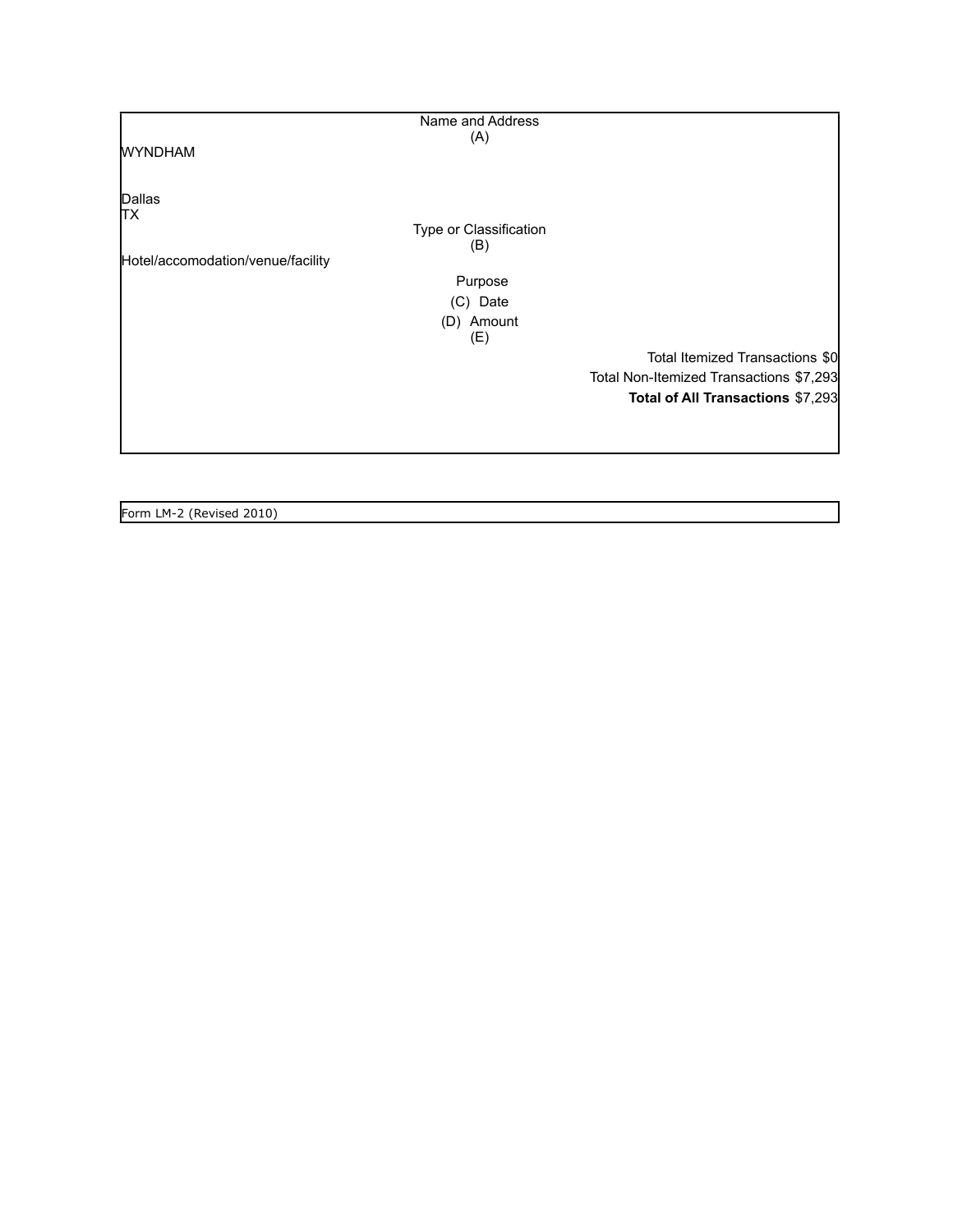## **SCHEDULE 16 - POLITICAL ACTIVITIES AND LOBBYING** FILE NUMBER 015-724

|                                             | Name and Address              |                                          |
|---------------------------------------------|-------------------------------|------------------------------------------|
|                                             | (A)                           |                                          |
| Alliance Graphics                           |                               |                                          |
| 1101 8th Street Suite 100<br>Berkeley<br>CA |                               |                                          |
| 94710                                       |                               |                                          |
|                                             | Type or Classification<br>(B) |                                          |
| Printing and publishing house               |                               |                                          |
|                                             | Purpose                       |                                          |
|                                             | (C) Date                      |                                          |
|                                             | (D) Amount<br>(E)             |                                          |
|                                             |                               | Total Itemized Transactions \$0          |
|                                             |                               | Total Non-Itemized Transactions \$10,027 |
|                                             |                               | Total of All Transactions \$10,027       |
|                                             |                               |                                          |
|                                             | Name and Address              |                                          |
|                                             | (A)                           |                                          |
| Atomic Outdoor Media, Inc.                  |                               |                                          |
| 14252 Culver Drive<br>Irvine<br>CA          |                               |                                          |
| 92604-0317                                  |                               |                                          |
|                                             | Type or Classification<br>(B) |                                          |
| Fee for service                             |                               |                                          |
|                                             | Purpose                       |                                          |
|                                             | (C) Date                      |                                          |
|                                             | (D) Amount<br>(E)             |                                          |
|                                             |                               | Total Itemized Transactions \$9,600      |
|                                             |                               | Total Non-Itemized Transactions \$0      |
|                                             |                               | Total of All Transactions \$9,600        |
|                                             |                               | RN's for Brown- Boxer 10/22/2010 \$9,600 |
|                                             |                               |                                          |
|                                             |                               |                                          |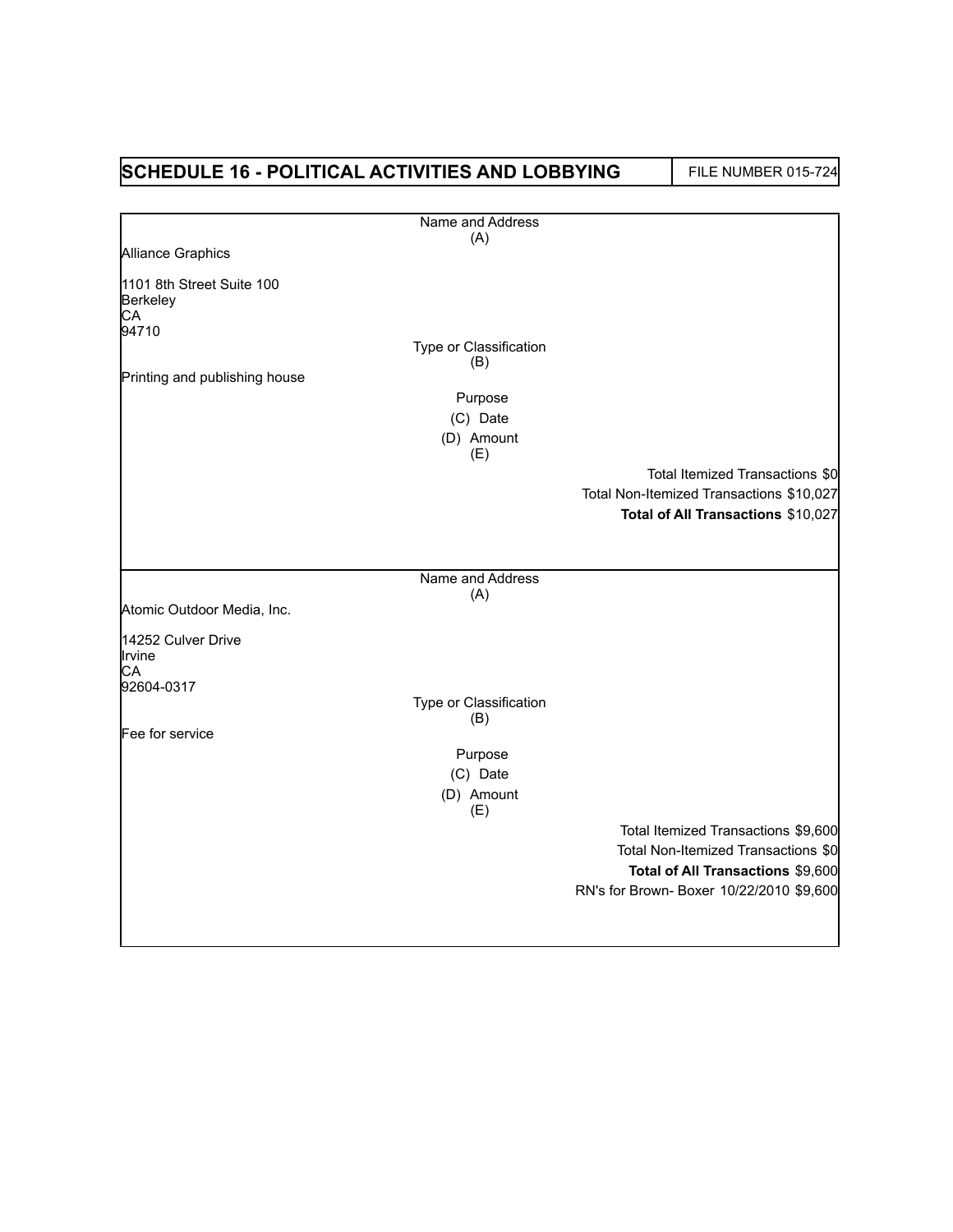|                                              | Name and Address              |                                                  |
|----------------------------------------------|-------------------------------|--------------------------------------------------|
|                                              | (A)                           |                                                  |
| Autumn Press                                 |                               |                                                  |
| 945 Camelia Street<br>Berkeley               |                               |                                                  |
| СA<br>94710                                  |                               |                                                  |
|                                              | Type or Classification<br>(B) |                                                  |
| Printing and publishing house                |                               |                                                  |
|                                              | Purpose                       |                                                  |
|                                              | (C) Date                      |                                                  |
|                                              | (D) Amount<br>(E)             |                                                  |
|                                              |                               | Total Itemized Transactions \$73,249             |
|                                              |                               | Total Non-Itemized Transactions \$19,917         |
|                                              |                               | Total of All Transactions \$93,166               |
|                                              |                               | PAC Folder Inserts 08/12/2010 \$7,583            |
|                                              |                               | CA 2010 Election 09/03/2010 \$28,774             |
|                                              |                               | CA 2010 Election 09/03/2010 \$5,015              |
|                                              |                               | PAC folder inserts & Posters 09/22/2010 \$23,684 |
|                                              |                               | Vote-By-Mail Template 10/28/2010 \$8,193         |
|                                              |                               |                                                  |
|                                              | Name and Address              |                                                  |
|                                              | (A)                           |                                                  |
| C & M PARTY PROPS                            |                               |                                                  |
| 1942 Mt, Diablo Blvd.<br><b>Walnut Creek</b> |                               |                                                  |
| CA                                           |                               |                                                  |
| 94596                                        |                               |                                                  |
|                                              | Type or Classification<br>(B) |                                                  |
| Facilities rental and venue                  |                               |                                                  |
|                                              | Purpose                       |                                                  |
|                                              | (C) Date                      |                                                  |
|                                              | (D) Amount<br>(E)             |                                                  |
|                                              |                               | Total Itemized Transactions \$6,173              |
|                                              |                               | Total Non-Itemized Transactions \$643            |
|                                              |                               | Total of All Transactions \$6,816                |
|                                              |                               | CA 2010 Election 07/16/2010 \$6,173              |
|                                              |                               |                                                  |
|                                              |                               |                                                  |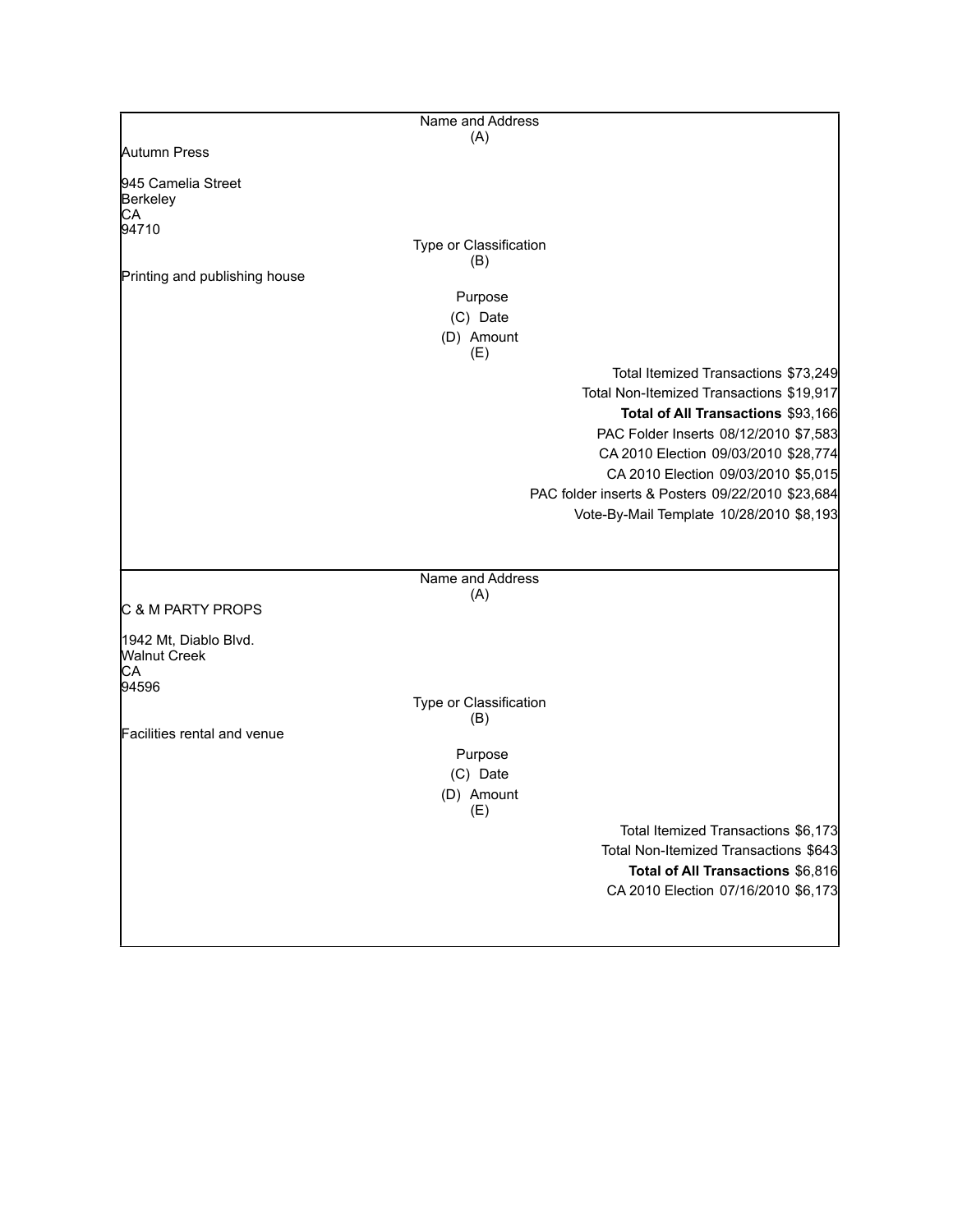|                                                      | Name and Address              |                                                                                                                 |
|------------------------------------------------------|-------------------------------|-----------------------------------------------------------------------------------------------------------------|
| California Nurses Association - Ohio PCE             | (A)                           |                                                                                                                 |
| Olsen, Hagel, & Fishburn<br>Sacramento<br>CA         |                               |                                                                                                                 |
| 95814                                                |                               |                                                                                                                 |
|                                                      | Type or Classification<br>(B) |                                                                                                                 |
| Lobbying group                                       |                               |                                                                                                                 |
|                                                      | Purpose                       |                                                                                                                 |
|                                                      | (C) Date                      |                                                                                                                 |
|                                                      | (D) Amount<br>(E)             |                                                                                                                 |
|                                                      |                               | Total Itemized Transactions \$5,000<br>Total Non-Itemized Transactions \$0<br>Total of All Transactions \$5,000 |
|                                                      |                               | Ohio Gubernatorial Election 10/01/2010 \$5,000                                                                  |
|                                                      | Name and Address              |                                                                                                                 |
| Canada College                                       | (A)                           |                                                                                                                 |
| 4200 Farm Hill Blvd.,<br>Redwood City<br>CA<br>94061 |                               |                                                                                                                 |
|                                                      | Type or Classification<br>(B) |                                                                                                                 |
| Fee for service                                      |                               |                                                                                                                 |
|                                                      | Purpose<br>(C) Date           |                                                                                                                 |
|                                                      | (D) Amount<br>(E)             |                                                                                                                 |
|                                                      |                               | Total Itemized Transactions \$0                                                                                 |
|                                                      |                               | Total Non-Itemized Transactions \$5,342                                                                         |
|                                                      |                               | Total of All Transactions \$5,342                                                                               |
|                                                      |                               |                                                                                                                 |
|                                                      |                               |                                                                                                                 |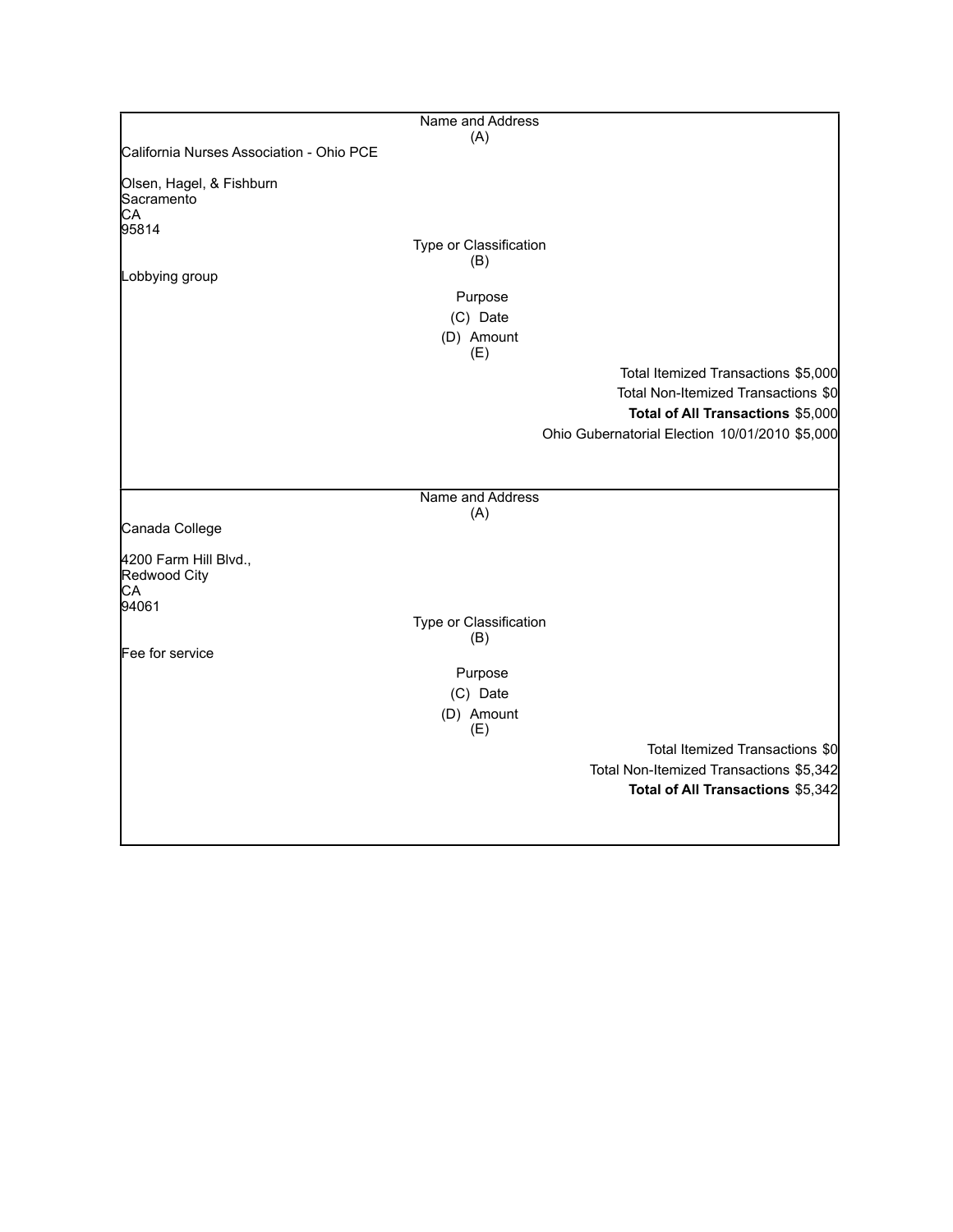|                                                                | Name and Address        |                                                                                                                                                                                         |
|----------------------------------------------------------------|-------------------------|-----------------------------------------------------------------------------------------------------------------------------------------------------------------------------------------|
|                                                                | (A)                     |                                                                                                                                                                                         |
| ICALIFORNIA ALLIANCE PAC                                       |                         |                                                                                                                                                                                         |
| OLSON, HAGEL, & FISHBURN<br>SACRAMENTO<br>CA<br>95814          |                         |                                                                                                                                                                                         |
|                                                                | Type or Classification  |                                                                                                                                                                                         |
| Lobbying group                                                 | (B)                     |                                                                                                                                                                                         |
|                                                                | Purpose                 |                                                                                                                                                                                         |
|                                                                | (C) Date                |                                                                                                                                                                                         |
|                                                                | (D) Amount              |                                                                                                                                                                                         |
|                                                                | (E)                     |                                                                                                                                                                                         |
|                                                                |                         | Total Itemized Transactions \$5,000<br>Total Non-Itemized Transactions \$0<br>Total of All Transactions \$5,000<br>California Alliance PAC for online communications 10/15/2010 \$5,000 |
|                                                                |                         |                                                                                                                                                                                         |
| <b>CAREY LIMOUSINE INT'L</b>                                   | Name and Address<br>(A) |                                                                                                                                                                                         |
| 4530 WISCONSIN AVE NW<br><b>WASHINGTON</b><br>DС<br>20016-4627 |                         |                                                                                                                                                                                         |
|                                                                | Type or Classification  |                                                                                                                                                                                         |
|                                                                | (B)                     |                                                                                                                                                                                         |
| Hotel/accomodation/venue/facility                              | Purpose                 |                                                                                                                                                                                         |
|                                                                | (C) Date                |                                                                                                                                                                                         |
|                                                                | (D) Amount<br>(E)       |                                                                                                                                                                                         |
|                                                                |                         | Total Itemized Transactions \$37,747                                                                                                                                                    |
|                                                                |                         | Total Non-Itemized Transactions \$2,117                                                                                                                                                 |
|                                                                |                         | Total of All Transactions \$39,864                                                                                                                                                      |
|                                                                |                         | CA 2010 Election 06/30/2011 \$37,747                                                                                                                                                    |
|                                                                |                         |                                                                                                                                                                                         |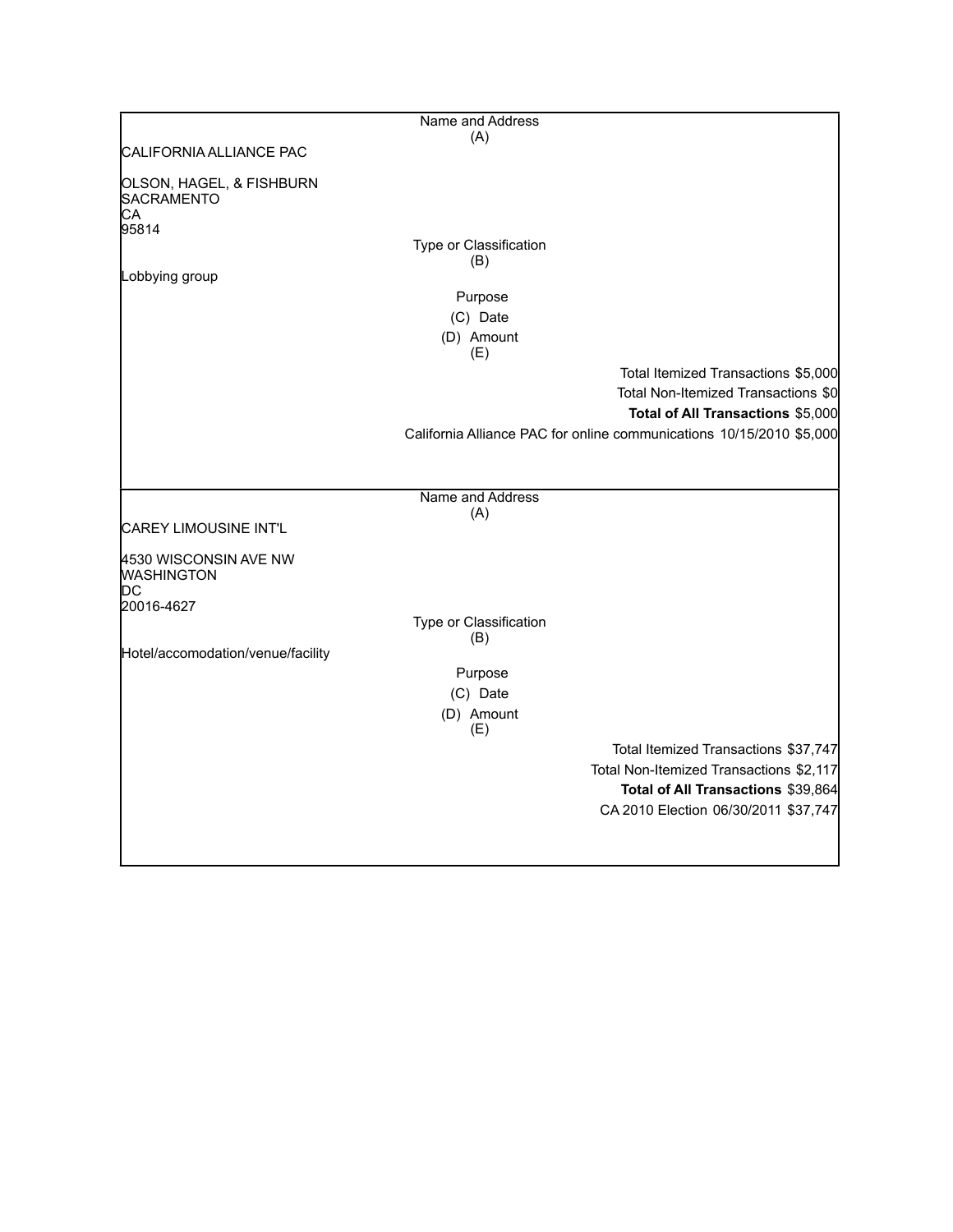|                                          | Name and Address        |                                         |
|------------------------------------------|-------------------------|-----------------------------------------|
|                                          | (A)                     |                                         |
| Christina Conte                          |                         |                                         |
| 316 W. California Blvd<br>Pasadena<br>CA |                         |                                         |
|                                          | Type or Classification  |                                         |
|                                          | (B)                     |                                         |
| Fee for service                          |                         |                                         |
|                                          | Purpose                 |                                         |
|                                          | (C) Date                |                                         |
|                                          | (D) Amount<br>(E)       |                                         |
|                                          |                         | Total Itemized Transactions \$5,537     |
|                                          |                         | Total Non-Itemized Transactions \$540   |
|                                          |                         | Total of All Transactions \$6,077       |
|                                          |                         | Anti-Carly Fiorina 11/24/2010 \$5,537   |
|                                          |                         |                                         |
|                                          |                         |                                         |
|                                          | Name and Address<br>(A) |                                         |
| CNA Fund to Defend Nurses Against        |                         |                                         |
|                                          |                         |                                         |
| Oakland                                  |                         |                                         |
| CA                                       | Type or Classification  |                                         |
|                                          | (B)                     |                                         |
| State and local affiliates               |                         |                                         |
|                                          | Purpose                 |                                         |
|                                          | (C) Date                |                                         |
|                                          | (D) Amount<br>(E)       |                                         |
|                                          |                         | Total Itemized Transactions \$253,100   |
|                                          |                         | Total Non-Itemized Transactions \$4,212 |
|                                          |                         | Total of All Transactions \$257,312     |
|                                          |                         | IE PAC Committee 08/06/2010 \$200,000   |
|                                          |                         | CA 2010 Election 11/24/2010 \$10,000    |
|                                          |                         | CA 2010 Election 11/24/2010 \$5,000     |
|                                          |                         | CA 2010 Election 12/03/2010 \$15,000    |
|                                          |                         | CA 2010 Election 12/10/2010 \$23,100    |
|                                          |                         |                                         |
|                                          |                         |                                         |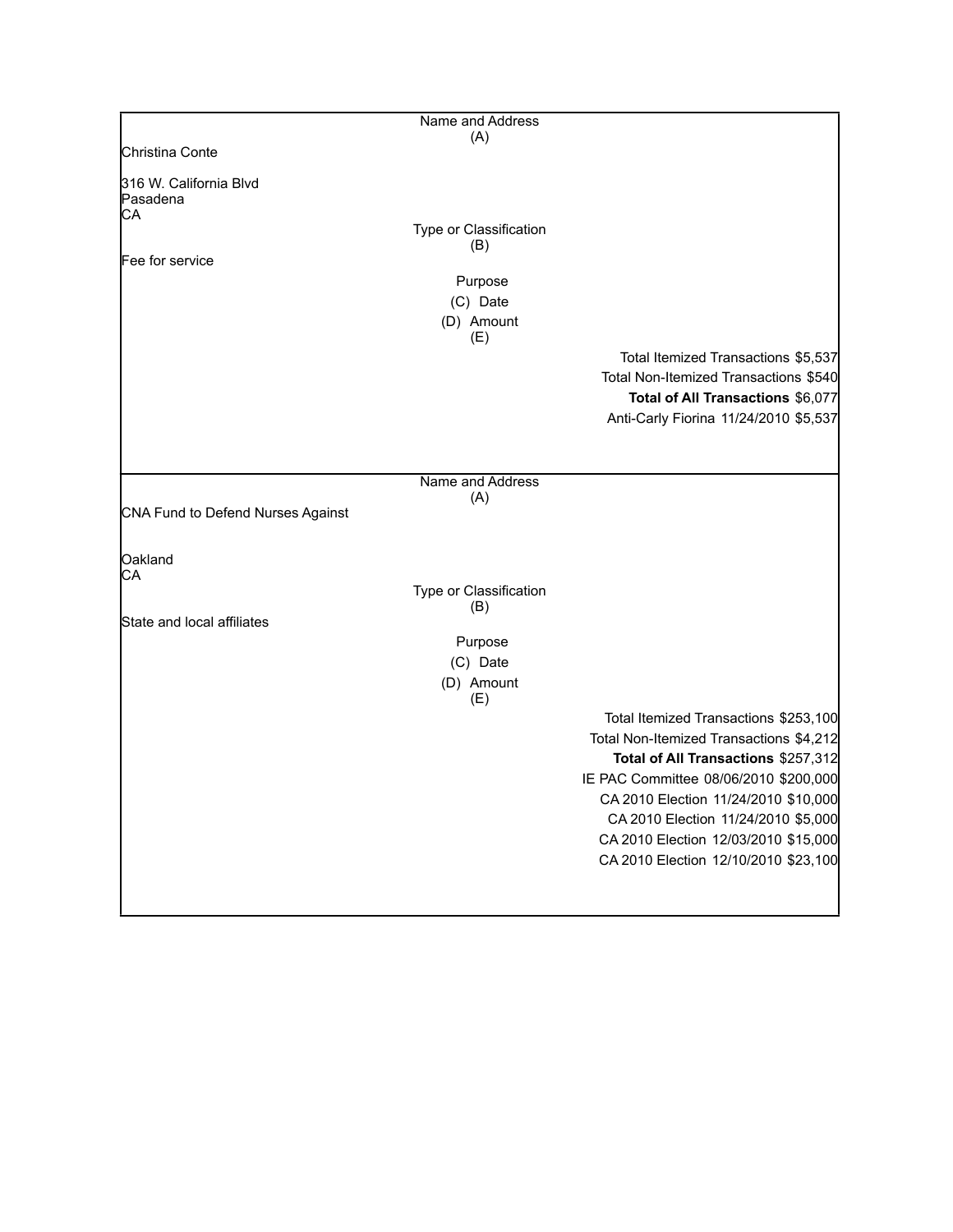|                                            | Name and Address              |                                                                   |
|--------------------------------------------|-------------------------------|-------------------------------------------------------------------|
|                                            | (A)                           |                                                                   |
| CUSA FL, LLC                               |                               |                                                                   |
| Franciscan Lines<br>San Francisco<br>CА    |                               |                                                                   |
| 94124                                      |                               |                                                                   |
|                                            | Type or Classification<br>(B) |                                                                   |
| Bus/transportation services                |                               |                                                                   |
|                                            | Purpose                       |                                                                   |
|                                            | (C) Date                      |                                                                   |
|                                            | (D) Amount<br>(E)             |                                                                   |
|                                            |                               | Total Itemized Transactions \$56,372                              |
|                                            |                               | Total Non-Itemized Transactions \$877                             |
|                                            |                               | Total of All Transactions \$57,249                                |
|                                            |                               | CA 2010 Election 09/09/2010 \$56,372                              |
|                                            |                               |                                                                   |
|                                            | Name and Address              |                                                                   |
|                                            | (A)                           |                                                                   |
| <b>DGS</b>                                 |                               |                                                                   |
| State Capitol RM# B-32<br>Sacramento<br>СA |                               |                                                                   |
| 95814-9053                                 |                               |                                                                   |
|                                            | Type or Classification<br>(B) |                                                                   |
| Mailer                                     |                               |                                                                   |
|                                            | Purpose                       |                                                                   |
|                                            | (C) Date                      |                                                                   |
|                                            | (D) Amount<br>(E)             |                                                                   |
|                                            |                               | Total Itemized Transactions \$6,574                               |
|                                            |                               | Total Non-Itemized Transactions \$0                               |
|                                            |                               | Total of All Transactions \$6,574                                 |
|                                            |                               | Bill Delivery Serv 2011 Asm/Sen session for GR 10/21/2010 \$6,574 |
|                                            |                               |                                                                   |
|                                            |                               |                                                                   |
|                                            |                               |                                                                   |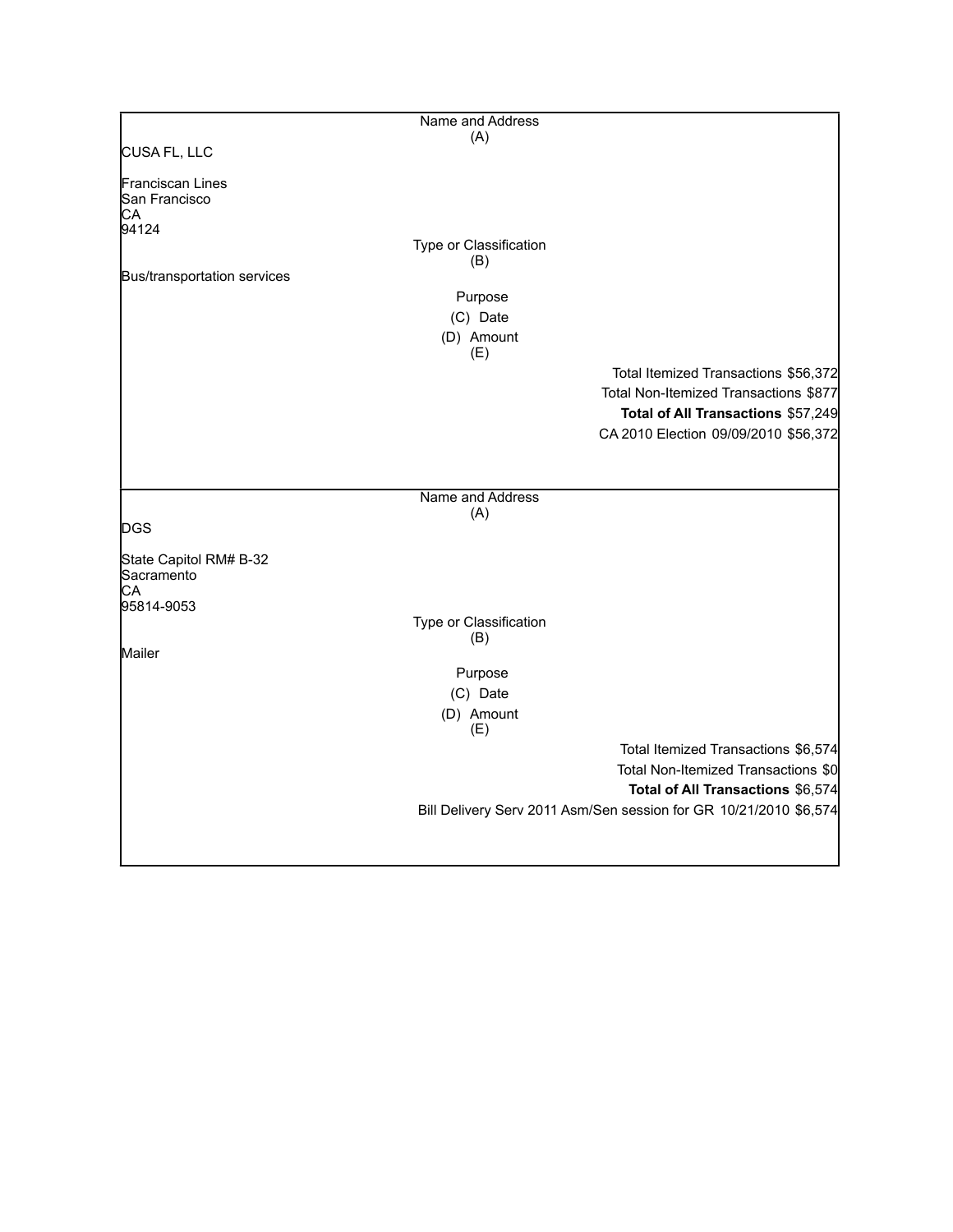|                                       | Name and Address       |                                                      |
|---------------------------------------|------------------------|------------------------------------------------------|
|                                       | (A)                    |                                                      |
| eLead Resources, Inc.                 |                        |                                                      |
| 1431 Orleans Drive<br>Mundelein<br>IL |                        |                                                      |
|                                       | Type or Classification |                                                      |
|                                       | (B)                    |                                                      |
| Members                               | Purpose                |                                                      |
|                                       | (C) Date               |                                                      |
|                                       | (D) Amount             |                                                      |
|                                       | (E)                    |                                                      |
|                                       |                        | Total Itemized Transactions \$17,574                 |
|                                       |                        | Total Non-Itemized Transactions \$0                  |
|                                       |                        | Total of All Transactions \$17,574                   |
|                                       |                        | Screen Printed Bayside Tees 08/11/2010 \$17,574      |
|                                       |                        |                                                      |
|                                       |                        |                                                      |
|                                       | Name and Address       |                                                      |
| Fenton Communications                 | (A)                    |                                                      |
|                                       |                        |                                                      |
| 1000 Vermont Ave., NW                 |                        |                                                      |
| Washington<br>DС                      |                        |                                                      |
| 20005                                 |                        |                                                      |
|                                       | Type or Classification |                                                      |
| Information technology                | (B)                    |                                                      |
|                                       | Purpose                |                                                      |
|                                       | (C) Date               |                                                      |
|                                       | (D) Amount             |                                                      |
|                                       | (E)                    |                                                      |
|                                       |                        | Total Itemized Transactions \$50,193                 |
|                                       |                        | Total Non-Itemized Transactions \$4,921              |
|                                       |                        | Total of All Transactions \$55,114                   |
|                                       |                        | Political Communication Services 09/23/2010 \$18,943 |
|                                       |                        | Political Communication Services 10/07/2010 \$18,750 |
|                                       |                        | CNA Communication Services 12/22/2010 \$12,500       |
|                                       |                        |                                                      |
|                                       |                        |                                                      |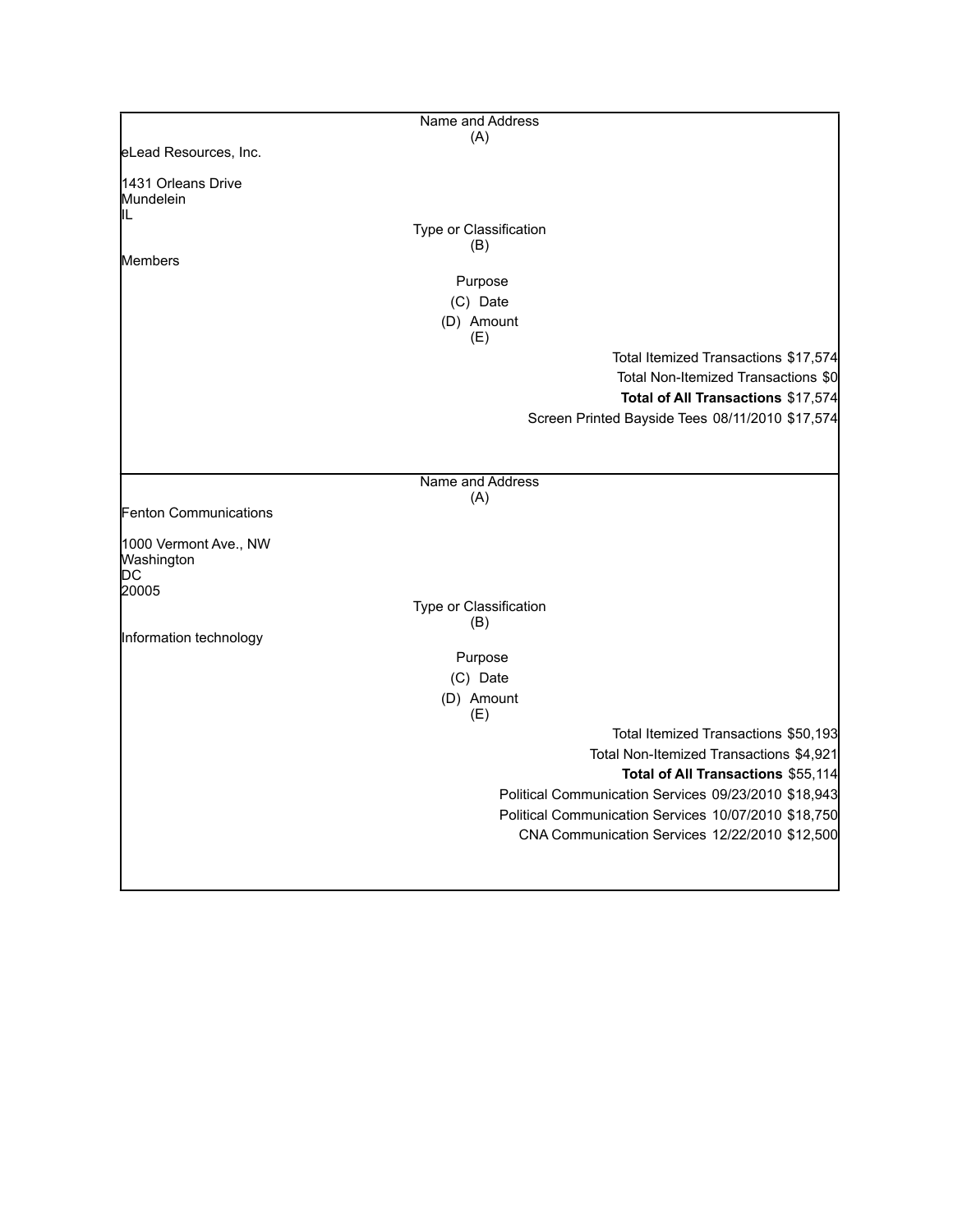|                                     | Name and Address       |                                                    |
|-------------------------------------|------------------------|----------------------------------------------------|
| FIRSTMARK, INC.                     | (A)                    |                                                    |
|                                     |                        |                                                    |
| 25 Vintinner Road<br>Campton<br>MA  |                        |                                                    |
|                                     | Type or Classification |                                                    |
|                                     | (B)                    |                                                    |
| Advertisement and marketing         | Purpose                |                                                    |
|                                     | (C) Date               |                                                    |
|                                     | (D) Amount             |                                                    |
|                                     | (E)                    |                                                    |
|                                     |                        | Total Itemized Transactions \$76,641               |
|                                     |                        | Total Non-Itemized Transactions \$0                |
|                                     |                        | Total of All Transactions \$76,641                 |
|                                     |                        | Nurses Multiuse mail and phone 08/12/2010 \$30,975 |
|                                     |                        | Nurses Mailing 10/13/2010 \$45,666                 |
|                                     |                        |                                                    |
|                                     |                        |                                                    |
|                                     | Name and Address       |                                                    |
| <b>GLOBAL CHARTER SERVICES</b>      | (A)                    |                                                    |
|                                     |                        |                                                    |
| <b>THE BUSBANK</b><br>Chicago<br>IL |                        |                                                    |
|                                     | Type or Classification |                                                    |
|                                     | (B)                    |                                                    |
| Bus/transportation services         |                        |                                                    |
|                                     | Purpose                |                                                    |
|                                     | (C) Date               |                                                    |
|                                     | (D) Amount<br>(E)      |                                                    |
|                                     |                        | Total Itemized Transactions \$21,053               |
|                                     |                        | Total Non-Itemized Transactions \$400              |
|                                     |                        | Total of All Transactions \$21,453                 |
|                                     |                        | CA 2010 Election 07/01/2010 \$12,300               |
|                                     |                        | CA 2010 Election 10/01/2010 \$8,753                |
|                                     |                        |                                                    |
|                                     |                        |                                                    |

 $\mathbf{I}$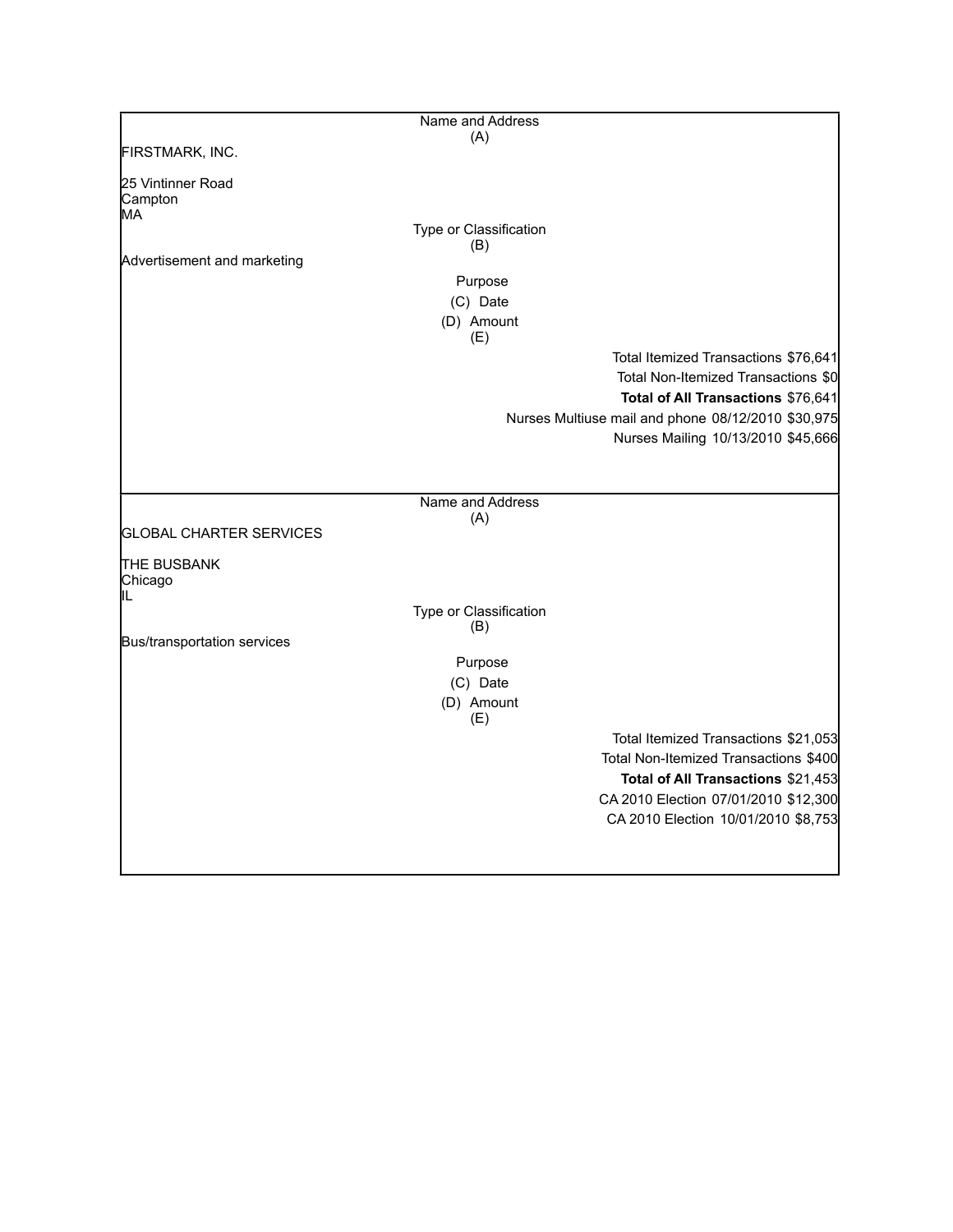|                                              | Name and Address       |                                         |
|----------------------------------------------|------------------------|-----------------------------------------|
|                                              | (A)                    |                                         |
| <b>Grand Communications</b>                  |                        |                                         |
| 3219 Grand Ave                               |                        |                                         |
| Oakland                                      |                        |                                         |
| СA                                           |                        |                                         |
| 94610                                        | Type or Classification |                                         |
|                                              | (B)                    |                                         |
| Telecommunications-internet and phone        |                        |                                         |
|                                              | Purpose                |                                         |
|                                              | (C) Date               |                                         |
|                                              | (D) Amount             |                                         |
|                                              | (E)                    |                                         |
|                                              |                        | Total Itemized Transactions \$6,145     |
|                                              |                        | Total Non-Itemized Transactions \$6,027 |
|                                              |                        | Total of All Transactions \$12,172      |
|                                              |                        | CA 2010 Election 09/09/2010 \$6,145     |
|                                              |                        |                                         |
|                                              |                        |                                         |
|                                              | Name and Address       |                                         |
|                                              | (A)                    |                                         |
| <b>HILTON</b>                                |                        |                                         |
|                                              |                        |                                         |
| 1919 CONNECTICUT AVE NW<br><b>WASHINGTON</b> |                        |                                         |
| IDС                                          |                        |                                         |
| 20009-5701                                   |                        |                                         |
|                                              | Type or Classification |                                         |
|                                              | (B)                    |                                         |
| Hotel/accomodation/venue/facility            |                        |                                         |
|                                              | Purpose                |                                         |
|                                              | (C) Date               |                                         |
|                                              | (D) Amount             |                                         |
|                                              | (E)                    |                                         |
|                                              |                        | Total Itemized Transactions \$11,478    |
|                                              |                        | Total Non-Itemized Transactions \$0     |
|                                              |                        | Total of All Transactions \$11,478      |
|                                              |                        | CA 2010 Election 10/19/2010 \$11,478    |
|                                              |                        |                                         |
|                                              |                        |                                         |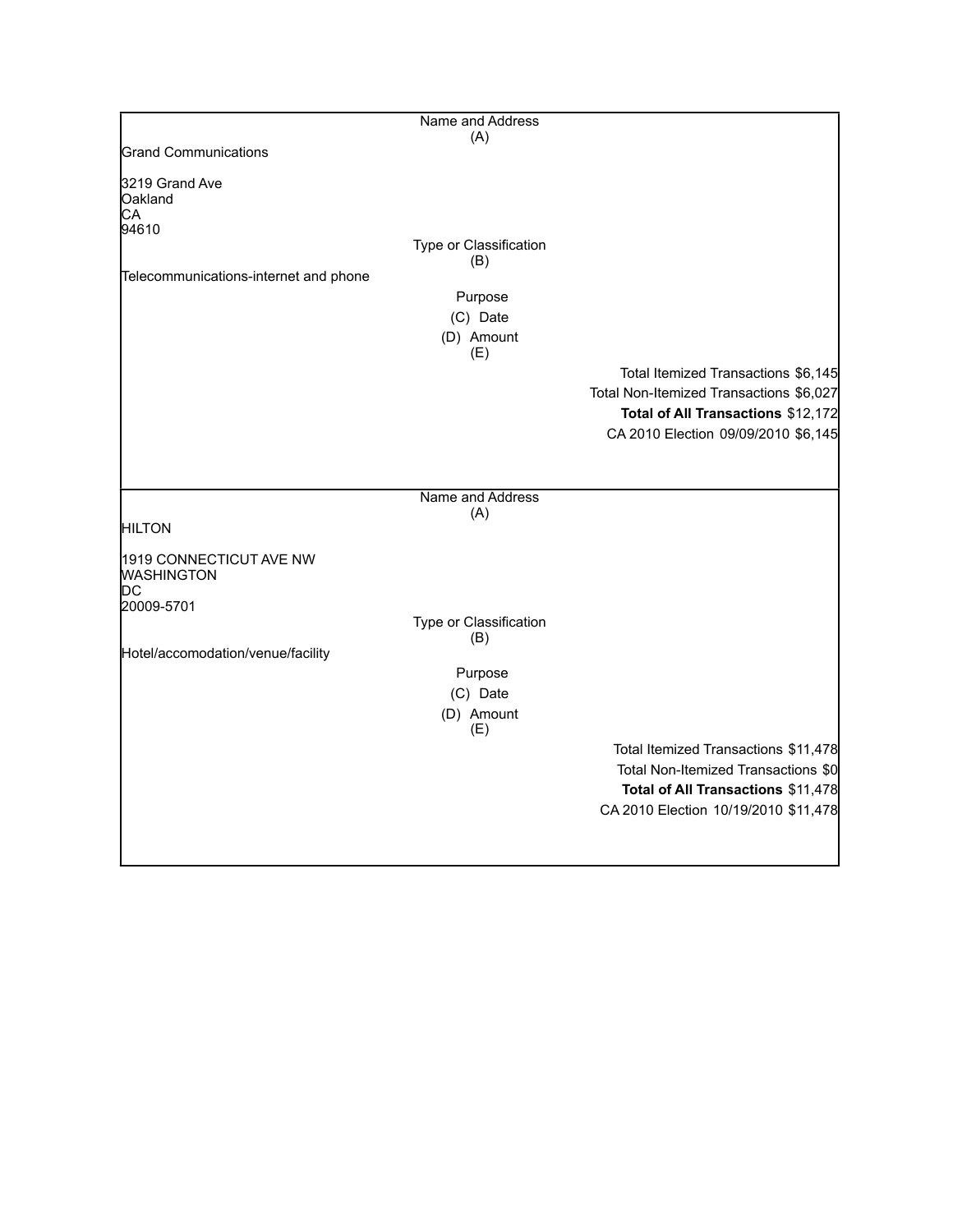|                                                                 | Name and Address                                |                                                                                                                                                                                                                                             |
|-----------------------------------------------------------------|-------------------------------------------------|---------------------------------------------------------------------------------------------------------------------------------------------------------------------------------------------------------------------------------------------|
| <b>HOLIDAY INN</b>                                              | (A)                                             |                                                                                                                                                                                                                                             |
| 6624 S CICERO AVE<br><b>BEDFORD PARK</b>                        |                                                 |                                                                                                                                                                                                                                             |
| 60638-5838<br>Hotel/accomodation/venue/facility                 | Type or Classification<br>(B)                   |                                                                                                                                                                                                                                             |
|                                                                 | Purpose<br>(C) Date<br>(D) Amount<br>(E)        |                                                                                                                                                                                                                                             |
|                                                                 |                                                 | Total Itemized Transactions \$14,537<br>Total Non-Itemized Transactions \$0<br>Total of All Transactions \$14,537<br>CA 2010 Election 10/29/2010 \$6,391<br>CA 2010 Election 12/01/2010 \$8,146                                             |
|                                                                 | Name and Address                                |                                                                                                                                                                                                                                             |
| <b>HYATT</b>                                                    | (A)                                             |                                                                                                                                                                                                                                             |
| 285 N PALM CANYON DR<br><b>PALM SPRINGS</b><br>CА<br>92262-5525 | Type or Classification                          |                                                                                                                                                                                                                                             |
| Hotel/accomodation/venue/facility                               | (B)<br>Purpose<br>(C) Date<br>(D) Amount<br>(E) |                                                                                                                                                                                                                                             |
|                                                                 |                                                 | Total Itemized Transactions \$109,507<br>Total Non-Itemized Transactions \$0<br>Total of All Transactions \$109,507<br>CA 2010 Election 07/01/2010 \$19,000<br>CA 2010 Election 07/01/2010 \$46,520<br>CA 2010 Election 10/01/2010 \$43,987 |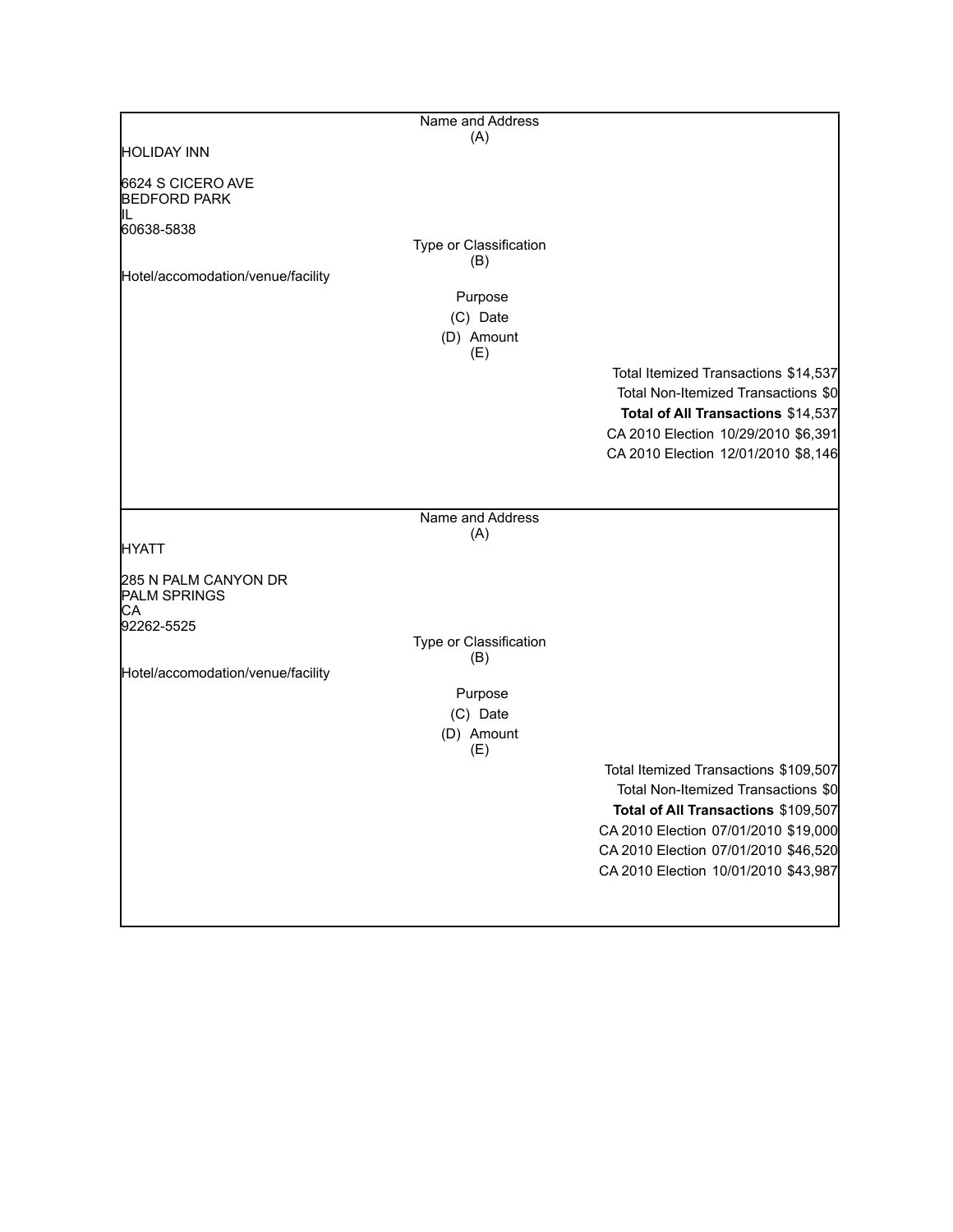|                              | Name and Address       |                                                       |
|------------------------------|------------------------|-------------------------------------------------------|
|                              | (A)                    |                                                       |
| Law Office of Gerald R McKay |                        |                                                       |
| P.O. Box 406                 |                        |                                                       |
| Burlingame                   |                        |                                                       |
| CA                           |                        |                                                       |
| 94011-0406                   | Type or Classification |                                                       |
|                              | (B)                    |                                                       |
| Arbitrator                   |                        |                                                       |
|                              | Purpose                |                                                       |
|                              | (C) Date               |                                                       |
|                              | (D) Amount             |                                                       |
|                              | (E)                    |                                                       |
|                              |                        | Total Itemized Transactions \$14,214                  |
|                              |                        | Total Non-Itemized Transactions \$0                   |
|                              |                        | Total of All Transactions \$14,214                    |
|                              |                        | Post Election Access case# 10-361 12/22/2010 \$14,214 |
|                              |                        |                                                       |
|                              |                        |                                                       |
|                              | Name and Address       |                                                       |
|                              | (A)                    |                                                       |
| Lunch Box Express            |                        |                                                       |
|                              |                        |                                                       |
| P.O. Box 1309<br>Folsom      |                        |                                                       |
| СA                           |                        |                                                       |
| 95763                        |                        |                                                       |
|                              | Type or Classification |                                                       |
| Catering/restaurant          | (B)                    |                                                       |
|                              | Purpose                |                                                       |
|                              |                        |                                                       |
|                              | (C) Date               |                                                       |
|                              | (D) Amount<br>(E)      |                                                       |
|                              |                        | Total Itemized Transactions \$29,835                  |
|                              |                        | Total Non-Itemized Transactions \$0                   |
|                              |                        |                                                       |
|                              |                        | Total of All Transactions \$29,835                    |
|                              |                        | CA 2010 Election 08/26/2010 \$29,835                  |
|                              |                        |                                                       |
|                              |                        |                                                       |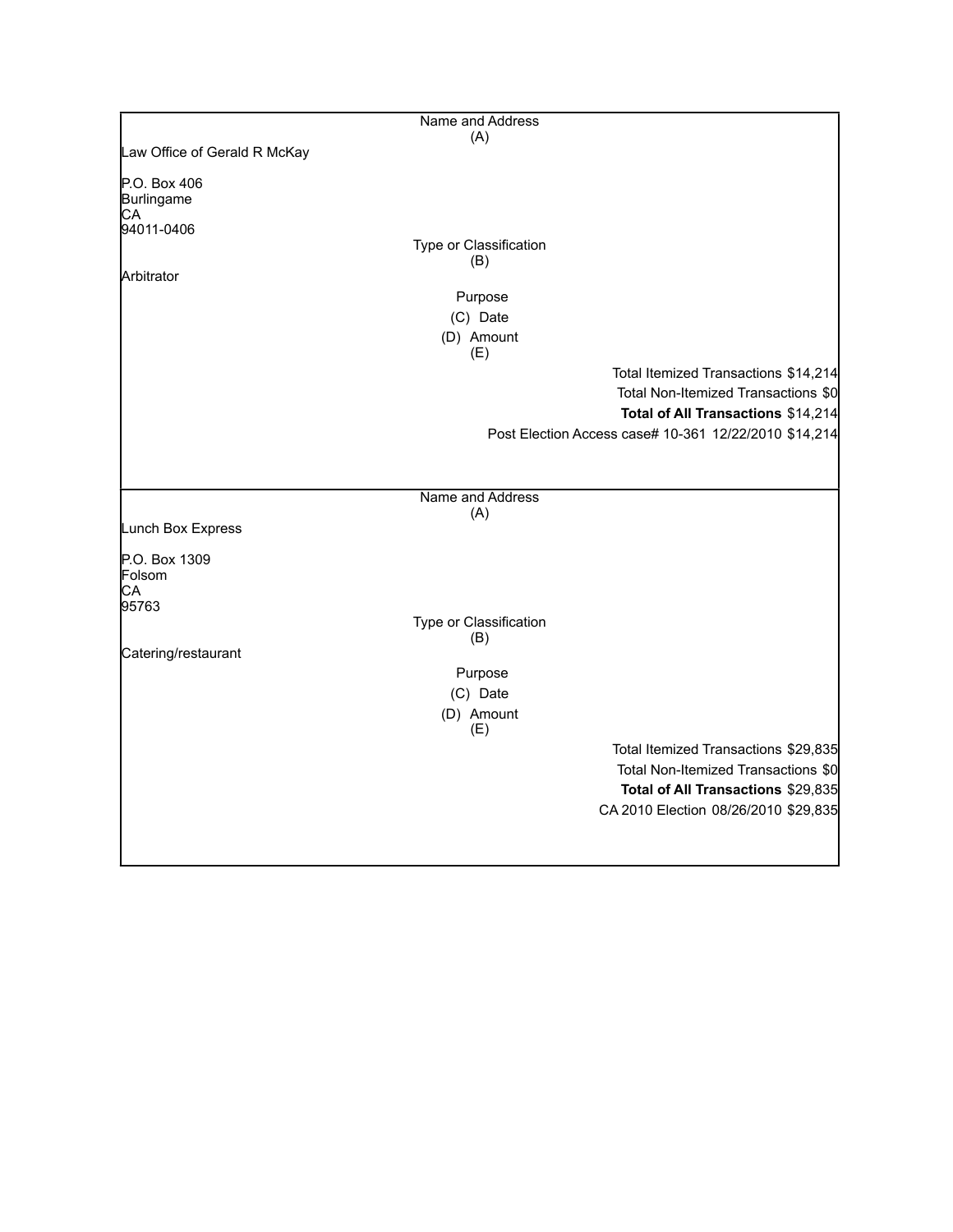|                                         | Name and Address              |                                          |
|-----------------------------------------|-------------------------------|------------------------------------------|
|                                         | (A)                           |                                          |
| <b>MARRIOTT</b>                         |                               |                                          |
| 18000 VON KARMAN AVE<br><b>IRVINE</b>   |                               |                                          |
| IСA<br>92612-1004                       |                               |                                          |
|                                         | Type or Classification        |                                          |
|                                         | (B)                           |                                          |
| Bus/transportation services             |                               |                                          |
|                                         | Purpose                       |                                          |
|                                         | (C) Date                      |                                          |
|                                         | (D) Amount<br>(E)             |                                          |
|                                         |                               | Total Itemized Transactions \$48,430     |
|                                         |                               | Total Non-Itemized Transactions \$0      |
|                                         |                               | Total of All Transactions \$48,430       |
|                                         |                               | CA 2010 Election 07/01/2010 \$8,574      |
|                                         |                               | CA 2010 Election 10/01/2010 \$5,414      |
|                                         |                               | CA 2010 Election 10/05/2010 \$9,090      |
|                                         |                               | CA 2010 Election 10/09/2010 \$5,303      |
|                                         |                               | CA 2010 Election 01/20/2011 \$20,049     |
|                                         |                               |                                          |
|                                         |                               |                                          |
|                                         | Name and Address              |                                          |
| Metro Media Productions                 | (A)                           |                                          |
|                                         |                               |                                          |
| 1800 Diesel Drive Unit 20<br>Sacramento |                               |                                          |
| IСA                                     |                               |                                          |
| 95838                                   |                               |                                          |
|                                         | Type or Classification<br>(B) |                                          |
| Events and Productions                  |                               |                                          |
|                                         | Purpose                       |                                          |
|                                         | (C) Date                      |                                          |
|                                         | (D) Amount                    |                                          |
|                                         | (E)                           |                                          |
|                                         |                               | Total Itemized Transactions \$0          |
|                                         |                               | Total Non-Itemized Transactions \$20,643 |
|                                         |                               | Total of All Transactions \$20,643       |
|                                         |                               |                                          |
|                                         |                               |                                          |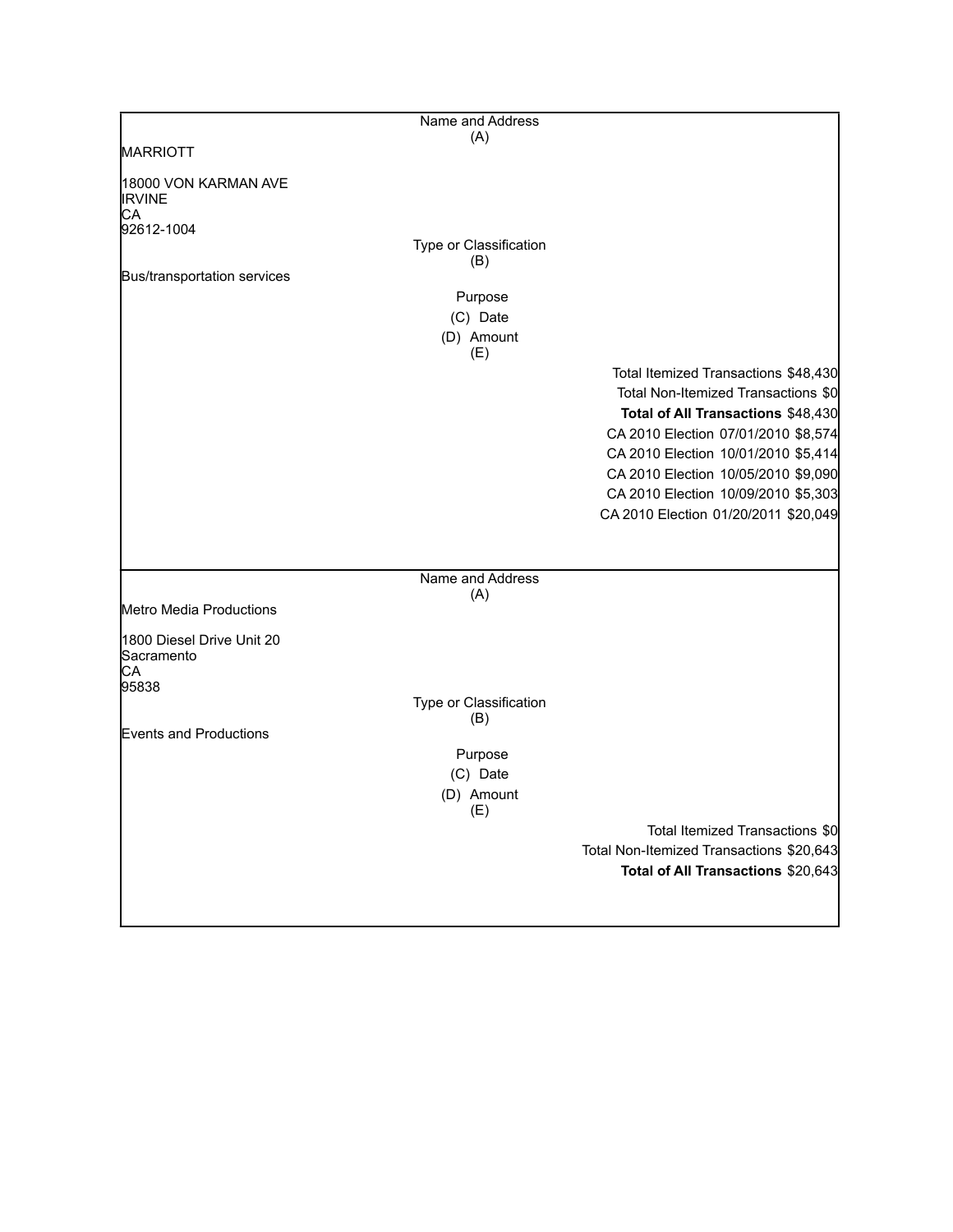|                              | Name and Address              |                                          |
|------------------------------|-------------------------------|------------------------------------------|
|                              | (A)                           |                                          |
| National Car Rental          |                               |                                          |
| PO Box 402334                |                               |                                          |
| Atlanta                      |                               |                                          |
| GA                           |                               |                                          |
| 30384                        |                               |                                          |
|                              | Type or Classification<br>(B) |                                          |
| Car-rental                   |                               |                                          |
|                              | Purpose                       |                                          |
|                              | (C) Date                      |                                          |
|                              |                               |                                          |
|                              | (D) Amount<br>(E)             |                                          |
|                              |                               | Total Itemized Transactions \$14,338     |
|                              |                               | Total Non-Itemized Transactions \$0      |
|                              |                               | Total of All Transactions \$14,338       |
|                              |                               | CA 2010 Election 09/15/2010 \$14,338     |
|                              |                               |                                          |
|                              |                               |                                          |
|                              | Name and Address              |                                          |
| Olson, Hagel, & Fishburn LLP | (A)                           |                                          |
|                              |                               |                                          |
| 555 Capitol Mall             |                               |                                          |
| Sacramento                   |                               |                                          |
| СA                           |                               |                                          |
| 95814-4602                   |                               |                                          |
|                              | Type or Classification        |                                          |
| Fee for service              | (B)                           |                                          |
|                              |                               |                                          |
|                              | Purpose                       |                                          |
|                              | (C) Date                      |                                          |
|                              | (D) Amount                    |                                          |
|                              | (E)                           |                                          |
|                              |                               | Total Itemized Transactions \$9,238      |
|                              |                               | Total Non-Itemized Transactions \$19,843 |
|                              |                               | Total of All Transactions \$29,081       |
|                              |                               | Voter Guide 12/03/2010 \$9,238           |
|                              |                               |                                          |
|                              |                               |                                          |
|                              |                               |                                          |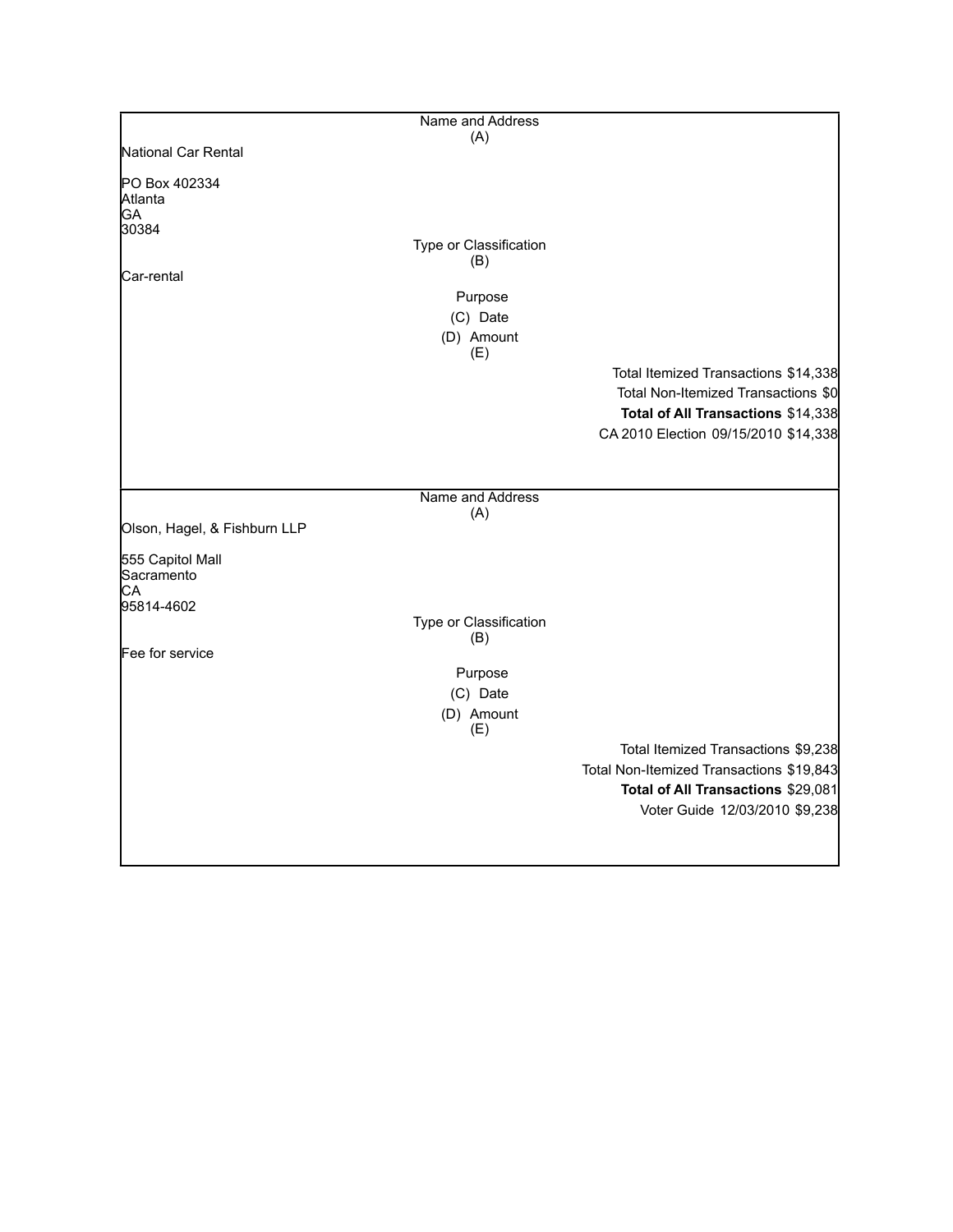|                                         | Name and Address              |                                         |
|-----------------------------------------|-------------------------------|-----------------------------------------|
| OMNI CORPUS CHRISTI HOTEL               | (A)                           |                                         |
|                                         |                               |                                         |
| 29225 Chagrin Blvd<br>Pepper Pike<br>ЮH |                               |                                         |
| 44122                                   | Type or Classification        |                                         |
|                                         | (B)                           |                                         |
| Facilities rental and venue             |                               |                                         |
|                                         | Purpose                       |                                         |
|                                         | (C) Date                      |                                         |
|                                         | (D) Amount<br>(E)             |                                         |
|                                         |                               | Total Itemized Transactions \$15,375    |
|                                         |                               | Total Non-Itemized Transactions \$0     |
|                                         |                               | Total of All Transactions \$15,375      |
|                                         |                               | CA 2010 Election 10/08/2010 \$15,375    |
|                                         |                               |                                         |
|                                         |                               |                                         |
|                                         | Name and Address              |                                         |
| Postal Systems Inc                      | (A)                           |                                         |
| 25024 Viking Street<br>Hayward          |                               |                                         |
| СA<br>94545-2704                        |                               |                                         |
|                                         | Type or Classification<br>(B) |                                         |
| Mailer                                  |                               |                                         |
|                                         | Purpose                       |                                         |
|                                         | (C) Date                      |                                         |
|                                         | (D) Amount<br>(E)             |                                         |
|                                         |                               | Total Itemized Transactions \$14,722    |
|                                         |                               | Total Non-Itemized Transactions \$6,286 |
|                                         |                               | Total of All Transactions \$21,008      |
|                                         |                               | CA 2010 Election 09/09/2010 \$6,677     |
|                                         |                               | CA 2010 Election 10/28/2010 \$8,045     |
|                                         |                               |                                         |
|                                         |                               |                                         |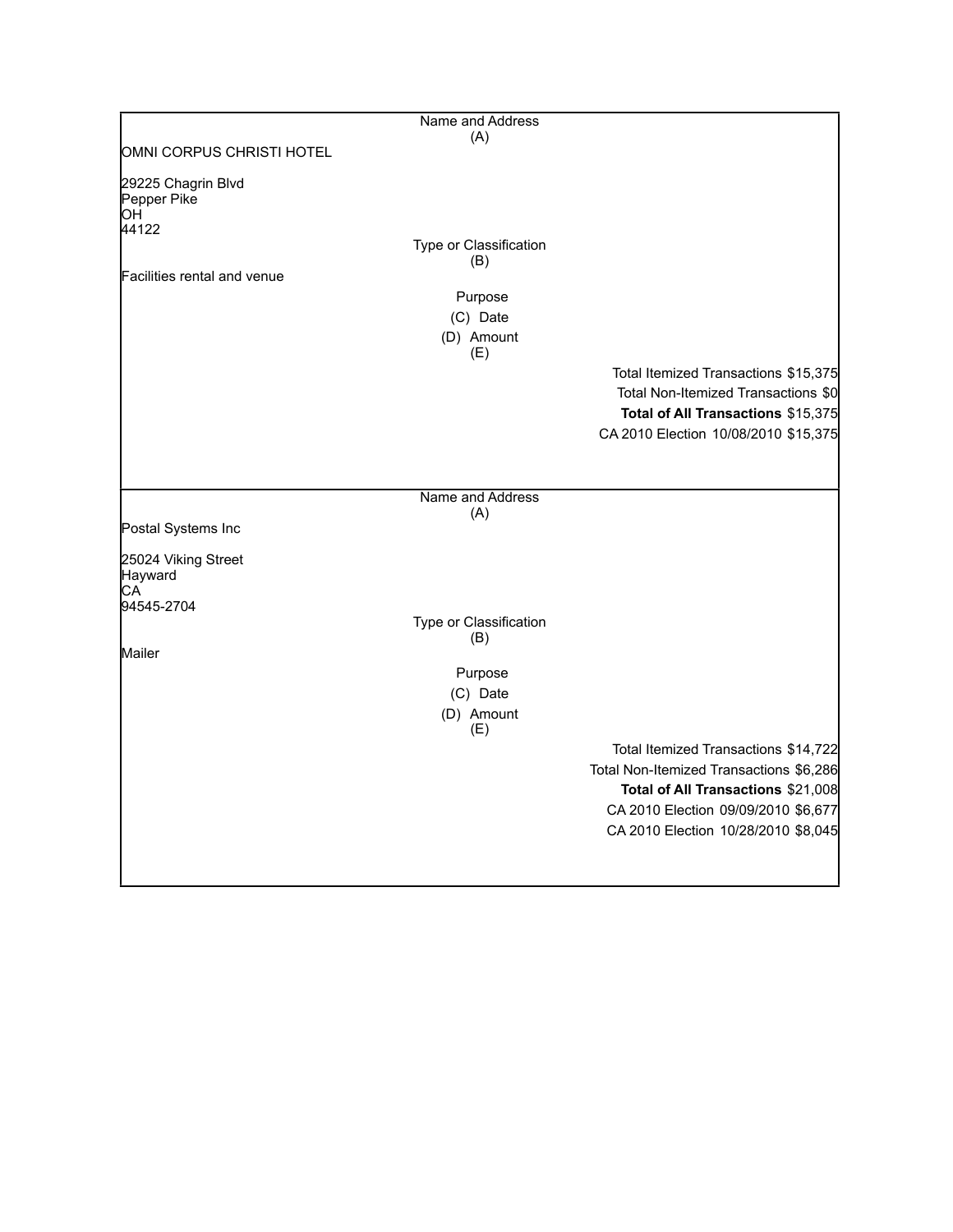|                                                                      | Name and Address                                                                                                  |
|----------------------------------------------------------------------|-------------------------------------------------------------------------------------------------------------------|
| Progressive Democrats of America                                     | (A)                                                                                                               |
| Progressive Democrats U.S<br><b>Grand Rapids</b><br>MI<br>49515-0064 | Type or Classification                                                                                            |
|                                                                      | (B)                                                                                                               |
| Advocacy group                                                       |                                                                                                                   |
|                                                                      | Purpose                                                                                                           |
|                                                                      | (C) Date                                                                                                          |
|                                                                      | (D) Amount<br>(E)                                                                                                 |
|                                                                      | Total Itemized Transactions \$65,000<br>Total Non-Itemized Transactions \$0<br>Total of All Transactions \$65,000 |
|                                                                      | Mobilizing the Progressive Vote 08/11/2010 \$5,000                                                                |
|                                                                      | Mobilizing the Progressive Vote 08/11/2010 \$5,000                                                                |
|                                                                      | Mobilizing the Progressive Vote 09/09/2010 \$5,000                                                                |
|                                                                      | Mobilizing the Progressive Vote 09/22/2010 \$5,000                                                                |
|                                                                      | Mobilizing the Progressive Vote 10/13/2010 \$5,000                                                                |
|                                                                      | Mobilizing the Progressive Vote 11/12/2010 \$5,000                                                                |
|                                                                      | Mobilizing the Progressive Vote 12/08/2010 \$5,000                                                                |
|                                                                      | Mobilizing the Progressive Vote 01/13/2011 \$5,000                                                                |
|                                                                      | Mobilizing the Progressive Vote 02/10/2011 \$5,000                                                                |
|                                                                      | Mobilizing the Progressive Vote 03/10/2011 \$5,000                                                                |
|                                                                      | Mobilizing the Progressive Vote 04/14/2011 \$5,000                                                                |
|                                                                      | Mobilizing the Progressive Vote 05/12/2011 \$5,000                                                                |
|                                                                      | Mobilizing the Progressive Vote 06/23/2011 \$5,000                                                                |
|                                                                      |                                                                                                                   |
|                                                                      |                                                                                                                   |
|                                                                      | Name and Address                                                                                                  |
| San Gabriel Valley Newspaper Group                                   | (A)                                                                                                               |
| CA Newspaper Partnership<br>San Gabriel Valley                       |                                                                                                                   |
| CА                                                                   | Type or Classification                                                                                            |
|                                                                      | (B)                                                                                                               |
| Advertisement and marketing                                          |                                                                                                                   |
|                                                                      | Purpose                                                                                                           |
|                                                                      | (C) Date                                                                                                          |
|                                                                      | (D) Amount<br>(E)                                                                                                 |
|                                                                      | Total Itemized Transactions \$5,775                                                                               |
|                                                                      | Total Non-Itemized Transactions \$0                                                                               |
|                                                                      | Total of All Transactions \$5,775                                                                                 |
|                                                                      | Nurses Ad in Newspaper 10/01/2010 \$5,775                                                                         |
|                                                                      |                                                                                                                   |
|                                                                      |                                                                                                                   |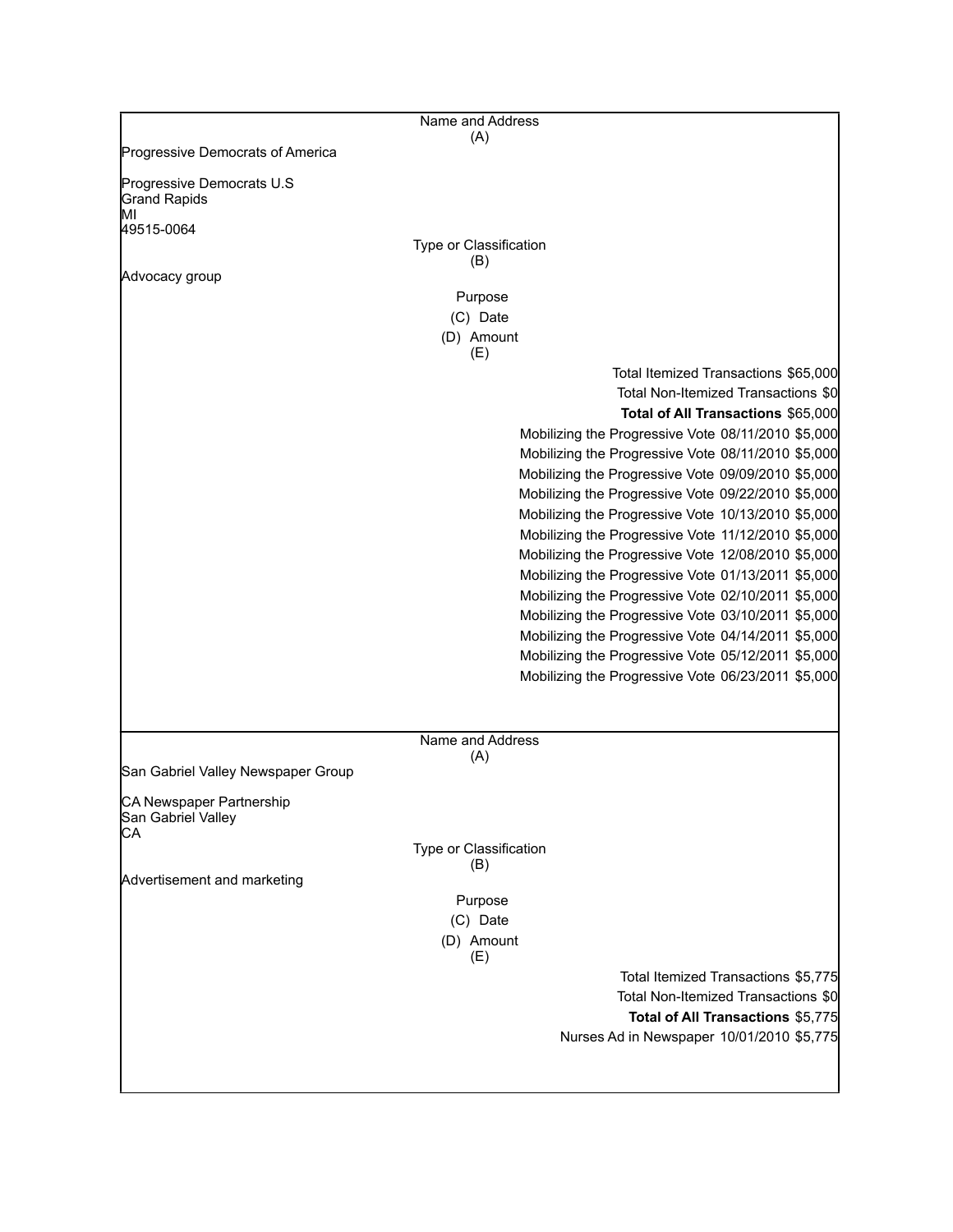|                                          | Name and Address              |                                                                                                  |
|------------------------------------------|-------------------------------|--------------------------------------------------------------------------------------------------|
|                                          | (A)                           |                                                                                                  |
| The Campaign Workshop                    |                               |                                                                                                  |
| 1129 20th Street NW<br>Washington<br>IDС |                               |                                                                                                  |
| 20015                                    |                               |                                                                                                  |
|                                          | Type or Classification        |                                                                                                  |
| Campaign strategy                        | (B)                           |                                                                                                  |
|                                          | Purpose                       |                                                                                                  |
|                                          | (C) Date                      |                                                                                                  |
|                                          | (D) Amount                    |                                                                                                  |
|                                          | (E)                           |                                                                                                  |
|                                          |                               | Total Itemized Transactions \$103,983                                                            |
|                                          |                               | Total Non-Itemized Transactions \$19,183                                                         |
|                                          |                               | Total of All Transactions \$123,166                                                              |
|                                          |                               | Member communication piece 08/12/2010 \$6,432                                                    |
|                                          |                               | PAC Expense for member mailing 08/12/2010 \$5,500<br>Boxer Member Mail Piece 10/20/2010 \$46,580 |
|                                          |                               | Member Mail Piece 10/20/2010 \$45,471                                                            |
|                                          |                               |                                                                                                  |
|                                          |                               |                                                                                                  |
|                                          | Name and Address              |                                                                                                  |
|                                          | (A)                           |                                                                                                  |
| UNITED AIRLINES                          |                               |                                                                                                  |
| PO Box 66100<br>Chicago                  |                               |                                                                                                  |
| IIL<br>60666                             |                               |                                                                                                  |
|                                          | Type or Classification<br>(B) |                                                                                                  |
| Airline carrier/rail                     |                               |                                                                                                  |
|                                          | Purpose                       |                                                                                                  |
|                                          | (C) Date                      |                                                                                                  |
|                                          | (D) Amount                    |                                                                                                  |
|                                          | (E)                           |                                                                                                  |
|                                          |                               | Total Itemized Transactions \$6,689<br>Total Non-Itemized Transactions \$0                       |
|                                          |                               | Total of All Transactions \$6,689                                                                |
|                                          |                               | CA 2010 Election 07/01/2010 \$6,689                                                              |
|                                          |                               |                                                                                                  |
|                                          |                               |                                                                                                  |
|                                          |                               |                                                                                                  |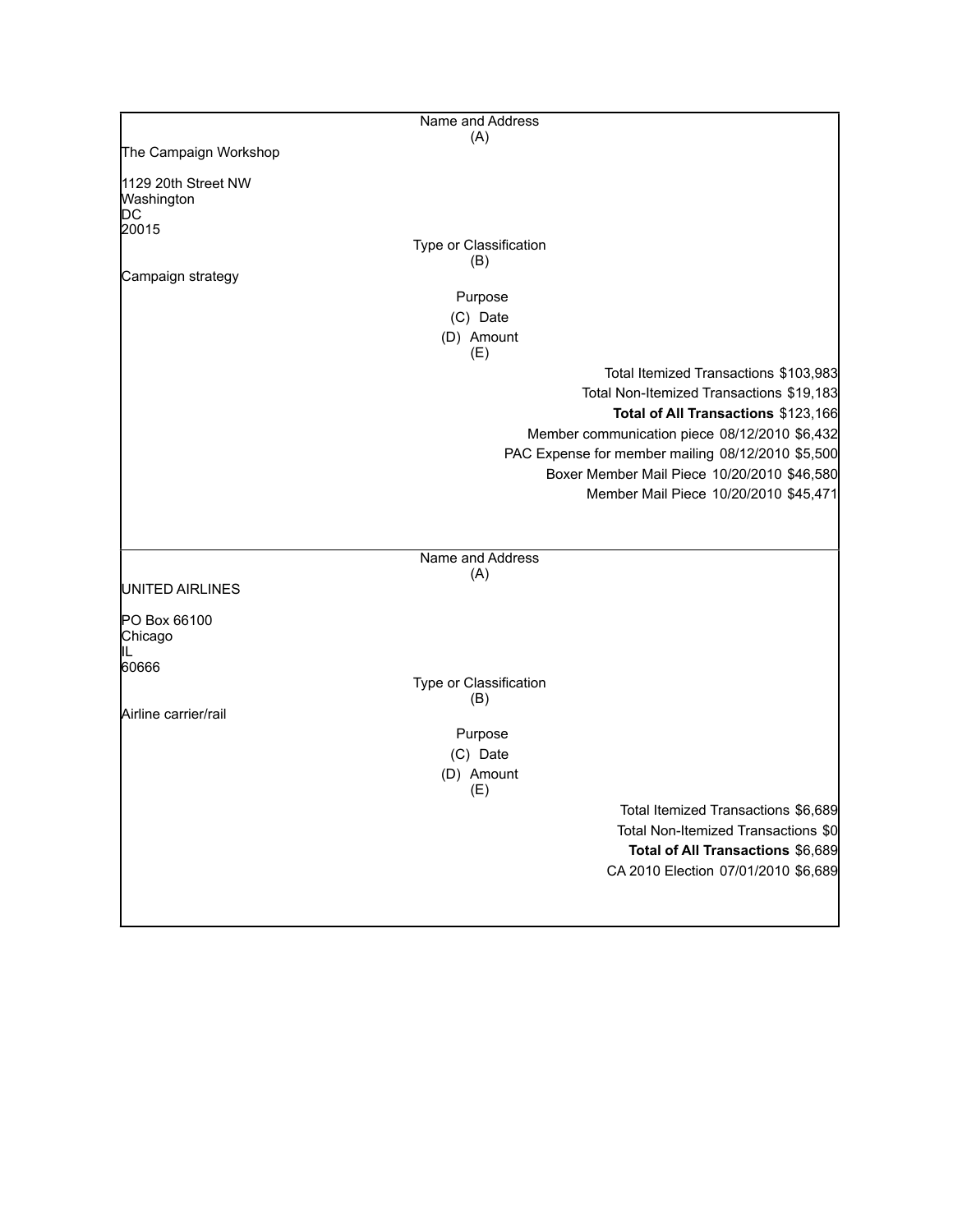|                                       | Name and Address       |                                         |
|---------------------------------------|------------------------|-----------------------------------------|
|                                       | (A)                    |                                         |
| <b>NOTER ACTIVATION NETWORK</b>       |                        |                                         |
| 41 West St, Suite 700<br>Boston<br>МA |                        |                                         |
|                                       | Type or Classification |                                         |
|                                       | (B)                    |                                         |
| Noter's Database Network              |                        |                                         |
|                                       | Purpose                |                                         |
|                                       | (C) Date               |                                         |
|                                       | (D) Amount             |                                         |
|                                       | (E)                    |                                         |
|                                       |                        | Total Itemized Transactions \$0         |
|                                       |                        | Total Non-Itemized Transactions \$7,427 |
|                                       |                        | Total of All Transactions \$7,427       |
|                                       |                        |                                         |
|                                       |                        |                                         |
|                                       |                        |                                         |

Form LM-2 (Revised 2010)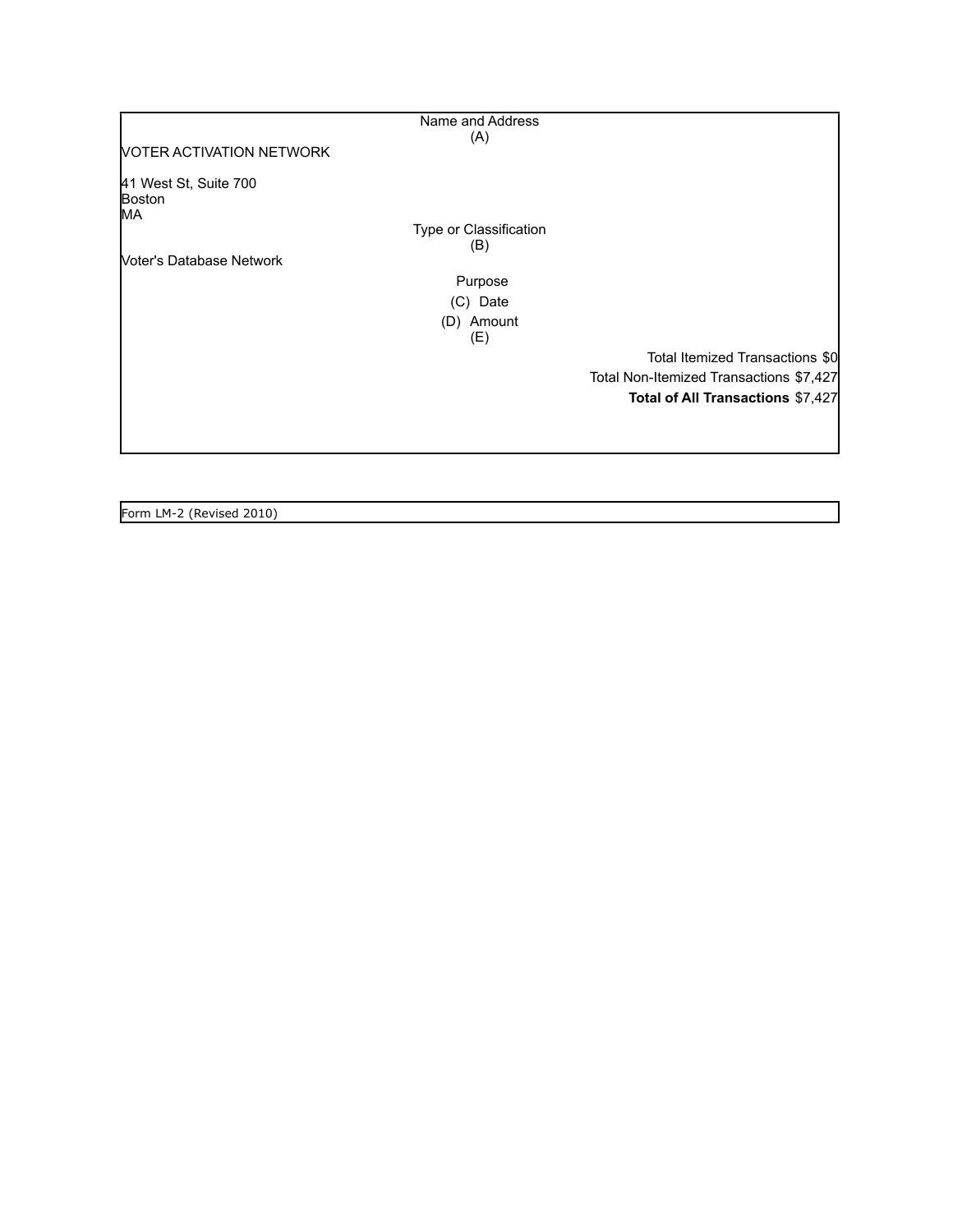| <b>SCHEDULE 17 - CONTRIBUTIONS, GIFTS &amp; GRANTS</b>       |                        | <b>FILE NUMBER: 015-724</b>                 |
|--------------------------------------------------------------|------------------------|---------------------------------------------|
|                                                              | Name and Address       |                                             |
|                                                              | (A)                    |                                             |
| California Democratic Party                                  |                        |                                             |
| 1401 21st Street, Suite 200<br>Sacramento                    |                        |                                             |
| СA                                                           | Type or Classification |                                             |
|                                                              | (B)                    |                                             |
| Advocacy group                                               |                        |                                             |
|                                                              | Purpose                |                                             |
|                                                              | (C) Date               |                                             |
|                                                              | (D) Amount<br>(E)      |                                             |
|                                                              |                        | Total Itemized Transactions \$25,000        |
|                                                              |                        | Total Non-Itemized Transactions \$0         |
|                                                              |                        | Total of All Transactions \$25,000          |
|                                                              |                        | Social advocacy support 03/31/2011 \$25,000 |
|                                                              |                        |                                             |
|                                                              | Name and Address       |                                             |
| California Labor Federation                                  | (A)                    |                                             |
| Per Capita Tax Processing<br>Los Angeles<br>СA<br>90189-4536 |                        |                                             |
|                                                              | Type or Classification |                                             |
|                                                              | (B)                    |                                             |
| Affiliation and membership                                   |                        |                                             |
|                                                              | Purpose                |                                             |
|                                                              | (C) Date               |                                             |
|                                                              | (D) Amount<br>(E)      |                                             |
|                                                              |                        | Total Itemized Transactions \$100,000       |
|                                                              |                        | Total Non-Itemized Transactions \$0         |
|                                                              |                        | Total of All Transactions \$100,000         |
|                                                              |                        | Solidality cmpaign 10/29/2010 \$100,000     |
|                                                              |                        |                                             |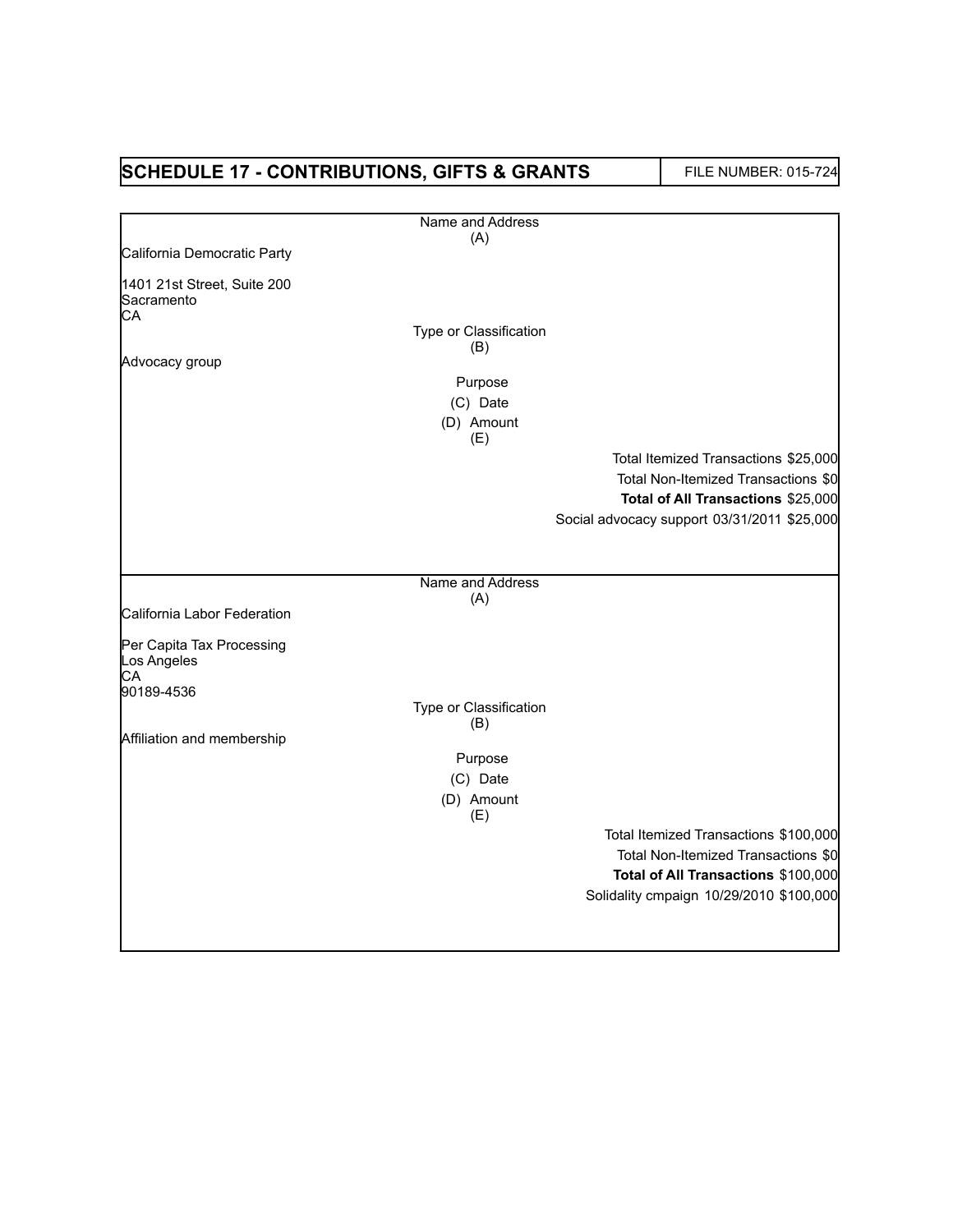|                                             | Name and Address        |                                                        |
|---------------------------------------------|-------------------------|--------------------------------------------------------|
|                                             | (A)                     |                                                        |
| California Nurses Foundation                |                         |                                                        |
| 2030 Franklin St 6th Floor<br>Oakland<br>CA |                         |                                                        |
|                                             | Type or Classification  |                                                        |
|                                             | (B)                     |                                                        |
| Affiliation and membership                  |                         |                                                        |
|                                             | Purpose                 |                                                        |
|                                             | (C) Date                |                                                        |
|                                             | (D) Amount<br>(E)       |                                                        |
|                                             |                         | Total Itemized Transactions \$9,141                    |
|                                             |                         | Total Non-Itemized Transactions \$0                    |
|                                             |                         | Total of All Transactions \$9,141                      |
|                                             |                         | Reimburse CNF for Affinity payments 02/24/2011 \$9,141 |
|                                             |                         |                                                        |
|                                             |                         |                                                        |
|                                             |                         |                                                        |
|                                             | Name and Address<br>(A) |                                                        |
| CALIF CENTER FOR THE ART                    |                         |                                                        |
| 340 N. Escondido Blvd<br>Escondido          |                         |                                                        |
| CА<br>92025                                 |                         |                                                        |
|                                             | Type or Classification  |                                                        |
|                                             | (B)                     |                                                        |
| Facilities rental and venue                 |                         |                                                        |
|                                             | Purpose                 |                                                        |
|                                             | (C) Date                |                                                        |
|                                             | (D) Amount              |                                                        |
|                                             | (E)                     |                                                        |
|                                             |                         | Total Itemized Transactions \$9,374                    |
|                                             |                         | Total Non-Itemized Transactions \$0                    |
|                                             |                         | Total of All Transactions \$9,374                      |
|                                             |                         | Organizational ponsorship 08/03/2010 \$9,374           |
|                                             |                         |                                                        |
|                                             |                         |                                                        |
|                                             |                         |                                                        |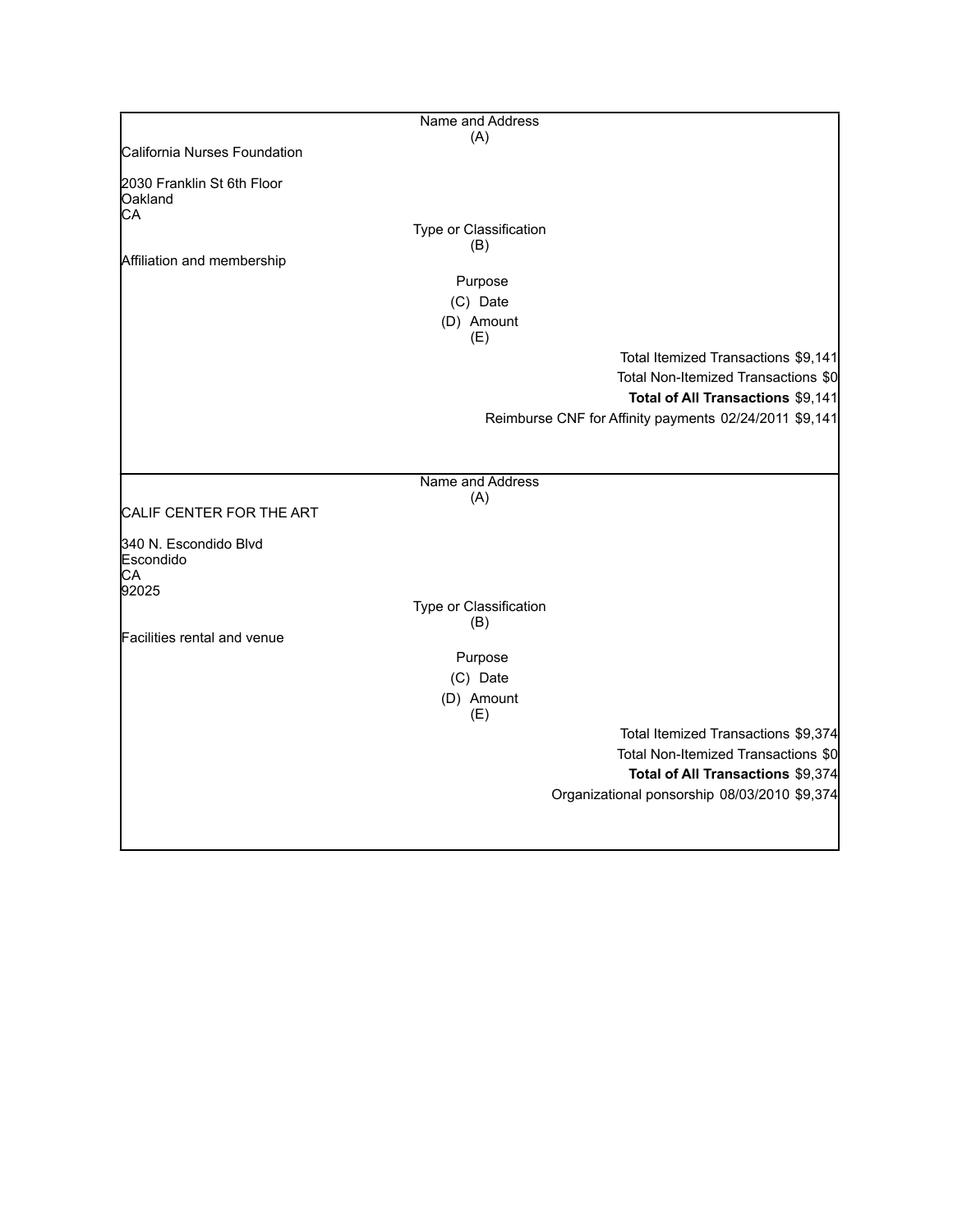|                                        | Name and Address              |                                               |
|----------------------------------------|-------------------------------|-----------------------------------------------|
|                                        | (A)                           |                                               |
| <b>CARA</b>                            |                               |                                               |
| 600 Grand Avenue #410<br>Oakland<br>СA |                               |                                               |
| 94610                                  |                               |                                               |
|                                        | Type or Classification        |                                               |
|                                        | (B)                           |                                               |
| Advocacy group                         |                               |                                               |
|                                        | Purpose                       |                                               |
|                                        | (C) Date                      |                                               |
|                                        | (D) Amount<br>(E)             |                                               |
|                                        |                               | Total Itemized Transactions \$10,000          |
|                                        |                               | Total Non-Itemized Transactions \$1,500       |
|                                        |                               | Total of All Transactions \$11,500            |
|                                        |                               | Organizational ponsorship 02/17/2011 \$10,000 |
|                                        |                               |                                               |
|                                        | Name and Address              |                                               |
|                                        | (A)                           |                                               |
| Courage Campaign                       |                               |                                               |
| 7119 Sunset Blvd. #195<br>Los Angeles  |                               |                                               |
| CA                                     |                               |                                               |
|                                        | Type or Classification<br>(B) |                                               |
| Charity 501 [c][3]                     |                               |                                               |
|                                        | Purpose                       |                                               |
|                                        | (C) Date                      |                                               |
|                                        | (D) Amount                    |                                               |
|                                        | (E)                           |                                               |
|                                        |                               | Total Itemized Transactions \$100,000         |
|                                        |                               | Total Non-Itemized Transactions \$0           |
|                                        |                               | Total of All Transactions \$100,000           |
|                                        |                               | Social advocacy support 01/07/2011 \$100,000  |
|                                        |                               |                                               |
|                                        |                               |                                               |
|                                        |                               |                                               |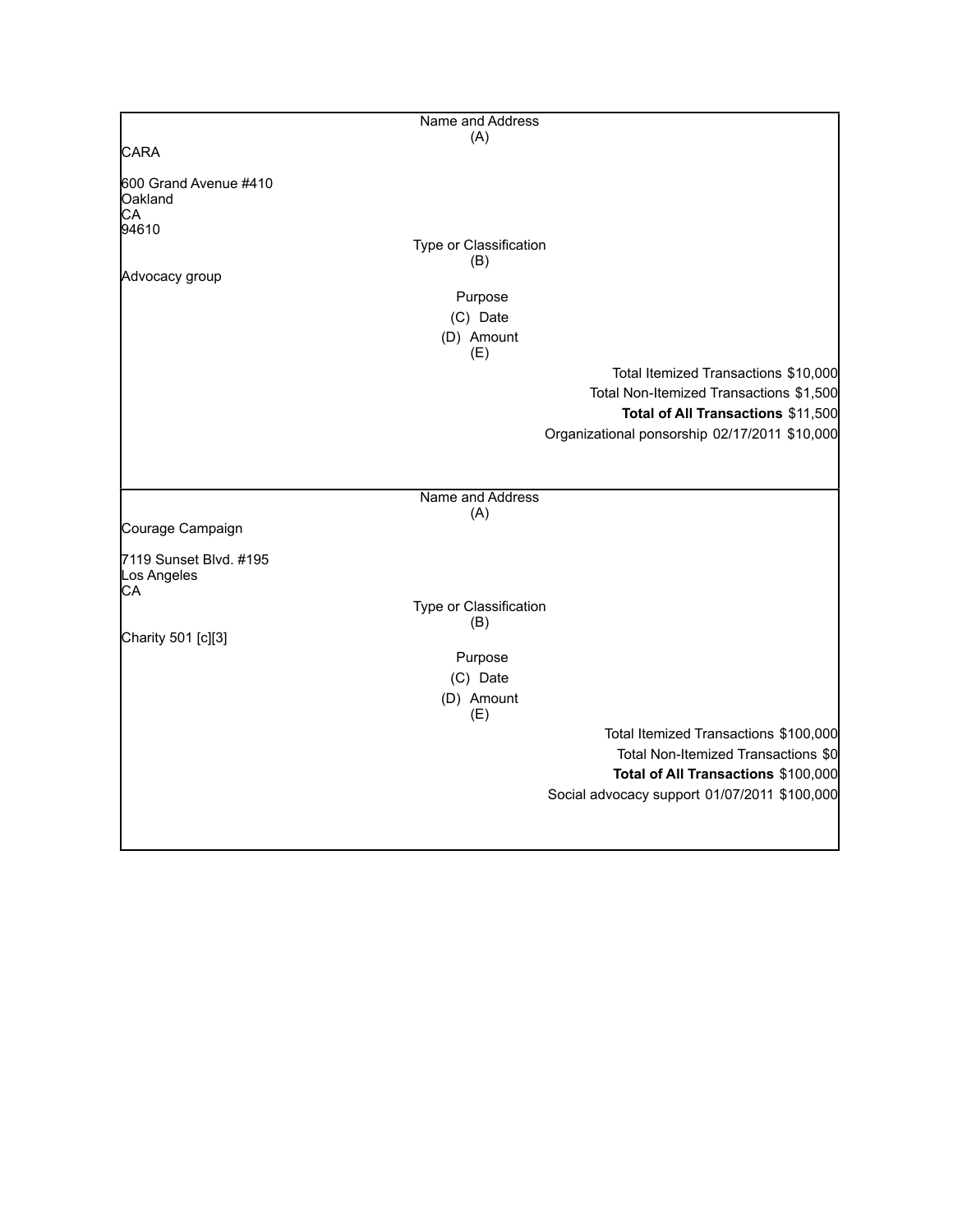|                                                 | Name and Address              |                                                                             |
|-------------------------------------------------|-------------------------------|-----------------------------------------------------------------------------|
|                                                 | (A)                           |                                                                             |
| <b>Essential Information</b>                    |                               |                                                                             |
| Attn: John Richard<br>Washington<br>DС<br>20005 | Type or Classification        |                                                                             |
|                                                 | (B)                           |                                                                             |
| Charity 501 [c][3]                              |                               |                                                                             |
|                                                 | Purpose                       |                                                                             |
|                                                 | (C) Date                      |                                                                             |
|                                                 | (D) Amount                    |                                                                             |
|                                                 | (E)                           |                                                                             |
|                                                 |                               | Total Itemized Transactions \$10,000<br>Total Non-Itemized Transactions \$0 |
|                                                 |                               | Total of All Transactions \$10,000                                          |
|                                                 |                               | Social advocacy support 01/07/2011 \$10,000                                 |
|                                                 |                               |                                                                             |
|                                                 |                               |                                                                             |
|                                                 | Name and Address              |                                                                             |
| <b>GRITtv</b>                                   | (A)                           |                                                                             |
|                                                 |                               |                                                                             |
| 641 6th Ave., 4th Floor<br>New York<br>NY       |                               |                                                                             |
| 10011                                           |                               |                                                                             |
|                                                 | Type or Classification<br>(B) |                                                                             |
| Charity 501 [c][3]                              |                               |                                                                             |
|                                                 | Purpose                       |                                                                             |
|                                                 | (C) Date                      |                                                                             |
|                                                 | (D) Amount<br>(E)             |                                                                             |
|                                                 |                               | Total Itemized Transactions \$33,000                                        |
|                                                 |                               | Total Non-Itemized Transactions \$0                                         |
|                                                 |                               | Total of All Transactions \$33,000                                          |
|                                                 |                               | Organizational ponsorship 01/07/2011 \$25,000                               |
|                                                 |                               | Organizational ponsorship 04/04/2011 \$8,000                                |
|                                                 |                               |                                                                             |
|                                                 |                               |                                                                             |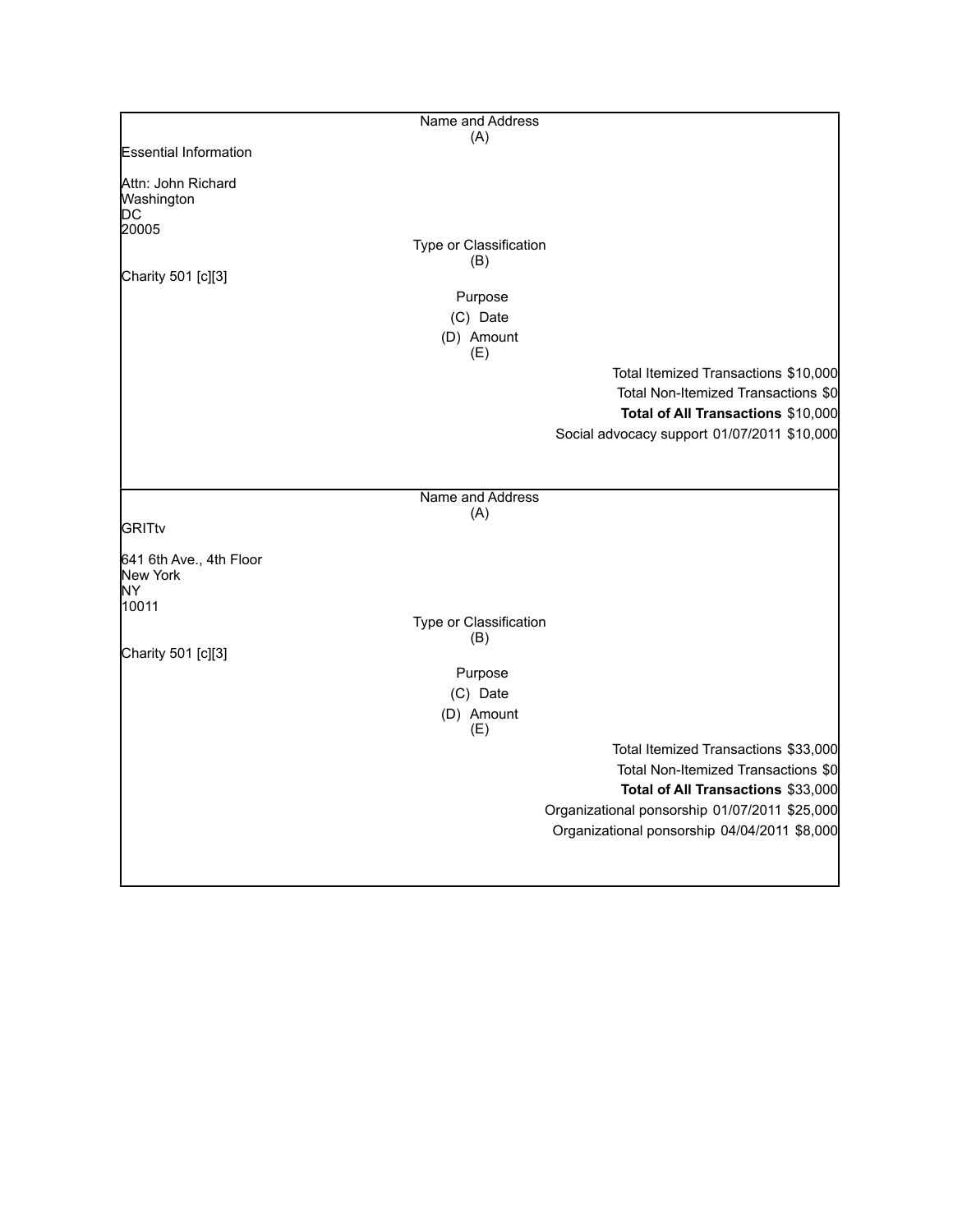|                                         | Name and Address              |                                                |
|-----------------------------------------|-------------------------------|------------------------------------------------|
| Independent Media Institute             | (A)                           |                                                |
|                                         |                               |                                                |
| 77 Federal Street<br>San Francisco      |                               |                                                |
| CА                                      |                               |                                                |
|                                         | Type or Classification        |                                                |
| Charity 501 [c][3]                      | (B)                           |                                                |
|                                         | Purpose                       |                                                |
|                                         | (C) Date                      |                                                |
|                                         | (D) Amount<br>(E)             |                                                |
|                                         |                               | Total Itemized Transactions \$5,000            |
|                                         |                               | Total Non-Itemized Transactions \$0            |
|                                         |                               | Total of All Transactions \$5,000              |
|                                         |                               | Support to Alternet 04/07/2011 \$5,000         |
|                                         |                               |                                                |
|                                         |                               |                                                |
|                                         | Name and Address<br>(A)       |                                                |
| Jobs with Justice                       |                               |                                                |
| 1325 Massachusetts Avenue<br>Washington |                               |                                                |
| DС                                      |                               |                                                |
| 20005                                   |                               |                                                |
|                                         | Type or Classification<br>(B) |                                                |
| Advocacy group                          |                               |                                                |
|                                         | Purpose                       |                                                |
|                                         | (C) Date                      |                                                |
|                                         | (D) Amount<br>(E)             |                                                |
|                                         |                               | Total Itemized Transactions \$20,000           |
|                                         |                               | Total Non-Itemized Transactions \$0            |
|                                         |                               | Total of All Transactions \$20,000             |
|                                         |                               | Jobs With Justice campaign 01/07/2011 \$10,000 |
|                                         |                               | Jobs With Justice campaign 01/07/2011 \$10,000 |
|                                         |                               |                                                |
|                                         |                               |                                                |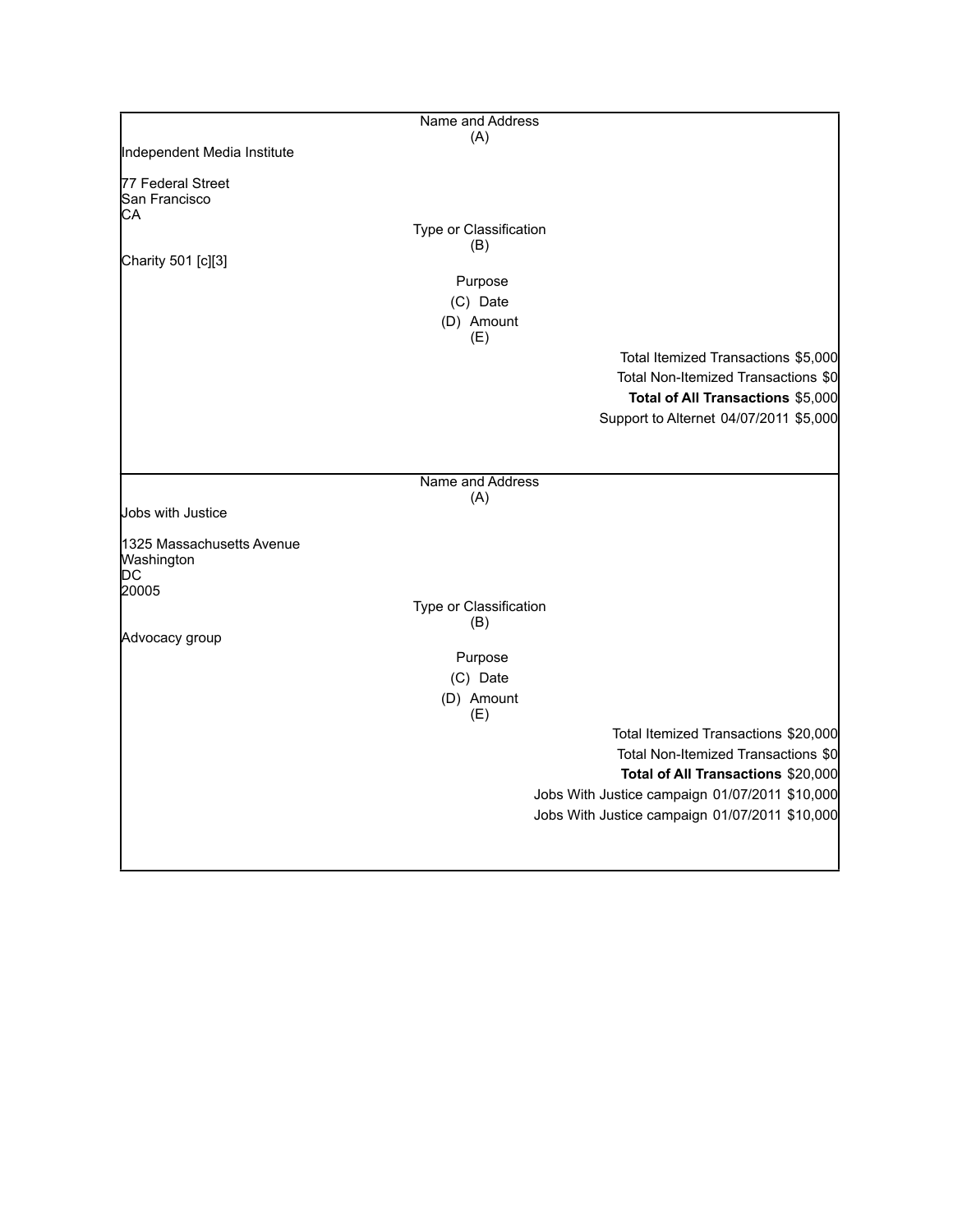|                                              | Name and Address              |                                                 |
|----------------------------------------------|-------------------------------|-------------------------------------------------|
|                                              | (A)                           |                                                 |
| Labor 4 Health                               |                               |                                                 |
| 2130 James M Wood Blvd.<br>Los Angeles<br>CA |                               |                                                 |
| 90006                                        |                               |                                                 |
|                                              | Type or Classification<br>(B) |                                                 |
| Advocacy group                               |                               |                                                 |
|                                              | Purpose                       |                                                 |
|                                              | (C) Date                      |                                                 |
|                                              | (D) Amount<br>(E)             |                                                 |
|                                              |                               | Total Itemized Transactions \$5,000             |
|                                              |                               | Total Non-Itemized Transactions \$0             |
|                                              |                               | Total of All Transactions \$5,000               |
|                                              |                               | Contribution health advocacy 02/24/2011 \$5,000 |
|                                              |                               |                                                 |
|                                              | Name and Address              |                                                 |
|                                              | (A)                           |                                                 |
| <b>NNU</b>                                   |                               |                                                 |
| 2000 Franklin St<br>Oakland<br>CA            |                               |                                                 |
| 94612                                        | Type or Classification        |                                                 |
|                                              | (B)                           |                                                 |
| Affiliate                                    |                               |                                                 |
|                                              | Purpose                       |                                                 |
|                                              | (C) Date                      |                                                 |
|                                              | (D) Amount                    |                                                 |
|                                              | (E)                           |                                                 |
|                                              |                               | Total Itemized Transactions \$3,084,788         |
|                                              |                               | Total Non-Itemized Transactions \$0             |
|                                              |                               | Total of All Transactions \$3,084,788           |
|                                              |                               | Capital contribution 03/14/2011 \$3,084,788     |
|                                              |                               |                                                 |
|                                              |                               |                                                 |

Form LM-2 (Revised 2010)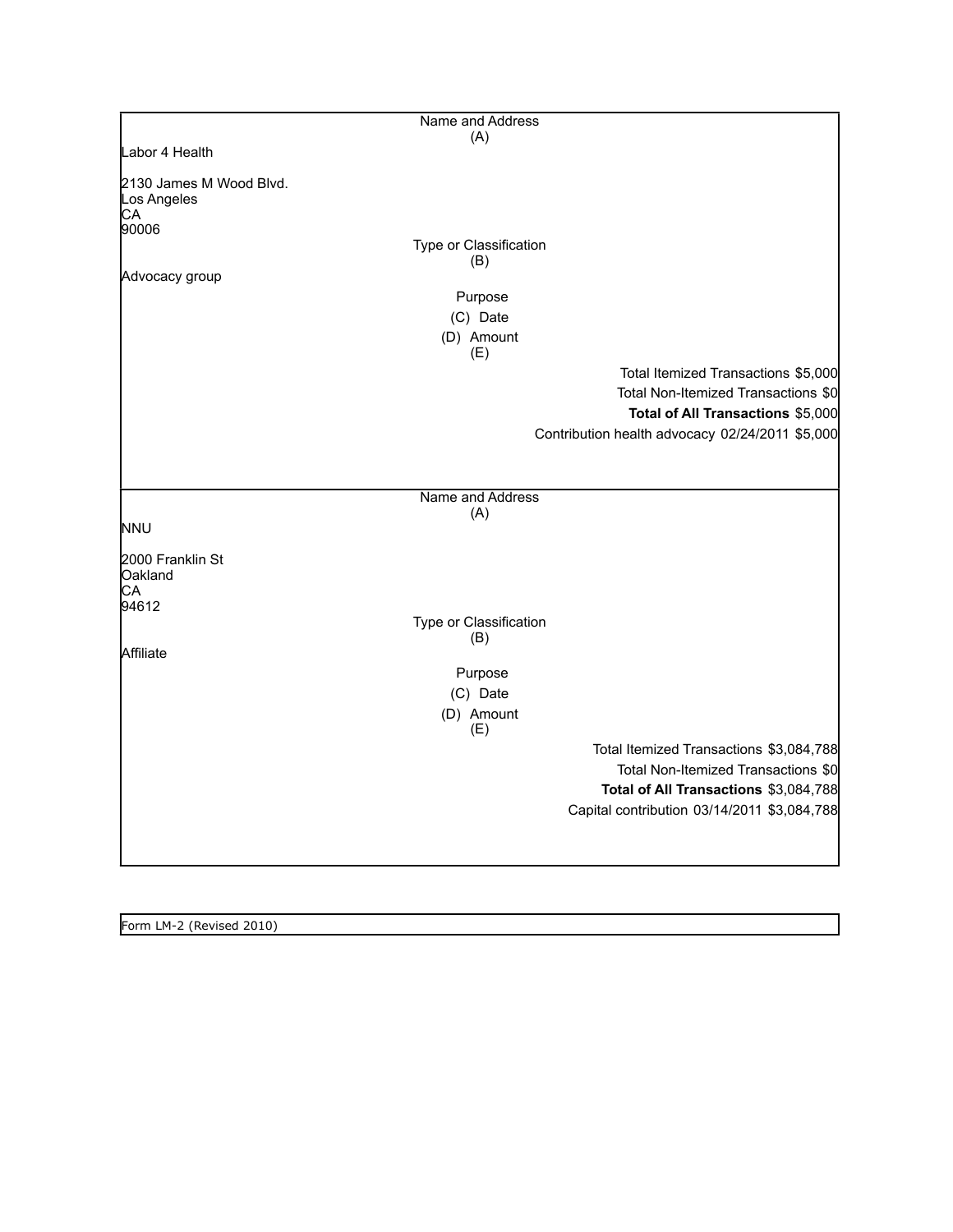## **SCHEDULE 18 - GENERAL OVERHEAD** FILE NUMBER: 015-724

|                                     | Name and Address       |                                          |
|-------------------------------------|------------------------|------------------------------------------|
|                                     | (A)                    |                                          |
| 100/140 Washington LLC              |                        |                                          |
| 201 W. Liberty Street<br>Reno<br>NV |                        |                                          |
| 89501                               |                        |                                          |
|                                     | Type or Classification |                                          |
| Facilities rental and venue         | (B)                    |                                          |
|                                     | Purpose                |                                          |
|                                     | (C) Date               |                                          |
|                                     | (D) Amount             |                                          |
|                                     | (E)                    |                                          |
|                                     |                        | Total Itemized Transactions \$0          |
|                                     |                        | Total Non-Itemized Transactions \$23,700 |
|                                     |                        | Total of All Transactions \$23,700       |
|                                     |                        |                                          |
|                                     |                        |                                          |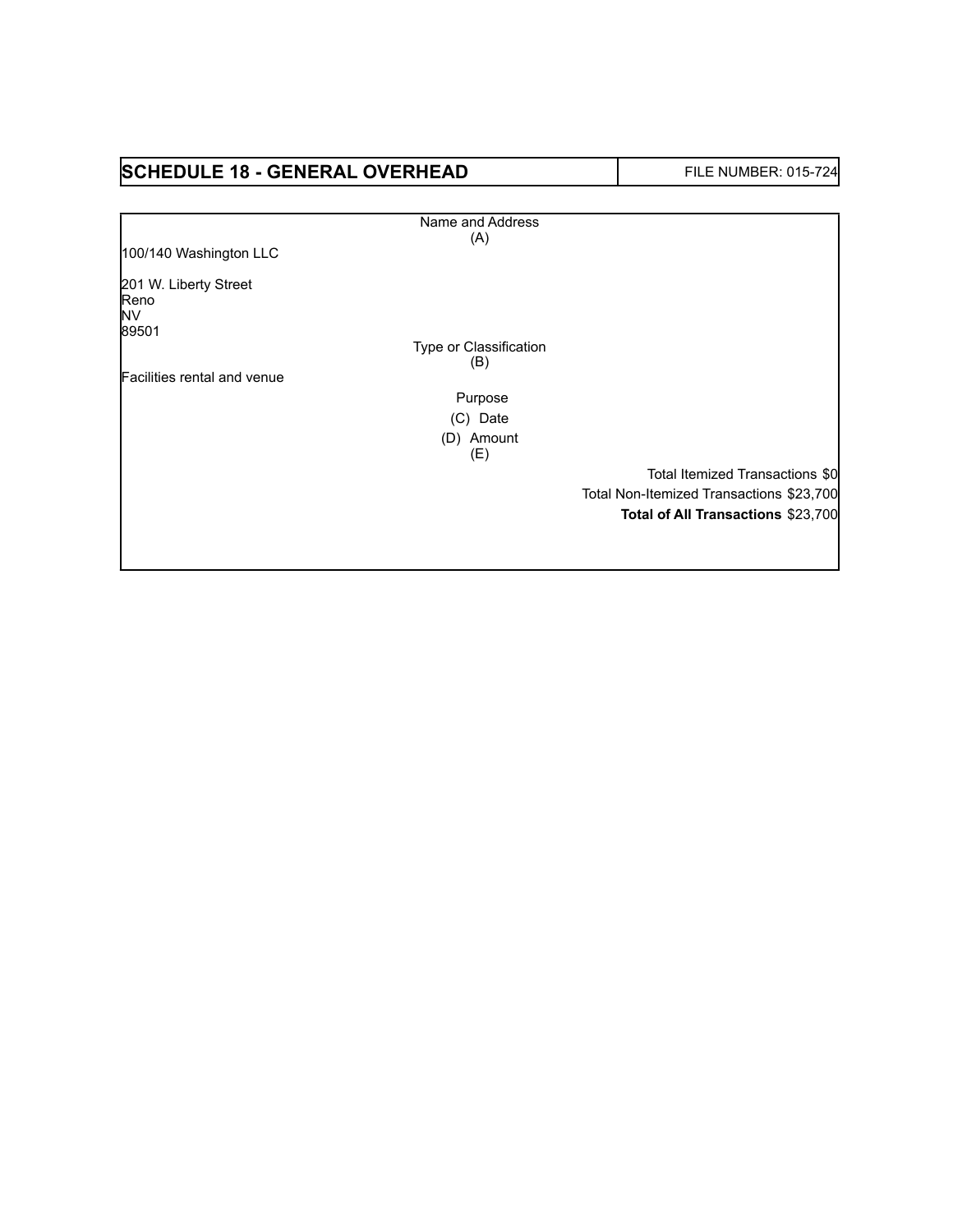|                                                   | Name and Address              |                                                      |
|---------------------------------------------------|-------------------------------|------------------------------------------------------|
|                                                   | (A)                           |                                                      |
| 2030 Associates                                   |                               |                                                      |
| 2030 Franklin Street #500<br><b>Oakland</b><br>CA |                               |                                                      |
| 94612                                             |                               |                                                      |
|                                                   | Type or Classification<br>(B) |                                                      |
| Facilities rental and venue                       |                               |                                                      |
|                                                   | Purpose                       |                                                      |
|                                                   | (C) Date                      |                                                      |
|                                                   | (D) Amount<br>(E)             |                                                      |
|                                                   |                               | Total Itemized Transactions \$211,969                |
|                                                   |                               | Total Non-Itemized Transactions \$9,574              |
|                                                   |                               | Total of All Transactions \$221,543                  |
|                                                   |                               | Rent 07/01/2010 \$17,556                             |
|                                                   |                               | Rent 07/27/2010 \$18,048                             |
|                                                   |                               | Rent 08/27/2010 \$17,556                             |
|                                                   |                               | Rent 10/01/2010 \$18,576                             |
|                                                   |                               | Rent 10/28/2010 \$17,556                             |
|                                                   |                               | Rent 12/10/2010 \$10,000                             |
|                                                   |                               | Rent 12/10/2010 \$7,556                              |
|                                                   |                               | Rent 01/01/2011 \$17,556                             |
|                                                   |                               | Rent 02/01/2011 \$17,556                             |
|                                                   |                               | Rent 03/01/2011 \$17,556                             |
|                                                   |                               | Rent 04/01/2011 \$17,556                             |
|                                                   |                               | Rent 05/01/2011 \$17,556<br>Rent 06/01/2011 \$17,341 |
|                                                   |                               |                                                      |
|                                                   |                               |                                                      |
|                                                   | Name and Address<br>(A)       |                                                      |
| 222 Boulevard LC                                  |                               |                                                      |
| 5750 W. 95th St. # 200                            |                               |                                                      |
| Overland Park                                     |                               |                                                      |
| ΚS<br>66207                                       |                               |                                                      |
|                                                   | Type or Classification        |                                                      |
|                                                   | (B)                           |                                                      |
| Facilities rental and venue                       |                               |                                                      |
|                                                   | Purpose                       |                                                      |
|                                                   | (C) Date<br>(D) Amount        |                                                      |
|                                                   | (E)                           |                                                      |
|                                                   |                               | Total Itemized Transactions \$0                      |
|                                                   |                               | Total Non-Itemized Transactions \$35,676             |
|                                                   |                               | Total of All Transactions \$35,676                   |
|                                                   |                               |                                                      |
|                                                   |                               |                                                      |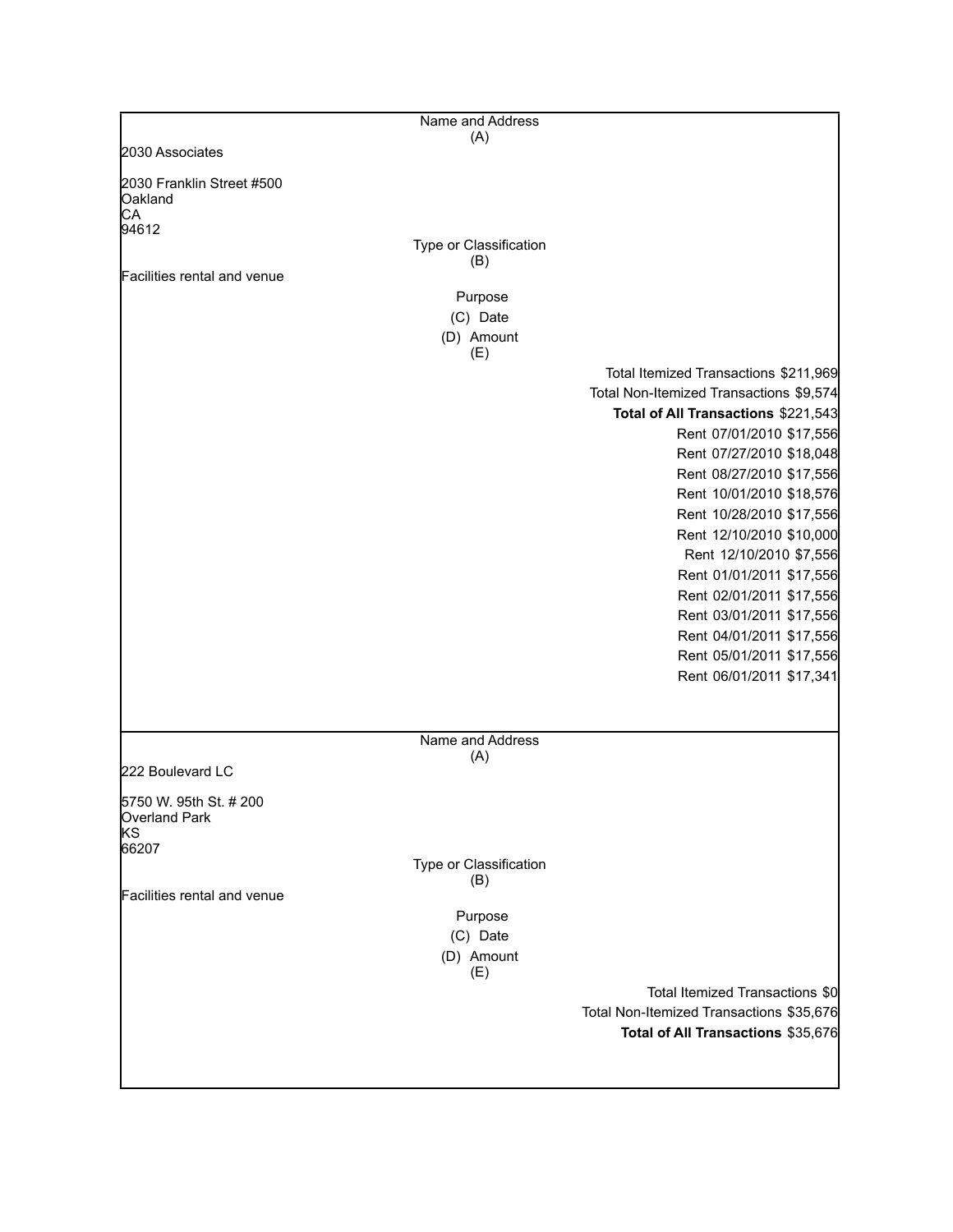|                             | Name and Address                      |
|-----------------------------|---------------------------------------|
|                             | (A)                                   |
| 425 West Broadway, LLC      |                                       |
| P.O. Box 79562              |                                       |
| City of Industry<br>CА      |                                       |
| 91716-9562                  |                                       |
|                             | Type or Classification                |
|                             | (B)                                   |
| Facilities rental and venue |                                       |
|                             | Purpose                               |
|                             | (C) Date                              |
|                             | (D) Amount<br>(E)                     |
|                             | Total Itemized Transactions \$132,531 |
|                             | Total Non-Itemized Transactions \$0   |
|                             | Total of All Transactions \$132,531   |
|                             | Rent 07/01/2010 \$23,680              |
|                             | Rent 07/27/2010 \$7,394               |
|                             | Rent 08/26/2010 \$33,819              |
|                             | Rent 10/21/2010 \$33,819              |
|                             | Rent 10/28/2010 \$33,819              |
|                             |                                       |
|                             |                                       |
|                             |                                       |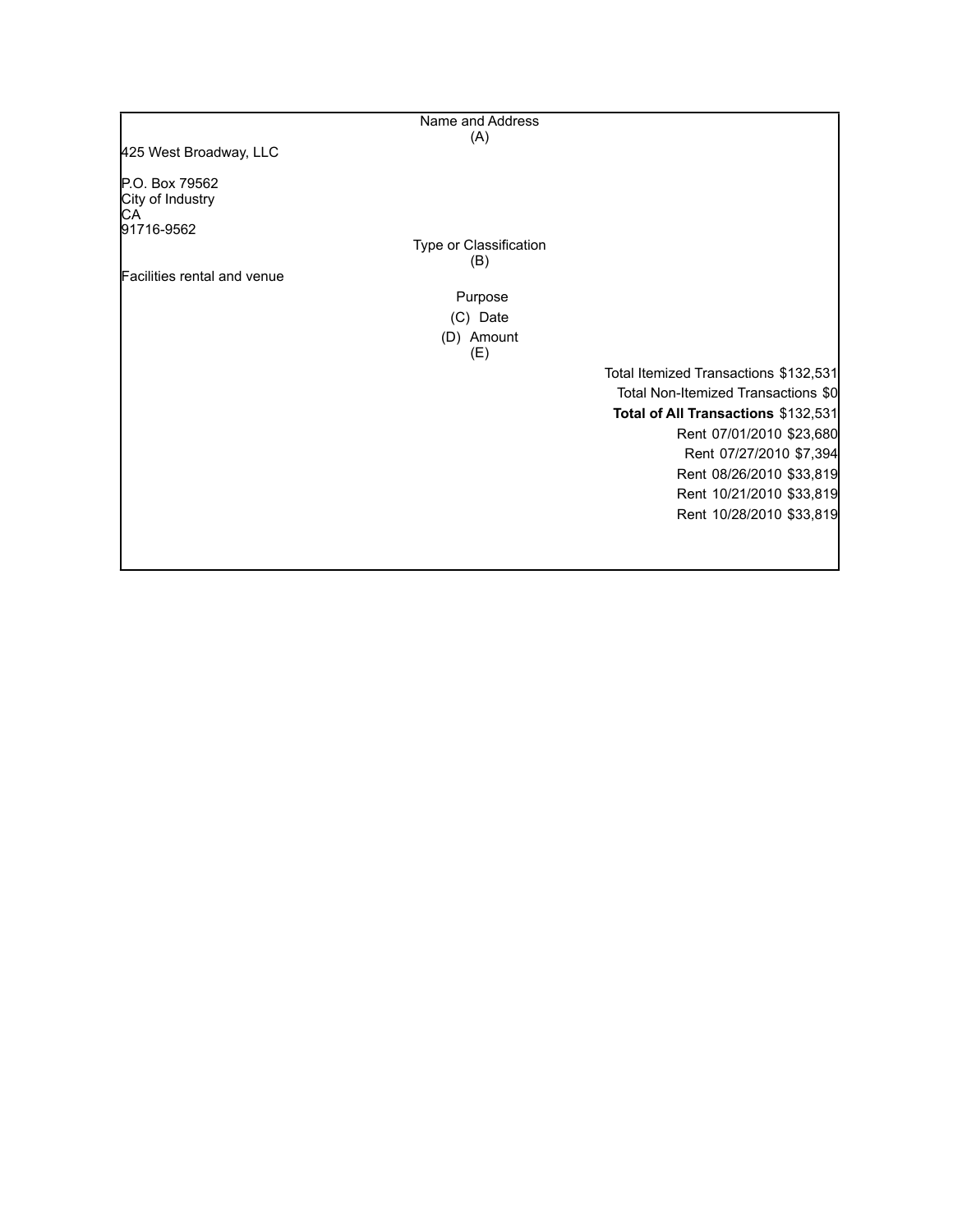|                                            | Name and Address<br>(A) |                                         |
|--------------------------------------------|-------------------------|-----------------------------------------|
| AAA Business Supplies & Interiors          |                         |                                         |
| 325 Mendell Street<br>lSan Francisco<br>CА |                         |                                         |
| 94124-1710                                 |                         |                                         |
|                                            | Type or Classification  |                                         |
|                                            | (B)                     |                                         |
| Office supplies                            |                         |                                         |
|                                            | Purpose                 |                                         |
|                                            | (C) Date                |                                         |
|                                            | (D) Amount<br>(E)       |                                         |
|                                            |                         | Total Itemized Transactions \$233,047   |
|                                            |                         | Total Non-Itemized Transactions \$8,671 |
|                                            |                         | Total of All Transactions \$241,718     |
|                                            |                         | Office Supplies 07/16/2010 \$7,116      |
|                                            |                         | Office Supplies 07/28/2010 \$10,100     |
|                                            |                         | Office Supplies 08/27/2010 \$14,593     |
|                                            |                         | Office Supplies 10/15/2010 \$25,941     |
|                                            |                         | Office Supplies 10/21/2010 \$31,381     |
|                                            |                         | Office Supplies 12/03/2010 \$24,301     |
|                                            |                         | Office Supplies 01/27/2011 \$18,358     |
|                                            |                         | Office Supplies 02/03/2011 \$13,637     |
|                                            |                         | Office Supplies 02/17/2011 \$13,562     |
|                                            |                         | Office Supplies 03/24/2011 \$19,837     |
|                                            |                         | Office Supplies 05/06/2011 \$16,938     |
|                                            |                         | Office Supplies 05/18/2011 \$9,129      |
|                                            |                         | Office Supplies 06/02/2011 \$13,193     |
|                                            |                         | Office Supplies 06/16/2011 \$14,961     |
|                                            |                         |                                         |
|                                            | Name and Address<br>(A) |                                         |
| Able Engineering Services, Inc.            |                         |                                         |
|                                            |                         |                                         |
| 868 Folsom Street<br>San Francisco<br>CА   |                         |                                         |
| 94107                                      |                         |                                         |
|                                            | Type or Classification  |                                         |
| Fee for service                            | (B)                     |                                         |
|                                            | Purpose                 |                                         |
|                                            | (C) Date                |                                         |
|                                            | (D) Amount<br>(E)       |                                         |
|                                            |                         | Total Itemized Transactions \$0         |
|                                            |                         | Total Non-Itemized Transactions \$5,880 |
|                                            |                         | Total of All Transactions \$5,880       |
|                                            |                         |                                         |
|                                            |                         |                                         |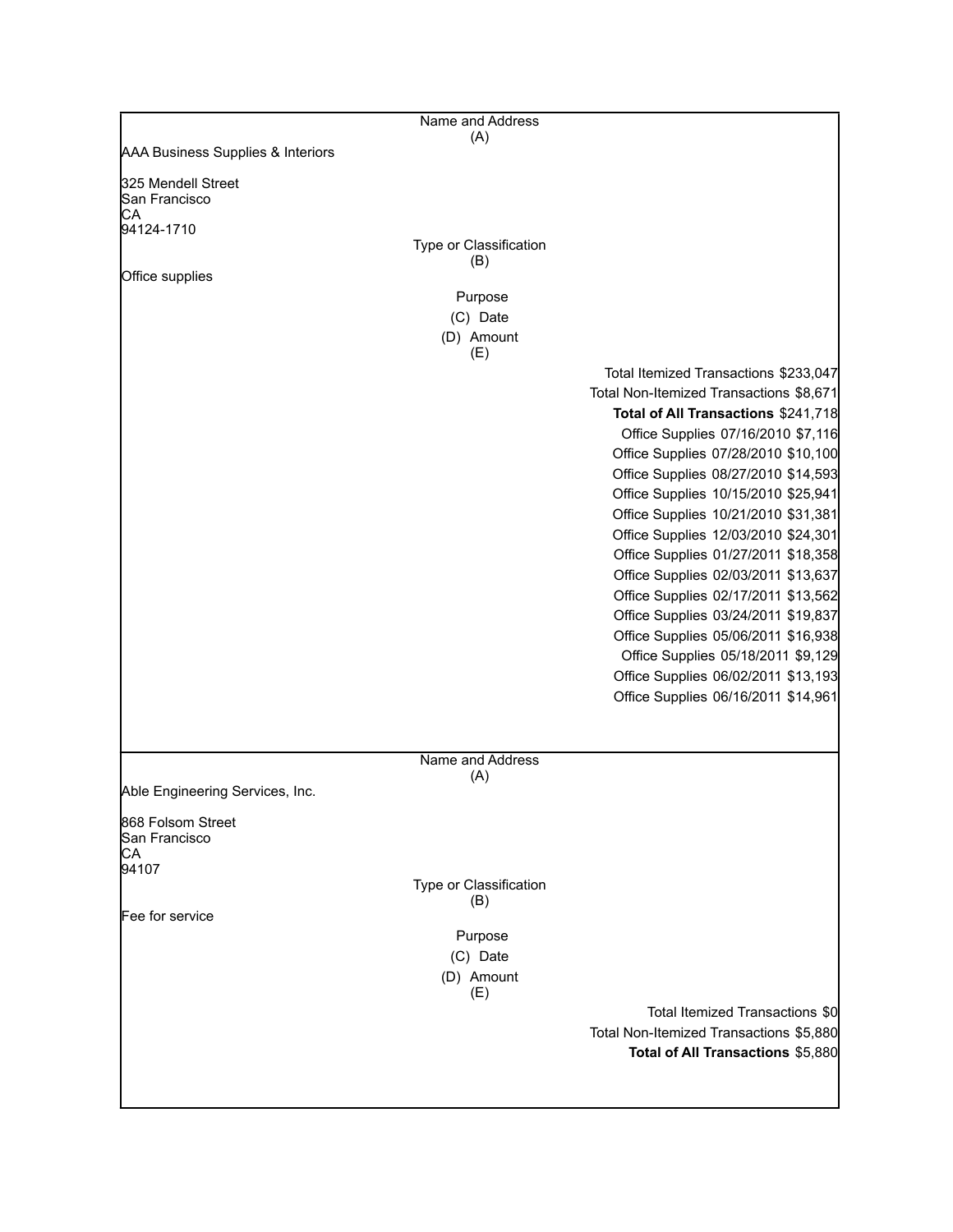|                                            | Name and Address       |                                                                          |
|--------------------------------------------|------------------------|--------------------------------------------------------------------------|
| Admiral Security Services, Inc.            | (A)                    |                                                                          |
| 2151 Salvio St. Suite 260<br>Concord<br>СA |                        |                                                                          |
| 94520                                      | Type or Classification |                                                                          |
| Facilities rental and venue                | (B)                    |                                                                          |
|                                            | Purpose                |                                                                          |
|                                            | (C) Date               |                                                                          |
|                                            | (D) Amount<br>(E)      |                                                                          |
|                                            |                        | Total Itemized Transactions \$14,584                                     |
|                                            |                        | Total Non-Itemized Transactions \$47,691                                 |
|                                            |                        | Total of All Transactions \$62,275                                       |
|                                            |                        | Security 08/12/2010 \$7,603<br>Security 01/13/2011 \$6,981               |
|                                            |                        |                                                                          |
|                                            |                        |                                                                          |
|                                            | Name and Address       |                                                                          |
| AG/Cambra 225 Broadway, LLC                | (A)                    |                                                                          |
| 9601 Wilshire Blvd                         |                        |                                                                          |
| <b>Beverly Hills</b><br>CА                 |                        |                                                                          |
| 90210                                      |                        |                                                                          |
|                                            | Type or Classification |                                                                          |
| Facilities rental and venue                | (B)                    |                                                                          |
|                                            | Purpose                |                                                                          |
|                                            | (C) Date               |                                                                          |
|                                            | (D) Amount<br>(E)      |                                                                          |
|                                            |                        | Total Itemized Transactions \$137,870                                    |
|                                            |                        | Total Non-Itemized Transactions \$0                                      |
|                                            |                        | Total of All Transactions \$137,870                                      |
|                                            |                        | Lease Expenses 07/01/2010 \$27,574                                       |
|                                            |                        | Lease Expenses 07/27/2010 \$27,574<br>Lease Expenses 08/27/2010 \$27,574 |
|                                            |                        | Lease Expenses 10/01/2010 \$27,574                                       |
|                                            |                        | Lease Expenses 10/28/2010 \$27,574                                       |
|                                            |                        |                                                                          |
|                                            |                        |                                                                          |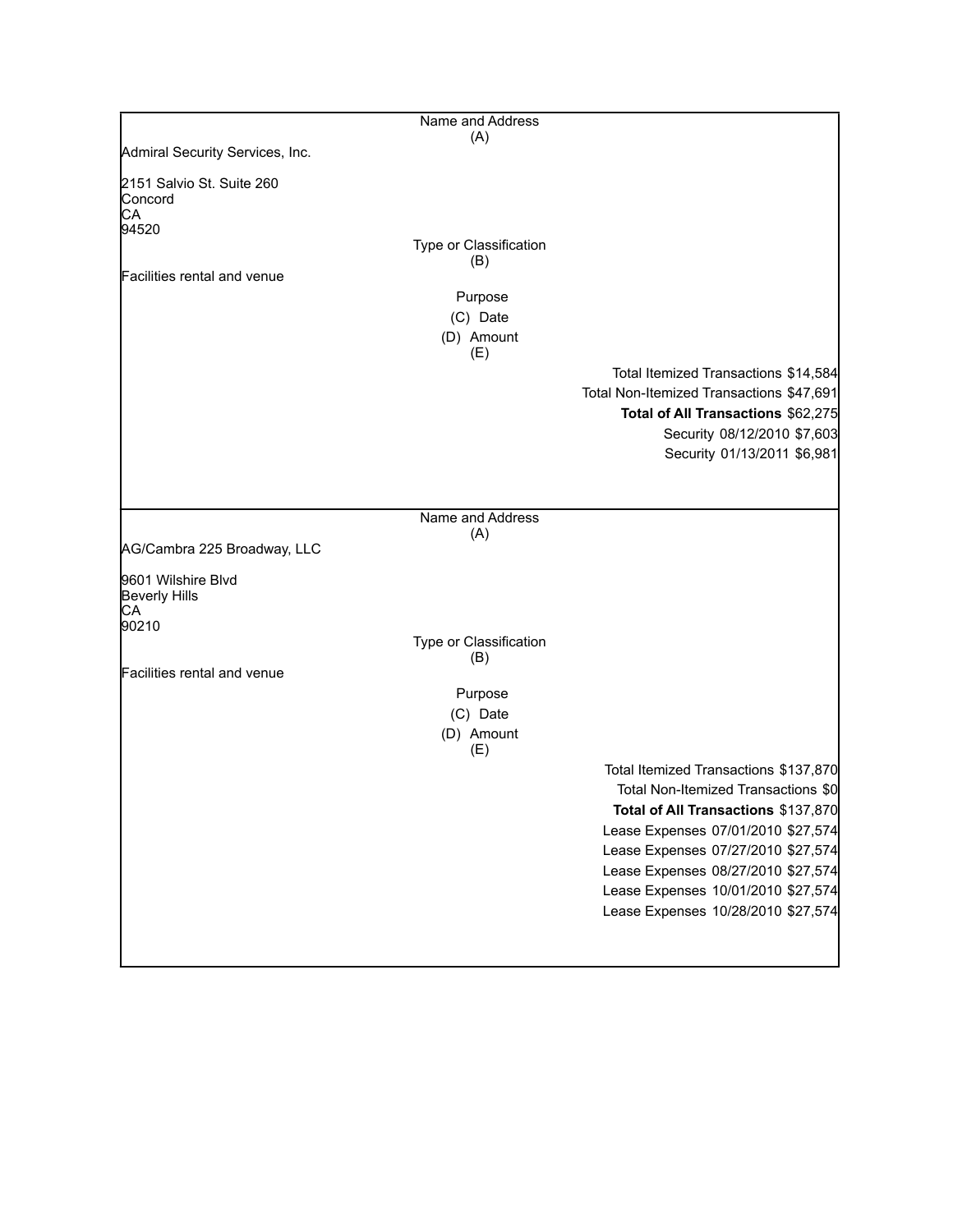|                                                | Name and Address              |                                          |
|------------------------------------------------|-------------------------------|------------------------------------------|
|                                                | (A)                           |                                          |
| Air Systems                                    |                               |                                          |
| 940 Remillard Court<br>San Jose<br>CA<br>95122 |                               |                                          |
|                                                | Type or Classification        |                                          |
| Maintenance and Repair                         | (B)                           |                                          |
|                                                | Purpose                       |                                          |
|                                                | (C) Date                      |                                          |
|                                                | (D) Amount                    |                                          |
|                                                | (E)                           |                                          |
|                                                |                               | Total Itemized Transactions \$0          |
|                                                |                               | Total Non-Itemized Transactions \$28,159 |
|                                                |                               | Total of All Transactions \$28,159       |
|                                                |                               |                                          |
|                                                |                               |                                          |
|                                                | Name and Address              |                                          |
| Alameda County                                 | (A)                           |                                          |
|                                                |                               |                                          |
| Oakland                                        |                               |                                          |
| СA                                             |                               |                                          |
| 94612-4285                                     |                               |                                          |
|                                                | Type or Classification<br>(B) |                                          |
| Government agency                              |                               |                                          |
|                                                | Purpose                       |                                          |
|                                                | (C) Date                      |                                          |
|                                                | (D) Amount                    |                                          |
|                                                | (E)                           |                                          |
|                                                |                               | Total Itemized Transactions \$89,863     |
|                                                |                               | Total Non-Itemized Transactions \$0      |
|                                                |                               | Total of All Transactions \$89,863       |
|                                                |                               | 2000 Franklin St 10/15/2010 \$40,420     |
|                                                |                               | 2000 Franklin St 10/21/2010 \$49,443     |
|                                                |                               |                                          |
|                                                |                               |                                          |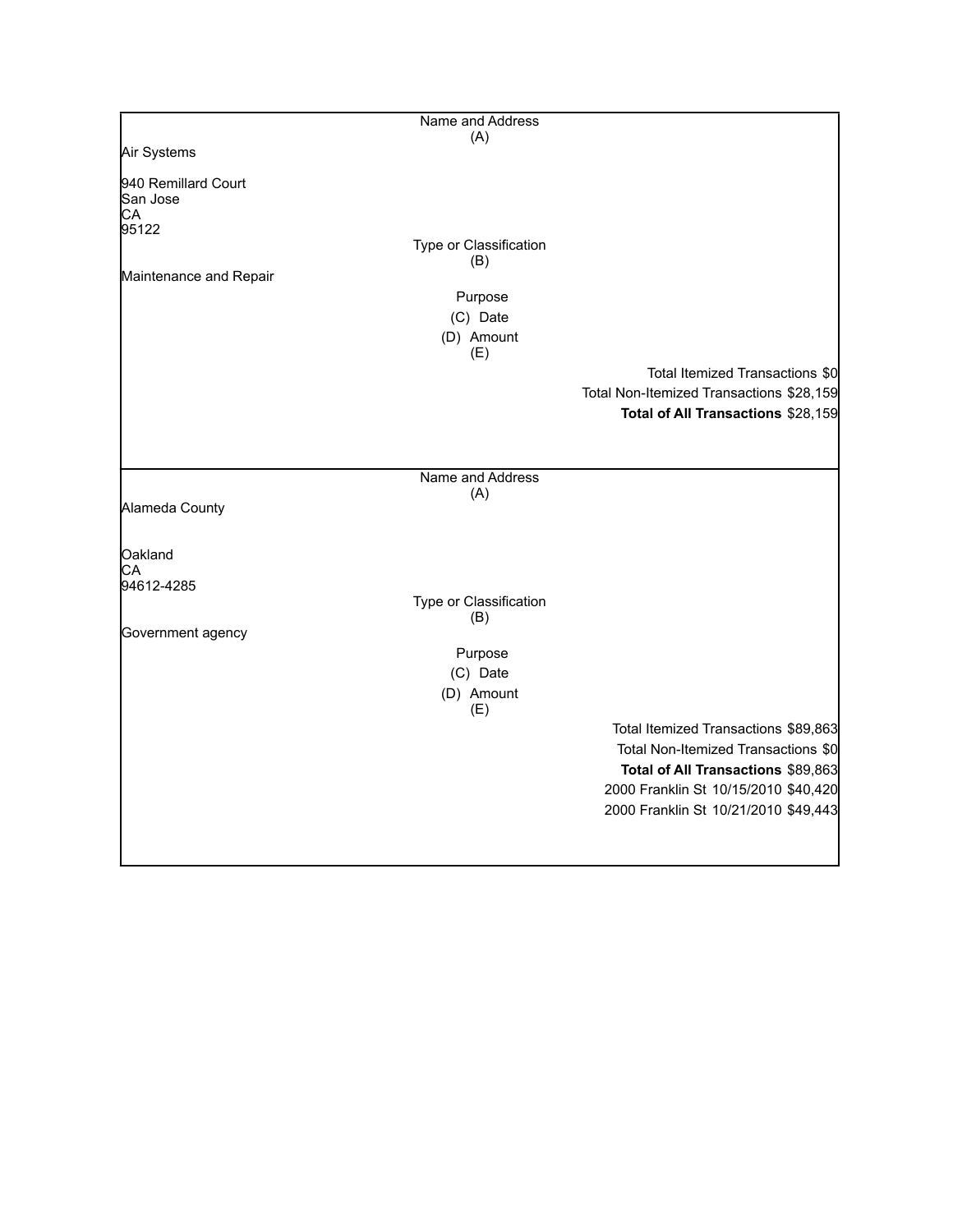|                                    | Name and Address              |                                          |
|------------------------------------|-------------------------------|------------------------------------------|
| Alhambra & Sierra Springs          | (A)                           |                                          |
|                                    |                               |                                          |
| P.O. Box 660579<br>Dallas          |                               |                                          |
| TХ                                 |                               |                                          |
| 75266-0579                         |                               |                                          |
|                                    | Type or Classification        |                                          |
| Office supplies                    | (B)                           |                                          |
|                                    | Purpose                       |                                          |
|                                    | (C) Date                      |                                          |
|                                    | (D) Amount                    |                                          |
|                                    | (E)                           |                                          |
|                                    |                               | Total Itemized Transactions \$0          |
|                                    |                               | Total Non-Itemized Transactions \$10,995 |
|                                    |                               | Total of All Transactions \$10,995       |
|                                    |                               |                                          |
|                                    |                               |                                          |
|                                    | Name and Address<br>(A)       |                                          |
| Amtech Francisco Elevator Services |                               |                                          |
|                                    |                               |                                          |
| Dept LA 21592<br>Pasadena          |                               |                                          |
| СA                                 |                               |                                          |
| 91185-1592                         |                               |                                          |
|                                    | Type or Classification<br>(B) |                                          |
| Maintenance and Repair             |                               |                                          |
|                                    | Purpose                       |                                          |
|                                    | (C) Date                      |                                          |
|                                    | (D) Amount                    |                                          |
|                                    | (E)                           |                                          |
|                                    |                               | Total Itemized Transactions \$0          |
|                                    |                               | Total Non-Itemized Transactions \$6,879  |
|                                    |                               | Total of All Transactions \$6,879        |
|                                    |                               |                                          |
|                                    |                               |                                          |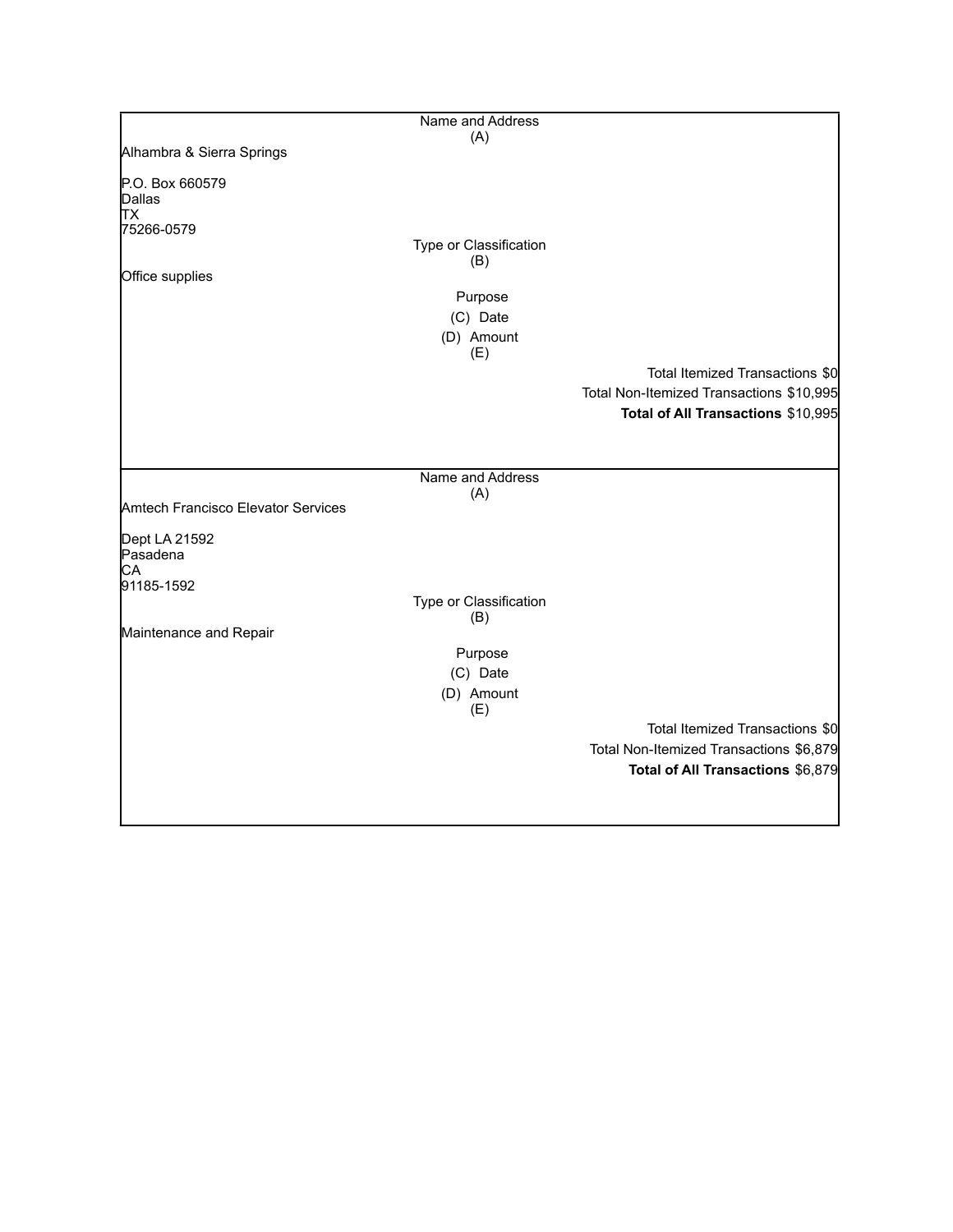|                                                                  | Name and Address       |                                                                                                                                                                                                                          |
|------------------------------------------------------------------|------------------------|--------------------------------------------------------------------------------------------------------------------------------------------------------------------------------------------------------------------------|
|                                                                  | (A)                    |                                                                                                                                                                                                                          |
| AMAZON.COM                                                       |                        |                                                                                                                                                                                                                          |
| 1200 12TH AVE S STE 1200<br><b>SEATTLE</b><br><b>WA</b><br>98108 |                        |                                                                                                                                                                                                                          |
|                                                                  | Type or Classification |                                                                                                                                                                                                                          |
| Hotel/accomodation/venue/facility                                | (B)                    |                                                                                                                                                                                                                          |
|                                                                  | Purpose                |                                                                                                                                                                                                                          |
|                                                                  | (C) Date               |                                                                                                                                                                                                                          |
|                                                                  | (D) Amount             |                                                                                                                                                                                                                          |
|                                                                  | (E)                    |                                                                                                                                                                                                                          |
|                                                                  |                        | Total Itemized Transactions \$12,265<br>Total Non-Itemized Transactions \$13,855<br>Total of All Transactions \$26,120<br>California Office Supplies 11/18/2010 \$5,994<br>California Office Supplies 11/19/2010 \$6,271 |
|                                                                  |                        |                                                                                                                                                                                                                          |
|                                                                  | Name and Address       |                                                                                                                                                                                                                          |
| <b>AMPCO SYSTEM PARKING</b>                                      | (A)                    |                                                                                                                                                                                                                          |
| P.O. Box 482<br>lPasadena<br>СA<br>91102                         |                        |                                                                                                                                                                                                                          |
|                                                                  | Type or Classification |                                                                                                                                                                                                                          |
|                                                                  | (B)                    |                                                                                                                                                                                                                          |
| Fee for service                                                  |                        |                                                                                                                                                                                                                          |
|                                                                  | Purpose                |                                                                                                                                                                                                                          |
|                                                                  | (C) Date               |                                                                                                                                                                                                                          |
|                                                                  | (D) Amount<br>(E)      |                                                                                                                                                                                                                          |
|                                                                  |                        | Total Itemized Transactions \$0                                                                                                                                                                                          |
|                                                                  |                        | Total Non-Itemized Transactions \$10,869                                                                                                                                                                                 |
|                                                                  |                        | Total of All Transactions \$10,869                                                                                                                                                                                       |
|                                                                  |                        |                                                                                                                                                                                                                          |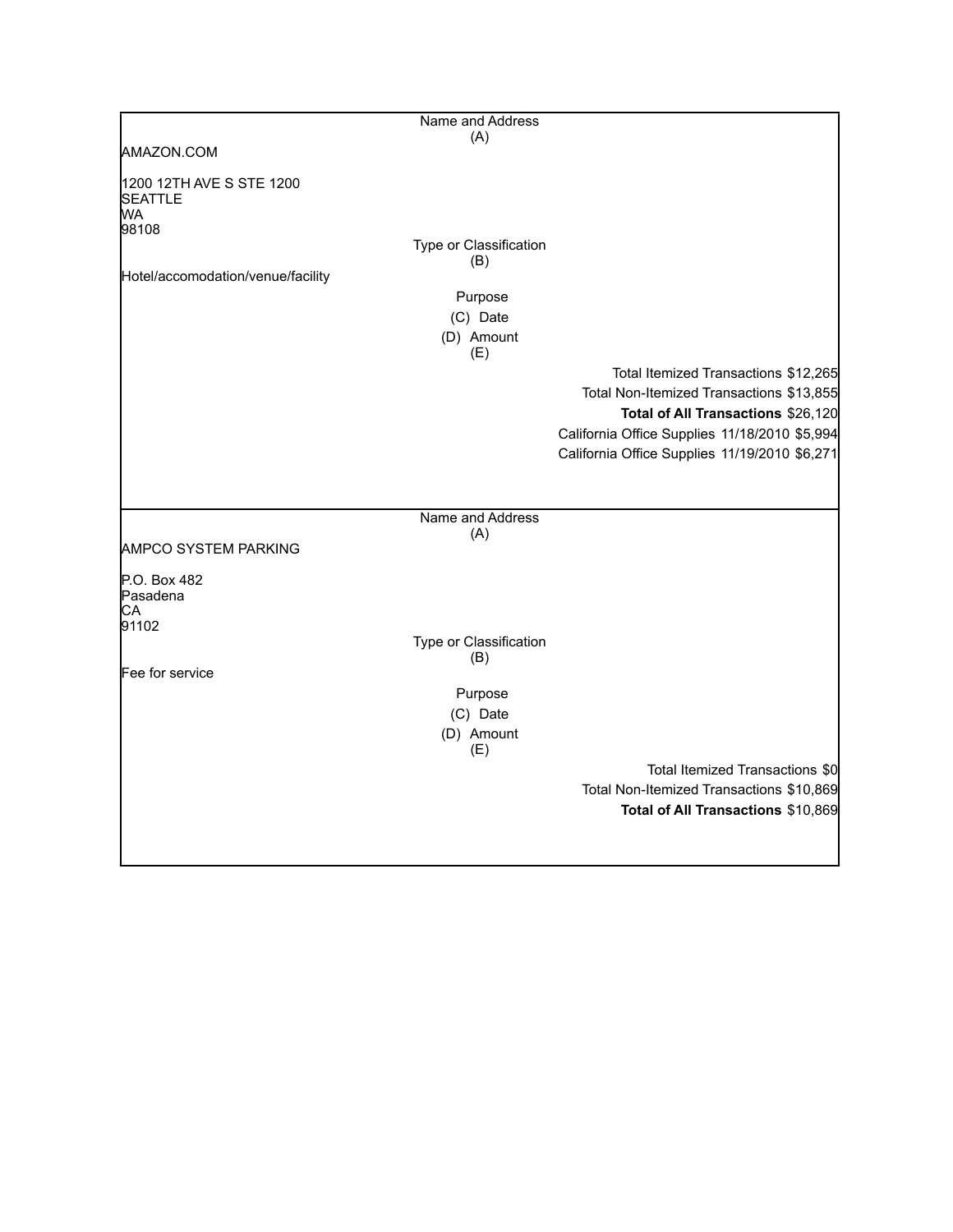|                                     | Name and Address       |                                               |
|-------------------------------------|------------------------|-----------------------------------------------|
|                                     | (A)                    |                                               |
| AMTRAV                              |                        |                                               |
| 16633 Ventura Blvd.<br>Encino<br>СA |                        |                                               |
| 91436-1845                          |                        |                                               |
|                                     | Type or Classification |                                               |
| Fee per service-contractual         | (B)                    |                                               |
|                                     | Purpose                |                                               |
|                                     | (C) Date               |                                               |
|                                     | (D) Amount             |                                               |
|                                     | (E)                    |                                               |
|                                     |                        | Total Itemized Transactions \$0               |
|                                     |                        | Total Non-Itemized Transactions \$52,849      |
|                                     |                        | Total of All Transactions \$52,849            |
|                                     |                        |                                               |
|                                     |                        |                                               |
|                                     | Name and Address       |                                               |
|                                     | (A)                    |                                               |
| <b>APPLE WEB STORE</b>              |                        |                                               |
| 1 INFINITE LOOP                     |                        |                                               |
| <b>EMERYVILLE</b>                   |                        |                                               |
| CA                                  |                        |                                               |
| 94612                               | Type or Classification |                                               |
|                                     | (B)                    |                                               |
| Hotel/accomodation/venue/facility   |                        |                                               |
|                                     | Purpose                |                                               |
|                                     | (C) Date               |                                               |
|                                     | (D) Amount<br>(E)      |                                               |
|                                     |                        | Total Itemized Transactions \$25,089          |
|                                     |                        | Total Non-Itemized Transactions \$8,925       |
|                                     |                        | Total of All Transactions \$34,014            |
|                                     |                        | California Office Supplies 07/06/2010 \$7,604 |
|                                     |                        | California Office Supplies 07/08/2010 \$5,314 |
|                                     |                        | California Office Supplies 07/22/2010 \$6,936 |
|                                     |                        | California Office Supplies 07/28/2010 \$5,235 |
|                                     |                        |                                               |
|                                     |                        |                                               |

L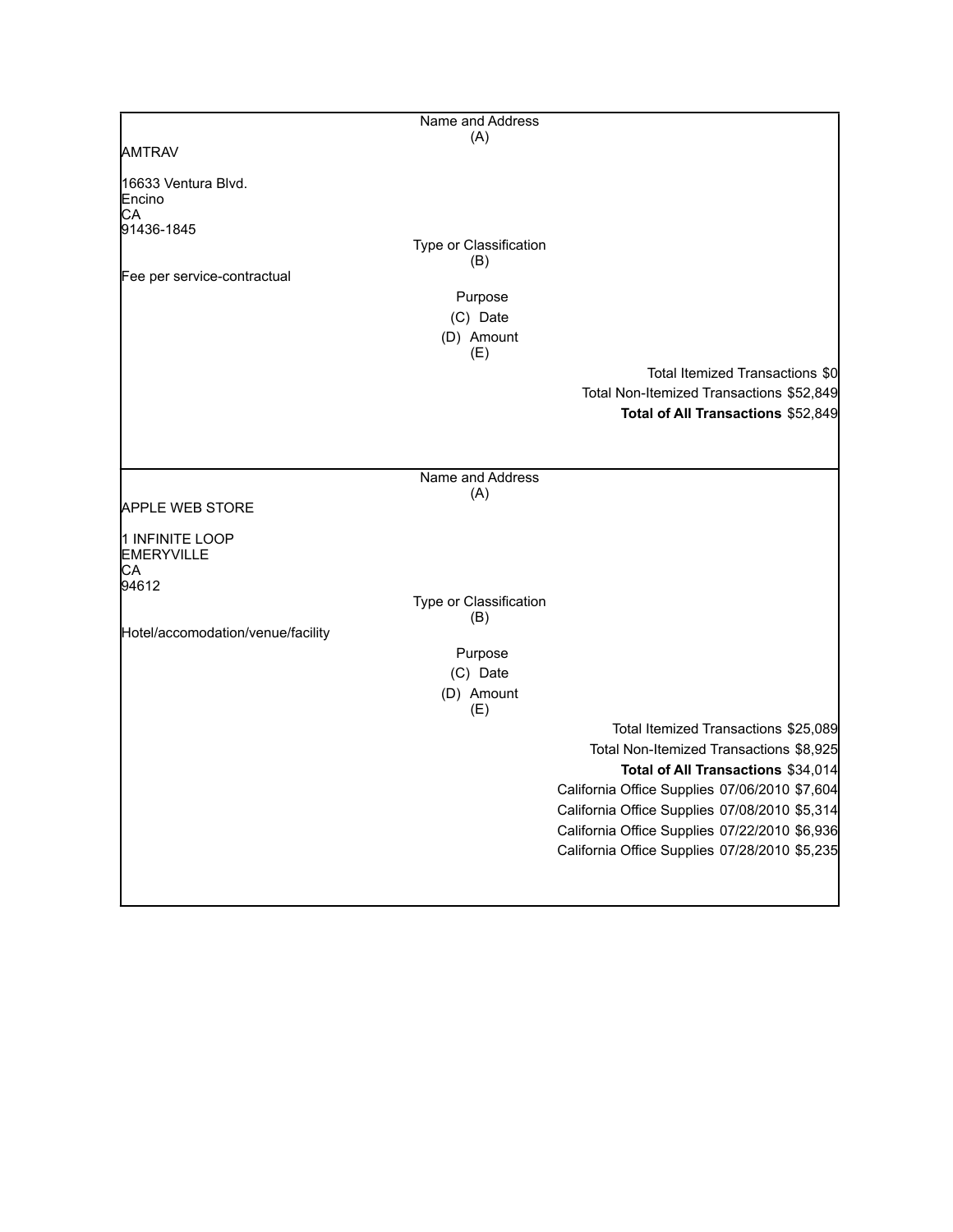|                     | Name and Address       |                                           |
|---------------------|------------------------|-------------------------------------------|
| AT&T                | (A)                    |                                           |
|                     |                        |                                           |
| P.O. Box 5019       |                        |                                           |
| Carol Stream<br>IIL |                        |                                           |
| 60197               |                        |                                           |
|                     | Type or Classification |                                           |
|                     | (B)                    |                                           |
| Utility             | Purpose                |                                           |
|                     | (C) Date               |                                           |
|                     | (D) Amount             |                                           |
|                     | (E)                    |                                           |
|                     |                        | Total Itemized Transactions \$755,175     |
|                     |                        | Total Non-Itemized Transactions \$124,475 |
|                     |                        | Total of All Transactions \$879,650       |
|                     |                        | Telephone Serivces 07/02/2010 \$49,443    |
|                     |                        | Telephone Serivces 07/19/2010 \$5,326     |
|                     |                        | Telephone Serivces 07/30/2010 \$44,451    |
|                     |                        | Telephone Serivces 08/31/2010 \$43,074    |
|                     |                        | Telephone Serivces 10/19/2010 \$13,910    |
|                     |                        | Telephone Serivces 11/30/2010 \$25,170    |
|                     |                        | Telephone Serivces 12/02/2010 \$48,799    |
|                     |                        | Telephone Serivces 12/07/2010 \$42,247    |
|                     |                        | Telephone Serivces 12/15/2010 \$42,259    |
|                     |                        | Telephone Serivces 12/17/2010 \$20,114    |
|                     |                        | Telephone Serivces 01/07/2011 \$43,562    |
|                     |                        | Telephone Serivces 01/21/2011 \$19,643    |
|                     |                        | Telephone Serivces 01/28/2011 \$65,175    |
|                     |                        | Telephone Serivces 02/15/2011 \$5,337     |
|                     |                        | Telephone Serivces 02/15/2011 \$18,091    |
|                     |                        | Telephone Serivces 02/18/2011 \$40,260    |
|                     |                        | Telephone Serivces 03/11/2011 \$17,022    |
|                     |                        | Telephone Serivces 03/11/2011 \$42,085    |
|                     |                        | Telephone Serivces 04/08/2011 \$42,009    |
|                     |                        | Telephone Serivces 04/29/2011 \$14,467    |
|                     |                        | Telephone Serivces 05/09/2011 \$14,716    |
|                     |                        | Telephone Serivces 05/09/2011 \$14,716    |
|                     |                        | Telephone Serivces 05/09/2011 \$42,567    |
|                     |                        | Telephone Serivces 06/09/2011 \$5,188     |
|                     |                        | Telephone Serivces 06/09/2011 \$35,544    |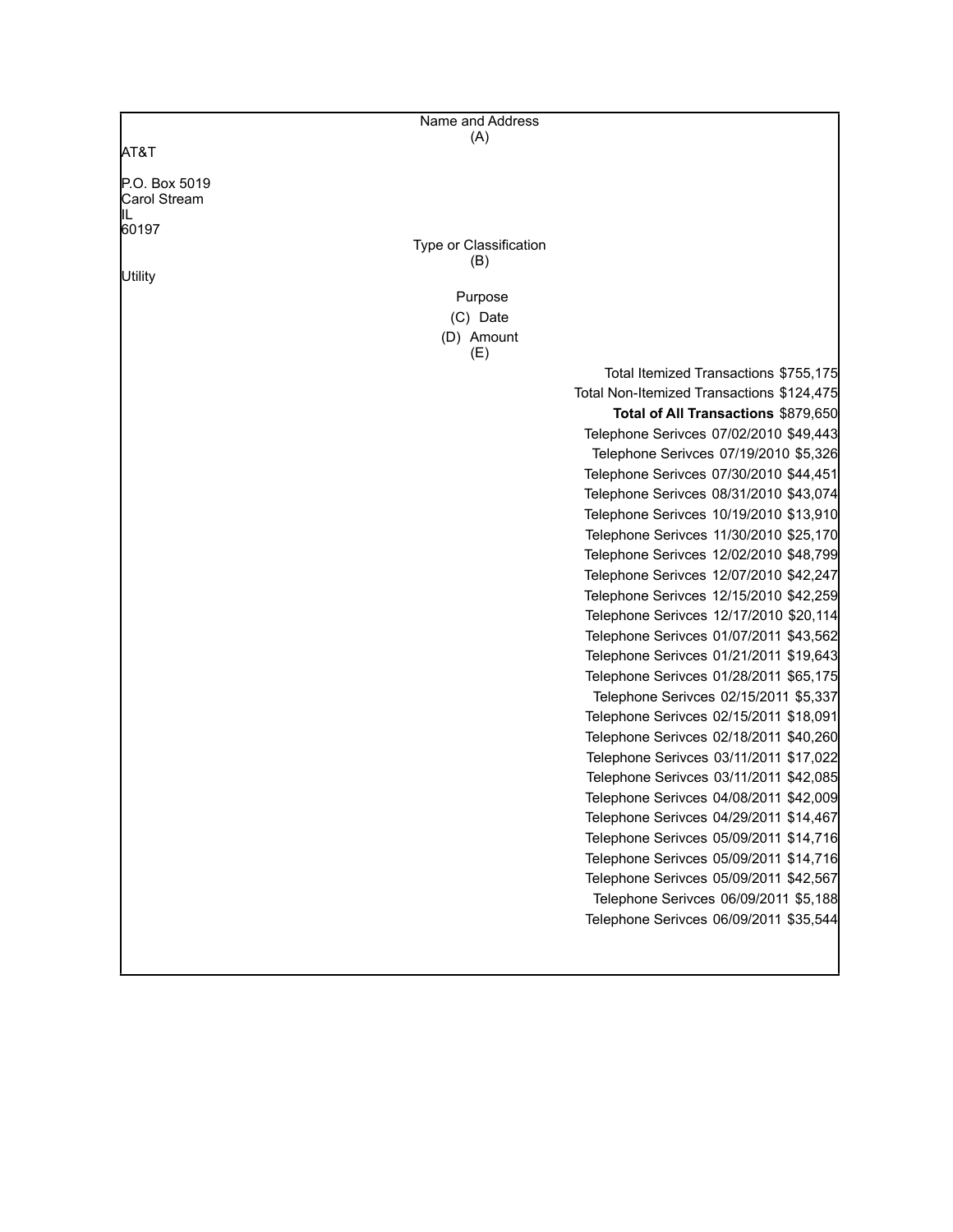|                                       | Name and Address              |                                                                     |
|---------------------------------------|-------------------------------|---------------------------------------------------------------------|
|                                       | (A)                           |                                                                     |
| <b>ATI</b>                            |                               |                                                                     |
|                                       |                               |                                                                     |
| 1350 Ocean Avenue                     |                               |                                                                     |
| Emeryville                            |                               |                                                                     |
| CA                                    |                               |                                                                     |
| 94608                                 |                               |                                                                     |
|                                       | Type or Classification<br>(B) |                                                                     |
| Telecommunications-internet and phone |                               |                                                                     |
|                                       | Purpose                       |                                                                     |
|                                       |                               |                                                                     |
|                                       | (C) Date                      |                                                                     |
|                                       | (D) Amount                    |                                                                     |
|                                       | (E)                           |                                                                     |
|                                       |                               | Total Itemized Transactions \$0                                     |
|                                       |                               | Total Non-Itemized Transactions \$8,442                             |
|                                       |                               | Total of All Transactions \$8,442                                   |
|                                       |                               |                                                                     |
|                                       |                               |                                                                     |
|                                       |                               |                                                                     |
|                                       | Name and Address              |                                                                     |
| Autumn Press                          | (A)                           |                                                                     |
|                                       |                               |                                                                     |
| 945 Camelia Street                    |                               |                                                                     |
| Berkeley                              |                               |                                                                     |
| CА                                    |                               |                                                                     |
| 94710                                 |                               |                                                                     |
|                                       | Type or Classification        |                                                                     |
|                                       | (B)                           |                                                                     |
| Printing and publishing house         |                               |                                                                     |
|                                       | Purpose                       |                                                                     |
|                                       | (C) Date                      |                                                                     |
|                                       | (D) Amount                    |                                                                     |
|                                       | (E)                           |                                                                     |
|                                       |                               | Total Itemized Transactions \$5,161                                 |
|                                       |                               | Total Non-Itemized Transactions \$67,899                            |
|                                       |                               |                                                                     |
|                                       |                               | Total of All Transactions \$73,060                                  |
|                                       |                               | CNA/NNOC Happy Holidays 2010 cards and envelopes 01/05/2011 \$5,161 |
|                                       |                               |                                                                     |
|                                       |                               |                                                                     |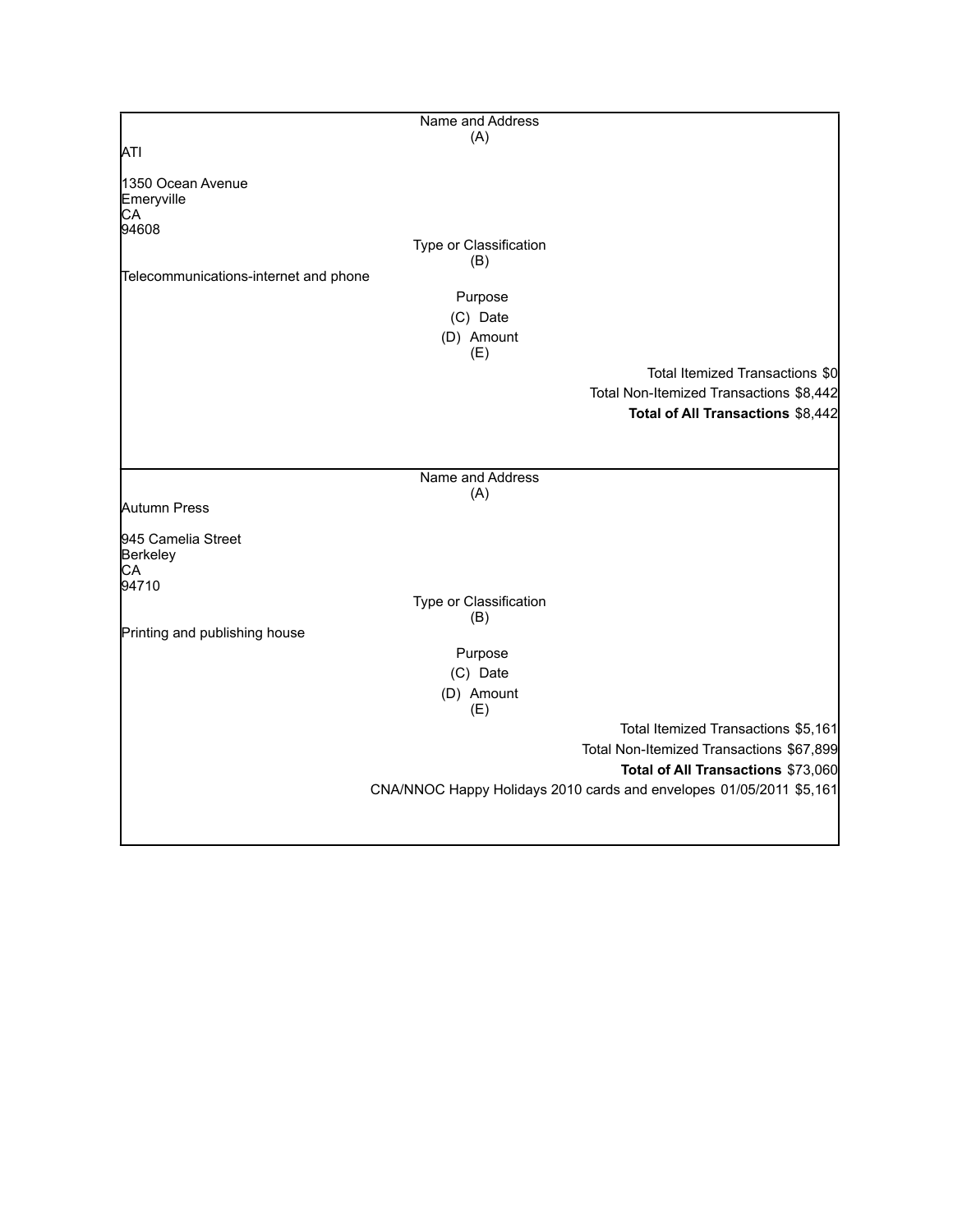|                                                          | Name and Address       |                                            |
|----------------------------------------------------------|------------------------|--------------------------------------------|
|                                                          | (A)                    |                                            |
| <b>BARNES &amp; NOBLE</b>                                |                        |                                            |
| 1400 OLD COUNTRY ROAD<br><b>WESTBURY</b><br>İΝY<br>11590 |                        |                                            |
|                                                          | Type or Classification |                                            |
| Hotel/accomodation/venue/facility                        | (B)                    |                                            |
|                                                          | Purpose                |                                            |
|                                                          | (C) Date               |                                            |
|                                                          | (D) Amount             |                                            |
|                                                          | (E)                    |                                            |
|                                                          |                        | Total Itemized Transactions \$6,281        |
|                                                          |                        | Total Non-Itemized Transactions \$4,091    |
|                                                          |                        | Total of All Transactions \$10,372         |
|                                                          |                        | Office supplies 03/18/2011 \$6,281         |
|                                                          |                        |                                            |
|                                                          |                        |                                            |
|                                                          | Name and Address       |                                            |
| Berger Transfer & Storage                                | (A)                    |                                            |
|                                                          |                        |                                            |
| NW 7215<br>Minneapolis<br>МN<br>55485-7215               |                        |                                            |
|                                                          | Type or Classification |                                            |
|                                                          | (B)                    |                                            |
| Moving and trucking company                              |                        |                                            |
|                                                          | Purpose                |                                            |
|                                                          | (C) Date               |                                            |
|                                                          | (D) Amount<br>(E)      |                                            |
|                                                          |                        | Total Itemized Transactions \$10,862       |
|                                                          |                        | Total Non-Itemized Transactions \$10,862   |
|                                                          |                        | Total of All Transactions \$21,724         |
|                                                          |                        | Glendale Office Movers 12/09/2010 \$10,862 |
|                                                          |                        |                                            |
|                                                          |                        |                                            |
|                                                          |                        |                                            |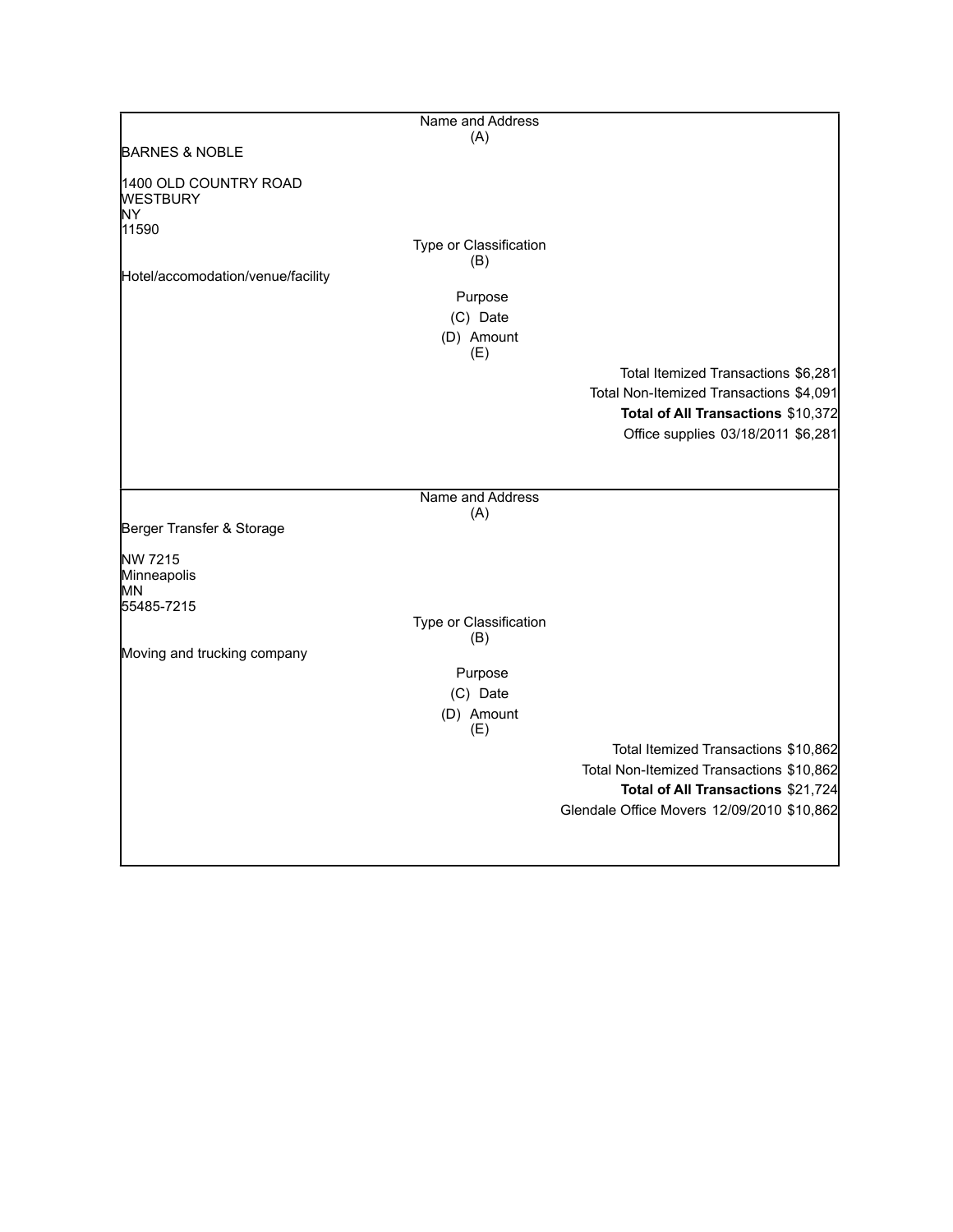|                                  | Name and Address                                                               |  |
|----------------------------------|--------------------------------------------------------------------------------|--|
|                                  | (A)                                                                            |  |
| Blackbaud                        |                                                                                |  |
| P.O. Box 930256<br>Atlanta<br>GA |                                                                                |  |
| 31193-0256                       |                                                                                |  |
|                                  | Type or Classification<br>(B)                                                  |  |
| Fee for service                  |                                                                                |  |
|                                  | Purpose                                                                        |  |
|                                  | (C) Date                                                                       |  |
|                                  | (D) Amount<br>(E)                                                              |  |
|                                  | Total Itemized Transactions \$36,774                                           |  |
|                                  | Total Non-Itemized Transactions \$10,974<br>Total of All Transactions \$47,748 |  |
|                                  | Financial Edge Software Implementation, Training 07/09/2010 \$12,195           |  |
|                                  | Financial Edge Software Implementation, Training 12/02/2010 \$12,909           |  |
|                                  | Financial Edge Software Implementation, Training 12/02/2010 \$6,120            |  |
|                                  | Financial Edge license Renewal 04/21/2011 \$5,550                              |  |
|                                  |                                                                                |  |
|                                  |                                                                                |  |
|                                  | Name and Address<br>(A)                                                        |  |
| Brick, LLP                       |                                                                                |  |
| 255 Channel Street               |                                                                                |  |
| San Francisco                    |                                                                                |  |
| CА<br>94158                      |                                                                                |  |
|                                  | Type or Classification<br>(B)                                                  |  |
| Fee for service                  |                                                                                |  |
|                                  | Purpose                                                                        |  |
|                                  | (C) Date                                                                       |  |
|                                  | (D) Amount<br>(E)                                                              |  |
|                                  | Total Itemized Transactions \$9,075                                            |  |
|                                  | Total Non-Itemized Transactions \$6,590                                        |  |
|                                  | Total of All Transactions \$15,665                                             |  |
|                                  | Design-Construction Docs 06/02/2011 \$9,075                                    |  |
|                                  |                                                                                |  |
|                                  |                                                                                |  |

 $\mathbf{I}$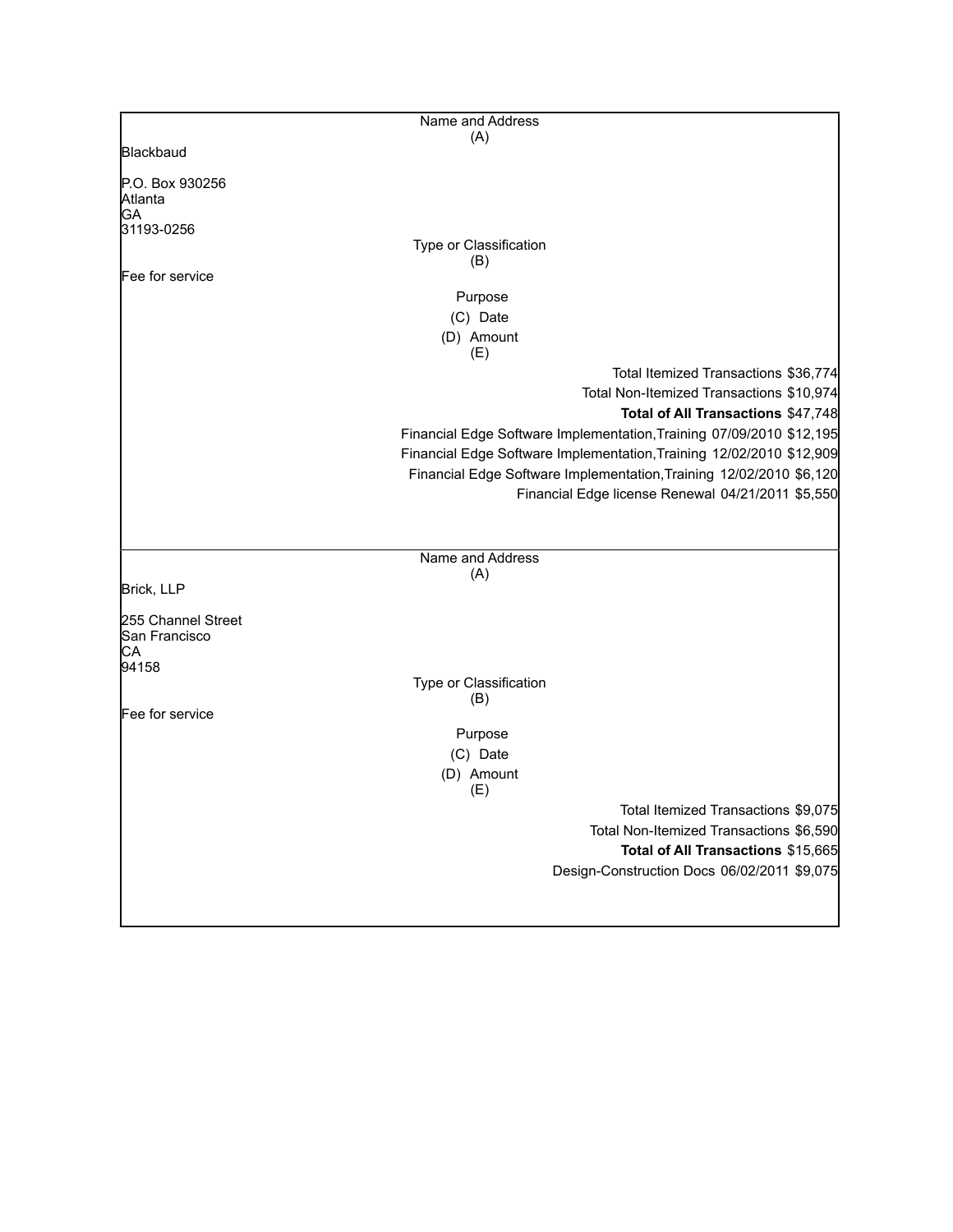|                                        | Name and Address       |                                                      |
|----------------------------------------|------------------------|------------------------------------------------------|
|                                        | (A)                    |                                                      |
| C.W. Campbell Electric, Inc.           |                        |                                                      |
| Texas License #19713<br>Corpus Christi |                        |                                                      |
| lТX<br>78408-2606                      |                        |                                                      |
|                                        | Type or Classification |                                                      |
|                                        | (B)                    |                                                      |
| Facilities rental and venue            |                        |                                                      |
|                                        | Purpose                |                                                      |
|                                        | (C) Date               |                                                      |
|                                        | (D) Amount<br>(E)      |                                                      |
|                                        |                        | Total Itemized Transactions \$12,719                 |
|                                        |                        | Total Non-Itemized Transactions \$0                  |
|                                        |                        | Total of All Transactions \$12,719                   |
|                                        |                        | Corpus Christi- Teledata cabling 11/18/2010 \$12,719 |
|                                        |                        |                                                      |
|                                        |                        |                                                      |
|                                        | Name and Address       |                                                      |
| <b>Canon Business Solutions</b>        | (A)                    |                                                      |
|                                        |                        |                                                      |
| P.O. Box 100706                        |                        |                                                      |
| Pasadena                               |                        |                                                      |
| СA<br>91189-0706                       |                        |                                                      |
|                                        | Type or Classification |                                                      |
|                                        | (B)                    |                                                      |
| Office equipment-lease                 |                        |                                                      |
|                                        | Purpose                |                                                      |
|                                        | (C) Date               |                                                      |
|                                        | (D) Amount<br>(E)      |                                                      |
|                                        |                        | Total Itemized Transactions \$0                      |
|                                        |                        | Total Non-Itemized Transactions \$58,697             |
|                                        |                        | Total of All Transactions \$58,697                   |
|                                        |                        |                                                      |
|                                        |                        |                                                      |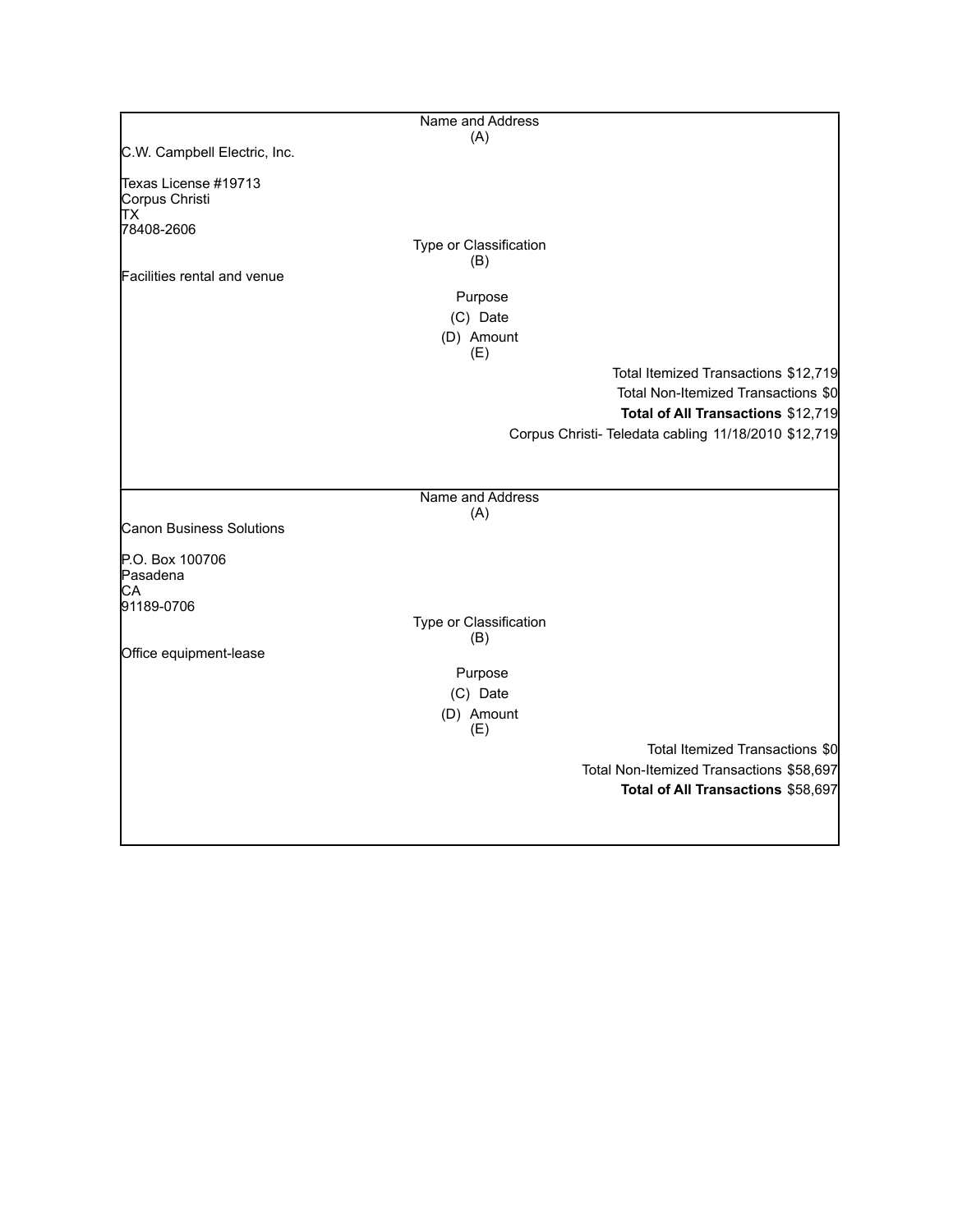|                           | Name and Address              |                                                         |
|---------------------------|-------------------------------|---------------------------------------------------------|
|                           | (A)                           |                                                         |
| Casey Gerber Family Trust |                               |                                                         |
| Donna C Gerber Trustee    |                               |                                                         |
| Atherton                  |                               |                                                         |
| CA                        |                               |                                                         |
|                           | Type or Classification<br>(B) |                                                         |
| Employee                  |                               |                                                         |
|                           | Purpose                       |                                                         |
|                           | (C) Date                      |                                                         |
|                           | (D) Amount                    |                                                         |
|                           | (E)                           |                                                         |
|                           |                               | Total Itemized Transactions \$6,961                     |
|                           |                               | Total Non-Itemized Transactions \$0                     |
|                           |                               | Total of All Transactions \$6,961                       |
|                           |                               | Gerber-401k distribution tax penalty 04/15/2011 \$6,961 |
|                           |                               |                                                         |
|                           |                               |                                                         |
|                           |                               |                                                         |
|                           | Name and Address<br>(A)       |                                                         |
| CBS Newcal Inc.           |                               |                                                         |
|                           |                               |                                                         |
| 3266 Buskirk Avenue       |                               |                                                         |
| Pleasant Hill<br>CA       |                               |                                                         |
| 94523                     |                               |                                                         |
|                           | Type or Classification        |                                                         |
|                           | (B)                           |                                                         |
| Office equipment-lease    |                               |                                                         |
|                           | Purpose                       |                                                         |
|                           | (C) Date                      |                                                         |
|                           | (D) Amount                    |                                                         |
|                           | (E)                           |                                                         |
|                           |                               | Total Itemized Transactions \$0                         |
|                           |                               | Total Non-Itemized Transactions \$28,048                |
|                           |                               | Total of All Transactions \$28,048                      |
|                           |                               |                                                         |
|                           |                               |                                                         |
|                           |                               |                                                         |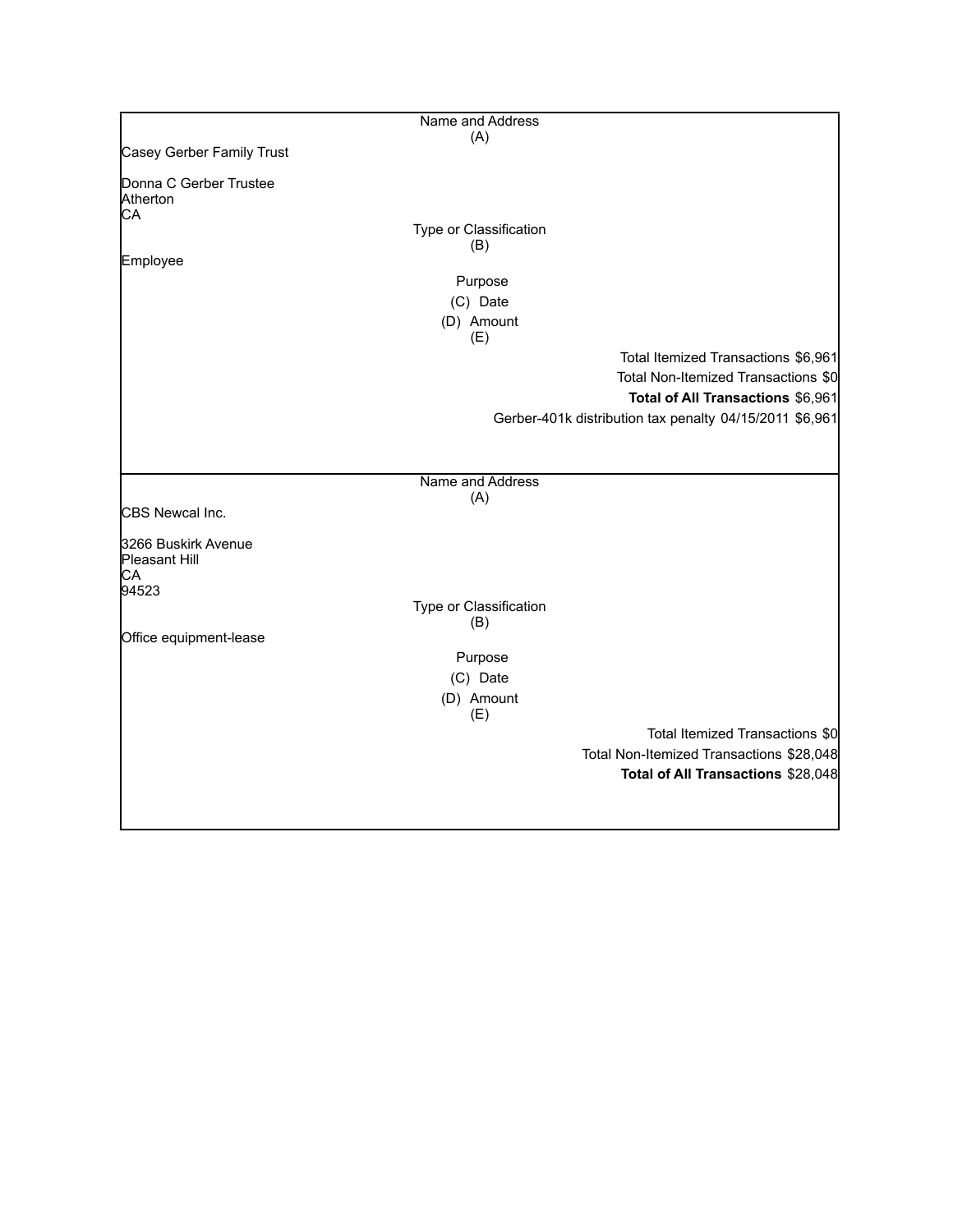|                                    | Name and Address       |                                                    |
|------------------------------------|------------------------|----------------------------------------------------|
|                                    | (A)                    |                                                    |
| CCI Financial & Insurance Services |                        |                                                    |
| 2262 Camino Ramon                  |                        |                                                    |
| San Ramon                          |                        |                                                    |
| СA                                 |                        |                                                    |
| 94583-1353                         | Type or Classification |                                                    |
|                                    | (B)                    |                                                    |
| <b>Insurance</b>                   |                        |                                                    |
|                                    | Purpose                |                                                    |
|                                    | (C) Date               |                                                    |
|                                    | (D) Amount             |                                                    |
|                                    | (E)                    |                                                    |
|                                    |                        | Total Itemized Transactions \$129,522              |
|                                    |                        | Total Non-Itemized Transactions \$0                |
|                                    |                        | Total of All Transactions \$129,522                |
|                                    |                        | Excess Liability Aug Coverage 08/13/2010 \$104,829 |
|                                    |                        | Earthquake renewal insurance 12/03/2010 \$24,693   |
|                                    |                        |                                                    |
|                                    |                        |                                                    |
|                                    | Name and Address       |                                                    |
|                                    | (A)                    |                                                    |
| CenturyLink                        |                        |                                                    |
| P.O. Box 2961                      |                        |                                                    |
| Phoenix                            |                        |                                                    |
| ΑZ                                 |                        |                                                    |
| 85062                              |                        |                                                    |
|                                    | Type or Classification |                                                    |
| Information technology             | (B)                    |                                                    |
|                                    | Purpose                |                                                    |
|                                    | (C) Date               |                                                    |
|                                    |                        |                                                    |
|                                    | (D) Amount<br>(E)      |                                                    |
|                                    |                        | Total Itemized Transactions \$0                    |
|                                    |                        | Total Non-Itemized Transactions \$6,648            |
|                                    |                        | Total of All Transactions \$6,648                  |
|                                    |                        |                                                    |
|                                    |                        |                                                    |
|                                    |                        |                                                    |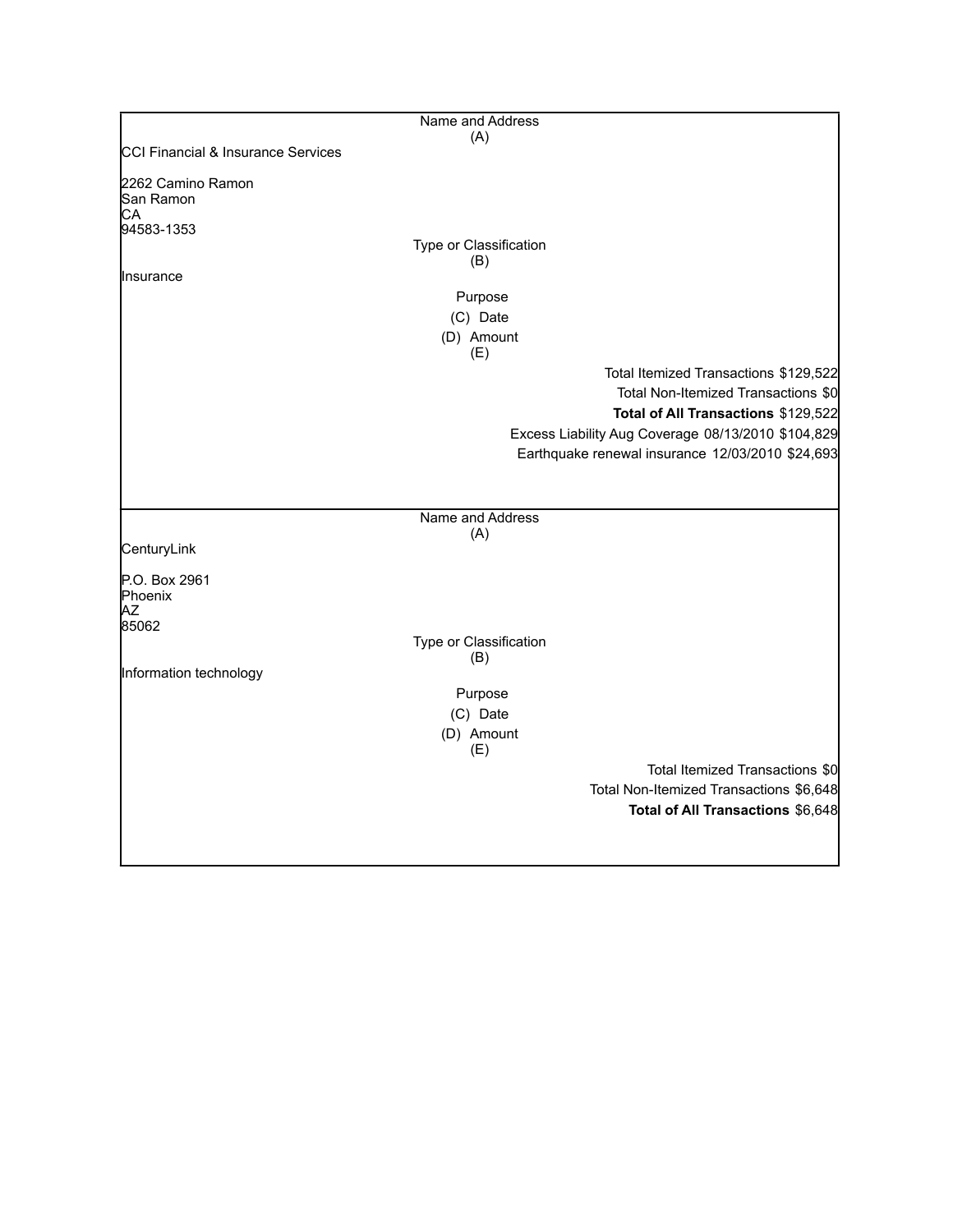|                             | Name and Address       |                                                |
|-----------------------------|------------------------|------------------------------------------------|
|                             | (A)                    |                                                |
| Ceridian Corporation        |                        |                                                |
| P.O. Box 10989              |                        |                                                |
| Bakerfield                  |                        |                                                |
| CA                          |                        |                                                |
|                             | Type or Classification |                                                |
| Fee for service             | (B)                    |                                                |
|                             |                        |                                                |
|                             | Purpose                |                                                |
|                             | (C) Date               |                                                |
|                             | (D) Amount             |                                                |
|                             | (E)                    |                                                |
|                             |                        | Total Itemized Transactions \$5,351            |
|                             |                        | Total Non-Itemized Transactions \$0            |
|                             |                        | Total of All Transactions \$5,351              |
|                             |                        | Lifeworks EAP for employees 03/10/2011 \$5,351 |
|                             |                        |                                                |
|                             |                        |                                                |
|                             | Name and Address       |                                                |
|                             | (A)                    |                                                |
| Certified Employment Group  |                        |                                                |
|                             |                        |                                                |
| 2000 Powell Street          |                        |                                                |
| Emeryville                  |                        |                                                |
| СA<br>94608-1804            |                        |                                                |
|                             | Type or Classification |                                                |
|                             | (B)                    |                                                |
| Fee per service-contractual |                        |                                                |
|                             | Purpose                |                                                |
|                             | (C) Date               |                                                |
|                             | (D) Amount             |                                                |
|                             | (E)                    |                                                |
|                             |                        | Total Itemized Transactions \$0                |
|                             |                        | Total Non-Itemized Transactions \$28,079       |
|                             |                        | Total of All Transactions \$28,079             |
|                             |                        |                                                |
|                             |                        |                                                |
|                             |                        |                                                |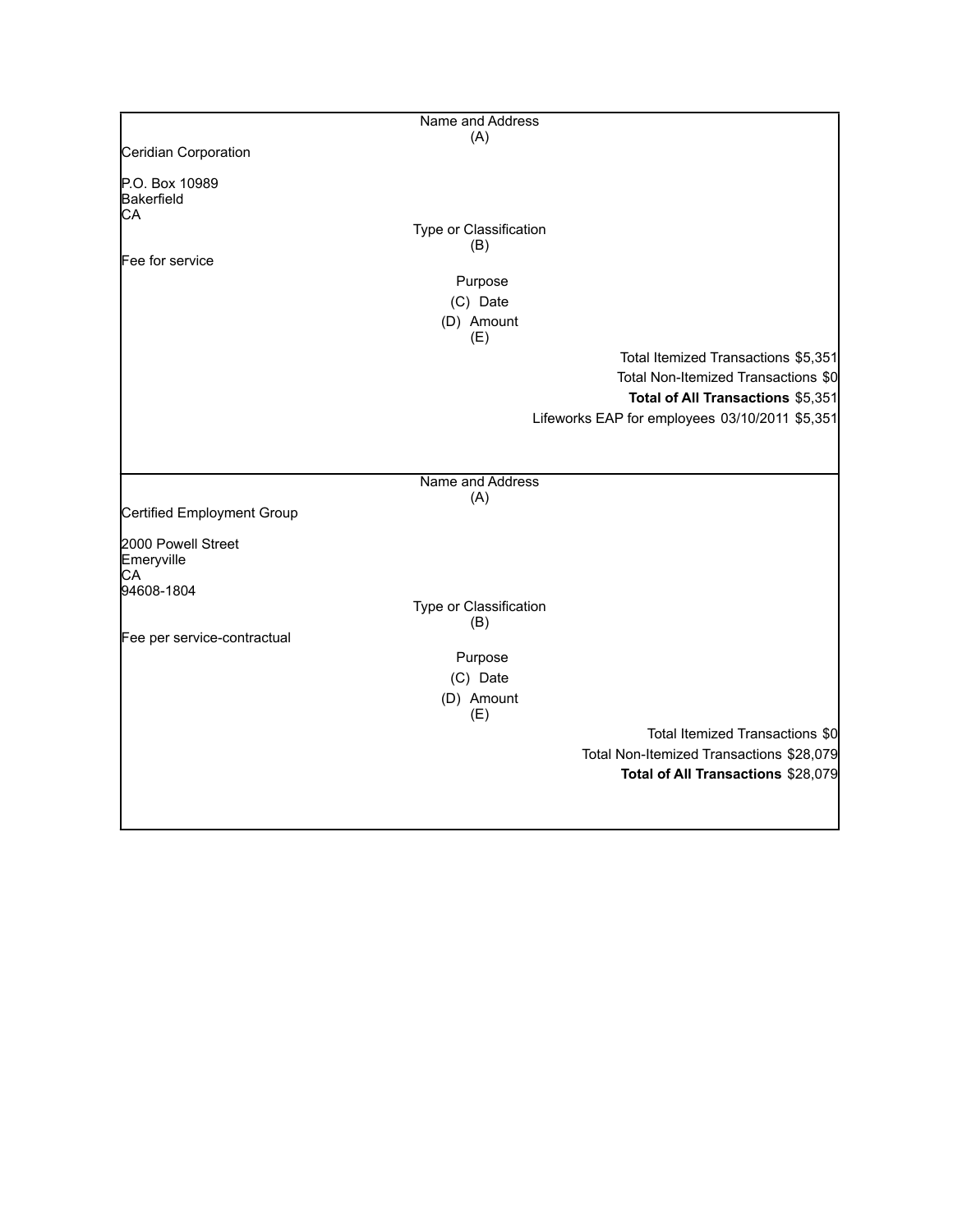|                                                                             | Name and Address                                                          |                                                                                                                   |
|-----------------------------------------------------------------------------|---------------------------------------------------------------------------|-------------------------------------------------------------------------------------------------------------------|
| Chancey Design Partnership                                                  | (A)                                                                       |                                                                                                                   |
| 1228 East 7th Avenue<br>Tampa<br>FL<br>33606<br>Facilities rental and venue | Type or Classification<br>(B)<br>Purpose<br>(C) Date<br>(D) Amount<br>(E) | Total Itemized Transactions \$0<br>Total Non-Itemized Transactions \$25,894<br>Total of All Transactions \$25,894 |
| Chelsea Properties, LLC                                                     | Name and Address<br>(A)                                                   |                                                                                                                   |
| 811 Chelsea Street<br>El Paso<br>TХ<br>79903                                | Type or Classification                                                    |                                                                                                                   |
| Facilities rental and venue                                                 | (B)<br>Purpose<br>(C) Date<br>(D) Amount<br>(E)                           |                                                                                                                   |
|                                                                             |                                                                           | Total Itemized Transactions \$0<br>Total Non-Itemized Transactions \$12,740<br>Total of All Transactions \$12,740 |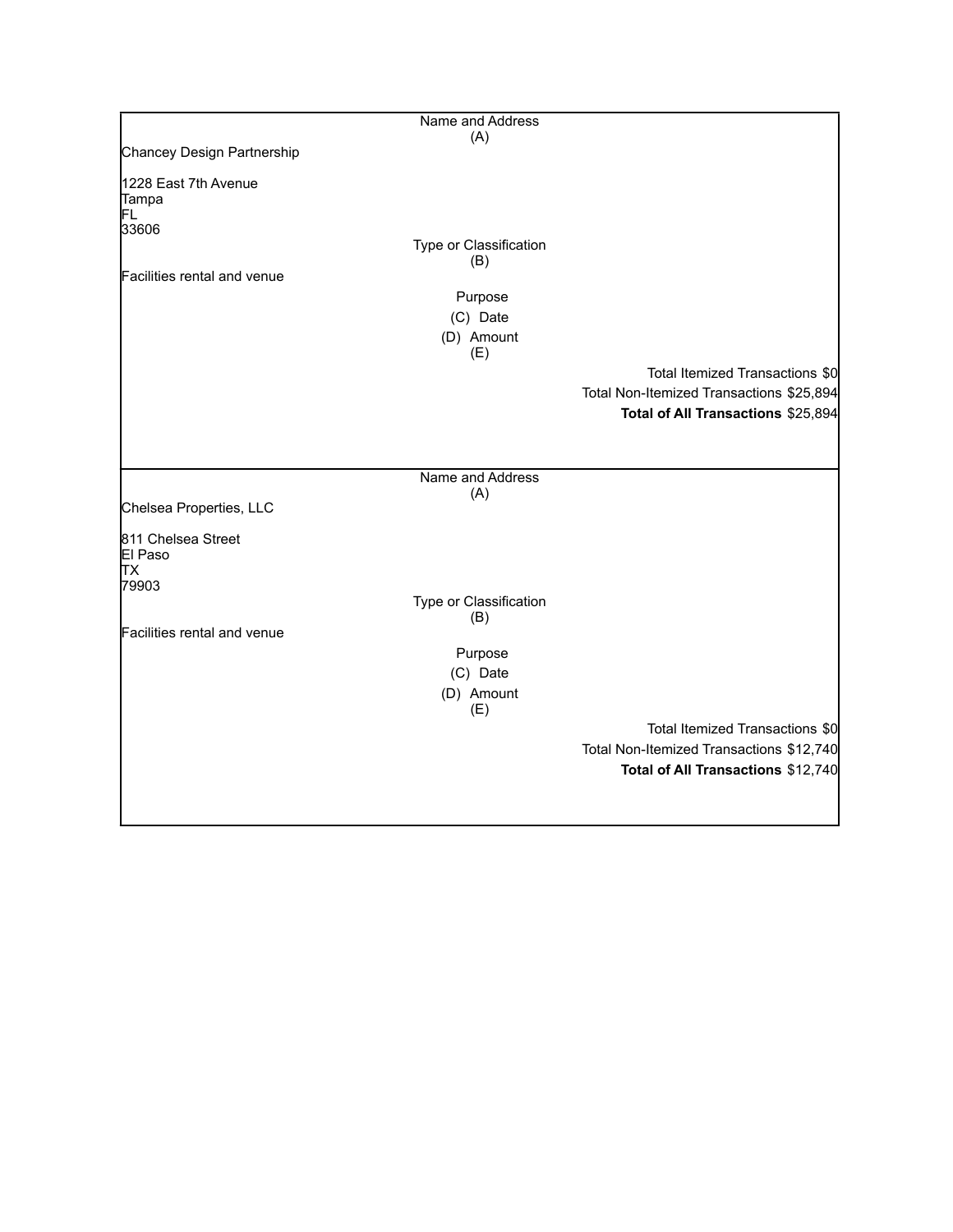|                                        | Name and Address                                                                                                           |
|----------------------------------------|----------------------------------------------------------------------------------------------------------------------------|
|                                        | (A)                                                                                                                        |
| CHURCHILL CORP SERVICES                |                                                                                                                            |
| 56 UTTER AVE<br><b>Hawthorne</b><br>NJ |                                                                                                                            |
|                                        | Type or Classification                                                                                                     |
| Hotel/accomodation/venue/facility      | (B)                                                                                                                        |
|                                        | Purpose                                                                                                                    |
|                                        | (C) Date                                                                                                                   |
|                                        | (D) Amount                                                                                                                 |
|                                        | (E)<br>Total Itemized Transactions \$6,015                                                                                 |
|                                        | Total Non-Itemized Transactions \$0                                                                                        |
|                                        | Total of All Transactions \$6,015                                                                                          |
|                                        | Office equipment-lease 06/16/2011 \$6,015                                                                                  |
|                                        |                                                                                                                            |
|                                        |                                                                                                                            |
|                                        | Name and Address                                                                                                           |
| Citibank, N.A.                         | (A)                                                                                                                        |
|                                        |                                                                                                                            |
| CBG Client Service<br>Irving<br>TХ     |                                                                                                                            |
| 75014-0277                             |                                                                                                                            |
|                                        | Type or Classification<br>(B)                                                                                              |
| Financial institution                  |                                                                                                                            |
|                                        | Purpose                                                                                                                    |
|                                        | (C) Date                                                                                                                   |
|                                        | (D) Amount                                                                                                                 |
|                                        | (E)<br>Total Itemized Transactions \$333,767                                                                               |
|                                        | Total Non-Itemized Transactions \$0                                                                                        |
|                                        | Total of All Transactions \$333,767                                                                                        |
|                                        | Mortgage payment-2000 Franklin building 07/15/2010 \$28,331                                                                |
|                                        | Mortgage payment-2000 Franklin building 08/15/2010 \$28,331                                                                |
|                                        | Mortgage payment-2000 Franklin building 09/15/2010 \$28,331                                                                |
|                                        | Mortgage payment-2000 Franklin building 10/15/2010 \$28,331                                                                |
|                                        | Mortgage payment-2000 Franklin building 11/15/2010 \$28,331                                                                |
|                                        | Mortgage payment-2000 Franklin building 12/15/2010 \$28,331                                                                |
|                                        | Mortgage payment-2000 Franklin building 01/15/2011 \$28,331<br>Mortgage payment-2000 Franklin building 02/15/2011 \$28,331 |
|                                        | Mortgage payment-2000 Franklin building 03/15/2011 \$28,331                                                                |
|                                        | Mortgage payment-2000 Franklin building 04/15/2011 \$28,331                                                                |
|                                        | Mortgage payment-2000 Franklin building 05/15/2011 \$28,331                                                                |
|                                        | Mortgage payment-2000 Franklin building 06/15/2011 \$22,126                                                                |
|                                        |                                                                                                                            |
|                                        |                                                                                                                            |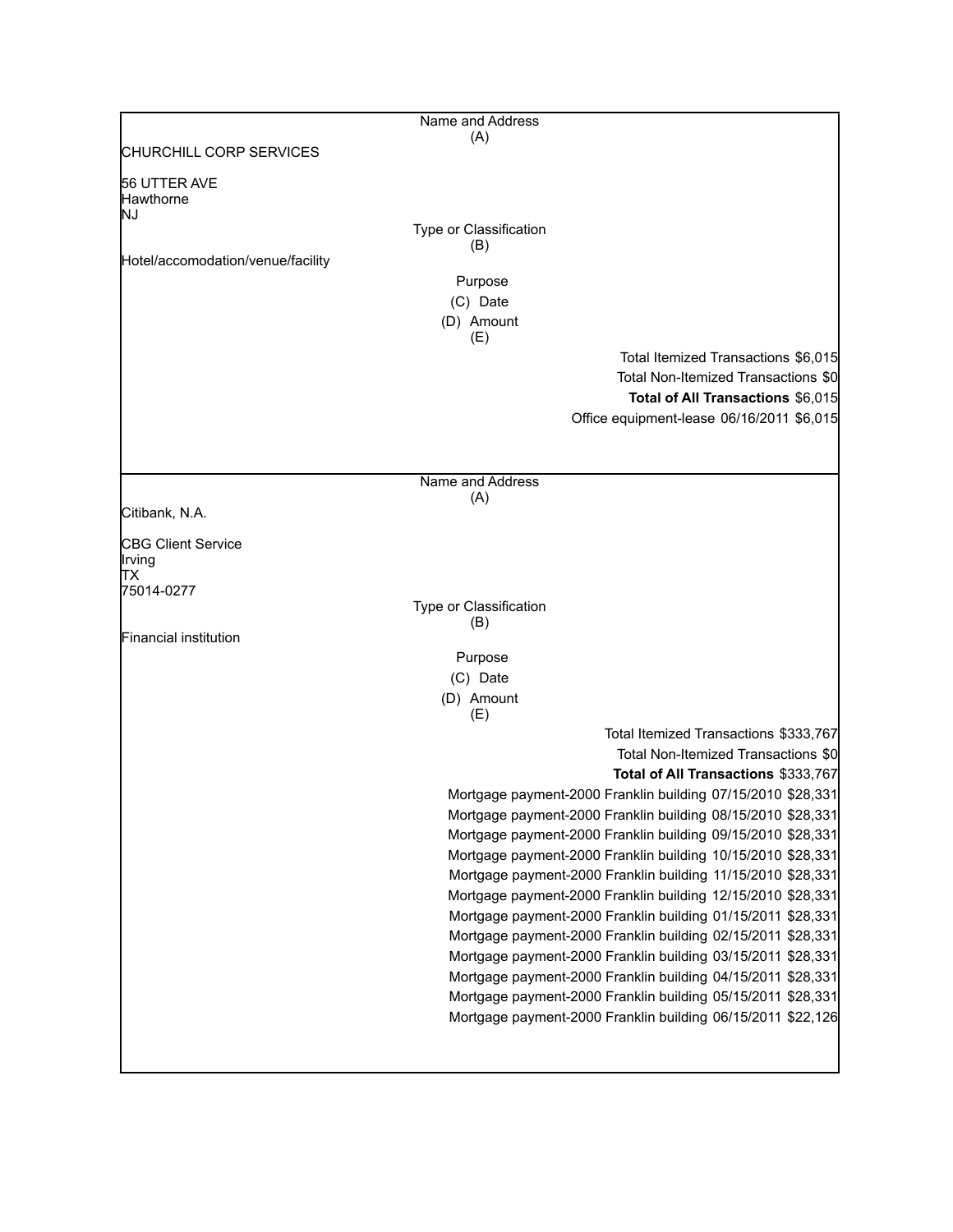|                                                    | Name and Address       |                                          |
|----------------------------------------------------|------------------------|------------------------------------------|
| City Group - Center Point                          | (A)                    |                                          |
|                                                    |                        |                                          |
| 111 Zooma Corporation<br>Long Beach<br>CA<br>90802 |                        |                                          |
|                                                    | Type or Classification |                                          |
|                                                    | (B)                    |                                          |
| Facilities rental and venue                        |                        |                                          |
|                                                    | Purpose                |                                          |
|                                                    | (C) Date               |                                          |
|                                                    | (D) Amount<br>(E)      |                                          |
|                                                    |                        | Total Itemized Transactions \$0          |
|                                                    |                        | Total Non-Itemized Transactions \$40,152 |
|                                                    |                        | Total of All Transactions \$40,152       |
|                                                    |                        |                                          |
|                                                    |                        |                                          |
|                                                    | Name and Address       |                                          |
|                                                    | (A)                    |                                          |
| <b>CISION</b>                                      |                        |                                          |
| 8TH FLOOR<br>Chicago                               |                        |                                          |
| IIL                                                | Type or Classification |                                          |
|                                                    | (B)                    |                                          |
| Media Database                                     |                        |                                          |
|                                                    | Purpose                |                                          |
|                                                    | (C) Date               |                                          |
|                                                    | (D) Amount<br>(E)      |                                          |
|                                                    |                        | Total Itemized Transactions \$0          |
|                                                    |                        | Total Non-Itemized Transactions \$6,450  |
|                                                    |                        | Total of All Transactions \$6,450        |
|                                                    |                        |                                          |
|                                                    |                        |                                          |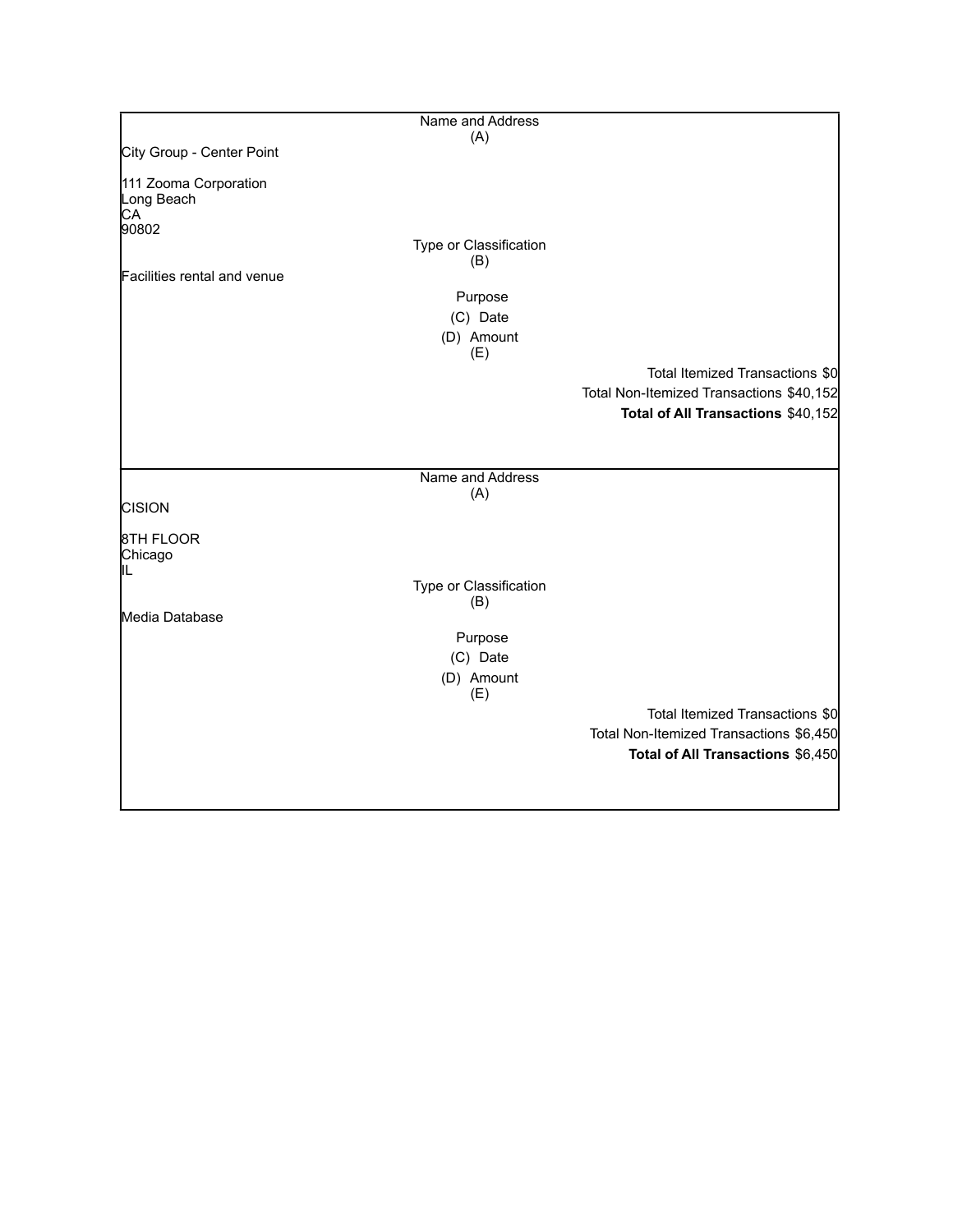|                                                             | Name and Address                                     |                                                                                                                   |
|-------------------------------------------------------------|------------------------------------------------------|-------------------------------------------------------------------------------------------------------------------|
|                                                             | (A)                                                  |                                                                                                                   |
| ComEd                                                       |                                                      |                                                                                                                   |
| P.O. Box 6111<br>Carol Stream                               |                                                      |                                                                                                                   |
| IIL<br>60197-6111<br><b>Utility</b>                         | Type or Classification<br>(B)<br>Purpose<br>(C) Date |                                                                                                                   |
|                                                             | (D) Amount                                           |                                                                                                                   |
|                                                             | (E)                                                  | Total Itemized Transactions \$0<br>Total Non-Itemized Transactions \$11,125<br>Total of All Transactions \$11,125 |
|                                                             | Name and Address                                     |                                                                                                                   |
| Coronado Eastern Rentals Trust                              | (A)                                                  |                                                                                                                   |
| 3065 S. Jones Blvd. #201<br>Las Vegas<br><b>NV</b><br>89146 |                                                      |                                                                                                                   |
|                                                             | Type or Classification                               |                                                                                                                   |
| Facilities rental and venue                                 | (B)<br>Purpose                                       |                                                                                                                   |
|                                                             | (C) Date<br>(D) Amount<br>(E)                        |                                                                                                                   |
|                                                             |                                                      | Total Itemized Transactions \$0<br>Total Non-Itemized Transactions \$12,862<br>Total of All Transactions \$12,862 |
|                                                             |                                                      |                                                                                                                   |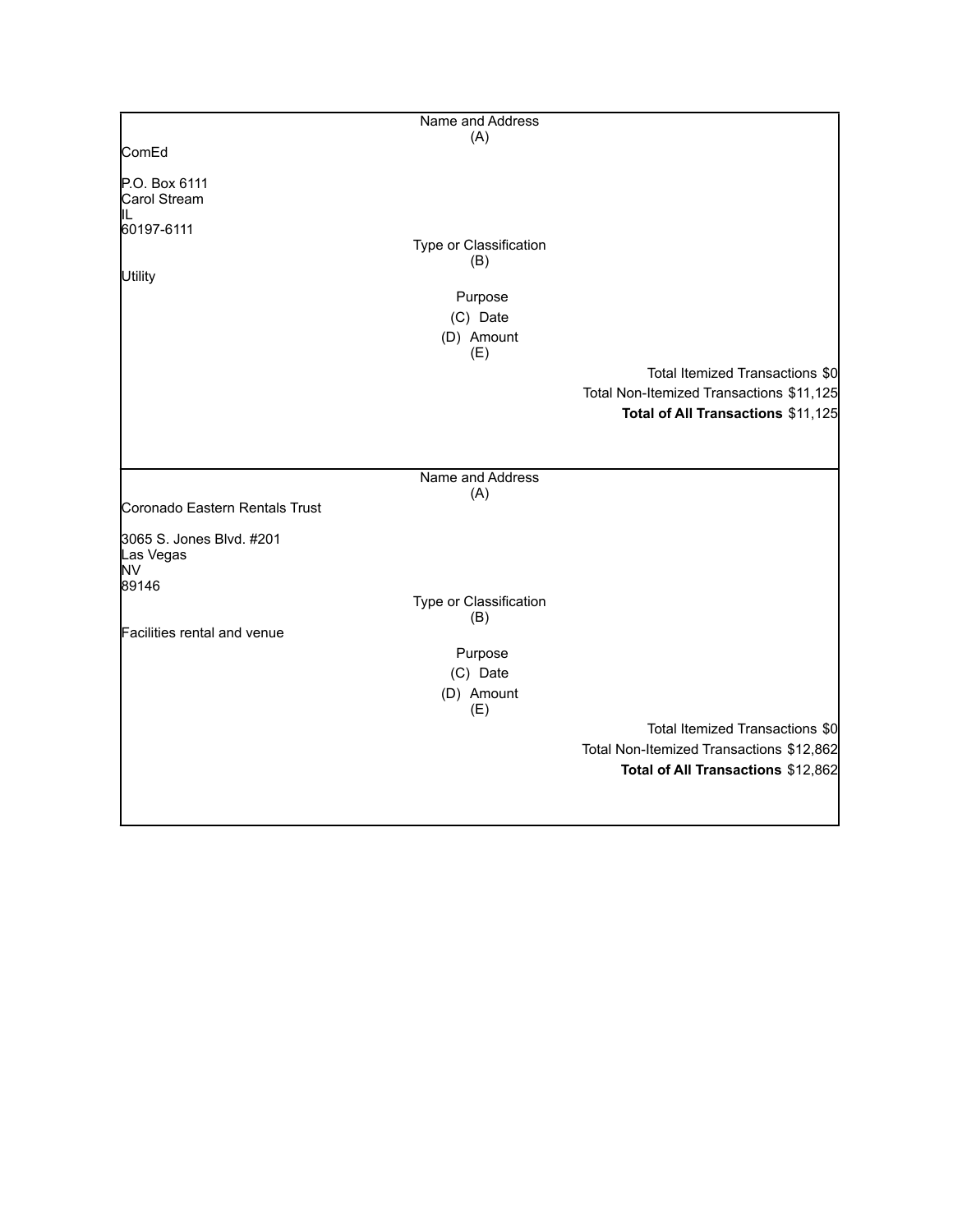|                             | Name and Address       |                                              |
|-----------------------------|------------------------|----------------------------------------------|
|                             | (A)                    |                                              |
| Corporate Comforts          |                        |                                              |
| PO Box 920448               |                        |                                              |
| El Paso                     |                        |                                              |
| TХ                          |                        |                                              |
| 79902                       |                        |                                              |
|                             | Type or Classification |                                              |
| Facilities rental and venue | (B)                    |                                              |
|                             |                        |                                              |
|                             | Purpose                |                                              |
|                             | (C) Date               |                                              |
|                             | (D) Amount             |                                              |
|                             | (E)                    |                                              |
|                             |                        | Total Itemized Transactions \$18,225         |
|                             |                        | Total Non-Itemized Transactions \$33,000     |
|                             |                        | Total of All Transactions \$51,225           |
|                             |                        | Rent for El Paso Offices 08/02/2010 \$11,625 |
|                             |                        |                                              |
|                             |                        | Rent for El Paso Offices 01/13/2011 \$6,600  |
|                             |                        |                                              |
|                             |                        |                                              |
|                             | Name and Address       |                                              |
|                             | (A)                    |                                              |
| Cowcatcher, LLC             |                        |                                              |
| 100 Commercial, Suite 306   |                        |                                              |
| Portland                    |                        |                                              |
| MЕ                          |                        |                                              |
|                             | Type or Classification |                                              |
|                             | (B)                    |                                              |
| Facilities rental and venue |                        |                                              |
|                             | Purpose                |                                              |
|                             | (C) Date               |                                              |
|                             | (D) Amount             |                                              |
|                             | (E)                    |                                              |
|                             |                        | Total Itemized Transactions \$0              |
|                             |                        | Total Non-Itemized Transactions \$7,958      |
|                             |                        | Total of All Transactions \$7,958            |
|                             |                        |                                              |
|                             |                        |                                              |
|                             |                        |                                              |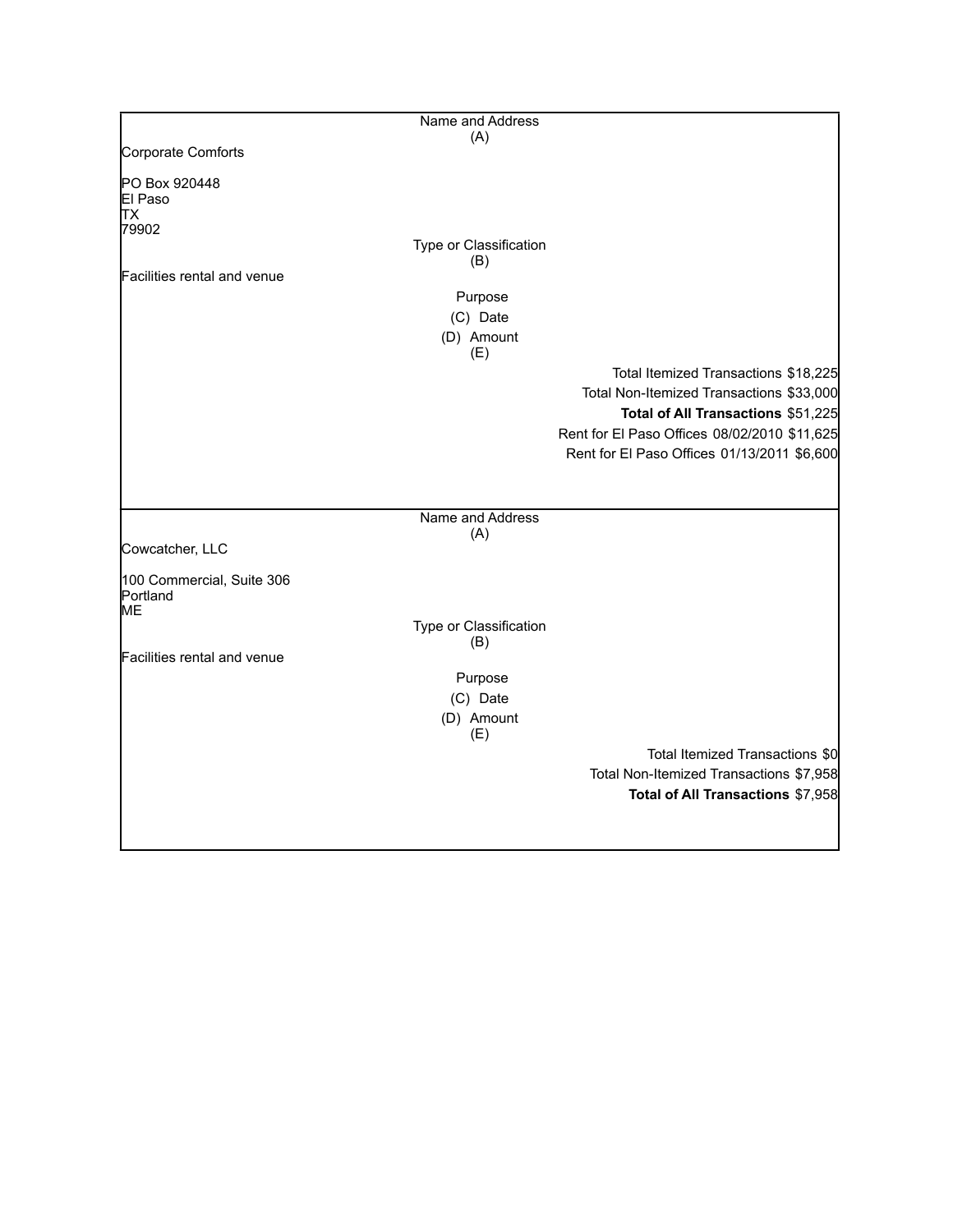|                                           | Name and Address                                       |  |
|-------------------------------------------|--------------------------------------------------------|--|
| <b>CORT Business Services Corporation</b> | (A)                                                    |  |
|                                           |                                                        |  |
| P.O. Box 17401<br>Baltimore               |                                                        |  |
| MD.                                       |                                                        |  |
| 21297                                     |                                                        |  |
|                                           | Type or Classification                                 |  |
| Retail stores and services                | (B)                                                    |  |
|                                           | Purpose                                                |  |
|                                           | (C) Date                                               |  |
|                                           | (D) Amount                                             |  |
|                                           | (E)                                                    |  |
|                                           | Total Itemized Transactions \$35,789                   |  |
|                                           | Total Non-Itemized Transactions \$17,726               |  |
|                                           | Total of All Transactions \$53,515                     |  |
|                                           | Furniture Rental for field offices 08/19/2010 \$10,747 |  |
|                                           | Furniture Rental for field offices 10/15/2010 \$7,474  |  |
|                                           | Furniture Rental for field offices 12/03/2010 \$6,301  |  |
|                                           | Furniture Rental for field offices 12/16/2010 \$6,106  |  |
|                                           | Furniture Rental for field offices 01/27/2011 \$5,161  |  |
|                                           |                                                        |  |
|                                           |                                                        |  |
|                                           | Name and Address<br>(A)                                |  |
| Delta/Omni Business Solution              |                                                        |  |
|                                           |                                                        |  |
| 2870 Harper Road<br>Melbourne             |                                                        |  |
| FL                                        |                                                        |  |
| 32904                                     |                                                        |  |
|                                           | Type or Classification<br>(B)                          |  |
| Office equipment-support contracts        |                                                        |  |
|                                           | Purpose                                                |  |
|                                           | (C) Date                                               |  |
|                                           | (D) Amount                                             |  |
|                                           | (E)                                                    |  |
|                                           | Total Itemized Transactions \$0                        |  |
|                                           | Total Non-Itemized Transactions \$7,977                |  |
|                                           | Total of All Transactions \$7,977                      |  |
|                                           |                                                        |  |
|                                           |                                                        |  |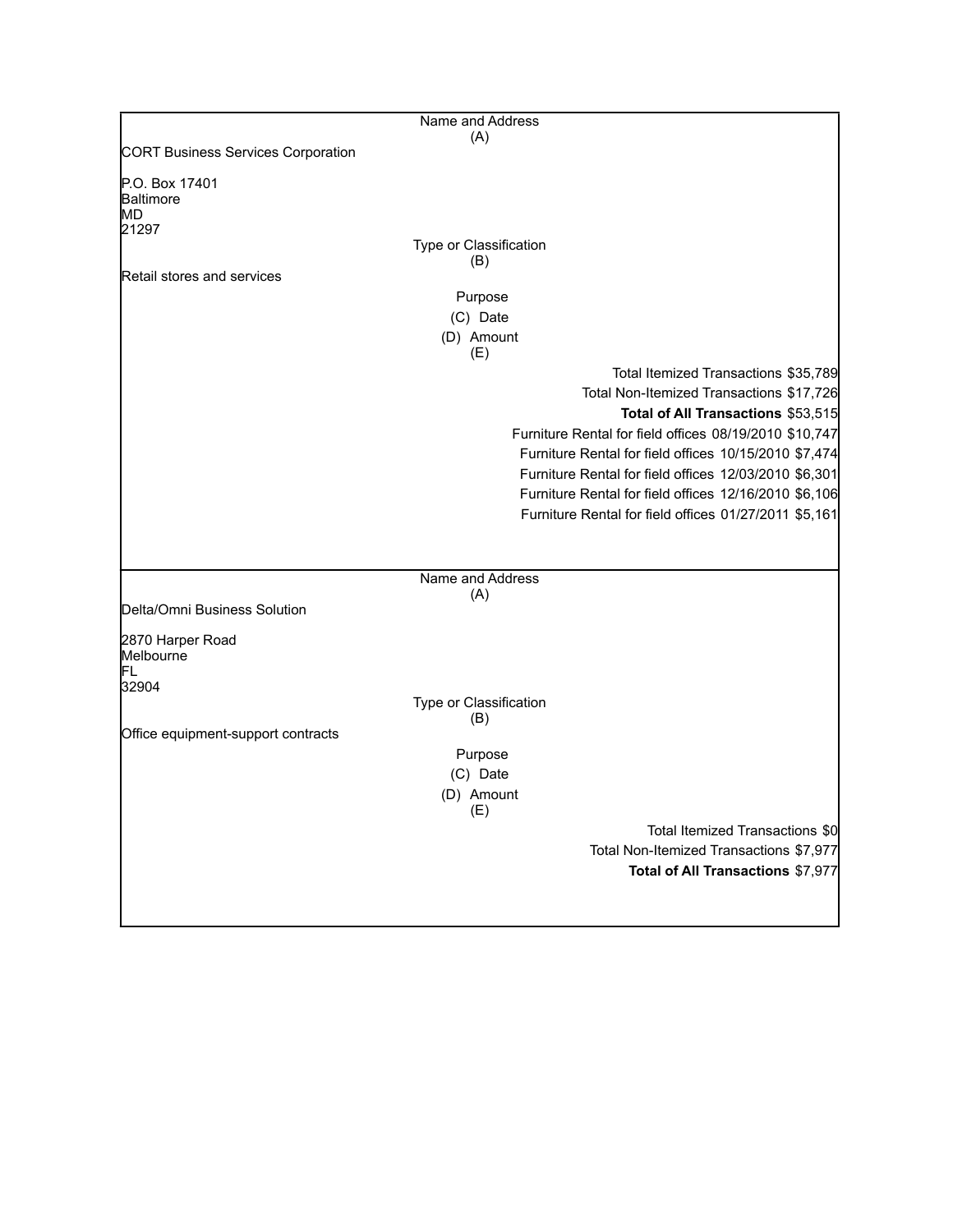|                                                    | Name and Address              |                                          |
|----------------------------------------------------|-------------------------------|------------------------------------------|
|                                                    | (A)                           |                                          |
| Diversified Fire Products                          |                               |                                          |
| 4384 Enterprise Place<br>Fremont<br>CA<br>94538    |                               |                                          |
|                                                    | Type or Classification<br>(B) |                                          |
| Retail stores and services                         |                               |                                          |
|                                                    | Purpose                       |                                          |
|                                                    | (C) Date                      |                                          |
|                                                    | (D) Amount<br>(E)             |                                          |
|                                                    |                               | Total Itemized Transactions \$0          |
|                                                    |                               | Total Non-Itemized Transactions \$5,995  |
|                                                    |                               | Total of All Transactions \$5,995        |
|                                                    |                               |                                          |
|                                                    | Name and Address              |                                          |
| Dunn It Out West, LLC                              | (A)                           |                                          |
| 4780 W. Harmon Ave. #4<br>Las Vegas<br>NV<br>89103 |                               |                                          |
|                                                    | Type or Classification        |                                          |
|                                                    | (B)                           |                                          |
| Facilities rental and venue                        |                               |                                          |
|                                                    | Purpose                       |                                          |
|                                                    | (C) Date                      |                                          |
|                                                    | (D) Amount<br>(E)             |                                          |
|                                                    |                               | Total Itemized Transactions \$0          |
|                                                    |                               | Total Non-Itemized Transactions \$21,629 |
|                                                    |                               | Total of All Transactions \$21,629       |
|                                                    |                               |                                          |
|                                                    |                               |                                          |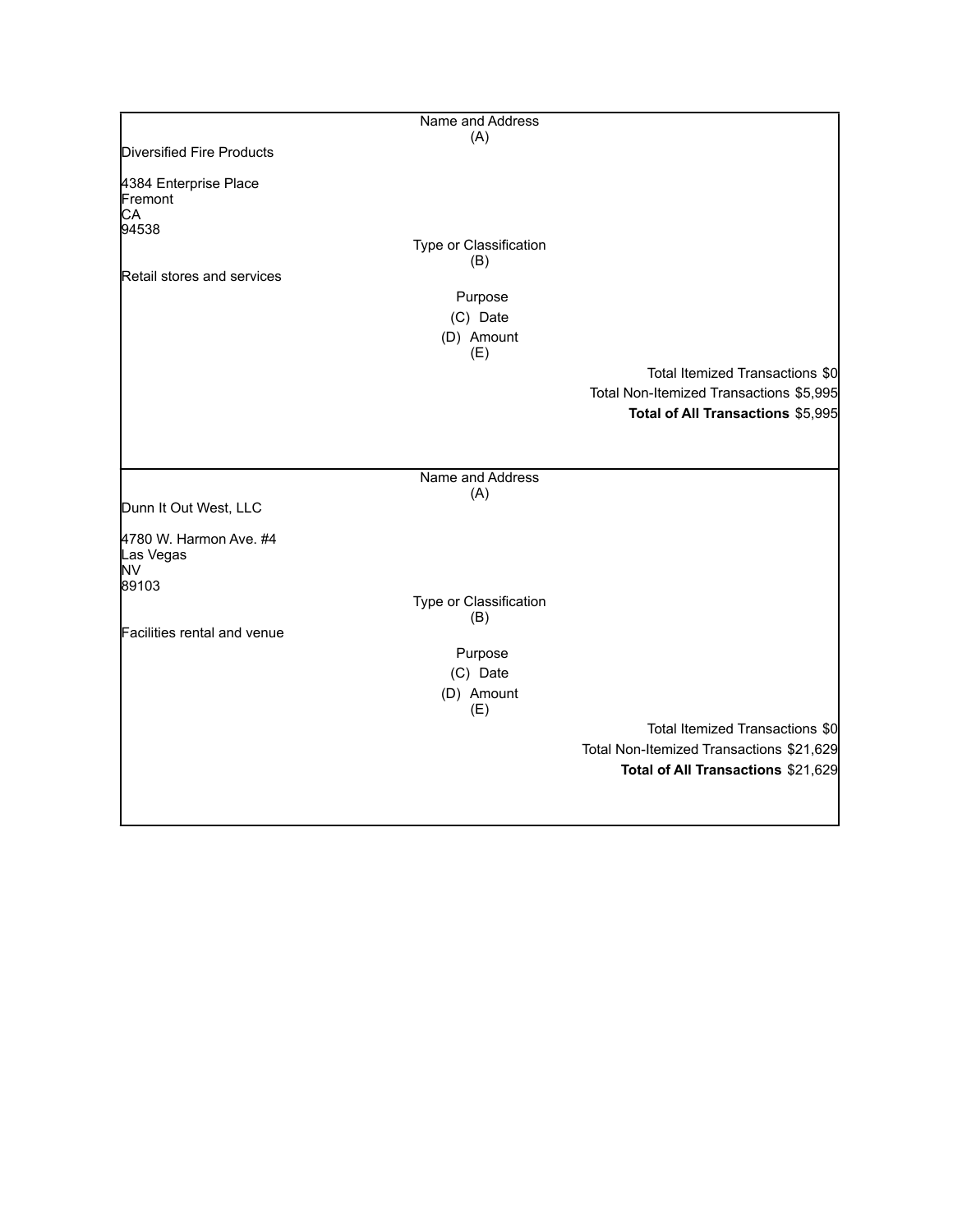|                                 | Name and Address       |                                                 |
|---------------------------------|------------------------|-------------------------------------------------|
|                                 | (A)                    |                                                 |
| <b>FairPoint Communications</b> |                        |                                                 |
| PO Box 11021                    |                        |                                                 |
| Lewiston                        |                        |                                                 |
| <b>ME</b>                       |                        |                                                 |
| 04243-9472                      |                        |                                                 |
|                                 | Type or Classification |                                                 |
| Information technology          | (B)                    |                                                 |
|                                 |                        |                                                 |
|                                 | Purpose                |                                                 |
|                                 | (C) Date               |                                                 |
|                                 | (D) Amount<br>(E)      |                                                 |
|                                 |                        | Total Itemized Transactions \$0                 |
|                                 |                        | Total Non-Itemized Transactions \$5,005         |
|                                 |                        | Total of All Transactions \$5,005               |
|                                 |                        |                                                 |
|                                 |                        |                                                 |
|                                 | Name and Address       |                                                 |
|                                 | (A)                    |                                                 |
| GetActive                       |                        |                                                 |
|                                 |                        |                                                 |
| PO Box 671625<br>Houston        |                        |                                                 |
| ТX                              |                        |                                                 |
|                                 | Type or Classification |                                                 |
|                                 | (B)                    |                                                 |
| Information technology          |                        |                                                 |
|                                 | Purpose                |                                                 |
|                                 | (C) Date               |                                                 |
|                                 | (D) Amount             |                                                 |
|                                 | (E)                    |                                                 |
|                                 |                        | Total Itemized Transactions \$9,000             |
|                                 |                        | Total Non-Itemized Transactions \$13,500        |
|                                 |                        | Total of All Transactions \$22,500              |
|                                 |                        | Online Tools/Hosting Website 09/14/2010 \$9,000 |
|                                 |                        |                                                 |
|                                 |                        |                                                 |
|                                 |                        |                                                 |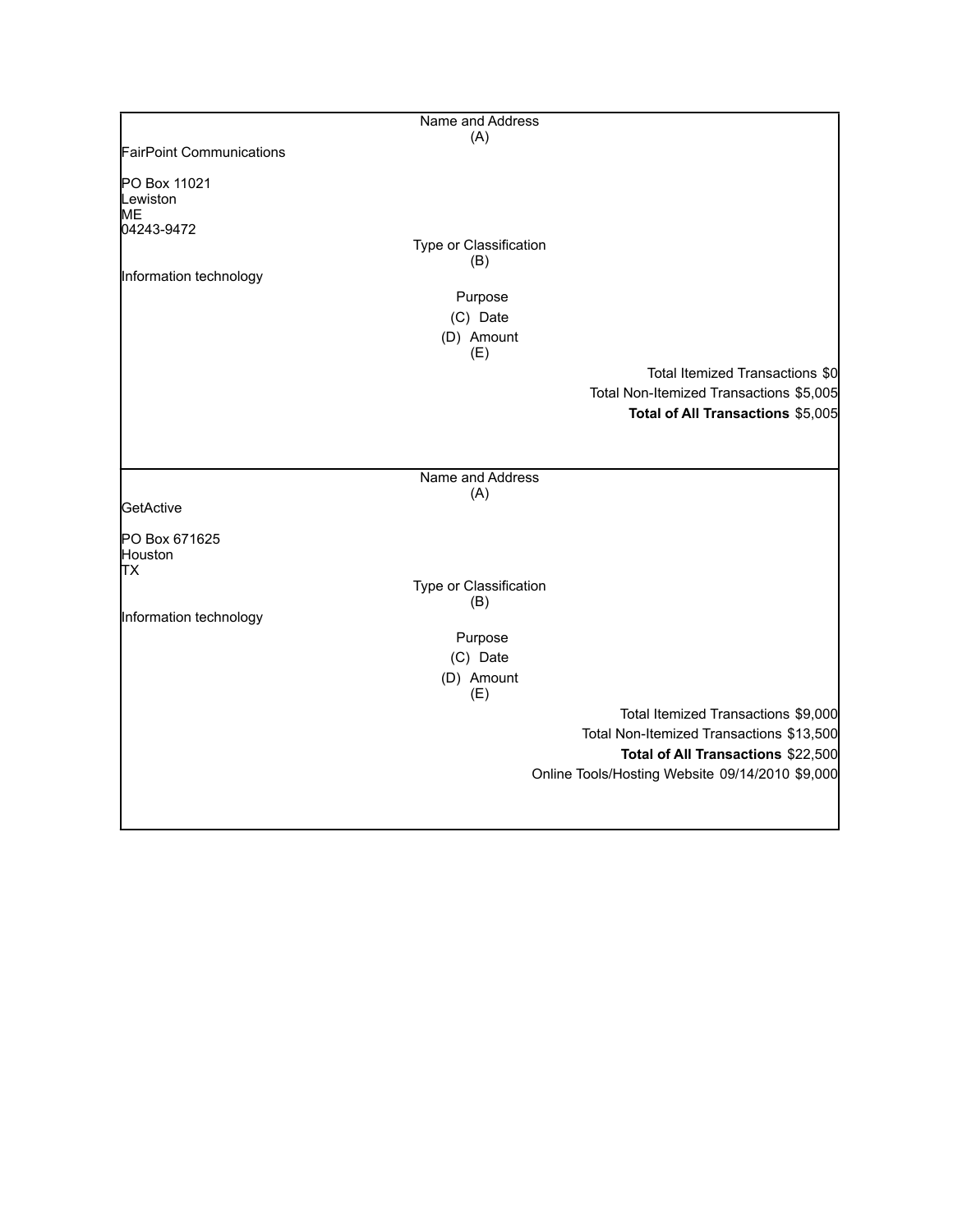|                                                            | Name and Address              |                                            |
|------------------------------------------------------------|-------------------------------|--------------------------------------------|
|                                                            | (A)                           |                                            |
| Google Inc.                                                |                               |                                            |
| Dept. 34256<br>San Francisco<br>CA                         |                               |                                            |
| 94139                                                      |                               |                                            |
|                                                            | Type or Classification<br>(B) |                                            |
| Information technology                                     |                               |                                            |
|                                                            | Purpose<br>(C) Date           |                                            |
|                                                            | (D) Amount                    |                                            |
|                                                            | (E)                           |                                            |
|                                                            |                               | Total Itemized Transactions \$7,257        |
|                                                            |                               | Total Non-Itemized Transactions \$1,857    |
|                                                            |                               | Total of All Transactions \$9,114          |
|                                                            |                               | IT-Spam Blocker Service 12/09/2010 \$7,257 |
|                                                            |                               |                                            |
|                                                            | Name and Address              |                                            |
| Grand Gateway Investment, LP                               | (A)                           |                                            |
| 22837 Ventura Blvd<br><b>Woodland Hills</b><br>СA<br>91364 |                               |                                            |
|                                                            | Type or Classification<br>(B) |                                            |
| Facilities rental and venue                                |                               |                                            |
|                                                            | Purpose                       |                                            |
|                                                            | (C) Date                      |                                            |
|                                                            | (D) Amount<br>(E)             |                                            |
|                                                            |                               | Total Itemized Transactions \$0            |
|                                                            |                               | Total Non-Itemized Transactions \$13,776   |
|                                                            |                               | Total of All Transactions \$13,776         |
|                                                            |                               |                                            |
|                                                            |                               |                                            |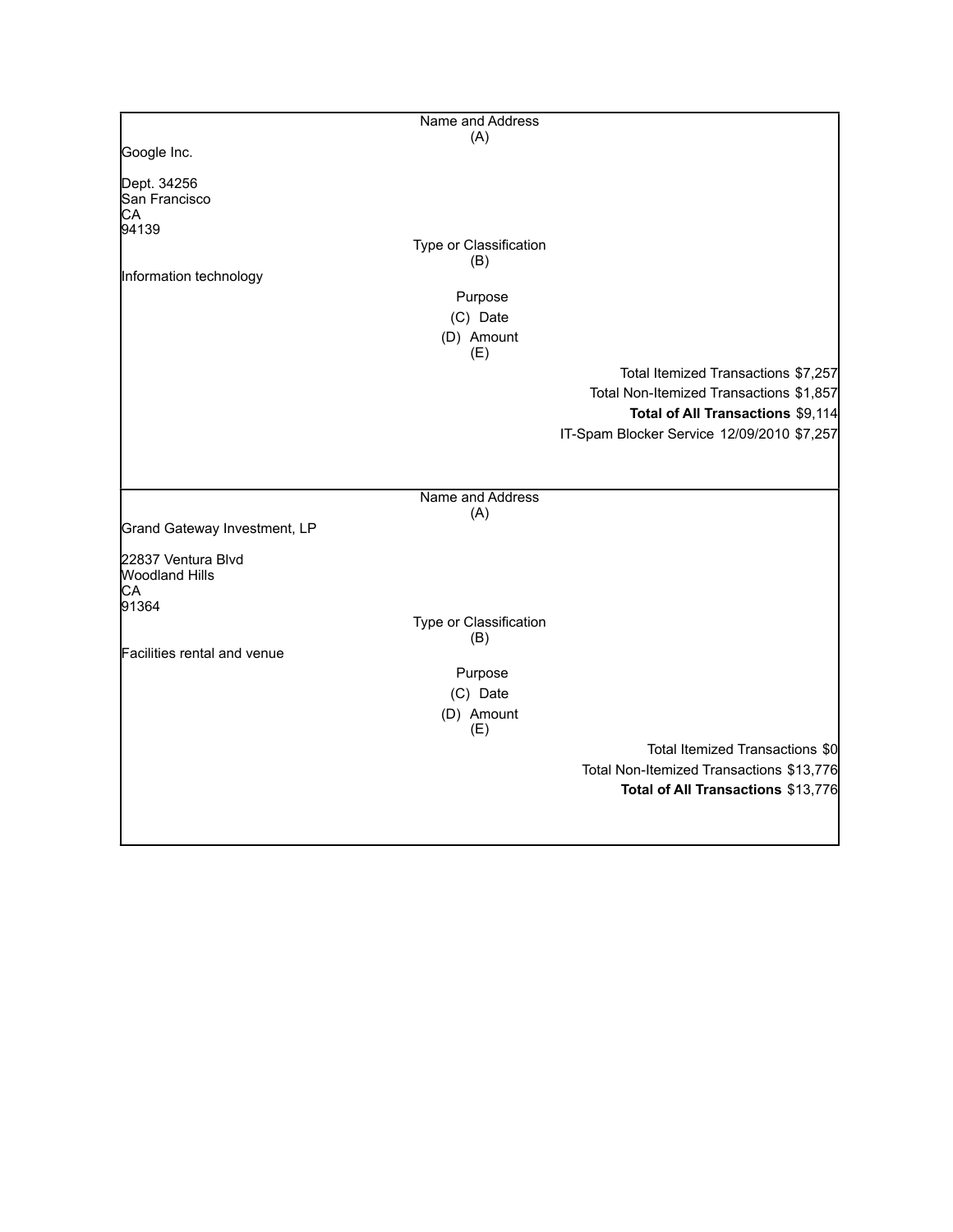|                                          | Name and Address              |                                                                              |
|------------------------------------------|-------------------------------|------------------------------------------------------------------------------|
| HRP Investments, LP                      | (A)                           |                                                                              |
|                                          |                               |                                                                              |
| dba HRP - Plaza del So<br>McAllen<br>lТX |                               |                                                                              |
| 78501                                    |                               |                                                                              |
|                                          | Type or Classification<br>(B) |                                                                              |
| Facilities rental and venue              |                               |                                                                              |
|                                          | Purpose<br>(C) Date           |                                                                              |
|                                          | (D) Amount                    |                                                                              |
|                                          | (E)                           |                                                                              |
|                                          |                               | Total Itemized Transactions \$0                                              |
|                                          |                               | Total Non-Itemized Transactions \$5,753                                      |
|                                          |                               | Total of All Transactions \$5,753                                            |
|                                          |                               |                                                                              |
|                                          | Name and Address              |                                                                              |
| Ikon Financial Services                  | (A)                           |                                                                              |
| P.O. Box 650073<br>Dallas                |                               |                                                                              |
| TХ<br>75265-0073                         |                               |                                                                              |
|                                          | Type or Classification        |                                                                              |
|                                          | (B)                           |                                                                              |
| Office equipment-lease                   | Purpose                       |                                                                              |
|                                          | (C) Date                      |                                                                              |
|                                          | (D) Amount                    |                                                                              |
|                                          | (E)                           |                                                                              |
|                                          |                               | Total Itemized Transactions \$381,768                                        |
|                                          |                               | Total Non-Itemized Transactions \$5,807                                      |
|                                          |                               | Total of All Transactions \$387,575                                          |
|                                          |                               | Office equipment 08/30/2010 \$60,880<br>Office equipment 09/14/2010 \$34,275 |
|                                          |                               | Office equipment 10/07/2010 \$30,703                                         |
|                                          |                               | Office equipment 11/11/2010 \$32,487                                         |
|                                          |                               | Office equipment 12/03/2010 \$27,867                                         |
|                                          |                               | Office equipment 01/06/2011 \$24,855                                         |
|                                          |                               | Office equipment 02/03/2011 \$36,643                                         |
|                                          |                               | Office equipment 03/03/2011 \$24,909                                         |
|                                          |                               | Office equipment 03/31/2011 \$25,023                                         |
|                                          |                               | Office equipment 04/29/2011 \$33,480                                         |
|                                          |                               | Office equipment 05/26/2011 \$25,367                                         |
|                                          |                               | Office equipment 06/30/2011 \$25,279                                         |
|                                          |                               |                                                                              |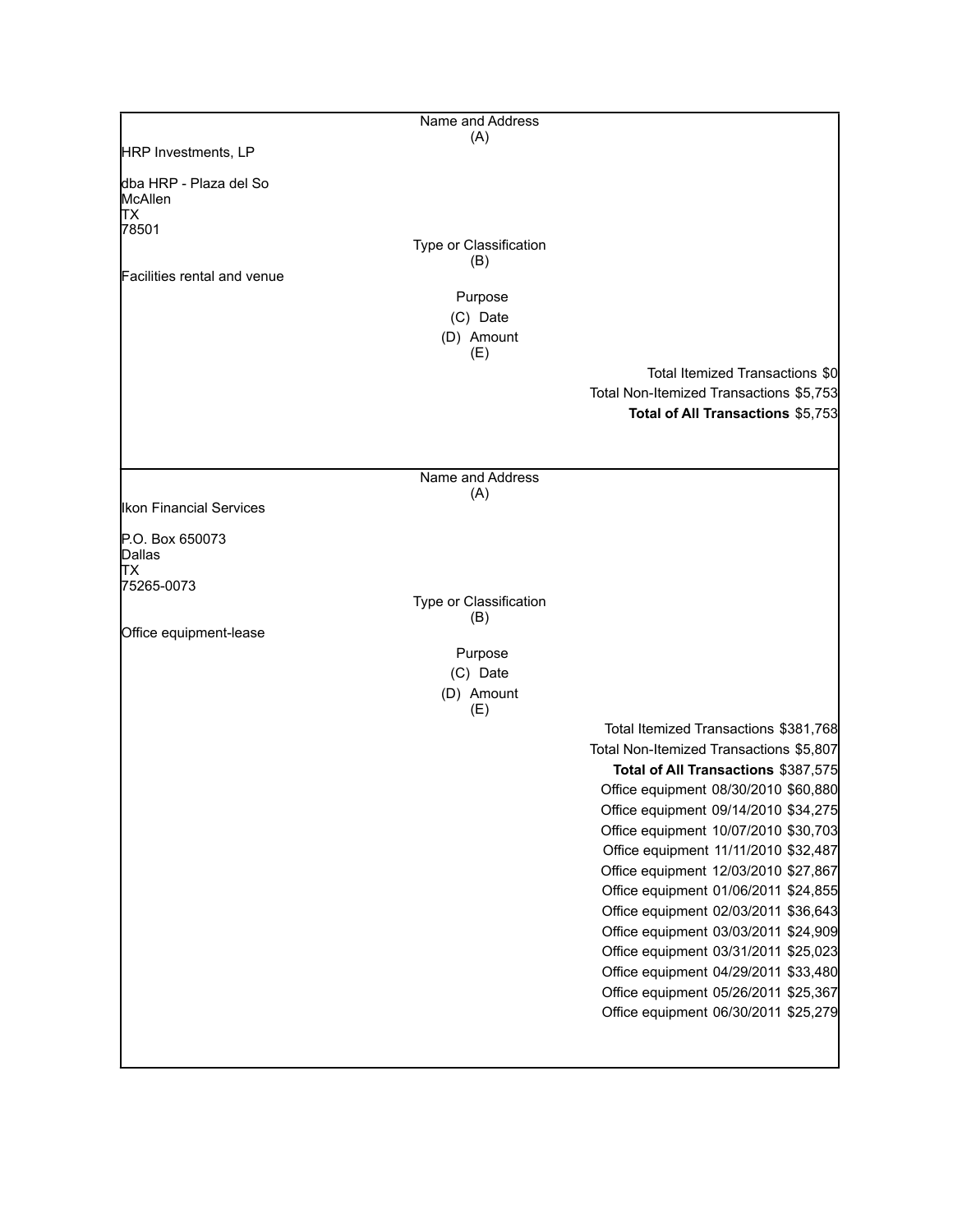|                                                       | Name and Address       |                                                                                                                                                                                                                                     |
|-------------------------------------------------------|------------------------|-------------------------------------------------------------------------------------------------------------------------------------------------------------------------------------------------------------------------------------|
|                                                       | (A)                    |                                                                                                                                                                                                                                     |
| <b>Ikon Office Solutions</b>                          |                        |                                                                                                                                                                                                                                     |
| MS Western Dist - V63<br>Pasadena<br>СA<br>91110-0743 |                        |                                                                                                                                                                                                                                     |
|                                                       | Type or Classification |                                                                                                                                                                                                                                     |
| Office equipment-lease                                | (B)                    |                                                                                                                                                                                                                                     |
|                                                       | Purpose                |                                                                                                                                                                                                                                     |
|                                                       | (C) Date               |                                                                                                                                                                                                                                     |
|                                                       | (D) Amount             |                                                                                                                                                                                                                                     |
|                                                       | (E)                    |                                                                                                                                                                                                                                     |
|                                                       |                        | Total Itemized Transactions \$0                                                                                                                                                                                                     |
|                                                       |                        | Total Non-Itemized Transactions \$13,292                                                                                                                                                                                            |
|                                                       |                        | Total of All Transactions \$13,292                                                                                                                                                                                                  |
|                                                       |                        |                                                                                                                                                                                                                                     |
|                                                       |                        |                                                                                                                                                                                                                                     |
|                                                       | Name and Address       |                                                                                                                                                                                                                                     |
| Impact Communication                                  | (A)                    |                                                                                                                                                                                                                                     |
|                                                       |                        |                                                                                                                                                                                                                                     |
| 1833-D Cross Beam Dr.<br>Charlotte<br>ΝC<br>28217     |                        |                                                                                                                                                                                                                                     |
|                                                       | Type or Classification |                                                                                                                                                                                                                                     |
| Events and Productions                                | (B)                    |                                                                                                                                                                                                                                     |
|                                                       | Purpose                |                                                                                                                                                                                                                                     |
|                                                       | (C) Date               |                                                                                                                                                                                                                                     |
|                                                       | (D) Amount             |                                                                                                                                                                                                                                     |
|                                                       | (E)                    |                                                                                                                                                                                                                                     |
|                                                       |                        | Total Itemized Transactions \$47,330<br>Total Non-Itemized Transactions \$0<br>Total of All Transactions \$47,330<br>Event Services 09/03/2010 \$16,219<br>Event Services 10/01/2010 \$15,111<br>Event Services 05/26/2011 \$16,000 |
|                                                       |                        |                                                                                                                                                                                                                                     |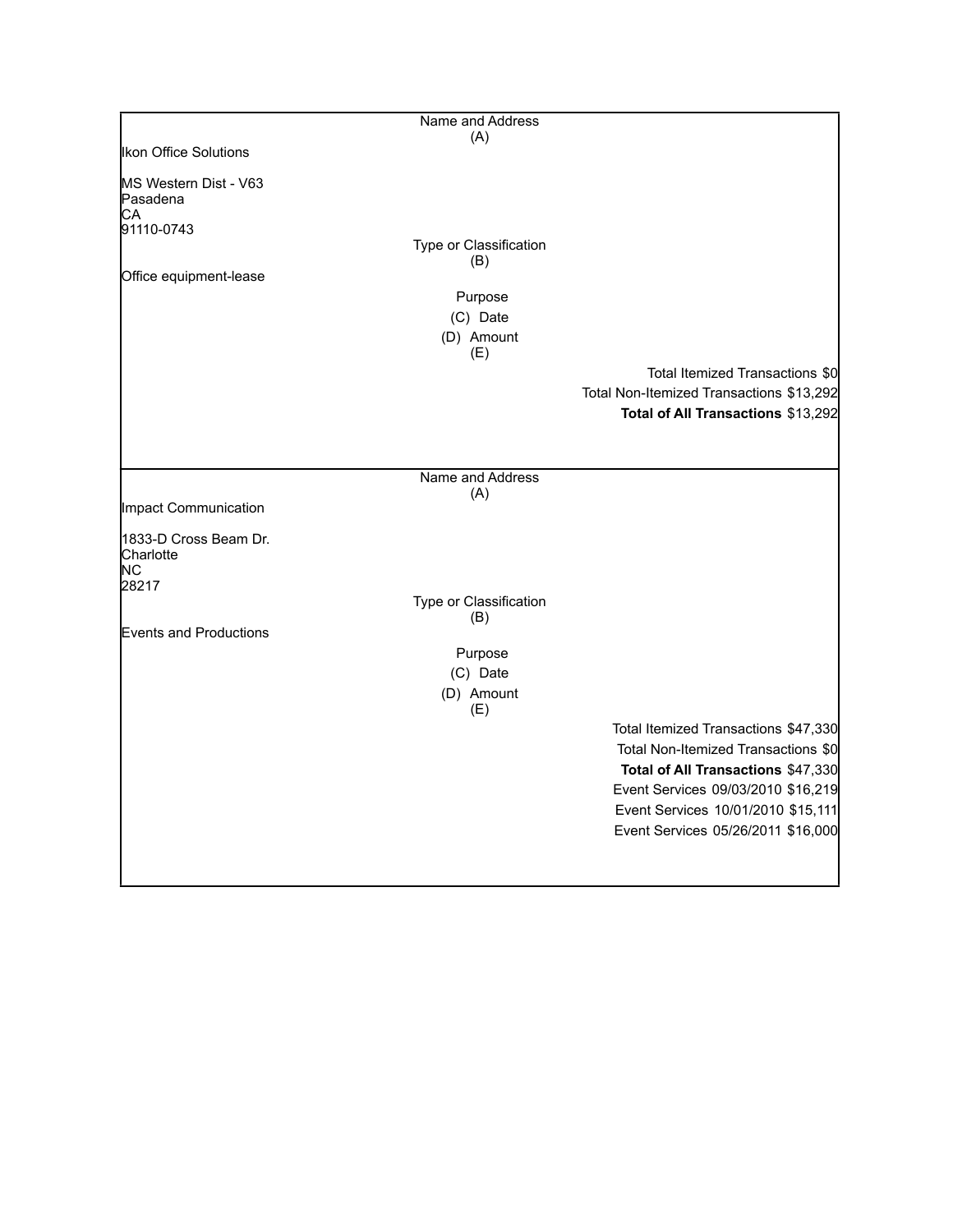|                             | Name and Address       |                                          |
|-----------------------------|------------------------|------------------------------------------|
|                             | (A)                    |                                          |
| Internap Network Services   |                        |                                          |
| Dept 0526                   |                        |                                          |
| Dallas                      |                        |                                          |
| lТX                         |                        |                                          |
| 75312-0526                  |                        |                                          |
|                             | Type or Classification |                                          |
|                             | (B)                    |                                          |
| Information technology      |                        |                                          |
|                             | Purpose                |                                          |
|                             |                        |                                          |
|                             | (C) Date               |                                          |
|                             | (D) Amount             |                                          |
|                             | (E)                    |                                          |
|                             |                        | Total Itemized Transactions \$56,562     |
|                             |                        | Total Non-Itemized Transactions \$4,810  |
|                             |                        | Total of All Transactions \$61,372       |
|                             |                        |                                          |
|                             |                        | IT 10/01/2010 \$11,107                   |
|                             |                        | IT 11/11/2010 \$5,041                    |
|                             |                        | IT 12/03/2010 \$5,041                    |
|                             |                        | IT 12/16/2010 \$5,066                    |
|                             |                        |                                          |
|                             |                        | IT 01/27/2011 \$5,041                    |
|                             |                        | IT 02/10/2011 \$5,041                    |
|                             |                        | IT 03/10/2011 \$5,041                    |
|                             |                        | IT 04/07/2011 \$5,097                    |
|                             |                        |                                          |
|                             |                        | IT 05/06/2011 \$5,045                    |
|                             |                        | IT 06/08/2011 \$5,042                    |
|                             |                        |                                          |
|                             |                        |                                          |
|                             | Name and Address       |                                          |
|                             | (A)                    |                                          |
| <b>INTCO</b>                |                        |                                          |
| 14855 Blanco Rd, Ste. 305   |                        |                                          |
| San Antonio                 |                        |                                          |
| IТX                         |                        |                                          |
| 78216                       |                        |                                          |
|                             | Type or Classification |                                          |
|                             | (B)                    |                                          |
| Facilities rental and venue |                        |                                          |
|                             | Purpose                |                                          |
|                             |                        |                                          |
|                             | (C) Date               |                                          |
|                             | (D) Amount             |                                          |
|                             | (E)                    |                                          |
|                             |                        | Total Itemized Transactions \$0          |
|                             |                        | Total Non-Itemized Transactions \$14,895 |
|                             |                        | Total of All Transactions \$14,895       |
|                             |                        |                                          |
|                             |                        |                                          |
|                             |                        |                                          |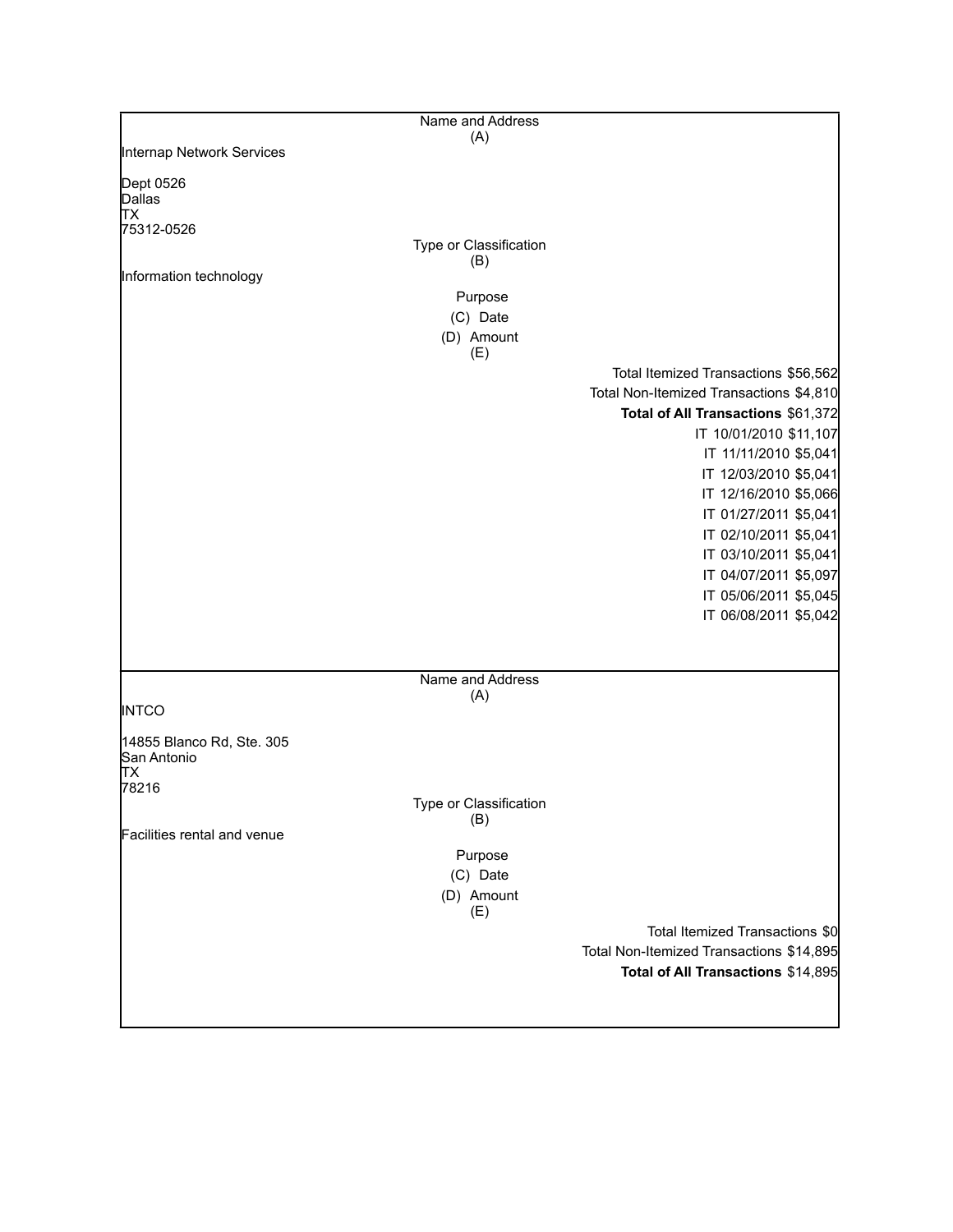|                                                 | Name and Address              |                                          |
|-------------------------------------------------|-------------------------------|------------------------------------------|
|                                                 | (A)                           |                                          |
| Iron Mountain                                   |                               |                                          |
| P.O. Box 601002<br>Pasadena<br>CA<br>91189-1002 |                               |                                          |
|                                                 | Type or Classification        |                                          |
| Record Retention/Destruction                    | (B)                           |                                          |
|                                                 | Purpose                       |                                          |
|                                                 | (C) Date                      |                                          |
|                                                 | (D) Amount                    |                                          |
|                                                 | (E)                           |                                          |
|                                                 |                               | Total Itemized Transactions \$0          |
|                                                 |                               | Total Non-Itemized Transactions \$16,492 |
|                                                 |                               | Total of All Transactions \$16,492       |
|                                                 |                               |                                          |
|                                                 |                               |                                          |
|                                                 | Name and Address              |                                          |
| LENOVOUS                                        | (A)                           |                                          |
|                                                 |                               |                                          |
| 1209 N ORANGE ST<br>Wilmington<br>DE            |                               |                                          |
|                                                 | Type or Classification<br>(B) |                                          |
| Retail stores and services                      |                               |                                          |
|                                                 | Purpose                       |                                          |
|                                                 | (C) Date                      |                                          |
|                                                 | (D) Amount<br>(E)             |                                          |
|                                                 |                               | Total Itemized Transactions \$7,373      |
|                                                 |                               | Total Non-Itemized Transactions \$5,706  |
|                                                 |                               | Total of All Transactions \$13,079       |
|                                                 |                               | Computer Supplies 11/30/2010 \$7,373     |
|                                                 |                               |                                          |
|                                                 |                               |                                          |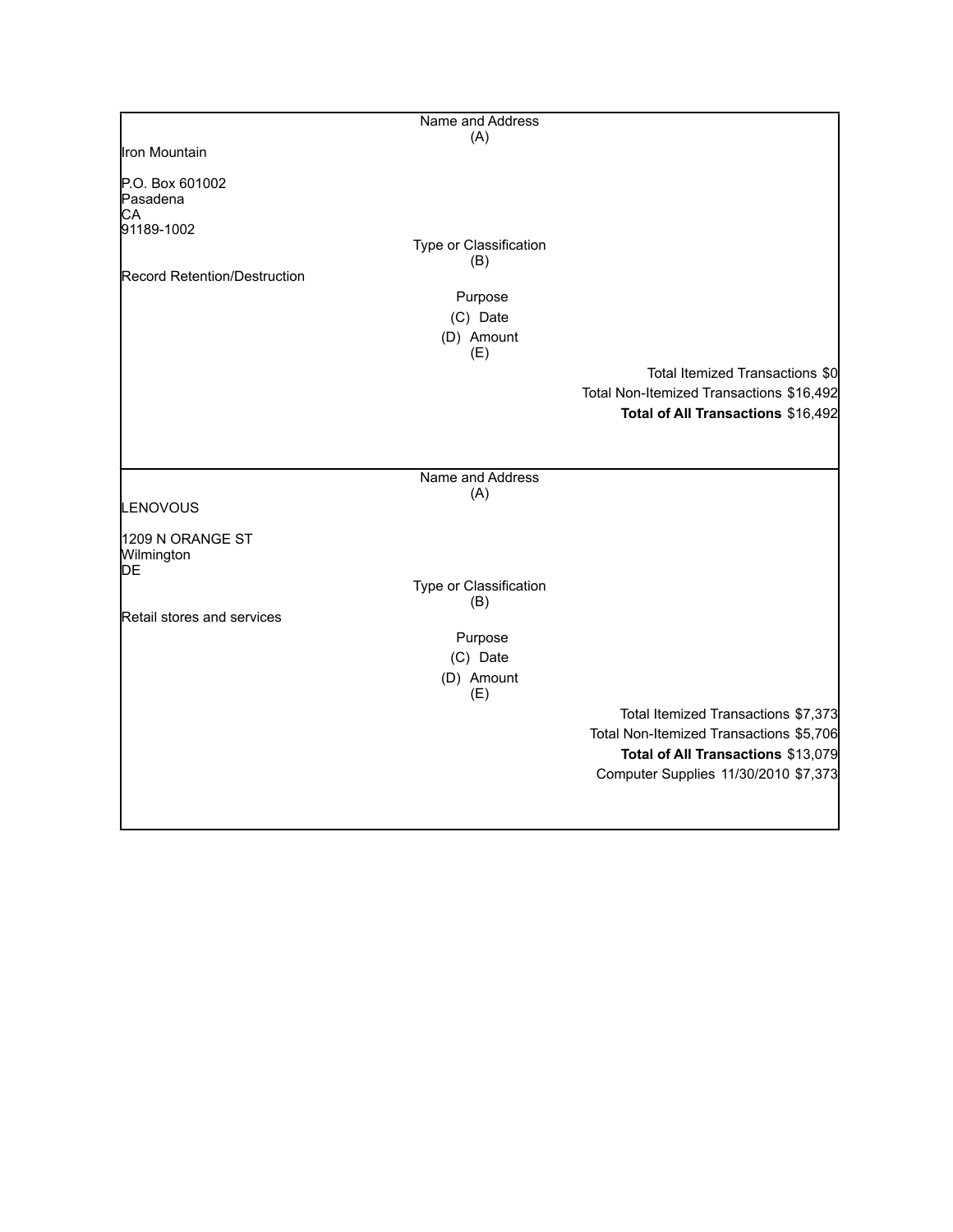|                                                             | Name and Address              |                                          |
|-------------------------------------------------------------|-------------------------------|------------------------------------------|
|                                                             | (A)                           |                                          |
| Life Support Services                                       |                               |                                          |
| 4588 Peralta Blvd. #17<br><b>Fremont</b><br>CА              |                               |                                          |
| 94536                                                       | Type or Classification<br>(B) |                                          |
| Fee for service                                             |                               |                                          |
|                                                             | Purpose                       |                                          |
|                                                             | (C) Date                      |                                          |
|                                                             | (D) Amount<br>(E)             |                                          |
|                                                             |                               | Total Itemized Transactions \$0          |
|                                                             |                               | Total Non-Itemized Transactions \$5,782  |
|                                                             |                               | Total of All Transactions \$5,782        |
|                                                             |                               |                                          |
|                                                             | Name and Address              |                                          |
| LKJ Santa Fe Investments, LTD                               | (A)                           |                                          |
| 301 Texan Trail, Suite 321<br>Corpus Christi<br>TХ<br>78404 |                               |                                          |
|                                                             | Type or Classification        |                                          |
|                                                             | (B)                           |                                          |
| Facilities rental and venue                                 |                               |                                          |
|                                                             | Purpose                       |                                          |
|                                                             | (C) Date                      |                                          |
|                                                             | (D) Amount<br>(E)             |                                          |
|                                                             |                               | Total Itemized Transactions \$0          |
|                                                             |                               | Total Non-Itemized Transactions \$19,423 |
|                                                             |                               | Total of All Transactions \$19,423       |
|                                                             |                               |                                          |
|                                                             |                               |                                          |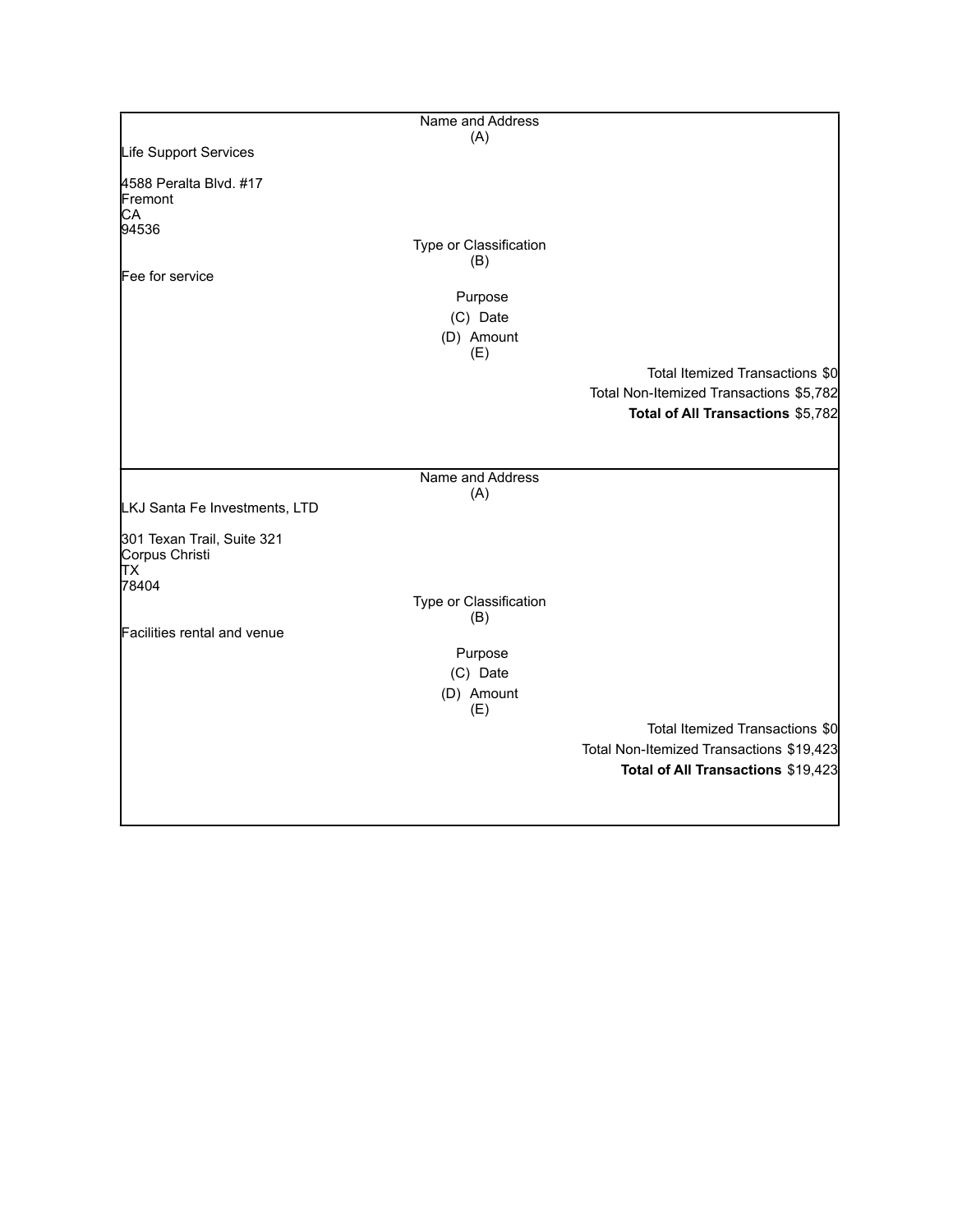| Name and Address              |                                                                                                                                                                                                                                                                                                                                                                                                                                                                                                                                                                                              |
|-------------------------------|----------------------------------------------------------------------------------------------------------------------------------------------------------------------------------------------------------------------------------------------------------------------------------------------------------------------------------------------------------------------------------------------------------------------------------------------------------------------------------------------------------------------------------------------------------------------------------------------|
| (A)                           |                                                                                                                                                                                                                                                                                                                                                                                                                                                                                                                                                                                              |
|                               |                                                                                                                                                                                                                                                                                                                                                                                                                                                                                                                                                                                              |
|                               |                                                                                                                                                                                                                                                                                                                                                                                                                                                                                                                                                                                              |
|                               |                                                                                                                                                                                                                                                                                                                                                                                                                                                                                                                                                                                              |
| Type or Classification<br>(B) |                                                                                                                                                                                                                                                                                                                                                                                                                                                                                                                                                                                              |
|                               |                                                                                                                                                                                                                                                                                                                                                                                                                                                                                                                                                                                              |
|                               |                                                                                                                                                                                                                                                                                                                                                                                                                                                                                                                                                                                              |
| (D) Amount                    |                                                                                                                                                                                                                                                                                                                                                                                                                                                                                                                                                                                              |
|                               | Total Itemized Transactions \$0                                                                                                                                                                                                                                                                                                                                                                                                                                                                                                                                                              |
|                               | Total Non-Itemized Transactions \$34,195                                                                                                                                                                                                                                                                                                                                                                                                                                                                                                                                                     |
|                               | Total of All Transactions \$34,195                                                                                                                                                                                                                                                                                                                                                                                                                                                                                                                                                           |
|                               |                                                                                                                                                                                                                                                                                                                                                                                                                                                                                                                                                                                              |
| Name and Address              |                                                                                                                                                                                                                                                                                                                                                                                                                                                                                                                                                                                              |
|                               |                                                                                                                                                                                                                                                                                                                                                                                                                                                                                                                                                                                              |
|                               |                                                                                                                                                                                                                                                                                                                                                                                                                                                                                                                                                                                              |
|                               |                                                                                                                                                                                                                                                                                                                                                                                                                                                                                                                                                                                              |
|                               |                                                                                                                                                                                                                                                                                                                                                                                                                                                                                                                                                                                              |
|                               |                                                                                                                                                                                                                                                                                                                                                                                                                                                                                                                                                                                              |
| Purpose                       |                                                                                                                                                                                                                                                                                                                                                                                                                                                                                                                                                                                              |
| (C) Date                      |                                                                                                                                                                                                                                                                                                                                                                                                                                                                                                                                                                                              |
|                               |                                                                                                                                                                                                                                                                                                                                                                                                                                                                                                                                                                                              |
|                               | Total Itemized Transactions \$126,817<br>Total Non-Itemized Transactions \$808<br>Total of All Transactions \$127,625<br>Lease Expenses 07/01/2010 \$10,749<br>Lease Expenses 07/27/2010 \$10,749<br>Lease Expenses 08/27/2010 \$10,795<br>Lease Expenses 09/23/2010 \$10,749<br>Lease Expenses 10/28/2010 \$10,772<br>Lease Expenses 12/01/2010 \$10,772<br>Lease Expenses 01/01/2011 \$10,772<br>Lease Expenses 02/01/2011 \$10,772<br>Lease Expenses 03/01/2011 \$10,772<br>Lease Expenses 04/01/2011 \$11,065<br>Lease Expenses 05/01/2011 \$11,065<br>Lease Expenses 06/01/2011 \$7,785 |
|                               | Purpose<br>(C) Date<br>(E)<br>(A)<br>Type or Classification<br>(B)<br>(D) Amount<br>(E)                                                                                                                                                                                                                                                                                                                                                                                                                                                                                                      |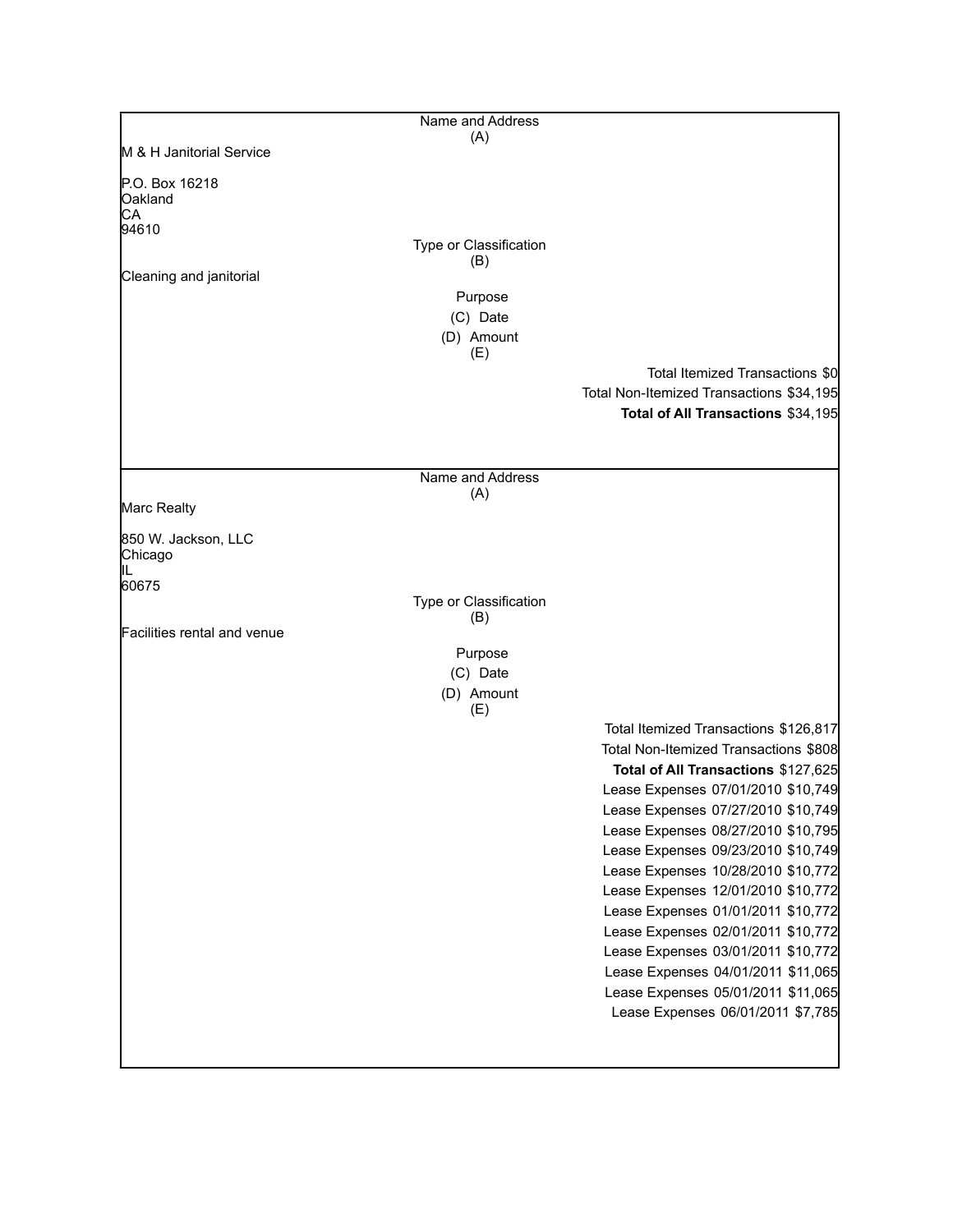|                                       | Name and Address                                         |
|---------------------------------------|----------------------------------------------------------|
|                                       | (A)                                                      |
| Masergy Communications, Inc.          |                                                          |
| PO Box #671454                        |                                                          |
| Dallas                                |                                                          |
| ТX                                    |                                                          |
| 75267-1454                            | Type or Classification                                   |
|                                       | (B)                                                      |
| Telecommunications-internet and phone |                                                          |
|                                       | Purpose                                                  |
|                                       | (C) Date                                                 |
|                                       | (D) Amount                                               |
|                                       | (E)                                                      |
|                                       | Total Itemized Transactions \$369,581                    |
|                                       | Total Non-Itemized Transactions \$0                      |
|                                       | Total of All Transactions \$369,581                      |
|                                       | Telecommunications/Internet Serivces 07/28/2010 \$34,334 |
|                                       | Telecommunications/Internet Serivces 09/02/2010 \$34,119 |
|                                       | Telecommunications/Internet Serivces 10/01/2010 \$34,119 |
|                                       | Telecommunications/Internet Serivces 10/15/2010 \$33,984 |
|                                       | Telecommunications/Internet Serivces 12/03/2010 \$32,353 |
|                                       | Telecommunications/Internet Serivces 12/16/2010 \$32,353 |
|                                       | Telecommunications/Internet Serivces 02/17/2011 \$67,600 |
|                                       | Telecommunications/Internet Serivces 03/10/2011 \$25,414 |
|                                       | Telecommunications/Internet Serivces 04/14/2011 \$25,374 |
|                                       | Telecommunications/Internet Serivces 05/12/2011 \$25,374 |
|                                       | Telecommunications/Internet Serivces 06/23/2011 \$24,557 |
|                                       |                                                          |
|                                       |                                                          |
|                                       |                                                          |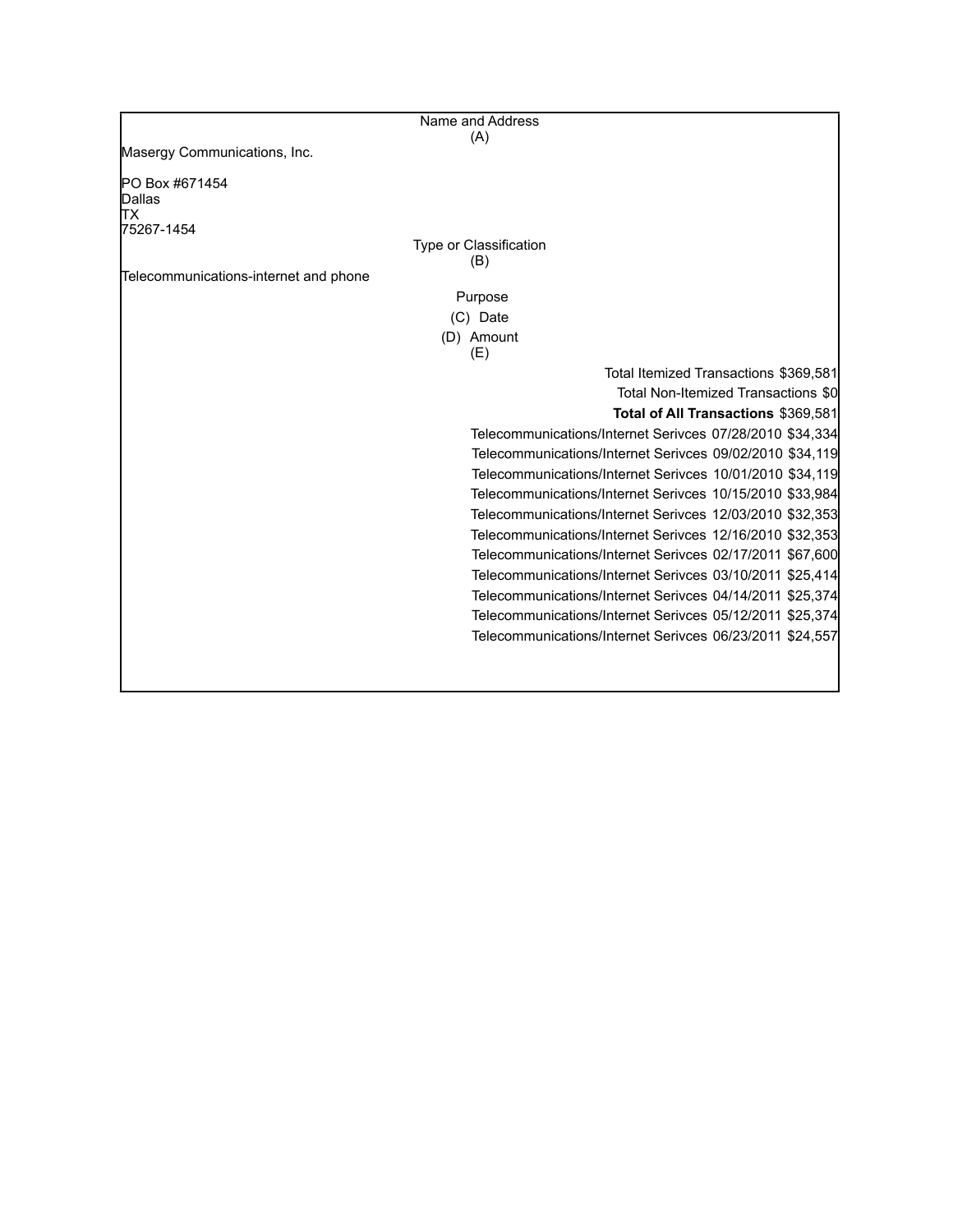|                                | Name and Address                                                                                                      |
|--------------------------------|-----------------------------------------------------------------------------------------------------------------------|
|                                | (A)                                                                                                                   |
| MicroAge                       |                                                                                                                       |
| P.O. Box 2941<br>Phoenix<br>ΑZ |                                                                                                                       |
| 85062-2941                     |                                                                                                                       |
|                                | Type or Classification                                                                                                |
|                                | (B)                                                                                                                   |
| Office supplies                |                                                                                                                       |
|                                | Purpose                                                                                                               |
|                                | (C) Date<br>(D) Amount<br>(E)                                                                                         |
|                                | Total Itemized Transactions \$57,034                                                                                  |
|                                | Total Non-Itemized Transactions \$48,744<br>Total of All Transactions \$105,778                                       |
|                                | Company Hardware 07/27/2010 \$5,003<br>Company Hardware 10/01/2010 \$8,360<br>Company Hardware 11/24/2010 \$8,863     |
|                                | HP Day One Service Contract 12/02/2010 \$17,493                                                                       |
|                                | Company Hardware 04/21/2011 \$11,201                                                                                  |
|                                | Company Hardware 06/02/2011 \$6,114                                                                                   |
|                                |                                                                                                                       |
|                                | Name and Address                                                                                                      |
| Mindshift Technologies, Inc.   | (A)                                                                                                                   |
| 47 Mall Drive<br>Commack       |                                                                                                                       |
| NΥ<br>11725                    |                                                                                                                       |
|                                | Type or Classification<br>(B)                                                                                         |
| Fee for service                |                                                                                                                       |
|                                | Purpose                                                                                                               |
|                                | (C) Date                                                                                                              |
|                                | (D) Amount<br>(E)                                                                                                     |
|                                | Total Itemized Transactions \$32,472<br>Total Non-Itemized Transactions \$7,605<br>Total of All Transactions \$40,077 |
|                                | CNA/NNOC/NNU Contract Database 11/18/2010 \$6,000                                                                     |
|                                | CNA/NNOC/NNU Contract Database 12/29/2010 \$7,344                                                                     |
|                                | CNA/NNOC/NNU Contract Database 01/13/2011 \$7,128                                                                     |
|                                | CNA/NNOC/NNU Contract Database 02/17/2011 \$6,900<br>Office Forms in Sharepoint 02/24/2011 \$5,100                    |
|                                |                                                                                                                       |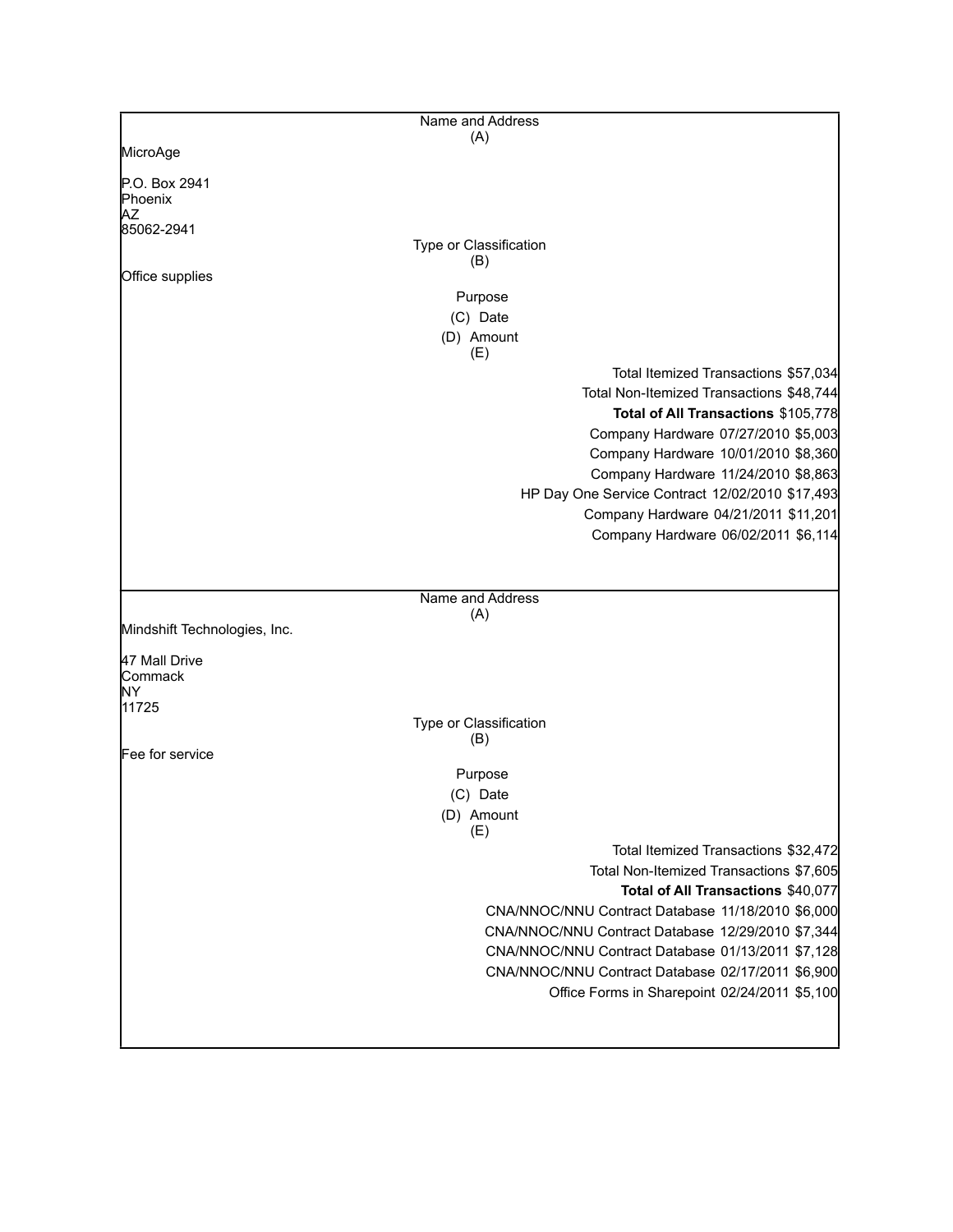|                             | Name and Address       |                                          |
|-----------------------------|------------------------|------------------------------------------|
|                             | (A)                    |                                          |
| Modern Express Courier      |                        |                                          |
| P O Box 1199                |                        |                                          |
| Oakland                     |                        |                                          |
| CA                          |                        |                                          |
| 94604                       |                        |                                          |
|                             | Type or Classification |                                          |
| Courier Services            | (B)                    |                                          |
|                             |                        |                                          |
|                             | Purpose                |                                          |
|                             | (C) Date               |                                          |
|                             | (D) Amount<br>(E)      |                                          |
|                             |                        | Total Itemized Transactions \$0          |
|                             |                        | Total Non-Itemized Transactions \$9,498  |
|                             |                        | Total of All Transactions \$9,498        |
|                             |                        |                                          |
|                             |                        |                                          |
|                             | Name and Address       |                                          |
|                             | (A)                    |                                          |
| MSD Management Co           |                        |                                          |
| PO Box 737                  |                        |                                          |
| Geyserville                 |                        |                                          |
| CA                          |                        |                                          |
|                             | Type or Classification |                                          |
|                             | (B)                    |                                          |
| Facilities rental and venue |                        |                                          |
|                             | Purpose                |                                          |
|                             | (C) Date               |                                          |
|                             | (D) Amount             |                                          |
|                             | (E)                    |                                          |
|                             |                        | Total Itemized Transactions \$0          |
|                             |                        | Total Non-Itemized Transactions \$18,702 |
|                             |                        | Total of All Transactions \$18,702       |
|                             |                        |                                          |
|                             |                        |                                          |
|                             |                        |                                          |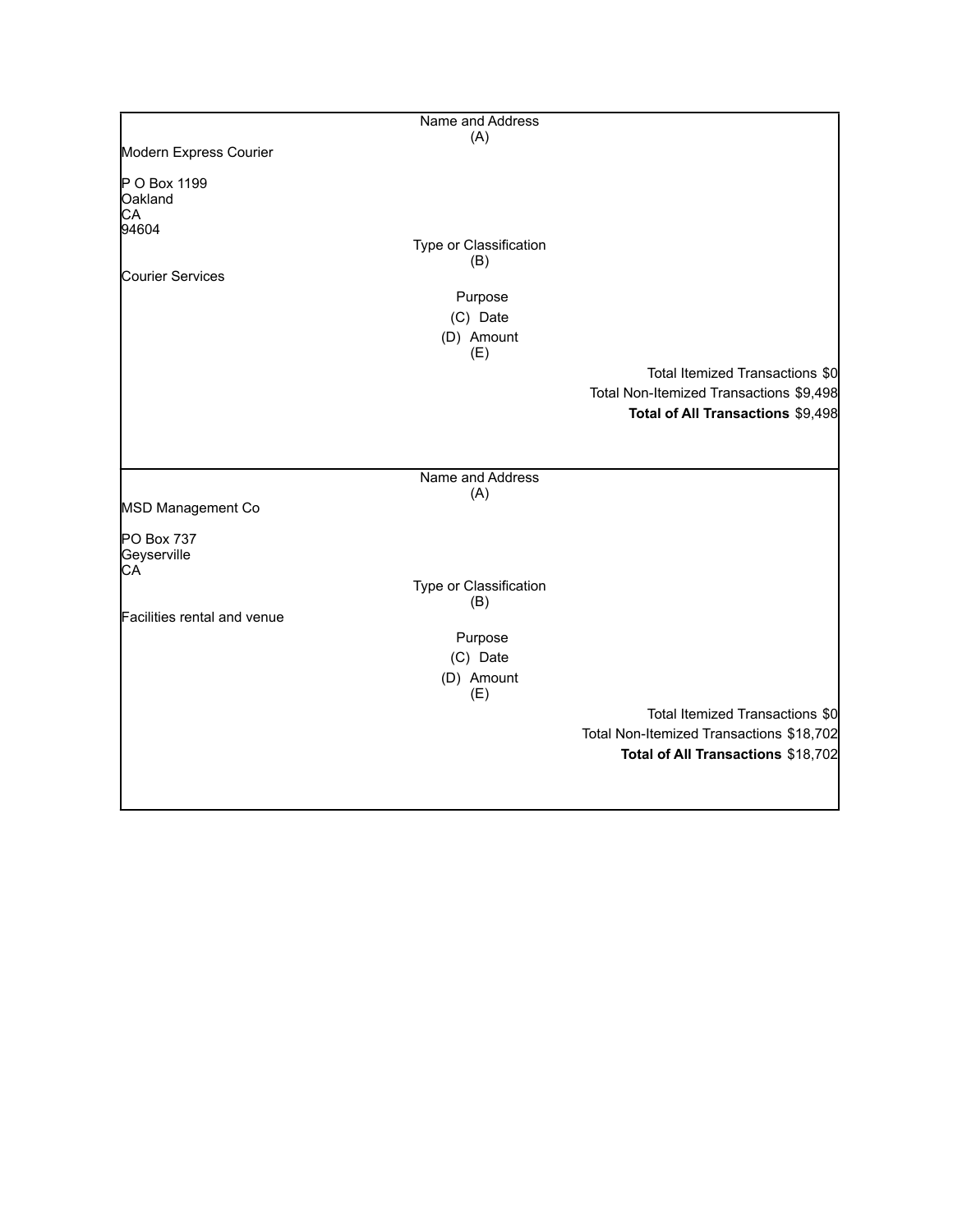|                                                  | Name and Address              |                                          |
|--------------------------------------------------|-------------------------------|------------------------------------------|
|                                                  | (A)                           |                                          |
| NETWORK SOLUTIONS                                |                               |                                          |
| 13861 SUNRISE VALLEY DR<br>Herndon<br>MА         |                               |                                          |
|                                                  | Type or Classification        |                                          |
|                                                  | (B)                           |                                          |
| Information technology                           |                               |                                          |
|                                                  | Purpose                       |                                          |
|                                                  | (C) Date                      |                                          |
|                                                  | (D) Amount                    |                                          |
|                                                  | (E)                           |                                          |
|                                                  |                               | Total Itemized Transactions \$0          |
|                                                  |                               | Total Non-Itemized Transactions \$5,718  |
|                                                  |                               | Total of All Transactions \$5,718        |
|                                                  |                               |                                          |
|                                                  |                               |                                          |
|                                                  | Name and Address              |                                          |
| <b>NGP SOFTWARE INC</b>                          | (A)                           |                                          |
| 1225 I ST NW STE 1225<br><b>WASHINGTON</b><br>DC |                               |                                          |
| 20009-5701                                       |                               |                                          |
|                                                  | Type or Classification<br>(B) |                                          |
| Information technology                           |                               |                                          |
|                                                  | Purpose                       |                                          |
|                                                  | (C) Date                      |                                          |
|                                                  | (D) Amount<br>(E)             |                                          |
|                                                  |                               | Total Itemized Transactions \$0          |
|                                                  |                               | Total Non-Itemized Transactions \$10,025 |
|                                                  |                               | Total of All Transactions \$10,025       |
|                                                  |                               |                                          |
|                                                  |                               |                                          |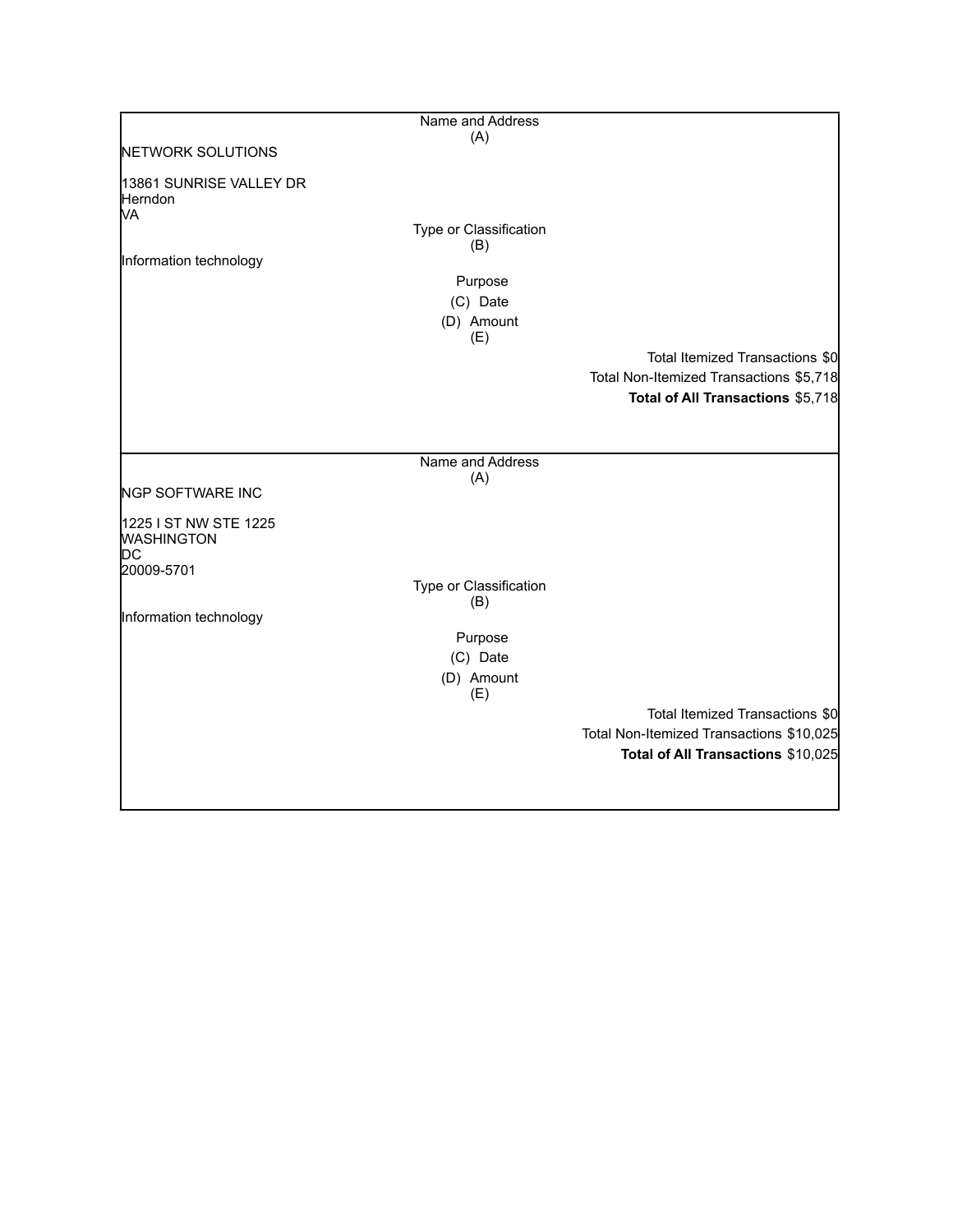| Name and Address |                                                                                                                                                            |
|------------------|------------------------------------------------------------------------------------------------------------------------------------------------------------|
|                  |                                                                                                                                                            |
|                  |                                                                                                                                                            |
|                  |                                                                                                                                                            |
|                  |                                                                                                                                                            |
|                  |                                                                                                                                                            |
|                  |                                                                                                                                                            |
|                  |                                                                                                                                                            |
|                  |                                                                                                                                                            |
|                  |                                                                                                                                                            |
|                  |                                                                                                                                                            |
|                  | Total Itemized Transactions \$0                                                                                                                            |
|                  | Total Non-Itemized Transactions \$5,395                                                                                                                    |
|                  | Total of All Transactions \$5,395                                                                                                                          |
|                  |                                                                                                                                                            |
|                  |                                                                                                                                                            |
|                  |                                                                                                                                                            |
|                  |                                                                                                                                                            |
|                  |                                                                                                                                                            |
|                  |                                                                                                                                                            |
|                  |                                                                                                                                                            |
|                  |                                                                                                                                                            |
|                  |                                                                                                                                                            |
| Purpose          |                                                                                                                                                            |
| (C) Date         |                                                                                                                                                            |
| (E)              |                                                                                                                                                            |
|                  | Total Itemized Transactions \$15,892                                                                                                                       |
|                  | Total Non-Itemized Transactions \$0                                                                                                                        |
|                  | Total of All Transactions \$15,892                                                                                                                         |
|                  | Hollywood FL Office 01/21/2011 \$10,522                                                                                                                    |
|                  | Hollywood FL Office 04/22/2011 \$5,370                                                                                                                     |
|                  |                                                                                                                                                            |
|                  | (A)<br>Type or Classification<br>(B)<br>Purpose<br>(C) Date<br>(D) Amount<br>(E)<br>Name and Address<br>(A)<br>Type or Classification<br>(B)<br>(D) Amount |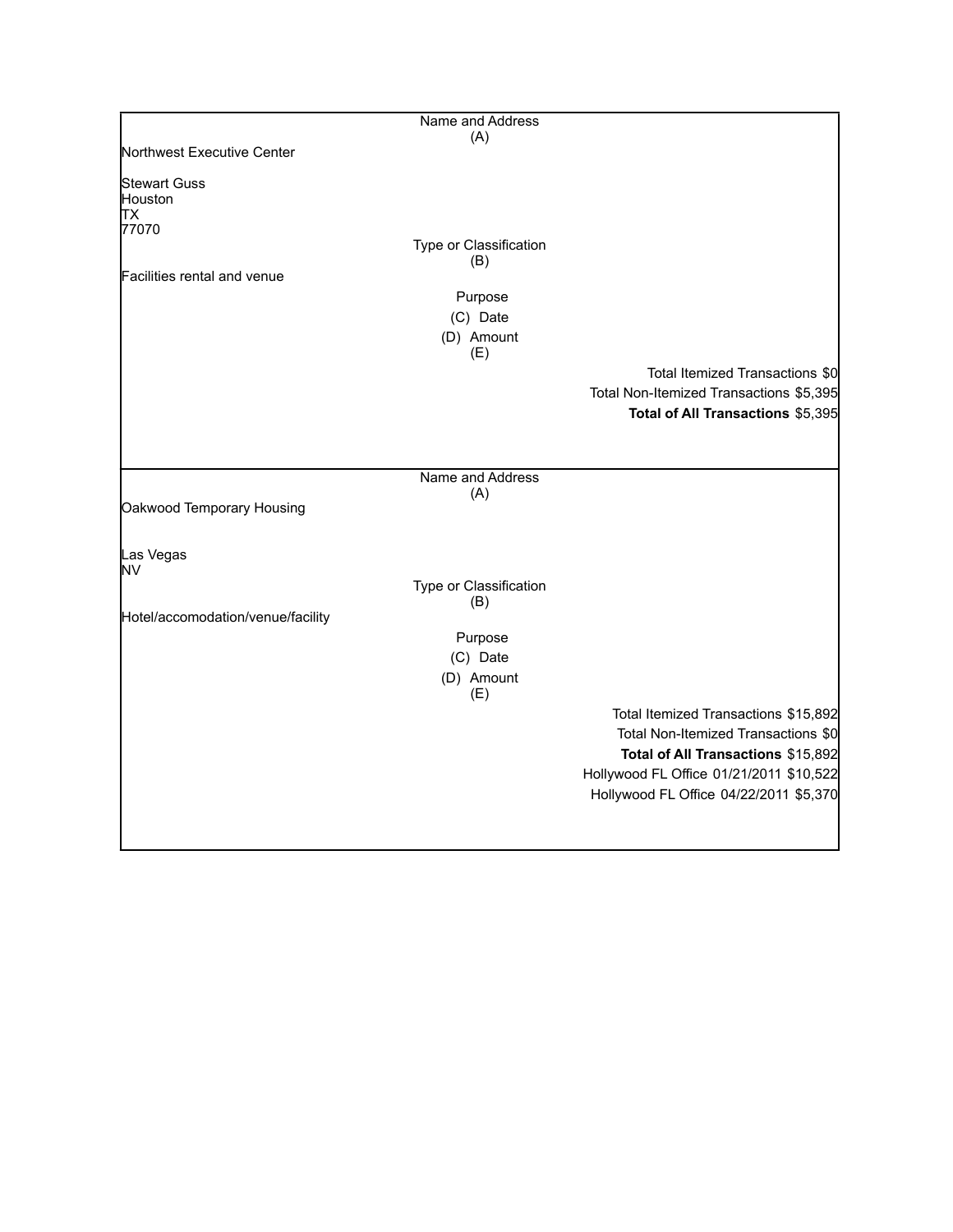|                             | Name and Address       |                                          |
|-----------------------------|------------------------|------------------------------------------|
|                             | (A)                    |                                          |
| Office Team                 |                        |                                          |
| File #73484                 |                        |                                          |
| San Francisco               |                        |                                          |
| CА                          |                        |                                          |
| 94160-3484                  |                        |                                          |
|                             | Type or Classification |                                          |
|                             | (B)                    |                                          |
| Fee for service             |                        |                                          |
|                             | Purpose                |                                          |
|                             | (C) Date               |                                          |
|                             | (D) Amount<br>(E)      |                                          |
|                             |                        | Total Itemized Transactions \$9,271      |
|                             |                        | Total Non-Itemized Transactions \$79,492 |
|                             |                        | Total of All Transactions \$88,763       |
|                             |                        |                                          |
|                             |                        | Temporary Services 06/30/2011 \$9,271    |
|                             |                        |                                          |
|                             | Name and Address       |                                          |
|                             | (A)                    |                                          |
| Omni Rockside Plaza, LLC    |                        |                                          |
| 29225 Chagrin Blvd          |                        |                                          |
| Pepper Pike                 |                        |                                          |
| ЮH                          |                        |                                          |
| 44122                       |                        |                                          |
|                             | Type or Classification |                                          |
| Facilities rental and venue | (B)                    |                                          |
|                             |                        |                                          |
|                             | Purpose                |                                          |
|                             | (C) Date               |                                          |
|                             | (D) Amount<br>(E)      |                                          |
|                             |                        | Total Itemized Transactions \$0          |
|                             |                        | Total Non-Itemized Transactions \$9,941  |
|                             |                        | Total of All Transactions \$9,941        |
|                             |                        |                                          |
|                             |                        |                                          |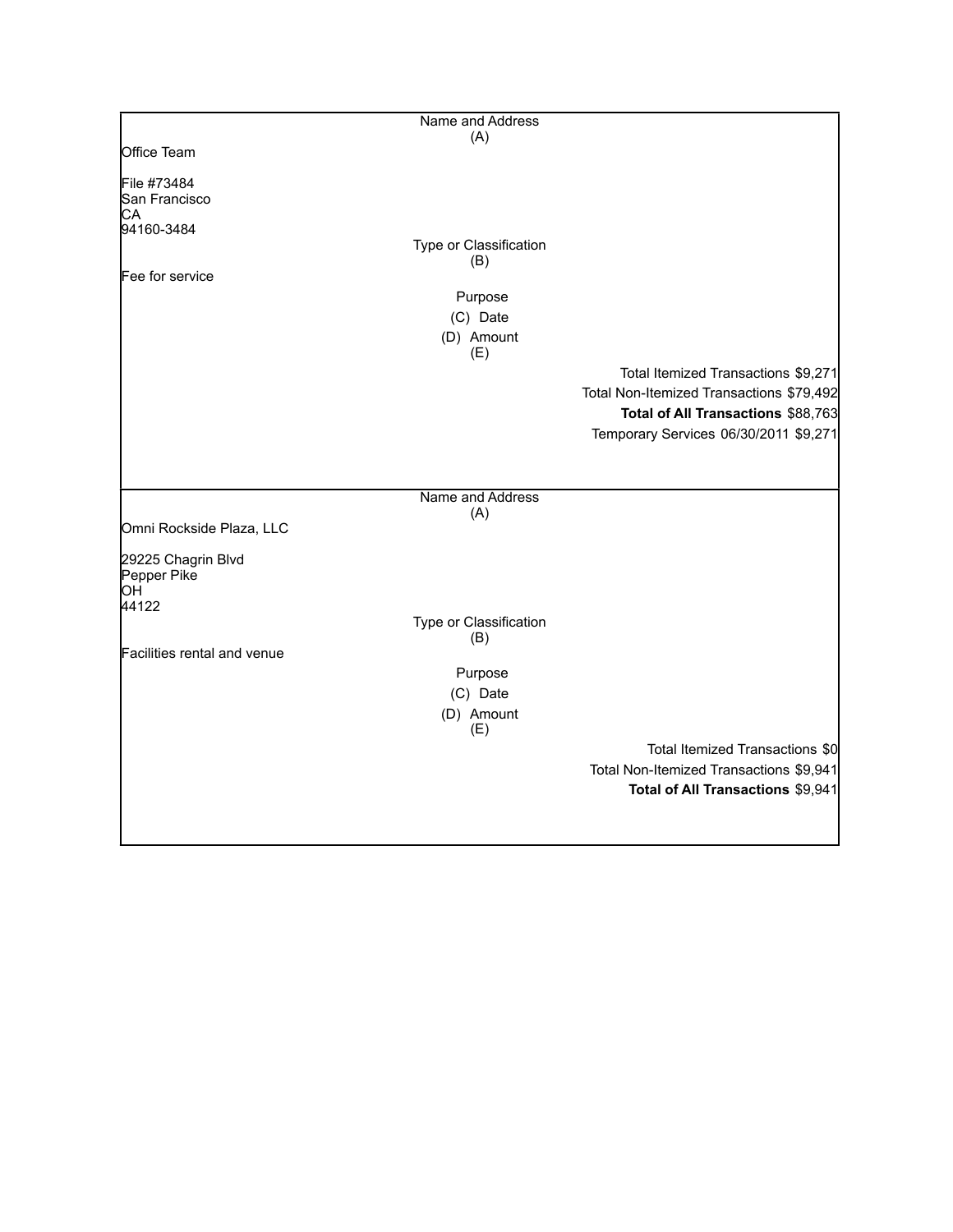|                                | Name and Address       |                                                            |
|--------------------------------|------------------------|------------------------------------------------------------|
|                                | (A)                    |                                                            |
| Pacific Gas & Electric         |                        |                                                            |
| Box 997300<br>Sacramento<br>CА |                        |                                                            |
| 95899-7300                     |                        |                                                            |
|                                | Type or Classification |                                                            |
| Utility                        | (B)                    |                                                            |
|                                | Purpose                |                                                            |
|                                | (C) Date               |                                                            |
|                                | (D) Amount<br>(E)      |                                                            |
|                                |                        | Total Itemized Transactions \$95,886                       |
|                                |                        | Total Non-Itemized Transactions \$33,170                   |
|                                |                        | Total of All Transactions \$129,056                        |
|                                |                        | Electric Service for Oakland HQ office 07/12/2010 \$9,382  |
|                                |                        | Electric Service for Oakland HQ office 08/11/2010 \$9,787  |
|                                |                        | Electric Service for Oakland HQ office 08/26/2010 \$9,771  |
|                                |                        | Electric Service for Oakland HQ office 10/14/2010 \$9,567  |
|                                |                        | Electric Service for Oakland HQ office 11/10/2010 \$10,113 |
|                                |                        | Electric Service for Oakland HQ office 12/07/2010 \$7,224  |
|                                |                        | Electric Service for Oakland HQ office 01/10/2011 \$9,155  |
|                                |                        | Electric Service for Oakland HQ office 01/10/2011 \$5,350  |
|                                |                        | Electric Service for Oakland HQ office 03/17/2011 \$5,964  |
|                                |                        | Electric Service for Oakland HQ office 04/12/2011 \$5,933  |
|                                |                        | Electric Service for Oakland HQ office 05/11/2011 \$5,581  |
|                                |                        | Electric Service for Oakland HQ office 06/10/2011 \$8,059  |
|                                |                        |                                                            |
|                                | Name and Address       |                                                            |
|                                | (A)                    |                                                            |
| Petty Cash Fund                |                        |                                                            |
| <b>CNA</b>                     |                        |                                                            |
| Oakland                        |                        |                                                            |
| IСA                            |                        |                                                            |
|                                | Type or Classification |                                                            |
| Employee                       | (B)                    |                                                            |
|                                | Purpose                |                                                            |
|                                | (C) Date               |                                                            |
|                                | (D) Amount             |                                                            |
|                                | (E)                    |                                                            |
|                                |                        | Total Itemized Transactions \$5,000                        |
|                                |                        | Total Non-Itemized Transactions \$10,693                   |
|                                |                        | Total of All Transactions \$15,693                         |
|                                |                        | Petty Cash Fund 11/15/2010 \$5,000                         |
|                                |                        |                                                            |
|                                |                        |                                                            |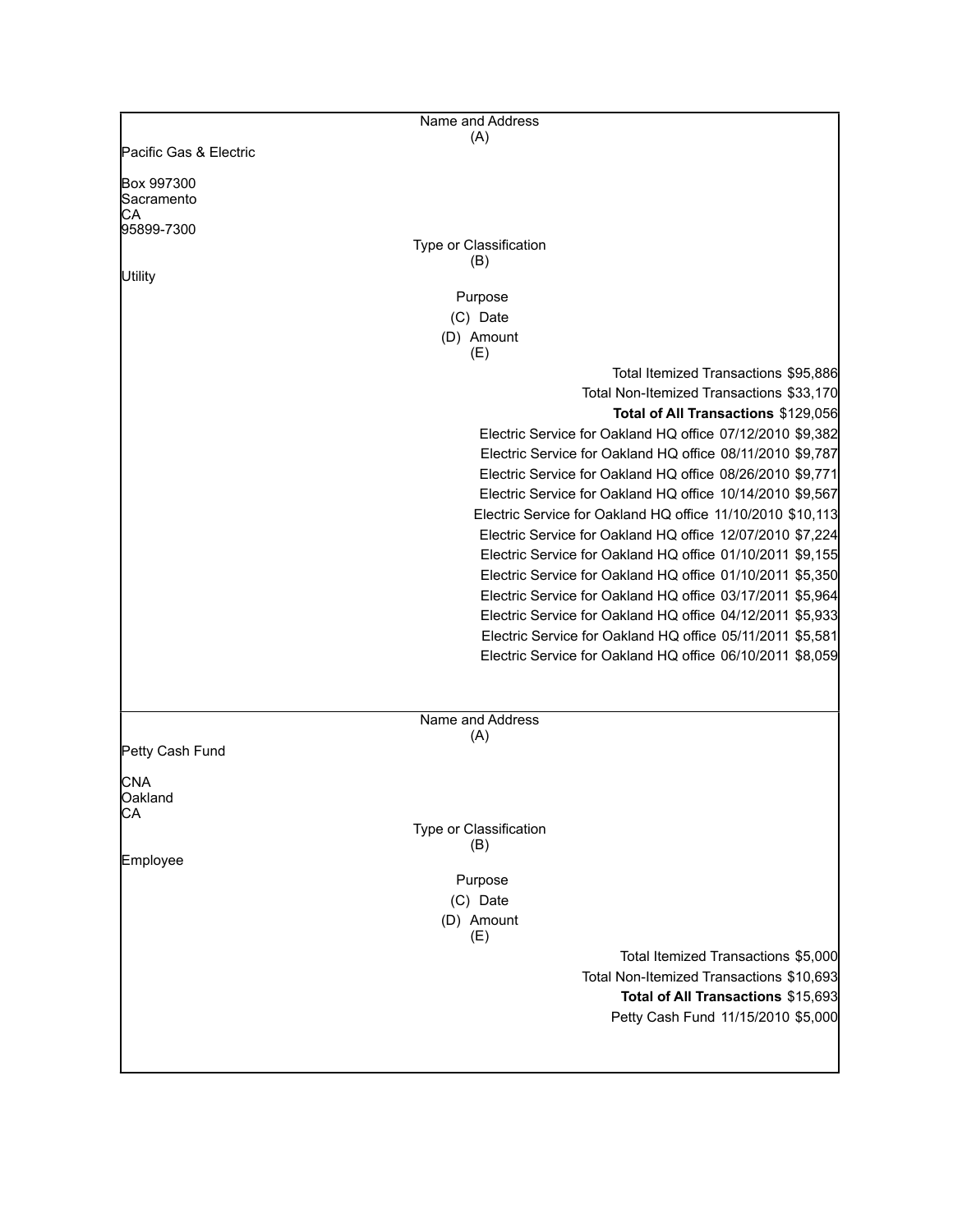|                                          | Name and Address              |                                                                                     |
|------------------------------------------|-------------------------------|-------------------------------------------------------------------------------------|
| <b>PITNEY BOWES Financial</b>            | (A)                           |                                                                                     |
|                                          |                               |                                                                                     |
| P.O. Box 371887<br>Pittsburgh<br>IPA.    |                               |                                                                                     |
| 15250                                    |                               |                                                                                     |
|                                          | Type or Classification        |                                                                                     |
| Mailer                                   | (B)                           |                                                                                     |
|                                          | Purpose                       |                                                                                     |
|                                          | (C) Date                      |                                                                                     |
|                                          | (D) Amount<br>(E)             |                                                                                     |
|                                          |                               | Total Itemized Transactions \$183,189                                               |
|                                          |                               | Total Non-Itemized Transactions \$43,907                                            |
|                                          |                               | Total of All Transactions \$227,096                                                 |
|                                          |                               | Postage Meter Refill 07/27/2010 \$24,000                                            |
|                                          |                               | Postage Meter Lease 09/29/2010 \$5,222                                              |
|                                          |                               | Postage Meter Lease 10/05/2010 \$15,366<br>Postage Meter Refill 10/15/2010 \$28,474 |
|                                          |                               | Postage Meter Refill 12/03/2010 \$26,245                                            |
|                                          |                               | Postage Meter Lease 12/30/2010 \$5,381                                              |
|                                          |                               | Postage Meter Lease 12/30/2010 \$5,222                                              |
|                                          |                               | Postage Meter Lease 12/30/2010 \$5,070                                              |
|                                          |                               | Postage Meter Refill 02/24/2011 \$22,536                                            |
|                                          |                               | Postage Meter Lease 03/30/2011 \$5,381                                              |
|                                          |                               | Postage Meter Lease 03/30/2011 \$5,222<br>Postage Meter Lease 03/30/2011 \$5,070    |
|                                          |                               | Postage Meter Refill 06/27/2011 \$15,000                                            |
|                                          |                               | Postage Meter Refill 06/27/2011 \$15,000                                            |
|                                          |                               |                                                                                     |
|                                          | Name and Address              |                                                                                     |
| <b>PUBLIC STORAGE</b>                    | (A)                           |                                                                                     |
|                                          |                               |                                                                                     |
| 4820 San Fernando Road<br>Glendale<br>СA |                               |                                                                                     |
| 91204-1412                               |                               |                                                                                     |
|                                          | Type or Classification<br>(B) |                                                                                     |
| Facilities rental and venue              |                               |                                                                                     |
|                                          | Purpose                       |                                                                                     |
|                                          | (C) Date<br>(D) Amount<br>(E) |                                                                                     |
|                                          |                               | Total Itemized Transactions \$0                                                     |
|                                          |                               | Total Non-Itemized Transactions \$10,991                                            |
|                                          |                               | Total of All Transactions \$10,991                                                  |
|                                          |                               |                                                                                     |
|                                          |                               |                                                                                     |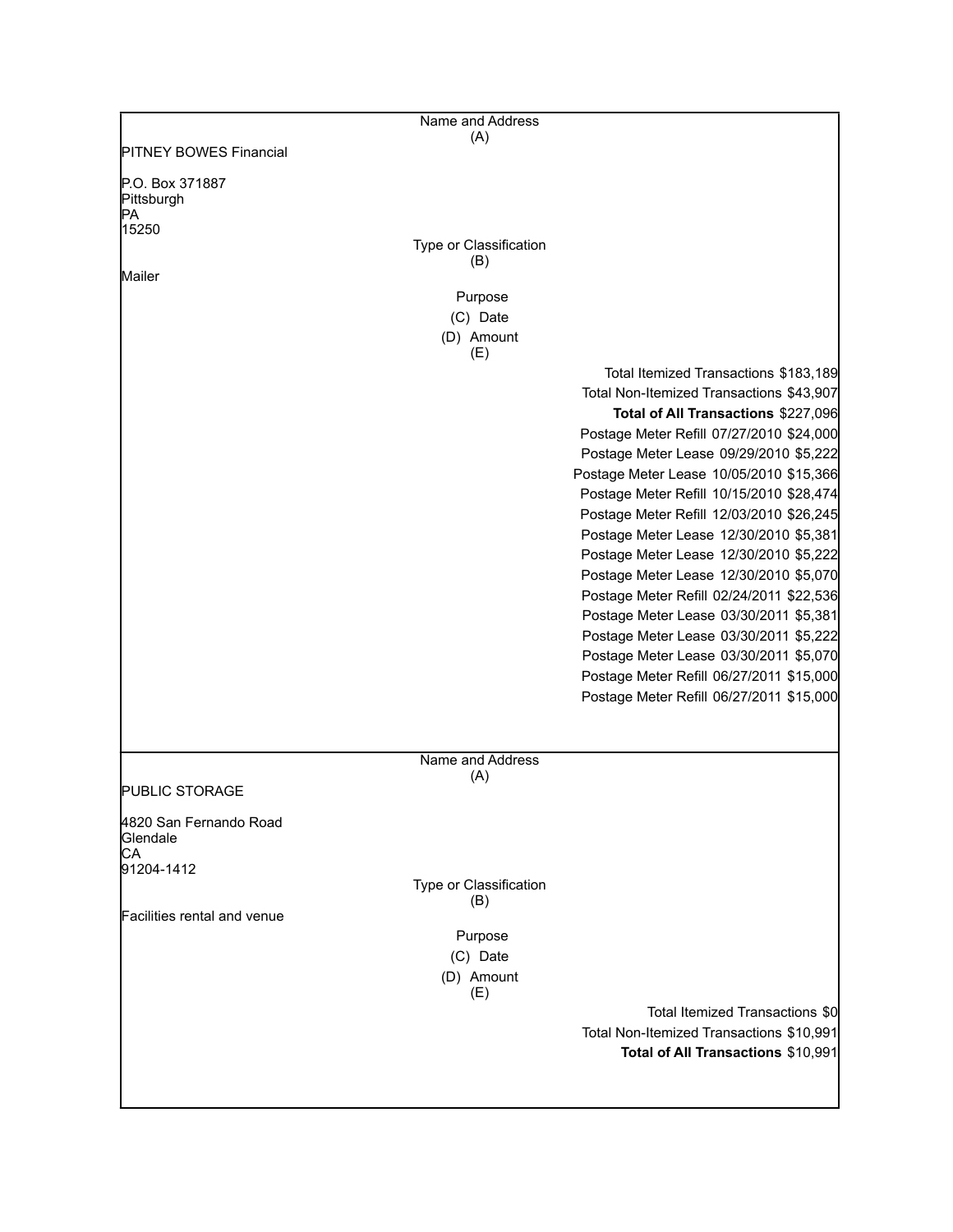|                                        | Name and Address              |                                            |
|----------------------------------------|-------------------------------|--------------------------------------------|
|                                        | (A)                           |                                            |
| <b>Reed Brothers Security</b>          |                               |                                            |
| 4432 Telegraph Avenue<br>Oakland<br>CA |                               |                                            |
| 94609                                  |                               |                                            |
|                                        | Type or Classification<br>(B) |                                            |
| Facilities rental and venue            |                               |                                            |
|                                        | Purpose                       |                                            |
|                                        | (C) Date                      |                                            |
|                                        | (D) Amount<br>(E)             |                                            |
|                                        |                               | Total Itemized Transactions \$8,377        |
|                                        |                               | Total Non-Itemized Transactions \$9,112    |
|                                        |                               | Total of All Transactions \$17,489         |
|                                        |                               | Alarm System Monitoring 08/12/2010 \$8,377 |
|                                        |                               |                                            |
|                                        |                               |                                            |
|                                        | Name and Address              |                                            |
| Regus Corporation                      | (A)                           |                                            |
|                                        |                               |                                            |
| Regus Management Group LLC<br>Addison  |                               |                                            |
| lТX                                    |                               |                                            |
| 75001                                  |                               |                                            |
|                                        | Type or Classification<br>(B) |                                            |
| Facilities rental and venue            |                               |                                            |
|                                        | Purpose                       |                                            |
|                                        | (C) Date                      |                                            |
|                                        | (D) Amount                    |                                            |
|                                        | (E)                           |                                            |
|                                        |                               | Total Itemized Transactions \$0            |
|                                        |                               | Total Non-Itemized Transactions \$8,283    |
|                                        |                               | Total of All Transactions \$8,283          |
|                                        |                               |                                            |
|                                        |                               |                                            |
|                                        |                               |                                            |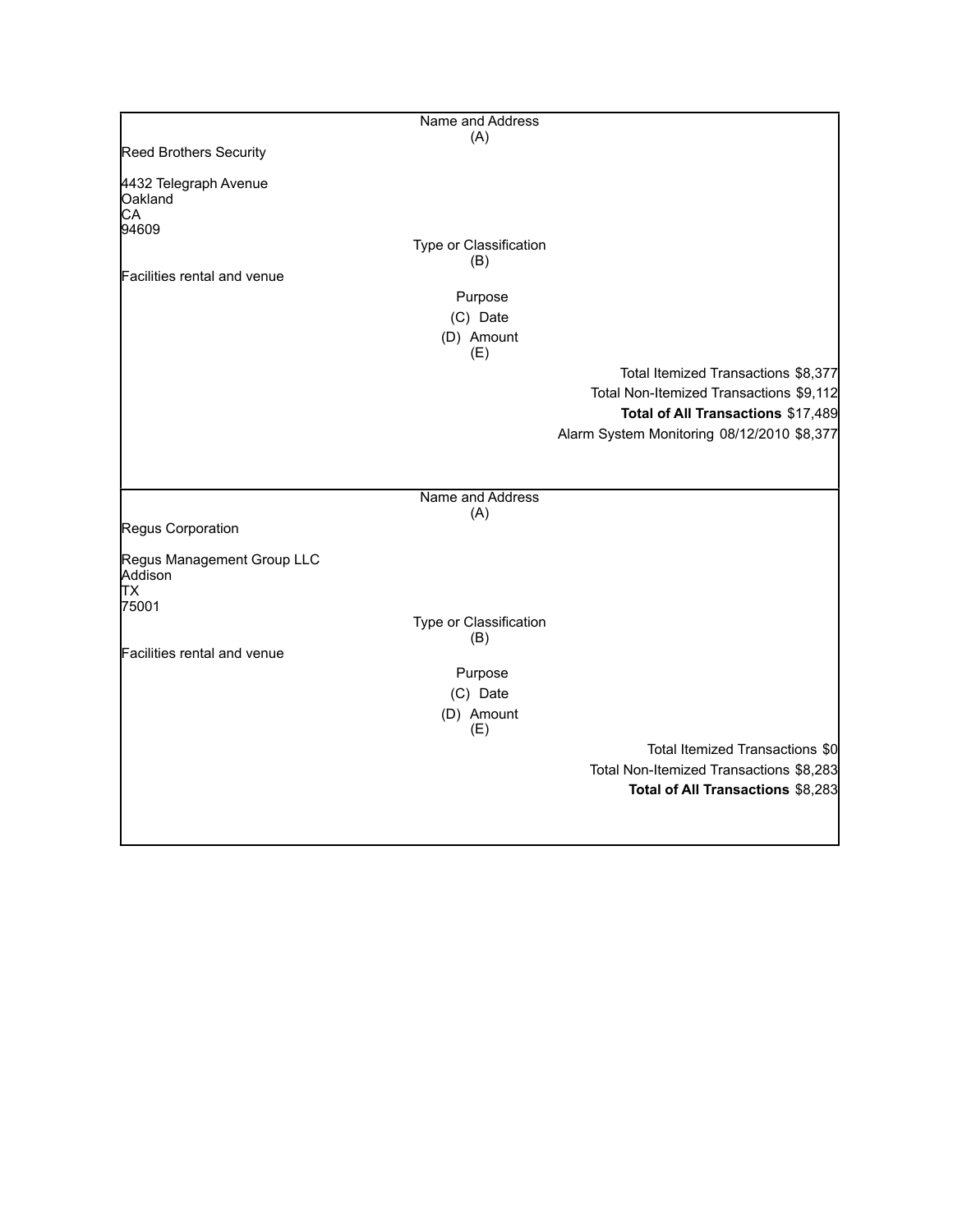|                                      | Name and Address       |                                          |
|--------------------------------------|------------------------|------------------------------------------|
|                                      | (A)                    |                                          |
| RGA Environmental, Inc.              |                        |                                          |
| 1466 66th Street<br>Emeryville<br>CA |                        |                                          |
| 94608                                |                        |                                          |
|                                      | Type or Classification |                                          |
| Consulting                           | (B)                    |                                          |
|                                      | Purpose                |                                          |
|                                      | (C) Date               |                                          |
|                                      | (D) Amount             |                                          |
|                                      | (E)                    |                                          |
|                                      |                        | Total Itemized Transactions \$0          |
|                                      |                        | Total Non-Itemized Transactions \$8,908  |
|                                      |                        | Total of All Transactions \$8,908        |
|                                      |                        |                                          |
|                                      |                        |                                          |
|                                      | Name and Address       |                                          |
| Robert Half                          | (A)                    |                                          |
|                                      |                        |                                          |
| File 73484                           |                        |                                          |
| San Francisco                        |                        |                                          |
| CA<br>94160-3484                     |                        |                                          |
|                                      | Type or Classification |                                          |
|                                      | (B)                    |                                          |
| Temporary Services                   |                        |                                          |
|                                      | Purpose                |                                          |
|                                      | (C) Date               |                                          |
|                                      | (D) Amount<br>(E)      |                                          |
|                                      |                        | Total Itemized Transactions \$0          |
|                                      |                        | Total Non-Itemized Transactions \$20,131 |
|                                      |                        | Total of All Transactions \$20,131       |
|                                      |                        |                                          |
|                                      |                        |                                          |
|                                      |                        |                                          |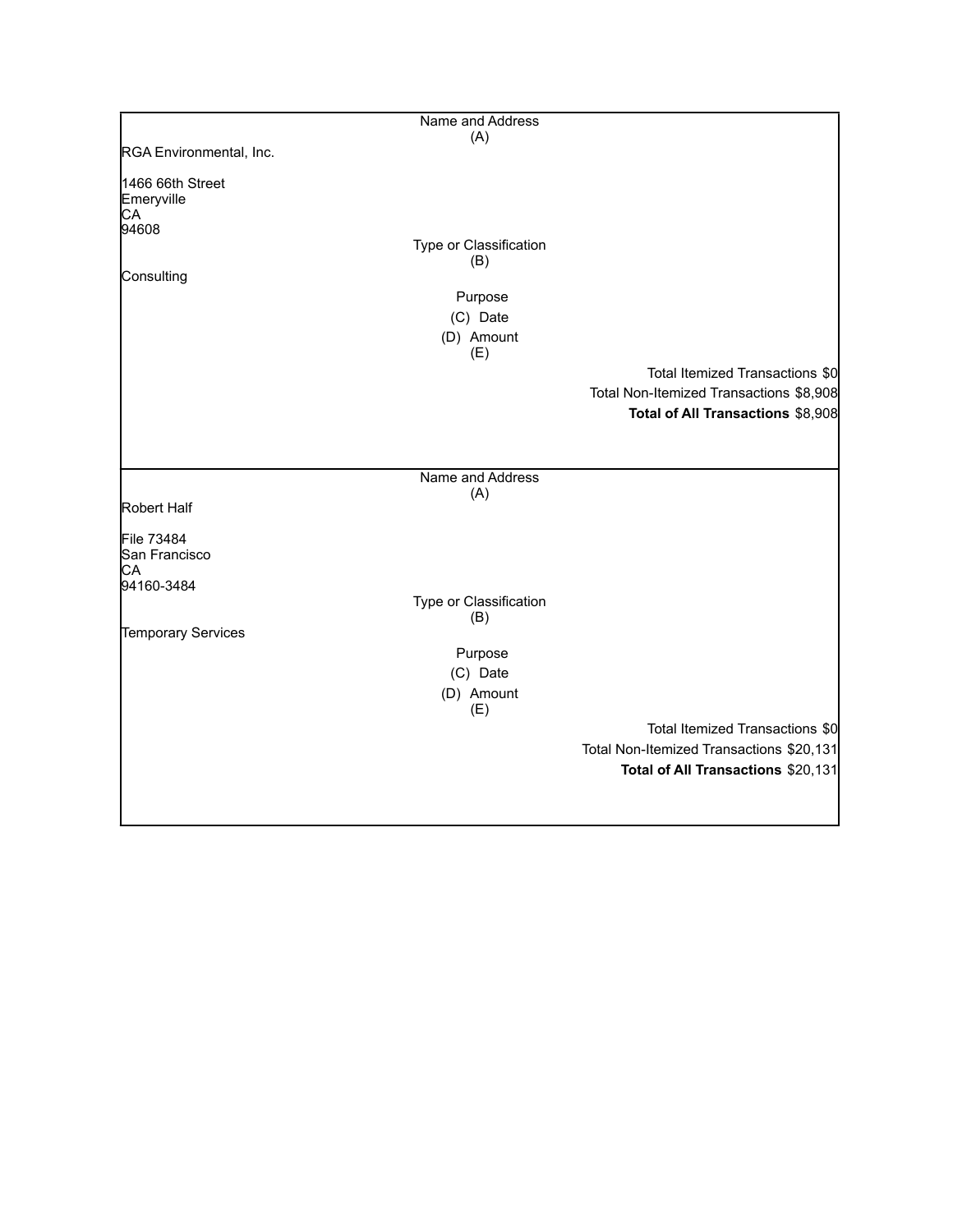| Name and Address        |                                                                                                                                                                                                                                                                                                                                                                                                                                                                                                                                                                                         |
|-------------------------|-----------------------------------------------------------------------------------------------------------------------------------------------------------------------------------------------------------------------------------------------------------------------------------------------------------------------------------------------------------------------------------------------------------------------------------------------------------------------------------------------------------------------------------------------------------------------------------------|
|                         |                                                                                                                                                                                                                                                                                                                                                                                                                                                                                                                                                                                         |
|                         |                                                                                                                                                                                                                                                                                                                                                                                                                                                                                                                                                                                         |
|                         |                                                                                                                                                                                                                                                                                                                                                                                                                                                                                                                                                                                         |
| (B)                     |                                                                                                                                                                                                                                                                                                                                                                                                                                                                                                                                                                                         |
| Purpose                 |                                                                                                                                                                                                                                                                                                                                                                                                                                                                                                                                                                                         |
|                         |                                                                                                                                                                                                                                                                                                                                                                                                                                                                                                                                                                                         |
| (E)                     |                                                                                                                                                                                                                                                                                                                                                                                                                                                                                                                                                                                         |
|                         | Total Itemized Transactions \$0<br>Total Non-Itemized Transactions \$26,248<br>Total of All Transactions \$26,248                                                                                                                                                                                                                                                                                                                                                                                                                                                                       |
| Name and Address<br>(A) |                                                                                                                                                                                                                                                                                                                                                                                                                                                                                                                                                                                         |
|                         |                                                                                                                                                                                                                                                                                                                                                                                                                                                                                                                                                                                         |
|                         |                                                                                                                                                                                                                                                                                                                                                                                                                                                                                                                                                                                         |
| Type or Classification  |                                                                                                                                                                                                                                                                                                                                                                                                                                                                                                                                                                                         |
|                         |                                                                                                                                                                                                                                                                                                                                                                                                                                                                                                                                                                                         |
|                         |                                                                                                                                                                                                                                                                                                                                                                                                                                                                                                                                                                                         |
| (D) Amount              |                                                                                                                                                                                                                                                                                                                                                                                                                                                                                                                                                                                         |
|                         | Total Itemized Transactions \$119,279<br>Total Non-Itemized Transactions \$295<br>Total of All Transactions \$119,574<br>Lease Expenses 07/01/2010 \$9,817<br>Lease Expenses 07/27/2010 \$9,817<br>Lease Expenses 08/26/2010 \$12,809<br>Lease Expenses 09/22/2010 \$6,825<br>Lease Expenses 10/28/2010 \$9,817<br>Lease Expenses 11/24/2010 \$9,817<br>Lease Expenses 01/04/2011 \$10,112<br>Lease Expenses 02/03/2011 \$9,817<br>Lease Expenses 03/04/2011 \$10,112<br>Lease Expenses 04/01/2011 \$10,112<br>Lease Expenses 05/02/2011 \$10,112<br>Lease Expenses 06/01/2011 \$10,112 |
|                         | (A)<br>Type or Classification<br>(C) Date<br>(D) Amount<br>(B)<br>Purpose<br>(C) Date<br>(E)                                                                                                                                                                                                                                                                                                                                                                                                                                                                                            |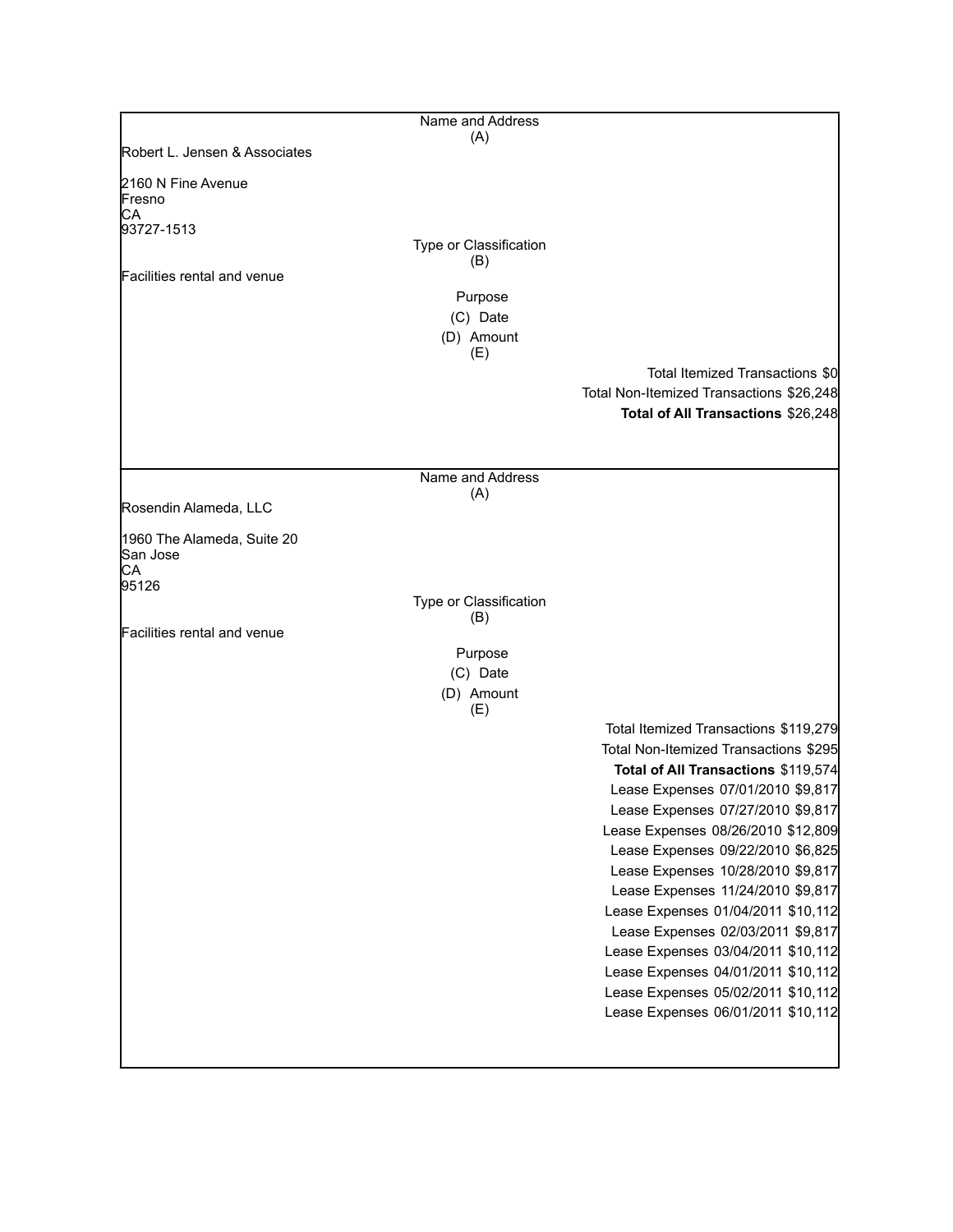|                                                    | Name and Address              |                                         |
|----------------------------------------------------|-------------------------------|-----------------------------------------|
| Rubicon Property Management                        | (A)                           |                                         |
|                                                    |                               |                                         |
| P.O. Box 617<br>Rodeo<br>CA<br>94572               |                               |                                         |
|                                                    | Type or Classification        |                                         |
| Facilities rental and venue                        | (B)                           |                                         |
|                                                    | Purpose                       |                                         |
|                                                    | (C) Date                      |                                         |
|                                                    | (D) Amount<br>(E)             |                                         |
|                                                    |                               | Total Itemized Transactions \$150,478   |
|                                                    |                               | Total Non-Itemized Transactions \$429   |
|                                                    |                               | Total of All Transactions \$150,907     |
|                                                    |                               | Lease Expenses 07/01/2010 \$12,519      |
|                                                    |                               | Lease Expenses 07/27/2010 \$12,519      |
|                                                    |                               | Lease Expenses 08/27/2010 \$12,519      |
|                                                    |                               | Lease Expenses 09/23/2010 \$12,519      |
|                                                    |                               | Lease Expenses 10/28/2010 \$12,519      |
|                                                    |                               | Lease Expenses 12/01/2010 \$12,519      |
|                                                    |                               | Lease Expenses 01/01/2011 \$12,519      |
|                                                    |                               | Lease Expenses 02/01/2011 \$12,569      |
|                                                    |                               | Lease Expenses 03/01/2011 \$12,569      |
|                                                    |                               | Lease Expenses 04/01/2011 \$12,569      |
|                                                    |                               | Lease Expenses 05/01/2011 \$12,569      |
|                                                    |                               | Lease Expenses 06/01/2011 \$12,569      |
|                                                    |                               |                                         |
|                                                    | Name and Address              |                                         |
| Shred Works, Inc                                   | (A)                           |                                         |
| 1601 Bayshore Highway<br>Burlingame<br>CA<br>94010 |                               |                                         |
|                                                    | Type or Classification        |                                         |
|                                                    | (B)                           |                                         |
| <b>Record Retention/Destruction</b>                |                               |                                         |
|                                                    | Purpose                       |                                         |
|                                                    | (C) Date<br>(D) Amount<br>(E) |                                         |
|                                                    |                               | Total Itemized Transactions \$0         |
|                                                    |                               | Total Non-Itemized Transactions \$5,602 |
|                                                    |                               | Total of All Transactions \$5,602       |
|                                                    |                               |                                         |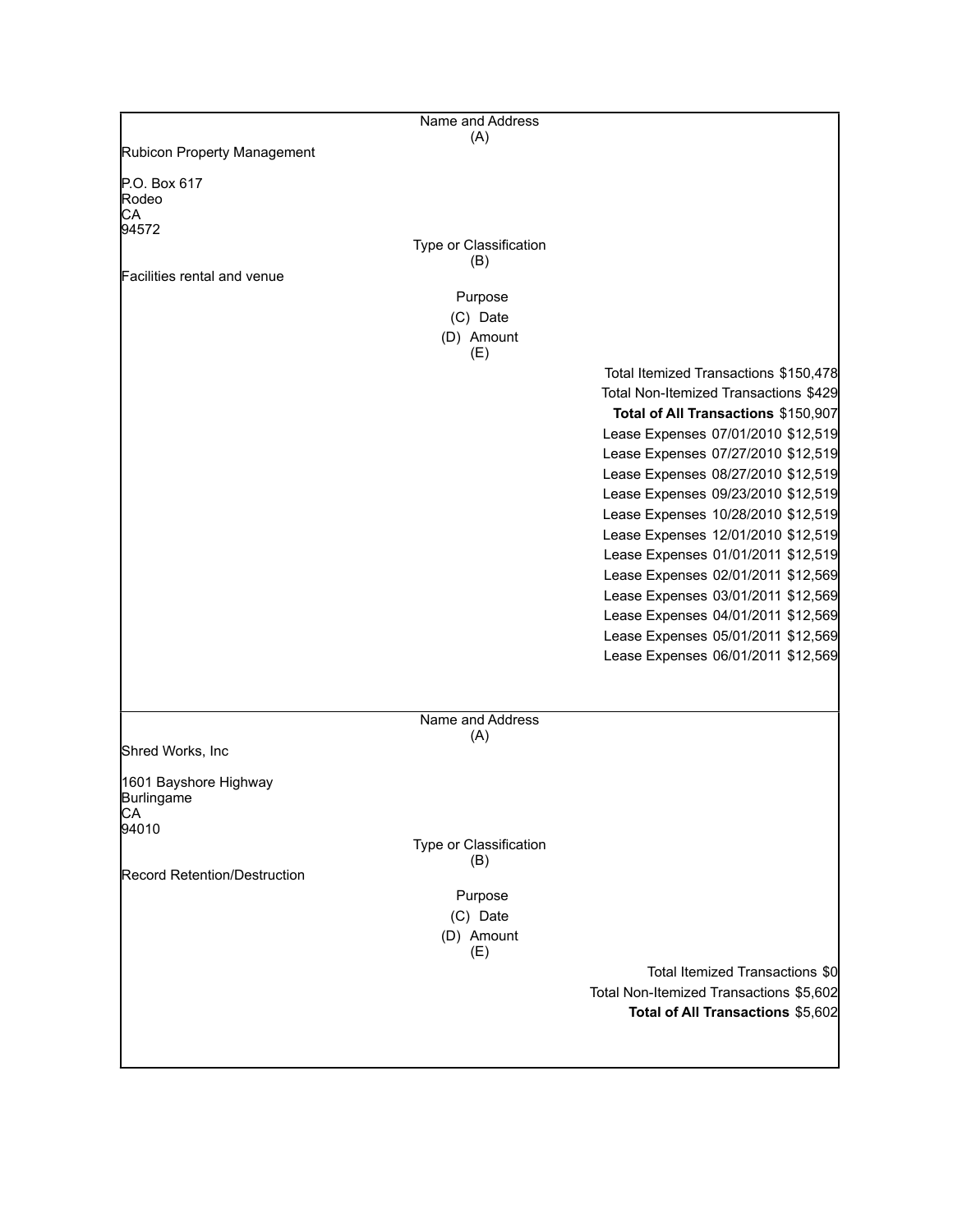|                                          | Name and Address              |                                         |
|------------------------------------------|-------------------------------|-----------------------------------------|
|                                          | (A)                           |                                         |
| <b>SPCA</b>                              |                               |                                         |
| C/O Pedrito Quijano<br>San Pedro<br>СA   |                               |                                         |
| 90731                                    |                               |                                         |
|                                          | Type or Classification<br>(B) |                                         |
| Health insurance                         |                               |                                         |
|                                          | Purpose                       |                                         |
|                                          | (C) Date                      |                                         |
|                                          | (D) Amount<br>(E)             |                                         |
|                                          |                               | Total Itemized Transactions \$0         |
|                                          |                               | Total Non-Itemized Transactions \$6,069 |
|                                          |                               | Total of All Transactions \$6,069       |
|                                          |                               |                                         |
|                                          |                               |                                         |
|                                          | Name and Address              |                                         |
|                                          | (A)                           |                                         |
| Staco Electric Construction Co., Inc.    |                               |                                         |
| 3920 E. 137th Terrace<br>Grandview<br>MO |                               |                                         |
| 64030                                    |                               |                                         |
|                                          | Type or Classification        |                                         |
| Telecommunications-internet and phone    | (B)                           |                                         |
|                                          | Purpose                       |                                         |
|                                          | (C) Date                      |                                         |
|                                          | (D) Amount                    |                                         |
|                                          | (E)                           |                                         |
|                                          |                               | Total Itemized Transactions \$5,056     |
|                                          |                               | Total Non-Itemized Transactions \$4,144 |
|                                          |                               | Total of All Transactions \$9,200       |
|                                          |                               | KC Office Remodeling 05/06/2011 \$5,056 |
|                                          |                               |                                         |
|                                          |                               |                                         |
|                                          |                               |                                         |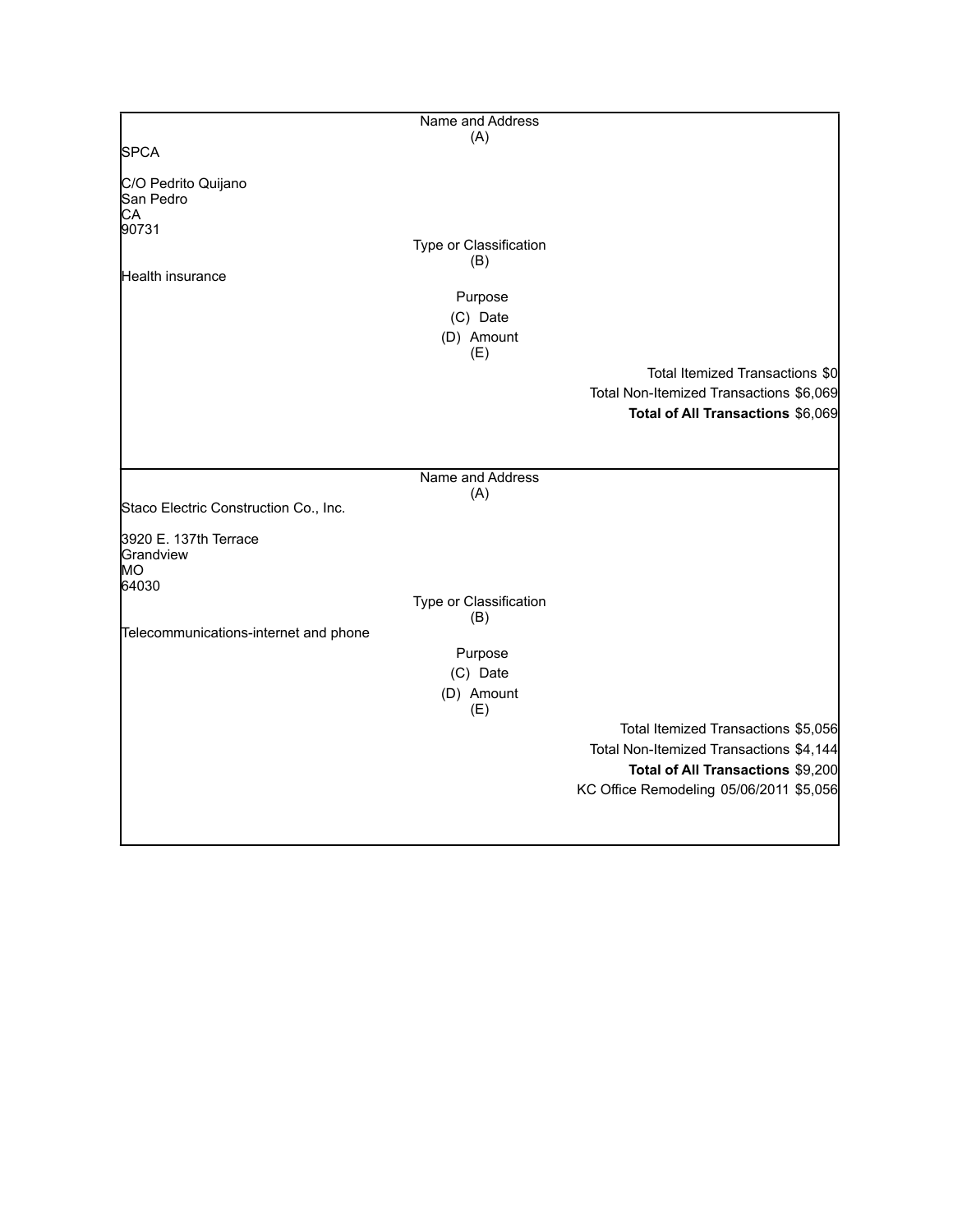|                                         | Name and Address       |                                                                    |
|-----------------------------------------|------------------------|--------------------------------------------------------------------|
|                                         | (A)                    |                                                                    |
| Staples (ME)                            |                        |                                                                    |
| Staples Credit Plan                     |                        |                                                                    |
| Des Moines                              |                        |                                                                    |
| ΙA                                      |                        |                                                                    |
| 50368-9020                              |                        |                                                                    |
|                                         | Type or Classification |                                                                    |
| Office supplies                         | (B)                    |                                                                    |
|                                         |                        |                                                                    |
|                                         | Purpose                |                                                                    |
|                                         | (C) Date               |                                                                    |
|                                         | (D) Amount             |                                                                    |
|                                         | (E)                    |                                                                    |
|                                         |                        | Total Itemized Transactions \$0                                    |
|                                         |                        | Total Non-Itemized Transactions \$6,790                            |
|                                         |                        | Total of All Transactions \$6,790                                  |
|                                         |                        |                                                                    |
|                                         |                        |                                                                    |
|                                         | Name and Address       |                                                                    |
|                                         | (A)                    |                                                                    |
| State of California Franchise Tax Board |                        |                                                                    |
|                                         |                        |                                                                    |
| Franchise Tax Board<br>Sacramento       |                        |                                                                    |
| CА                                      |                        |                                                                    |
| 94257-0701                              |                        |                                                                    |
|                                         | Type or Classification |                                                                    |
|                                         | (B)                    |                                                                    |
| Government agency                       |                        |                                                                    |
|                                         | Purpose                |                                                                    |
|                                         | (C) Date               |                                                                    |
|                                         | (D) Amount             |                                                                    |
|                                         | (E)                    |                                                                    |
|                                         |                        | Total Itemized Transactions \$22,405                               |
|                                         |                        | Total Non-Itemized Transactions \$300                              |
|                                         |                        | Total of All Transactions \$22,705                                 |
|                                         |                        | FYE 01-09 Payment for Assessment and penalties 10/07/2010 \$22,405 |
|                                         |                        |                                                                    |
|                                         |                        |                                                                    |
|                                         |                        |                                                                    |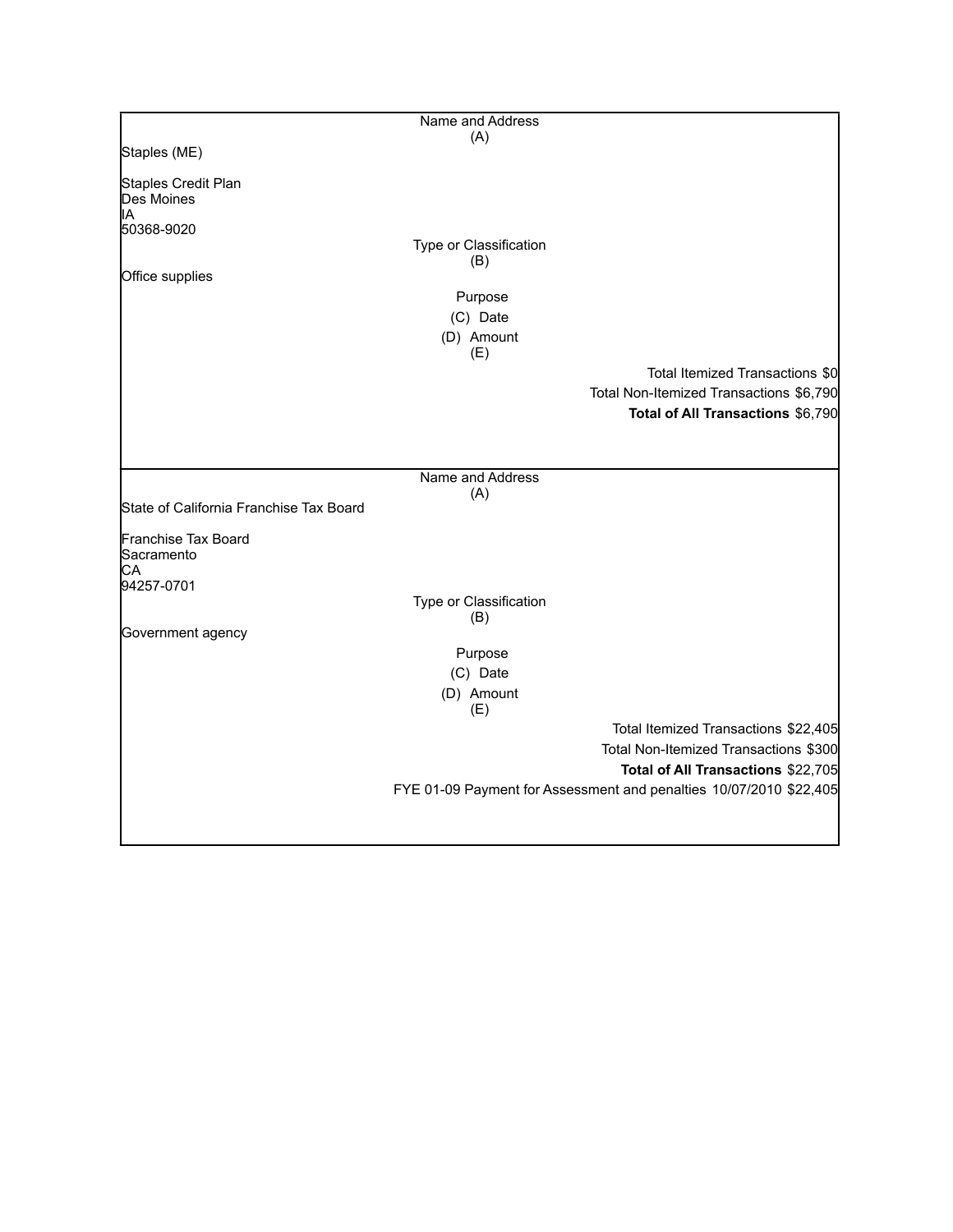|                                                           | Name and Address       |                                                 |
|-----------------------------------------------------------|------------------------|-------------------------------------------------|
| Sterck Kulik O'Neill Accounting Group Inc                 | (A)                    |                                                 |
|                                                           |                        |                                                 |
| 150 Post Street Suite 350<br>San Francisco<br>СA<br>94108 |                        |                                                 |
|                                                           | Type or Classification |                                                 |
|                                                           | (B)                    |                                                 |
| Audit and accounting                                      |                        |                                                 |
|                                                           | Purpose                |                                                 |
|                                                           | (C) Date               |                                                 |
|                                                           | (D) Amount<br>(E)      |                                                 |
|                                                           |                        | Total Itemized Transactions \$70,456            |
|                                                           |                        | Total Non-Itemized Transactions \$1,000         |
|                                                           |                        | Total of All Transactions \$71,456              |
|                                                           |                        | Auditing/Reporting Expenses 11/11/2010 \$25,196 |
|                                                           |                        | Auditing/Reporting Expenses 11/11/2010 \$11,000 |
|                                                           |                        | Auditing/Reporting Expenses 03/24/2011 \$25,910 |
|                                                           |                        | Auditing/Reporting Expenses 03/24/2011 \$8,350  |
|                                                           |                        |                                                 |
|                                                           |                        |                                                 |
|                                                           | Name and Address       |                                                 |
|                                                           | (A)                    |                                                 |
| STORAGE PRO 31                                            |                        |                                                 |
| 2227 SAN PABLO AVE<br>Oakland<br>CА                       |                        |                                                 |
|                                                           | Type or Classification |                                                 |
|                                                           | (B)                    |                                                 |
| Facilities rental and venue                               |                        |                                                 |
|                                                           | Purpose                |                                                 |
|                                                           | (C) Date               |                                                 |
|                                                           | (D) Amount<br>(E)      |                                                 |
|                                                           |                        | Total Itemized Transactions \$9,588             |
|                                                           |                        | Total Non-Itemized Transactions \$3,060         |
|                                                           |                        | Total of All Transactions \$12,648              |
|                                                           |                        | STORAGE 01/13/2011 \$9,588                      |
|                                                           |                        |                                                 |
|                                                           |                        |                                                 |
|                                                           |                        |                                                 |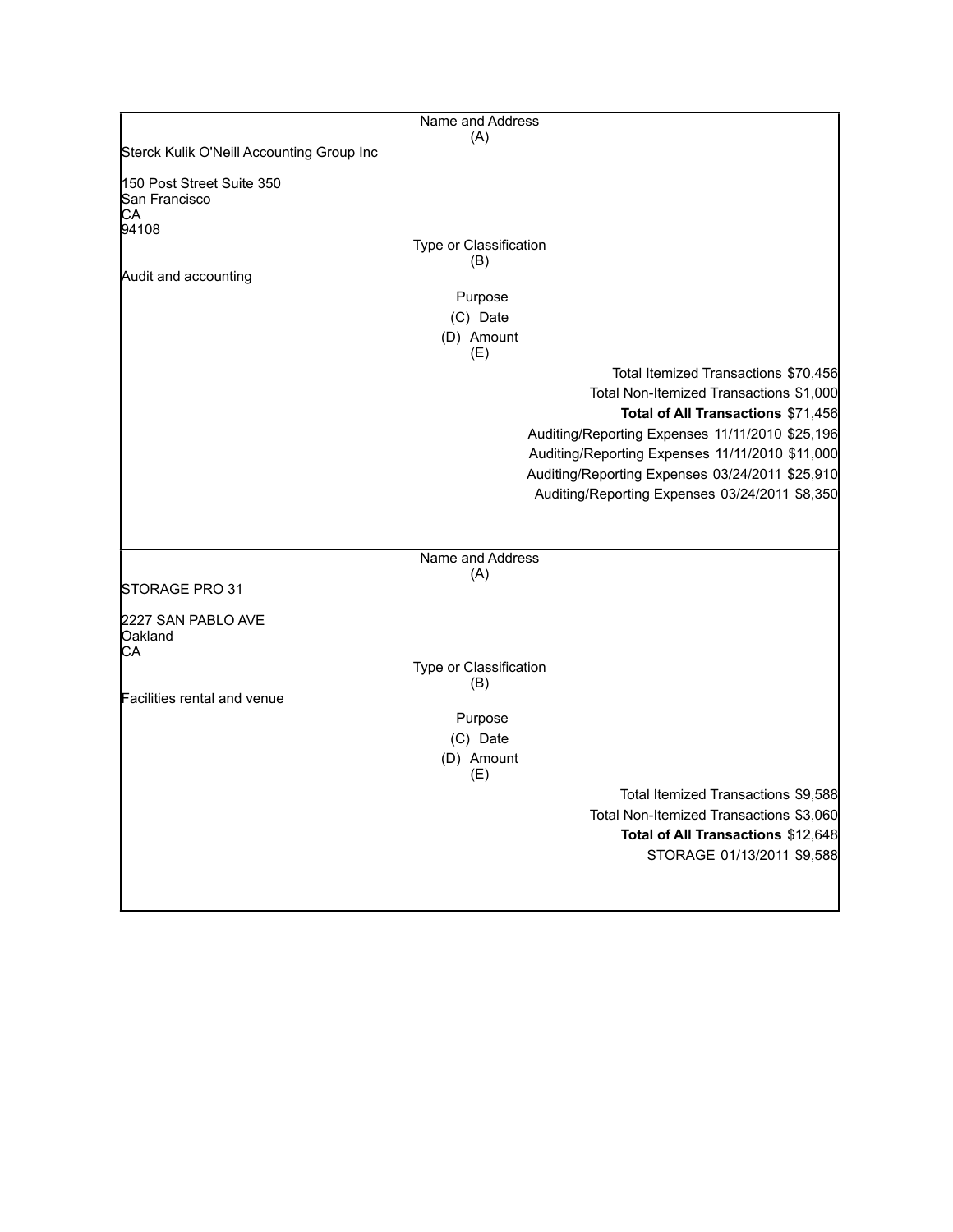|                                  | Name and Address       |                                          |
|----------------------------------|------------------------|------------------------------------------|
| SYNTAPA Technologies, Inc.       | (A)                    |                                          |
|                                  |                        |                                          |
| 200-320 March Road<br>Kanata     |                        |                                          |
| СA                               | Type or Classification |                                          |
|                                  | (B)                    |                                          |
| Information technology           |                        |                                          |
|                                  | Purpose                |                                          |
|                                  | (C) Date<br>(D) Amount |                                          |
|                                  | (E)                    |                                          |
|                                  |                        | Total Itemized Transactions \$162,519    |
|                                  |                        | Total Non-Itemized Transactions \$2,548  |
|                                  |                        | Total of All Transactions \$165,067      |
|                                  |                        | Vendor Services 09/23/2010 \$37,026      |
|                                  |                        | Vendor Services 10/28/2010 \$5,773       |
|                                  |                        | Vendor Services 12/03/2010 \$35,176      |
|                                  |                        | Vendor Services 02/24/2011 \$5,668       |
|                                  |                        | Vendor Services 03/03/2011 \$12,289      |
|                                  |                        | Vendor Services 03/17/2011 \$15,293      |
|                                  |                        | Vendor Services 04/29/2011 \$18,621      |
|                                  |                        | Vendor Services 05/18/2011 \$12,523      |
|                                  |                        | Vendor Services 06/30/2011 \$20,150      |
|                                  |                        |                                          |
|                                  | Name and Address       |                                          |
| Texas State Teachers Association | (A)                    |                                          |
|                                  |                        |                                          |
| 316 West 12th Street             |                        |                                          |
| Austin<br>lТX                    |                        |                                          |
| 78701                            |                        |                                          |
|                                  | Type or Classification |                                          |
| Facilities rental and venue      | (B)                    |                                          |
|                                  | Purpose                |                                          |
|                                  | (C) Date               |                                          |
|                                  | (D) Amount<br>(E)      |                                          |
|                                  |                        | Total Itemized Transactions \$0          |
|                                  |                        | Total Non-Itemized Transactions \$20,180 |
|                                  |                        | Total of All Transactions \$20,180       |
|                                  |                        |                                          |
|                                  |                        |                                          |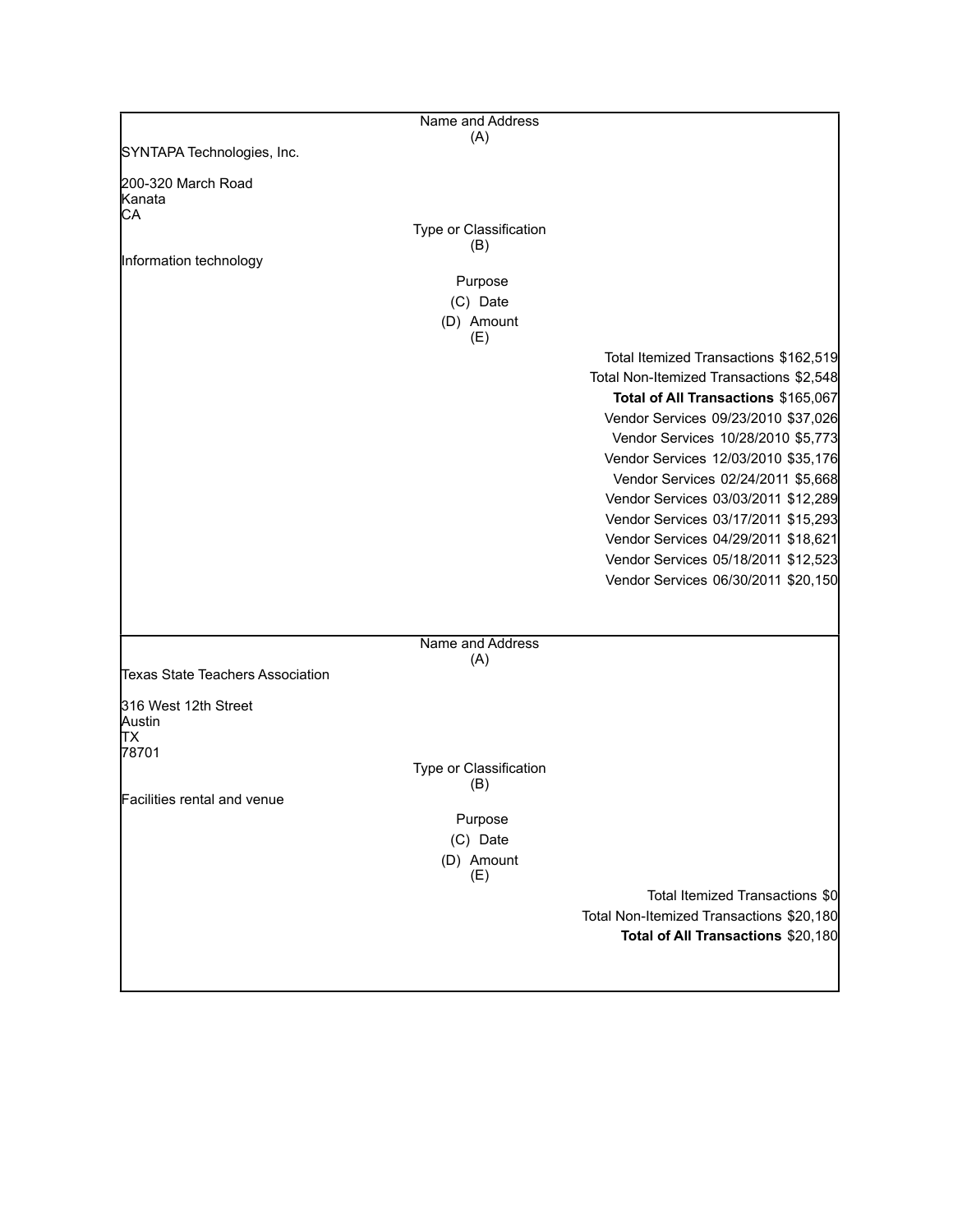|                                                                | Name and Address              |                                          |
|----------------------------------------------------------------|-------------------------------|------------------------------------------|
|                                                                | (A)                           |                                          |
| <b>TFI Resources</b>                                           |                               |                                          |
| P.O. Box 4346, Dept. 517<br>Houston<br><b>TX</b><br>77210-4346 |                               |                                          |
|                                                                | Type or Classification<br>(B) |                                          |
| Temporary Services                                             |                               |                                          |
|                                                                | Purpose                       |                                          |
|                                                                | (C) Date                      |                                          |
|                                                                | (D) Amount<br>(E)             |                                          |
|                                                                |                               | Total Itemized Transactions \$0          |
|                                                                |                               | Total Non-Itemized Transactions \$22,318 |
|                                                                |                               | Total of All Transactions \$22,318       |
|                                                                |                               |                                          |
|                                                                | Name and Address              |                                          |
| Tower Building Investors                                       | (A)                           |                                          |
| 1970 Broadway, Suite 810<br>Oakland<br>CA<br>94612             |                               |                                          |
|                                                                | Type or Classification        |                                          |
|                                                                | (B)                           |                                          |
| Facilities rental and venue                                    |                               |                                          |
|                                                                | Purpose                       |                                          |
|                                                                | (C) Date                      |                                          |
|                                                                | (D) Amount<br>(E)             |                                          |
|                                                                |                               | Total Itemized Transactions \$0          |
|                                                                |                               | Total Non-Itemized Transactions \$33,114 |
|                                                                |                               | Total of All Transactions \$33,114       |
|                                                                |                               |                                          |
|                                                                |                               |                                          |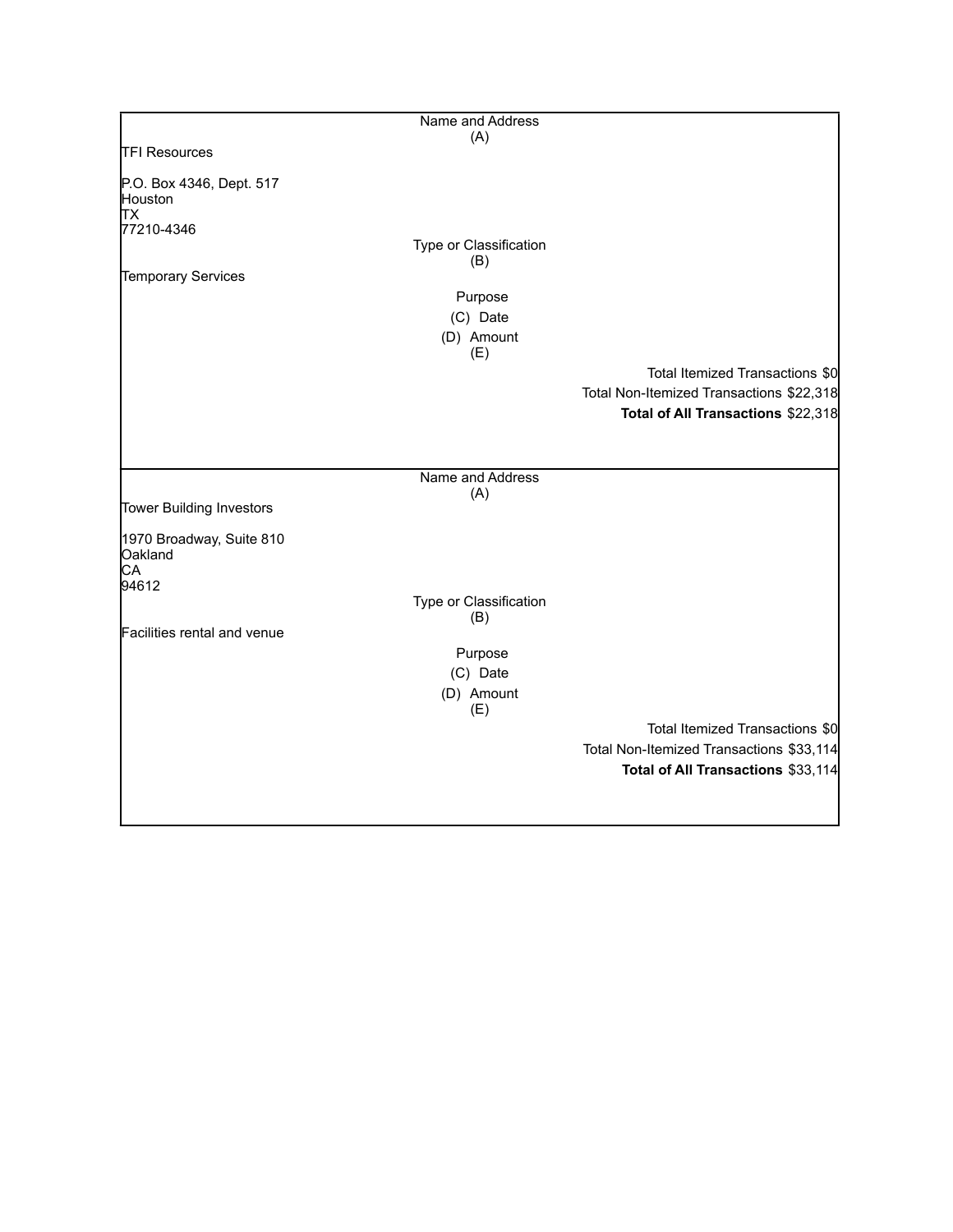|                                       | Name and Address                                                                           |
|---------------------------------------|--------------------------------------------------------------------------------------------|
| Travelers                             | (A)                                                                                        |
|                                       |                                                                                            |
| CL Remittance Center<br>Hartford      |                                                                                            |
| СT<br>06183-1008                      |                                                                                            |
|                                       | Type or Classification<br>(B)                                                              |
| Insurance                             |                                                                                            |
|                                       | Purpose                                                                                    |
|                                       | (C) Date                                                                                   |
|                                       | (D) Amount<br>(E)                                                                          |
|                                       | Total Itemized Transactions \$26,886                                                       |
|                                       | Total Non-Itemized Transactions \$4,958                                                    |
|                                       | Total of All Transactions \$31,844                                                         |
|                                       | Insurance 11/11/2010 \$26,886                                                              |
|                                       |                                                                                            |
|                                       | Name and Address                                                                           |
|                                       | (A)                                                                                        |
| TW Telecom Holdings Inc.              |                                                                                            |
| P.O. Box 172567                       |                                                                                            |
| Denver                                |                                                                                            |
| CO<br>80127-2567                      |                                                                                            |
|                                       | Type or Classification                                                                     |
| Telecommunications-internet and phone | (B)                                                                                        |
|                                       | Purpose                                                                                    |
|                                       | (C) Date                                                                                   |
|                                       | (D) Amount                                                                                 |
|                                       | (E)                                                                                        |
|                                       | Total Itemized Transactions \$90,274                                                       |
|                                       | Total Non-Itemized Transactions \$3,456                                                    |
|                                       | Total of All Transactions \$93,730<br>Telecom/Internet & Data Services 08/11/2010 \$10,251 |
|                                       | Telecom/Internet & Data Services 09/30/2010 \$5,527                                        |
|                                       | Telecom/Internet & Data Services 11/12/2010 \$7,436                                        |
|                                       | Telecom/Internet & Data Services 12/16/2010 \$5,292                                        |
|                                       | Telecom/Internet & Data Services 01/20/2011 \$9,816                                        |
|                                       | Telecom/Internet & Data Services 02/24/2011 \$9,927                                        |
|                                       | Telecom/Internet & Data Services 04/01/2011 \$9,928                                        |
|                                       | Telecom/Internet & Data Services 04/01/2011 \$9,927                                        |
|                                       | Telecom/Internet & Data Services 05/12/2011 \$9,855                                        |
|                                       | Telecom/Internet & Data Services 06/29/2011 \$12,315                                       |
|                                       |                                                                                            |
|                                       |                                                                                            |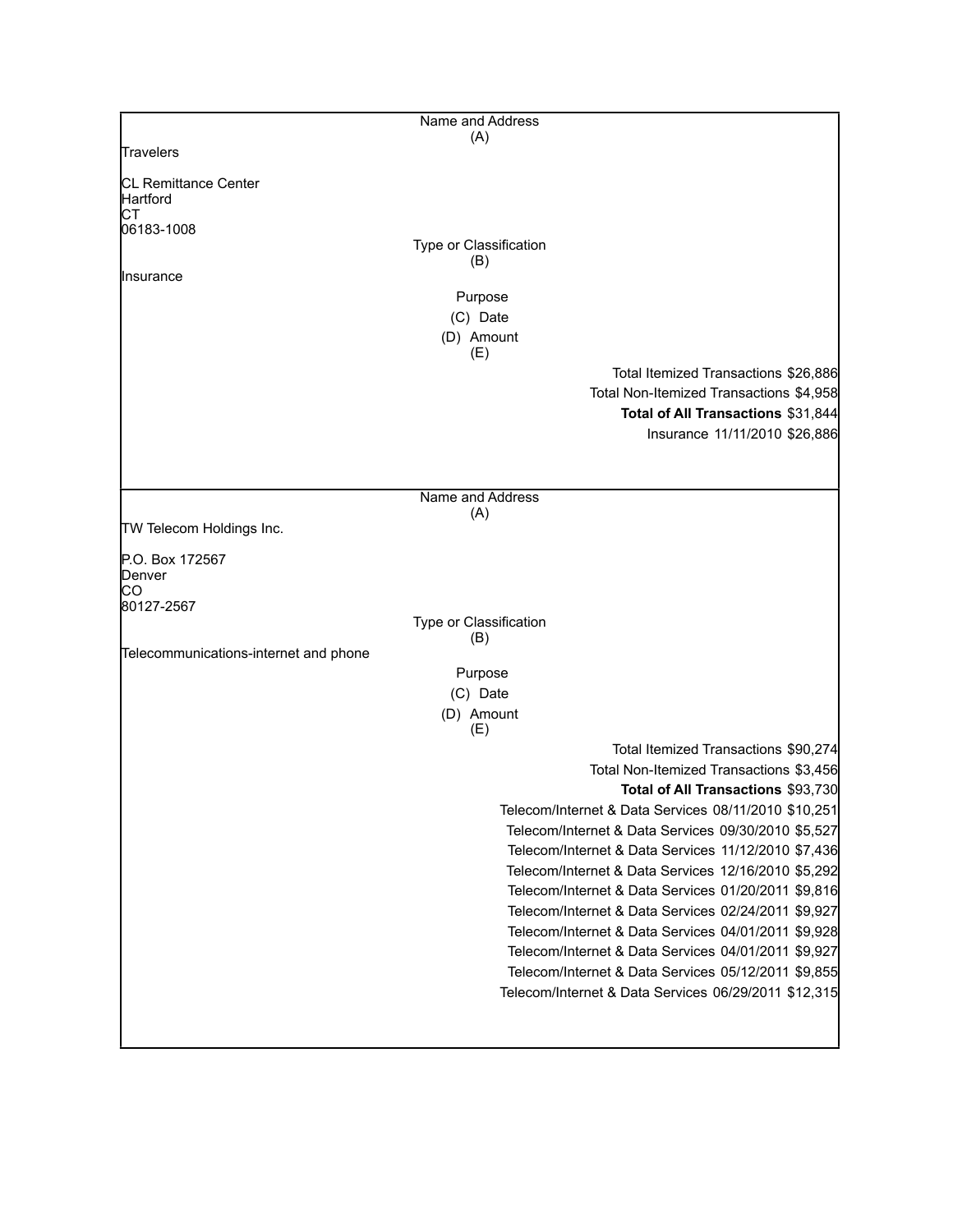|                                                           | Name and Address       |                                          |
|-----------------------------------------------------------|------------------------|------------------------------------------|
|                                                           | (A)                    |                                          |
| Union Jobs Clearinghouse                                  |                        |                                          |
| 122 Calistoga Road #181<br>Santa Rosa<br>CA<br>95409-3702 | Type or Classification |                                          |
|                                                           | (B)                    |                                          |
| Recruitement                                              |                        |                                          |
|                                                           | Purpose                |                                          |
|                                                           | (C) Date               |                                          |
|                                                           | (D) Amount<br>(E)      |                                          |
|                                                           |                        | Total Itemized Transactions \$0          |
|                                                           |                        | Total Non-Itemized Transactions \$9,345  |
|                                                           |                        | Total of All Transactions \$9,345        |
|                                                           |                        |                                          |
|                                                           | Name and Address       |                                          |
| UPS                                                       | (A)                    |                                          |
| PO Box 894820<br>Los Angeles<br>CA                        |                        |                                          |
| 90189                                                     | Type or Classification |                                          |
| Fee for service                                           | (B)                    |                                          |
|                                                           | Purpose                |                                          |
|                                                           | (C) Date               |                                          |
|                                                           | (D) Amount             |                                          |
|                                                           | (E)                    |                                          |
|                                                           |                        | Total Itemized Transactions \$0          |
|                                                           |                        | Total Non-Itemized Transactions \$23,570 |
|                                                           |                        | Total of All Transactions \$23,570       |
|                                                           |                        |                                          |
|                                                           |                        |                                          |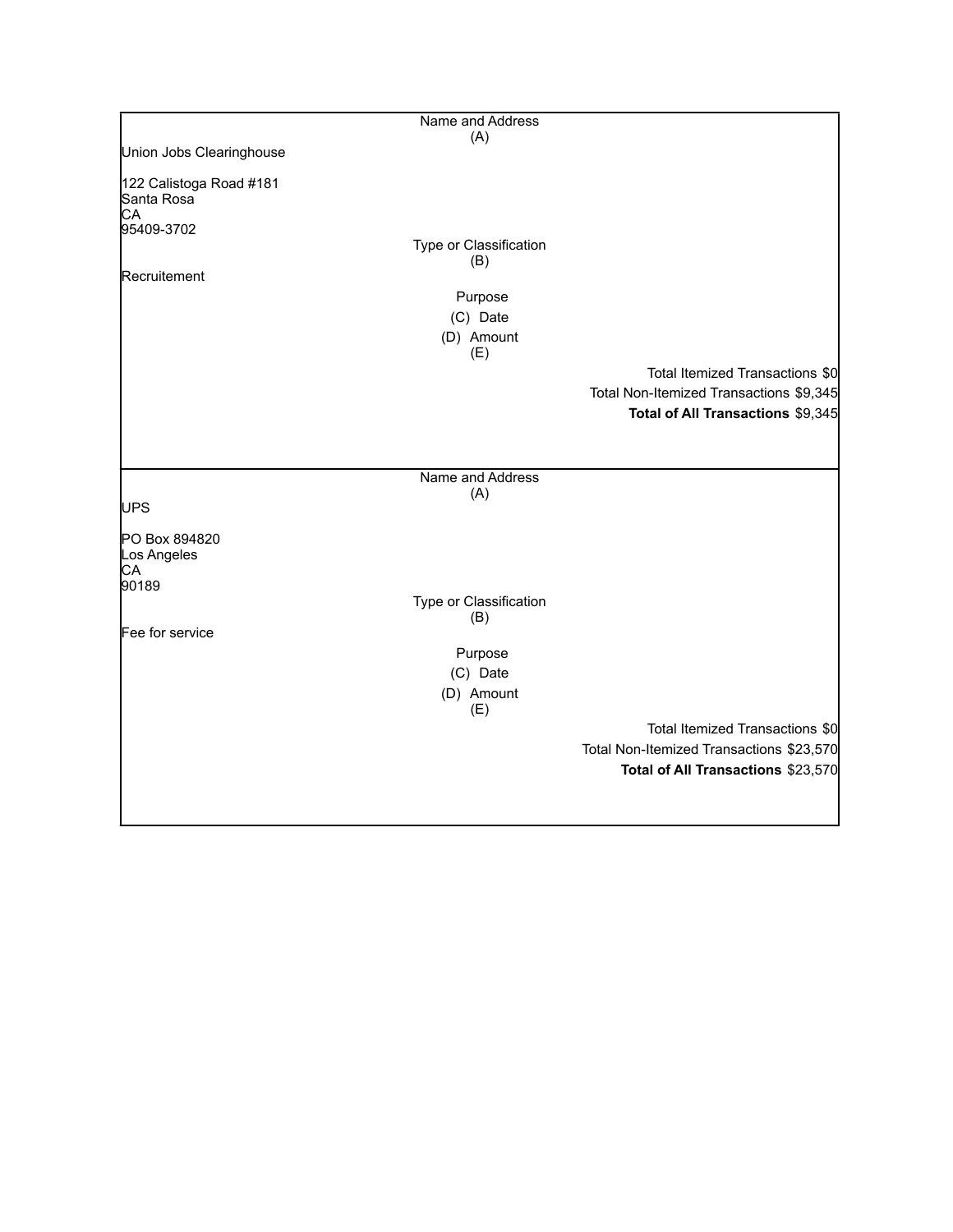|                                              | Name and Address              |                                          |
|----------------------------------------------|-------------------------------|------------------------------------------|
|                                              | (A)                           |                                          |
| <b>USA Mobility Wireless</b>                 |                               |                                          |
| P.O. Box 660324                              |                               |                                          |
| Dallas                                       |                               |                                          |
| <b>TX</b><br>75266-0770                      |                               |                                          |
|                                              | Type or Classification        |                                          |
|                                              | (B)                           |                                          |
| Telecommunications-internet and phone        |                               |                                          |
|                                              | Purpose                       |                                          |
|                                              | (C) Date                      |                                          |
|                                              | (D) Amount                    |                                          |
|                                              | (E)                           | Total Itemized Transactions \$0          |
|                                              |                               |                                          |
|                                              |                               | Total Non-Itemized Transactions \$11,974 |
|                                              |                               | Total of All Transactions \$11,974       |
|                                              |                               |                                          |
|                                              |                               |                                          |
|                                              | Name and Address<br>(A)       |                                          |
| Van Der Hout, Brigagliano & Nightingale, LLP |                               |                                          |
| 180 Sutter Street                            |                               |                                          |
| San Francisco                                |                               |                                          |
| CA                                           |                               |                                          |
| 94104-4029                                   |                               |                                          |
|                                              | Type or Classification<br>(B) |                                          |
| Legal services                               |                               |                                          |
|                                              | Purpose                       |                                          |
|                                              | (C) Date                      |                                          |
|                                              | (D) Amount                    |                                          |
|                                              | (E)                           |                                          |
|                                              |                               | Total Itemized Transactions \$25,000     |
|                                              |                               | Total Non-Itemized Transactions \$0      |
|                                              |                               | Total of All Transactions \$25,000       |
|                                              |                               | Recruitment Services 10/28/2010 \$25,000 |
|                                              |                               |                                          |
|                                              |                               |                                          |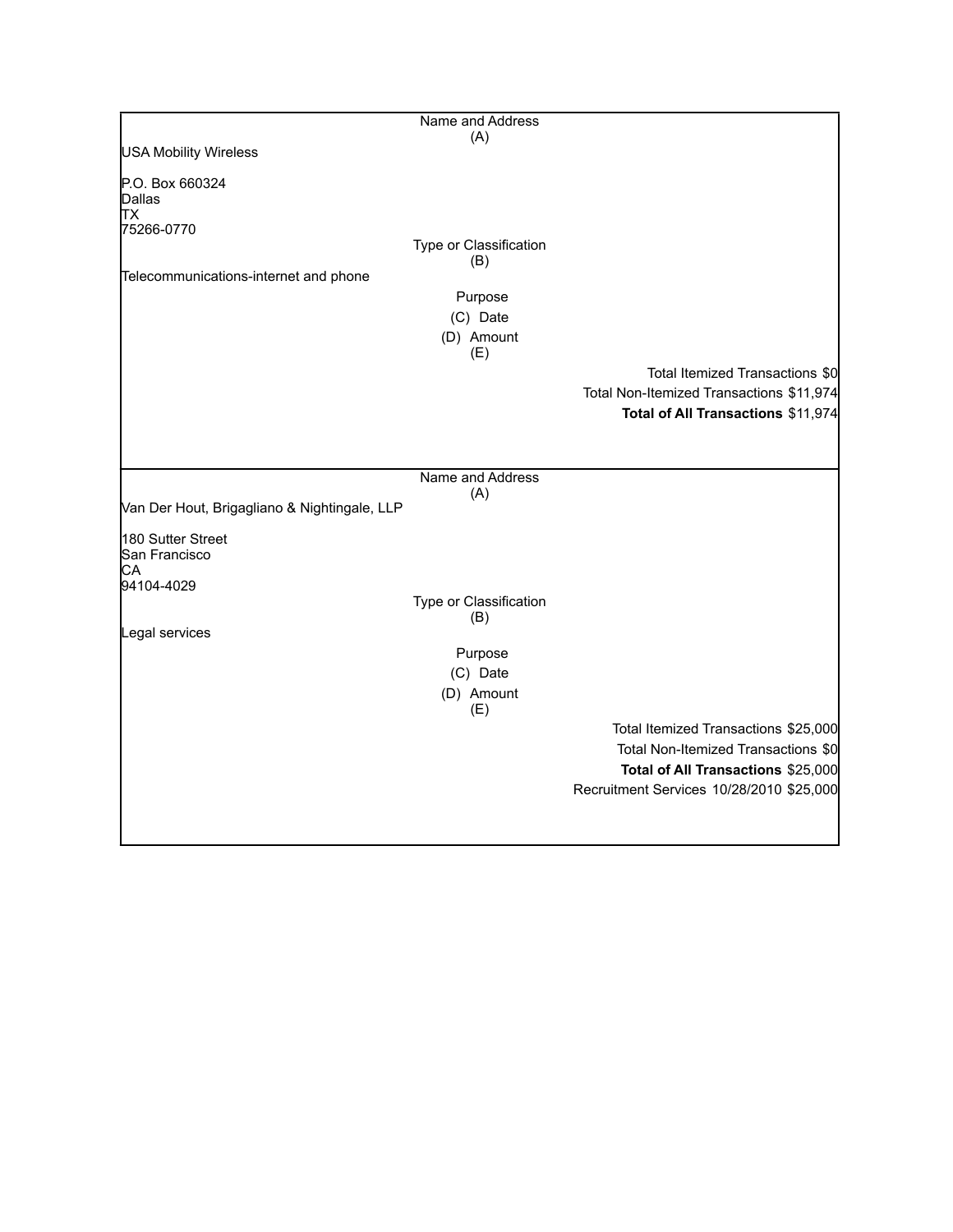|                                                | Name and Address              |                                          |
|------------------------------------------------|-------------------------------|------------------------------------------|
|                                                | (A)                           |                                          |
| Verizon                                        |                               |                                          |
| P.O. Box 660108<br>Dallas<br>lтx<br>75392-0041 | Type or Classification<br>(B) |                                          |
| Telecommunications-internet and phone          |                               |                                          |
|                                                | Purpose<br>(C) Date           |                                          |
|                                                | (D) Amount<br>(E)             |                                          |
|                                                |                               | Total Itemized Transactions \$0          |
|                                                |                               | Total Non-Itemized Transactions \$5,706  |
|                                                |                               | Total of All Transactions \$5,706        |
|                                                |                               |                                          |
|                                                | Name and Address<br>(A)       |                                          |
| Waste Management - Alameda County              |                               |                                          |
| P.O. Box 78251<br>Phoenix<br>ΑZ                |                               |                                          |
| 85062-8251                                     | Type or Classification        |                                          |
|                                                | (B)                           |                                          |
| Utility                                        |                               |                                          |
|                                                | Purpose<br>(C) Date           |                                          |
|                                                | (D) Amount                    |                                          |
|                                                | (E)                           |                                          |
|                                                |                               | Total Itemized Transactions \$0          |
|                                                |                               | Total Non-Itemized Transactions \$16,768 |
|                                                |                               | Total of All Transactions \$16,768       |
|                                                |                               |                                          |
|                                                |                               |                                          |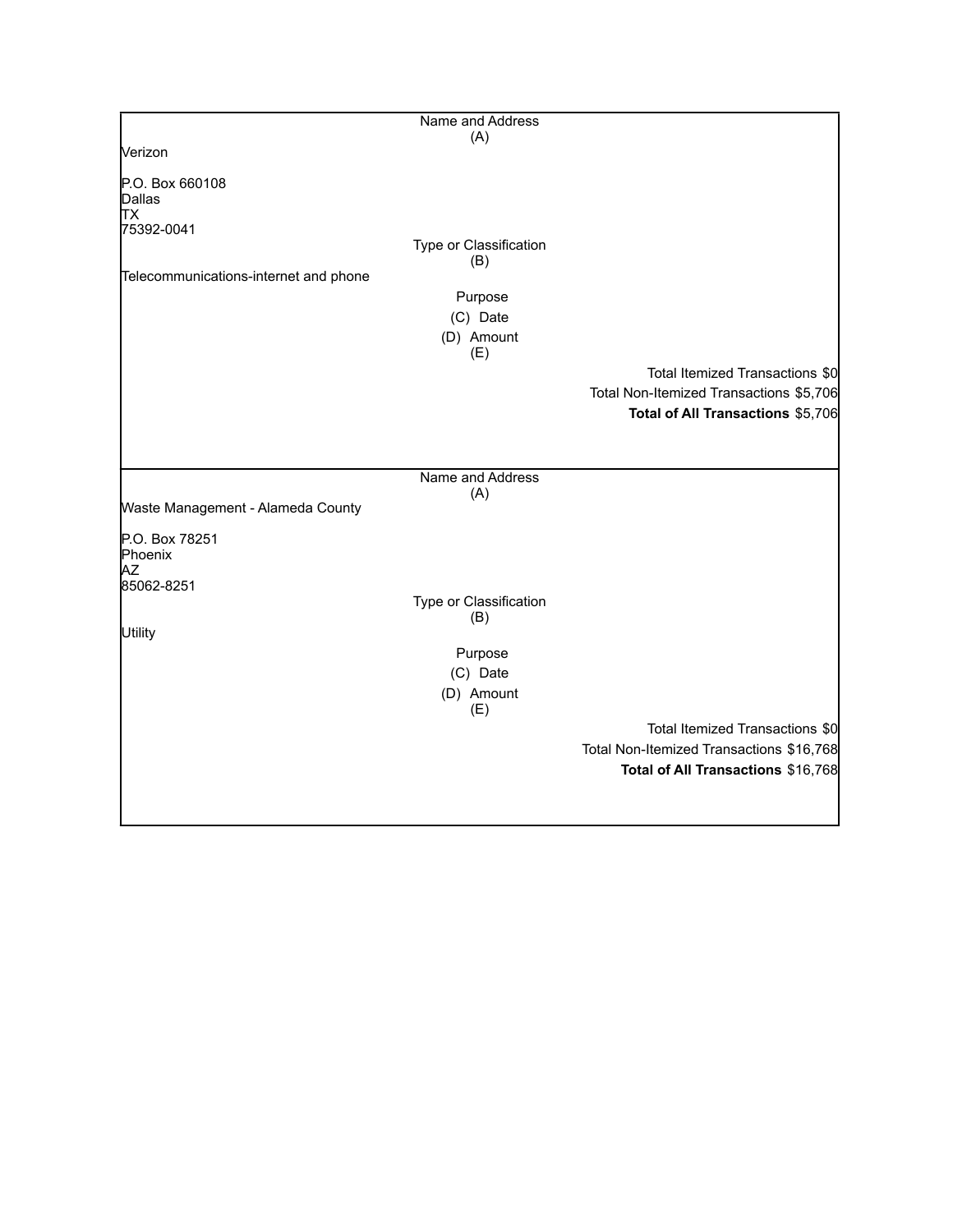|                                | Name and Address                                 |
|--------------------------------|--------------------------------------------------|
| Wells Fargo Insurance Services | (A)                                              |
|                                |                                                  |
| Dept. 33457                    |                                                  |
| San Francisco<br>CА            |                                                  |
| 94139-0001                     |                                                  |
|                                | Type or Classification                           |
| Fee for service                | (B)                                              |
|                                | Purpose                                          |
|                                | (C) Date                                         |
|                                | (D) Amount                                       |
|                                | (E)                                              |
|                                | Total Itemized Transactions \$31,250             |
|                                | Total Non-Itemized Transactions \$0              |
|                                | Total of All Transactions \$31,250               |
|                                | Employee Benefit Service Fees 08/11/2010 \$6,250 |
|                                | Employee Benefit Service Fees 09/22/2010 \$6,250 |
|                                | Employee Benefit Service Fees 02/17/2011 \$6,250 |
|                                | Employee Benefit Service Fees 03/17/2011 \$6,250 |
|                                | Employee Benefit Service Fees 06/16/2011 \$6,250 |
|                                |                                                  |
|                                |                                                  |
|                                | Name and Address                                 |
| Womack Development             | (A)                                              |
|                                |                                                  |
| Gerald Womack                  |                                                  |
| Houston<br>ΙTΧ                 |                                                  |
| 77004                          |                                                  |
|                                | Type or Classification                           |
| Facilities rental and venue    | (B)                                              |
|                                | Purpose                                          |
|                                | (C) Date                                         |
|                                | (D) Amount                                       |
|                                | (E)                                              |
|                                | Total Itemized Transactions \$0                  |
|                                | Total Non-Itemized Transactions \$9,984          |
|                                | Total of All Transactions \$9,984                |
|                                |                                                  |
|                                |                                                  |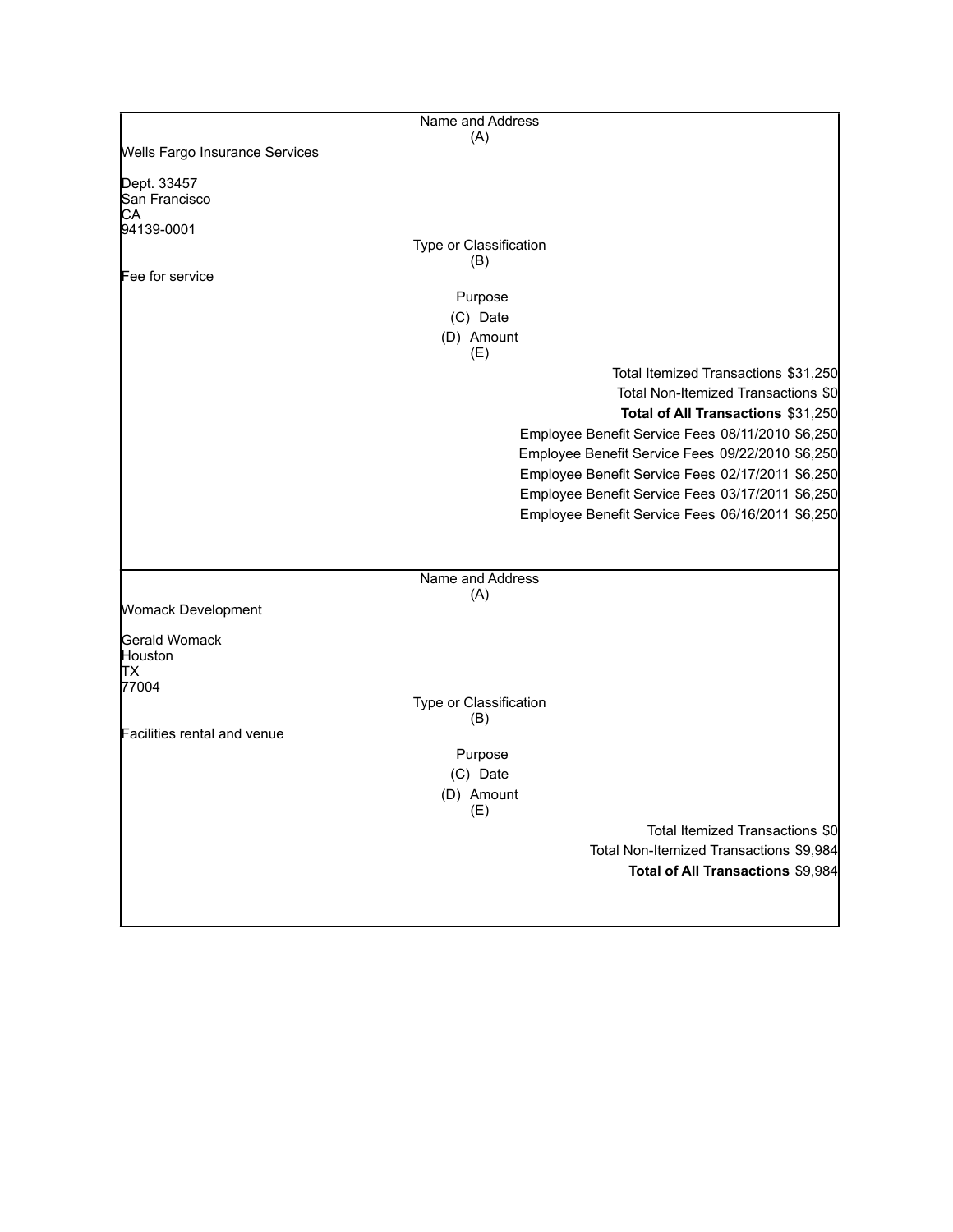| Name and Address                                   |                                                       |
|----------------------------------------------------|-------------------------------------------------------|
| (A)                                                |                                                       |
| ZENITECH Computer Solutions, Inc.                  |                                                       |
| <b>151 Catalina Drive</b><br><b>Hercules</b><br>CА |                                                       |
| 94547                                              |                                                       |
| Type or Classification                             |                                                       |
| (B)                                                |                                                       |
| Information technology                             |                                                       |
| Purpose                                            |                                                       |
| (C) Date                                           |                                                       |
| (D) Amount                                         |                                                       |
| (E)                                                |                                                       |
|                                                    | Total Itemized Transactions \$534,756                 |
|                                                    | Total Non-Itemized Transactions \$250                 |
|                                                    | Total of All Transactions \$535,006                   |
|                                                    | IT Administration/Desktop Support 07/01/2010 \$54,190 |
|                                                    | IT Administration/Desktop Support 09/23/2010 \$45,733 |
|                                                    | IT Administration/Desktop Support 11/12/2010 \$41,892 |
|                                                    | IT Administration/Desktop Support 12/02/2010 \$39,157 |
|                                                    | IT Administration/Desktop Support 12/29/2010 \$73,917 |
|                                                    | IT Administration/Desktop Support 02/17/2011 \$49,119 |
|                                                    | IT Administration/Desktop Support 03/10/2011 \$46,680 |
|                                                    | IT Administration/Desktop Support 03/24/2011 \$46,905 |
|                                                    | IT Administration/Desktop Support 05/06/2011 \$52,963 |
|                                                    |                                                       |
|                                                    | IT Administration/Desktop Support 05/26/2011 \$40,490 |
|                                                    | IT Administration/Desktop Support 06/30/2011 \$43,710 |
|                                                    |                                                       |
|                                                    |                                                       |

Form LM-2 (Revised 2010)

H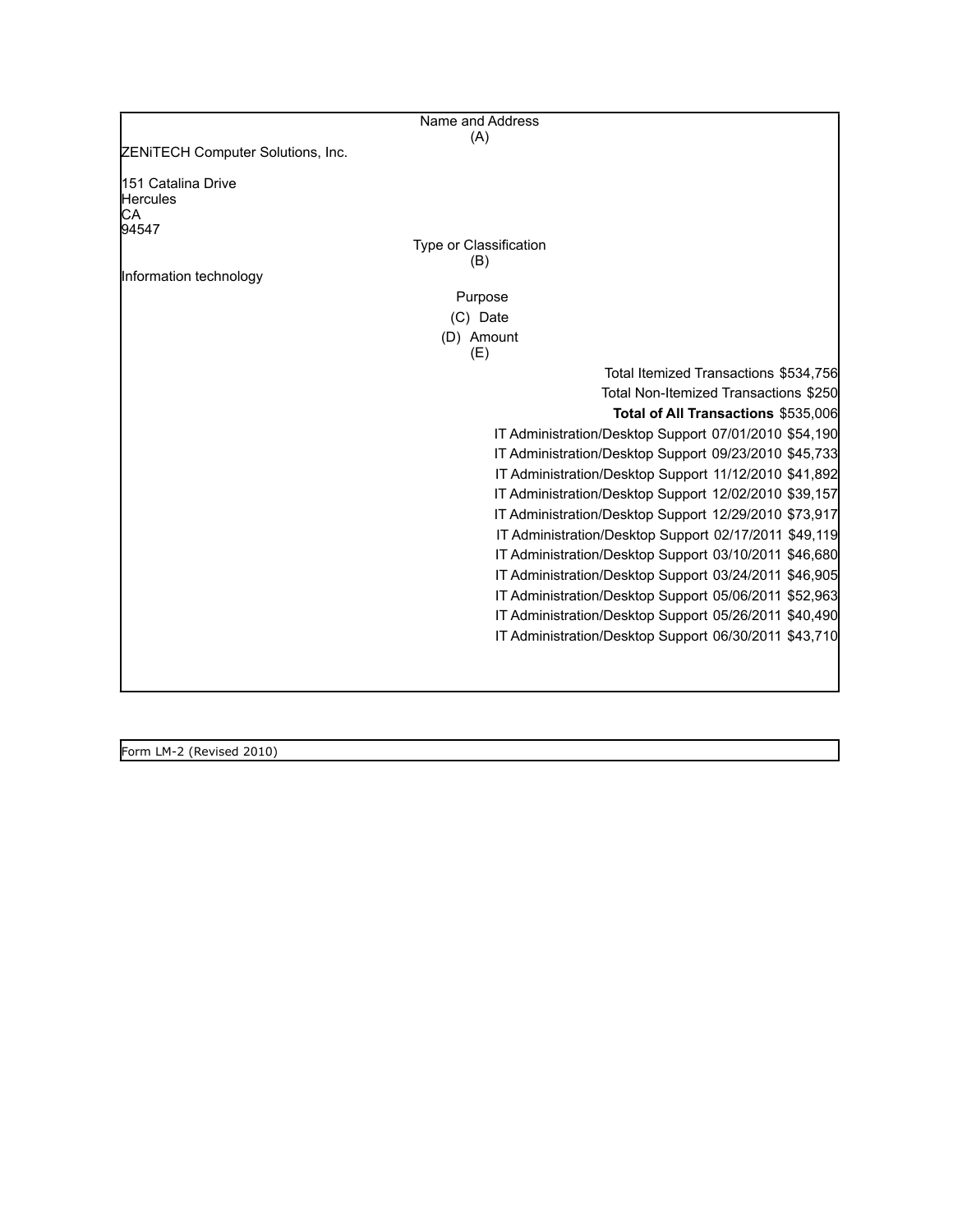| <b>SCHEDULE 19 - UNION ADMINISTRATION</b> |                               | FILE NUMBER: 015-724                                    |
|-------------------------------------------|-------------------------------|---------------------------------------------------------|
|                                           | Name and Address              |                                                         |
|                                           | (A)                           |                                                         |
| Ann's Catering                            |                               |                                                         |
| 2922 Domingo Avenue                       |                               |                                                         |
| Berkeley                                  |                               |                                                         |
| СA                                        |                               |                                                         |
|                                           | Type or Classification<br>(B) |                                                         |
| Catering/restaurant                       |                               |                                                         |
|                                           | Purpose                       |                                                         |
|                                           | (C) Date                      |                                                         |
|                                           | (D) Amount                    |                                                         |
|                                           | (E)                           |                                                         |
|                                           |                               | Total Itemized Transactions \$0                         |
|                                           |                               | Total Non-Itemized Transactions \$5,589                 |
|                                           |                               | Total of All Transactions \$5,589                       |
|                                           |                               |                                                         |
|                                           |                               |                                                         |
|                                           | Name and Address              |                                                         |
|                                           | (A)                           |                                                         |
| Bauer's Worldwide Transportation          |                               |                                                         |
| Pier 27, The Embarcadero                  |                               |                                                         |
| San Francisco                             |                               |                                                         |
| СA                                        |                               |                                                         |
| 94111                                     | Type or Classification        |                                                         |
|                                           | (B)                           |                                                         |
| Bus/transportation services               |                               |                                                         |
|                                           | Purpose                       |                                                         |
|                                           | (C) Date                      |                                                         |
|                                           | (D) Amount                    |                                                         |
|                                           | (E)                           |                                                         |
|                                           |                               | Total Itemized Transactions \$59,660                    |
|                                           |                               | Total Non-Itemized Transactions \$0                     |
|                                           |                               | Total of All Transactions \$59,660                      |
|                                           |                               | SNA Convention-reimburseable by NNU 07/14/2010 \$59,660 |
|                                           |                               |                                                         |
|                                           |                               |                                                         |
|                                           |                               |                                                         |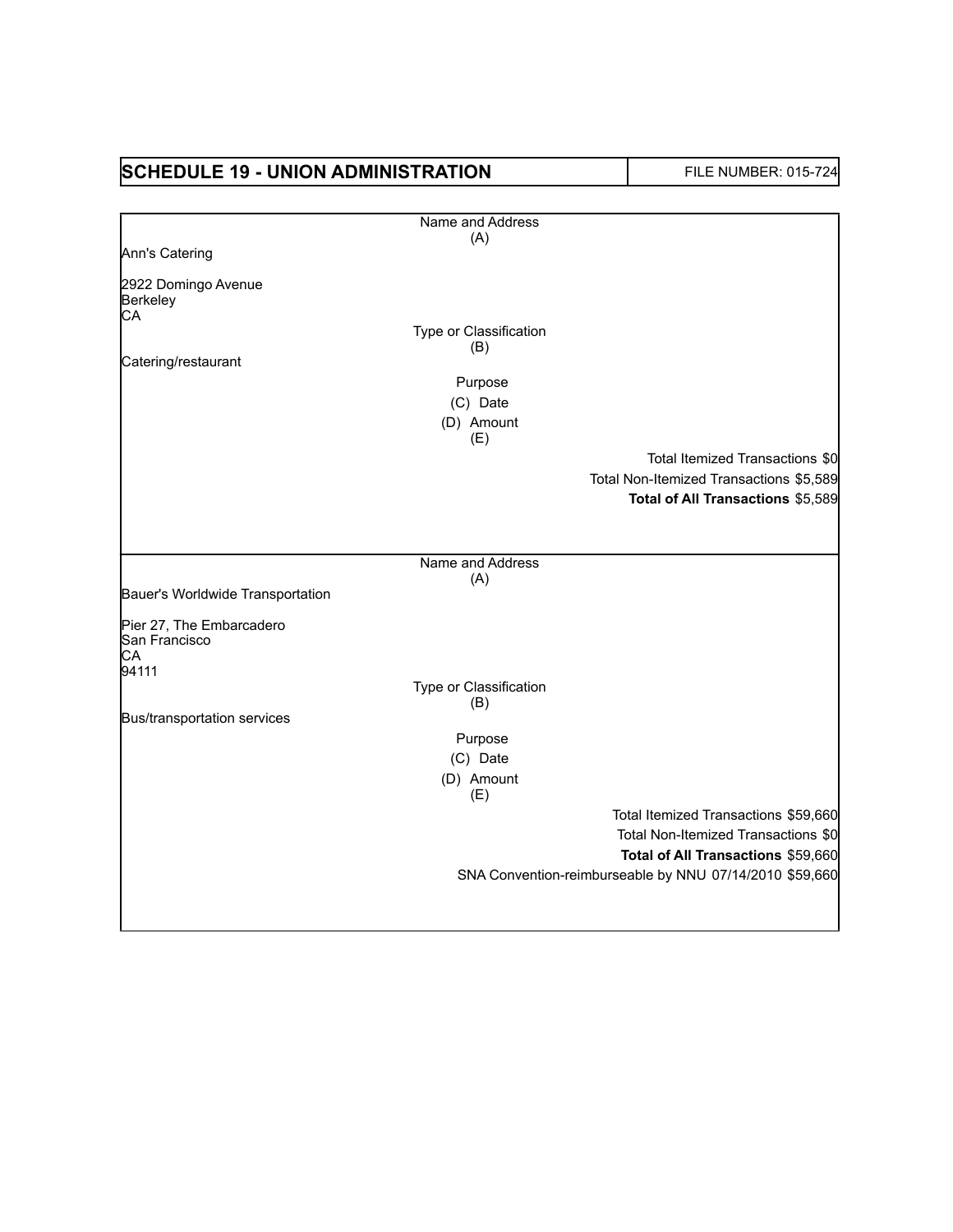|                                | Name and Address              |                                                         |
|--------------------------------|-------------------------------|---------------------------------------------------------|
|                                | (A)                           |                                                         |
| California Elections Company   |                               |                                                         |
| P.O. Box 302021<br>Escondido   |                               |                                                         |
| СA                             |                               |                                                         |
| 92030-2021                     |                               |                                                         |
|                                | Type or Classification<br>(B) |                                                         |
| Election procedures            |                               |                                                         |
|                                | Purpose                       |                                                         |
|                                | (C) Date                      |                                                         |
|                                |                               |                                                         |
|                                | (D) Amount<br>(E)             |                                                         |
|                                |                               | Total Itemized Transactions \$175,316                   |
|                                |                               |                                                         |
|                                |                               | Total Non-Itemized Transactions \$1,000                 |
|                                |                               | Total of All Transactions \$176,316                     |
|                                |                               | CNA Convention 03/17/2011 \$10,000                      |
|                                |                               | CNA Convention 05/18/2011 \$165,316                     |
|                                |                               |                                                         |
|                                |                               |                                                         |
|                                | Name and Address              |                                                         |
|                                | (A)                           |                                                         |
| <b>GLOBAL CHARTER SERVICES</b> |                               |                                                         |
| #1100<br>200 W Adams Street    |                               |                                                         |
| Chicago                        |                               |                                                         |
|                                |                               |                                                         |
| 60606-5222                     |                               |                                                         |
|                                | Type or Classification        |                                                         |
|                                | (B)                           |                                                         |
| Transportation                 |                               |                                                         |
|                                | Purpose                       |                                                         |
|                                | (C) Date                      |                                                         |
|                                | (D) Amount                    |                                                         |
|                                | (E)                           |                                                         |
|                                |                               | Total Itemized Transactions \$18,711                    |
|                                |                               | Total Non-Itemized Transactions \$19,565                |
|                                |                               | Total of All Transactions \$38,276                      |
|                                |                               | SNA Convention-reimburseable by NNU 05/20/2011 \$5,613  |
|                                |                               | SNA Convention-reimburseable by NNU 06/01/2011 \$13,098 |
|                                |                               |                                                         |
|                                |                               |                                                         |

L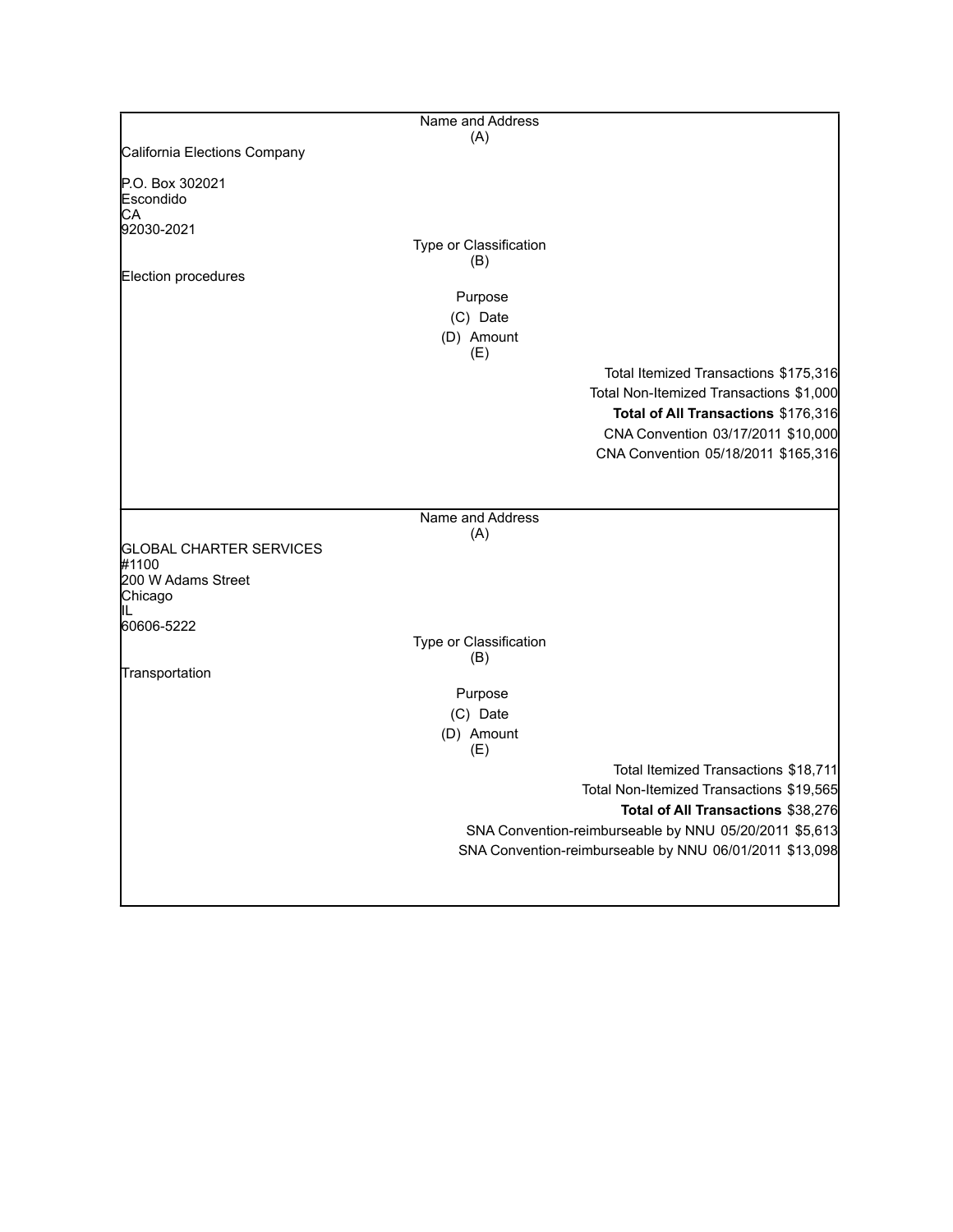|                                          | Name and Address       |                                                         |
|------------------------------------------|------------------------|---------------------------------------------------------|
|                                          | (A)                    |                                                         |
| <b>HOTEL ROUGE</b>                       |                        |                                                         |
| 1315 16th Street, NW<br>Washington<br>DC |                        |                                                         |
|                                          | Type or Classification |                                                         |
|                                          | (B)                    |                                                         |
| Hotel/accomodation/venue/facility        |                        |                                                         |
|                                          | Purpose                |                                                         |
|                                          | (C) Date               |                                                         |
|                                          | (D) Amount<br>(E)      |                                                         |
|                                          |                        | Total Itemized Transactions \$18,635                    |
|                                          |                        | Total Non-Itemized Transactions \$3,694                 |
|                                          |                        | Total of All Transactions \$22,329                      |
|                                          |                        | SNA Convention-reimburseable by NNU 03/12/2011 \$10,676 |
|                                          |                        | SNA Convention-reimburseable by NNU 03/15/2011 \$7,959  |
|                                          |                        |                                                         |
|                                          |                        |                                                         |
|                                          | Name and Address       |                                                         |
|                                          | (A)                    |                                                         |
| Max's Diner & Bar                        |                        |                                                         |
| 500 12th Street #35                      |                        |                                                         |
| Oakland                                  |                        |                                                         |
| CA                                       |                        |                                                         |
| 94607                                    | Type or Classification |                                                         |
|                                          | (B)                    |                                                         |
| Catering/restaurant                      |                        |                                                         |
|                                          | Purpose                |                                                         |
|                                          | (C) Date               |                                                         |
|                                          | (D) Amount             |                                                         |
|                                          | (E)                    |                                                         |
|                                          |                        | Total Itemized Transactions \$0                         |
|                                          |                        | Total Non-Itemized Transactions \$7,003                 |
|                                          |                        | Total of All Transactions \$7,003                       |
|                                          |                        |                                                         |
|                                          |                        |                                                         |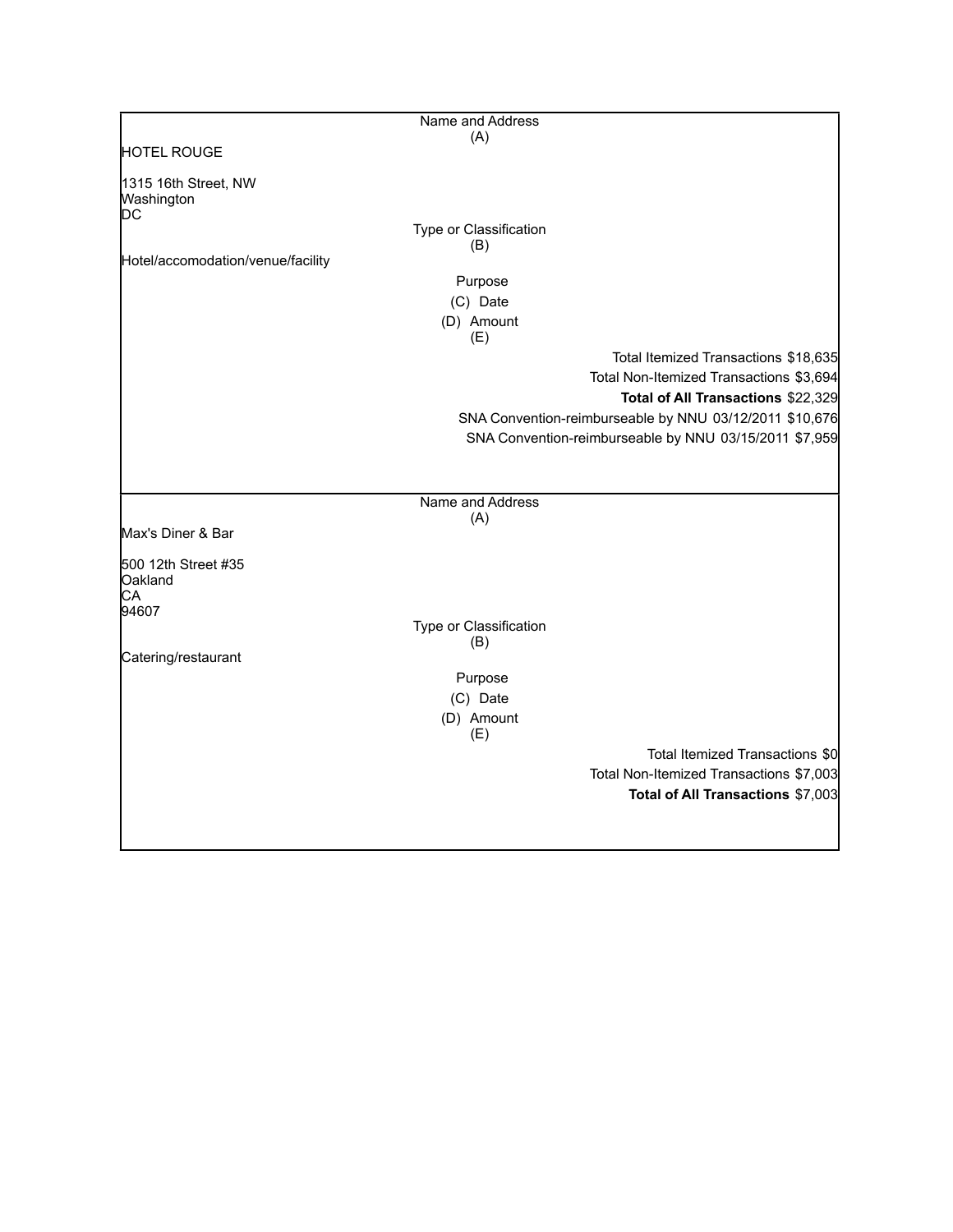|                                         | Name and Address                                        |  |
|-----------------------------------------|---------------------------------------------------------|--|
|                                         | (A)                                                     |  |
| <b>OMNI HOTEL</b>                       |                                                         |  |
| 29225 Chagrin Blvd<br>Pepper Pike<br>OН |                                                         |  |
| 44122                                   | Type or Classification                                  |  |
|                                         | (B)                                                     |  |
| Facilities rental and venue             |                                                         |  |
|                                         | Purpose                                                 |  |
|                                         | (C) Date                                                |  |
|                                         | (D) Amount<br>(E)                                       |  |
|                                         | Total Itemized Transactions \$88,368                    |  |
|                                         | Total Non-Itemized Transactions \$0                     |  |
|                                         | Total of All Transactions \$88,368                      |  |
|                                         | CNA Board of Directors 11/11/2010 \$21,368              |  |
|                                         | SNA Convention-reimburseable by NNU 06/08/2011 \$27,000 |  |
|                                         | SNA Convention-reimburseable by NNU 06/08/2011 \$20,000 |  |
|                                         | CNA Board of Directors 06/08/2011 \$20,000              |  |
|                                         |                                                         |  |
|                                         |                                                         |  |
|                                         | Name and Address                                        |  |
| OZUMO                                   | (A)                                                     |  |
|                                         |                                                         |  |
| 2251 BROADWAY<br>Oakland<br>СA          |                                                         |  |
|                                         | Type or Classification<br>(B)                           |  |
| Catering/restaurant                     |                                                         |  |
|                                         | Purpose                                                 |  |
|                                         | (C) Date                                                |  |
|                                         | (D) Amount                                              |  |
|                                         | (E)                                                     |  |
|                                         | Total Itemized Transactions \$5,472                     |  |
|                                         | Total Non-Itemized Transactions \$2,279                 |  |
|                                         | Total of All Transactions \$7,751                       |  |
|                                         | Board Meeting 09/11/2010 \$5,472                        |  |
|                                         |                                                         |  |
|                                         |                                                         |  |

Form LM-2 (Revised 2010)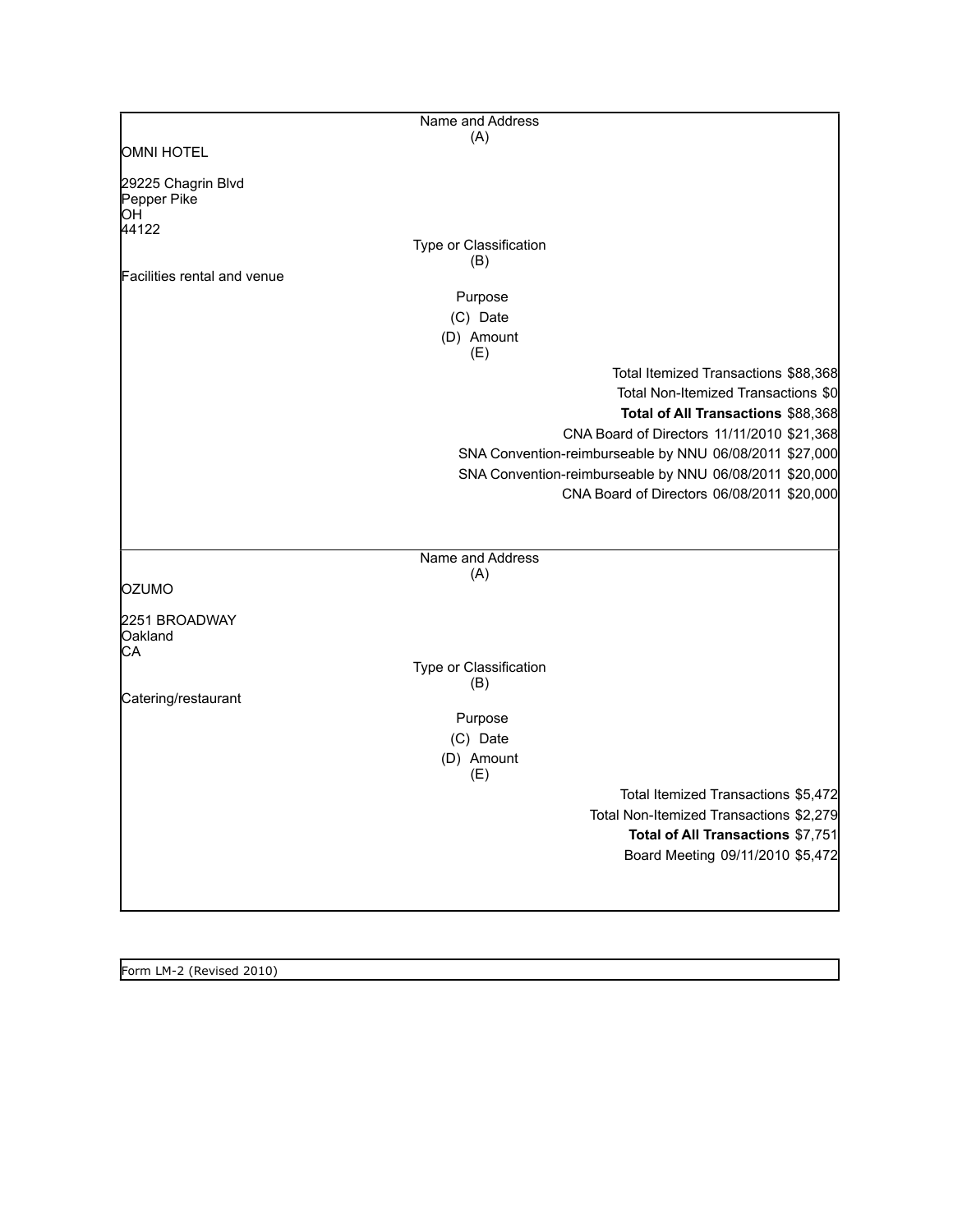| <b>SCHEDULE 20 - BENEFITS</b> | <b>FILE NUMBER: 015-724</b> |
|-------------------------------|-----------------------------|
|-------------------------------|-----------------------------|

| Description<br>(A)               | To Whom<br>Paid<br>(B)                         | Amount<br>(C) |
|----------------------------------|------------------------------------------------|---------------|
| <b>Total Benefits</b>            |                                                | \$8,861,555   |
| lHealth insurance                | AETNA                                          | \$1,444,055   |
| llnsurance                       | lCNA Benefit<br>Trust                          | \$174,787     |
| State disability/unemployment    | Department<br>of Taxation-<br><b>States</b>    | \$167,921     |
| State of California Unemployment | Employment<br>Development<br>Department        | \$20,559      |
| Dental Group Plan                | Financial<br>Management<br>Trust               | \$502,973     |
| FICA employer share              | linternal<br>Revenue<br>lService               | \$1,646,804   |
| <b>FUTA</b> employment taxes     | llnternal<br>Revenue<br>Service                | \$41,891      |
| lHealth insurance                | Kaiser<br>Foundation<br>lHealth<br>Plan(NoCal) | \$1,237,280   |
| Health insurance                 | Kaiser<br>Foundation<br>Health<br>Plan(SoCal)  | \$363,559     |
| <b>Pension and retirement</b>    | Steelworkers<br>Pension<br>lTrust              | \$3,096,752   |
| llnsurance                       | <b>Travelers</b>                               | \$148,859     |
| Wision Service Plan              | Vision<br>lService Plan                        | \$16,115      |

| Form LM-<br>(Revised 2010) |  |  |
|----------------------------|--|--|
| <u>.</u>                   |  |  |